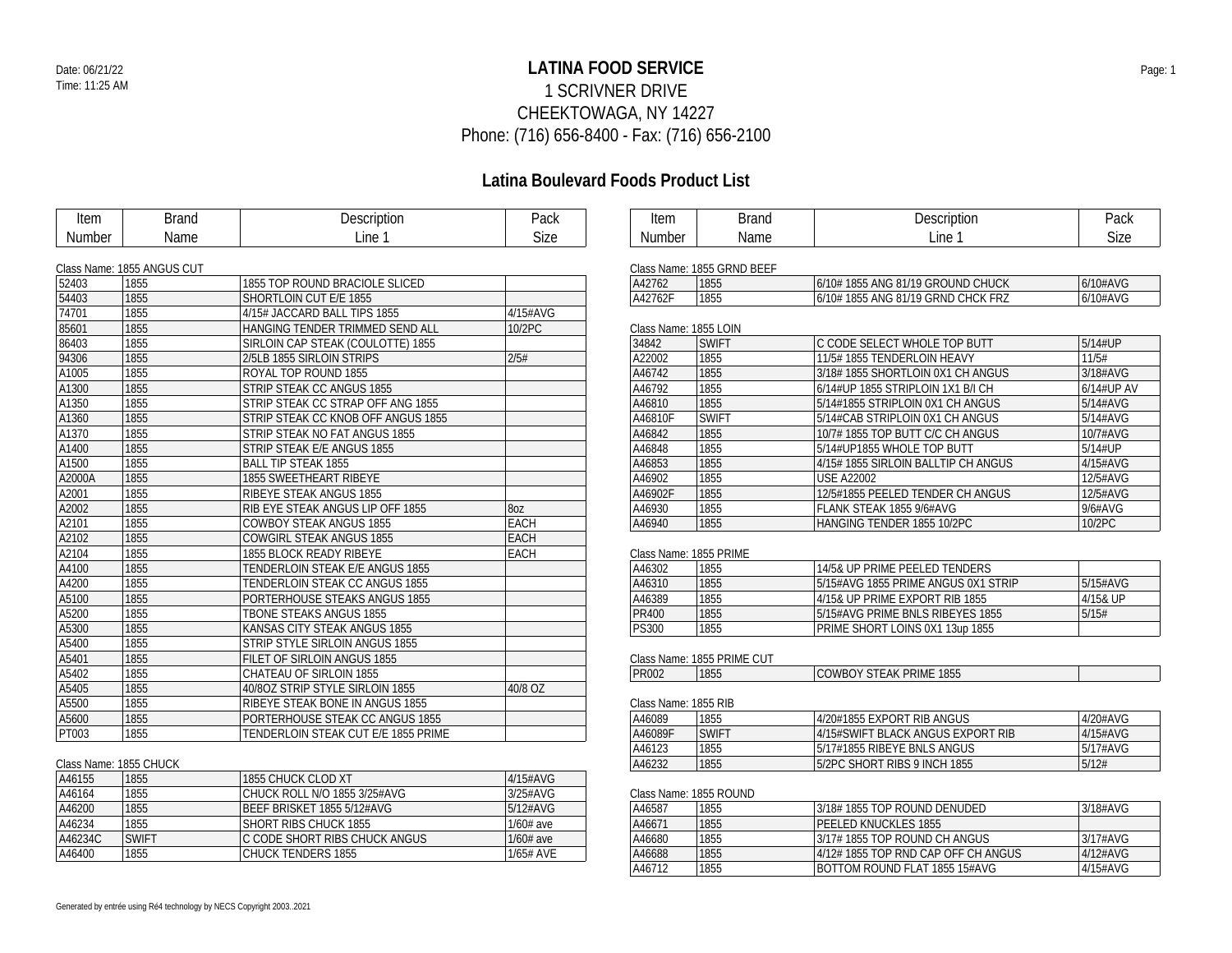## **LATINA FOOD SERVICE** Date: 06/21/22 Page: 2 1 SCRIVNER DRIVE CHEEKTOWAGA, NY 14227 Phone: (716) 656-8400 - Fax: (716) 656-2100

| <b>Item</b>           | <b>Brand</b>                      | Description                         | Pack      | Item               | <b>Brand</b>                  | Description                         | Pack       |
|-----------------------|-----------------------------------|-------------------------------------|-----------|--------------------|-------------------------------|-------------------------------------|------------|
| Number                | Name                              | Line 1                              | Size      | Number             | Name                          | Line 1                              | Size       |
|                       | Class Name: 1855 ROUND (continued |                                     |           |                    | Class Name: BACON (continued) |                                     |            |
| A46713                | 1855                              | 12/6# EYE ROUND 1855                | 12/6      | 51235              | HORMEL                        | 1/15# HORMEL BACON APPLEWOOD 13/17  | 1/15#      |
|                       |                                   |                                     |           | 51237              | <b>HORMEL</b>                 | 1/15# HORM BACON WIDE SHINGLE 18/22 | 1/15#      |
|                       | Class Name: ANCHOVIES             |                                     |           | 51254              | FORD                          | BACON PEAMEAL 4/3.5# CURED PORK     | 4PC        |
| 77211                 | <b>RONSON</b>                     | 12/28OZ ANCHOVIES                   | 12/28OZ   | 51255              | <b>INDIANA</b>                | 30# BACON 14/18 PLATTER INDIANA     | 1/30#      |
| 77604                 | <b>COLATURA</b>                   | 12/100ML COLATURA ANCHOVY NECTAR    | 12/100ML  | 51259              | <b>INDIANA</b>                | 1/10# BACON ENDS & PIECES           | 1/10#      |
|                       |                                   |                                     |           | 51263              | <b>INDIANA</b>                | 15# BACON 14-18 APWD PLATTER 80514  | 1/15#      |
|                       | Class Name: ANGUS CASE            |                                     |           | 51272              | <b>KRAFT</b>                  | 16/120Z BACON TURKEY SLICED O MAYER | 16/12OZ    |
| 41806                 | LATINA                            | TOMAHAWK FRENCHED BEEF RIB 2PC      | 50LB AVG  | 51291              | <b>HORMEL</b>                 | 2/10# HORM 9/13 APPLEWOOD BACON     | 2/10#      |
| 41806A                | LATINA                            | TOMAHAWK FRENCHED BEEF RIB          |           | 51292              | <b>INDIANA</b>                | 15# BACON 18/22 SLAB INDIANA 80108  | 1/15LB     |
|                       |                                   |                                     |           | 51293              | HORMEL                        | 5.1# BACON 1 PRECKD 20/24 HORMEL    | 5.1#       |
| Class Name: ANGUS CUT |                                   |                                     |           | 51294              | <b>HORMEL</b>                 | 6.5# BACON 1 PRECKD 18/22 HORMEL    | $1/6.5$ lb |
| A4400                 | SUPREME ANGUS                     | TENDERS CENTER CUT SUPREME ANGUS    |           | 51298              | <b>HORMEL</b>                 | 2/5LB BACON TOPPING CKD HORMEL 1"   | 2/5LB      |
|                       |                                   |                                     |           | 51299              | <b>HORMEL</b>                 | 2/5# BACON TOPPING CKD 3/8" HORMEL  | 2/5LB      |
|                       | Class Name: ARTICHOKES            |                                     |           | 67973              | RANGELINE                     | 15# RL 18/22 APPLEWOOD SMOKED BACON | 1/15#      |
| 95250                 |                                   | 6/3K ARTICHOKE HEARTS QTR (CAN)     | 6/3K      | 67978              | RANGELINE                     | 1/15# RL 18/22 HICKORY SMOKED BACON | 1/15#      |
| 95251                 |                                   | 6/3KG ARTICHOKE WHOLE 30/40 CT      | 6/3KG     | 76663              | SMITH                         | 4/4.5# SMITH SLAB BACON             | 4/4.5#     |
| 95264                 | <b>DELALLO</b>                    | 2/5# DELALLO ROMAN STYLE ARTICHOKES | 2/5#      |                    |                               |                                     |            |
| 95271                 | WHITE TOUQUE                      | 10/1KILO QUARTERED ARTICHOKE HEARTS | 10/1 KILO |                    | Class Name: BACON FARMLAND    |                                     |            |
| 95284                 | <b>CENTO</b>                      | 12/14OZ CENTO ARTICHOKES QTR        | 12/14OZ   | 51220              | <b>JOHN MORRELL</b>           | 1/15# APPLEWOOD BACON 14-17CT       | 1/15#      |
|                       |                                   |                                     |           | 51229              | SMITHFIELD                    | 1/360CT SMITHFIELD FC ROUND BACON   | 1/360CT    |
| Class Name: ASIAN     |                                   |                                     |           | 51234              | FARMLAND                      | 15# FL SILV SINGLE SLCD BACON 18/22 | 1/15#      |
| 02605                 |                                   | 10/5LB 7" EGG ROLL WRAPS            | 10/5LB    | 51238              | SMITHFIELD                    | 15# BACON SMOKED LAYOUT 14/18       | 15#        |
| 38161                 | <b>LACHOY</b>                     | 6/24OZ LA CHOY CHOW MEIN NOODLE     | 6/24OZ    | 51240              | SMITHFIELD                    | 15# BACON SMOKED LAYOUT 18/22       | 15#        |
| 38163                 | <b>HUY FONG</b>                   | 12/280Z HUY SRIRACHA CHILI SAUCE    | 12/28OZ   | 51287              | FARMLAND                      | 15# BACON SLAB 18/22 FMLAND         | 15LB       |
| 38167                 | <b>MARUKAN</b>                    | 12/24OZ RICE VINEGAR MARUKAN        | 12/24OZ   | 51289              | FARMLAND                      | 4/4# CANADIAN STYLE BACON FMLAND    | 4/4LB      |
| 38168                 | <b>ROLAND</b>                     | 10/14OZ RICE NOODLE PAD THAI        | 10/14OZ   | 51296              | FARMLAND                      | 2/150CT BACON PRCKD SLICED FMLAND   | 2/150CT    |
| 38169                 |                                   | 1/15# NISHIKI PREM SUSHI RICE       | 1/15#     | 51301              | FARMLAND                      | 15# BACON APPLEWOOD 18/22 FMLAND    | 1/15LB     |
| 38172                 | <b>CJ BEKSUL</b>                  | 10/2.2# CJ BEKSUL TEMPURA MIX       | 10/2.2#   | 67969              | <b>PATRICK CUDAHY</b>         | 2/5# BACON TOPPING CKD 1/2" PAT CUD | 2/5LB      |
| 38178                 | <b>JUMP ASIAN</b>                 | 96/30Z SOUTHWESTERN CHIC ROLLS      | 96/3OZ    | 67970              | <b>PATRICK CUDAHY</b>         | BACON PRECKD SLICED 300CT PAT CUD   | 300CT      |
| 53277                 | <b>MAPLE LEAF</b>                 | 100CT DUCK BACON SWEET CORN WONTON  | 100/1.2OZ |                    |                               |                                     |            |
|                       |                                   |                                     |           | Class Name: BAGELS |                               |                                     |            |
| Class Name: BACON     |                                   |                                     |           | 08335              | <b>SARA LEE</b>               | 72/2.30Z SL PLAIN BAGEL SLICED      | 72/2.30Z   |
| 51209                 | <b>INDIANA</b>                    | 15# BACON 18/22 LAYER INDIANA 80103 | 1/15LB    | 08364              | <b>SARA LEE</b>               | 4/36CT MINI BAGELS 10Z              | 4/36CT     |
| 51210                 | <b>INDIANA</b>                    | 15# BACON PLATTER 10/14 IND 80110   | 1/15LB    | 08373              | <b>JUST BAGELS</b>            | 8/6CT JB 4OZ PLAIN SLICED BAGEL     | 8/6CT      |
| 51211                 | <b>INDIANA</b>                    | 15# BACON APLWD LAYOUT 14/18 #80519 | 1/15#     | 08380              | <b>JUST BAGELS</b>            | 10/6CT JB 3OZ ASSORTED BAGEL        | 10/6CT     |
| 51221                 | <b>FORD</b>                       | <b>BACON SLAB 6/3#CW</b>            | 6/3#CW    | 08445              | <b>ORIGINAL BAGEL</b>         | 45/4.50Z UNSLICED RAINBOW BAGEL     | 45/4.5OZ   |
| 51222                 | <b>JONES</b>                      | BACON CHERRYWD 9-11CT LAYOUT 15#    | 1/15#     | 08446              | <b>ORIGINAL BAGEL</b>         | 45/4.5OZ UNSLICED BLUEBERRY BAGEL   | 45/4.5OZ   |
| 51226                 | <b>JONES</b>                      | 3/5#AVG BACON CHERRYWOOD SLAB       | 3/5#AVG   | 08447              | <b>ORIGINAL BAGEL</b>         | 75/4.50Z UNSLICED HONEY WHEAT BAGEL | 75/4.5OZ   |
| 51227                 | <b>HORMEL</b>                     | 1/192CT HORMEL FC ROUND BACON       | 1/192CT   | 08448              | <b>ORIGINAL BAGEL</b>         | 45/4.5OZ UNSLICED FRENCH TST BAGEL  | 45/4.5OZ   |
|                       |                                   |                                     |           |                    |                               |                                     | 72/4.25OZ  |
| 51228                 | <b>JONES</b>                      | 240CT JONES BACON CHERRYWOOD PRECK  | 1/240CT   | 08449              | <b>ORIGINAL BAGEL</b>         | 72/4.250Z UNSLICED ASIAGO BAGEL     |            |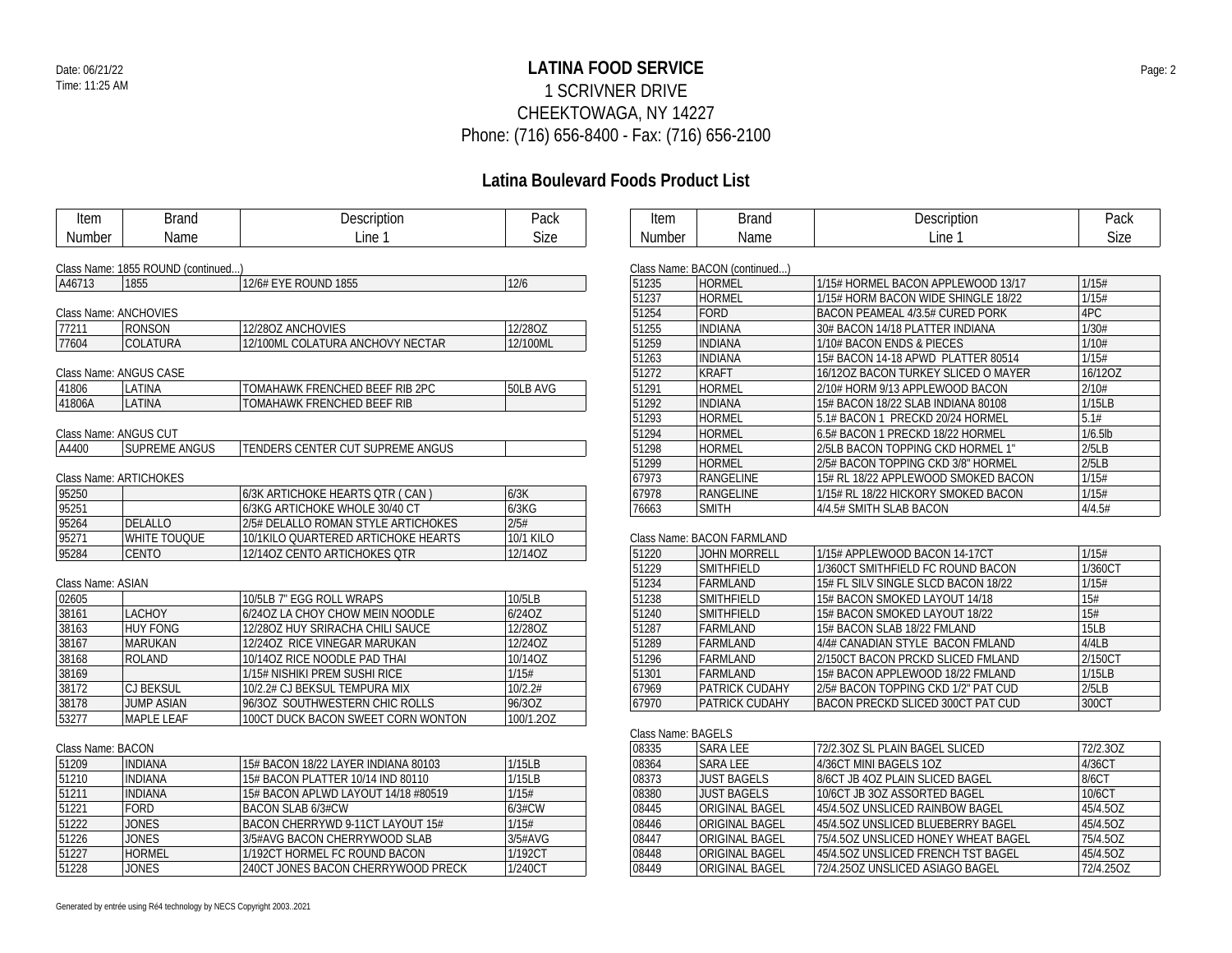## **LATINA FOOD SERVICE** Date: 06/21/22 Page: 3 1 SCRIVNER DRIVE CHEEKTOWAGA, NY 14227 Phone: (716) 656-8400 - Fax: (716) 656-2100

| Item                 | <b>Brand</b>                   | Description                         | Pack        | Item    | <b>Brand</b>                    | Description                         | Pack        |
|----------------------|--------------------------------|-------------------------------------|-------------|---------|---------------------------------|-------------------------------------|-------------|
| Number               | Name                           | Line 1                              | <b>Size</b> | Number  | Name                            | Line 1                              | <b>Size</b> |
|                      |                                |                                     |             |         |                                 |                                     |             |
|                      | Class Name: BAGELS (continued) |                                     |             |         | Class Name: BAKEMARK (continued |                                     |             |
| 08462                | <b>ORIGINAL BAGEL</b>          | 72/40Z UNSLICED JALAP CHED BAGEL    | 72/40Z      | 01201   |                                 | 50# WINTER HARVEST FLOUR            | 1/50#       |
| 08463                | ORIGINAL BAGEL                 | 45/4.500Z UNSLCD SUNDRIED TOM BAGEL | 45/4.50OZ   | 01514   | <b>WESTCO</b>                   | 36# BAVARIAN CREAM WESCO            | 38#         |
| 08464                | <b>ORIGINAL BAGEL</b>          | 45/4.50Z UNSLICED PLAIN BAGEL       | 45/4.5OZ    | 01551   | <b>KARPS</b>                    | 1/18# CAKE BATTER CARROT WITH NUTS  | 1/18#       |
| 40303                | <b>BURRY FROZEN</b>            | 72/40Z PLAIN SL BAGEL THAW N SERVE  | 72/40Z      | 28437   | LA ROSA                         | 144CT LA ROSA LARGE CANNOLI SHELLS  | 144CT       |
| ML105818             | <b>BAGELOVERS</b>              | 4/36CT MINI WG BAGEL                | 4/36CT      | 28448   | LA ROSA                         | 6/5# LAROSA CANNOLI CREAM PLAIN     | 6/5#        |
| ML105854             | <b>BAGELOVERS</b>              | 72/2.30Z PLAIN BAGEL SLICED         | 72/2.30Z    | 28449   | <b>PRIME</b>                    | 1/12CT DANISH DOUGH SHEETS 10X15    | 1/12CT      |
| ML105856             | <b>BAGELOVERS</b>              | 72/2.30Z PLAIN BAGEL SLICED 51% WG  | 72/2.30Z    | 88230   | <b>BRILL</b>                    | 1/18#PL ICING GERMAN CHOCOLATE      | 1/18#PL     |
| ML105858             | <b>BAKECRAFTERS</b>            | 144/1z BAGELS MINI WHOLE GRAIN      | 144/10Z     | M52277A | <b>AMBROSIA</b>                 | 1/6LB SPRINKLE RAINBOW              | 1/6LB       |
| ML105860             | <b>MUFFIN TOWN</b>             | 84/20Z BAGEL BLUEBRY SLICE WG       | 84/2OZ      | ML01661 | <b>BAKE QWIK</b>                | 48/40Z TURNOVER APPLE               | 48/4oz      |
| ML105864             | <b>MUFFIN TOWN</b>             | 84/20Z BAGEL HONEY SLICED WG        | 84/2OZ      | ML01662 | <b>ALEXADRAS</b>                | 48/40Z TURNOVER CHERRY              | 48/4OZ      |
| ML105868             | <b>MUFFIN TOWN</b>             | 72/20Z BAGEL HONEY SLCD WG IW       | 72/20Z      | ML06423 | <b>CARAVAN</b>                  | 1/40# BREAD BASE CRUSTY EUROPEA     | 1/40#       |
| ML105870             | <b>MUFFIN TOWN</b>             | 84/2.50Z BAGEL 51% WG HONEY WHEAT   | 84/2.5OZ    | ML06447 |                                 | 1/50LB CAKE BASE YOGURT ZTF         | 1/50LB      |
| ML105879             | <b>BAGELOVERS</b>              | 72/40Z PLAIN SLICED BAGEL           | 72/40Z      | ML08573 |                                 | 1/30LB RAISINS SELECT               | 1/30LB      |
| ML105902             | <b>ORIGINAL BAGEL</b>          | 80/2.30Z BAGEL PLAIN (T&S) SLICED   | 80/2.3OZ    | ML08576 |                                 | 1/30LB RAISINS MIDGIT W OIL         | 1/30LB      |
| ML105905             | <b>ORIGINAL BAGEL</b>          | 75/50Z BAGEL EVERYTHING(T&S-S)      | 75/5OZ      | ML08592 |                                 | 1/30LB RAISINS GOLDEN BLEACHED      | 1/30LB      |
| ML105906             | <b>ORIGINAL BAGEL</b>          | 75/50Z BAGEL PLAIN (T&S) SLICED     | 75/5OZ      | ML10511 | INTERNATIONAL                   | 1/25# COCONUT MACAROON DESICATED    | 1/25#       |
| ML105907             | <b>ORIGINAL BAGEL</b>          | 75/5OZ BAGEL SESAME (T&S) SLICED    | 75/5OZ      | ML10525 | <b>ARM &amp; HAMMER</b>         | 1/50# BAKING SODA                   | 1/50#       |
| ML105908             | <b>ORIGINAL BAGEL</b>          | 75/50Z BAGEL CINN-RAISN(T&S-S)      | 75/5OZ      | ML10774 | <b>BRILL</b>                    | 1/45LB ICING SMOOTH & LIGHT VANILLA | 1/45LB      |
| ML105909             | <b>ORIGINAL BAGEL</b>          | 75/50Z BAGEL BLUEBERRY T&S-SL       | 75/5OZ      | ML112   | <b>DAWN FOODS</b>               | 100/1CT CAKE CIRCLE 12" WAX         | 100/1CT     |
| ML105914             | <b>ORIGINAL BAGEL</b>          | 45/5OZ CINN RAISIN UNSLICED BAGEL   | 45/5OZ      | ML11281 |                                 | 1/10.50Z COLOR GEL PASTE BROWN      | 1/10.5OZ    |
| ML105915             | <b>ORIGINAL BAGEL</b>          | 45/50Z BAGEL 8-GRAIN PAR-BAKED      | 45/5OZ      | ML11289 |                                 | 1/10.50Z COLOR GEL PASTE ORANGE     | 1/10.5OZ    |
| ML105916             | <b>ORIGINAL BAGEL</b>          | 45/5OZ SESAME UNSLICED BAGEL        | 45/5OZ      | ML11339 | <b>BAKEMARK</b>                 | 1/10.50Z GOLDEN YELLOW FOOD COLOR   | 1/10.5OZ    |
| ML105918             | <b>ORIGINAL BAGEL</b>          | 45/5OZ BAGEL ONION PAR-BAKED        | 45/5OZ      | ML11341 | <b>CHEF MASTER</b>              | 1/10.50Z COLOR GEL LEAF GREEN       | 1/10.5OZ    |
| ML105920             | <b>ORIGINAL BAGEL</b>          | 45/5OZ UNSLICED EVERYTHING BAGEL    | 45/5OZ      | ML11346 | <b>CHEF MASTER</b>              | 1/10.50Z COLOR GEL RED RED          | 1/10.5OZ    |
| ML505881             | <b>BAGELOVERS</b>              | 72/40Z PLAIN BAGEL WG               | 72/4OZ      | ML11621 | <b>BAKESE</b>                   | 100CT CIRCLE CAKE WAXED 9" WHITE    | 100CT       |
| ML505883             | <b>BAGELOVERS</b>              | 72/40Z BLUEBERRY BAGEL WG           | 72/40Z      | ML11696 |                                 | 50/1CT CAKE PAD WHITE 1/2 SHEET     | 50/1CT      |
| ML505884             | <b>BAGELOVERS</b>              | 72/40Z CIN RAIS BAGEL WG            | 72/40Z      | ML11855 |                                 | 1/48CT BAKLAVA WALNUT               | 1/48CT      |
| ML505885             | <b>BAGELOVERS</b>              | 72/40Z LONG ISL BAGEL               | 72/4OZ      | ML11931 | <b>WICKS</b>                    | 18/9.25OZ PIE SHELL 10" UNBKD FRZ   | 18/9.25OZ   |
| ML505887             | <b>BAGELOVERS</b>              | 72/40Z HONEY WHEAT SLICED WG BAGEL  | 72/40Z      | ML11935 | <b>WICKS</b>                    | 18/80Z PIE SHELLS 9" UNBAKED        | 18/8OZ      |
| ML505888             | <b>BAGELOVERS</b>              | 72/40Z FRENCH TOAST WG BAGEL        | 72/4OZ      | ML12184 |                                 | 1/22LB POPPY BUTTER CARAVAN         | 1/22LB      |
|                      |                                |                                     |             | ML12337 |                                 | 6/7LB ALMOND PASTE AA               | 6/7LB       |
| Class Name: BAKEMARK |                                |                                     |             | ML12370 | <b>BRILL</b>                    | 1/40# GLZ DNT GLAZE N SHINE         | 1/40#       |
| 00988                |                                | 144CT BROWNIE FILLED PILLOW CK      | 1/144CT     | ML12401 |                                 | 1/50LB FLOUR RYE WHITE              | 1/50LB      |
| 00990                | ORANGE                         | 252/.80Z STRUDEL BITES APPLE SUGAR  | 252/.8OZ    | ML12949 | <b>PRIME</b>                    | 1/1GAL VANILLA 10X CLEAR            | 1/1GAL      |
| 00991                | ORANGE                         | 252/802 STRUDEL BITES STRAW/CHEESE  | 252/.80Z    | ML13189 |                                 | 1/50LB FLOUR MED RYE                | 1/50LB      |
| 00992                | ORANGE                         | 252/.80Z STRUDEL BITES CHERRY       | 252/.8OZ    | ML13201 |                                 | 1/50LB FLOUR PASTRY PURITY UNBL     | 1/50LB      |
| 01067                |                                | 1/50LB MALT POWDER                  | 50LB        | ML13374 |                                 | 1/25LB CRANBERRIES SWEET & DRIED    | 1/25LB      |
| 01102                |                                | 20/2# YEAST COMPRESSED              | 20/2#       | ML13406 |                                 | 1/40LB APPLES SLICED IQF            | 1/40LB      |
| 01121                | CARAVAN                        | 1/50# CARAVAN 7 2.0 BREAD BASE      | 1/50#       | ML13420 | <b>ALPINE</b>                   | 1/20# CRANBERRIES SLICED IQF        | 1/20#       |
| 01151                | <b>KARPS</b>                   | 1/18# CAKE BATTER CARROT WITH NUTS  | 1/18#       | ML13430 |                                 | 1/30LB BLUEBERRIES WILD IQF         | 1/30LB      |
|                      |                                |                                     |             |         |                                 |                                     |             |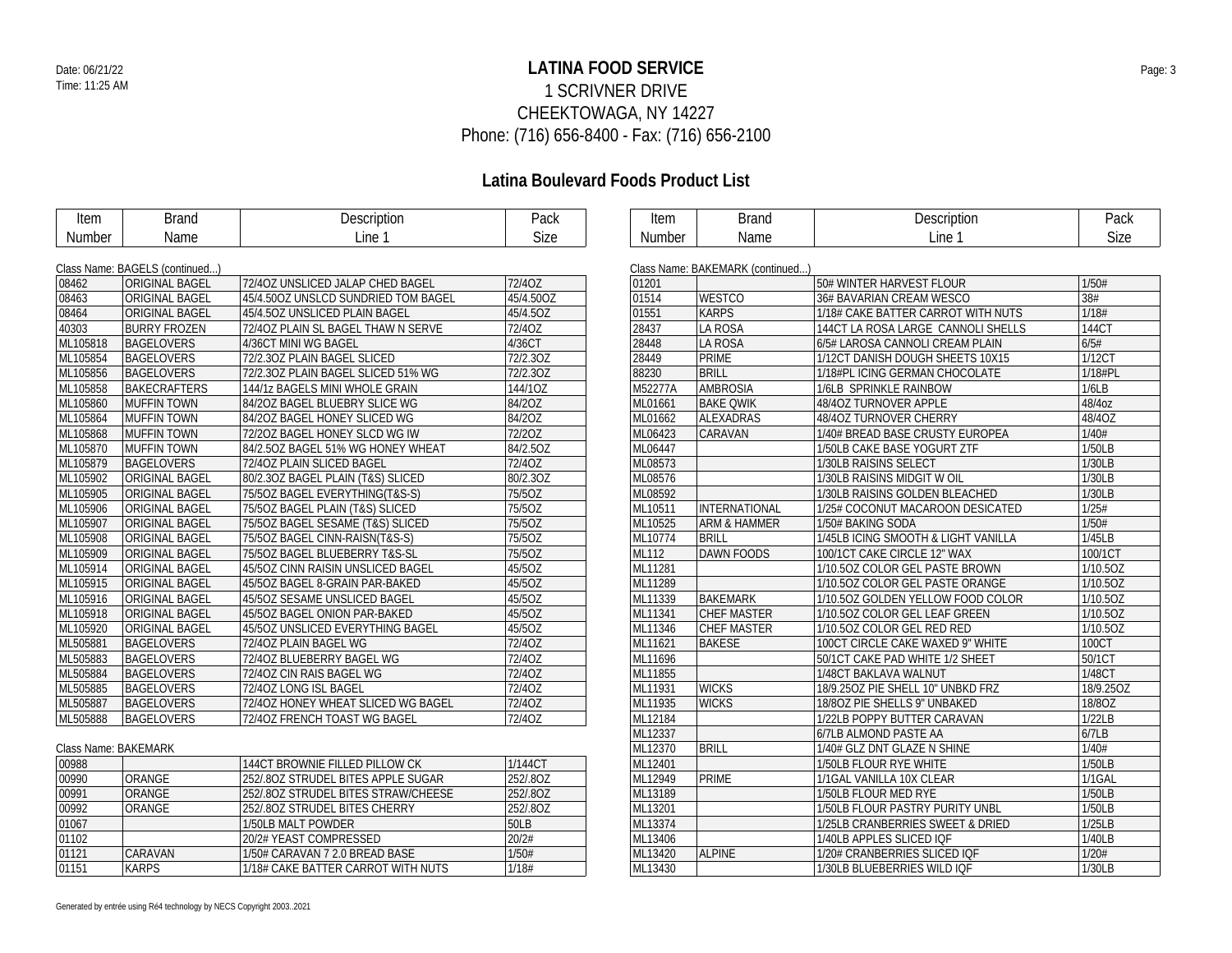## **LATINA FOOD SERVICE** Date: 06/21/22 Page: 4 1 SCRIVNER DRIVE CHEEKTOWAGA, NY 14227 Phone: (716) 656-8400 - Fax: (716) 656-2100

| Item     | <b>Brand</b>                     | Description                         | Pack        | Item    | <b>Brand</b>                     | Description                              | Pack        |
|----------|----------------------------------|-------------------------------------|-------------|---------|----------------------------------|------------------------------------------|-------------|
| Number   | Name                             | Line 1                              | <b>Size</b> | Number  | Name                             | Line 1                                   | <b>Size</b> |
|          |                                  |                                     |             |         |                                  |                                          |             |
|          | Class Name: BAKEMARK (continued) |                                     |             |         | Class Name: BAKEMARK (continued) |                                          |             |
| ML13435  | <b>BAKEMARK</b>                  | 1/30LB STRAWBERIES WHOLE IQF        | 1/30LB      | ML21616 |                                  | 1/30LB RHUBARB CRIMSON RED IQF           | 1/30LB      |
| ML13440  |                                  | 1/30LB CHERRIES RTP 5+1 FROZEN      | 1/30LB      | ML22159 |                                  | 1/25LB FRUIT RED RASPBERRIES IOF         | 1/25LB      |
| ML13478  |                                  | 1/50LB PIZZA STRETCH OUT CARAVAN    | 1/50LB      | ML22680 |                                  | 108/2.5OZ DONUT CAKE PLAIN TRU FRN       | 108/2.5OZ   |
| ML13499  |                                  | 6/5LB USE ML44990                   | 6/5LB       | ML25582 | <b>GUITARD</b>                   | 1/25# CHIPS BUTTERSCOTCH 900CT           | 1/25#       |
| ML13500  |                                  | 6/5LB EGGS YOLKS SUGARED FROZEN PAP | 6/5LB       | ML25719 | <b>CARAVAN</b>                   | 1/50LB HALF N HALF ENGLISH CARAVAN       | 1/50LB      |
| ML13669  | <b>BUNGE</b>                     | 1/50LB CORN MEAL FINE               | 1/50LB      | ML25753 |                                  | 1/96CT COOKIE DOUGH RAISIN FILED         | 1/96CT      |
| ML13854  | <b>BAKEMARK</b>                  | 1/50LB OATS REG ROLLED              | 1/50LB      | ML25910 | <b>PRIME</b>                     | 1/1GL BANANA EMULSION                    | $1/1$ GL    |
| ML13978  |                                  | 1/55.115# MILK POWDER HI HEAT NONFA | 1/55.115#   | ML25971 | <b>PRIME</b>                     | <b>1GL EMULSION LEMON</b>                | 1GL         |
| ML14050  | <b>GOLD COW</b>                  | 6/#10 MILK EVAPORATED               | 6/#10       | ML25975 | <b>PRIME</b>                     | 1/1GL ORANGE EMULSION                    | $1/1$ GL    |
| ML14153  |                                  | 1/50LB BREAD BASE 8 GRAIN           | 1/50LB      | ML25985 |                                  | 1/1GAL VANILLA 2X DARK IMT               | 1/1GAL      |
| ML14230  |                                  | 1/50# FREEZE N THAW FILLING         | 1/50#       | ML26005 |                                  | 1/160Z EXTRACT VANILLA PURE              | 1/16 OZ     |
| ML14417  |                                  | 1/16OZ ANISE EXTRACT                | 1/16OZ      | ML26670 | <b>GRANNYS</b>                   | 72/30Z GRANNYS PREFRD APPLE FRITTER      | 72/30Z      |
| ML14820  | <b>ARIOLA</b>                    | 1/100CT LOBSTER TAIL PASTRY SMALL   | 1/100CT     | ML26672 |                                  | 96/2.25OZ DONUT RING YEAST RAISED R      | 96/2.25OZ   |
| ML14885  |                                  | 1/50LB CAKE DONUT MIX HAND CUT      | 1/50LB      | ML26676 |                                  | 108/2.50Z DONUT PF CAKE CHOC             | 108/2.5OZ   |
| ML15076  |                                  | 1/50LB MFB SHORT ALL PUR VEG        | 1/50LB      | ML26711 | <b>GRANNYS</b>                   | 108/2.50Z GRANNY PF CAKE SOUR CREAM      | 108/2.50    |
| ML15141  |                                  | 60/1.020Z CREAM PUFF UNFILED MINI   | 90/1.02OZ   | ML28096 | <b>ENTERPRISE</b>                | <b>BOX CAKE 19X14X6 1/2 SHEET 1/50CT</b> | 1/50CT      |
| ML15206  |                                  | 1/50LB MARGARINE BAKERS NH 500      | 1/50LB      | ML31034 | <b>MARS</b>                      | 1/25# M&M MINI'S FOR BAKING              | 1/25#       |
| ML15538  |                                  | 1/50LB SEEDS SESAME UNHULL NAT      | 1/50LB      | ML31692 | <b>CREAM CURLS</b>               | 60/1.2OZ CREAM PUFF UNFILLED             | 60/1.20Z    |
| ML16145  |                                  | 1/25LB NUTS WALNUT HALVES & PIECES  | 1/25LB      | ML33425 |                                  | 6/5LB CANNOLI FILLING CHOC CHIP          | 6/5LB       |
| ML16146  |                                  | 1/50LB FRUIT GRANULATED SUGAR DOMIN | 1/50LB      | ML34444 |                                  | 1/45LB CORN SYRUP 42/43                  | 1/45LB      |
| ML16435  |                                  | 1/13.50Z COLOR GEL PASTE ROYAL BLUE | 1/13.5OZ    | ML36153 | <b>BRILL</b>                     | 1/35LB ICING VANILLA LIGHT N FLUFFY      | 1/35LB      |
| ML16768  |                                  | 1/50LB DOUGH CONDITIONER            | 1/50B       | ML36154 |                                  | 1/35LB ICING CHOCOLATE LIGHT N FLUF      | 1/35LB      |
| ML16799  |                                  | 1/50LB USE CODE #27930              | 1/50LB      | ML36159 |                                  | 1/22LB ICING BRKFST ROLL BRILL           | 1/22LB      |
| ML16830  |                                  | 1/38LB SHORTENING LIQUID CAKE       | 1/38LB      | ML36516 |                                  | 1/25LB ICING DIPPING CARAMEL             | 1/25LB      |
| ML17046  | <b>BAKEMARK</b>                  | 200/10Z CROISSANT MINI              | 200/10Z     | ML38260 |                                  | 1/50# CAKE VANILLA CREME MIX             | 1/50#       |
| ML17048  |                                  | 80/2.750Z CROISSANT DOUGH BUTTER CV | 80/2.75OZ   | ML39193 |                                  | 1/1GL FLAVOR RUM JAMAICAN                | $1/1$ GL    |
| ML17180  |                                  | 1/30LB WHIP TOPPING BASE            | 1/30LB      | ML402   | AMERICOLOR                       | 1/10.50Z COLOR GEL CUPER BLACK           | 1/10.5OZ    |
| ML17337  |                                  | 1/50LB DONUT MIX SOUR CREAM         | 1/50LB      | ML41277 | <b>PACKER</b>                    | 1/30# NUTS WALNUT BK CHOICE MEDIUM       | 1/30#       |
| ML17367  | <b>PRIME</b>                     | 1/1GAL ALMOND EMULSION              | 1/1GA       | ML41648 |                                  | 175/2.250Z COOKIE DOH PUCK CHOC CHI      | 175/2.25OZ  |
| ML1765   |                                  | 1/240CT PASTRY CREAM CHEESE ASST UN | 1/240CT     | ML43049 |                                  | 1/50LB SHORTENING CAKE & ICING VREA      | 1/50LB      |
| ML17781  | <b>DOMINO</b>                    | 1/50# SUGAR ICIING AMERFOND         | 1/50#       | ML43147 | <b>DISKENS</b>                   | 30# CHOC WHITE SNAP DISKENS              | 30#         |
| ML17844  |                                  | 1/50# SUGAR MEDIUM CON AA           | 1/50#       | ML48010 | US SALT                          | 1/25# GRANULATED SALT                    | 1/25#       |
| ML17898  |                                  | 1/50LB SUGAR POWDERED 6X DOMINO     | 1/50LB      | ML48235 |                                  | 1/50LB BROWNIE MIX EXTRA MOIST           | 1/50LB      |
| ML17943  |                                  | 1/50# SUGAR NULOMOLINE INVERT       | 1/50#       | ML49868 |                                  | 1/25LB BUTTERSCOTCH CHIPS 1MCT           | 1/25CT      |
| ML18072  | <b>DOMINO</b>                    | 2/2.5GAL MOLASSES MILLHOUSE         | 2/2.5GAL    | ML50371 | <b>WESTCO</b>                    | 1/50# DONUT MIX CAKE DEVILS FOOD         | 1/50#       |
| ML18086  |                                  | 1/60LB HONEY LIGHT AMBER            | 1/60LB      | ML50673 |                                  | 6/16OZ PAN SPRAY RELEASE                 | 6/16OZ      |
| ML18271  |                                  | 1/50LB COCOA 22/24%                 | 1/50LB      | ML50674 |                                  | 6/16OZ PAN SPRAY BREAD REAL EASE         | 6/160Z      |
| ML19352  | PATERSON PAPER                   | 20/500CT CUPCAKE LINERS             | 20/500CT    | ML51050 |                                  | 1/50LB ICING FONDANT                     | 1/50LB      |
| ML19791  |                                  | 1/20LB ICING TOPKOTE CHOC ENROBING  | 1/20LB      | ML51802 |                                  | 6/#10 MILK CNDNSED SWEETND FULL CRM      | 6/#10       |
| ML203268 | <b>HENRY &amp; HENRY</b>         | 1/45# WHITE ROLL ICING              | 1/45#       | ML52277 |                                  | 4/6LB SPRINKLE RAINBOW                   | 4/6LB       |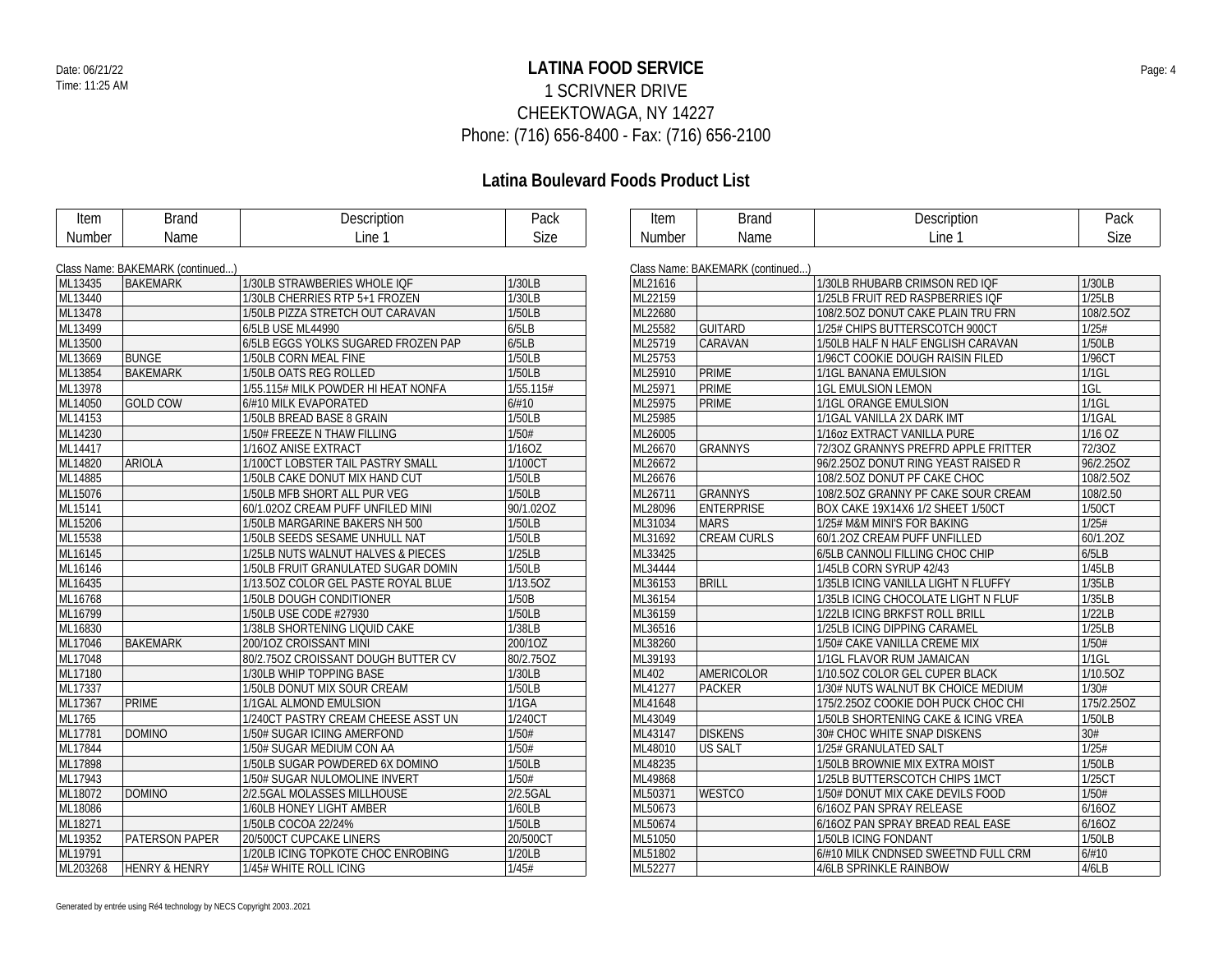## **LATINA FOOD SERVICE** Date: 06/21/22 Page: 5 1 SCRIVNER DRIVE CHEEKTOWAGA, NY 14227 Phone: (716) 656-8400 - Fax: (716) 656-2100

| Item     | <b>Brand</b>                     | Description                         | Pack        | Item               | <b>Brand</b>                     | Description                         | Pack       |
|----------|----------------------------------|-------------------------------------|-------------|--------------------|----------------------------------|-------------------------------------|------------|
| Number   | Name                             | Line 1                              | <b>Size</b> | Number             | Name                             | Line 1                              | Size       |
|          |                                  |                                     |             |                    |                                  |                                     |            |
|          | Class Name: BAKEMARK (continued) |                                     |             |                    | Class Name: BAKEMARK (continued) |                                     |            |
| ML52278  |                                  | 1/6# SPRINKLE WHITE                 | 1/6#        | ML72801            | PENNANT                          | 1/25# BISCUIT MIX BUTTERMILK PENNA  | 1/25#      |
| ML52279B | <b>BAKESE</b>                    | 1/6# SPRINKLES RED                  | 1/6#        | ML72849            |                                  | 1/50LB SEEDS CARAWAY WHOLE          | 1/50LB     |
| ML52280B | <b>BAKESE</b>                    | 1/6# SPRINKLES GREEN                | 1/6#        | ML73124            |                                  | 1/10LB SEEDS CARAWAY WHOLE          | 1/10LB     |
| ML53480  | <b>KARPS</b>                     | 1/18LB MUFFIN OLD FASHION BL BRY    | 1/18LB      | ML73880            |                                  | 1/60CT TART SHELL 3.5"              | 1/60CT     |
| ML53620  | <b>KARPS</b>                     | 1/18LB MUFFIN GLORIOUS MORNING      | 1/18LB      | ML74705            |                                  | 1/30LB CHOCOLATE CHUNKS SEMI SWEET  | 1/30LB     |
| ML53690  | <b>KARPS</b>                     | 1/18# MUFFIN MAGIC PUMPKIN SNB      | 1/18#       | ML74706            |                                  | 1/30LB CHOC CHIPS SEMI SWEET 1MCT   | 1/30LB     |
| ML54650  | <b>KARPS</b>                     | 1/18LB COOKIE CHOCOLATE CHIP SNP K  | 1/18LB      | ML74724            |                                  | 1/11LB DARK CHOCOLATE COATING       | 1/11LB     |
| ML54660  |                                  | 1/18LB COOKIE OATMEAL RAISIN DOUGH  | 1/18LB      | ML74777            |                                  | 1/12LB CURLS WHITE CHOC CEST VIVAN  | 1/12LB     |
| ML54800  |                                  | 1/18LB COOKIE CHOC CHUNK SNB KARP   | 1/18LB      | ML75257            | <b>KARPS</b>                     | 78/30Z PUMPKIN DONUT PF             | 78/30Z     |
| ML54830  | <b>KARPS</b>                     | 1/18# MUFFIN CRANBERRY NUT SNB      | 1/18#       | ML75668            |                                  | 1/35LB ICING FUDGICLE SWISS CHOCO   | 1/35LB     |
| ML54850  |                                  | 1/16LB COOKIE MAPLE WALNUT SNP      | 1/16LB      | ML75705            | <b>MULTIF</b>                    | 6/3# MERINGUE POWDER COMPLETE       | 6/3#       |
| ML56221  |                                  | 1/20CT PUFF DOUGH SHEETS10X15 PRIME | 1/20CT      | ML79527            | <b>PILLSBURY</b>                 | 1/50LB ULTRA MOIST YELLOW CAKE BAS  | 1/50LB     |
| ML56410  |                                  | 144/1.50OZ COOKIE RASP FILLED RTB   | 144/1.5OZ   | ML81535            | <b>BRILL</b>                     | 1/35LB ICING DOUBLE DUTCH FUDGE     | 1/35LB     |
| ML57610  | <b>KARPS</b>                     | 2/9LB MUFFIN SNB PISTACHIO          | 2/9LB       | ML81698            |                                  | 1/50LB YEAST FOOD REGULAR           | 1/50LB     |
| ML59267  | <b>BLOOMER</b>                   | 1/30LB CHOC CHIPS 1M SEMI SWEET     | 1/30LB      | ML82051            |                                  | 1/25LB MUFFIN MIX LOW FAT BASIC     | 1/25LB     |
| ML61919  | <b>SATIN ICE</b>                 | 1/20LB FONDANT SATIN ICE WHITE      | 1/20LB      | ML82249            | <b>PRIME</b>                     | 60/3OZ DANISH BEAR CLAW DOUGH       | 60/3OZ     |
| ML61934  | <b>WICKS</b>                     | 24/8OZ PIE LIDS 10" UNBAKED         | 24/8OZ      | ML82582            | <b>LAROSA</b>                    | 1/300CT CANNOLI SHELLS SMALL        | 1/300CT    |
| ML63154  |                                  | 1/40LB FILLING CHERRY VARIETY CHOPP | 1/40LB      | ML83174            |                                  | 1/43# ICING WHITE N GLOSSY BRILL    | 1/43#      |
| ML63157  |                                  | 1/40LB FILLING VARIETY BLUEBERRY    | 1/40LB      | ML83555            |                                  | 1/22LB GLAZE HONEY HON-EE CARAVAN   | 1/22LB     |
| ML63477  |                                  | 1/20LB FILLING CROWN BLUEBERRY      | 1/20LB      | ML86872            |                                  | 250CT WHITE BOX 5.5X4X3             | 250CT      |
| ML63486  |                                  | 1/20LB FILLING STRAW/RHUBARB CROWN  | 1/20LB      | ML87050            | <b>LOFT HOUSE</b>                | 1/288CT COOKIE HOLIDAY VARIETY UNBK | 1/288CT    |
| ML63488  | <b>HENRY &amp; HENRY</b>         | 1/20# FILLING CROWN RED RASPBERRY   | 1/20#       | ML87395            | PILLSBURY                        | 1/25# MIX CAKE ANGEL FOOD           | 1/25#      |
| ML63492  |                                  | 1/38LB FILLING CROWN CHERRY         | 1/38LB      | ML88307            | <b>BARRYC</b>                    | 6/5LB MILK CHOCOLATE SNAPS DISK     | 6/5LB      |
| ML63494  | <b>HENRY &amp; HENRY</b>         | 1/18LB FILLING CROWN PEACH          | 1/18LB      | ML89281            | PILLSBURY                        | 1/25LB CAKE MIX CARROT PILLSBURY    | 1/25LB     |
| ML63503  | <b>HENRY &amp; HENRY</b>         | 12/2LB FILLING REDIPAK APRICOT      | 12/2LB      | ML90585            | <b>WINDMILL</b>                  | 50# VITAL WHEAT GLUTEN              | 50#        |
| ML63970  | <b>HENRY &amp; HENRY</b>         | 1/22# APRICOT GLAZE                 |             | ML91725            | PRIME PASTRIES                   | 240/1.25OZ DOUGH DANISH SNAILS      | 240/1.25OZ |
| ML64103  | <b>HENRY &amp; HENRY</b>         | 1/40# HENRY & HENRY EUROPEAN RASP   | 40#         | ML94085            | THE PROGRAM                      | 1/40# PEACHES 5+1 SLICED IQF        | 1/40#      |
| ML64203  | <b>HENRY &amp; HENRY</b>         | 1/45# HENRY & HENRY FIG FILLING     | 1/45#       | ML94346            |                                  | 6/24T CUPCAKE CHOC FRZN             | 6/24CT     |
| ML64217  |                                  | 1/18LB FILLING ALMOMD               | 1/18LB      | ML94368            | <b>BRILL</b>                     | 24/12.5OZ CAKE 8" RND YLW RTU       | 24/12.5OZ  |
| ML64402  | <b>HENRY &amp; HENRY</b>         | 1/35LB ICING FUDGE ICE SWISS BASE   | 1/35LB      | ML97057            | <b>DOMINO</b>                    | 1/50LB SUGAR DARK BROWN             | 1/50LB     |
| ML64898  | PACKER                           | 1/30# BLACKBERRIES IQF              | 1/30#       | MLF12190           | <b>HENRY &amp; HENRY</b>         | 1/20# FILLING STRAWBERRY CROWN      | 1/20#      |
| ML66004  | <b>HENRY &amp; HENRY</b>         | 1/6# ICING FRUIT STRAWBERRY         | 1/6#        |                    |                                  |                                     |            |
| ML66007  | <b>HENRY &amp; HENRY</b>         | 1/6# ICING RASPBERRY FRUIT          | 1/6#        | Class Name: BAKERY |                                  |                                     |            |
| ML68780  | <b>CREME CURL</b>                | 72/1.25 ECLAIR SHELLS CREME CURL    | 72/1.25     | 01001              | <b>PACKER</b>                    | 12/3# KOSHER SALT                   | 12/3#      |
| ML70262  |                                  | 1/1GAL BUTTER FLAVOR PRIME          | 1/1GAL      | 01002              | <b>ARGO</b>                      | 24/1# CORN STARCH ARGO              | 24/1#      |
| ML70283  |                                  | 1/50LB FLOUR WHOLE WHEAT FINE       | 1/50LB      | 01003              | REDSTAR                          | 20/1# REDSTAR YEAST                 | 20/1#      |
| ML70803  | ALWAYS                           | 75/4.5OZ BAGEL PARBKD PLAIN UNCUT   | 75/4.5OZ    | 01004              | <b>MORTON</b>                    | 1/25# TABLE SALT                    | 1/25#      |
| ML71248  | <b>GIUTTARD</b>                  | 1/25# WHITE CHOCOLATE CHIPS 900CT   | 1/25#       | 01005              |                                  | 4/1GAL GRANDMA MOLASSES UNSULPHURED | 4/1GAL     |
|          |                                  |                                     |             |                    |                                  |                                     |            |
| ML71656  |                                  | 1/50 CAKE BASE DEVILS FOOD PUDDING  | 1/50#       | 01006              | <b>MORTON</b>                    | 24/26OZ SALT ROUNDS IODIZED         | 24/26OZ    |
| ML71724  |                                  | 1/50LB DONUT SUGAR                  | 1/50LB      | 01007              | CARGILL                          | 50# SEA SALT                        | 1/50#      |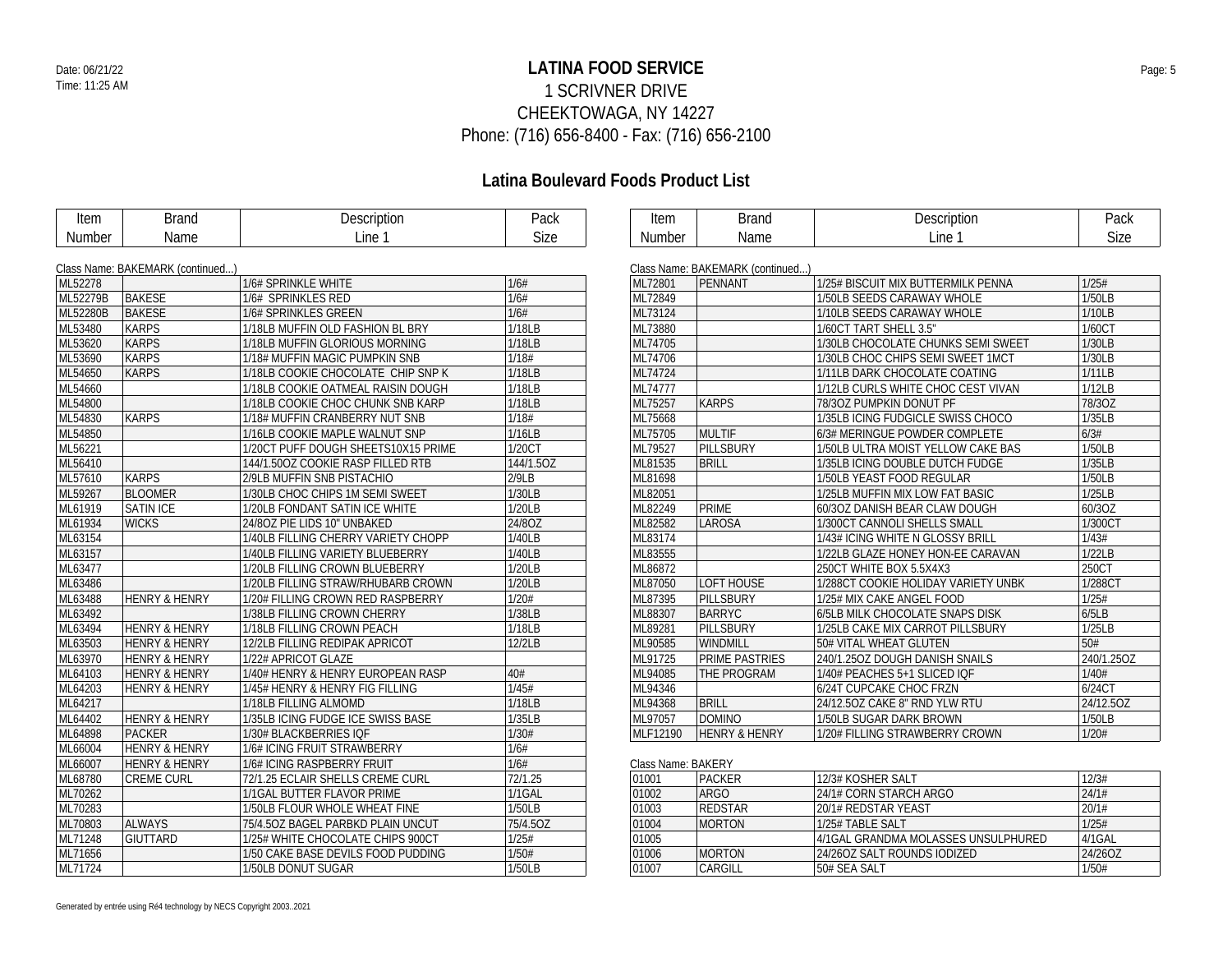## Date: 06/21/22 **Page: 6** Page: 6 1 SCRIVNER DRIVE CHEEKTOWAGA, NY 14227 Phone: (716) 656-8400 - Fax: (716) 656-2100

| Item   | <b>Brand</b>                   | Description                         | Pack        | Item          | <b>Brand</b>                   | Description                         | Pack      |
|--------|--------------------------------|-------------------------------------|-------------|---------------|--------------------------------|-------------------------------------|-----------|
| Number | Name                           | Line 1                              | <b>Size</b> | <b>Number</b> | Name                           | Line 1                              | Size      |
|        |                                |                                     |             |               |                                |                                     |           |
|        | Class Name: BAKERY (continued) |                                     |             |               | Class Name: BAKERY (continued) |                                     |           |
| 01008  | <b>ARGO</b>                    | 6/350Z ARGO CORNSTARCH TUBS         | 6/35OZ      | 01433         | <b>BARBERA</b>                 | 6/40CT GRISSINI BREADSTICKS         | 6/40CT    |
| 01010  | <b>REDSTAR</b>                 | 12/2# REDSTAR DRY YEAST DRY         | 12/2#       | 01488         | <b>RICHS</b>                   | 24/200Z RICH 7 GRAIN BREAD DOUGH    | 24/200Z   |
| 01011  |                                | 50# CORN MEAL MEDIUM M77            | 1/50#       | 01489         | <b>RICHS</b>                   | 24/19.50Z RICH FRENCH BREAD DOUGH   | 24/19.5OZ |
| 01029  | <b>AMBROSIA</b>                | 10# CHOC CHIPS SEMISWEET 1000CT     | 1/10LB      | 01499         | <b>RICHS</b>                   | 15/120Z RICH BETTERCREME VAR PACK   | 15/12OZ   |
| 01030  |                                | 50#CORN MEAL COARSE M39             | 1/50#       | 01502         | <b>RICHS</b>                   | 120/2.50Z RICH SWEET ROLL DOUGH     | 120/2.5OZ |
| 01031  |                                | 50# CORN MEAL FINE M87              | 1/50#       | 01508         | VEGALENE                       | 6/14OZ VEGALENE PAN SPRAY           | 6/14OZ    |
| 01034  | <b>LIBBY</b>                   | 6/10 LIBBY PUMPKIN SOLID            | 6/10        | 01509         | <b>PAM</b>                     | 6/170Z PAM HIGH HEAT PAN SPRAY      | 6/170Z    |
| 01039  | <b>KRAFT</b>                   | 6/3# STOVETOP STUFFING MIX CHIX     | 6/3#        | 01511         | <b>MARZETTI</b>                | 4/400Z MARZ GAR & BUTTER CROUTONS   | 4/400Z    |
| 01040  | <b>GOLDEN DIPT</b>             | 6/5# GDIPT BREADING MIX             | 6/5#        | 01520         | <b>RICHS</b>                   | 24/190Z RICH ITAL BRD DOUGH 3041    | 24/19OZ   |
| 01041  | <b>GOLDEN DIPT</b>             | 6/5# GDIPT FISH-N-CHIP BATTER       | 6/5#        | 01525         | <b>RICHS</b>                   | 20/26OZ RICH PIZZA DOUGH BALL 06760 | 20/26OZ   |
| 01042  | <b>GOLDEN DIPT</b>             | 6/5# GDIPT PRE-DIP BTR MIX G7001.21 | 6/5#        | 01535         | <b>RICHS</b>                   | 240/1.50Z RICH PETITE KAISER DOUGH* | 240/1.5OZ |
| 01047  | <b>GOLDEN DIPT</b>             | 6/5# GDIPT BEER BATTER COMPLETE     | 6/5#        | 01541         | <b>RICHS</b>                   | 1/35# RICH BETTERCREME VANILLA      | 1/35#     |
| 01050  | <b>MARTISCO</b>                | 24/1# MARTISCO PEARL BARLEY         | 24/1#       | 01546         | <b>RICHS</b>                   | 21/220Z RICH ARTISAN DOUGH BALL**** | 21/22OZ   |
| 01055  | <b>SARA LEE</b>                | 4/4# SARA LEE CORNBREAD GOOD OLE    | 4/4#        | 01553         | <b>BAKE N JOY</b>              | 36/4.25OZ PAN RDY BLUEBERRY MUFFIN  | 36/4.25OZ |
| 01058  |                                | 12/12OZ HONEY BEAR                  | 12/12OZ     | 01558         | <b>BAKE N JOY</b>              | 4.250Z PAN RDY CHOC CHIP MUFFIN     | 36/4.25OZ |
| 01059  | <b>LIGHT AMBER</b>             | 6/5# HONEY LIGHT AMBER              | 6/5#        | 01559         | <b>BAKE N JOY</b>              | 4.250Z PAN RDY CIN COFFE MUFFIN     | 36/4.25OZ |
| 01060  | <b>HEARTLAND</b>               | 2/5# HEARTLAND HUSHPUPPY 250CT      | 2/5#        | 01561         | <b>BAKE N JOY</b>              | 36/4.25OZ PAN RDY PISTACHIO MUFFIN  | 36/4.25OZ |
| 01066  | <b>AGRO</b>                    | 12/1# AGRO CORN STARCH              | 12/1#       | 01565         | <b>BAKE N JOY</b>              | 36/4.25OZ PAN READY CORN MUFFIN (W) | 36/4.25OZ |
| 01068  | <b>CORAL BAY</b>               | 5/2# CORAL BAY COCONUT FCY SHRED    | 5/2#        | 01572         | ORINGER                        | 1/1QT LEMON EXTRACT                 | 1/1QT     |
| 01070  | <b>GOLDEN DIPT</b>             | 6/5# GDIPT BATTER ZESTY             | 6/5#        | 01573         | ORINGER                        | 12/2.28# CAKE BATTER DRY MIX        | 12/2.28#  |
| 01071  | <b>BLACK LABEL</b>             | 1/4 OZ VANILLA BEANS                | $1/4$ OZ    | 01574         | ORINGER                        | 12/2.28# BROWNIE BATTER DRY MIX     | 12/2.28#  |
| 01072  | PILLSBURY                      | 120/20Z PILLS BISCUIT BMILK 06283   | 120/2OZ     | 01583         | <b>DAWN</b>                    | 1/28# FROSTING BUTTERCREAM          | 1/28#     |
| 01076  | <b>LA FRANCAISE</b>            | 40/5OZ LAFRAN ROLL CINN W/CRM CHSE  | 40/5OZ      | 01586         | <b>LYONS MAGNUS</b>            | 6/5# DOUBLE SHAKE PINEAPPLE         | 6/5#      |
| 01079  | <b>CRISCO</b>                  | 12/48OZ CRISCO SHORTENING REG ZTF   | 12/48OZ     | 01597         | DAVID'S                        | 1/15# COOKIE BATTER CHOCOLATE CHIP  | 1/15#     |
| 01081  | <b>BASIC AMERICAN</b>          | 6/24.27OZ BAF POTATO PANCAKE MIX    | 6/24.27     | 01600         | <b>SAF</b>                     | 20/16 OZ SAF INSTANT YEAST          | 20/16 OZ  |
| 01087  | <b>KOSTO</b>                   | 6/2.5# MALT POWDER                  | 6/2.5#      | 01611         | <b>RICHS</b>                   | 48/4.80Z RICH RUST OVAL FLAT BREAD  | 48/4.8OZ  |
| 01098  | <b>GOLDEN DIPT</b>             | 6/5LB GD BREAD CHICKEN FRY          | 6/5#        | 01641         | <b>FRANK KORINEK</b>           | 6/5# PIPING GEL WHITE               | 6/5#      |
| 01104  | <b>KEEBLER</b>                 | 25# KEEBLER GRAHAM CRACKER CRUMBS   | 25#         | 01642         | <b>FRANK KORINEK</b>           | 6/5# PIPING GEL RED                 | 6/5#      |
| 01106  | <b>MORTON</b>                  | 1/1.5# MORTON PRETZEL SALT          | 1/1.5#      | 01643         | <b>FRANK KORINEK</b>           | 6/5# PIPING GEL ORANGE              | 6/5#      |
| 01122  | <b>LA FRANCAISE</b>            | 80/3OZ SLICED MARGARINE CROISSANT   | 80/3OZ      | 01644         | <b>FRANK KORINEK</b>           | 6/5# PIPING GEL BLUE                | 6/5#      |
| 01134  | CARAVAN                        | 1/50# BAK KRISP BREAD BASE          | 1/50#       | 01645         | <b>FRANK KORINEK</b>           | 6/5# PIPING GEL PURPLE              | 6/5#      |
| 01136  | <b>GRANDMA</b>                 | 80/1.22OZ COOKIE MINI CHO CHP WG    | 80/1.22OZ   | 01646         | <b>FRANK KORINEK</b>           | 6/5# PIPING GEL BLACK               | 6/5#      |
| 01147  | ABEL SCHAFFER                  | 1/50# DREAM KOMPLET CREM CAKEMIX W  | 1/50#       | 01649         | <b>FRANK KORINEK</b>           | 6/5# PIPING GEL CLEAR               | 6/5#      |
| 01149  | DUTCH GOLD                     | 1/60# BAKER SPECIAL CLOVER HONEY    | 1/60#       | 01690         | <b>RICHS</b>                   | RICH 14" SHEET SELF RISE DOUGH      | 20/25OZ   |
| 01150  | CON AGRA                       | 1/50# CONAGRA CRACKED WHEAT         | 1/50#       | 01700         | <b>DEIORIOS</b>                | 24CT DEIORIO 12" PAR BKD PIZZA CRST | 24/12OZ   |
| 01157  | <b>DIAMOND CRYSTAL</b>         | 9/3# DIAMOND CRYSTAL KOSHER SALT    | 9/3#        | 01706         | <b>DEIORIOS</b>                | 21/5.90Z DEIORIO GF PIZZA CRUST 9"  | 21/5.90Z  |
| 01416  | <b>RICHS</b>                   | 24/10" RICH VEGAN CAULIFLWR GF CRST | 24/5.40Z    | 01709         | PILLSBURY                      | 72CT CINN TST CRNCH FILLED BAR      | 72/2.43OZ |
| 01418  | <b>RICHS</b>                   | 24/10" RICH GF BROC & CHED PZ CRUST | 24/10"      | 01720         | <b>RICHS</b>                   | 24/16.6OZ 12" SELF RISE PIZZA CRST  | 24/16.6OZ |
| 01419  | <b>RICHS</b>                   | 24/10" RICH GF CAULIFLOWER PZ CRUST | 24/10"      | 01724         | AL COHEN                       | 15/36OZ A C RYE BREAD DOUGH SEEDED  | 15/36OZ   |
| 01421  | <b>RICHS</b>                   | 24/14" RICH GF CAULIFLOWER PZ CRUST | 24/11.80Z   | 01725         | AL COHEN                       | 30/19OZ A C WHEAT BREAD 447         | 30/19OZ   |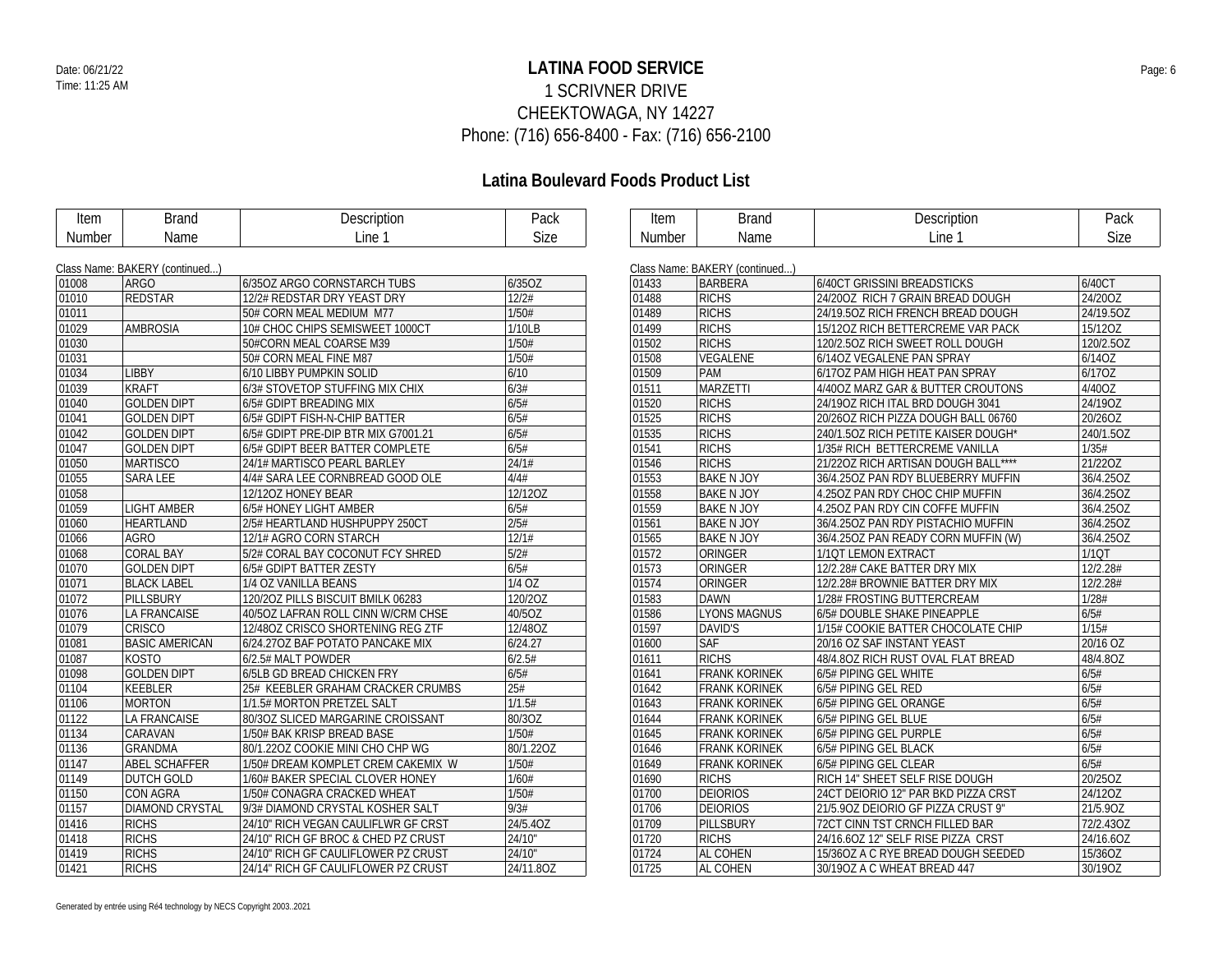## **LATINA FOOD SERVICE** Date: 06/21/22 Page: 7 1 SCRIVNER DRIVE CHEEKTOWAGA, NY 14227 Phone: (716) 656-8400 - Fax: (716) 656-2100

| Item          | <b>Brand</b>                   | Description                         | Pack       | Item          | <b>Brand</b>                   | Description                         | Pack       |
|---------------|--------------------------------|-------------------------------------|------------|---------------|--------------------------------|-------------------------------------|------------|
| <b>Number</b> | Name                           | Line 1                              | Size       | <b>Number</b> | Name                           | Line 1                              | Size       |
|               |                                |                                     |            |               |                                |                                     |            |
|               | Class Name: BAKERY (continued) |                                     |            |               | Class Name: BAKERY (continued) |                                     |            |
| 01726         | <b>AL COHEN</b>                | 30/190Z A C ITALIAN BREAD 465       | 30/19OZ    | 08397         | <b>HADLEY FARMS</b>            | 48/3.40Z COCOA & CREME BAR IW WG    | 48/3.40Z   |
| 01727         | <b>AL COHEN</b>                | 30/19OZ A C CINNAMON BREAD 201      | 30/19OZ    | 08398         | <b>HADLEY FARMS</b>            | 48/3.40Z RASP & CREAM CHSE BAR IW   | 48/3.4OZ   |
| 01730         | <b>RICHS</b>                   | 50/12OZ 10" PIZZA CRUST 6642        | 50/12OZ    | 09130         | <b>BOBS RED MILL</b>           | S/O 1/25# BOBS RED MILL POT STARCH  | 1/25#      |
| 01731         | <b>RICHS</b>                   | 42/7.50Z RICH WHEAT 12" SUB *****   | 42/7.50Z   | 09220         | PREGEL                         | 12/2# CHEESECAKE SPRINT             | 12/2#      |
| 01733         | <b>RICHS</b>                   | 1/12LB RICHS TEARDROP NAAN          | 48CT       | 09221         | PREGEL                         | 12/2# CHOCOLATE SPRINT              | 12/2#      |
| 01739         | PILLSBURY                      | 72CT COCOA PUFF SFT FILLED BAR      | 72/2.43OZ  | 09222         | PREGEL                         | 12/2.5# COTTON CANDY SPRINT         | 12/2.5#    |
| 01741         | <b>RICHS</b>                   | 6/35.27OZ RICH ITAL PANINI SLICED   | 6/35.27OZ  | 09223         | PREGEL                         | 10/2.4# GIANDUIOTTO SPRINT          | 10/2.4#    |
| 01742         | <b>RICHS</b>                   | 20/26OZ RICH 16" PRESHEETED DOUGH   | 20/26OZ    | 09224         | PREGEL                         | 12/2.4# MANGO SPRINT                | 12/2.4#    |
| 01744         | <b>RICHS</b>                   | 72/6.60Z RICH 7" OVEN RISING SHEET  | 72/6.60Z   | 09225         | PREGEL                         | 12/2.2# RED VELVET SPRINT           | 12/2.2#    |
| 01745         | <b>RICHS</b>                   | 24/7.75 GLUTEN FRE 10.5 PIZZA CRUS  | 24/7.75    | 09226         | PREGEL                         | 12/2.2# SALTED CARAMEL SPRINT       | 10/2.2#    |
| 01771         |                                | 1/50LB LONG STICK ZTF BREAD BASE    | 1/50LB     | 09227         | PREGEL                         | 8/2.9# STRAWBERRY SPINT             | 8/2.9#     |
| 01777         | <b>RICHS</b>                   | 40/100Z RICH SCONE CRANBERRY/ORANGE | 40/10OZ    | 09228         | PREGEL                         | 12/2.2# TIRAMISU SPRINT             | 12/2.2#    |
| 01809         | <b>RICHS</b>                   | 144/2.25OZ CRUSTY KAISER ROLL DOUGH | 144/2.25OZ | 09229         | PREGEL                         | 12/2.2# VANILLA SPRINT              | 12/2.2#    |
| 01811         | <b>RICHS</b>                   | 60/7.50Z DELUXE WHT SUB ROLL DOUGH  | 60/7.50Z   | 09230         | PREGEL                         | 12/2.2# WHITE BASE SPRINT           | 12/2.2#    |
| 01819         | <b>FORTS</b>                   | 1/144CT DESSERT SHELLS(SHORTCAKE)   | 1/144CT    | 09231         | PREGEL                         | 12/2.2# WHITE PEPPERMINT SPRINT     | 12/2.2#    |
| 01831         | <b>RICHS</b>                   | 14/200Z RICH PIZZA CRST 12X16 19457 | 14/20OZ    | 09232         | PREGEL                         | 12/2.4# RASPBERRY SPLENDA SPRNT     | 12/2.4#    |
| 01833         | <b>RICHS</b>                   | 90/4OZ RICH EFFORTLESS CIN ROLL     | 90/4OZ     | 10101         | O-AT-KA MILK                   | 6/#10 EVAPORATED MILK               | 6/#10      |
| 01835         | <b>RICHS</b>                   | 140/20Z RICH FRENCH PETIT PAIN      | 140/2OZ    | 13052         |                                | 1/50# WHEY POWDER                   | 1/50LB     |
| 01840         | <b>RICHS</b>                   | 96/20Z RICH RING DONUT 52060        | 96/20Z     | 24351         | PILLSBURY                      | 168/3.17 PIL BISCUIT DOUGH EZ SPLIT | 168/3.17OZ |
| 01844         | <b>RICHS</b>                   | 22CT RICH 12"X16" SHEET PIZZA DOUGH | 22/24OZ    | 27929         | SPRIANA                        | 1/1# TAPIOCA STARCH                 | 1/1#       |
| 01854         | <b>GOLD MEDAL</b>              | 6/5# ICE CREAM WAFFLE CONE MIX      | 6/5#       | 27930         | <b>ALPINE</b>                  | 1/50# ICING SOY FLEX ALPINE         | 1/50#      |
| 01856         | <b>BAKE CRAFTERS</b>           | 96/1.80Z HOAGIE ROLL 4" WG SPLT TOP | 96/1.80Z   | 27939         | <b>KRUSTEAZ</b>                | 4/4# KRUSTEAZ RTB BROWNIE BATTER    | 4/4#       |
| 01857         | <b>BAKE CRAFTERS</b>           | 72/30Z HOAGIE ROLL 6" WG SPLT TOP   | 72/30Z     | 28346         | <b>PILLSBURY</b>               | 100/50Z PILLS DOUGH CINN TWIRL      | 100/5OZ    |
| 01859         | <b>VAN LEER</b>                | 1/30# CHOCOLATE CHIPS 4M            | 1/30#      | 28527         | <b>GLOBE</b>                   | 6/10# APPLE PIE FILLING             | 6/10#      |
| 01861         | PILLSBURY                      | 48/3.50Z PIE DOUGH ROUND 6 3/4"     | 48/3.5OZ   | 32175         | <b>J&amp;J SNACKS</b>          | 80/4OZ JJ GIANT BAVARIAN PRET ROLL  | 80/4OZ     |
| 01867         | <b>AL COHEN</b>                | 84/7.75" AC SUB ROLL 449            | 84/7.75"   | 32202         | <b>RICHS</b>                   | 5/90OZ ALLEN BROWNIE 1/2 SHEET      | 5/90OZ     |
| 01895         | <b>RICHS</b>                   | 24/10" FOCACCIA PIZZA CRUST GF      | 24/10"     | 32222         | <b>RICHS</b>                   | 1/23LB WHITE DOUGHNUT ROLL ICING*** | 1/23LB     |
| 01902         | PILLSBURY                      | 72/2.290Z PILL CHOC FILLED CRESCENT | 72/2.29OZ  | 32301         | <b>RICHS</b>                   | 1/12# RICH VANILLA HEAT N ICE ICING | 1/12#      |
| 01903         | PILLSBURY                      | 72/2.290Z PILL GRAPE FILLED CRESCNT | 72/2.29OZ  | 40213         | <b>ACE BAKERY</b>              | 144/.90Z ACE CRAFT SLIDER BUN       | 144/.90Z   |
| 01981         | OREO                           | 12/60Z OREO PIE CRUST               | 12/6OZ     | 40221         | <b>KRONOS</b>                  | 12/10CT 7" PITA AUTHENTIC           | 12/10CT    |
| 01982         | <b>KEEBLER</b>                 | 12/90Z KEEBLER GRAHAM PIE CRUST 10" | 12/90Z     | 40244         | <b>PROP &amp; PELLER</b>       | 120CT PRETZEL SLIDER BUN            | 120CT      |
| 03111         | ARNOLDS                        | 1/15# ARNOLDS STUFFING MIX          | 1/15#      | 40248         | SUPER BAKERY                   | 70/3.45OZ ULTRA BLUEBERRY BREAD WG  | 70/3.45OZ  |
| 04647         | <b>FRANK KORINEK</b>           | 6/5# PIPING GEL GREEN               | 6/5#       | 40249         | <b>SUPER BAKERY</b>            | 70/3.45OZ ULTRA PUMPKIN BREAD WG    | 70/3.45OZ  |
| 04648         | <b>FRANK KORINEK</b>           | 6/5# PIPING GEL PINK                | 6/5#       | 40270         | <b>TURANO</b>                  | 216/1.20Z MINI BRIOCHE SLICED #8307 | 216/1.20Z  |
| 04649         | <b>FRANK KORINEK</b>           | 6/5# PIPING GEL YELLOW              | 6/5#       | 40273         | <b>TURANO</b>                  | 8/12CT 4" HSTYLE BRIOCHE BUN 8317   | 8/12CT     |
| 08089         | <b>GOLDEN DIPT</b>             | 6/5# GD BATTER MIX FISH & VEGETABLE | 6/5#       | 40283         | <b>DEIORIOS</b>                | 40/100Z PAR BAKE FILONE ROLL        | 40/10OZ    |
| 08099         | <b>BOBS RED MILL</b>           | 1/25# BRM GF ROLLED OATS            | 1/25#      | 40284         | <b>TURANO</b>                  | 6/48OZ TURANO RUSTIC PANINI SLICED  | 6/48OZ     |
| 08305         | <b>NABISCO</b>                 | 1/25# NABISCO LRG OREO COOKIE CRUMB | 1/25#      | 40286         | <b>MARZETTI</b>                | 120/1.50Z SIST SCHUBERTS YEAST ROLL | 120/1.5OZ  |
| 08325         | <b>BAKE CRAFTERS</b>           | 150/2.20Z CROISSANT MARG ROUND SLCD | 150/2.20Z  | 40287         | <b>DEIORIOS</b>                | 72/2.40Z DELUXE CHEESY BREAD        | 72/2.40Z   |
| 08330         | <b>BAKE CRAFTERS</b>           | DISC BY SUPPLIER USE CODE #08325    | 80/2.20Z   | 40289         | <b>TURANO</b>                  | 8/10CT LARGE BRIOCHE ROLL           | 8/10CT     |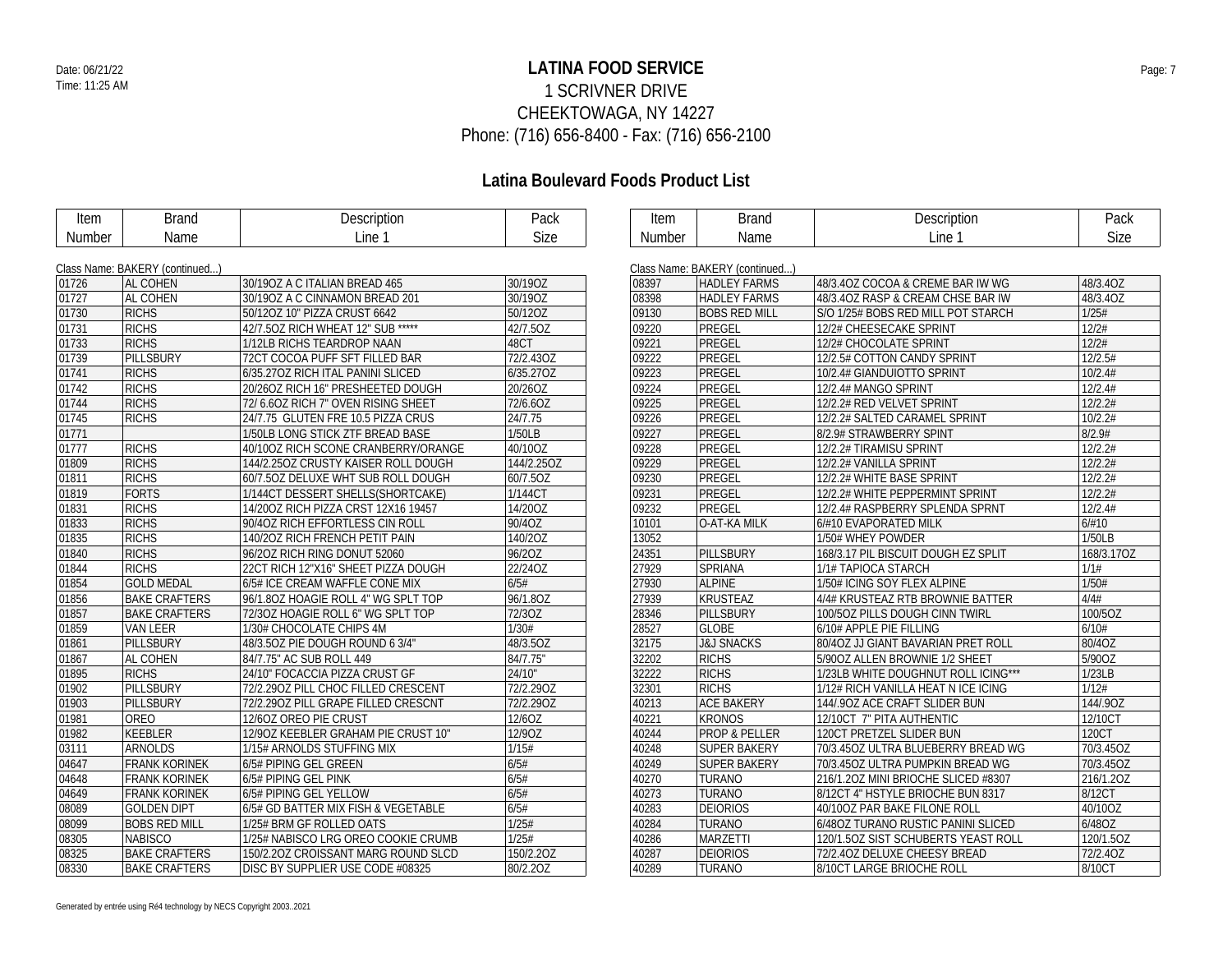## **LATINA FOOD SERVICE** Date: 06/21/22 Page: 8 1 SCRIVNER DRIVE CHEEKTOWAGA, NY 14227 Phone: (716) 656-8400 - Fax: (716) 656-2100

| Item   | <b>Brand</b>                   | Description                         | Pack         | <b>Item</b> | <b>Brand</b>                   | Description                         | Pack      |
|--------|--------------------------------|-------------------------------------|--------------|-------------|--------------------------------|-------------------------------------|-----------|
| Number | Name                           | Line 1                              | <b>Size</b>  | Number      | Name                           | Line 1                              | Size      |
|        |                                |                                     |              |             |                                |                                     |           |
|        | Class Name: BAKERY (continued) |                                     |              |             | Class Name: BAKERY (continued) |                                     |           |
| 40315  | <b>TURANO</b>                  | 15/100Z TURAN 8" ITAL HERB FOCACCIA | 15/10OZ      | 84011       | <b>HIGHLAND MARKET</b>         | 6/#10 CHERRY PIE FILLING            | 6/#10     |
| 40343  | <b>TURANO</b>                  | 8/20.5OZ TURANO FOCACCIA HERB       | 8/20.5OZ     | 87758       | PILLSBURY                      | THAW & SERVE BROWNIE SHEET          | 3/152OZ   |
| 40345  | <b>TURANO</b>                  | 6/48OZ TURANO GOLD SL PANINI LOAF   | 6/48OZ       | 91216       | <b>PROVA GOURMET</b>           | 1QT VANILLA PASTE                   | 1QT       |
| 40346  | <b>ACE BAKERY</b>              | 12/11.40Z CRANBERRY RAISIN FOCACCIA | 12/11.40Z    | ML10035     | <b>CLABBER GIRL</b>            | 6/5# CLABBER BAKING POWDER          | 6/5#      |
| 40348  | <b>EUROPEAN BAKERS</b>         | 8/12CT 6" NEW ENGLAND STYLE BUN     | 8/12CT       | ML10036     | <b>TWIN BAKERY</b>             | 1/25# CHOCOLATE CHIP 1M             | 1/25#     |
| 40380  | <b>KINGS HAWAIIAN</b>          | 12PK KINGS HAWAIIAN SWEET ROLLS     | 12PK         | ML100375    |                                | 24/1# BAKING SODA                   | 24/1#     |
| 40390  | <b>ACE BAKERY</b>              | 20CT UNSLCD WHTE BAGUETTE BREAD     | 20/12OZ      | ML100979    | <b>GENERAL MILLS</b>           | 1/25LB MIX BATTER GOLD MEDAL        | 1/25LB    |
| 40391  | <b>ACE BAKERY</b>              | 48/2.40Z ACE CRAFT BRIOCHE BUN      | 48/2.40Z     | ML101150    | <b>UNCLE BEN'S</b>             | 6/3.5LB STUFFING MIX CORNBREAD      | 6/3.5LB   |
| 40392  | <b>ACE BAKERY</b>              | 45/50Z ACE BAKERY 50Z BAGUETTE      | 45/5OZ       | ML101540    | <b>GENERAL MILLS</b>           | 6/5LB MIX BAKING BISQUICK GEN       | 6/5LB     |
| 40413  | <b>ACE BAKERY</b>              | 100/1.7OZ ACE BAGUETTE WHT PETITE   | 100/1.7OZ    | ML101603    | <b>GENERAL MILLS</b>           | 6/5LB MUFFIN MIX CORNBREAD HON      | 6/5LB     |
| 40442  | <b>NIBLACK FOODS</b>           | 1/1# POTATO STARCH                  | 1/1#         | ML102210    | <b>GENERAL MILLS</b>           | 1/50LB MIX CAKE CREME REGUALR P     | 1/50LB    |
| 51402  | <b>RICHS</b>                   | 1/15# RICH WHIP BETTERCREME VANILLA | 1/15#        | ML102211    | <b>GENERAL MILLS</b>           | 1/50LB MIX CAKE CREME CHOCOLATE     | 1/50LB    |
| 51626  | CARGILL                        | 1/25LB PRETZEL SALT                 | 25LB         | ML102212    | <b>GENERAL MILLS</b>           | 1/50LB MIX CAKE DEVILS FOOD         | 1/50LB    |
| 55133  | <b>SPRIANA</b>                 | 5 LBS BLACK COCOA                   | 1/5#         | ML102213    | <b>GENERAL MILLS</b>           | 1/50LB MIX CAKE RED VELVET          | 1/50LB    |
| 55170  | <b>RICHS</b>                   | 24/10OZ RICH FRNCH BAGUETTE BRD     | 24/10OZ      | ML102214    | <b>GENERAL MILLS</b>           | 1/50LB MIX CAKE WHITE BAKER         | 1/50LB    |
| 59212  | <b>THAI</b>                    | S/O 6 LBS CRYSTALIZED GINGER        | 6 LBS        | ML102216    | <b>GENERAL MILLS</b>           | 1/50LB MIX YELLOW BAKER             | 1/50LB    |
| 59215  | <b>SPRIANA</b>                 | 1/5# UNSWEETEND MEDIUM COCONUT      | 1/5#         | ML102220    | <b>GENERAL MILLS</b>           | 1/50LB MIX DONUT CAKE TASTEBEST     | 1/50LB    |
| 59220  | <b>NUTTOS</b>                  | 1/11# MILK CHOCOLATE CALLEBAUT      | 1/11#        | ML102224    | <b>GENERAL MILLS</b>           | 1/50LB MIX DONUT YEAST RAISED       | 1/50LB    |
| 59224  | CALLABAUT                      | 11# 811 SEMI SWEET CHOCOLATE BLOCK  | 11#          | ML102248    | <b>CONTINENTAL</b>             | 6/4.5LB MIX CAKE YELLOW PLUS        | 6/4.5LB   |
| 59225  | CALLABAUT                      | 50 # CHOCOLATE CHUNKS               | 50#          | ML102257    | <b>GENERAL MILLS</b>           | 6/6LB MIX BROWNIE CHOCOLATE         | 6/6LB     |
| 59226  | CALLABAUT                      | S/O 11# FAVORITES GIANDUJA DARK     | 11#          | ML105290    | <b>PRIME</b>                   | 144/2.50Z DOUGH CROISSANT BUTTER    | 144/2.5OZ |
| 59227  | CALLABAUT                      | 30# SEMI SWEET MINI CHIPS 4M        | 30#          | ML105292    | <b>PRIME</b>                   | 270/10Z DOUGH CROISSANT BUTTER      | 270/10Z   |
| 59228  | CALLABAUT                      | SUPER 10000CT MINI CHIPS            | 30#          | ML105294    | <b>PRIME</b>                   | 120/2.50Z DOUGH DANISH SNAIL        | 120/2.5OZ |
| 59229  | CALLABAUT                      | 8/5.5# WHITE CHOCOLAT CALLETS       | 8/5.5#       | ML10530     | <b>HENRY &amp; HENRY</b>       | 1/45# ICING CHOCOLATE DIP CLASSIC   | 1/45#     |
| 59230  | CALLABAUT                      | 8/5.5 LB MILK CHOCOLAT CALLETS      | 8/5.5 lbs    | ML105304    | <b>PRIME</b>                   | 12/230Z DOUGH DANISH SHEETS 9"X1    | 12/23OZ   |
| 59231  | <b>NUTTOS</b>                  | ROASTED SALTED SHELLED PISTACHIOS   | 5#           | ML105305    | <b>PRIME</b>                   | 20/12OZ DOUGH SHEETS PUFF PASTRY    | 20/12OZ   |
| 59234  | CALLABAUT                      | 2/22 lbs 70/30 CHOCOLATE CALLETS    | $2/22$ lbs   | ML105306    | <b>PRIME</b>                   | 120/20Z DOUGH SQUARES PUFF PASTRY   | 120/20Z   |
| 59235  |                                | 5/10# CHOC CAMBRA BITTERSWEET 72%   | 5/10#        | ML105308    | <b>PRIME</b>                   | 120/3.50Z DOUGH PALM LEAVES PASTRY  | 120/3.5OZ |
| 81093  | <b>HARVEST PRIDE</b>           | 10/12CT HAR PRIDE HOT DOG ROLL      | 10/12CT      | ML105947    | <b>SUPER BAKERY</b>            | 80/1.9OZ SUPER DONUT                | 80/1.90Z  |
| 81094  | <b>HARVEST PRIDE</b>           | 8/12CT HARV PRIDE HAMBURGER ROLLS   | 8/12CT       | ML10940     | <b>HENRY &amp; HENRY</b>       | 1/20# ICING CREAM CHEESE RTU        | 1/20#     |
| 81135  | <b>BRIDOR</b>                  | 240CT BRIDOR WHITE DIAMOND ROLL***  | 240CT        | ML115445    | LENTZ                          | 1/30# PEANUT MEAL FINE              | 1/30#     |
| 81137  | <b>BRIDOR</b>                  | 240CT ANCIENT GRAIN DIAMOND ROLL*** | 240CT        | ML11800     | <b>HENRY &amp; HENRY</b>       | 1/38# FILLING APPLE CHOPPED VF      | 1/38#     |
| 81145  | <b>BRIDOR</b>                  | 1/18CT BRIDOR NUT & RAISIN LOAF***  | 1/18CT       | ML12221     | <b>HENRY &amp; HENRY</b>       | 12/2# ICING ROLL WHITE REDI PAK     | 12/2#     |
| 81150  | <b>EURO BAKE</b>               | 160CT MINI MEDITER DIAMOND ROLL     | <b>160CT</b> | ML12930     | <b>HENRY &amp; HENRY</b>       | 1/45# ICING VANILLA DIP CLASSIC     | 1/45#     |
| 81154  | <b>EURO BAKE</b>               | 4/40CT 1.5OZ ASSORTED DINNER ROLL   | 4/40CT       | ML132190    | <b>GUTTENPLAN</b>              | 21/22 OZ DOUGH CHALLAH TWST PLAIN W | 21/22 OZ  |
| 81167  | <b>BRIDOR</b>                  | 36/3.90Z BUTTER LEEK PARM BISTRO    | 36/3.90Z     | ML132194    | PILLSBURY                      | <b>USE ITEM # 87758</b>             | 3/1520Z   |
| 81168  | <b>BRIDOR</b>                  | 36/3.80Z BUTTER SPINACH FETA BISTRO | 36/3.88OZ    | ML132571    | <b>BAKE CRAFTERS</b>           | 108/2z DINNER ROLLS WG SPLIT TOP    | 108/20Z   |
| 82001  | <b>GUITTARD</b>                | 12/10OZ SEMI SWEET SUPER CHIPS 48%  | 12/10OZ      | ML132573    | <b>BAKE CRAFTERS</b>           | 160/1.5z BREAD STICKS WG RS 7" BKD  | 160/1.5OZ |
| 84009  | <b>GLOBE</b>                   | 6/#10 BLUEBERRY PIE FILLING         | 6/#10        | ML132615    | <b>RICHS</b>                   | 216/2.50Z DOUGH BISCUIT HOMESTYLE   | 216/2.5OZ |
| 84010  | <b>GLOBE</b>                   | 6/#10 STRAWBERRY PIE FILLING        | 6/#10        | ML132620    | <b>RICHS</b>                   | 182/2.6OZ BISCUIT DOUGH WG HANDI-S  | 182/2.6OZ |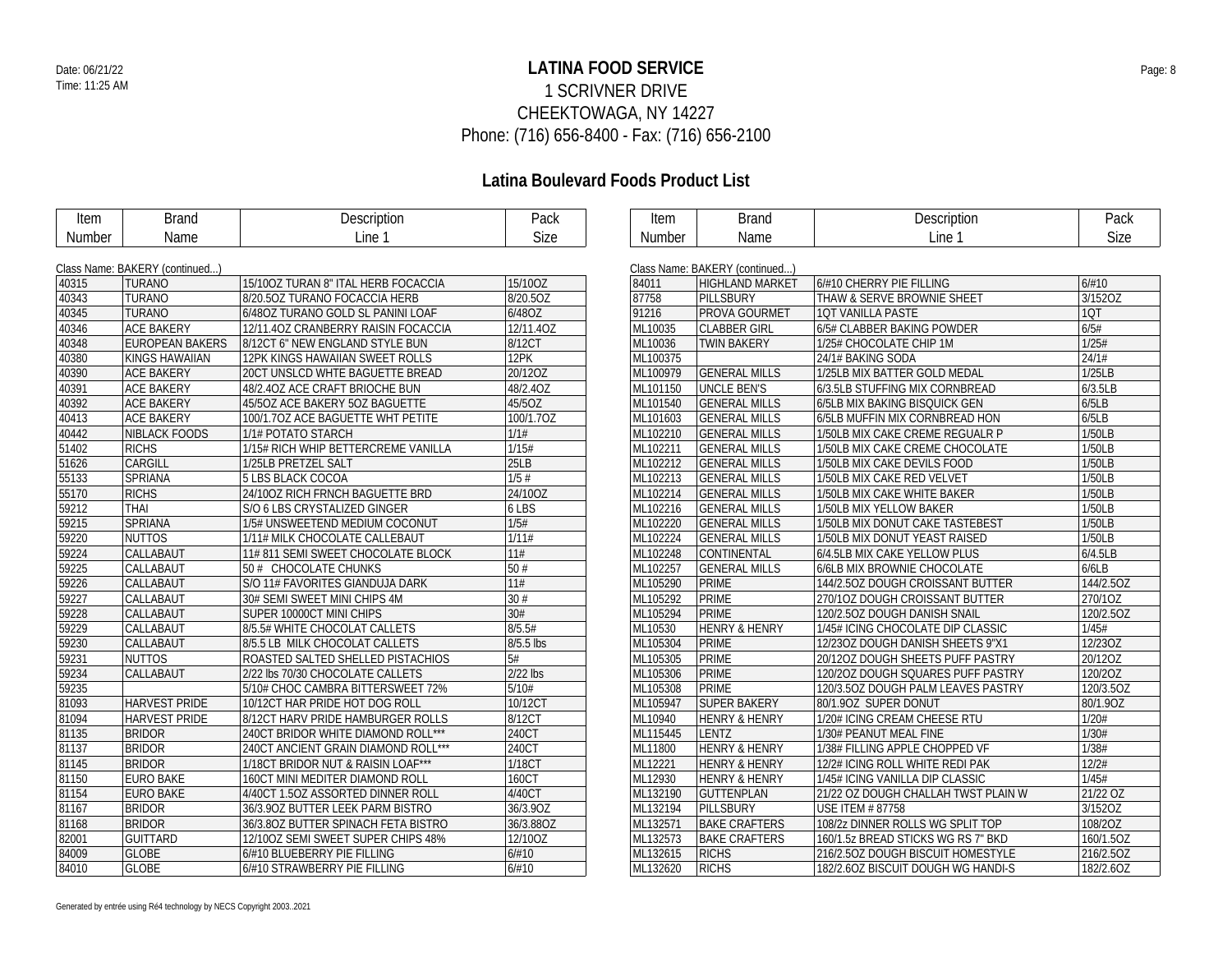## **LATINA FOOD SERVICE** Date: 06/21/22 Page: 9 1 SCRIVNER DRIVE CHEEKTOWAGA, NY 14227 Phone: (716) 656-8400 - Fax: (716) 656-2100

| Item     | <b>Brand</b>                   | Description                         | Pack       | Item     | <b>Brand</b>                   | Description                         | Pack      |
|----------|--------------------------------|-------------------------------------|------------|----------|--------------------------------|-------------------------------------|-----------|
| Number   | Name                           | Line 1                              | Size       | Number   | Name                           | Line 1                              | Size      |
|          |                                |                                     |            |          |                                |                                     |           |
|          | Class Name: BAKERY (continued) |                                     |            |          | Class Name: BAKERY (continued) |                                     |           |
| ML132622 | <b>RICHS</b>                   | 140/2.5OZ CINNAMON BREAKFAST ROUND  | 140/2.5OZ  | MLF11370 | <b>HENRY &amp; HENRY</b>       | 1/38# FILLING BAVARIAN CREAM H & H  | 1/38#     |
| ML132625 | <b>RICHS</b>                   | 216/2.10Z BISCUIT DOUGH WHOLE GRAIN | 216/2.10Z  | MLF11760 | <b>HENRY &amp; HENRY</b>       | 1/20# FILLING PASTRY CREAM CHEESE   | 1/20#     |
| ML132635 | <b>RICHS</b>                   | 9/3LB ROLL CINNAMON LOG DOUGH       | 9/3LB      | MLF11820 | <b>HENRY &amp; HENRY</b>       | 1/37# FILLING APPLE TURNOVER        | 1/37#     |
| ML132642 | <b>RICHS</b>                   | 120/2.25OZ DOUGH CINNAM SWEET ROLL  | 120/2.25OZ | MLF11880 | <b>HENRY &amp; HENRY</b>       | 1/37# FILLING APPLE CROWN W/CIN     | 1/37#     |
| ML132651 | K.B.PIZZA                      | PIZZA CRUST FULL SHEET WW PAR-BAKE  | 8/16"X24"  | MLF11950 | <b>HENRY &amp; HENRY</b>       | 1/40# FILLING BLUEBERRY CHOPPED     | 1/40#     |
| ML132657 | K.B.PIZZA                      | 12"X16" PIZZA CRUST PAR-BAKE WW     | 18/12"X16  | MLF11960 | <b>HENRY &amp; HENRY</b>       | 1/20# FILLING CROWN BLUEBERRY       | 1/20#     |
| ML132658 | <b>RICHS</b>                   | 96/5.50Z DOUGH PRESHEET 7" PIZZA    | 96/5.50Z   | MLF12030 | <b>HENRY &amp; HENRY</b>       | 1/20# FILLING CROWN CHERRY          | 1/20#     |
| ML132659 | K.B.PIZZA                      | 16" PIZZA CRUST 16" PAR BAKE WW     | 18 16"     | MLF12191 | <b>HENRY &amp; HENRY</b>       | 1/40# FILLING STRAWBERRY VF         | 1/40#     |
| ML132689 | <b>DEIORIOS</b>                | 20/16OZ PIZZA CRUST                 | 20/16OZ    | MLF12720 | <b>HENRY &amp; HENRY</b>       | 1/42# FILLING FRUITFUL RASP SEEDLES | 1/42#     |
| ML132692 | <b>SUPER BAKERY</b>            | <b>DISCONTINUED BY SUPPLIER</b>     | 90/20Z     | MLF15880 | <b>HENRY &amp; HENRY</b>       | 12/2LB FILLING APPLE TURN REDI PAK  | 12/2LB    |
| ML132894 | <b>RICHS</b>                   | 192/2.20Z FLATBREAD OVEN FRIED WG   | 192/2.20Z  | MLF15900 | <b>HENRY &amp; HENRY</b>       | 12/2# FILLING APRICOT REDI PAK      | 12/2#     |
| ML133118 | SARA LEE                       | 4/45OZ PIE BANANA CREAM 10"         | 4/45OZ     | MLF15930 | <b>HENRY &amp; HENRY</b>       | 12/2LB FILLING BAVARIAN CRM REDI PK | 12/2LB    |
| ML133134 | CHEF PIERRE                    | 4/10" PIE CHOCOLATE CREME           | 4/10"      | MLF15940 | <b>HENRY &amp; HENRY</b>       | 12/2LB FILLING CHOC BAVARIAN REDI   | 12/2LB    |
| ML133340 | SARA LEE                       | 20/10" PIE CRUST VEG UNBAKED 10"    | 20/10"     | MLF15950 | <b>HENRY &amp; HENRY</b>       | 12/2LB FILLING BLUEBERRY REDI PAK   | 12/2LB    |
| ML13590  | <b>BRILL</b>                   | 1/20# GLAZE STRAWBERRY RTU          | 1/20#      | MLF15960 | <b>HENRY &amp; HENRY</b>       | 12/2# FILLING CHERRY REDI PAK       | 12/2LB    |
| ML175150 | CON AGRA                       | 6/170Z PAN SPRAY BUTTERCOAT         | 6/170Z     | MLF16020 | <b>HENRY &amp; HENRY</b>       | 12/2# FILLING CREAM CHEESE REDI PK  | 12/2#     |
| ML175155 | <b>STRATFORD</b>               | 6/210Z PAN RELEASE SPRAY PREP       | 6/210Z     | MLF16070 | <b>HENRY &amp; HENRY</b>       | 12/2# FILLING LEMON REDI PAK        | 12/2#     |
| ML181911 | <b>DOMINO</b>                  | 12/2# LIGHT BROWN SUGAR             | 12/2#      | MLF16110 | <b>HENRY &amp; HENRY</b>       | 12/2LB FILLING PEACH REDI PACK      | 12/2LB    |
| ML182193 | <b>DOMINO</b>                  | 1/50LB SUGAR 6X CONF ICING          | 1/50LB     | MLF16120 | <b>HENRY &amp; HENRY</b>       | 12/2# FILLING PINEAPPLE REDI PAK    | 12/2#     |
| ML182194 | <b>DOMINO</b>                  | 1/50LB SUGAR 10X POWDERED           | 1/50LB     | MLF16150 | <b>HENRY &amp; HENRY</b>       | 12/2LB FILLING RED RASP REDI PACK   | 12/2LB    |
| ML182599 | CF SAUER                       | 200/9GR HONEY POUCH                 | 200/9GR    | MLF16170 | <b>HENRY &amp; HENRY</b>       | 12/2LB FILLING STRAWBERRY REDI PACK | 12/2LB    |
| ML45067  | <b>BRILL</b>                   | 1/40# ICING READY ICE CHOCO BRILL   | 1/40#      | MLF16350 | <b>HENRY &amp; HENRY</b>       | 1/38# FILLING SPUN GLD LEMON PASTRY | 1/38#     |
| ML502208 | <b>PILLSBURY</b>               | 1/50# CAKE MIX DBL DARK CHOCOLATE   | 1/50#      | MLI11885 | <b>HENRY &amp; HENRY</b>       | 1/30# ICING ANGEL WHITE             | 1/30#     |
| ML502262 | <b>GHIRARDELLI</b>             | 4/1200Z GHIRARDELLI DBL DRK BROWNIE | 4/120OZ    |          |                                |                                     |           |
| ML505309 | PRIME PASTRIES                 | 360/10Z DOUGH PALM LEAVES MINI      | 360/1OZ    |          | Class Name: BAKERY ACE         |                                     |           |
| ML505913 | <b>RICHS</b>                   | 42/2.12OZ COOKIE CHOC CHI GLUTEN FR | 42/2.12OZ  | 40285    | <b>ACE BAKERY</b>              | 45/40Z BIANCO BREAD ROLL            | 45/4OZ    |
| ML505940 | <b>BAKE CRAFTERS</b>           | 108/1.8z TEXAS TOAST WG GARLC RF RS | 108/1.8OZ  |          |                                |                                     |           |
| ML505963 | <b>RICHS</b>                   | 12/2LB FRENCH TOAST STICK WHOLE     | 12/2LB     |          | Class Name: BAKERY COSTANZO    |                                     |           |
| ML505982 | <b>SUPER BAKERY</b>            | 70/3.4OZ BANANA BREAD ULTRA SLICE   | 70/3.4OZ   | 01695    | <b>COSTANZO</b>                | 72/3.70Z COST HARD SAND ROLL 5562   | 72/40Z    |
| ML505994 | <b>RICHS</b>                   | 384/.41OZ DONUT HOLE YEAST WG       | 384/.41OZ  | 01696    | COSTANZO                       | 72/2.5 OZ COST MED KAISER ROLL 5570 | 72/2.50Z  |
| ML532604 | <b>GENERAL MILLS</b>           | 1.8 OZ PANINI BREAD PILLSBURRY      | 96/1.8 OZ  | 01697    | COSTANZO                       | 48CT COST 8" WHITE SUB ROLL 5520    | 48/8INCH  |
| ML551221 | <b>BAKE N JOY</b>              | 18/180Z BATTER CAKE CRAN/ORNG       | 18/18OZ    | 01698    | COSTANZO                       | 36CT COST 12" WHEAT SUB ROLL 5506   | 36/12INCH |
| ML552220 | <b>BAKE N JOY</b>              | 18/18OZ BATTER CAKE BANANA NUT      | 18/18OZ    | 01699    | <b>COSTANZO</b>                | 36CT COST 12" WHITE SUB ROLL 5505   | 36/12INCH |
| ML558220 | <b>BAKE N JOY</b>              | 18/180Z BATTER CAKE ZUCCINI NUT     | 18/18OZ    | 01701    | <b>COSTANZO</b>                | 36CT COST 12" WHITE SPLIT TOP 5515  | 1/36CT    |
| ML568929 | <b>LENTZ</b>                   | 1/40# ONION CHOPPED                 | 1/40#      | 01703    | COSTANZO                       | 1/48CT COST 8" WHITE SPLIT SUB 5523 | 1/48CT    |
| ML568931 | <b>LENTZ</b>                   | 1/50# SESAME SEED NATURAL           | 1/50#      | 01713    | COSTANZO                       | 72/3.40Z COST LRG BRIOCHE ROLL 5582 | 72/3.40Z  |
| ML586208 | <b>RICHS</b>                   | 12/32OZ RICH BETTERCREAM VANILLA    | 12/32OZ    | 01715    | COSTANZO                       | 32/12" COST LARGE RUSTIC SUB 5701   | 32/12"    |
| ML86207  | <b>RICHS</b>                   | 12/32OZ BETTERCREME CHOC RTW        | 12/32OZ    | 01716    | COSTANZO                       | 32/10" COST MED RUSTIC ROLL 5702    | 32/10"    |
| MLF11350 | <b>HENRY &amp; HENRY</b>       | 1/38# FILLING ALPINE VANILLA CREAM  | 1/38#      | 01717    | <b>COSTANZO</b>                | 48/6" COST MINI RUSTIC ROLL 5703    | 48/6"     |
| MLF11360 | <b>HENRY &amp; HENRY</b>       | 40#PL APPL BLACK RASPBERRY FILLING  | 40#PL      | 01718    | <b>COSTANZO</b>                | 72/30Z COST DEL SPLIT TOP ROLL 5561 | 72/30Z    |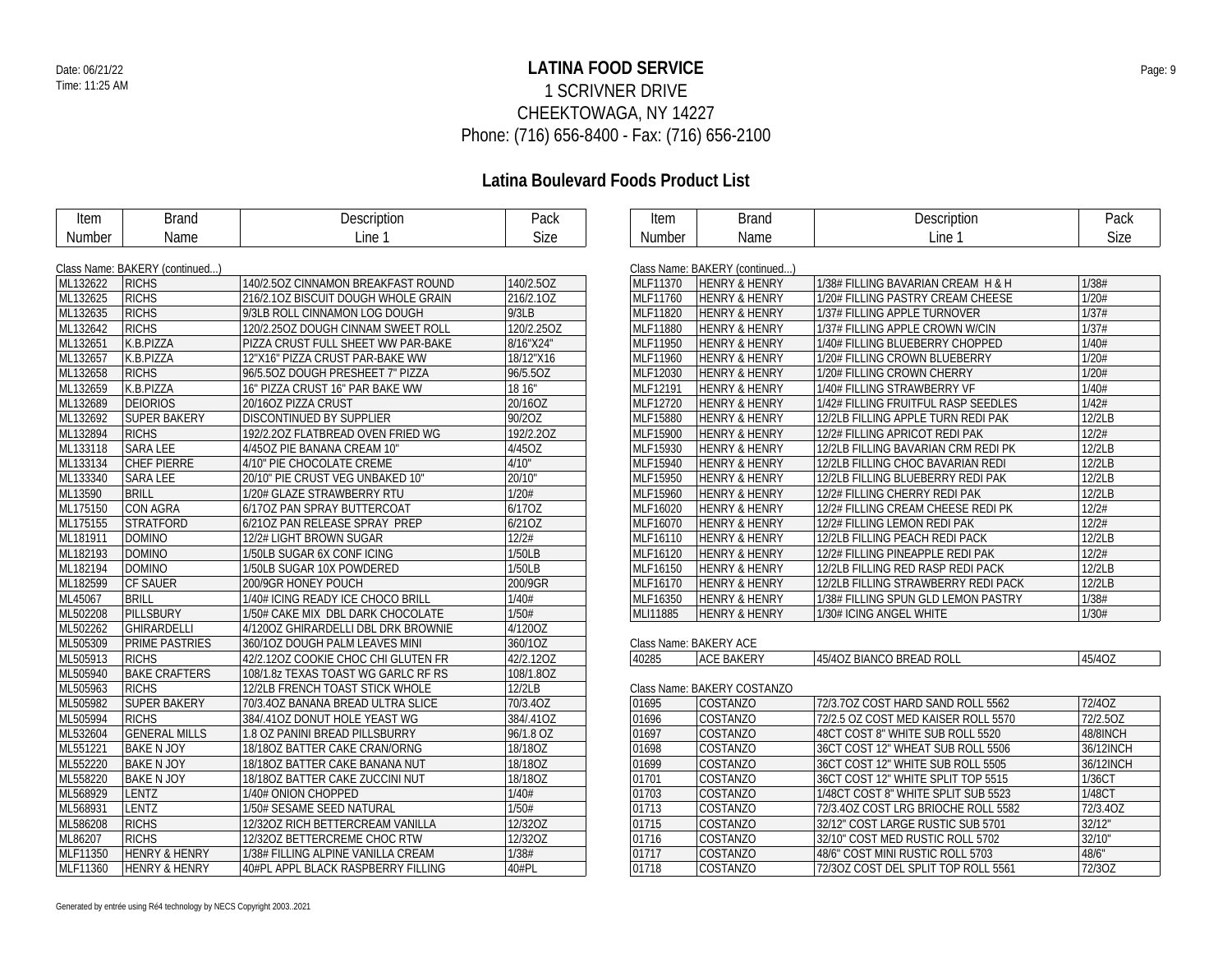## **LATINA FOOD SERVICE** Date: 06/21/22 Page: 10 1 SCRIVNER DRIVE CHEEKTOWAGA, NY 14227 Phone: (716) 656-8400 - Fax: (716) 656-2100

## **Latina Boulevard Foods Product List**

| Item   | Brand | Description | Pack        |
|--------|-------|-------------|-------------|
| Number | Name  | ∟ine ⊺      | <b>Size</b> |

| Item   | ,,,,, | ⊶<br>' INUULL | Pack            |
|--------|-------|---------------|-----------------|
| Number | vame  | ine           | <b></b><br>Size |

### Class Name: BAKERY COSTANZO (continued...)

| 01732 | <b>COSTANZO</b> | 9/12CT COST GOURMET PUB ROLL #5005  | 9/12CT  |
|-------|-----------------|-------------------------------------|---------|
| 01794 | <b>COSTANZO</b> | 8/8CT COST CLASSIC SANDWICH ROLL    | 8/8CT   |
| 01795 | <b>COSTANZO</b> | 8/12CT COST CLASSIC SM SANDWICH ROL | 8/12CT  |
| 01796 | <b>COSTANZO</b> | 12/6CT COST CL SUB ROLL 7" 5650     | 12/6CT  |
| 01800 | <b>COSTANZO</b> | 8/4CT COST SUP 12" WHEAT ROLL 5483  | 8/4CT   |
| 01815 | <b>COSTANZO</b> | 6/8CT COST 8" RUSTIC HOAGIE 5708    | 6/8CT   |
| 01816 | <b>COSTANZO</b> | 12/4CT COST LARGE DELI KAISER ROLL  | 12/4CT  |
| 01820 | <b>COSTANZO</b> | 6/8CT COST 8" WHEAT SUB ROLL        | 6/8CT   |
| 01847 | <b>COSTANZO</b> | 8/12CT PREM ANCIENT GRAIN HAM ROLL  | 8/12CT  |
| 01866 | <b>COSTANZO</b> | 18/12CT COST BRIOCHE SLIDER 5921    | 18/12CT |

### Class Name: BAKERY DE FRANC

| 40430 | BAKERY DE FRANC        | 148/3.25OZ BDF CIABATTA MULTI GRAIN | 48/3.25OZ |
|-------|------------------------|-------------------------------------|-----------|
| 40436 | <b>BAKERY DE FRANC</b> | 48/3.25OZ CIABATTA PANINI           | 48/3.2507 |

### Class Name: BAKERY DIPAOLO

| 40100 | DIPAOLO BAKERY | 12CT DIPAOLO THK PIZZA CRST 16" | <b>12CT</b> |
|-------|----------------|---------------------------------|-------------|
| 40124 | DIPAOLO BAKERY | 16/16CT DIPAOLO HOT DOG ROLL SL | 6/16CT      |

#### Class Name: BAKERY FLOWERS

| 40300 | FLOWERS | 8/36OZ FLOW WHEATBERRY THK SLICED   | 8/3607 |
|-------|---------|-------------------------------------|--------|
| 40301 | FLOWERS | 8/3207 FLOW THK SLICED RYF BREAD    | 8/3207 |
| 40305 | FLOWERS | 8/3807 HIGH CROWN THICK SL WHITE    | 8/3807 |
| 40306 | FLOWERS | B/8CT HIGH CROWN THICK SL WHEATRERR | 8/8CT  |
| 40308 | FLOWERS | 8/200Z SLCD FOOTLONG HOT DOG BUN    | 8/2007 |

#### Class Name: BAKERY LABREA

| 40293 | . ABREA       | LABREA TELERA ROLL SLICED<br>96/30Z | 96/30Z                          |
|-------|---------------|-------------------------------------|---------------------------------|
| 40298 | <b>LABREA</b> | 4/24/1.50Z ASSORED DINNER ROLL      | 1.50Z<br>$14/24$ / <sup>2</sup> |

#### Class Name: BAKERY ROTELLA

| 40214 | ROTELLA        | 6/1CT ROTELLA'S 9 GRAIN BREAD 252  | 6/1CT     |
|-------|----------------|------------------------------------|-----------|
| 40223 | <b>ROTELLA</b> | 6/1CT ROT SOUR BRD PILLOW SL 696   | 6/1CT     |
| 40228 | <b>ROTELLA</b> | 6/1CNT ROTELLA'S MARBLE REUBEN 595 | $6/1$ CNT |
| 40230 | ROTELLA        | 6/1CNT ROTELLA'S SOUR REUBEN 211   | $6/1$ CNT |
| 40231 | ROTELLA        | 6/1CNT ROT WHEATBERRY VIENNA #195  | $6/1$ CNT |
| 40232 | ROTELLA        | 9/12CT ROT SPLIT TOP SLIDERS 484   | 9/12CT    |
| 40233 | ROTELLA        | 10/1CT ROT WHT CIABATTA LOAF 780   | 10/1CT    |
| 40235 | ROTELLA        | 6/1EACH ROT CORNBREAD JALAPENO 230 | 6/1EACH   |
| 40242 | ROTELLA        | 6/1CNT ROT WH WHEAT LOAF 701       | 6/1CNT    |

| 40243 | <b>ROTELLA</b> | 8/12CT ROT CIABATTA BITES 852       | 8/12CT   |
|-------|----------------|-------------------------------------|----------|
| 40247 | ROTELLA        | 9/4CT ROT CIAB 7" HOAGIE ROLL #760  | 9/4CT    |
| 40253 | <b>ROTELLA</b> | 6/1CT ROT SL WHEATBERRY BRD 432     | 6/1CT    |
| 40261 | ROTELLA        | 6/1COUNT ROT TEXAS TOAST 134        | 6/1COUNT |
| 40262 | ROTELLA        | 24/1CT IW GF HAMBURGER BUN          | 24/1CT   |
| 40264 | ROTELLA        | 6/1CT ROT FRENCH TOAST LOAF 133     | 6/1CT    |
| 40266 | ROTELLA        | 8/1CT ROT OPEN TOP SOUR LOAF BR 220 | 8/1CT    |
| 40290 | ROTELLA        | 2/5CT ROTELLA CUBAN SYTLE BREAD     | 2/5CT    |
| 40335 | ROTELLA        | 8/6CT ROT 4.25" BUTTER BRIOCHE BUN  | 8/6CT    |
| 40336 | <b>ROTELLA</b> | 8/4CT ROT 8.5" XL ITAL HOAGIE ROLL  | 8/4CT    |
| 40353 | ROTELLA        | 8/6CT ROT 4" SEEDED BRIOCHE BUN     | 8/6CT    |
| 40354 | ROTELLA        | 4/10CT 5" SEEDED HAMBURGER BUN      | 4/10CT   |
| 40356 | <b>ROTELLA</b> | 6/6CT ROT 8" PHILLY HOAGIE          | 6/6CT    |
| 40476 | ROTELLA        | 6/1CT ROT OPEN TOP DINNER LOAF SLCD | 6/1CT    |
| 40479 | ROTELLA        | 8/6CT ROT 4" HAMBURGER BUN          | 8/6CT    |

#### Class Name: BAKERY SIGNATUR

| 40256 | <b>SIGNATURE</b>  | 120/14OZ SIG BREAD ITALIAN PARBAKED. | 20/14OZ    |
|-------|-------------------|--------------------------------------|------------|
| 40288 | <b>ISIGNATURE</b> | 72/3.25OZ 7.25" FRENCH HOAGIE ROLL   | 72/3.2507  |
| 40502 | <b>SIGNATURE</b>  | 144/1.75 PETIT FRNCH PAIN ROLL       | 144/1.75OZ |

### Class Name: BAKERY TOMCAT

| 40407 | TOM CAT | 168CT TOMCAT BRIOCHE MINI BURGER        | 168CT       |
|-------|---------|-----------------------------------------|-------------|
| 40411 | TOM CAT | <b>72CT TOMCAT BRIO LOBSTER ROLL</b>    | 72CT        |
| 40416 | TOM CAT | 15CT TOMCAT CIABATTA BAGUETTE 22"       | <b>15CT</b> |
| 40417 | TOM CAT | <b>6CT BRIOCHE PANDEMIE LG PLAIN</b>    | 6CT         |
| 40440 | TOM CAT | 60CT TOMCAT SLCD MED BRIOCHE BURGER     | 60CT        |
| 40460 | TOM CAT | 1/48CT TC SLICED 7 GRAIN LRG BURGER     | 1/48CT      |
| 40471 | TOM CAT | <b>15CT TOM CAT WHITE BAGUETTE</b>      | <b>15CT</b> |
| 40472 | TOM CAT | <b>60CT TOM CAT CIABATTA POCKET 3X7</b> | 60CT        |

#### Class Name: BAKERY UDI

| 40425 | UDI | 24/3.20Z UDI GLF HAMBURGER ROLL IW  | 24/3.207 |
|-------|-----|-------------------------------------|----------|
| 55164 | UDI | 24/2.40Z GLUTEN FREE HOT DOG ROLL   | 24/2.40Z |
| 55169 | UDI | 6/240Z UDI GF DELICIOUS WHITE BREAD | 6/24OZ   |

### Class Name: BEANS CANNED

| 03201 | URMANOS       | 24/15OZ FURMANO WHITE KIDNEY BEANS | 24/15OZ |
|-------|---------------|------------------------------------|---------|
| 03202 | <b>PACKER</b> | 24/14OZ RED KIDNEY BEANS           | 24/14OZ |
| 03610 | CON AGRA      | 6/10 RANCH STYLE BLACK BEANS       | 6/10    |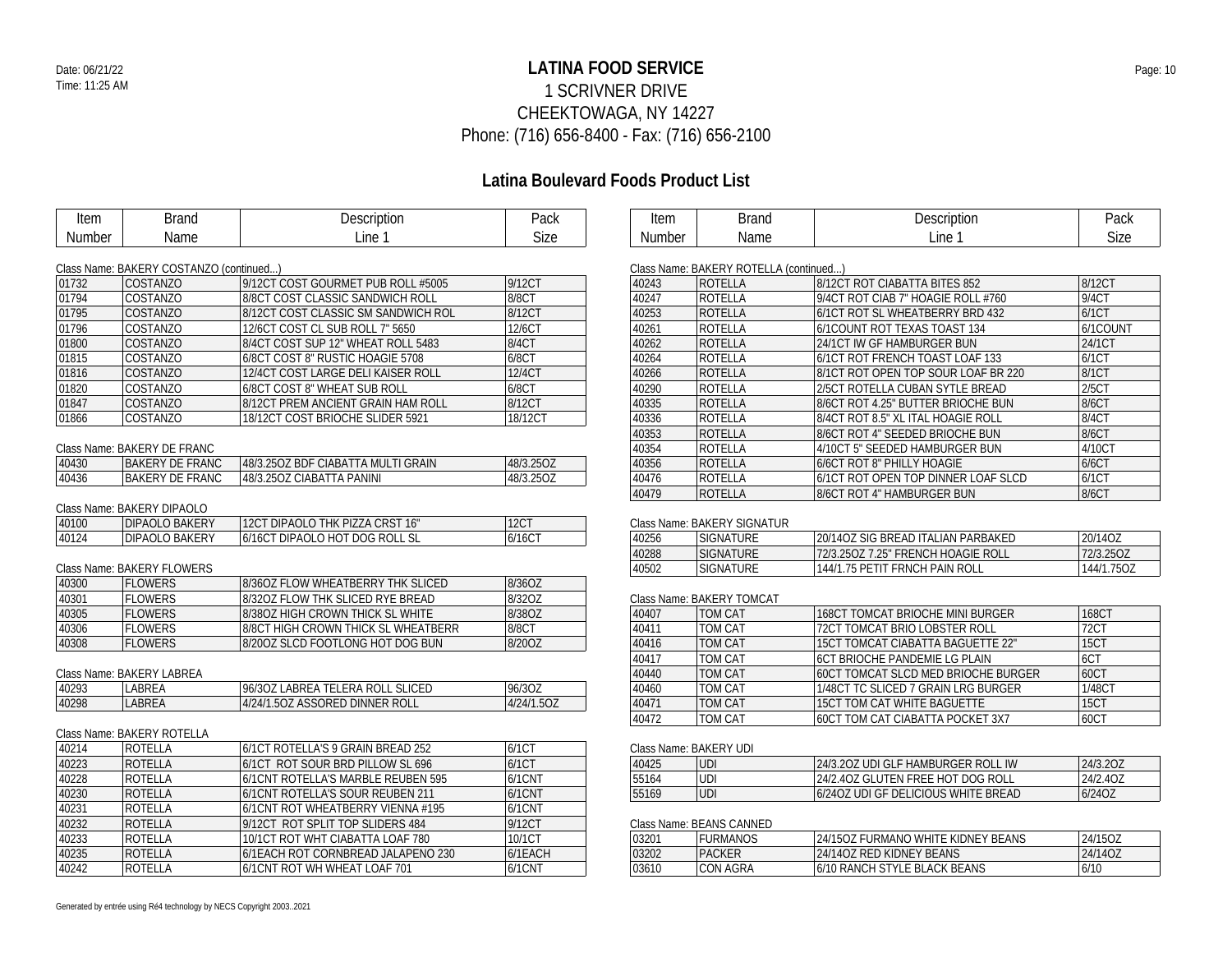## **LATINA FOOD SERVICE** Date: 06/21/22 Page: 11 1 SCRIVNER DRIVE CHEEKTOWAGA, NY 14227 Phone: (716) 656-8400 - Fax: (716) 656-2100

## **Latina Boulevard Foods Product List**

|          |                                      |                                     | Latina Douicvaru i Oous Froudet List |                       |                            |                                    |                |
|----------|--------------------------------------|-------------------------------------|--------------------------------------|-----------------------|----------------------------|------------------------------------|----------------|
| Item     | <b>Brand</b>                         | Description                         | Pack                                 | Item                  | <b>Brand</b>               | Description                        | Pack           |
| Number   | Name                                 | Line 1                              | <b>Size</b>                          | <b>Number</b>         | Name                       | Line 1                             | Size           |
|          |                                      |                                     |                                      |                       |                            |                                    |                |
|          | Class Name: BEANS CANNED (continued) |                                     |                                      | Class Name: BEEF CUT  |                            |                                    |                |
| 03613    | <b>DELALLO</b>                       | 12/12.5OZ DELALLO FAVA BEANS        | 12/12.50Z                            | 80011                 | <b>RMC</b>                 | RMC SLICED BEEF LIVER1 PER VAC     | 20/8OZ         |
| 03614    | <b>CENTO</b>                         | 12/190Z CENTO BLACK BEANS           | 12/190Z                              | 94114                 | LATINA                     | <b>BEEF CUBED STEAK</b>            | <b>VARIOUS</b> |
| ML192776 | <b>FURMANOS</b>                      | 24/15.5oz BEANS GARBANZO CHICK PEA  | 24/15.5oz                            | 94203                 | LATINA                     | 2/5LB STEW BEEF FRESH              | 2/5LB          |
|          |                                      |                                     |                                      | 94204                 | LATINA                     | 1/5LB STEW BEEF FRESH              | 1/5LB          |
|          | Class Name: BEANS DRY                |                                     |                                      | 94205                 | LATINA                     | <b>1LB STEW BEEF FRESH</b>         | 1/1LB          |
| 05003    | NIBLACK FOODS                        | 1/5# RED LENTILS                    | 1/5#                                 | 94206                 | LATINA                     | 2/5 LB STEW BEEF FROZEN            | 2/5#           |
| 05008    | <b>JACKRABBIT</b>                    | 24/1LB DRY NAVY BEANS               | 24/1LB                               | 94609                 | LATINA                     | 1/25# JAMAICAN OXTAILS CUT NO TRIM | 1/25#          |
| 05011    |                                      | 1/25LB TRIPLE CLEAN PINTO BEANS     | 1/25LB                               | 94706                 | LATINA                     | 1/10# BEEF TRIPE 1 INCH DICED      | 1/10#          |
| 05012    | <b>JACKRABBIT</b>                    | 20LB JACK RABBIT PREWSH BLACK BEANS | 1/20LB                               | 96                    | LATINA                     | <b>CUSTOM CUT PROCESSING FEE</b>   |                |
| 05017    | <b>MONTE CASTELLO</b>                | 20/1# MARCHE LENTILS                | 20/1#                                | GF120                 | LATINA                     | MEAT GIFT BOX \$20                 |                |
| 05019    | <b>IPOSEA</b>                        | 12/370GR BORLOTTI BEANS             | 12/370GR                             | GF140                 | LATINA                     | MEAT GIFT BOX \$40                 |                |
| 27152    | <b>PACKER</b>                        | 5 # BELUGA LENTILS                  | 1/5#                                 | GF160                 | LATINA                     | MEAT GIFT BOX \$80                 |                |
| ML186776 | <b>JACK RABBIT</b>                   | 1/25# BEANS GREAT NORTHERN          | 1/25#                                |                       |                            |                                    |                |
| ML187000 | <b>BEANS DOT</b>                     | 24/1LB PEAS GREEN SPLIT             | 24/1LB                               |                       | Class Name: BEEF MAID RITE |                                    |                |
| ML187025 | <b>JACK RABBIT</b>                   | 24/1LB LENTILS                      | 24/1LB                               | 94805                 | <b>MAID RITE</b>           | 40/4oz VAC PACKED BEEF LIVER       | 40/4OZ         |
|          |                                      |                                     |                                      | 94806                 | <b>MAID RITE</b>           | 28/60z SLICED BEEF LIVER           | 28/60Z         |
|          | Class Name: BEANS INSTUT             |                                     |                                      | ML150753              | <b>MAID RITE</b>           | 4/5# BEEF GROUND 80/20 MAIDRITE    | 4/5#           |
| 02200    | <b>FURMANOS</b>                      | 6/110OZ FURMANO LOW SOD BLACK BEAN  | 6/110OZ                              | ML150981              | <b>MAID RITE</b>           | 40/4OZ LAYER PACK BEEF LIVER       | 40/4OZ         |
| 02201    | <b>FURMANOS</b>                      | 6/#10 CHICK PEAS FOR HUMMUS NO EDTA | 6/#10                                | ML550709              | <b>MAID RITE</b>           | 6/5# BEEF CRUMBLE W/ TVP CKD CN    | 6/5#           |
| 02202    | <b>FURMANOS</b>                      | 6/1100Z CHICK PEAS ORGANIC          | 6/1100Z                              |                       |                            |                                    |                |
| 02203    | <b>FURMANOS</b>                      | 6/1100Z FURMANO LOW SOD CHICK PEAS  | 6/1100Z                              | Class Name: BEEF MISC |                            |                                    |                |
| 02204    | <b>PACKER</b>                        | 6/#10 CHICK PEAS                    | 6/#10 CAN                            | 94402                 | <b>SWIFT</b>               | 1/60# AVE BEEF FEMUR BONES C/C     | 40/1.25#       |
| 02205    | <b>FURMANOS</b>                      | 6/#10 CAN FURMAN BUTTER BEANS       | 6/#10 CAN                            | 94402B                |                            | 1/50# AVE SPLIT FEMUR BONES C/C    |                |
| 02206    | <b>FURMANOS</b>                      | 6/#10 FURMAN GREAT NORTHERN BEANS   | 6/#10 CAN                            | 94404                 |                            | 1/25LB AVE BEEF FEMUR BONES        | 1/25LB         |
| 02208    | <b>SENECA</b>                        | 6/#10 STOKLEY 4SV CUT GREEN BEANS   | 6/#10 CAN                            | 94607                 | NATIONAL BEEF              | 1/15# ave BEEF OXTAIL BLUE DOT     | 1/15           |
| 02209    | <b>FURMANOS</b>                      | 6/#10 BELLA VISTA PORK & BEANS      | 6/#10 CAN                            | 94608                 | <b>SWIFT</b>               | <b>OXTAILS SWIFT 15#</b>           | 15#            |
| 02211    | <b>FURMANOS</b>                      | 6/110OZ FURMANO LS GREAT NORTHERN   | 6/110OZ                              | 94704                 | <b>FOUR STAR</b>           | 1/10# BEEF TRIPE                   |                |
| 02212    | <b>FURMANOS</b>                      | 6/108OZ FURMANO LOW SOD PINTO BEAN  | 6/108OZ                              | 94803                 |                            | 2/12.5LB AVG BEEF LIVER WHOLE      | 2/12.5LB       |
| 02214    | <b>FURMANOS</b>                      | 6/108OZ FURMANO LOW SOD BLKEYE PEA  | 6/1080Z                              | 94903                 |                            | 1/60LB BULL MEAT 95% CL            |                |
| 02300    | <b>FURMANOS</b>                      | 6/108OZ FURMANO LOW SOD KIDNEY BEAN | 6/110OZ                              | 94905                 | <b>IBP</b>                 | <b>BEEF HEARTS</b>                 | 60# AVE        |
| 02302    | <b>FURMANOS</b>                      | 6/#10 CAN DARK RED KIDNEY BEANS     | 6/#10 CAN                            | 94906                 | <b>PACKER</b>              | 8pc WHOLE BEEF TONGUE              |                |
| 02500    | <b>BUSHS</b>                         | 6/#10 CAN BUSH BAKED BEANS          | 6/#10 CAN                            | 94908                 |                            | <b>BEEF FEET</b>                   | 1/30# AVE      |
| 02501    | <b>BUSHS</b>                         | 6/1170Z BUSH BKD BEANS VEGETATIAN   | 6/1170Z                              | 94911                 | <b>FOUR STAR</b>           | FLANK STEAK ROUGH 1/44#AVG         | 1/44#AVG       |
| 02507    | <b>BUSHS</b>                         | 6/#10 BLACK BEANS                   | 6/#10                                | 94912                 | <b>PACKER</b>              | BEEF HEEL MEAT MUSCLE 1/30#AVG     | 1/30#AVG       |
| 05015    | <b>JACKRABBIT</b>                    | 20# CHICK PEAS DRY                  | 1/20#                                | 94913                 | 5 STAR                     | FLANK STEAK UTILITY 1/35#AVG       | 1/35#AVG       |
| ML159184 | <b>FURMANOS</b>                      | 6/#10 THREE BEAN SALAD              | 6/#10                                | 94915                 |                            | 1/30# BEEF TENDONS                 | 1/30#          |
| ML159210 | <b>FURMANOS</b>                      | 6/#10 BEANS VEGETARIAN BE           | 6/#10                                | RMCLABOR RMC          |                            | RMC LABOR CHARGE                   | \$/HR          |
| ML159900 | <b>FURMANOS</b>                      | 6/#10 BEANS BLACK                   | 6/#10                                |                       |                            |                                    |                |
| ML593345 | <b>FURMANOS</b>                      | 6/108OZ BEANS KIDNEY DARK POUCH     | 6/108OZ                              | Class Name: BEVERAGE  |                            |                                    |                |

| <b>OIUSS INGHIB. DEVEIVIOL</b> |          |                                                                     |            |  |  |
|--------------------------------|----------|---------------------------------------------------------------------|------------|--|--|
| 14005                          | SAMBAZON | 'hie pk<br>D ACAI<br>10/4C<br><b>SMOOT</b><br>. IN'<br>SWEE<br>:FNF | 10/40<br>v |  |  |
|                                |          |                                                                     |            |  |  |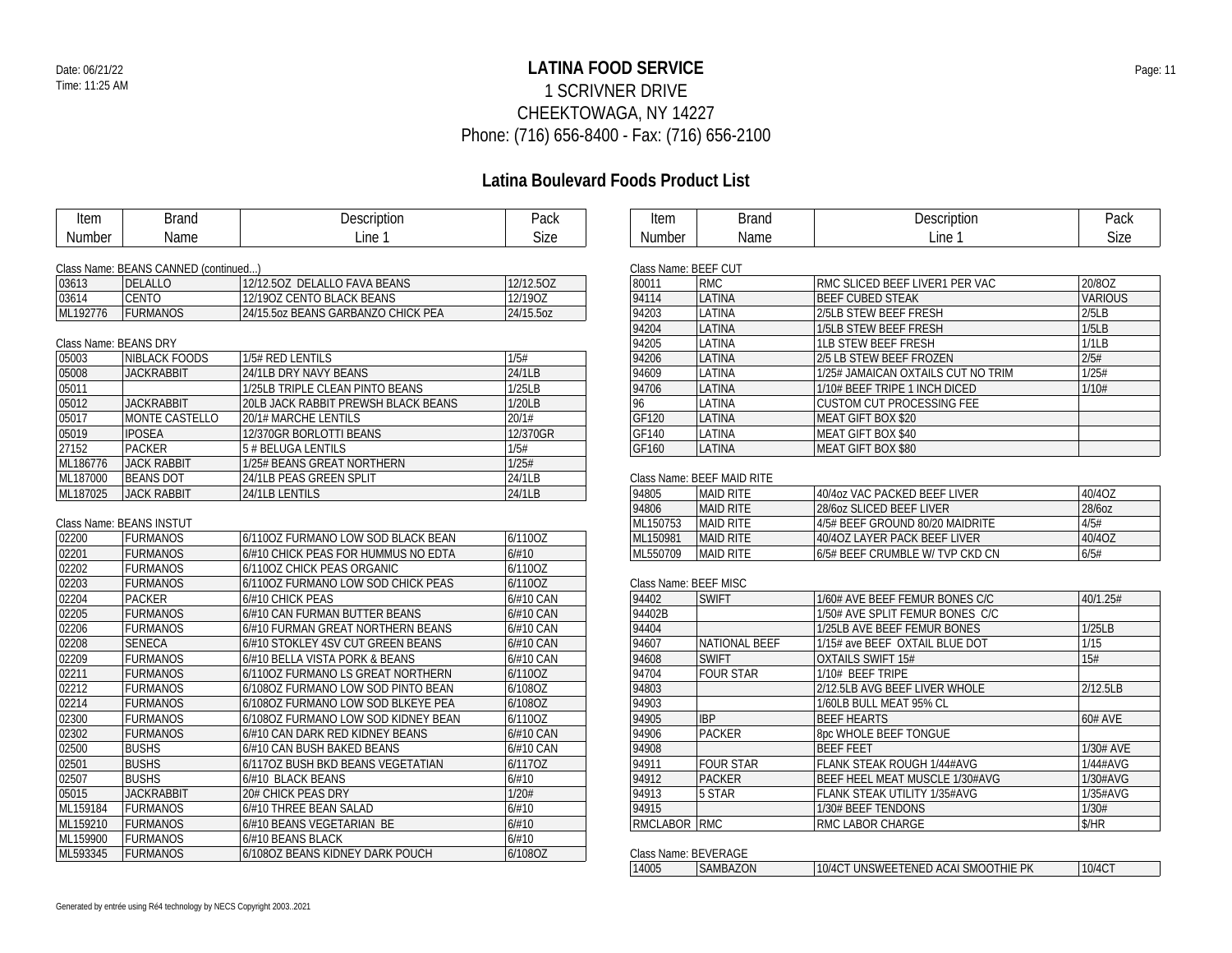## **LATINA FOOD SERVICE** Date: 06/21/22 Page: 12 1 SCRIVNER DRIVE CHEEKTOWAGA, NY 14227 Phone: (716) 656-8400 - Fax: (716) 656-2100

## **Latina Boulevard Foods Product List**

| Item          | <b>Brand</b>                     | Description                         | Pack       | Item                | <b>Brand</b>                        | Description                         | Pack        |
|---------------|----------------------------------|-------------------------------------|------------|---------------------|-------------------------------------|-------------------------------------|-------------|
| <b>Number</b> | Name                             | Line 1                              | Size       | Number              | Name                                | Line 1                              | <b>Size</b> |
|               |                                  |                                     |            |                     |                                     |                                     |             |
|               | Class Name: BEVERAGE (continued) |                                     |            |                     | Class Name: BLUE CHEESE (continued) |                                     |             |
| 14017         | <b>ACAI ROOTS</b>                | 16/4CT ACAI PURE ORGANIC POUCH      | 16/4CT     | 29100               | <b>CAINS</b>                        | 4/GAL CAINS BUFFALO BLUE 5945       | 4/GAL       |
| 14030         | <b>RIPPLE FOODS</b>              | 12/80Z RIPPLE VANILLA ASEPTIC MILK  | 12/8OZ     | 29102               | LA NOVA                             | 4/1GAL LA NOVA BLUE CHEESE          | 4/1GAL      |
| 14031         | RIPPLE FOODS                     | 12/80Z RIPPLE CHOC ASEPTIC MILK     | 12/80Z     | 29200               | CAINS                               | 4/1GAL CAINS BLUE CHEESE 5959       | 4/1GAL      |
| 23500         | <b>SWISS MISS</b>                | 6-50/.73oz SM HOT CHOC ENVELOPES    | 6-50/.73oz | 29202               | <b>CAINS</b>                        | 30LB CAINS BLUE CHEESE TUB          | 4GAL        |
| 32600         | <b>TAZO</b>                      | 6/24CT TEA BAG ASST TAZO            | 6/24CT     | 29221               | <b>KRAFT</b>                        | 100/10Z KRAFT BLUE CHEESE PC'S      | 100/10Z     |
| 32986         | <b>DOLE</b>                      | 8/30OZ DOLE FROZEN PEACH PUREE      | 8/30OZ     | 29226               | <b>BUZZY'S</b>                      | 60/20Z BUZZYS BLUE CHEESE CUPS      | 60/20Z      |
| 32987         | <b>DOLE</b>                      | 8/300Z DOLE FROZEN STRAWBERRY PUREE | 8/30OZ     | 29227               | CAINS                               | 60/20Z CAINS BLUE CHEESE CUPS       | 60/20Z      |
| 37299         | <b>CAMPBELLS</b>                 | 12/46OZ CAMP TOMATO JUICE RETAIL    | 12/46OZ    | 29228               | <b>ROOTIES</b>                      | 12/150Z ROOTIES BLUE CHEESE         | 12/15OZ     |
| 37300         | <b>CAMPBELLS</b>                 | 24/11.5OZ CAMP TOMATO JUICE CAN     | 24/11.5OZ  | 29229               | <b>BADA BING</b>                    | 60/20Z BADA BINGS BLUE CHEESE CUPS  | 60/20Z      |
| 37621         | MR & MRS T'S                     | 6/1LT HORSERADISH BLOODY MARY       | 6/1LT      | 29301               | <b>PFEIFFER</b>                     | 4/GAL PFEIFFER BLUE CHEESE DRESSING | 4/GAL       |
| 37649         | <b>JERO</b>                      | 4/1280Z JERO SWEET & SOUR MIX       | 4/1280Z    | 29501               | <b>KRAFT</b>                        | 4/GAL KRAFT BLUE CHEESE DRESSING    | 4/GAL       |
| 37654         | <b>BARMALADE</b>                 | 6/32OZ MANGO HABENERO POUCH MIXER   | 6/32OZ     | 29504               | LA NOVA                             | 12/120Z LANOVA HOT BLU CHZ DRESSING | 12/12OZ     |
| 37655         | <b>BARMALADE</b>                 | 6/32OZ BERRY BASIL POUCH MIXER      | 6/32OZ     | 29607               | <b>KRAFT</b>                        | 60/1.50Z KRAFT BLUE CHEESE          | 60/1.5OZ    |
| 37656         | <b>BARMALADE</b>                 | 6/32OZ GRAPEFRUIT ELDER FLR POUCH   | 6/32OZ     | 29697               | <b>KENS</b>                         | 4/GAL KENS BLUE CHEESE #426         | 4/GAL       |
| 82804         | <b>COUNTRY TIME</b>              | 12/190Z COUNTRY TIME LEMONADE       | 12/190Z    | 29698               | <b>KENS</b>                         | 4/GAL KENS BUFF BLUE CHEESE #835    | 4/GAL       |
| 82814         | <b>BOIRON</b>                    | 6/2.2# BLACK CURRANT PUREE FROZEN   | 6/2.2#     | 29700               | <b>KENS</b>                         | 4/GAL KENS CHUNKY BLUE CHEESE #865  | 4/GAL       |
| 82829         | <b>FEE BROTHERS</b>              | 4/1GL ICED CAPPUCINO MIX            | $4/1$ GL   | 29708               | <b>KENS</b>                         | 4/1GAL DELUXE BLUE CHEESE #813      | 4/1GAL      |
| 82831         | ORINGER                          | 4/1GL BLACK RASPBERRY SHAKE BASE    | $4/1$ GL   | 29710               | <b>KENS</b>                         | 72/202 KENS BLUE CHEESE CUPS        | 72/20Z      |
| 82832         | <b>I RICE</b>                    | 4/1GL CHERRY SLUSH BASE             | 4/1GL      | 29720               | <b>KENS</b>                         | 1 TUB KENS BUFFALO BLUE CHEESE      | 1/4GAL      |
| 82834         | ORINGER                          | 4/1GL LEMON/LIME SLUSH BASE         | $4/1$ GL   | 29738               | <b>KENS</b>                         | 60/1.50Z KENS CHUNKY BLUE CHEESE PC | 60/1.5OZ    |
| 82835         | ORINGER                          | 4/1GL BLUE RASPBERRY SLUSH BASE     | $4/1$ GL   | 29749               | <b>KENS</b>                         | 72/1.750Z KENS BUF BLUE CHEESE CUP  | 72/1.75OZ   |
| 82836         | ORINGER                          | 4/1GL ORANGE SLUSH BASE             | 4/1GL      | 29757               | <b>KENS</b>                         | 96/1.50Z KENS BLUE CHEESE CUPS      | 96/1.5OZ    |
| 82837         | ORINGER                          | 4/1GL WATERMELON SLUSH BASE         | $4/1$ GL   | 29763               | <b>KENS</b>                         | 100/1.5OZ KENS ALL NAT BL CHSE CUP  | 100/1.5OZ   |
| 82838         | ORINGER                          | 4/1GL SLUSHEE NEUTRAL RTU           | 4/1GL      | 29775               | <b>KENS</b>                         | 72/20Z KENS LEOS BLUE CHEESE CUPS   | 72/20Z      |
| 82843         | <b>EUROCAFE</b>                  | 6/64OZ SMOOTHIE MIX EXTREME PEACH   | 6/64OZ     | 29785               | <b>KENS</b>                         | 72/3OZ KENS BLUE CHEESE CUPS 0835   | 72/30Z      |
| 82846         | <b>EUROCAFE</b>                  | 6/64OZ SMOOTHIE MIX STRAW BANANA    | 6/64OZ     | 29787               | <b>KENS</b>                         | 72/30Z KEN CHNKY BLEU CHEESE CUP    | 72/30Z      |
| 82847         | <b>KERRY</b>                     | 6/64OZ SMOOTHIE MIX LEMONADE        | 6/64OZ     | 29923               | <b>STELLA</b>                       | 4/5# STELLA BLUE CHEESE CRUMBLES    | 4/5#        |
| 82871         | <b>ISLAND OASIS</b>              | 12/32OZ ISLAND OASIS ICE CREAM MIX  | 12/32OZ    | 29928               | <b>KENS</b>                         | 6/32OZ KENS ESSENT BLUE CHEESE      | 6/32OZ      |
| 82872         | <b>ISLAND OASIS</b>              | 12/320Z ISLND OASIS PINA COLADA MIX | 12/32OZ    |                     |                                     |                                     |             |
| 82873         | <b>ISLAND OASIS</b>              | 12/32OZ ISLAND OASIS BANANA MIX     | 12/32OZ    | Class Name: BOLOGNA |                                     |                                     |             |
| 82874         | <b>ISLAND OASIS</b>              | 12/32OZ ISLAND OASIS STRWBERRY MIX  | 12/32OZ    | 47361               | <b>SAHLEN</b>                       | 12/1.5# SAHLENS BOLOGNA SLICED      | 12/1.5#     |
| 82875         | <b>ISLAND OASIS</b>              | 12/32OZ ISLAND OASIS PEACH MIX      | 12/32OZ    | 47366               | <b>SAHLEN</b>                       | 2/6# SAHLENS BOLOGNA                | 2/6#        |
| 82877         | <b>ISLAND OASIS</b>              | 12/32OZ ISLAND OASIS LEMONADE       | 12/32OZ    | 47448               | <b>RUSSER</b>                       | 2/10LB RUSSER WUNDERBAR BOLOGNA     | 2/10LB      |
| 82878         | <b>ISLAND OASIS</b>              | 12/32OZ ISLAND OASIS WILD BERRY     | 12/32OZ    | 47449               | <b>RUSSER</b>                       | 2/7LB FREY'S BOLOGNA                | 2/7LB       |
| 82886         | <b>ISLAND OASIS</b>              | 12/32OZ ISLAND OASIS MANGO MIX      | 12/32OZ    | 47454               | <b>RUSSER</b>                       | 1/8LB RUSSER GARLIC BOLOGNA 10365   | 1/8LB       |
| 82891         | <b>ISLAND OASIS</b>              | 12/32OZ ISLAND OASIS RASPBERRY MIX  | 12/32OZ    |                     |                                     |                                     |             |
| ML108175      | <b>TABASCO</b>                   | 12/1QT BLOODY MARY MIX              | 12/1QT     | Class Name: BREAD   |                                     |                                     |             |
| ML111073      | <b>SWISS MISS</b>                | 6/24 CT SUGAR FREE HOT CHOCOLATE    | 6/24 CT    | 08418               | <b>HADLEY FARMS</b>                 | 84/20Z HADLEY HAMBURGER ROLLS WG    | 84/20Z      |
|               |                                  |                                     |            | 40316               | <b>WENNER BAKERY</b>                | 60/1.40Z WENNER GARLIC KNOT         | 60/1.4OZ    |
|               | Class Name: BLUE CHEESE          |                                     |            | 40384               | <b>KINGS HAWAIIAN</b>               | 10/240Z KING HAWAIIAN DINNER ROLL   | 10/24OZ     |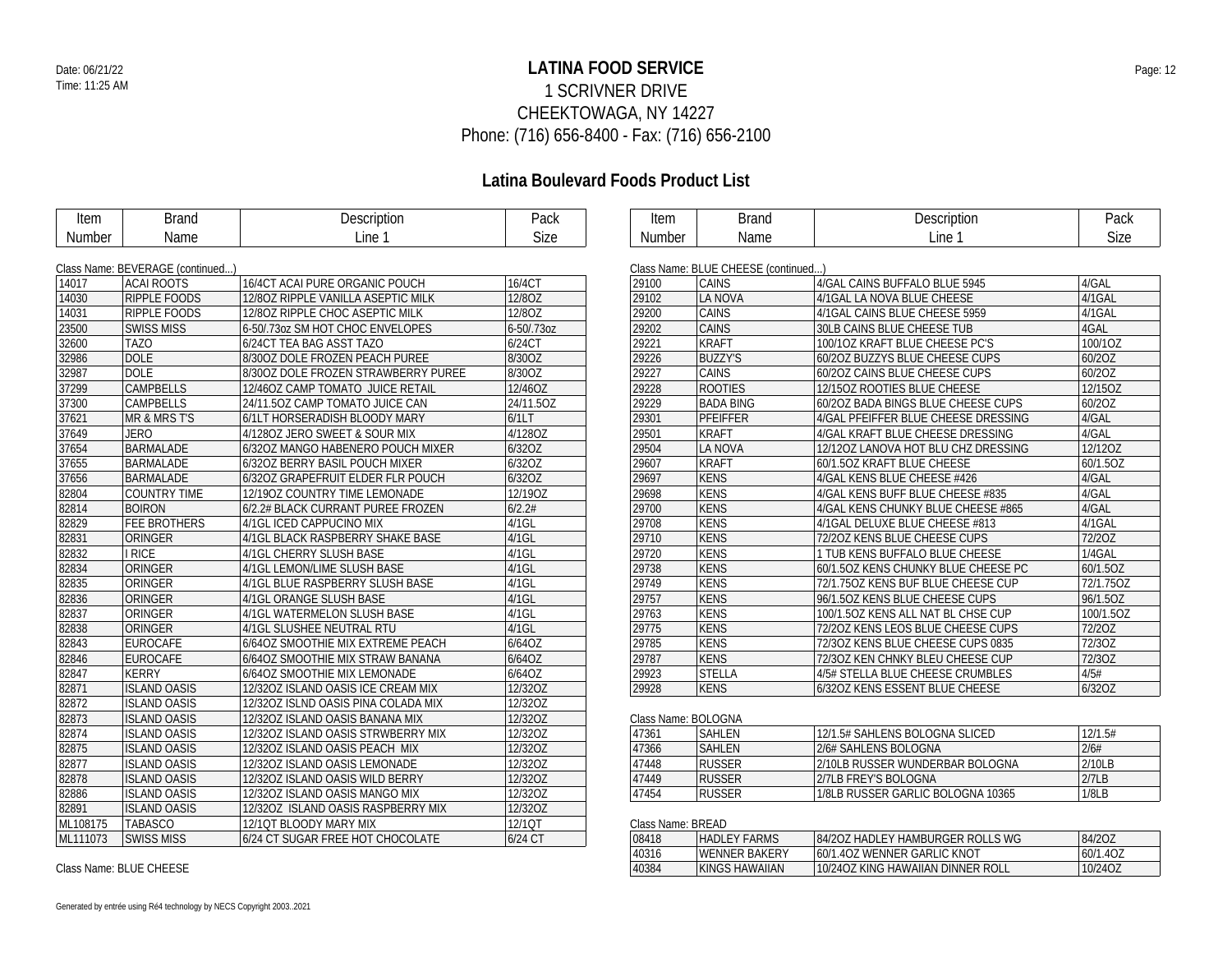## **LATINA FOOD SERVICE** Date: 06/21/22 Page: 13 1 SCRIVNER DRIVE CHEEKTOWAGA, NY 14227 Phone: (716) 656-8400 - Fax: (716) 656-2100

## **Latina Boulevard Foods Product List**

| Item     | <b>Brand</b>                  | Description                         | Pack        | Item   | <b>Brand</b>                           | Description                            | Pack       |
|----------|-------------------------------|-------------------------------------|-------------|--------|----------------------------------------|----------------------------------------|------------|
| Number   | Name                          | Line 1                              | <b>Size</b> | Number | Name                                   | Line 1                                 | Size       |
|          |                               |                                     |             |        |                                        |                                        |            |
|          | Class Name: BREAD (continued) |                                     |             |        | Class Name: BREAKFST ITEMS (continued) |                                        |            |
| ML105948 | <b>BAKE CRAFTERS</b>          | 120/1.31z TEXAS TOAST WG GARLIC RF  | 120/1.31OZ  | 08023  | <b>CARRIAGE HOUSE</b>                  | 6/4LB CARRIAGE HOUSE GRAPE JELLY       | 6/4LB      |
| ML105963 | <b>BRIDGEFORD</b>             | 100/2.25OZ HONEY WHEAT BISCUIT PRBK | 100/2.25OZ  | 08026  | POLANER                                | 6/1320Z POLANER GRAPE JELLY CANS       | 6/1320Z    |
| ML105964 | <b>BRIDGEFORD</b>             | 100CT WG HEAT N SERVE SLCD BISCUIT  | 100CT       | 08029  | PILLSBURY                              | 112CT MUFFIN TOP BATTER WG CHOC CHP    | 112/2.10Z  |
| ML132572 | <b>BAKE CRAFTERS</b>          | 108/1.8z ROLL YEAST WG WARM/SERVE   | 108/1.8OZ   | 08037  | <b>CONSERVE</b>                        | 12/330GR CONSERVE FIG JAM              | 12/330GR   |
| ML132587 | <b>BAKE CRAFTERS</b>          | 240/1.19z BREADSTICKS GARLIC WG RS  | 240/1.19OZ  | 08038  | <b>CONSERVE</b>                        | 12/330GR CONSERVE PEACH JAM            | 12/330GR   |
| ML132688 | <b>FATHER SAMS</b>            | 12/9CT PITA POCKET WHEAT MINI       | 12/9CT      | 08040  | SMUCKER'S                              | 6/3# SMUCKERS STRAWBERRY PRESERVES     | 6/3#       |
| ML505983 | <b>SUPER BAKERY</b>           | 70/3.40Z BREAD SLICE ZUCCHINI ULT   | 70/3.4OZ    | 08042  | SMUCKER'S                              | 200/.50Z MIXED FRUIT JELLY PCS         | 200/.5OZ   |
|          |                               |                                     |             | 08045  | KELLOGGS                               | 4/12.5# GRANOLA LOW FAT W/O RAISINS    | 4/50OZ     |
|          | Class Name: BREAD CRUMBS      |                                     |             | 08107  | <b>SUNNY FRESH</b>                     | 4/5# EGG EGSTRAV BACON CHEESE          | 4/5#       |
| 01043    | <b>GOLDEN DIPT</b>            | 1/25LB GD PANKO JAPAN BREAD CRUMBS  | 1/25LB      | 08282  | <b>BAKE CRAFTERS</b>                   | 84/2OZ BAGEL BLUEBERRY WG IW SLCD      | 84/2OZ     |
| 01052    | <b>GOLDEN DIPT</b>            | 1/25LB PANKO FINE BREAD CRUMBS      | 1/25LB      | 08283  | <b>BAKE CRAFTERS</b>                   | 84/2OZ BAGEL CINN RAISIN WG IW SLCD    | 84/2OZ     |
| 07108    | <b>SUGAR FOODS</b>            | 4/2.5LB SEASONED CROUTONS SM        | 4/2.5LB     | 08291  | <b>GENERAL MILLS</b>                   | 4/33OZ CEREAL CORN CHEX BULK           | 4/33OZ     |
| 07110    | <b>SUGAR FOODS</b>            | 8/2.25LB LARGE CROUTONS HMSTY SEASO | 8/2.25LB    | 08322  | VANEE                                  | 6/108OZ VANEE CORNED BEEF HASH         | 6/108OZ    |
| 07600    | <b>ASSAGIO</b>                | 6/5LB FLAVORED BREAD CRUMBS         | 6/5LB       | 08329  | <b>CHEF MATE</b>                       | 6/10 CHEF MATE CORNED BEEF HASH        | 6/10       |
| 07601    | <b>ASSAGIO</b>                | 6/5LB PLAIN BREAD CRUMBS            | 6/5LB       | 08332  | <b>THOMAS</b>                          | 6/8CT THOMAS ENGLISH MUFFIN SANDWCH    | 6/8CT      |
| 07605    | <b>KELLOGGS</b>               | 12/210Z KELLOGGS CORN FLAKE CRUMBS  | 12/21OZ     | 08333  | <b>HADLEY FARMS</b>                    | 72/2.20Z CROISSANT MARG SLCD CURVED    | 72/2.20Z   |
| 07607    | <b>GONNELLA BAKING</b>        | 1/50# FRENCH STYLE BREAD CRUMBS     | 1/50#       | 08334  | <b>BAKE CRAFTERS</b>                   | 144/2z ENGLISH MUFFIN SLICED 3.5       | 144/2OZ    |
| 07609    | <b>KIKKOMAN</b>               | 1/25# PANKO UNTOASTED BREAD CRUMBS  | 1/25#       | 08336  | <b>QUAKER OATS</b>                     | 12/420Z QUAKER QUICK OATS              | 12/42OZ    |
| 07615    | <b>SUGAR FOODS</b>            | 250/.50Z CROUTONS ITAL SEASONED     | 250/.5OZ    | 08343  | <b>RICHS</b>                           | 384/.510Z RICHS PANCAKE BITES WG       | 384/.51OZ  |
| 07616    | <b>SUGAR FOODS</b>            | 4/2.5LB CROUTON HMSL CHSE & GARLIC  | 4/2.5LB     | 08344  | KELLOGGS                               | 144/1.23OZ HOMESYTLE EGGO WAFFLES      | 144/1.23OZ |
| 07618    | <b>ROTHBURY</b>               | 1/11.25# HOMESTYLE SEASON CROUTON   | 1/11.25#    | 08349  | KELLOGGS                               | 72/3.03OZ EGGO FRENCH TST CHOC CHIP    | 72/3.03OZ  |
| 73514    | <b>BUNGE</b>                  | 1/10# PANKO GF BREADCRUMB           | 1/10#       | 08350  | <b>CAPT'N CRUNCH</b>                   | 4/34OZ CAPTN CRUNCH REGULAR            | 4/34OZ     |
|          |                               |                                     |             | 08355  | <b>HADLEY FARMS</b>                    | 60/2.90Z CINNABAR WG IW                | 60/2.90Z   |
|          | Class Name: BREAKFST ITEMS    |                                     |             | 08357  | KELLOGGS                               | 72/2.64OZ EGGO WAFFLE MAPLE            | 72/2.64OZ  |
| 01053    | <b>GOLDEN CAKES</b>           | 6/5# GOLDEN CAKES PANCAKE MIX       | 6/5#        | 08359  | CON AGRA MAX                           | 80/3OZ MAX PANCAKES W BB GLAZE WG      | 80/3OZ     |
| 01450    | <b>MUFFIN TOWN</b>            | 1/7.5# SMRT CHCE CHOC CHOC CHIP TOP | 1/7.5#      | 08361  | KELLOGGS                               | SPECIAL K CEREAL BOWL PACK             | 96/.62OZ   |
| 01451    | <b>MUFFIN TOWN</b>            | 60/2OZ SMRT CHOICE BB IW MUFFIN TOP | 60/20Z      | 08362  | <b>RALSTON</b>                         | 12/240Z RALSTON QUICK GRITS            | 12/24OZ    |
| 01452    | <b>MUFFIN TOWN</b>            | 60/20Z SMRT CH CC IW MUFFIN TOP     | 60/20Z      | 08365  | <b>GENERAL MILLS</b>                   | 96/10Z BOWLPACK CORN CHEX              | 96/10Z     |
| 01453    | <b>MUFFIN TOWN</b>            | 60/20Z SMART CHOICE BANANA TOP      | 60/20Z      | 08368  | <b>KRUSTEAZ</b>                        | 6/5LB KRSTZ BUTTERMILK PANCAKE MIX     | 6/5LB      |
| 01548    | <b>GOLDEN DIPT</b>            | 6/5LB GD GRID PANCAKE & WAFFLE MIX  | 6/5LB       | 08390  | <b>BAKE CRAFTERS</b>                   | 72/2.60Z PANCAKE MAPLE CINN WG IW      | 72/2.60Z   |
| 01622    | <b>CONESTOGA</b>              | 6/5# SWT CRM PANCKE WAFFLE MIX      | 6/5#        | 08391  | <b>BAKE CRAFTERS</b>                   | 72/2.60Z PANCAKE BLUEBERRY WG IW       | 72/2.60Z   |
| 01897    | <b>BAKECRAFTERS</b>           | 72/3.20Z CHOC ENROBED DONUT WG IW   | 72/3.20Z    | 08392  | <b>BAKE CRAFTERS</b>                   | 72/2.60Z WAFFLES GOURMET WG IW         | 72/2.60Z   |
| 01898    | <b>BAKECRAFTERS</b>           | 72/3.20Z DONUT CAKE GLAZED WG IW    | 72/3.20Z    | 08395  | <b>BAKE CRAFTERS</b>                   | 280/.70Z WAFFLE MINI MAPLE CHIP        | 280/.70Z   |
| 07904    | <b>KELLOGGS</b>               | 36/20Z KASHI ASST VARIETY CEREAL    | 36/20Z      | 08407  | <b>HADLEY FARMS</b>                    | 144/2.70Z HADLEY APPLE ROLL WG IW      | 144/2.70Z  |
| 08005    | <b>GOLDEN DIPT</b>            | 6/5LB GD BUTTERMILK PANCAKE MIX     | 6/5LB       | 08410  | KELLOGGS                               | 60/2.20Z TOTAL ASST WELLNESS CEREAL    | 60/2.20Z   |
| 08006    | <b>PEARL MILLING</b>          | 6/5# BUTTERMILK PANCAKE MIX         | 6/5#        | 08411  | KELLOGGS                               | <b>60CT TOTAL ASST FAVORITE CEREAL</b> | 60/1.91OZ  |
| 08011    | <b>GOLD MEDAL</b>             | 6/5# GM COMPLETE PANCAKE MIX        | 6/5#        | 08412  | KELLOGGS                               | <b>60CT TOTAL ASST CLASSIC CEREAL</b>  | 60/1.95OZ  |
| 08016    | <b>AVIETA</b>                 | 48/1.59OZ BELGIUM WAFFLES           | 48/1.59OZ   | 08413  | <b>SUNNY FRESH</b>                     | 260/1.5OZ EGG PATTY SCRAMBLED          | 260/1.5OZ  |
| 08021    | SMUCKER'S                     | 200/.50Z SMUCKER ASST JELLY #4      | 200/.5OZ    | 08414  | THE MAX                                | 96/3.210Z EGG & SAUS BRKFST BOAT       | 96/3.21OZ  |
| 08022    | <b>KRUSTEAZ</b>               | 144/1.14OZ KRUSTEAZ WG PANCAKE      | 144/1.14OZ  | 08430  | KELLOGGS                               | 72CT EGGO BITE MINI BLUEBERRY PANCK    | 72/3.03OZ  |
|          |                               |                                     |             |        |                                        |                                        |            |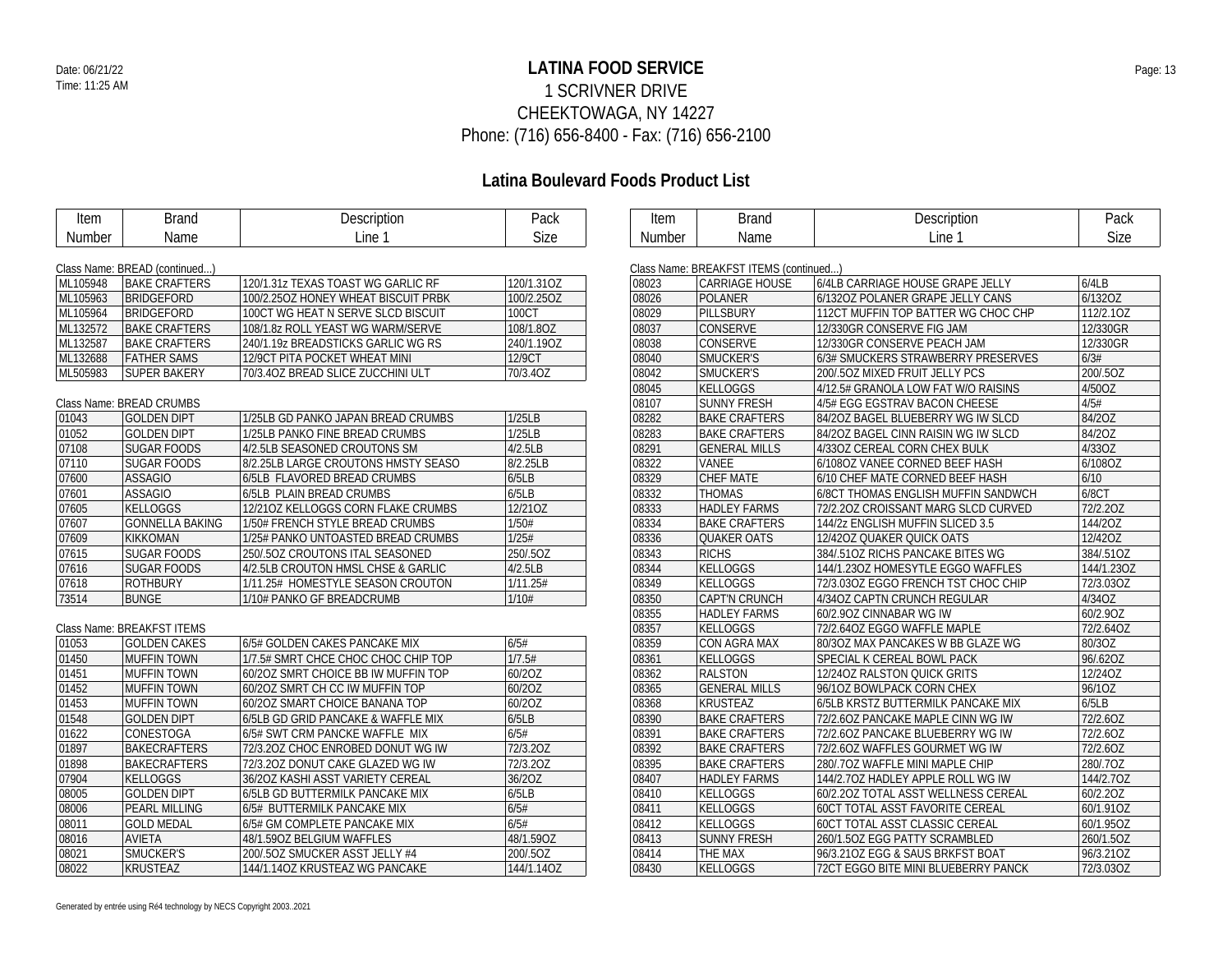## **LATINA FOOD SERVICE** Date: 06/21/22 Page: 14 1 SCRIVNER DRIVE CHEEKTOWAGA, NY 14227 Phone: (716) 656-8400 - Fax: (716) 656-2100

| Item               | <b>Brand</b>                           | Description                         | Pack        | Item                                   | <b>Brand</b>         | Description                         | Pack       |
|--------------------|----------------------------------------|-------------------------------------|-------------|----------------------------------------|----------------------|-------------------------------------|------------|
| Number             | Name                                   | Line 1                              | <b>Size</b> | Number                                 | Name                 | Line 1                              | Size       |
|                    |                                        |                                     |             |                                        |                      |                                     |            |
|                    | Class Name: BREAKFST ITEMS (continued) |                                     |             | Class Name: BREAKFST ITEMS (continued) |                      |                                     |            |
| 08432              | KELLOGGS                               | 72CT EGGO BITE MINI MAPLE PANCAKE   | 72/3.03OZ   | ML105880                               | <b>MUFFIN TOWN</b>   | 24/5OZ MUFFIN BLUEBERRY CRUMB       | 24/5OZ     |
| 08437              | <b>BAKECRAFTERS</b>                    | 72/2.50Z CINNAMON SWIRL ROLL WG IW  | 72/2.50Z    | ML105886                               | <b>MUFFIN TOWN</b>   | 24/50Z MUFFIN CHOCO CHOCO CHIP      | 24/5OZ     |
| 08451              | <b>KRUSTEAZ</b>                        | 6/5# SWEET CREAM PANCAKE MIX        | 6/5#        | ML105896                               | <b>MUFFIN TOWN</b>   | 24/6CT MUFFIN ENGLISH WHOLE GRAIN   | 24/6CT     |
| 08500              | <b>PROP &amp; PELLER</b>               | 36/5.65OZ APPLE STRUDEL             | 36/5.65OZ   | ML105899                               | <b>THOMAS</b>        | 6/12CT ENGLISH MUFFIN THOMAS        | 6/12CT     |
| 09200              | PILLSBURY                              | 112CT MUFFIN TOP BATTER WG BL BERRY | 112/2.10Z   | ML105901                               | <b>MUFFIN TOWN</b>   | 24/6CT MUFFIN ENGLISH 144/2 oz      | 24/6CT     |
| 09201              | PILLSBURY                              | 72CT MINI PANCAKES WG CC EXPLOSION  | 72/3.17OZ   | ML105913                               | <b>KELLOGGS</b>      | 72/2.64 oz WAFFLE CINN TST EGGO WG  | 72/2.64 oz |
| 09213              | BELPASTRY                              | 120CT ASST MINI DANISH PASTRY       | 120/1.48CT  | ML105926                               | <b>CON AGRA</b>      | 80/2CT PANCAKES W/CINN WG           | 80/2CT     |
| 11116              | <b>MRS BUTTERWORTH</b>                 | 4/1G MRS BUTTERWORTH ORIGINAL SYRUP | 4/1GL       | ML105927                               | <b>MUFFIN TOWN</b>   | 48/3.60Z MUFFIN CHOC CHIP WG IW     | 48/3.6OZ   |
| 24507              | PORTION PAC                            | 100/1.5OZ MRS BUTTERWORTH SYRUP     | 100/1.5OZ   | ML105928                               | <b>MUFFIN TOWN</b>   | 72/20Z MUFFIN CORN WG IW SMAR       | 72/20Z     |
| 25021              | SMUCKER'S                              | 200/.375OZ SUGAR FREE ASST JELLY    | 200/.375OZ  | ML105929                               | <b>MUFFIN TOWN</b>   | 72/20Z MUFFIN CHOCOLATE CHIP IW     | 72/20Z     |
| 28558              | <b>CHEF PIERRE</b>                     | 24/3OZ CP ASST 3OZ DANISH IW        | 24/3OZ      | ML105930                               | <b>MUFFIN TOWN</b>   | 96/20Z MUFFIN BANANA WG RF IW       | 96/20Z     |
| $32\overline{145}$ | SMUCKER'S                              | 200/.50Z SMUCKERS APPLE JELLY PLAST | 200/.5OZ    | ML105931                               | <b>MUFFIN TOWN</b>   | 96/20Z MUFFIN ORNG/CRNBRY WG IW     | 96/20Z     |
| 32146              | SMUCKER'S                              | 200/.50Z SMUCKERS GRAPE JELLY PCS   | 200/.5OZ    | ML105932                               | <b>MUFFIN TOWN</b>   | 96/20Z MUFFIN BLUEBERRY WG RF       | 96/20Z     |
| 32147              | SMUCKER'S                              | 200/.5OZ SMUCKERS HONEY PCS         | 200/.5OZ    | ML105933                               | <b>MUFFIN TOWN</b>   | 72/20Z MUFFIN BLUEBERRY IND WRAP    | 72/20Z     |
| 32160              | SMUCKER'S                              | 200/.5OZ SMUCKERS ORANGE MARMALADE  | 200/.5OZ    | ML105936                               | <b>MUFFIN TOWN</b>   | 96/20Z MUFFIN APPLE-CINN WG RF      | 96/20Z     |
| 32166              | SMUCKER'S                              | 200/.50Z SM STRAWBERRY JAM PLASTIC  | 200/.5OZ    | ML105938                               | <b>GENERAL MILLS</b> | 72/3.17OZ PANCAKE MINI MAPL BRST WG | 72/3.17OZ  |
| 32169              | SMUCKER'S                              | 100/1.10Z SUGAR FREE PANCAKE SYRUP  | 100/1.1OZ   | ML105939                               | <b>GENERAL MILLS</b> | 72/3.17OZ PANCAKES MINI STRAWBR WG  | 72/3.170Z  |
| 32170              | SMUCKER'S                              | 200/.50Z SMUCKERS BLACKBERRY JAM    | 200/.5OZ    | ML105941                               | <b>SUPER BAKERY</b>  | 40/2.20Z DONUT SUPER ORIGINAL       | 40/2.20Z   |
| 40201              | <b>SUPER BAKERY</b>                    | 120CT SUPER BANANA MINI LOAF IW WG  | 120/2.05OZ  | ML105942                               | <b>MUFFIN TOWN</b>   | 96/20Z MUFFIN CHOCO CHIP WG RF      | 96/20Z     |
| 40202              | <b>SUPER BAKERY</b>                    | 120CT SUPER LEMON MINI LOAF IW WG   | 120/2.05OZ  | ML105943                               | <b>SUPER BAKERY</b>  | 80/1.90Z DONUT CHOC.WG ULTRA POWER  | 80/1.90Z   |
| 40463              | <b>LITTLE NORTHERN</b>                 | S/O 6/14OZ GF EVERYTHING BAGEL      | 6/14OZ      | ML105944                               | <b>SUPER BAKERY</b>  | 80/2.5OZ DONUT RING YEAST-RAISED    | 80/2.5OZ   |
| 40465              | <b>LITTLE NORTHERN</b>                 | S/O 6/14OZ GF CINN RAISIN BAGEL     | 6/14OZ      | ML105945                               | <b>SUPER BAKERY</b>  | DISCONTINUED BY SUPPLIER            | 80/2.50Z   |
| 51584              | RANGELINE                              | 1/10# RL 1.5OZ FC PORK SAUSAG PATTY | 1/0#        | ML105950                               | <b>RICHS</b>         | 5/2# RICH FRENCH TOAST STICKS 180CT | 5/2#       |
| 51585              | <b>RANGELINE</b>                       | 1/10# RL .8OZ FC SKNLS SAUSAGE LINK | 1/10#       | ML105951                               | <b>RICHS</b>         | 12/2# FRENCH TOAST STICK 51% W      | 12/2#      |
| 532854             | <b>HADLEY FARMS</b>                    | 210/1.25OZ CROISSANTS SLICED WG     | 210/1.25OZ  | ML105953                               | <b>GENERAL MILLS</b> | 120/2.25OZ BISCUIT BUTTERMILK BAKED | 120/2.25OZ |
| ML100170           | <b>FOSTER FARMS</b>                    | 56/2.85OZ WRAP PANCAKE TURKEY MAPLE | 56/2.85OZ   | ML105954                               | <b>GENERAL MILLS</b> | 120/20Z BISCUIT WHOLE GRAIN BAKE    | 120/2OZ    |
| ML101607           | <b>GENERAL MILLS</b>                   | 6/5LB MUFFIN MIX CORN GOLD MEDAL    | 6/5LB       | ML105955                               | <b>CON AGRA</b>      | 36/5OZ WAFFLE GOURMET BELGIAN       | 36/5OZ     |
| ML102075           | <b>GENERAL MILLS</b>                   | 6/5LB MIX MUFFIN BASIC GOLD         | 6/5LB       | ML105956                               | <b>CARGILL</b>       | 100/2.90Z FRENCH TOAST STICK WG     | 100/2.9OZ  |
| ML105695           | <b>MICHAELS</b>                        | 85/2.90Z FRENCH TOAST STICKS CINN   | 85/2.90Z    | ML105958                               | <b>MUFFIN TOWN</b>   | 72/20Z MUFIN APPLE/CINN WG IW       | 72/20Z     |
| ML105700           | <b>GENERAL MILLS</b>                   | 72/2.290Z FRUDEL WRAP CHERRY        | 72/2.29OZ   | ML105959                               | <b>MUFFIN TOWN</b>   | 72/20Z MUFFIN BLUEBERRY WG IW SMA   | 72/20Z     |
| ML105702           | <b>GENERAL MILLS</b>                   | 72/2.290Z FRUDEL WRAP APPLE         | 72/2.29OZ   | ML105961                               | <b>MUFFIN TOWN</b>   | 72/20Z MUFFIN BANANA WG IW SMA      | 72/20Z     |
| ML105704           | <b>GENERAL MILLS</b>                   | 72/2.290Z ROLLS MINI CINNIS IW      | 72/2.29OZ   | ML105962                               | <b>RICHS</b>         | 6/2LB RICH FRENCH TOAST STICK WG    | 6/2LB      |
| ML105706           | <b>GENERAL MILLS</b>                   | 72/2.640Z FRENCH TOAST MINI CINN WG | 72/2.64OZ   | ML105968                               | <b>MUFFIN TOWN</b>   | 72/20Z SNACK N LOAF APPLE WHL WH    | 72/20Z     |
| ML105708           | <b>GENERAL MILLS</b>                   | FRENCH TOAST MINI BERY WG           | 72/2.64OZ   | ML105969                               | <b>MUFFIN TOWN</b>   | 72/20Z SNACK N LOAF BANANA WHL      | 72/20Z     |
| ML105710           | <b>GENERAL MILLS</b>                   | 72/2.47OZ WAFFLE MINI MAPLE MAD WG  | 72/2.47OZ   | ML105970                               | <b>SUPER BAKERY</b>  | 120/20Z LOAF MINI WILD BLUEBERRY    | 120/2OZ    |
| ML105712           | <b>GENERAL MILLS</b>                   | 72/2.47OZ WAFFLE MINI BLUEBERRY WG  | 72/2.47OZ   | ML105975                               | <b>MUFFIN TOWN</b>   | 72/20Z SNACK N LOAF BLUEBERY IW W   | 72/20Z     |
| ML105820           | <b>GENERAL MILLS</b>                   | 52/4.25OZ ROLL CINNAMON TWIST UNBK  | 52/4.25OZ   | ML105977                               | <b>SUPER BAKERY</b>  | 120/20Z LOAF MINI DRMY ORANGE WG    | 120/20Z    |
| ML105850           | <b>GENERAL MILLS</b>                   | 72/2.43OZ BAGEL MINI CINN CRM CHSE  | 72/2.43OZ   | ML105998                               | <b>SUPER BAKERY</b>  | 72/1.50Z CUPCAKE CHOCOLATE WG LET   | 72/1.5OZ   |
| ML105852           | <b>GENERAL MILLS</b>                   | 72/2.430Z BAGEL MINI STRAWBERRY CRM | 72/2.43OZ   | ML105999                               | <b>SUPER BAKERY</b>  | 72/1.50Z CUPCAKE WHITE WG LETS      | 72/1.50Z   |
| ML105877           | <b>SWATT</b>                           | 1/104CT LA CINNAMON BREAD           | 1/104CT     | ML106000                               | <b>SUPER BAKERY</b>  | 72/3.30Z DONUT CHOCOLATE MINI WG    | 72/3.30Z   |
|                    |                                        |                                     |             |                                        |                      |                                     |            |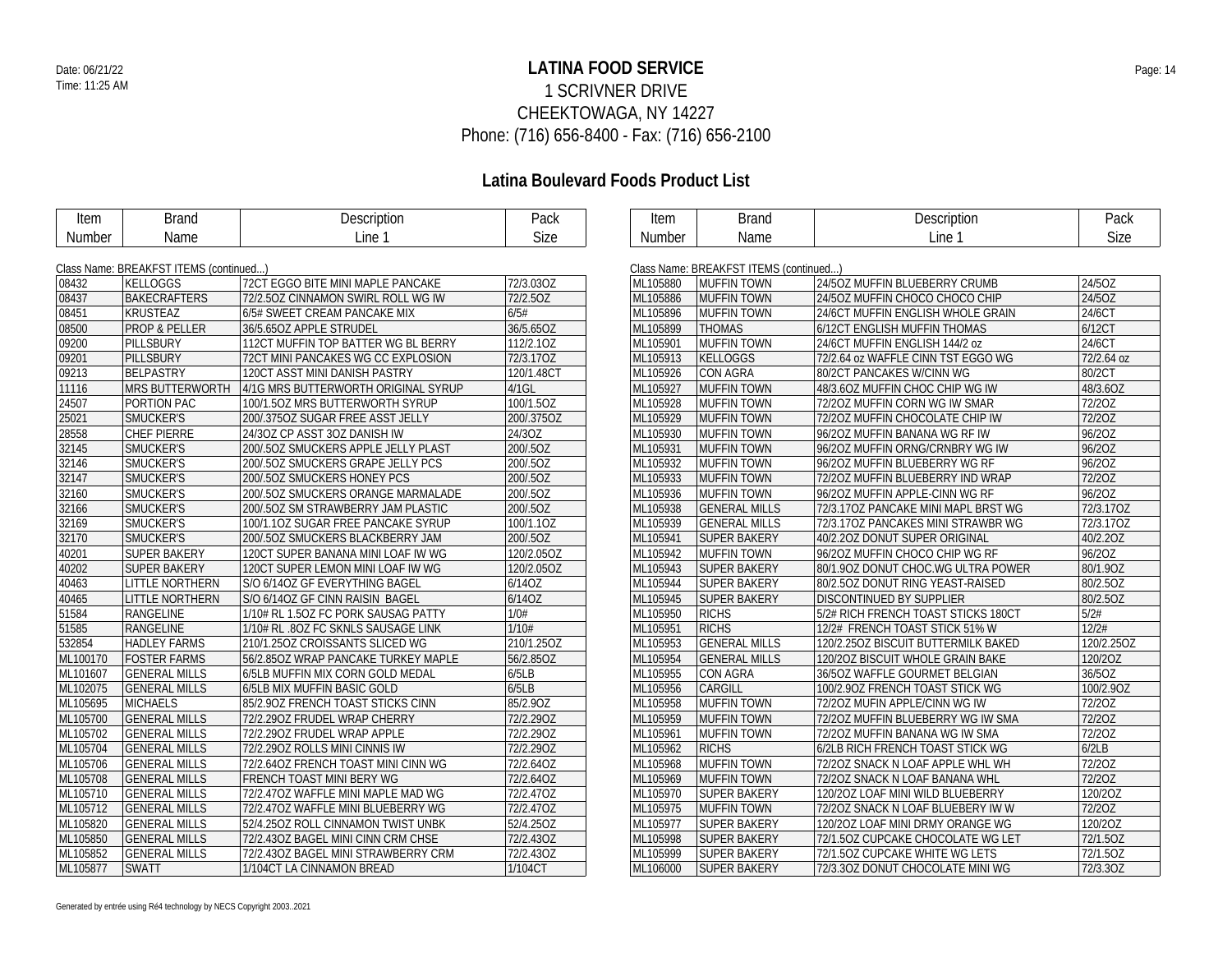## **LATINA FOOD SERVICE** Date: 06/21/22 Page: 15 1 SCRIVNER DRIVE CHEEKTOWAGA, NY 14227 Phone: (716) 656-8400 - Fax: (716) 656-2100

| Item     | <b>Brand</b>                           | Description                         | Pack          | Item     | <b>Brand</b>                           | Description                         | Pack        |
|----------|----------------------------------------|-------------------------------------|---------------|----------|----------------------------------------|-------------------------------------|-------------|
| Number   | Name                                   | Line 1                              | Size          | Number   | Name                                   | Line 1                              | <b>Size</b> |
|          |                                        |                                     |               |          |                                        |                                     |             |
|          | Class Name: BREAKFST ITEMS (continued) |                                     |               |          | Class Name: BREAKFST ITEMS (continued) |                                     |             |
| ML106995 | <b>SMUCKERS</b>                        | 72/2.60Z UNCRUSTABLE PB&GRAPE WHE   | 72/2.60Z      | ML116919 | <b>EAST SIDE ENTRE</b>                 | 1/60CT BREAKFAST BRK FRUIT LOOPS    | 1/60CT      |
| ML106997 | SMUCKER'S                              | 72/2.60Z UNCRUSTABLE PB&STRAWBERRY  | 72/2.60Z      | ML116920 | <b>EAST SIDE ENTRE</b>                 | 1/72CT BRKFAST BREAK GOLDEN GRA     | 1/72CT      |
| ML114140 | <b>J&amp;J SNACKS</b>                  | 100/1.90Z CHURROS APPLE FILLED 51%  | 100/1.9OZ     | ML116921 | <b>EAST SIDE ENTRE</b>                 | 1/60CT BRKFAST BRK APPLE JACKS      | 1/60CT      |
| ML114142 | <b>J&amp;J SNACKS</b>                  | 100/1.90Z CHURROS RASPBERRY FILLED  | 100/1.9OZ     | ML116922 | <b>EAST SIDE ENTRE</b>                 | 1/72CT BRKFAST BRK CIN TST CRCN     | 1/72CT      |
| ML116678 | <b>GENERAL MILLS</b>                   | 96/1.42OZ BAR CEREAL GOLDEN GRAHAM  | 96/1.42OZ     | ML116923 | <b>EAST SIDE ENTRE</b>                 | 1/60CT BREAKFAST BREAK LUCKY CHARM  | 1/60CT      |
| ML116679 | <b>GENERAL MILLS</b>                   | 96/1.42OZ BAR CEREAL FRUITY CHERRI  | 96/1.42OZ     | ML116924 | <b>EAST SIDE ENTRE</b>                 | 1/60CT BREAKFAST BRK COCOA PUFFS    | 1/60CT      |
| ML116680 | <b>GENERAL MILLS</b>                   | 96/1.42OZ BAR CEREAL TEAM CHEERIOS  | 96/1.42OZ     | ML116925 | <b>EAST SIDE ENTRE</b>                 | 1/60CT BREAKFAST BRK TRIX RED SGR   | 1/60CT      |
| ML116682 | <b>GENERAL MILLS</b>                   | 96/1.42OZ BAR CEREAL TRIX GENE      | 96/1.42OZ     | ML116926 | <b>EAST SIDE ENTRE</b>                 | 1/60CT BRKFST BRKS HNY BUNCH OF OAT | 1/60CT      |
| ML116683 | <b>GENERAL MILLS</b>                   | 96/1.42OZ BAR CEREAL COCOA PUFFS G  | 96/1.42OZ     | ML116968 | KELLOGGS                               | 96/10Z CEREAL FROOT LOOPS RED/S     | 96/10Z      |
| ML116684 | <b>GENERAL MILLS</b>                   | 96/1.42OZ BAR CEREAL CINN TOAST CR  | 96/1.42OZ     | ML116969 | KELLOGGS                               | 96/10Z CEREAL CINN.FLAKES MLTGR     | 96/10Z      |
| ML116687 | KELLOGGS                               | 600/.42OZ RICE KRISPIE TREATS WG    | 600/.42OZ     | ML116971 | KELLOGGS                               | 96/10Z CEREAL RICE KRISPIES WG      | 96/10Z      |
| ML116688 | <b>KELLOGGS</b>                        | 72/1.20Z BAR GRANOLA CHEWY TRAIL    | 72/1.20Z      | ML116974 | KELLOGGS                               | 96/10Z CEREAL APPLE JACKS RS BWL    | 96/10Z      |
| ML116690 | KELLOGGS                               | 80/1.30Z SNACK RICE KRISPY TREATS   | 80/1.3OZ      | ML117020 | KELLOGGS                               | 70/1.31OZ CEREAL FROST MINI WHEAT   | 70/1.31OZ   |
| ML116691 | <b>KELLOGGS</b>                        | 80/1.30Z RICE KRISPY TREAT CHOC-C   | 80/103OZ      | ML117041 | KELLOGGS                               | 70/1.06OZ CEREAL SHREDDED WHEAT MI  | 70/1.06OZ   |
| ML116692 | KELLOGGS                               | 96/.780Z SNACK RICE KRISPY TREATS   | 96/.78OZ      | ML117325 | <b>KELLOGGS</b>                        | 70/1.52OZ CEREAL RAISIN BRAN BOX    | 70/1.52OZ   |
| ML116693 | <b>KELLOGGS</b>                        | 80/1.410Z SNACK RICE KRISPIE TREAT  | 80/1.41OZ     | ML117500 | <b>GENERAL MILLS</b>                   | 96/10Z CEREAL HONEYNUT CHEERIO      | 96/10Z      |
| ML116694 | KELLOGGS                               | 5/2LB RICE KRISPY TREAT SHEETS      | 5/2LB         | ML117501 | <b>GENERAL MILLS</b>                   | 96/10Z CEREAL HONEY CHEERIO BOWL    | 96/10Z      |
| ML116695 | <b>KELLOGGS</b>                        | 80/1.590Z RICE KRISPY TREA WG CHO   | 80/1.59OZ     | ML117503 | <b>GENERAL MILLS</b>                   | 96/10Z CEREAL REESES PUFFS BOWL     | 96/10Z      |
| ML116696 | <b>GENERAL MILLS</b>                   | 96/1.580Z MILK-N- CEREAL BAR CHEERI | 96/1.58OZ     | ML117504 | <b>GENERAL MILLS</b>                   | 96/10Z CEREAL LUCKY CHARMS BOWL     | 96/10Z      |
| ML116700 | KELLOGGS                               | 96/1.55OZ BAR APPLE CIN NUTRIGRAIN  | 96/1.55OZ     | ML117506 | <b>GENERAL MILLS</b>                   | 96/10Z CEREAL GOLDEN GRAMS BOWL     | 96/10Z      |
| ML116701 | KELLOGGS                               | 48CT NUTRI GRAIN APPLE CINN CER BAR | 48/1.3OZ      | ML117508 | <b>GENERAL MILLS</b>                   | 96/10Z CEREAL CIN TOAST CRCH BOWL   | 96/10Z      |
| ML116702 | <b>KELLOGGS</b>                        | 48/1.30Z BFAST BAR NUTRI-GR BLUEB   | 48/1.30Z      | ML117515 | <b>GENERAL MILLS</b>                   | 96/10Z CEREAL MULTIGRAIN CHEERIO    | 96/10Z      |
| ML116704 | KELLOGGS                               | 48/103OZ BFAST BAR NUTRI-GR RASPB   | 48/103OZ      | ML117516 | <b>GENERAL MILLS</b>                   | 96/10Z CEREAL CHEERIOS BOWL PK      | 96/10Z      |
| ML116706 | <b>KELLOGGS</b>                        | 96/1.55OZ BAR STRWBRY NUTRIGRAIN W  | 96/1.55OZ     | ML117522 | <b>GENERAL MILLS</b>                   | 96/10Z CEREAL RICE CHEX BOWL GE     | 96/10Z      |
| ML116707 | <b>KELLOGGS</b>                        | 48CT NUTRI GRAIN STRAWBERRY CER BAR | 48/1.30Z      | ML117530 | <b>GENERAL MILLS</b>                   | 96/10Z CEREAL APPLE CIN CHEERIO     | 96/10Z      |
| ML116712 | <b>GENERAL MILLS</b>                   | 120/.890Z SNACK GRANOLA BAR CHOC C  | 120/.89OZ     | ML117531 | <b>GENERAL MILLS</b>                   | 96/1.12OZ CEREAL FRUITY CHEERIOS    | 96/1.12oz   |
| ML116714 | <b>GENERAL MILLS</b>                   | 144/.740Z BARS GRANOLA OATS N HONEY | 144/.74OZ     | ML117533 | <b>GENERAL MILLS</b>                   | 96/1.13OZ CEREAL HONEY NUT CHEX     | 96/1.13OZ   |
| ML116715 | <b>GENERAL MILLS</b>                   | 114/.740Z BARS GRANOLA PNUT BUTTER  | 114/.740Z     | ML117537 | <b>GENERAL MILLS</b>                   | 96/10Z CEREAL CINN TST CRUNCH RE    | 96/10Z      |
| ML116718 | <b>PEPSICO</b>                         | 96/.840Z GRANOLA BAR PBUTTER/CHOC   | 96/.84OZ      | ML117539 | <b>GENERAL MILLS</b>                   | 96/10Z CEREAL TRIX REDUCED SUGAR    | 96/10Z      |
| ML116730 | <b>KELLOGGS</b>                        | 72/2CT POP TART FROST BRN SUG C     | 72/2CT        | ML117540 | <b>GENERAL MILLS</b>                   | 96/1.06OZ CEREAL COCOA PUFFS RED SG | 96/1.06OZ   |
| ML116731 | KELLOGGS                               | 72/2CT POP TARTS CHOCOLATE CHIP     | 72/2CT        | ML117544 | <b>GENERAL MILLS</b>                   | 60/20Z LUCKY CHARMS CEREAL CUP      | 60/2OZ      |
| ML116734 | <b>KELLOGGS</b>                        | 72/2CT POP TARTS FROSTED STRAWBERRY | 72/2CT        | ML117548 | <b>GENERAL MILLS</b>                   | 60/20Z CEREAL CINN TOST CRUNCH CUP  | 60/2OZ      |
| ML116735 | KELLOGGS                               | 72/2CT POP TARTS HOT FUDGE SUNDAE   | 72/2CT        | ML117636 | <b>KELLOGGS</b>                        | 4/270Z CEREAL RICE KRISPIES BUL     | 4/27OZ      |
| ML116736 | <b>KELLOGGS</b>                        | 72/2CT POP TART FROSTED CHERRY      | <b>72/2CT</b> | ML117638 | <b>GENERAL MILLS</b>                   | 4/290Z CEREAL CHEERIOS BULK         | 4/29oz      |
| ML116738 | <b>KELLOGGS</b>                        | 72/2CT POP TART FROSTED S'MORES     | 72/2CT        | ML117639 | <b>GENERAL MILLS</b>                   | 4/32OZ CEREAL CORN FLAKES BULK      | 4/32OZ      |
| ML116748 | <b>KELLOGGS</b>                        | 120/1CT POP TARTS WG CHOCO FUDGE    | 120/1CT       | ML117640 | <b>GENERAL MILLS</b>                   | 4/35OZ CEREAL LUCKY CHARMS BULK     | 4/35OZ      |
| ML116750 | KELLOGGS                               | 120/1CT POP TARTS WG BR CINNAMON    | 120/1CT       | ML117642 | <b>GENERAL MILLS</b>                   | 4/330Z CEREAL RICE CHEX BULK        | 4/33OZ      |
| ML116752 | <b>KELLOGGS</b>                        | 120/1CT POP TARTS WG STRAWBERRY     | 120/1CT       | ML117644 | <b>GENERAL MILLS</b>                   | 4/45OZ CEREAL CINN TOAST CRUNCH     | 4/45oz      |
| ML116754 | <b>KELLOGGS</b>                        | 72/2CT POP TARTS FRSTD CINN WG      | 72/2CT        | ML117645 | <b>GENERAL MILLS</b>                   | 4/50OZ CEREAL GRANOLA OAT/HONEY     | 4/50OZ      |
| ML116755 | <b>KELLOGGS</b>                        | 72/2CT POP TARTS FRSTD STRWBRY WG   | 72/2CT        | ML117648 | <b>GENERAL MILLS</b>                   | 4/350Z CEREAL COCOA PUFFS BULK      | 4/35OZ      |
|          |                                        |                                     |               |          |                                        |                                     |             |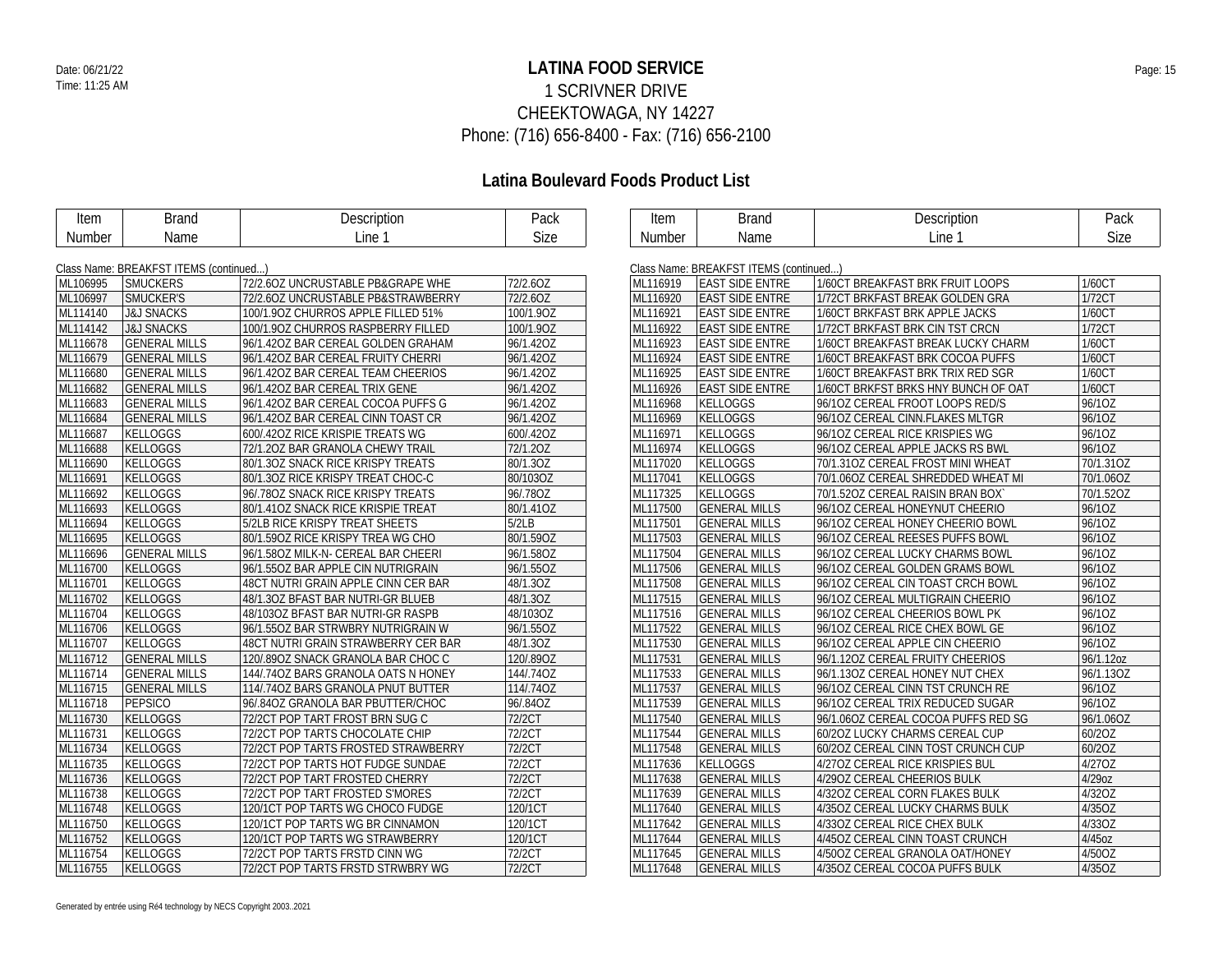## **LATINA FOOD SERVICE** Date: 06/21/22 Page: 16 1 SCRIVNER DRIVE CHEEKTOWAGA, NY 14227 Phone: (716) 656-8400 - Fax: (716) 656-2100

| Item     | <b>Brand</b>                           | Description                         | Pack       | Item                   | <b>Brand</b>                           | Description                         | Pack             |
|----------|----------------------------------------|-------------------------------------|------------|------------------------|----------------------------------------|-------------------------------------|------------------|
| Number   | Name                                   | Line 1                              | Size       | Number                 | Name                                   | Line 1                              | Size             |
|          |                                        |                                     |            |                        |                                        |                                     |                  |
|          | Class Name: BREAKFST ITEMS (continued) |                                     |            |                        | Class Name: BURG MAID RITE (continued) |                                     |                  |
| ML117652 | <b>GENERAL MILLS</b>                   | 4/32OZ CEREAL TRIX BULK GENERAL     | 4/32OZ     | 78206                  | <b>MAID RITE</b>                       | 6/1 MAIDRITE BEEF PATTY 80/20       | 1/10#            |
| ML118078 | PEPSICO                                | 1/64CT OATMEAL INSTANT VARIETY      | 1/64CT     | 78207                  | <b>MAID RITE</b>                       | 8/1 MAIDRITE BEEF PATTY 80/20       | 1/10LB           |
| ML118105 | PEPSICO                                | 24/1.510Z OATS EXPRESS APPL/CINN    | 24/1.51OZ  | 78304                  | <b>MAID RITE</b>                       | 28/6OZ MAIDRITE SPEC CUBE STK       | 28/60Z           |
| ML118106 | PEPSICO                                | 24/1.90Z OATS EXPRESS BROWN SUGAR   | 24/1.90Z   | 78308                  | <b>MAID RITE</b>                       | 12/2# MAIDRITE 4/1 BEEF PATTIES     | 12/2#            |
| ML125600 | <b>J&amp;J SNACKS</b>                  | 48/2.50Z BAR BREAKFAST APPL-CINN    | 48/2.5 OZ  |                        |                                        |                                     |                  |
| ML125601 | <b>J&amp;J SNACKS</b>                  | 48/2.50Z BAR BREAKFAST BANANA-CHO   | 48/2.5OZ   | Class Name: BURG MISC. |                                        |                                     |                  |
| ML125602 | <b>J&amp;J SNACKS</b>                  | 48/2.50Z BAR BREAKFAST OATMEAL CH   | 48/2.5OZ   | 51621                  | <b>KELLOGGS</b>                        | 48/3.40Z BURGER GARDEN VEGGIE       | 48/3.4OZ         |
| ML125726 | KELLOGGS                               | 100CT CRNCH MANIA FRENCH TOAST BITE | 100/1.76OZ | 51623                  | <b>GARDEN BURGER</b>                   | 48/40Z BURGER VEGY GARLIC & QUINOA  | 48/4OZ           |
| ML125728 | <b>KELLOGGS</b>                        | 100/1.76OZ CRUN MANIA CINN BUN      | 100/1.76OZ | 51625                  | CARGILL                                | 160/20Z TNT SEAS.BEEF PATTY 75/25   | 160/20Z          |
| ML129071 | <b>MICHAELS</b>                        | 120/1.5OZ EGG PATTY 3.5" ROUND PAP  | 120/1.5OZ  | 51781                  | <b>HORMEL</b>                          | 2/5# MASTPIECE BEEF TOPPING CRUMBLE | 2/5LB            |
| ML129090 | CARGILL                                | 300/1.25OZ EGG PATTIES GRILLED CN   | 300/1.25OZ | 51783                  | <b>HORMEL</b>                          | 2/5# MASTPIECE MEX BEEF TOPPING     | 2/5LB            |
| ML132568 | <b>HADLEY FARMS</b>                    | 144/2.70Z CINNAMON ROLLS WG IW      | 144/2.7OZ  | 51785                  | <b>MORNINGSTAR</b>                     | 4/12CT MSTAR 3.5OZ VEGGIE PATTY     | 4/12CT           |
| ML132569 | <b>HADLEY FARMS</b>                    | 60/1.50Z SWEET POT SWIRL #1370 IW   | 60/1.5OZ   | 51786                  | PERDUE                                 | 10# PERDUE TKY BURG W/FIRE GRILL    | 1/10LB           |
| ML132602 | <b>GENERAL MILLS</b>                   | 100/30Z ROLLS CINNAMON              | 100/3OZ    | 51788                  | <b>MORNINGSTAR</b>                     | 48/4.20Z MSTAR CHIP BLK BEAN BURGER | 48/4.20Z         |
| ML132685 | <b>RICHS</b>                           | 126/2.20Z ULTIMATE BREAKFAST RND IW | 126/2.20Z  | 51799                  | <b>GARDEN BURGER</b>                   | 48CT GRDNBRGR VEGGIE BURGER MALIBU  | 48/3.20Z         |
| ML132694 | <b>SUPER BAKERY</b>                    | 72/2.90Z BUN CINN ULTRA WG BK       | 72/2.90Z   |                        |                                        |                                     |                  |
| ML132907 | <b>RICHS</b>                           | 84/2.30Z DONUT RING WG              | 84/3.20Z   |                        | Class Name: BURGER COOKED              |                                     |                  |
| ML143778 | <b>CARRIAGE HOUSE</b>                  | 6/8# JELLY GRAPE CANS STRATF        | 6/8#       | 30227                  | ADVANCE                                | 64/4OZ ADV FC FLMGRLD BEEF PATTY    | 64/4OZ           |
| ML144240 | SMUCKER'S                              | 200/.75OZ JIF PC PEANUT BUTTER      | 200/.75OZ  | 30230                  | <b>ADVANCE</b>                         | 56/3OZ ADV FC ANGUS STEAK BURGER**  | 56/3OZ           |
| ML505606 | MICHAELS                               | 100/2.6OZ FRENCH TOAST STICK WG     | 100/2.6OZ  | 30235                  | ADVANCE                                | 40/4OZ ADV PUB FC BURGER 15-940     | 40/4OZ           |
| ML505695 | <b>MICHAELS</b>                        | 85/2.90Z FRENCH TOAST CINN          | 85/2.9oz   | 30239                  | <b>ADVANCE</b>                         | 80/3OZ ADV FC BEEF PATTY 9240       | 80/3OZ           |
| ML505964 | <b>BAKE CRAFTERS</b>                   | 88/3z FRENCH TOAST STICKS WG        | 88/3OZ     | 30242                  | <b>ADVANCE</b>                         | 120/1.6OZ ADV FC BEEF PATTY 9210    | 120/1.6OZ        |
| ML516952 | KELLOGGS                               | 96/.75OZ CORN FLAKES BOWL           | 96/.75OZ   | 51778                  | ADVANCE                                | 90/2.5OZ ADV BEEF PATTY CKD         | 90/2.5OZ         |
| ML517518 | <b>GENERAL MILLS</b>                   | 96/.63OZ CEREAL KIX BOWL PAK        | 96/.63OZ   | 78208                  | <b>MAID RITE</b>                       | 48/4OZ FC CHARBOIL BEEF PATTY       | 48/4OZ           |
| ML532855 | <b>HADLEY FARMS</b>                    | 144/2.20Z CROISSANTS SLICED WG      | 144/2.20Z  | ML150974               | <b>ADVANCE</b>                         | 116/30Z BEEF PATTIE FLAMEBROILED    | 116/30Z          |
|          |                                        |                                     |            |                        |                                        |                                     |                  |
|          | Class Name: BURG FARMLAND              |                                     |            |                        | Class Name: BURGERS FRESH              |                                     |                  |
| 51774    | FARMLAND                               | 10# 3/1 FLAND FRZN BLK ANG BF PATTY | 30/5.33oz  | 78024                  | <b>WOLVERINE</b>                       | 16.5# WOLV 2.75OZ GRND BEEFS PUCKS  | 96/2.75OZ        |
| 51775    | FARMLAND                               | 10# 4/1 FLAND FRZN BLK ANG BF PATTY | 40/4oz     | 78025                  | <b>WOLVERINE</b>                       | 15# WOLV 10OZ GRND BEEF PATTY THK   | 24/10OZ          |
| 51776    | FARMLAND                               | 10# 2/1 FLAND FRZN BLK ANG BF PATTY | 20/8oz     | 78340                  | <b>WOLVERINE</b>                       | S/O 12# WOLV 6OZ ANGUS STKBURG THK  | 32/6OZ           |
|          |                                        |                                     |            |                        |                                        |                                     |                  |
|          | Class Name: BURG FRZN WOLV.            |                                     |            | Class Name: BUTTER     |                                        |                                     |                  |
| 78014    | <b>WOLVERINE</b>                       | 10# WOLV 5/1 IQF BEEF PATTY 80/20   | 1/10#      | 10100                  | <b>PACKER</b>                          | 36/1LB BUTTER SOLIDS SALTED         | 36/1LB           |
| 78017    | <b>WOLVERINE</b>                       | 13.30# WOLV HALAL BEEF PATTY 5.33OZ | 1/13.30#   | 10102                  |                                        | 36/1LB UNSALTED BUTTER AA           | 36/1LB           |
|          |                                        |                                     |            | 10104                  |                                        | 1/8LB BUTTER CUPS 720CT 5GM         | 720CT            |
|          | Class Name: BURG MAID RITE             |                                     |            | 10105                  |                                        | 30/1LB BUTTER BLEND                 | 30/1LB           |
| 78202    | <b>MAID RITE</b>                       | 2/1 MAIDRITE BEEF PATTY 80/20       | 1/10LB     | 10106                  | GRASSLAND                              | 1/55LB BULK BUTTER SALTED           | 1/55LB           |
| 78203    | <b>MAID RITE</b>                       | 3/1 MAIDRITE BEEF PATTY 80/20       | 1/10LB     | 10116                  | <b>LAND O LAKES</b>                    | 936/5GR LOL BUTTER CUPS             | 936/5GR          |
| 78204    | <b>MAID RITE</b>                       | 4/1 MAIDRITE BEEF PATTY 80/20       | 10#        | 10117                  | <b>BEAVER MEADOWS</b>                  | 4/4.25# B.M. BUTTER FOILS (SQUARES) | 4/4.25#<br>36/1# |
| 78205    | <b>MAID RITE</b>                       | 5/1 MAIDRITE BEEF PATTY 80/20       | 1/10LB     | 10118                  | <b>LAND O LAKES</b>                    | 36/1# LOL SALTED GRADE AA BUTTER    |                  |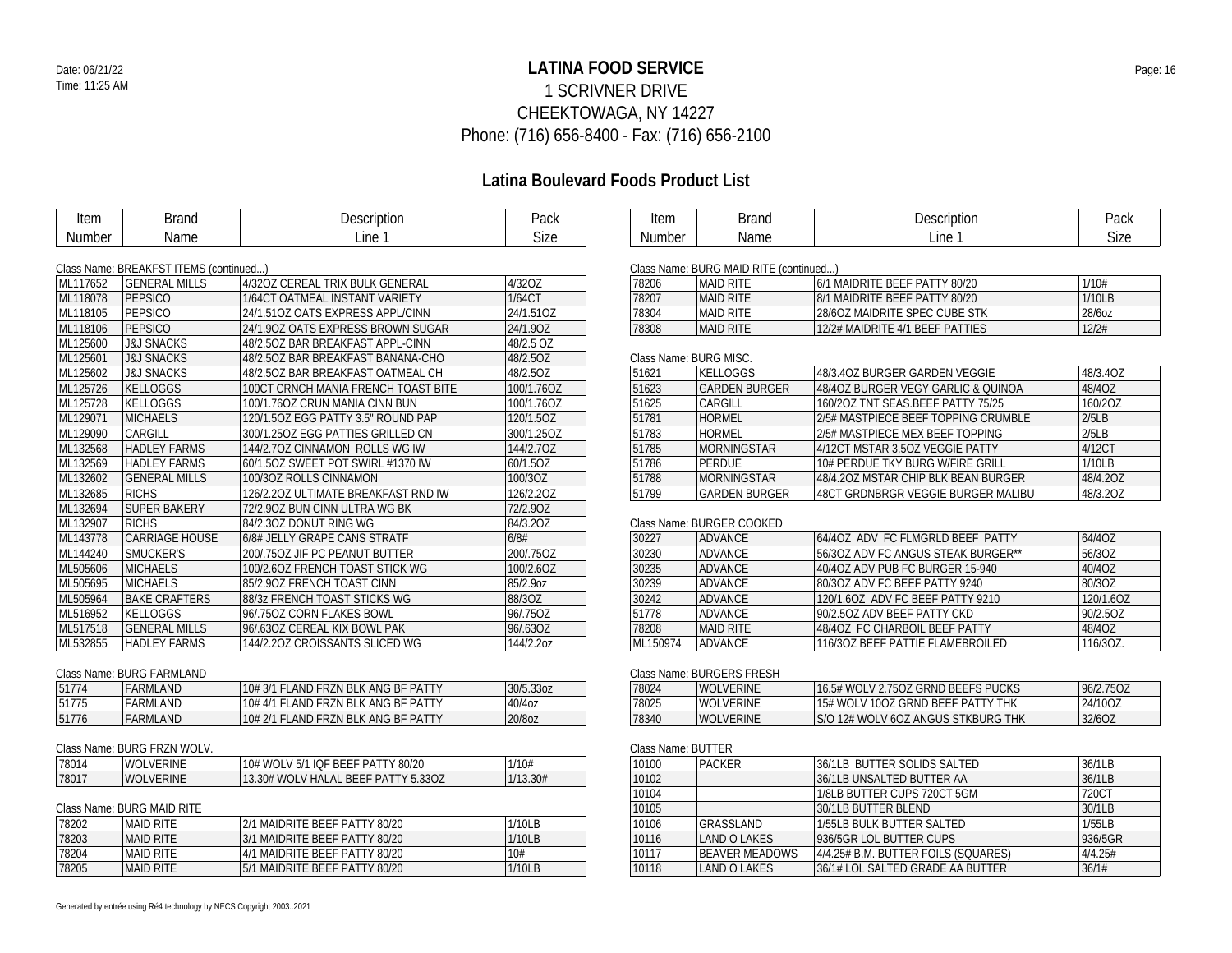## **LATINA FOOD SERVICE** Date: 06/21/22 Page: 17 1 SCRIVNER DRIVE CHEEKTOWAGA, NY 14227 Phone: (716) 656-8400 - Fax: (716) 656-2100

| Item               | <b>Brand</b>                   | Description                         | Pack      | Item               | <b>Brand</b>                   | Description                         | Pack           |
|--------------------|--------------------------------|-------------------------------------|-----------|--------------------|--------------------------------|-------------------------------------|----------------|
| Number             | Name                           | Line 1                              | Size      | <b>Number</b>      | Name                           | Line 1                              | Size           |
|                    |                                |                                     |           |                    |                                |                                     |                |
|                    | Class Name: BUTTER (continued) |                                     |           |                    | Class Name: C CODE (continued) |                                     |                |
| 10119              |                                | 4/5LB WHIPPED BUTTER                | 4/5LB     | 89002C             | <b>SWIFT</b>                   | C CODE CHOICE CHUCK CLODS XT        |                |
| 10121              |                                | 4/5LB CLARIFIED BUTTER              | 4/5LB     | 90713              | 1855                           | 12/6# EYE ROUND ANGUS               | $\frac{12}{6}$ |
| 10126              | <b>BEAVER MEADOWS</b>          | 18/1# BEAVER MEADOW BUTTER QUARTERS | 18/1#     | 93603C             | <b>SWIFT</b>                   | C CODE BEEF CHUCK TENDERS ANGUS     | 5/12LB AVG     |
| ML174010           | <b>LAND O LAKES</b>            | 912/5GRAM LOL FRESH BUTTER SPREAD   | 912/5GRAM | 93680              | 1855                           | 3/17# PRIME TOP ROUND CH ANGUS      | 3/17#AVG       |
| ML175153           | PAM                            | 6/17OZ GRIL/ SAUTE SPRAY WATER PAM  | 6/170Z    | 93703              | <b>SWIFT</b>                   | 4/18LB AVG BEEF PECTORAL MEAT       | 4/18LB AVG     |
| ML175657           | <b>CON AGRA</b>                | 3/1GAL MOVE OVER BUTTER             | 3/1GAL    | 93901C             | <b>SWIFT</b>                   | CHOICE BEEF BRISKET 5/12#AVG        | 5/12#AVG       |
| ML175665           | <b>OASIS</b>                   | 3/1GAL LIQUID BUTTER                | 3/1GAL    | 93903              | <b>SWIFT</b>                   | C CODE BRISKET FLATS                | 5/5#           |
|                    |                                |                                     |           | 93903C             | <b>SWIFT</b>                   | C CODE BRISKET FLATS                | 5/5#           |
| Class Name: C CODE |                                |                                     |           | A46089C            | <b>SWIFT</b>                   | C CODE EXPORT RIB SELECT            | 4/20#AVG       |
| 10810              | <b>SWIFT</b>                   | <b>PRIME STRIPLOIN 0X1</b>          |           | A46164C            | 1855                           | C CODE CHUCK ROLL BLOCK READY 1855  | 3/25#AVG       |
| 24728              | <b>SWIFT</b>                   | C CODE TOP BUTT CHOICE CC PEELED    | 5/14&UP   | A46200C            | 1855                           | C CODE BEEF BRISKET 1855 5/12#AVG   | 5/12#AVG       |
| 33200              | <b>SWIFT</b>                   | C CODE BEEF BRISKET SELECT5/12#AVG  | 5/12#AVG  | A46232C            | 1855                           | C CODE PRIME SHORT RIBS 9 INCH 1855 | 5/12#          |
| 41164              | <b>SWIFT</b>                   | C CODE KNUCKLE SELECT               | 5/15#     | A46389C            | 1855                           | C CODE PRIME EXPORT RIB 1855        | 4/15& UP       |
| 41805              | <b>SWIFT</b>                   | 5/17# NR #2 BNLS RIBEYE UP          | 5/17UP    | A46792C            | <b>SWIFT</b>                   | C CODE ANGUS STRIPLOIN 1X1 B/I CH   | 6/14#UP AV     |
| 43603              | <b>SWIFT</b>                   | C CODE B/I CHUCK SHORT RIB SELECT   | 5/12#     | A46793C            | <b>SWIFT</b>                   | C CODE CAB STRIPLOIN 1X1 B/I        | 6/14#UP AV     |
| 43607C             | <b>SWIFT</b>                   | <b>PRIME BONELESS SHORT RIB</b>     | 1/40# AVE | A46854C            | <b>SWIFT</b>                   | TRI TIP PRIME 5/12#AVG              | 5/12#AVG       |
| 43703              | <b>PACKER</b>                  | <b>BEEF BACK RIBS BULK</b>          | 1/65LB    | <b>PR400C</b>      | <b>SWIFT</b>                   | C CODE PRIME BNLS RIBEYES 1855      | 5/15#          |
| 44601              | <b>SWIFT</b>                   | C CODE BOTTOM RND FLAT              | 4/13LB    | <b>PS300C</b>      | 1855                           | C PRIME SHORT LOINS 0X1 13up 1855   |                |
| 44604              | <b>SWIFT</b>                   | BOTTOM RND FLAT TRMD CHOICE         | 4/13LB    | PT001              | <b>SWIFT</b>                   | C CODE TENDERLOIN PRIME 5&UP        | 12/5&UP        |
| 46703C             | <b>SWIFT</b>                   | C CODE KNUCKLE CHOICE               | 5/15#     |                    |                                |                                     |                |
| 52504              | <b>SWIFT</b>                   | C CODE NO-ROLL TOP BUTT CC          |           | Class Name: CHEESE |                                |                                     |                |
| 54107              | <b>SWIFT</b>                   | <b>BEEF LOIN TAILS</b>              |           | 49217              | CABOT                          | 1/10 # CABOT WHITE CHEDDAR          | 10# AVG        |
| 58307              | 1855                           | 1855 BRISKET POINTS                 |           |                    |                                |                                     |                |
| 62254              | <b>SWIFT</b>                   | 14/2.5UP SSR TENDERLOIN CHOICE      |           |                    | Class Name: CHEESE DELI        |                                     |                |
| 67118              | 1855                           | 1855 RIB FINGER MEAT                |           | 11109              | <b>LAND O LAKES</b>            | 168/10Z MOZZ LIGHT STRING CHSE      | 168/10Z        |
| 67227              | <b>SWIFT</b>                   | CHOICE ANGUS FLANK STEAK 1 PER      |           | 24329              | <b>HOFFMAN</b>                 | 1/10# HOFFMAN SUPER SHARP LOAF COL  | 1/10#          |
| 70604              | <b>SWIFT</b>                   | CHOICE TOP BUTT CAP XT (COULOTTE)   | 1/60#     | 24332              | <b>STATE</b>                   | 1/10# CHEDDAR MILD LOAF             | 1/10#          |
| 70604C             | <b>SWIFT</b>                   | I C CODE SBA TOP BUTT CAP XT MV     | 1/60#     | ML128332           | <b>GREAT LAKES</b>             | 4/5# SLICED YELLOW AMERICAN CHEESE  | 4/5#           |
| 70604F             | <b>SWIFT</b>                   | FROZEN SBA TOP BUTT CAP XT MV       | 1/60#     | ML128440           | <b>LAND O LAKES</b>            | 168/1OZ MOZZARELLA STRING CHEESE    | 168/1 OZ       |
| 77255              | <b>SWIFT</b>                   | TRI TIP PEELED CHOICE 5/12#AVG      | 5/12#AVG  | ML128474           | CHEESE MERCHANT                | 4/5# CHEESE GRATED PARMESAN         | 4/5#           |
| 84803C             | <b>SWIFT</b>                   | C CODE TOP BUTT PRIME               | 5/14&UP   | ML128724           | <b>SWISS VALLEY</b>            | 2/8# AVG SWISS CHEESE ECONOMY CUT   | 2/8#AVG        |
| 84804              | <b>SWIFT</b>                   | C CODE TOP BUTT CHOICE              | 5/14&UP   |                    |                                |                                     |                |
| 88600              | <b>SWIFT</b>                   | BEEF TOP BLAE (FLAT IRON)           |           |                    | Class Name: CHEESE G LAKES     |                                     |                |
| 88602              | <b>SWIFT</b>                   | <b>CHUCK CLOD HEARTS PRIME</b>      | 1/60#     | 11008              | <b>GREAT LAKES</b>             | 4/5LB GL WHITE 120CT SL AMERICAN    | 4/5LB          |
| 88603              |                                | <b>CHUCK CLOD HEARTS</b>            | 1/60#     | 11009              | <b>GREAT LAKES</b>             | 4/5LB GL 120CT SL YELLOW AMER       | 4/5LB          |
| 88603C             | <b>SWIFT</b>                   | C CODE CHUCK CLOD HEARTS SELECT     | 1/60#     | 11012              | <b>GREAT LAKES</b>             | 4/5LB GL SL SWISS/AMERICAN 80CT     | 4/5LB          |
| 88701              | <b>SWIFT</b>                   | <b>SEL BLOCK READY CHUCK ROLL</b>   | 3/25LB    | 11014              | <b>GREAT LAKES</b>             | 2/8LB GL SWISS CHEESE FANCY CUT     | 2/8LB          |
| 88703C             | <b>SWIFT</b>                   | C CODE ANGUS CHUCK ROLL             | 3/25LB    | 11015              | <b>GREAT LAKES</b>             | 6/24OZ GL SLICED MOZZARELLA CHEESE  | 6/240Z         |
| 88704C             | <b>SWIFT</b>                   | C CODE CHOICE CHUCK ROLL B/R        | 3/25LB    | 11016              | <b>GREAT LAKES</b>             | 4/5LB GL 160CT SL YELLOW AMERICAN   | 4/5LB          |
| 88903C             | 1855                           | C CODE CHUCK FLAP TAIL MEAT         | 1/40# AVE | 11019              | <b>GREAT LAKES</b>             | 4/5LB GL 160CT SL WHITE AMER        | 4/5LB          |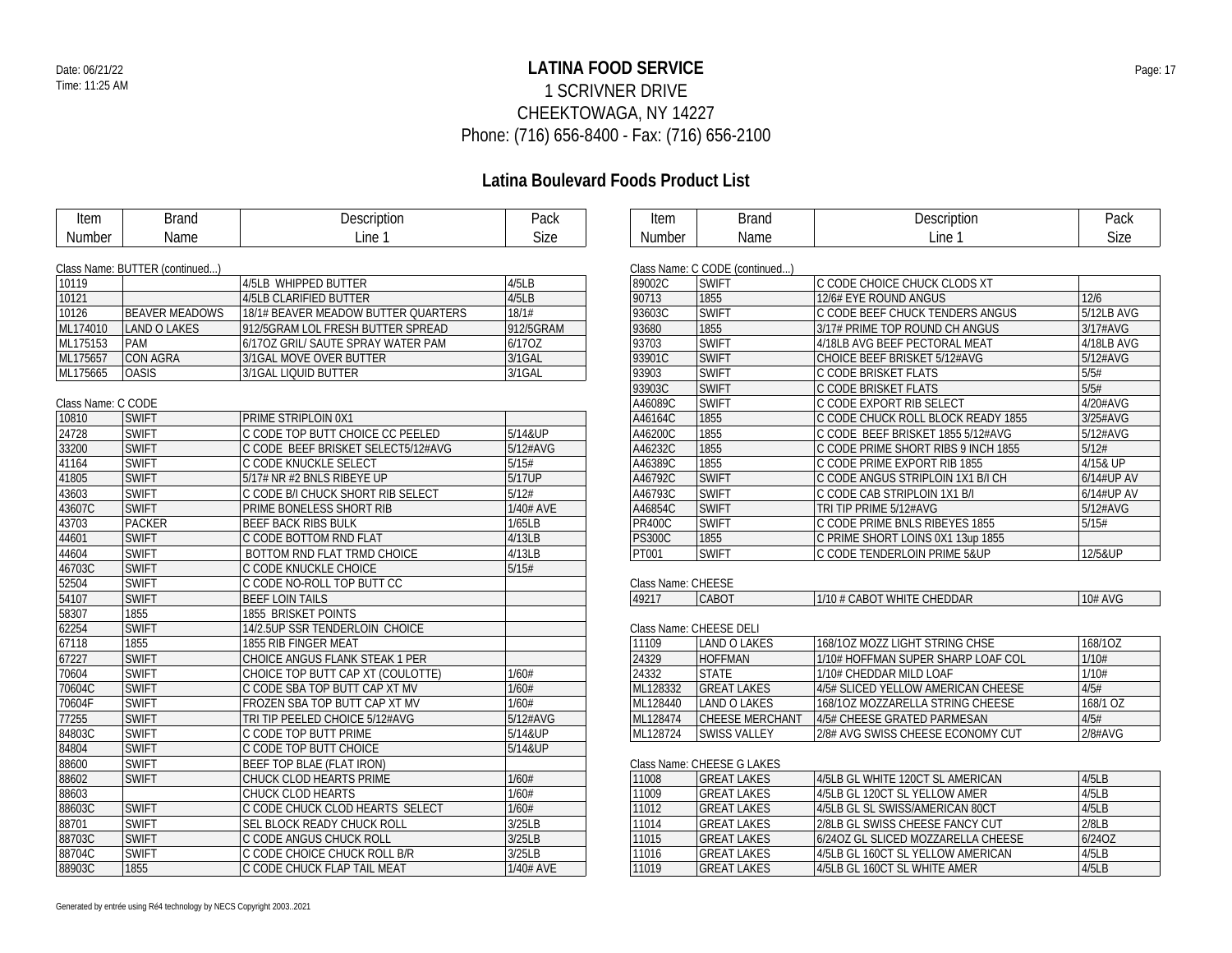## **LATINA FOOD SERVICE** Date: 06/21/22 Page: 18 1 SCRIVNER DRIVE CHEEKTOWAGA, NY 14227 Phone: (716) 656-8400 - Fax: (716) 656-2100

## **Latina Boulevard Foods Product List**

| Item           | <b>Brand</b>                                                 | Description                         | Pack        | Item     | <b>Brand</b>                                  | Description                         | Pack      |
|----------------|--------------------------------------------------------------|-------------------------------------|-------------|----------|-----------------------------------------------|-------------------------------------|-----------|
| <b>Number</b>  | Name                                                         | Line 1                              | <b>Size</b> | Number   | Name                                          | Line 1                              | Size      |
|                |                                                              |                                     |             |          |                                               |                                     |           |
| 11020          | Class Name: CHEESE G LAKES (continued)<br><b>GREAT LAKES</b> | 4/5LB GL MONT/CHED FANCY SHREDD     | 4/5LB       | 11100    | Class Name: CHEESE LOL<br><b>LAND O LAKES</b> | 2/5LB L.O.L HOT PEPPER CHEESE       | 2/5LB     |
| 11021          | <b>GREAT LAKES</b>                                           | 4/5LB GL MONT/CHED FEATHER SHREDDED | 4/5LB       | 11101    | <b>LAND O LAKES</b>                           | 6/5LB L.O.L UNSL YELL AMERICAN 4QT  | 6/5LB     |
| 11022          |                                                              | 2/5LB GL HOT PEPPER CHEESE          | 2/5LB       | 11104    |                                               | 2/5LB L.O.L SHARP YELLOW AMERICAN   | 2/5LB     |
|                | <b>GREAT LAKES</b><br><b>GREAT LAKES</b>                     |                                     | 4/5LB       | 11108    | <b>LAND O LAKES</b><br><b>LAND O LAKES</b>    |                                     | 6/5LB     |
| 11024<br>11025 |                                                              | 4/5LB GL MILD YELL CHED FANCY SHRED |             |          |                                               | 6/5LB L.O.L SL YELLOW AM CHEESE 120 |           |
|                | <b>GREAT LAKES</b>                                           | 4/5LB GL MILD YELL FEATHER CHEDDAR  | 4/5LB       | 11115    | <b>LAND O LAKES</b>                           | 6/5# LOL XMELT WHTE AMER CHSE LOAF  | 6/5#      |
| 11026          | <b>GREAT LAKES</b>                                           | 4/5LB GL SHARP CHED FEATHER SHREDD  | 4/5LB       | ML128339 | <b>LAND O LAKES</b>                           | 6/5# LOL RF AMERICAN SLICES 160CT   | 6/5#      |
| 11028          | <b>GREAT LAKES</b>                                           | 4/5LB GL MONT JACK FANCY SHREDDED   | 4/5LB       | ML128342 | <b>LAND O LAKES</b>                           | 4/5LB CHEDDAR CHEESE SHRED MILD     | 4/5LB     |
| 11031          | <b>GREAT LAKES</b>                                           | 4/5# GL 5 CHEESE FEATHER SHRED      | 4/5#        | ML128346 | LAND O LAKES                                  | 4/5LB MOZZARELLA SHREDDED LMPS      | 4/5LB     |
| 11037          | <b>GREAT LAKES</b>                                           | 4/5# GL SWISS/AMERICAN 120CT        | 4/5#        | ML128357 | <b>LAND O LAKES</b>                           | 4/5LB CHEDDAR YEL SHARP SHRED       | 4/5LB     |
| 11102          | <b>GREAT LAKES</b>                                           | 6/5LB GL WHITE AMERICAN LOAF        | 6/5LB       |          |                                               |                                     |           |
| 11110          | <b>GREAT LAKES</b>                                           | 6/1.5LB GL SLICED PEPPERJACK CHEESE | $6/1.5$ LB  |          | Class Name: CHEESE MERCHANT                   |                                     |           |
| 11118          | <b>GREAT LAKES</b>                                           | 4/5# GL FEATHER SHRED WHITE CHEDDAR | 4/5#        | 13011    | <b>CHEESE MERCHANT</b>                        | 2/5# ANDOLINA PEC ROMANO GRATED     | 2/5#      |
| 11150          | <b>GREAT LAKES</b>                                           | 6/1.5LB GL SLICED .75 SWISS CHEESE  | 6/1.5LB     | 19701    | <b>CHEESE MERCHANT</b>                        | 4/5LB LATINA IMPORT PARMESAN PURE   | 4/5LB     |
| 13004          | <b>GREAT LAKES</b>                                           | 6/1.5LB GL SL MILD CHEDDAR .75/SLIC | 6/1.5LB     | 19710    | <b>CHEESE MERCHANT</b>                        | 4/5LB CUCINA SHREDDED ASIAGO        | 4/5LB     |
| 13005          | <b>GREAT LAKES</b>                                           | 1/10LB GL NY ST SHARP CHEDDAR       | 1/10LB      | 19711    | <b>CHEESE MERCHANT</b>                        | 4/5LB CUCINA PARMESAN SHREDDED      | 4/5LB     |
| 13006          | <b>GREAT LAKES</b>                                           | 1/10LB GL ULTRA CHEDDAR             | 1/10LB      | 19713    | <b>CHEESE MERCHANT</b>                        | 1/20LB CUCINA BLK WAX ASIAGO CHSE   | 1/20LB    |
| 13008          | <b>GREAT LAKES</b>                                           | 1/10# GL WHITE SHARP CHEDDAR PRINT  | 1/10#       |          |                                               |                                     |           |
| 13028          | <b>GREAT LAKES</b>                                           | 2/5# GL FETA CHEESE CRUMBLES        | 2/5#        |          | Class Name: CHEESE MISC                       |                                     |           |
| 13452          | <b>GREAT LAKES</b>                                           | 4/6LB GL SMOKED GOUDA               | 4/6LB       | 11017    | <b>CALABRO</b>                                | 6/1.75LB CALABRO SCAMORZA           | 6/1.75LB  |
| 13456          | <b>GREAT LAKES</b>                                           | 2/6LB GL MUENSTER CHEESE            | 2/6LB       | 11035    | <b>SOMMER MAID</b>                            | 4/5# SLICE SWISS AMER 160CT PULLMAN | 4/5#      |
| 13459          | <b>GREAT LAKES</b>                                           | 8/1.25LB GL .5OZ SLICE PROVOLON     | 8/1.25LB    | 11121    | <b>SOMMER MAID</b>                            | 6/5# SOMMER MAID EZ MELT WHITE LOAF | 6/5#      |
| 14007          | <b>GREAT LAKES</b>                                           | 1/10# GL MILD WHT CHEDDAR PRINT     | 1/10#       | 11123    | <b>COMMODITY</b>                              | S/O 1/5# PEPPER JACK CHEESE CUBES   | 1/5#      |
| 15908          | <b>GREAT LAKES</b>                                           | 2/10LB GL PROVOLONE                 | 2/10LB      | 11170    | KAUKAUNA                                      | S/O 12CT KAUKAUNA ASIAGO CH SPREAD  | 12/6.50Z  |
| 17550          | <b>GREAT LAKES</b>                                           | 6/1.5LB GL SL .75OZ PROVOLONE       | 6/1.5LB     | 11190    | <b>BONGARD</b>                                | 6/5# BONGARD WHITE SUPER MELT CHSE  | 6/5#      |
|                |                                                              |                                     |             | 12111    | <b>BELGIOIOSO</b>                             | 2/3.5#AVG CRESCENZA STRACCHINO      | 2/3.5#AVG |
|                | Class Name: CHEESE GALBANI                                   |                                     |             | 12112    | <b>BELGIOIOSO</b>                             | 6/1# BEL TRUFFLE BURRATA 40Z        | 6/1#      |
| 15700          | <b>GALBANI</b>                                               | 6/5LB GALBANI WMLM MOZZ SHRED       | 6/5LB       | 12114    | <b>BELGIOIOSO</b>                             | 6/80Z BEL BURRATA CUP 2/40Z PER     | 6/8OZ     |
| 15701          | <b>GALBANI</b>                                               | 6/5LB GALBANI DICED WMLM MOZZ       | 6/5LB       | 12132    | <b>BELGIOIOSO</b>                             | 6/1# BELGIOGOSO STRACCIATELLA       | 6/1#      |
| 15703          | <b>GALBANI</b>                                               | 6/5LB GALB PREMIO 50/50 MOZZ/PROV   | 6/5LB       | 13015    | <b>BELGIOIOSO</b>                             | 4/5LB CRUMBLED BLUE                 | 4/5LB     |
| 15801          | <b>GALBANI</b>                                               | 8/5LB GALBANI WMLM BLOCK MOZZARELLA | 8/5LB       | 13016    | <b>BELGIOIOSO</b>                             | 4/5LB BELG GORGONZOLA CRUMBLES      | 4/5LB     |
|                |                                                              |                                     |             | 13021    | <b>EUPHRATES</b>                              | 2/8# FETA CHEESE                    | 2/8#      |
|                | Class Name: CHEESE GRANDE                                    |                                     |             | 13026    | MITICA                                        | 2/5 LB PECORINO CROTONESE AGED      | $2/5$ LB  |
| 15470          | <b>GRANDE</b>                                                | 6/5LB GRANDE WH MLK SHREDD MOZZ     | 6/5LB       | 13027    | <b>EUPHRATES</b>                              | 4/4LB FETA DRY PACK                 | 4/4LB     |
| 15474          | <b>GRANDE</b>                                                | 6/5# GRANDE WM DICED MOZZARELLA     | 6/5#        | 13132    | <b>KRAFT</b>                                  | 4/5# KRAFT REG SHARP CHEDDAR CHEESE | 4/5#      |
|                |                                                              |                                     |             |          |                                               |                                     |           |

### Class Name: CHEESE LACTALIS

|         | <u>UNUS NUMBER LESSE EN VINER</u> |                                      |       |  |  |  |  |  |
|---------|-----------------------------------|--------------------------------------|-------|--|--|--|--|--|
| ็ 15910 | <b>SORRENTO</b>                   | 16/5LB SORRENTO FANCY CHED/MONT JACK | 6/5LB |  |  |  |  |  |
| 15911   | <b>ISORRENTO</b>                  | 6/5LB SORR FANCY MILD CHEDDAR        | 6/5LB |  |  |  |  |  |
| 15915   | SORRENTO                          | 16/5LB SORRENTO MILD CHEDDAR SHRED   | 6/5LB |  |  |  |  |  |
|         |                                   |                                      |       |  |  |  |  |  |

| 11100    | LAND O LAKES | 2/5LB L.O.L HOT PEPPER CHEESE       | 2/5LB |  |  |  |  |  |
|----------|--------------|-------------------------------------|-------|--|--|--|--|--|
| 11101    | LAND O LAKES | 6/5LB L.O.L UNSL YELL AMERICAN 4OT  | 6/5LB |  |  |  |  |  |
| 11104    | LAND O LAKES | 2/5LB L O L SHARP YELLOW AMERICAN   | 2/5LB |  |  |  |  |  |
| 11108    | LAND O LAKES | 6/5LB L.O.L SL YELLOW AM CHEESE 120 | 6/5LB |  |  |  |  |  |
| 11115    | LAND O LAKES | 6/5# LOL XMELT WHTE AMER CHSE LOAF  | 6/5#  |  |  |  |  |  |
| ML128339 | LAND O LAKES | 6/5# LOL RF AMERICAN SLICES 160CT   | 6/5#  |  |  |  |  |  |
| ML128342 | LAND O LAKES | 4/5LB CHEDDAR CHEESE SHRED MILD     | 4/5LB |  |  |  |  |  |
| ML128346 | LAND O LAKES | 4/5LB MOZZARELLA SHREDDED LMPS      | 4/5LB |  |  |  |  |  |
| ML128357 | LAND O LAKES | 4/5LB CHEDDAR YEL SHARP SHRED       | 4/5LB |  |  |  |  |  |

| 13011 | <b>CHEESE MERCHANT</b> | 2/5# ANDOLINA PEC ROMANO GRATED   | 2/5#   |
|-------|------------------------|-----------------------------------|--------|
| 19701 | ICHEESE MERCHANT       | 4/5LB LATINA IMPORT PARMESAN PURE | 4/5LB  |
| 19710 | ICHEESE MERCHANT       | 4/5LB CUCINA SHREDDED ASIAGO      | 4/5LB  |
| 19711 | <b>CHEESE MERCHANT</b> | 4/5LB CUCINA PARMESAN SHREDDED    | 4/5LB  |
| 19713 | ICHEESE MERCHANT       | 1/20LB CUCINA BLK WAX ASIAGO CHSE | 1/20LB |

| 11017 | CALABRO           | 6/1.75LB CALABRO SCAMORZA           | 6/1.75LB      |
|-------|-------------------|-------------------------------------|---------------|
| 11035 | SOMMER MAID       | 4/5# SLICE SWISS AMER 160CT PULLMAN | 4/5#          |
| 11121 | SOMMER MAID       | 6/5# SOMMER MAID EZ MELT WHITE LOAF | 6/5#          |
| 11123 | <b>COMMODITY</b>  | S/O 1/5# PEPPER JACK CHEESE CUBES   | 1/5#          |
| 11170 | KAUKAUNA          | S/O 12CT KAUKAUNA ASIAGO CH SPREAD  | 12/6.5OZ      |
| 11190 | <b>BONGARD</b>    | 6/5# BONGARD WHITE SUPER MELT CHSE  | 6/5#          |
| 12111 | <b>BELGIOIOSO</b> | 2/3.5#AVG CRESCENZA STRACCHINO      | $2/3.5\#$ AVG |
| 12112 | <b>BELGIOIOSO</b> | 6/1# BEL TRUFFLE BURRATA 4oz        | 6/1#          |
| 12114 | <b>BELGIOIOSO</b> | 6/80Z BEL BURRATA CUP 2/40Z PER     | 6/80Z         |
| 12132 | <b>BELGIOIOSO</b> | 6/1# BELGIOGOSO STRACCIATELLA       | 6/1#          |
| 13015 | <b>BELGIOIOSO</b> | 4/5LB CRUMBLED BLUE                 | 4/5LB         |
| 13016 | <b>BELGIOIOSO</b> | 4/5LB BELG GORGONZOLA CRUMBLES      | 4/5LB         |
| 13021 | <b>EUPHRATES</b>  | 2/8# FETA CHEESE                    | 2/8#          |
| 13026 | <b>MITICA</b>     | 2/5 LB PECORINO CROTONESE AGED      | $2/5$ LB      |
| 13027 | <b>EUPHRATES</b>  | 4/4LB FETA DRY PACK                 | 4/4LB         |
| 13132 | <b>KRAFT</b>      | 4/5# KRAFT REG SHARP CHEDDAR CHEESE | 4/5#          |
| 13134 | <b>KRAFT</b>      | 6/5LB KRAFT VELVEETA SPREAD LOAF    | 6/5LB         |
| 13137 |                   | 2/5LB CAMBOZOLA BLUE CHEESE WHEEL   | 2/5LB         |
| 14012 | <b>BEL BRANDS</b> | S/O COLD PCK SUPPER CLUB BEER CHSE  | 2/5#          |
| 15988 | CAPRI             | 2/2.2# CAPRI GOAT CHEESE LOGS       | 2/2.2#        |
| 17209 | <b>SORRENTO</b>   | 4/5LB SORRENTO SHAVED PARMESAN      | 4/5LB         |
| 17210 | JAIMITO MEXICAN   | 12/1LB COTIJA POLVO GRATED CHEESE   | 12/1LB        |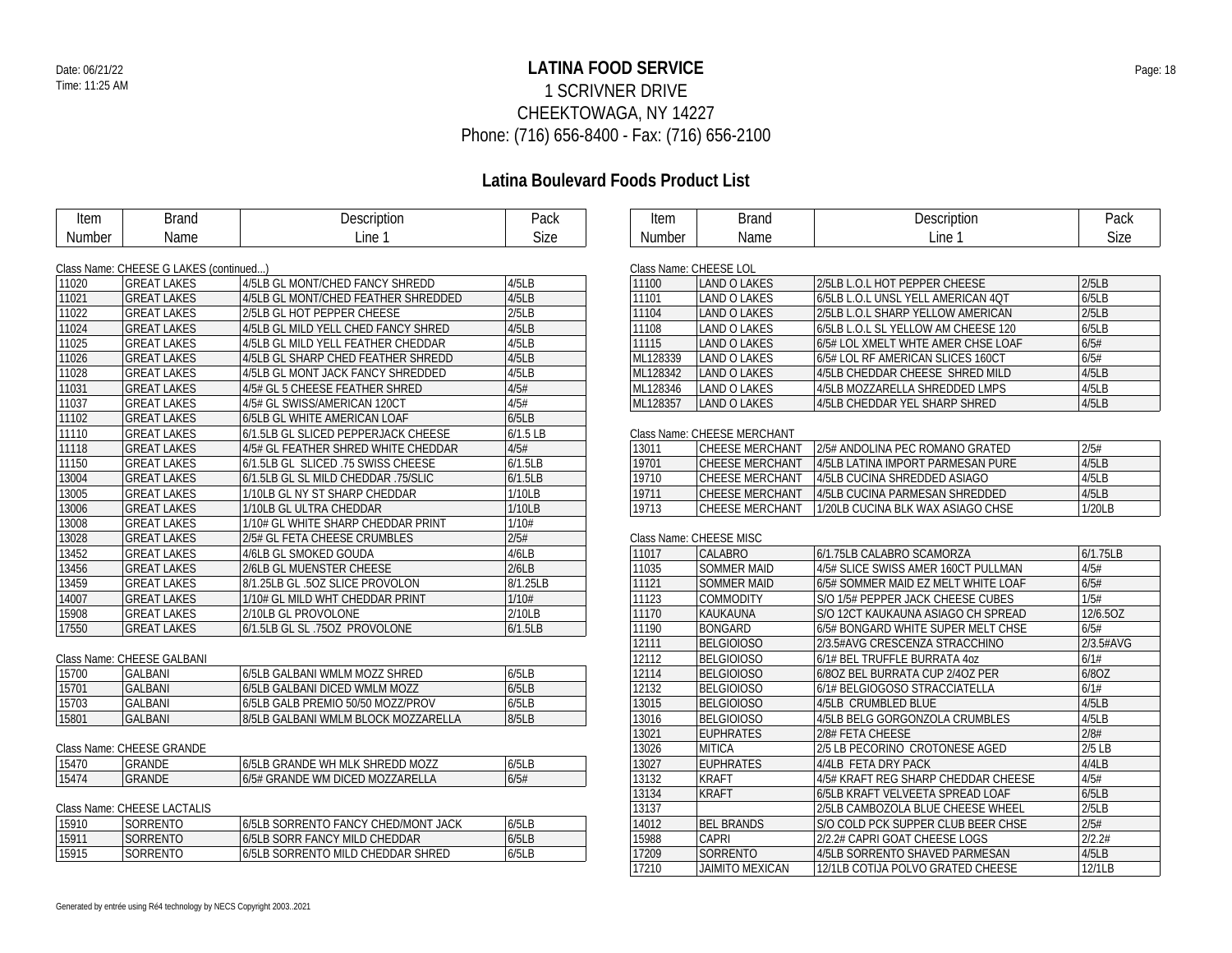Generated by entrée using Ré4 technology by NECS Copyright 2003..2021

## **LATINA FOOD SERVICE** Date: 06/21/22 Page: 19 1 SCRIVNER DRIVE CHEEKTOWAGA, NY 14227 Phone: (716) 656-8400 - Fax: (716) 656-2100

| Item                    | <b>Brand</b>                                    | Description                                                             | Pack         | Item           | <b>Brand</b>                                    | Description                                                    | Pack                     |
|-------------------------|-------------------------------------------------|-------------------------------------------------------------------------|--------------|----------------|-------------------------------------------------|----------------------------------------------------------------|--------------------------|
| <b>Number</b>           | Name                                            | Line 1                                                                  | Size         | <b>Number</b>  | Name                                            | Line 1                                                         | <b>Size</b>              |
|                         |                                                 |                                                                         |              |                |                                                 |                                                                |                          |
|                         | Class Name: CHEESE MISC (continued)             |                                                                         |              |                | Class Name: CHEESE PROVLONE (continued)         |                                                                |                          |
| 17216                   | <b>KRAFT</b>                                    | 200/6GRAM GRATED PARMESAN CHEESE                                        | 200/6 GRM    | 17303          | <b>BELGIOIOSO</b>                               | 2/12# BEL RINDLESS MILD PROVOLONE                              | 2/12LB                   |
| 17228                   | <b>STATE BRAND</b>                              | 2/5# MONTEREY JACK CHEESE LOAF                                          | 2/5#         | 17305          | <b>BELGIOIOSO</b>                               | 2/11LB BEL LONGHORN SHARP PROV                                 | 2/11LB                   |
| 19688                   | <b>FRIENDSHIP</b>                               | 9/3# FRIENDSHIP FARMERS CHEESE                                          | 9/3#         |                |                                                 |                                                                |                          |
| 19688F                  | <b>FRIENDSHIP</b>                               | 9/3# FRIENDSHIP FARMERS CHEESE                                          | 9/3#         |                | Class Name: CHEESE RETAIL                       |                                                                |                          |
| 19718                   | EMMI-ROTH                                       | 4/2.5# BURGKASE CHEESE                                                  | 4/2.5#       | 17315          | <b>BELGIOIOSO</b>                               | 6/80Z BURRATA BELGOIOSO                                        | 6/8OZ                    |
| 95281                   | SOPRA                                           | S/O 2/21# SOPRA MOZZARELLA CURD                                         | 2/21#        |                |                                                 |                                                                |                          |
|                         |                                                 |                                                                         |              |                | Class Name: CHEESE ROMANO                       |                                                                |                          |
|                         | Class Name: CHEESE MOZZ                         |                                                                         |              | 19502          | <b>SUPREME</b>                                  | 2/5LB SUPREME 100% GRATED ROMANO                               | 2/5                      |
| 15480                   | GRANDE                                          | 6/5# GRANDE WM BLOCK MOZZARELLA                                         | 8/5#         | 19503          | <b>CHEESE MERCHANT</b>                          | 4/5LB MARANO PARM/ROM STYLE BLEND                              | 4/5LB                    |
| 49305                   | <b>GRANDE</b>                                   | S/O8/5 LBS P/S GRANDE BLOCK MOZZ                                        | 8/5#         | 19504          | LATINA                                          | 2/5# LATINA IMPORT PEC ROMANO STYLE                            | 2/5#                     |
|                         |                                                 |                                                                         |              | 19506          | <b>LA NOVA</b>                                  | 4/5LB LA NOVA GRATED ROMANO CHEESE                             | 4/5LB                    |
|                         | Class Name: CHEESE MOZZ B                       |                                                                         |              | 19512          | <b>CHEESE MERCHANT</b>                          | 4/5LB SPECIALE ROMANO GRATED                                   | 4/5LB                    |
| 15303                   | SAVOLDI                                         | 8/6# WM LOAF MOZZARELLA CHEESE                                          | 8/6#         | 19515          | CHEESE MERCHANT                                 | 2/5LB CUCINA CAESAR BLEND SHAVED                               | 2/5LB                    |
| 15601                   | <b>LATINA GOLD</b>                              | 8/6LB LATINA GOLD WM BLK MOZZARELLA                                     | 8/6LB        | 19516          | <b>CHEESE MERCHANT</b>                          | 4/5# SPECIALE PARM/ROMANO BLEND                                | 4/5#                     |
| 15901                   | SORRENTO                                        | 8/5LB SORR WM BLOCK MOZZARELLA                                          | 8/5LB        | 19650          | CHEESE MERCHANT                                 | 4/15LB PRE CUT ROMANO WEDGE                                    | 4/15LB                   |
| 15919                   | <b>SOPRA</b>                                    | 8/7.5# SOPRA WM MOZZARELLA LOAF                                         | 8/7.5#       | 19700          | CHEESE MERCHANT                                 | 4/5LB LATINA PURE GRATED ROMANO                                | 4/5LB                    |
| 16001                   | <b>SUPREME</b>                                  | 8/5LB SUPREME WM BLOCK MOZZ                                             | 8/5LB        | 19705          | <b>MARANO</b>                                   | 4/5# MARANO IMP PECORINO ROMANO                                | 4/5#                     |
| 15600                   | Class Name: CHEESE MOZZ S<br><b>LATINA GOLD</b> | 4/5LB LATINA GOLD SHREDD MOZZARELLA                                     | 4/5LB        | 46030          | Class Name: CHICK BRS UNBRD<br><b>ZWEIGLE'S</b> | 2/5# ZWEIGLES 4OZ GRILL CHIC BREAST                            | 2/5#                     |
|                         |                                                 |                                                                         | 6/5LB        |                | <b>AGRO</b>                                     |                                                                |                          |
| 15900                   | SORRENTO<br>SORRENTO                            | 6/5LB SORR WM SHREDDED MOZZARELLA<br>6/5LB SORR P/S SHREDDED MOZZARELLA | 6/5LB        | 46637<br>46638 | <b>AGRO</b>                                     | 4/10# CHICKEN BREAST 7OZ AGRO<br>4/10# CHICKEN BREAST 6OZ AGRO | 4/10#                    |
| 15904                   |                                                 |                                                                         | 6/5#         |                | <b>AGRO</b>                                     |                                                                | 4/10#<br>4/10#           |
| 15907                   | SPRIANA                                         | 6/5# SPRIANA SHREDDED MOZZARELLA                                        |              | 46639          | <b>AGRO</b>                                     | 4/10# CHICKEN BREAST 8OZ AGRO                                  |                          |
| 15917                   | <b>SORRENTO</b>                                 | 6/5LB SORR 50/50 SHRD MOZZ/PROV                                         | 6/5LB        | 46640          |                                                 | 4/10# CHICKEN BREAST 4OZ AGRO                                  | 4/10#                    |
| 15918                   | <b>SOPRA</b>                                    | 6/5# SOPRA WM SHREDDED MOZZARELLA                                       | 6/5#         | 71109          | <b>DUTCH QUALITY</b>                            | 10# MFG DISCONTINUED                                           | 1/10#                    |
| 16000                   | <b>SUPREME</b>                                  | 6/5LB SUPREME WM SHRED MOZZ                                             | 6/5LB        | 71111          | <b>TYSON</b>                                    | 26.7# TYSON CHIX SPLIT ICE GLAZED                              | 1/26.7#                  |
|                         |                                                 |                                                                         |              | 71112          | KOCH                                            | 2/6# KOCH CHIX BRST 4OZ FC 88840                               | 2/6#                     |
|                         | Class Name: CHEESE PARM                         |                                                                         |              | 71113          | <b>TYSON</b>                                    | 2/5# TYSON CHIX BRST 4OZ FC 38301                              | 2/5#                     |
| 19601                   | LATTERIA                                        | 1/40#AVG PARMIGIANO REGGIANO 1/2                                        | 1/40AVG      | 71120          | <b>HARVESTLAND</b>                              | 2/5# HVL CHIX BRST 4OZ FC GRILLED                              | 2/5#                     |
| 19604                   | CHEESE MERCHANT                                 | 4/5LB SPECIALE PARMESAN GRATED                                          | 4/5LB        | 71129          | <b>BRAKEBUSH</b>                                | 2/5# BB CHIX BRST 5OZ ALL NAT 4335                             | 2/5#                     |
| 19605                   | <b>MITICA</b>                                   | 2/10 LB GRANA PADANO                                                    | 2/10 LB      | 71132          | <b>TYSON</b>                                    | 3/10# TYSON CHIX BRST 7OZ TNDRPRESS                            | 3/10#                    |
|                         |                                                 |                                                                         |              | 71441          | <b>JOHN SOULES</b>                              | 2/5# CHIC BRST PATTY UNBREAD 2.5OZ                             | $\overline{\frac{2}{5}}$ |
|                         | Class Name: CHEESE PRECUT                       |                                                                         |              | 71442          | <b>WAYNE FARMS</b>                              | 1/9# WAYNE 6OZ SOUS VIDE CHICKEN                               | 1/9#                     |
| 19673                   | <b>LAND O LAKES</b>                             | 4/5LB ASSORTED CHEESE CUBES                                             | 4/5LB        | 71447F         | <b>WAYNE FARMS</b>                              | 1/9# WAYNE 4OZ SOUS VIDE CHICKEN                               | 1/9#                     |
| 19674                   | <b>CHEESE MERCHANT</b>                          | 2/5# CHEDDAR CHEESE 3/4" CUBES                                          | 2/5#         | 71450          | HARVESTLAND                                     | 2/5# PERDUE RTC ORGANIC CHIC BREAST                            | 2/5#                     |
|                         |                                                 |                                                                         |              | 71454          | AMISH                                           | 18/8OZ AMISH CHIX BRST PRESSD 16180                            | 18/8oz                   |
|                         | Class Name: CHEESE PROVLONE                     |                                                                         |              | 71457          | <b>AMISH</b>                                    | 29/50Z AMISH CHIX BRST PRESSD 16171                            | 29/5oz                   |
|                         |                                                 | 3/12LB SORR PROVOLONE MILD                                              | 3/12LB       | 71458          | AMISH                                           | 36/4OZ AMISH CHIX BRST PRESSD 16169                            | 36/4 OZ                  |
|                         | SORRENTO                                        |                                                                         |              |                |                                                 |                                                                |                          |
| 15903<br>15905<br>17206 | SORRENTO<br><b>PARK</b>                         | 2/6LB SORRENTO MILD PROVOLONE                                           | 2/6LB<br>15# | 71460<br>71464 | <b>AMISH</b><br><b>KOCH</b>                     | 24/60Z AMISH CHIX BRST PRESSD 16091                            | 24/6 OZ<br>48/4OZ        |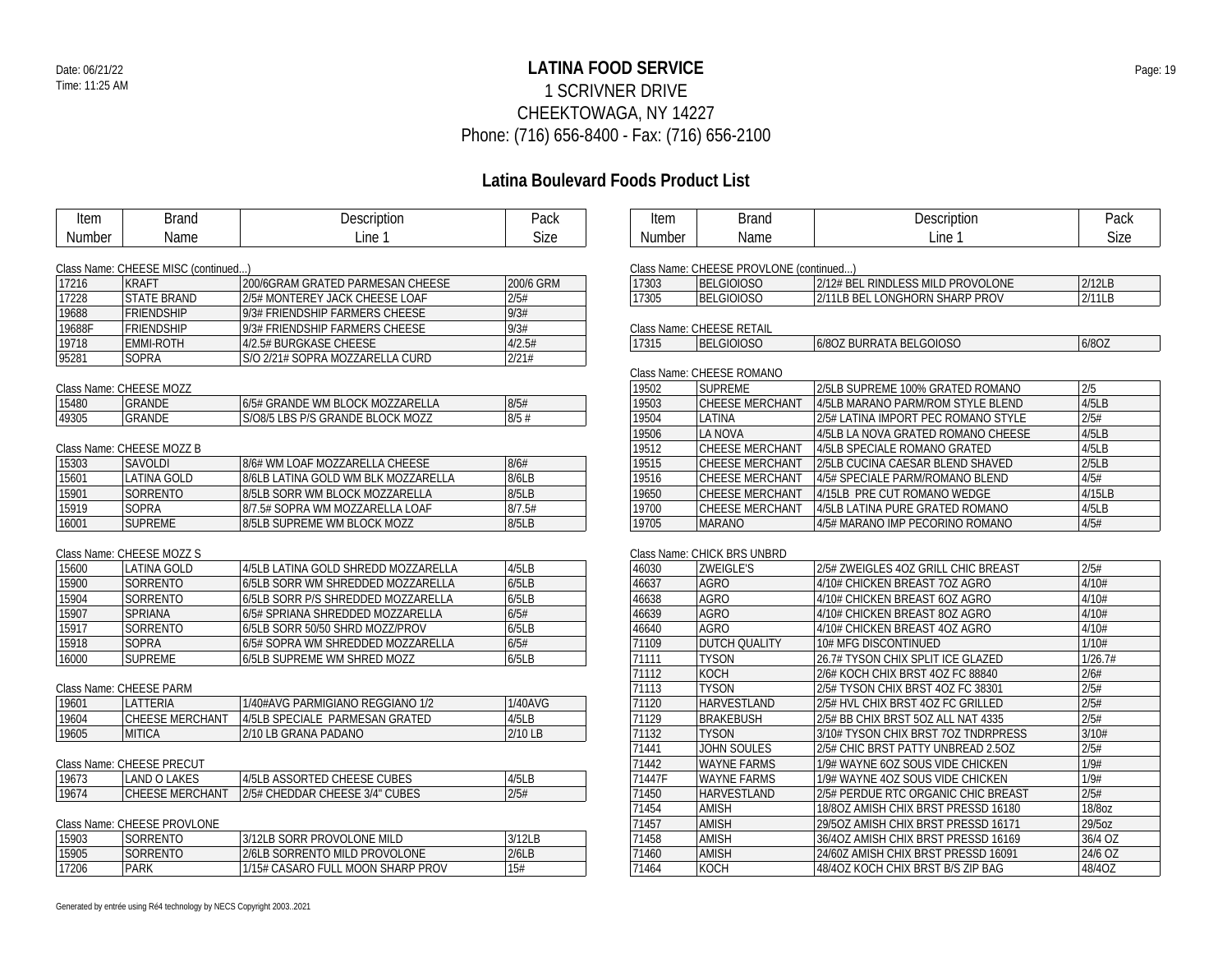## **LATINA FOOD SERVICE** Date: 06/21/22 Page: 20 1 SCRIVNER DRIVE CHEEKTOWAGA, NY 14227 Phone: (716) 656-8400 - Fax: (716) 656-2100

| Item     | <b>Brand</b>                            | Description                         | Pack        | Item     | <b>Brand</b>                           | Description                         | Pack       |
|----------|-----------------------------------------|-------------------------------------|-------------|----------|----------------------------------------|-------------------------------------|------------|
| Number   | Name                                    | Line 1                              | <b>Size</b> | Number   | Name                                   | Line 1                              | Size       |
|          |                                         |                                     |             |          |                                        |                                     |            |
|          | Class Name: CHICK BRS UNBRD (continued) |                                     |             |          | Class Name: CHICK BRST BRD (continued) |                                     |            |
| 71601    | KOCH                                    | 24/50Z KOCH CHIX BRST B/S FRZN      | 24/5 OZ     | ML151076 | <b>TYSON</b>                           | 750/.690Z CHIX CHK GLD CRSPY WG     | 750/.69OZ  |
| 71602    | KOCH                                    | 24/8OZ KOCH CHIX BRST B/S WHL FRZN  | 24/8OZ      | ML550306 | ADVANCE                                | 75/30Z CHICKEN PATTY BRD HOT& SPICY | 75/30Z     |
| 71607    | KOCH                                    | 24/4OZ KOCH CHIX BRST B/S FRZN      | 24/4OZ      |          |                                        |                                     |            |
| 71614    | <b>TYSON</b>                            | 28/6OZ TYSON CHIX BRST EC 11620     | 28/6OZ      |          | Class Name: CHICKEN FINGERS            |                                     |            |
| 71615    | <b>TYSON</b>                            | 32/5OZ TYSON CHIX BRST EC 11621     | 32/5OZ      | 71403    | <b>BRAKEBUSH</b>                       | 10# BB CHIX TNDR/FRIT BRD 5569      | 1/10#      |
| 71616    | <b>TYSON</b>                            | 40/4OZ TYSON CHIX BRST EC 11623     | 40/4OZ      | 71413    | <b>BRAKEBUSH</b>                       | 10# BB CHIX BRST STRIP BRD FC 5842  | 1/10LB     |
| 71617    | <b>BRAKEBUSH</b>                        | 40/4OZ BB CHIX BRST FC GRILLED 4201 | 40/4OZ      | 71415    | <b>TYSON</b>                           | 2/5# TYSON CHIX TNDR BRD JMBO 10475 | 2/5#       |
| 71618    | <b>TYSON</b>                            | 4/4.842 TYSON CHIX BRST FC 3822     | 4/4.842     | 71416    | KOCH                                   | 10# KOCH CHIX TNDR NRD S/STYLE 3522 | 1/10#      |
| 71623    | <b>AGRO</b>                             | 4/10# CHICKEN BREAST 5OZ AGRO       | 4/10#       | 71418    | <b>TYSON</b>                           | 2/5# TYSON CHIX TNDR BRD STKHS16268 | 2/5#       |
| 71625    | <b>TYSON</b>                            | 10# TYSON CHIX BRST 4.5 FC GRILL MK | 10#         | 71449    | <b>WAYNE FARMS</b>                     | 2/5# WAYNE GF RTC CHICKEN TENDER    | 2/5#       |
| 71635    | <b>TYSON</b>                            | 10# TYSON CHIX BRST 5OZ MAR 4605    | 1/10LB      | 71480    | <b>FIELDALE</b>                        | 1/10# FDALE CHIX FING FC 2721       | 1/10#      |
| 71638    | <b>TYSON</b>                            | 2/5LB TYSON CHIX BRST 3OZ B/S 11630 | 2/5LB       | 71482    | <b>FIELDALE</b>                        | 1/10# FDALE CHIX FINGER 4901        | 1/10#      |
| 71771    | <b>TYSON</b>                            | 20# TYSON WHL CHIX BRST 1358        | 20LB        | 71503    | <b>TYSON</b>                           | 10# BRANDYWINE CHIX TENDER 76156    | 1/10#      |
| 88221    | <b>HORMEL</b>                           | 24/5OZ HORM FIRE BRAISED CHIC BRST  | 24/5OZ      | 71505    | <b>TYSON</b>                           | 4/3# TYSON CHIX TNDR BRD MAR 2429   | 4/3#       |
| 88228    | <b>HORMEL</b>                           | 10# HORM FIRE BRAISED CHIC BRST 4OZ | 36/4OZ      | 71506    | <b>TYSON</b>                           | 10# TYSON CHIX FINGER 2989          | 1/10#      |
| 88820    | <b>HORMEL</b>                           | 36/5-60Z HORM FIREBRAISED CHIC BRST | 36/5-6OZ    | 71507    | <b>ALBERTVILLE</b>                     | 2/5# ALBRT CHIX TNDR BRD 63301      | 2/5#       |
| ML151064 | <b>PILGRIMS PRIDE</b>                   | 10# PILGRIMS CHIX BRST CHUNKS*      | 1/10#       | 71605    | KOCH                                   | 2/5# KOCH CHIX FINGER BRD 3518      | 2/5#       |
|          |                                         |                                     |             | 71610    | KOCH                                   | 2/5# KOCH CHIX TNDR SAVORY BRD 3509 | 2/5#       |
|          | Class Name: CHICK BRST BRD              |                                     |             | 71672    | DUTCH QUALITY                          | 10# DQ CHIX TNDR BRD 17446          | 1/10#      |
| 71102    | <b>DUTCH QUALITY</b>                    | 40/4oz DQ BRD FC CHIK BRST 4033     | 40/4OZ      | 71798    | <b>TYSON</b>                           | 1/10# TYSON RL FC TENDERS 38321     | 1/10#      |
| 71115    | <b>DUTCH QUALITY</b>                    | 10# DQ FC CHIX BRST ITAL BRD #4028  | 1/10LB      | 71802    | <b>TYSON</b>                           | 2/5# TYSON SPICY CHIX FRITTER 2385  | 2/5#       |
| 71117    | <b>TYSON</b>                            | 2/5# TY CHIX BRST BRD ITAL FC 44002 | 2/5LB       | 71803    | KOCH                                   | 10# KOCH CHIX FRIT BRD 1313         | 1/10#      |
| 71119    | KOCH                                    | 2/5# KOCH CHIX PTY BRD FC 30Z 85679 | 2/5#        | 71804    | <b>TYSON</b>                           | 2/5# TYSON CHIX FRIT BRD HMSTY16270 | 2/5#       |
| 71445    | KOCH                                    | 10#KOCH CHIX BRST BRD 5OZ FILET1247 | 1/10LB      | 71812    | <b>TYSON</b>                           | 10# TYSON CHIX FINGER BRD 7441      | 1/10#      |
| 71448    | <b>BRAKEBUSH</b>                        | 10# BB FC CAYENNE BRD BRST 4OZ.5206 | 1/10#       | 71813    | <b>BRAKEBUSH</b>                       | 2/5# BB CHIX TNDR FRIT BRD 5587     | 2/5#       |
| 71453    | <b>BRAKEBUSH</b>                        | 2/5# BB BRD BRST CUTL 28/5.6OZ 5833 | 2/5#        | 71815    | <b>TYSON</b>                           | 2/5# TYSN CHIX TNDR FRIT STKHS 2523 | 2/5#       |
| 71455    | <b>TYSON</b>                            | 2/5LB RL FC 4OZ HOM BRD CHIX #38311 | 2/5LB       | 71821    | <b>TYSON</b>                           | 10# TYSON CHIX TNDR BRD FC 48321    | 1/10#      |
| 71630    | <b>TYSON</b>                            | 60/3.53 TYSON CHIX PATTY CKD #2379  | 60/3.53     | 71828    | <b>BRAKEBUSH</b>                       | 10# BB FC TENDER CRSPY FRITTER 5565 | 1/10#      |
| 71680    | ADVANCE                                 | 36/4.50Z ADV ITALIAN BRD CHIC BRST  | 36/4.5OZ    | 71859    | <b>TYSON</b>                           | 1/10# TYS CLASSIC CHIC TENDER 77441 | 1/10#      |
| 71683    | <b>TYSON</b>                            | 2/5# TY CHIX BRST PTY FC WG 3.19OZ  | 2/5LB       | 71871    | <b>TYSON</b>                           | 350/1.41OZ TYSON WG CRSPY CHIC TNDR | 350/1.41OZ |
| 71684    | <b>ADVANCE</b>                          | 24/6OZ LEGEND CHIC FRIED CHIC BRST  | 24/6OZ      | ML150902 | <b>PRO VIEW</b>                        | 4/5# CHIX TNDR FRIT WG 1.8 OZ       | 4/5#       |
| 71688    | <b>TYSON</b>                            | 148/3.53OZ TYSON WG HOT SPICY PATTY | 148/3.53OZ  |          |                                        |                                     |            |
| 71689    | <b>TYSON</b>                            | 2/5# TYSON RL BRST BRD 5OZ 38331    | 2/5#        |          | Class Name: CHICKEN MISC               |                                     |            |
| 71825    | <b>TYSON</b>                            | 2/5LB TYSON 6OZ GDN BRD BRST 38335  | 2/5LB       | 30128    | <b>HORMEL</b>                          | 4/2.5# HORMEL CHIX FAJITA TOPPING   | 4/2.5#     |
| 71860    | ADVANCE                                 | TEMPORARILY DISC. BY MANUFACTURER   | 90/3OZ      | 30129    | <b>HORMEL</b>                          | 4/2.5# HORMEL CHIX DICED ROASTED    | 4/2.5#     |
| 71880    | <b>BRAKEBUSH</b>                        | 2/5# BB GOLD N'SPICE BRD CHICK BRST | 2/5#        | 30135    | KOCH                                   | 2/5# KOCH CHIX BRST NUGGET FC 85667 | 2/5#       |
| ML150901 | <b>PRO VIEW</b>                         | 10# BREADED CHIX BRST FILET         | 10#B        | 30152    | <b>HORMEL</b>                          | 2/5# HORMEL CHICKEN BRST TOPPING    | 2/5#       |
| ML151025 | <b>TYSON</b>                            | 150/3.23OZ CKN PATY SPICY BRD FC WG | 150/3.23OZ  | 30302    | <b>HORMEL</b>                          | 2/5# CAFE H FC CHIC CARNITAS 54188  | 2/5#       |
| ML151031 | <b>TYSON</b>                            | 150/3.26OZ CHIX PATTY FRITER WG FC  | 150/3.26OZ  | 30310    | <b>HORMEL</b>                          | 1/10# HORMEL ALL NAT DICED CHICKEN  | 1/10#      |
| ML151032 | ADVANCE                                 | 60/3.10Z CHICKEN FC BRD BRST PA     | 60/3.10Z    | 30334    | <b>HORMEL</b>                          | 4/5# HORMEL CHICKEN TINGA           | 4/5#       |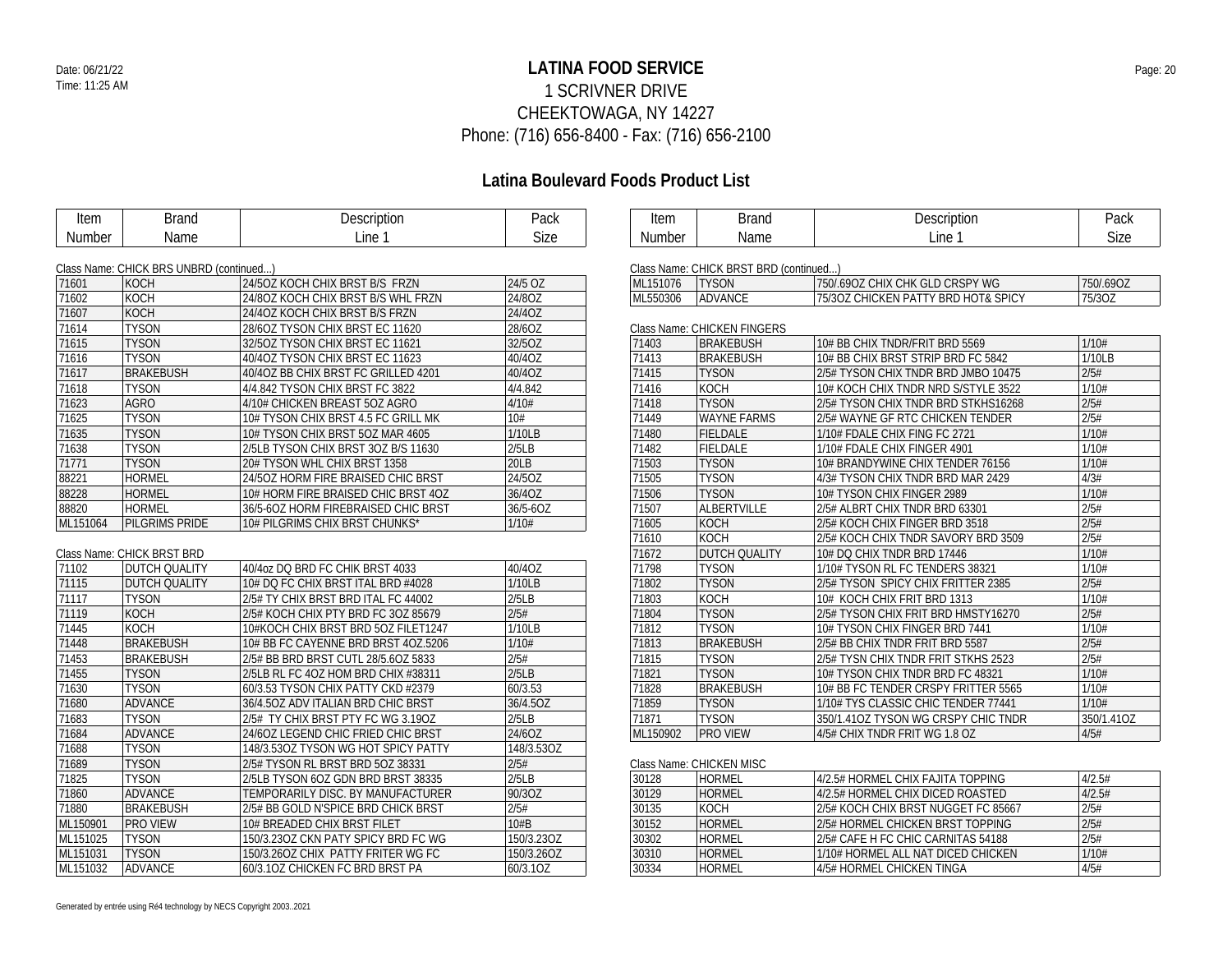## **LATINA FOOD SERVICE** Date: 06/21/22 Page: 21 1 SCRIVNER DRIVE CHEEKTOWAGA, NY 14227 Phone: (716) 656-8400 - Fax: (716) 656-2100

| Item          | <b>Brand</b>                         | Description                         | Pack        | Item                  | <b>Brand</b>                         | Description                         | Pack             |
|---------------|--------------------------------------|-------------------------------------|-------------|-----------------------|--------------------------------------|-------------------------------------|------------------|
| <b>Number</b> | Name                                 | Line 1                              | <b>Size</b> | <b>Number</b>         | Name                                 | Line 1                              | Size             |
|               |                                      |                                     |             |                       |                                      |                                     |                  |
|               | Class Name: CHICKEN MISC (continued) |                                     |             |                       | Class Name: CHICKEN MISC (continued) |                                     |                  |
| 30335         | <b>VANEE</b>                         | 6/48OZ VANEE CHIX PULLED DELUXE     | 6/48OZ      | ML150906              | <b>PRO VIEW</b>                      | 4/5# CHIX BRD POPCORN               | 4/5LB            |
| 30336         | <b>HORMEL</b>                        | 1/10# HORM FC CHIC TIKKA MASALA     | 1/10#       | ML150907              | <b>PRO VIEW</b>                      | 4/5# CHIX TENDER BRD PAT WG         | 4/5LB            |
| 30339         | <b>HORMEL</b>                        | 2PC FIRE BRAISED PULLED CHICK THIGH | 2PC         | ML151001              | <b>TYSON</b>                         | 2/5# CHICKEN FC BRD BRST CHUNK WG   | 2/5#             |
| 71127         | <b>BRAKEBUSH</b>                     | 2/5# BB FC CHIX STRIPS NATURAL 5215 | 2/5#        | ML151012              | <b>TYSON</b>                         | 450/1.13OZ TYSON CHIX TNDR WG CRISP | 450/1.13OZ       |
| 71405         | <b>BRAKEBUSH</b>                     | 9/180Z BB CHIX DINNER 4PC 6526      | 9/18OZ      | ML151033              | <b>TYSON</b>                         | 720/.60Z TYSON CHIX BRD CHNK FC WG  | 720/.6OZ         |
| 71406         | <b>BRAKEBUSH</b>                     | 9/180Z BB CHIX DINNR HONEY 4PC 6108 | 9/18OZ      | ML151057              | <b>BRAKEBUSH</b>                     | 40/4OZ BB CHIX BRST BRD FC 5324     | 40/4OZ           |
| 71412         | <b>BRAKEBUSH</b>                     | 12/14OZ BB CHIX 3PC DINNER 6527     | 12/14OZ     | ML151059              | <b>PIERCE</b>                        | 2/5# PIERCE CHIC WING DING BNLS     | 2/5#             |
| 71414         | <b>BRAKEBUSH</b>                     | 2/5LB BB CHIX BNLS WING FC BRD 7201 | 2/5LB       | ML151068              | <b>TYSON</b>                         | 250/.68OZ TYS WG CHIX NUGGET HMSTYL | 250/.68OZ        |
| 71420         | <b>BRAKEBUSH</b>                     | 10# BB FC CHIX FAJITA STRIPS 5245   | 1/10LB      | ML151069              | <b>ADVANCE</b>                       | 250/.64OZ ADVAN CHIX NUG WG FC      | 250/.64OZ        |
| 71462         | <b>TYSON</b>                         | 2/5# TYSON RL HOMESTYLE BNLS WING   | 2/5#        | ML151084              | <b>TYSON</b>                         | 30# TYSON CHIX POPCORN CRISPY WG FC | 30#              |
| 71509         | ALBERTVILLE                          | 2/5# ALB CHIX CHNK FRIT WH #11010   | 2/5LB       | ML151088              | <b>TYSON</b>                         | 148/3.54OZ TYSON CHIX PATTY CRISPY  | 148/3.54OZ       |
| 71511         | <b>TYSON</b>                         | 10# UNCKD HSTYLE CHIC BRST CHNK     | 10#         | ML152000              | PILGRIMS PRIDE                       | 30# PILGRIMS CHIX FAJITA STRIP FC   | 1/30LB           |
| 71515         | LATINA                               | 2/5# LATINA FC BRD POPCORN CHICKEN  | 2/5#        | ML152001              | PILGRIMS PRIDE                       | 30# PILGRIMS CHIX TNDR STRIP WG CN  | 1/30LB           |
| 71516         | LATINA                               | 2/4# LATINA FC BNLS CHICKEN WING    | 2/4#        | ML551026              | <b>ADVANCE</b>                       | 985/325 ADV CHIX POPCRN BRD FC      | 985/.325OZ       |
| 71517         | LA NOVA                              | 2/5# LA NOVA POPCORN CHICKEN        | 2/5#        |                       |                                      |                                     |                  |
| 71637         | <b>TYSON</b>                         | 10# TYSON CHIX FAJITA STRIPS 6119   | 1/10LB      |                       | Class Name: CHOCOLATE                |                                     |                  |
| 71670         | <b>KOCH</b>                          | 10# KOCH CHIX FAJITA GRILL MARK3546 | 1/10LB      | 59237                 | <b>MERKENS</b>                       | 1/50# MILK CHOCOLATE DISKS          | 1/50#            |
| 71755         | DUTCH QUALITY                        | 1/10# DQ CHIX DICED WH 1/2" 3024    | 1/10LB      | 59238                 | <b>MERKENS</b>                       | 1/50# WHITE CHOCOLATE DISKS         | 1/50#            |
| 71756         | <b>KOCH</b>                          | 10# CHIX MEAT PULLED                | <b>10LB</b> | 97168                 | CALLABAUT                            | 2/10 KILO WHITE CHOCOLATE CALLETS   | <b>2/10 KILO</b> |
| 71759         | KOCH                                 | 10# KOCH CHIX MEAT WHT PULLED13910  | 10LB        |                       |                                      |                                     |                  |
| 71770         | <b>TYSON</b>                         | 10# TYSON CHIX BRST DICED FC 38356  | 10LB        | Class Name: CHSE BRIE |                                      |                                     |                  |
| 71773         | <b>TYSON</b>                         | 10# TYSON CHIX FAJITA STRIP FC 3835 | 1/10LB      | 15974                 | <b>PRESIDENTS</b>                    | 2/2LB PRESIDENTS BRIE WHEELS        | 2/2LB            |
| 71775         | <b>TYSON</b>                         | 2/5# TYSON CHIX BNLS WING FC 38323  | 2/5LB       |                       |                                      |                                     |                  |
| 71779         | <b>BRAKEBUSH</b>                     | 10# BB CHIX POPCORN FC 5571         | 1/10LB      |                       | Class Name: CHSE FRSH MOZZ           |                                     |                  |
| 71788         | <b>BRAKEBUSH</b>                     | 10# BB CHIX WING BNLS BRD FC 7203   | 1/10LB      | 11351                 | <b>GALBANI</b>                       | 6/16OZ GALBANI WHOLE FRSH MOZZ LOG  | 6/16OZ           |
| 71789         | <b>BRAKEBUSH</b>                     | 2/5# BB CHIX DICED BRST FC 5253     | 2/5LB       | 11352                 | <b>GALBANI</b>                       | 2/3LB GAL OVOLINI 40Z FRESH MOZZ    | 2/3LB            |
| 71791         | KOCH                                 | 1/10# MINI 1oz BUFFALO BITES        | 1/10#       | 11353                 | <b>GALBANI</b>                       | 2/3LB GALBANI CELLINGINI FRESH MOZZ | 2/3LB            |
| 71792         | <b>TYSON</b>                         | 2/5# TYS RL FC WOOD FIRE CHIX STRIP | 2/5#        | 11354                 | <b>GALBANI</b>                       | 2/3# GALB 20Z BOCCONCINI MOZZ CHSE  | 2/3#             |
| 71794         | <b>KOCH</b>                          | 1/10# MINI 1oz CORDON BLUE BITES    | 1/10#       | 11355                 | <b>SOPRA</b>                         | 2/3# SOPRA FRESH OVOLINI            | 2/3#             |
| 71800         | <b>TYSON</b>                         | 10# TYSON CHIX WING BNLS 38344      | 1/10LB      | 11356                 | <b>SOPRA</b>                         | 2/3# SOPRA BOCCONCINI               | 2/3#             |
| 71801         | <b>KOCH</b>                          | 10# CHICKEN FRIES BRD FC            | 1/10#       | 11357                 | <b>SOPRA</b>                         | 2/3# SOPRA CILIEGINE                | 2/3#             |
| 71805         | <b>KOCH</b>                          | 2/5# KOCH CHIX BRD BNLS WINGS 86943 | 2/5LB       | 11359                 | <b>GALBANI</b>                       | 6/16OZ GALBANI SL FRSH MOZZ LOG CRY | 6/16OZ           |
| 71811         | PERDUE                               | 2/5# PERDUE CHIX NUGGET FC DINO     | 2/5LB       | 11361                 | <b>BELGIOIOSO</b>                    | 2/5# FRESH MOZZARELLA SLICING LOAF  | 2/5#             |
| 71822         | <b>TYSON</b>                         | 22# TYSON LEG WHOLE IQF 3825        | 22LB        | 11362                 | <b>GALBANI</b>                       | 2/3# GALBANI MARN CILIEGINE FRH MOZ | 2/3#             |
| 71823         | <b>FONTANINI</b>                     | 2/6# FONT CHIX STRIP FC 12003LG     | 2/6LB       | 11364                 | <b>GALBANI</b>                       | 6/16OZ THIN SLCD FRESH MOZZ LOG     | 6/160Z           |
| 71890         | <b>BRAKEBUSH</b>                     | 2/5# CN FC GRILLED CHICKEN NUGGET   | 2/5LB       | 15981                 | LUPARA                               | 10/16-20GR BUFFALO MOZZ BOCCONCINI  | 10/16-20GR       |
| 81159         | <b>TYSON</b>                         | 1/10# TYSON CHIX LEG MEAT FC        | 1/10#       | 15983                 | <b>LUPARA</b>                        | 4/450G LUPARA SMKD BUFFALO MOZZ     | 4/450G           |
| ML131037      | PRO VIEW                             | 4/5# CHIX NUGGET BUFFALO WG         | 4/5#        |                       |                                      |                                     |                  |
| ML150903      | PRO VIEW                             | 4/5# CHIX NUGGET BRD                | 4/5LB       |                       | Class Name: CHSE GOAT                |                                     |                  |
| ML150904      | <b>PRO VIEW</b>                      | 4/5# CHIX BRD PATTY                 | 4/5LB       | 15985                 | <b>CHEESE MERCHANT</b>               | 2/2LB CRUMBLED GOAT CHEESE          | 2/2LB            |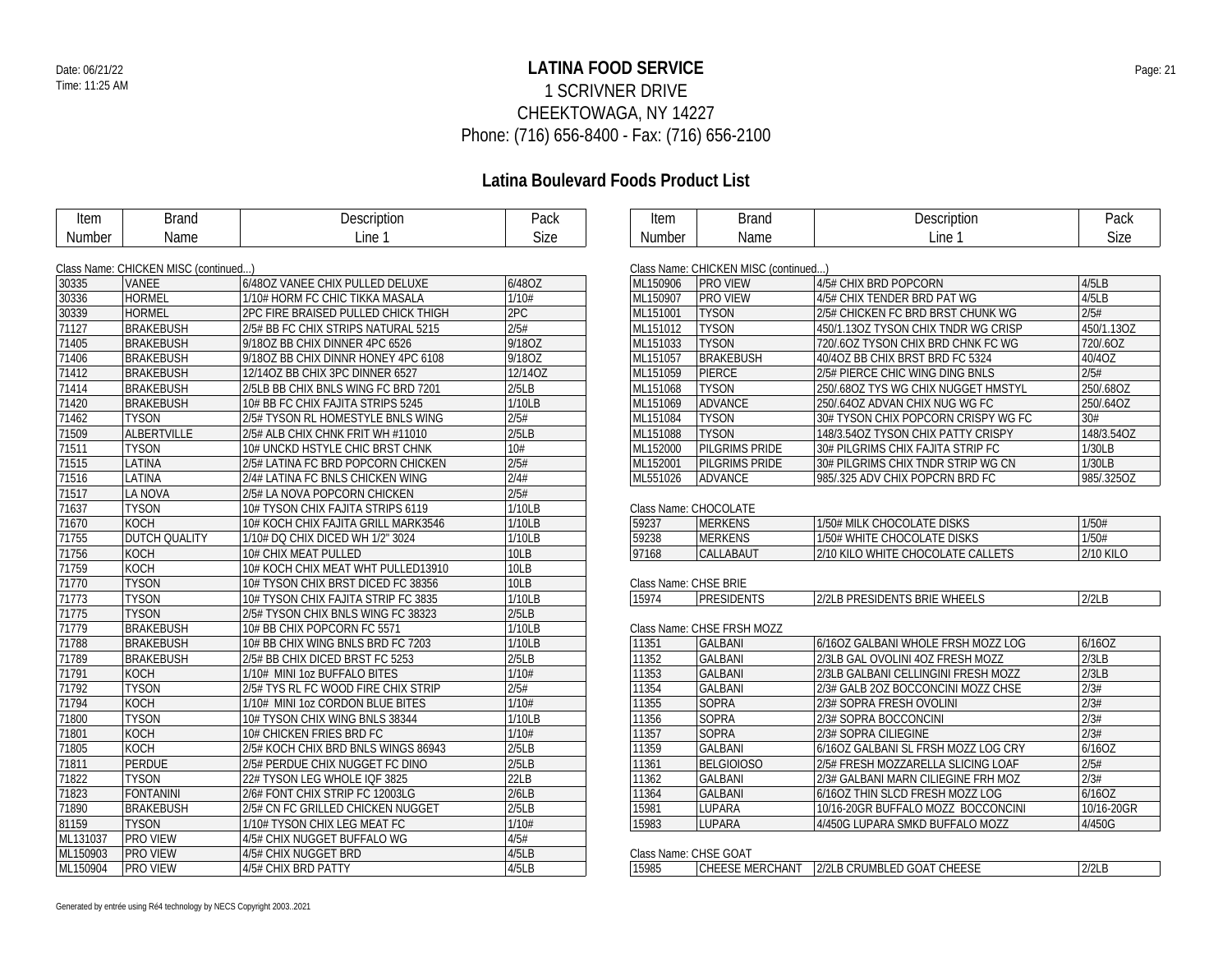## **LATINA FOOD SERVICE** Date: 06/21/22 Page: 22 1 SCRIVNER DRIVE CHEEKTOWAGA, NY 14227 Phone: (716) 656-8400 - Fax: (716) 656-2100

| Item                   | <b>Brand</b>                      | Description                         | Pack        | Item              | <b>Brand</b>                       | Description                          | Pack        |
|------------------------|-----------------------------------|-------------------------------------|-------------|-------------------|------------------------------------|--------------------------------------|-------------|
| <b>Number</b>          | Name                              | Line 1                              | <b>Size</b> | <b>Number</b>     | Name                               | Line 1                               | <b>Size</b> |
|                        |                                   |                                     |             |                   |                                    |                                      |             |
|                        | Class Name: CHSE GOAT (continued) |                                     |             |                   | Class Name: CHSE YANCY (continued) |                                      |             |
| 15986                  | <b>BELMONT</b>                    | 12/10.50Z BELMONT GOAT CHEESE LOG   | 12/10.5OZ   | 13463             | YANCEY'S                           | 10/7.6OZ YANCEY BERGENOST            | 10/7.6OZ    |
| 15987                  | <b>BELMONT</b>                    | 3/2.2LB BELMONT GOAT CHEESE LOG     | 3/2.2LB     | 13464             | YANCEY'S                           | 12/8OZ YF XSHARP YELLOW CHEDDAR BAR  | 12/80Z      |
|                        |                                   |                                     |             | 13465             | YANCEY'S                           | 12/8OZ YF XXXSHARP CHEDDAR BARS      | 12/80Z      |
|                        | Class Name: CHSE MASCARPONE       |                                     |             | 13467             | YANCEY'S                           | 12/8OZ YF XSHARP WHITE CHEDDAR BAR   | 12/8OZ      |
| 12117                  | <b>BELGIOIOSO</b>                 | 4/5# BELG MASCARPONE CHEESE         | 4/5#        | 13468             | YANCEY'S                           | 4/2.5# YANCEY HORSERADISH CURD       | 4/2.5#      |
| 15931                  | SORRENTO                          | 4/5LB GALBANI MASCARPONE CHEESE     | 4/5LB       | 13469             | YANCEY'S                           | 2/5# YANCEY CHEDDAR & GARLIC LOAVES  | 2/5#        |
|                        |                                   |                                     |             | 13472             | YANCEY'S                           | 10/7.6OZ YF SMOKED GOUDA             | 10/7.6OZ    |
|                        | Class Name: CHSE RICOTTA          |                                     |             |                   |                                    |                                      |             |
| 13009                  | SORRENTO                          | 4/5LB SORRENTO WHEY RICOTTA         | 4/5LB       |                   | Class Name: CHSE YANCY SLIC        |                                      |             |
| 13042                  | SORRENTO                          | 4/5LB SORR SUPREME WM RICOTTA       | 4/5LB       | 13410             | YANCEY'S                           | 2/5LB YANCEY HORSERADISH CHED LOAF   | 2/5LB       |
| 13043                  | <b>PINNA</b>                      | 4/8# RICOTTA SALATA                 | $4/8$ #     | 13418             | YANCEY'S                           | 2/5LB YANCEY BUFFALO WING CHEDDAR    | 2/5LB       |
| 13044                  | CALABRO                           | 2/5.5# IMPASTATA RICOTTA            | 2/5.5#      |                   |                                    |                                      |             |
| 13045                  | POLLY-O                           | 6/5LB POLLY-O NY SYTLE TLC RICOTTA  | 6/5LB       | Class Name: CHUCK |                                    |                                      |             |
| 13046                  | POLLY-O                           | 6/3# POLLY-O OLD FASHIONED RICOTTA  | 6/3#        | 88600F            | PACKER                             | <b>BEEF CHUCK FLAT IRONS 80# AVE</b> |             |
| 13048                  | POLLY-O                           | 6/5# POLLY O RICOTTONE              | 6/5#        | 88703             | <b>SWIFT</b>                       | CHOICE CHUCK ROLL                    | 3/25LB      |
| 13076                  | <b>SOPRA</b>                      | 6/5# SOPRA RICOTTA AMALFI           | 6/5#        | 88703F            | <b>NATIONAL</b>                    | 3/25LB BEEF CHUCK ROLL CHOICE N/O    | 3/25LB      |
| 95200                  | <b>CALABRO</b>                    | 8/1.5# CALABRO HAND DIP RICOTTA     | 8/1.5#      | 88705             | <b>SWIFT</b>                       | 1/60# SHOULDER TENDER(TERES MAJOR)   | 5/15# AVE   |
|                        |                                   |                                     |             | 88705F            | 5 STAR                             | 1/60# TERES MAJOR FROZEN             | 5/15# AVE   |
|                        | Class Name: CHSE STELLA           |                                     |             | 88903             | <b>SWIFT</b>                       | 1/40# CHUCK FLAP TAIL MEAT           | 1/40# AVE   |
| 13001                  | <b>STELLA</b>                     | 1/7LB BLUE CHEESE                   | 1/7LB       | 89002             | <b>SWIFT</b>                       | 4/15# CHOICE CHUCK CLODS XT          |             |
| 13002                  | <b>STELLA</b>                     | 1/7LB STELLA GORGONZOLA             | 1/7LB       | 89005             | <b>ROSENKRANS</b>                  | 1/50# ABF CHUCK ROSENKRANS           |             |
| 13007                  | <b>STELLA</b>                     | 2/6# LORRAINE ORIG SWISS CHEESE     | 2/6LB       | 93603             |                                    | 5/12LB AVG BEEF CHUCK TENDERS CHOIC  | 5/12LB AVG  |
| 13200                  | <b>STELLA</b>                     | 2/22LB STELLA BLK WAX PARMESAN      | 2/22LB      | 93900             | <b>DEMKOTA</b>                     | BEEF BRISKET NO ROLL 5/12#AVG        | 5/12#AVG    |
| 13201                  | <b>STELLA</b>                     | 2/22LB STELLA FONTINELLA WHEEL      | 2/22LB      | 94914             | <b>PACKER</b>                      | <b>BEEF PLATE NAVEL</b>              |             |
| 13202                  | <b>STELLA</b>                     | 2/22LB STELLA AGED ASIAGO           | 2/22LB      | A7100             | LATINA                             | ABF CORNED BEEF BRISKET ANGUS        | 2/15#       |
| 13207                  | <b>STELLA</b>                     | 1/10LB STELLA FONTINELLA WHEEL      | 1/10LB      |                   |                                    |                                      |             |
|                        |                                   |                                     |             |                   | Class Name: CHUCK CUT              |                                      |             |
| Class Name: CHSE YANCY |                                   |                                     |             | 43607             | LATINA                             | <b>BNLS BEEF SHORT RIBS CHOICE</b>   |             |
| 13424                  | YANCEY'S                          | 10/7.6OZ YF SMK GOUDA/BACON         | 10/7.6OZ    | 43607F            |                                    | <b>BONELESS BEEF SHORT RIBS</b>      |             |
| 13425                  | YANCEY'S                          | 10/7.6OZ YF PEPPADEW CHEDDAR        | 10/7.6OZ    | 56006             | <b>LATINA</b>                      | FLANK STEAK PORTIONED                |             |
| 13426                  | YANCEY'S                          | 10/7.6OZ YF CHAMPAGNE CHEDDAR       | 10/7.6OZ    | 88601             |                                    | FLAT IRON STEAKS ANGUS               |             |
| 13427                  | YANCEY'S                          | 10/7.60Z YF KILLER DILL CHEDDAR     | 10/7.6OZ    | 88604             |                                    | CHUCK CLOD STEAK                     |             |
| 13428                  | YANCEY'S                          | 10/7.6OZ YF MAPLE CHEDDAR W/BACON   | 10/7.6OZ    | 88605             |                                    | BEEF SHORT RIB VOLCANO CHOICE 1#AVG  | 1#AVG       |
| 13430                  | YANCEY'S                          | 10/7.6OZ YF BUFFALO WING CHEDDAR    | 10/7.6OZ    | 88702             | LATINA                             | 1/20# TERES MAJOR DICED 2 INCH       |             |
| 13434                  | YANCEY'S                          | 4/2.5LB YF PLAIN CHEDDAR CHSE CURDS | 4/2.5LB     | 88706             |                                    | PETITE SHOULDER TENDER STEAK         |             |
| 13437                  | YANCEY'S                          | 4/2.5LB YF BUFFALO CHICKEN CURDS    | 4/2.5LB     | 88802             | LATINA                             | 10# BEEF CHUCK ROLL DICED            | 10#         |
| 13440                  | YANCEY'S                          | 10/7.6OZ YF STRAWBERRY CHARDONNAY   | 10/7.6OZ    | 88803             | LATINA                             | BEEF CHUCK ROLL ROAST 2 INCH CH      |             |
| 13446                  | YANCEY'S                          | 10# YANCEY BERGENOST CHEESE         | 10#         | 88804             |                                    | <b>RANCH STEAK</b>                   |             |
| 13453                  | YANCEY'S                          | 2/5# YANCEY MAPLE CHEDDAR BLOCKS    | 2/5#        |                   |                                    |                                      |             |
| 13462                  | YANCEY'S                          | 10/7.60Z YANCEY APPLE PIE CHED      | 10/7.6OZ    |                   | Class Name: CLAMS INST             |                                      |             |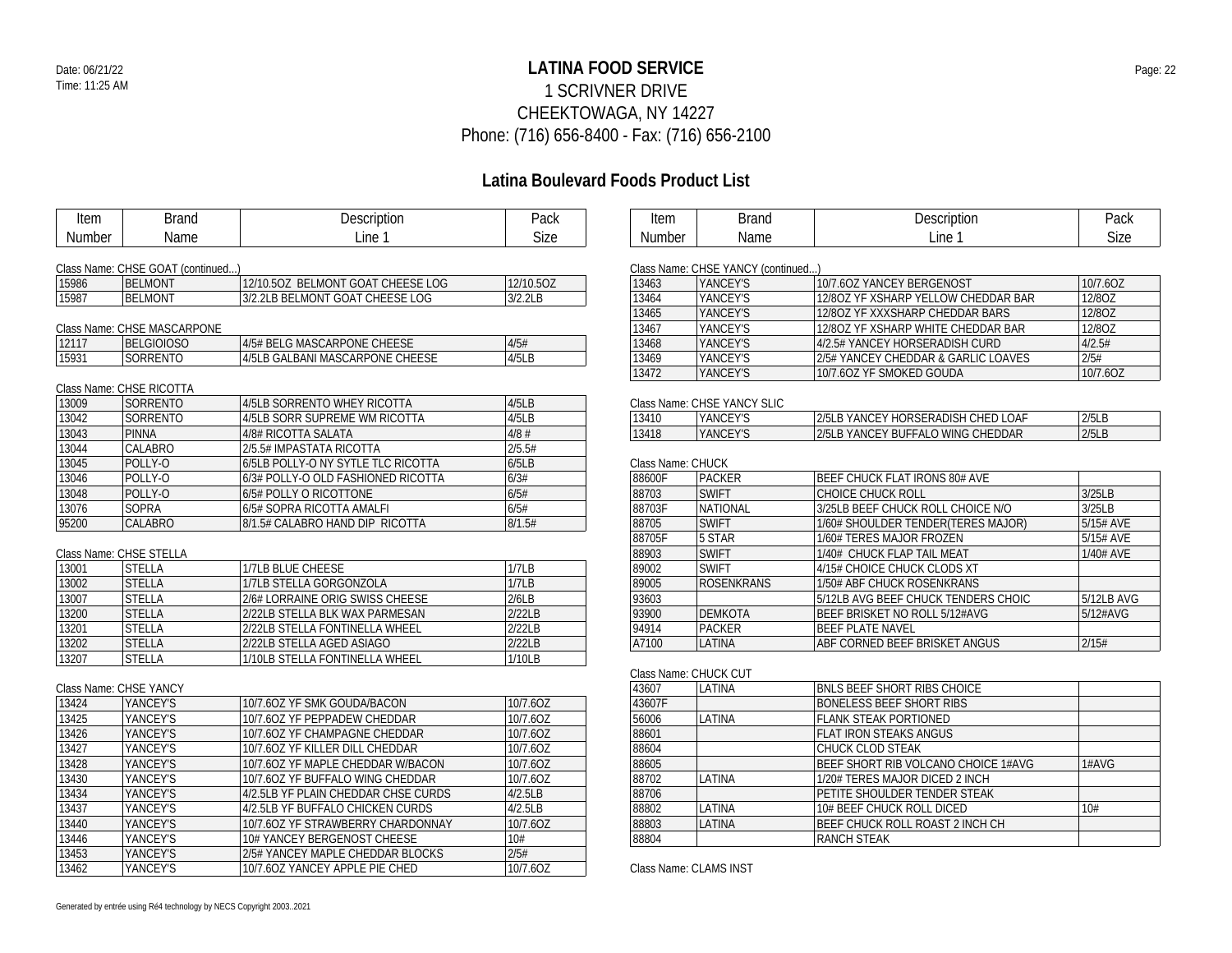## **LATINA FOOD SERVICE** Date: 06/21/22 Page: 23 1 SCRIVNER DRIVE CHEEKTOWAGA, NY 14227 Phone: (716) 656-8400 - Fax: (716) 656-2100

## **Latina Boulevard Foods Product List**

| Item   | 3rand | Description | Pack |
|--------|-------|-------------|------|
| Number | Name  | ∟ine⊹       | Size |

| $\sim$           |     | اہما<br>aun |
|------------------|-----|-------------|
| IΜI<br>٠μ<br>ושי | in≙ |             |

#### Class Name: CLAMS INST (continued...)

| 77105 |                 | 12/510Z CHOPPED OCEAN CLAMS       | 12/51 <sub>OZ</sub> |
|-------|-----------------|-----------------------------------|---------------------|
| 77552 |                 | 12/46OZ OCEAN CLAM JUICE          | 12/46OZ             |
| 77560 |                 | 10/1LB M L CLAMS IN SHELL FROZEN  | 10/1LB              |
| 79612 | <b>SEAWATCH</b> | 2/5LB SEAWATC LO.F. SEA CLAM MEAT | 2/5LB               |

### Class Name: COFFEE

| 23600    | LIPTON             | 10/100CT LIPTON TEA BAGS            | 10/100CT   |
|----------|--------------------|-------------------------------------|------------|
| 23601    | NATIONAL QUALIT    | 96/10Z NAT QUALITY ICED TEA BAGS    | 96/10Z     |
| 23604    | <b>OREGON CHAL</b> | 6/320Z OREGON CHAI TEA CONTAINER    | 6/320Z     |
| 23616    | <b>KIMBO</b>       | 6/1KILO KIMBO EX CRM ESPRESSO BEAN  | $6/1$ KILO |
| 23623    | <b>KRAFT</b>       | 42/202 MAXWELL HOUSE COFFEE         | 42/20Z     |
| 23624    | <b>KRAFT</b>       | 42/1.50Z MAXWELL HOUSE DECAF COFFEE | 42/1.50Z   |
| 23663    | <b>MCCULLAGH</b>   | 42/2.5OZ 100% COLOMBIAN COFFEE      | 42/2.50Z   |
| 23667    | <b>MCCULLAGH</b>   | 42/20Z DECAF MEDIUM ROAST COFFEE    | 42/20Z     |
| ML111320 | KRAFT              | 42/1.50Z COFFEE REGULAR MAXWELL HSE | 42/1.50Z   |
| ML114504 | <b>NESTLE</b>      | 1/96CT ICED TEA BAGS                | 1/96CT     |
|          |                    |                                     |            |

### Class Name: CONDIMENT PC

| 24101    | <b>HEINZ</b>    | 1/1000CT HEINZ P/C KETCHUP 9GR      | 1/1000CT   |
|----------|-----------------|-------------------------------------|------------|
| 24150    |                 | 6000/4GM SALT PACKETS               | 6000/4GM   |
| 24151    | <b>OASIS</b>    | 6000/1GM OASIS BLK PEPPER PC        | 6000/1GM   |
| 24207    | <b>FRENCHS</b>  | 1/500CT FRENCHS MUSTARD PCS         | 500/7GR    |
| 24243    | <b>HUNTS</b>    | 1000/9GR HUNTS KETCHUP PC'S         | 1000/9GR   |
| 24260    | <b>FRENCHS</b>  | 1000/9GRM FRENCHS KETCHUP PCS       | 1000/9GRM  |
| 24308    | <b>KENS</b>     | 72/20Z KENS COCKTAIL SAUCE CUPS     | 72/20Z     |
| 24311    | <b>KRAFT</b>    | 200/.75OZ KRAFT COCKTAIL SAUCE CUPS | 200/3/4OZ  |
| 24500    | PORTION PAC     | 200/12GM USE CODE #ML162341         | 200/12GM   |
| 24501    | PORTION PAC     | 500/9GM PPI KETCHUP PC              | 500/9GM    |
| 24502    | PORTION PAC     | 500/5.5GM PPL MUSTARD PC            | 500/5.5GM  |
| 24504    | PORTION PAC     | 200CT HEINZ HORSERADISH SAUCE PCS   | 200CT      |
| 24512    | <b>HEINZ</b>    | 500CT HEINZ KETCHUP DIP & SQUEEZE   | 500/27G    |
| 24516    | <b>CF SAUER</b> | 200/10GR ASS'T JELLY PACKETS        | 200/10GR   |
| 24580    | <b>KRAFT</b>    | 120/1.4OZ KRAFT MAPLE SYRUP PCS     | 120/1.40Z  |
| 29223    | <b>KRAFT</b>    | 500/7/16OZ KRAFT MAYONNAISE PC'S    | 500/7/16OZ |
| 29938    | <b>FRENCHS</b>  | 96/1.50Z FRENCHS HONEY MUSTARD CUP  | 96/1.5OZ   |
| 37309    | PORTION PAC     | 200/4GM LEMON JUICE PC              | 200/4GM    |
| 75628    | <b>KRAFT</b>    | 12/12OZ SOUEEZE TARTAR SAUCE        | 12/120Z    |
| 89115    | <b>REDPACK</b>  | 1/1000CT REDGOLD KETCHUP PACKS 9GM  | 1/1000CT   |
| ML123224 | PORTION PAC     | 200/9GRAM PC RELISH SWEET           | 200/9 GRAM |
| ML143650 | AMERICANA       | <b>USE CODE #24516</b>              | 10GM/200CT |
|          |                 |                                     |            |

### Class Name: CONDIMENT PC (continued...)

| ML143740 | <b>WELCHS</b>   | 200/.50Z JELLY GRAPE PC .50Z        | 200/.5OZ  |  |
|----------|-----------------|-------------------------------------|-----------|--|
| ML143915 | PORTION PAC     | 200/502 JAM STRAWBERRY 1/20Z        | 200/.5OZ  |  |
| ML161973 | PORTION PAC     | 200/12GRM PC DRESSING FRENCH 12 GR  | 200/12GRM |  |
| ML162123 | PORTION PAC     | 200/12GRM PC DRESSING ITALAIN 12 GR | 200/12GRM |  |
| ML162135 | PORTION PAC     | 200/12GRM PC DRESSING RANCH BUTTERM | 200/12GRM |  |
| ML162341 | AMERICANA       | 200CT MAYONNAISE - AMERICANA        | 200CT     |  |
| ML162445 | PORTION PAC     | 200/9GRM PC SALAD DRESSING          | 200/9 GRM |  |
| ML162524 | PORTION PAC     | DISCONTINUED BY SUPPLIER            | 200/9GRM  |  |
| ML162527 | C.F.SAUER       | 200/12GR TARTAR SAUCE PACKETS       | 200/12GR  |  |
| ML162902 | C.F.SAUER       | 200/7GRM PC HOT SAUCE               | 200/7GRM  |  |
| ML166898 | PORTION PAC     | DISC. BY SUPPLIER                   | 200/12GRM |  |
| ML169325 |                 | 3/1000CT PEPPER PACKETS PC          | 3/1000CT  |  |
| ML185201 | PORTION PAC     | DISCONUED BY SUPPLIER SUB #ML185202 | 100/1.5OZ |  |
| ML185202 | C.F.SAUER       | 100/1.5OZ SYRUP CUP                 | 100/1.5OZ |  |
| ML185211 | C.F.SAUER       | 100/10Z SYRUP CUP                   | 100/1OZ   |  |
| ML518525 | <b>RED GOLD</b> | 250/10Z KETCHUP DUNK CUPS           | 250/1OZ   |  |
|          |                 |                                     |           |  |

#### Class Name: CONDIMENTS

| 24096 | NUTELLA           | 2/6.6# NUTELLA TUB                  | 2/6.6#      |
|-------|-------------------|-------------------------------------|-------------|
| 24099 | <b>HEINZ</b>      | 16/140Z HEINZ KETCHUP UPSIDE DOWN   | 16/14OZ     |
| 24100 | <b>HEINZ</b>      | 24/14OZ HEINZ KETCHUP BOTTLES       | 24/14OZ     |
| 24102 | <b>HEINZ</b>      | 28.5LB HEINZ VOL PACK KETCHUP       | 28.5LB      |
| 24103 | <b>HEINZ</b>      | 6/#10 CAN HEINZ TOMATO KETCHUP      | $6/#10$ CAN |
| 24104 | <b>HEINZ</b>      | 6/1140Z- JUG HEINZ TOMATO KETCHUP   | 6 JUGS      |
| 24106 | <b>HEINZ</b>      | 6/10 HEINZ POUCH PACK KETCHUP       | 6/10        |
| 24107 | <b>HEINZ</b>      | 30/2007 HEINZ UPSIDE DOWN KETCHUP   | 30/20OZ     |
| 24109 | <b>HEINZ</b>      | 2/1.5GAL HEINZ KETCHUP DISPENSER PK | 2/1.5GAL    |
| 24110 | $A-1$             | 12/10OZ A-1 STEAK SAUCE             | 12/10OZ     |
| 24111 | $A-1$             | 24/50Z A-1 STEAK SAUCE              | 24/50Z      |
| 24112 | $A-1$             | 2/1GAL A-1 STEAK SAUCE              | $2/1$ GAL   |
| 24113 | $A-1$             | 12/15OZ A-1 STEAK SAUCE             | 12/15OZ     |
| 24115 | <b>HEINZ</b>      | 2/2110Z HEINZ MUSTARD DISPEN PACK   | 2/2110Z     |
| 24117 | <b>ADMIRATION</b> | 4/1GL ADMIRATION SWEET RELISH       | $4/1$ GL    |
| 24120 | JIF               | JIF PEANUT BUTTER CREAMY CAN        | 6/4#        |
| 24201 | <b>HEINZ</b>      | 12/14OZ HEINZ SOUEEZ YELLOW MUSTARD | 12/14OZ     |
| 24202 | <b>FRENCHS</b>    | 4/105OZ FRENCHS MUSTARD             | 4/105OZ     |
| 24205 | <b>FRENCHS</b>    | 12/12OZ FRENCH'S YELLOW MUSTARD     | 12/12OZ     |
| 24206 | <b>HEINZ</b>      | 16/13OZ HEINZ MUSTARD UPSIDE DOWN   | 16/13OZ     |
| 24209 | <b>ADMIRATION</b> | 4/GAL ADMIRATION SALAD MUSTARD      | 4/GAL       |
| 24210 | <b>FRENCHS</b>    | 4/GAL FRENCH'S WORCESTER SAUCE      | 4/GAL       |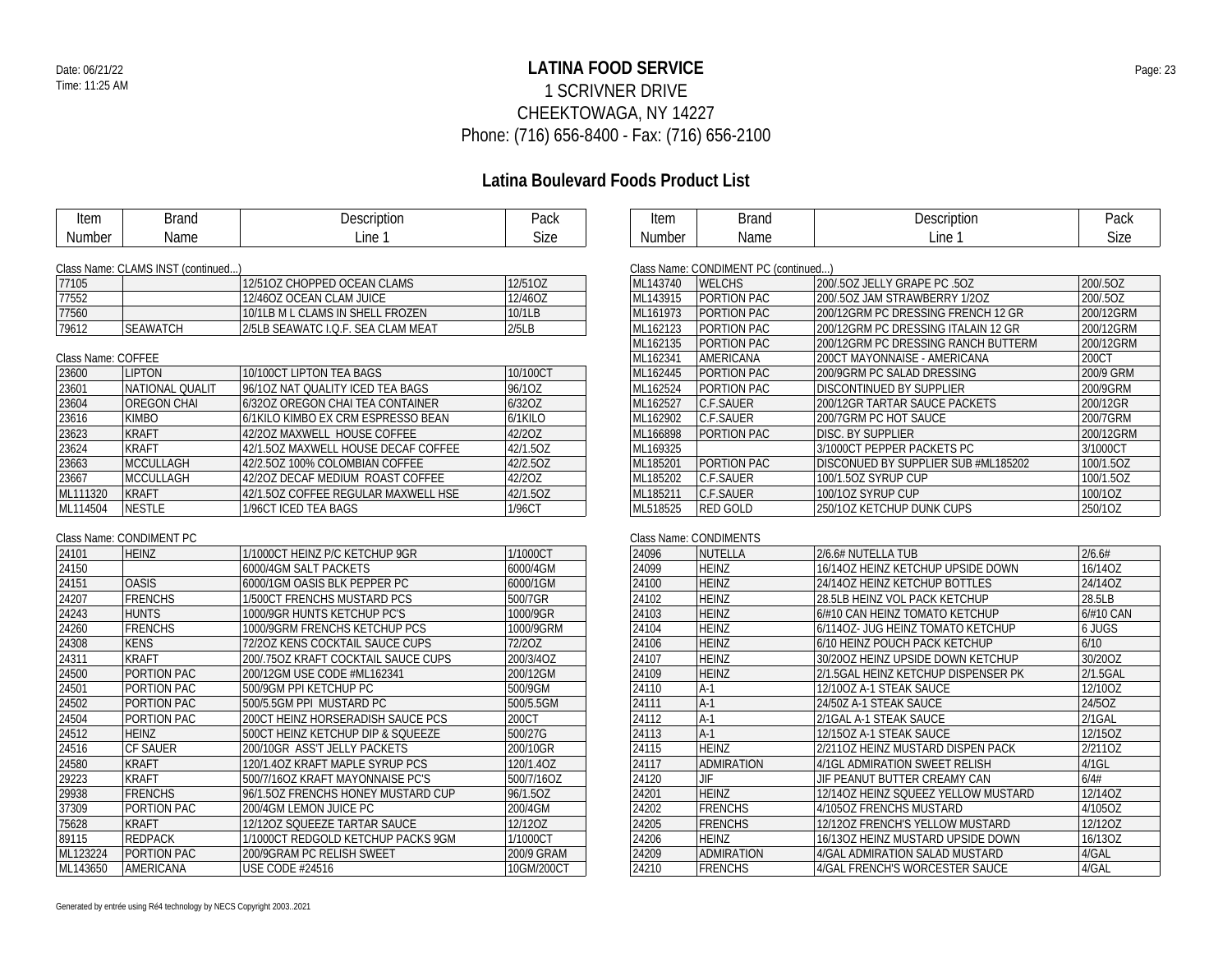## **LATINA FOOD SERVICE** Date: 06/21/22 Page: 24 1 SCRIVNER DRIVE CHEEKTOWAGA, NY 14227 Phone: (716) 656-8400 - Fax: (716) 656-2100

| Item          | <b>Brand</b>                       | Description                         | Pack      | Item              | <b>Brand</b>                       | Description                         | Pack     |
|---------------|------------------------------------|-------------------------------------|-----------|-------------------|------------------------------------|-------------------------------------|----------|
| <b>Number</b> | Name                               | Line 1                              | Size      | <b>Number</b>     | Name                               | Line 1                              | Size     |
|               |                                    |                                     |           |                   |                                    |                                     |          |
|               | Class Name: CONDIMENTS (continued) |                                     |           |                   | Class Name: CONDIMENTS (continued) |                                     |          |
| 24212         | <b>FRENCHS</b>                     | 30/200Z FRNCH TOM KET SQUEEZE BTLE  | 30/20OZ   | ML143903          | <b>RED WING</b>                    | 6/4LB STRAWBERRY PRESERVES          | 6/4LB    |
| 24217         | <b>FRENCHS</b>                     | 12/200Z FRENCHS UPSIDE DOWN KETCHUP | 12/20OZ   | ML144235          | PACKER                             | 6/5LB PEANUT BUTTER PAILS           | 6/5LB    |
| 24219         | <b>FRENCHS</b>                     | 2/1.5GAL FRENCH'S KETCHUP POUCH     | 2/1.5GAL  | ML167910          | <b>FIRST FOODS</b>                 | 4/1GAL WORCESTERSHIRE               | 4/1GAL   |
| 24220         | <b>FRENCHS</b>                     | 2/1.5GL FRENCH'S MUSTARD POUCH      | 2/1.5GAL  |                   |                                    |                                     |          |
| 24225         | <b>GIELOW</b>                      | 4/GAL SWEET RELISH NE STYLE         | 4/GAL     | Class Name: CONES |                                    |                                     |          |
| 24226         | <b>GIELOW</b>                      | 4/GAL DILL RELISH                   | 4/GAL     | 01571             | ORINGER                            | 8/3.75# WAFFLE CONE MIX             | 8/3.75#  |
| 24251         | LATINA                             | 4/GAL LATINA GARLIC PARMESAN DIPPIN | 4/1GAL    | 01576             | <b>COBATCO</b>                     | 6/5# VANILLA WAFFLE CONE MIX        | 6/5#     |
| 24300         | <b>REDPACK</b>                     | 6/10 REDGOLD KETCHUP 33% FANCY      | 6/10 CAN  | 01708             | <b>JOY</b>                         | 192CT JOY WAFFLE CONE LRG #7192     | 12/16CT  |
| 24301         | <b>REDPACK</b>                     | 1/3GAL REDPACK KETCHUP 33% IN BAG   | 1/3GAL    | 01710             | <b>JOY</b>                         | 4/200CT JOY SUGAR CONE #310         | 4/200CTT |
| 24305         | <b>NICKEL CITY</b>                 | 25/200Z NICKEL CITY KETCHUP SQZ BTL | 25/20OZ   | 01711             | <b>JOY</b>                         | 216CT CONE WAFFLE REGULAR JACKET    | 12/18CT  |
| 24310         | <b>MILLER</b>                      | 12/80Z MILLERS COCKTAIL SAUCE       | 12/8OZ    | 01712             | <b>JOY</b>                         | 1/338CT JOY BULK CONES #10          | 1/338CT  |
| 24313         | <b>MILLER</b>                      | 12/80Z MILLERS HORSERADISH          | 12/8OZ    | 01734             | <b>JOY</b>                         | 8/132CT JOY DISPENSER CONE #1       | 8/132CT  |
| 24314         | <b>MILLER</b>                      | 4/GAL MILLERS HORSERADISH           | 4/GAL     | 01887             | <b>JOY</b>                         | 50/20CT SUGAR CONE SAMPLER 76MM     | 50/20CT  |
| 24318         | <b>MILLER</b>                      | 6/320Z MILLER HORSERADISH PLASTIC   | 6/32OZ    | 08001             | <b>JOY</b>                         | 1/338CT JOY BULK CONES #1           | 1/338CT  |
| 24400         | <b>TULKOFF</b>                     | 6/1QT TKF WHITE PREP HORSERADISH    | 6/1QT     | 08030             | <b>JOY</b>                         | 6/10CT JOY WAFFLE BOWL              | 6/10CT   |
| 24401         | <b>TULKOFF</b>                     | 6/1QT TKF COCKTAIL SAUCE            | 6/1QT     | 08043             | <b>JOY</b>                         | 8/112CT JOY JACKETED DISP CUP #10   | 8/112CT  |
| 24402         | <b>WEBER</b>                       | 4/1GL WEBERS HORSERADISH MUSTARD    | $4/1$ GL  | 08044             | <b>JOY</b>                         | 36/20CT JOY SLEEVE CUP #10          | 36/20CT  |
| 24403         | WEBER                              | 12/32 WEBER HORSERADISH MUSTARD     | 12/320Z   | 08046             | <b>JOY</b>                         | 36/20CT JOY JACKET SLEEVE CUP #10   | 36/20CT  |
| 24417         | AZAR                               | 2/5LB PEANUT BUTTER NATURAL         | 2/5LB     | 08047             | <b>JOY</b>                         | 8/108CT JOY DISPENSER CUP #22       | 8/108CT  |
| 24422         | <b>FISHER</b>                      | 3/5# FISHER NATURAL PEANUT BUTTER   | 3/5#      | 08048             | <b>JOY</b>                         | 1/275CT JOY BULK CUP #30            | 1/275CT  |
| 24430         | <b>SUNBUTTER</b>                   | 6/5# SUNBUTTER CREAMY SPREAD        | 6/5#      | 08049             | <b>JOY</b>                         | 30/25CT JOY SLEEVE CUP #30          | 30/25CT  |
| 24494         | <b>CARRIAGE HOUSE</b>              | ORANGE MARMALADE PRESERVES          | 6/4LB     | 08050             | <b>JOY</b>                         | 30/25CT JOY JACKET SLEEVE CUP #30   | 30/25CT  |
| 24511         | <b>HEINZ</b>                       | 2/1.5GL HEINZ RELISH DISPEN PACK    | 2/1.5GAL  | 08051             | <b>JOY</b>                         | 1/300CT JOY BULK CUP #40            | 1/300CT  |
| 24519         | <b>B &amp; G FOODS</b>             | 4/1GAL REGINA COOKING SHERRY        | 4/1GAL    | 08052             | <b>JOY</b>                         | 30/200CT JOY JACKET SLEEVE CUP #40  | 30/200CT |
| 29509         | <b>GULDENS</b>                     | 12CT GULDENS SPCY BROWN MUSTARD     | 12/12OZ   | 08053             | <b>JOY</b>                         | 22/22CT JOY SLEEVE CUP #60          | 22/22CT  |
| 29515         | <b>KENS</b>                        | 2/1GL KEN BREWPUB STYLE MUSTARD     | $2/1$ GL  | 08054             | <b>JOY</b>                         | 22/22CT JOY JACKET SLEEVE CUP #60   | 22/22CT  |
| 29767         | ROLAND                             | 6CT ROLAND X STRONG DIJON MUSTARD   | 6/9.25#   | 08055             | <b>JOY</b>                         | 8/112CT JOY DISPENSER CUP #10       | 8/112CT  |
| 53232         | WEBER                              | 12/160Z WEBER HOT PICCALILLI RELISH | 12/16OZ   | 08056             | <b>JOY</b>                         | 1/300CT JOY JACKET BULK CUP #40     | 1/300CT  |
| 53233         | WEBER                              | 12/16 WEBERS DILL PICKLE RELISH     | 12/16OZ   | 08057             | <b>JOY</b>                         | 6/100CT JOY JACKET DISPENS CUP #30  | 6/100CT  |
| 53235         | <b>WEBERS</b>                      | 12/16OZ WEBERS HORSERADISH MUSTARD  | 12/16OZ   | 08058             | <b>JOY</b>                         | 4/200CT JOY JACKET SUGAR CONE #415  | 4/200CT  |
| 53236         | <b>WEBERS</b>                      | 12/12OZ WEBERS HORSERADISH MUSTARD  | 12/12OZ   | 08059             | <b>JOY</b>                         | 12/19CT JOY WAFFLE CLASSIC REG 6228 | 12/19CT  |
| 53241         | WEBER                              | 12/16OZ WEBERS HOT TEXAN SAND SAUCE | 12/16OZ   | 08063             | <b>JOY</b>                         | 180CT JOY JCKET WFLE CLAS LRG 7180  | 180CT    |
| 53276         | <b>DEVELEY</b>                     | 1/5KG MUNICH SWEET MUSTARD PAIL     | 1/5KG     | 08078             | <b>JOY</b>                         | 28/45CT JOY KIDS CONE SAMPLER       | 28/45CT  |
| 89593         | <b>TABASCO</b>                     | 144/1/8OZ TABASCO MINIATURES        | 144/1/8OZ | 08079             | <b>DUTCH TREAT</b>                 | 1/300CT DUTCH TREAT SUGAR #9 JACKET | 1/300CT  |
| ML118623      | <b>RED GOLD</b>                    | <b>USE CODE #24300</b>              | 6/#10     | 08081             | <b>DUTCH TREAT</b>                 | 1/300CT DUTCH TREAT SUGAR CONE #10  | 1/300CT  |
| ML118629      | <b>RED GOLD</b>                    | 6/114OZ KETCHUP 33% JUG RED GOLD    | 6/1140Z   | 82238             | <b>JOY</b>                         | 8/12CT JOY CAKE CUP GLUTEN FREE     | 8/12CT   |
| ML118948      | <b>HEINZ</b>                       | 12/200Z HEINZ KETCHUP SQ BOTTLE     | 12/200Z   | 82239             | <b>JOY</b>                         | 8/12CT JOY SUGAR CONE GLUTEN FREE   | 8/12CT   |
| ML119652      | <b>WOEBER'S</b>                    | 4/1GAL YELLOW MUSTARD               | 4/1GAL    | 82240             | <b>JOY</b>                         | 12/12CT SUGAR CONE                  | 12/12CT  |
| ML119803      | <b>FRENCHS</b>                     | 12/80Z YELLOW MUSTARD SQUEEZE       | 12/8OZ    | 82241             | <b>JOY</b>                         | 12/24CT CAKE CUP                    | 12/24CT  |
| ML123289      | <b>GIELOW</b>                      | 4/1GL SWEET RELISH                  | 4/1GL     | 82242             | <b>JOY</b>                         | 6/100CT JOY DISPENSER CUP #30       | 6/100CT  |
|               |                                    |                                     |           |                   |                                    |                                     |          |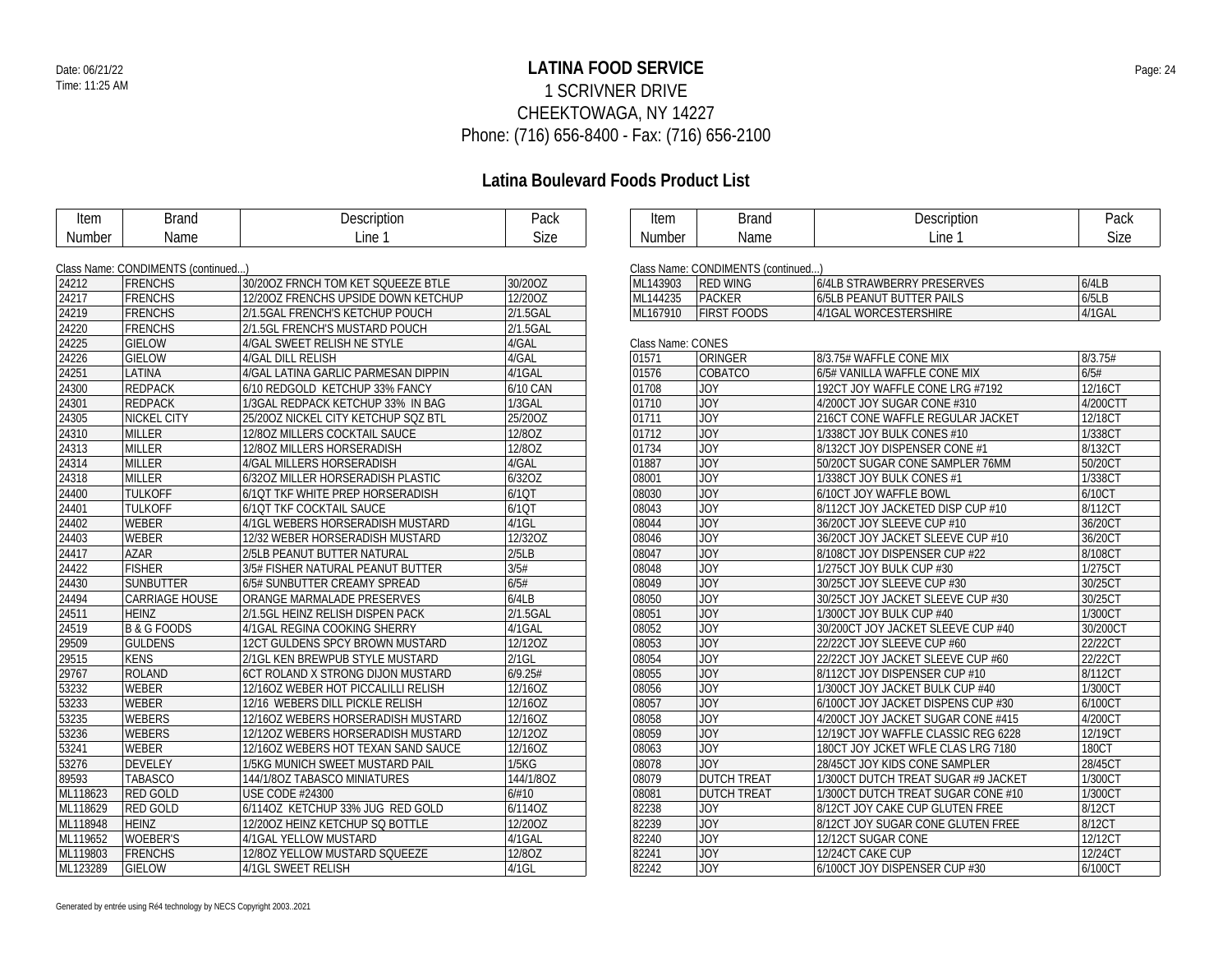## **LATINA FOOD SERVICE** Date: 06/21/22 Page: 25 1 SCRIVNER DRIVE CHEEKTOWAGA, NY 14227 Phone: (716) 656-8400 - Fax: (716) 656-2100

## **Latina Boulevard Foods Product List**

| Item                | <b>Brand</b>                  | Description                         | Pack        | Item     | <b>Brand</b>                    | Description                         | Pack       |
|---------------------|-------------------------------|-------------------------------------|-------------|----------|---------------------------------|-------------------------------------|------------|
| Number              | Name                          | Line 1                              | <b>Size</b> | Number   | Name                            | Line 1                              | Size       |
|                     |                               |                                     |             |          |                                 |                                     |            |
|                     | Class Name: CONES (continued) |                                     |             |          | Class Name: COOKIES (continued) |                                     |            |
| 82243               | <b>JOY</b>                    | 1/338CT JOY JACKET BULK CUP #10     | 1/338CT     | 27898    | <b>BEST MAID</b>                | 48/30Z BM IW WHT MACADAMIA COOKIE   | 48/30Z     |
| 82246               | JOY                           | 1/180CT JOY TWIN SCOOP CONE BULK    | 1/180CT     | 27903    | <b>JOY</b>                      | 480CT ICE CREAM CHOC CHIP 3" COOKIE | 1/480CT    |
|                     |                               |                                     |             | 27911    | DAVID'S                         | 213/1.50Z DAVID GOUR CHOC CHIP DOUG | 213/1.5OZ  |
|                     | Class Name: CONFECTIONS       |                                     |             | 27912    | <b>DAVID'S</b>                  | 80/4.5LB DAV TRIPLE CHOC DECA DOUGH | 80/4.5LB   |
| 25001               | <b>DOMINO</b>                 | 10/4LB DOMINO SUGAR                 | 10/4LB      | 27919    | <b>OREO</b>                     | <b>676CT OREO WAFERS</b>            | 1/23.1#    |
| 25002               | <b>DOMINO</b>                 | 24/1LB DOMINO 10X WHITE SUGAR       | 24/1LB      | 27920    | <b>NABISCO</b>                  | 1/10LB NABISCO SUGAR COOKIE         | 1/10LB     |
| 25003               | <b>DOMINO</b>                 | 24/1LB DOMINO LIGHT BROWN SUGAR     | 24/1LB      | 27921    | <b>NABISCO</b>                  | 1/10LB HOMESTYLE CHOC CHIP COOKIES  | 1/10LB     |
| 25004               | <b>DOMINO</b>                 | 1/2000CT DOMINO SUGAR PACKETS       | 1/2000CT    | 27932    | <b>RICHS</b>                    | 48/3.67OZ SUGAR COOKIE GOUR BKD IW  | 48/3.67OZ  |
| 25005               | <b>PACKER LABEL</b>           | 1/1200CT SUGAR IN THE RAW           | 1/1200CT    | 27956    | <b>OTIS SPUNKMAEYE</b>          | 4/5# CHIPPERY GRMT CHOC CHUNCK PUCK | 4/5#       |
| 25006               | <b>SWEET &amp; LOW</b>        | 2000CT SWEET & LOW SUGAR SUB        | 2000CT      | 28485    | <b>DAVID'S</b>                  | 80CT REESES PEANUT BUTTER CUP DOUGH | 80/4.5OZ   |
| 25008               | SPLENDA                       | 2000/1GR SPLENDA SUGAR PACKETS      | 2000/1GR    | 28491    | <b>DARLINGTON</b>               | S/O 160CT BELL SHAPED SUGAR COOKIE  | 160/.95OZ  |
| 25009               | <b>DOMINO</b>                 | 1/50# DOMINO SUGAR GRAN WHITE EFG   | 1/50LB      | ML124502 | MONDELEZ                        | 48/1.40Z COOKIE CHIPS AHOY SS N     | 48/1.40Z   |
| 25012               | <b>DOMINO</b>                 | 1/25LB LIGHT BROWN SUGAR            | 25LB        | ML124505 | MONDELEZ                        | 48/1.90Z COOKIE NUTTER BUTTER N     | 48/1.90Z   |
| 25013               | <b>DOMINO</b>                 | 1/25LB DOMINO SUGAR 25 25 25 25 25  | 1/25LB      | ML124510 | MONDELEZ                        | 72/8102 CHIPS AHOY 100 CALORIE      | 72/.81OZ   |
| 25019               | <b>DOMINO</b>                 | 12/2# 10X POWDERED SUGAR            | 12/2#       | ML124512 | MONDELEZ                        | 72/810Z OREO COOKIE 100 CALORIE     | 72/8110Z   |
| 25023               | <b>DOMINO</b>                 | 1/50# DOMINO SUGAR LIGHT BROWN      | 1/50#       | ML124513 | <b>KRAFT</b>                    | 72/.740Z LORNA DOONE 100 CALORIE    | 72/.740Z   |
| 25430               | <b>COMMODITY</b>              | 4/10# SUGAR GRANULATED              | 4/10#       | ML124530 | <b>KELLOGGS</b>                 | 210/10Z COOKY BUG BITES CINN.GRA    | 210/10Z    |
|                     |                               |                                     |             | ML124550 | MONDELEZ                        | 120/10Z COOKIE FIG NEWTON 1CT       | 120/10Z    |
| Class Name: COOKIES |                               |                                     |             | ML124675 | MONDELEZ                        | 120/4CT COOKIE LORNA DOONES N       | 120/4OZ    |
| 01681               | DAVID'S                       | 32/40Z DAVIDS CHOC CHUNCK COOKIE IW | 32/4OZ      | ML124798 | <b>KRAFT</b>                    | 120/.780Z COOKIE OREO 2CT PACKAGE   | 120/.78OZ  |
| 27154               | <b>GIAMPAOLI</b>              | 12/350GR GIAMPAOLI FARRO COOKIES    | 12/350GR    | ML124800 | MONDELEZ                        | 120/4CT COOKIE OREO                 | 120/4CT    |
| 27155               | <b>GIAMPAOLI</b>              | 12CT GIAMPAOLI NUTRITIVO MLK COOKIE | 12/350GR    | ML124906 | PEPSICO                         | 60/2.50Z COOKIE/BROWNIE FDG CHOC    | 60/2.50Z   |
| 27156               | <b>GIAMPAOLI</b>              | 12CT GIAMPAOLI MULTI GR CC COOKIES  | 12/300GR    | ML124909 | PEPSICO                         | 60/2.50Z COOKIE CHOC CHIP 2PK GRA   | 60/2.50Z   |
| 27700               | <b>COUNTRY HOME</b>           | 288/1.250Z CHOC CHIP COOKIE DOUGH   | 288/1.25OZ  | ML132780 | <b>RICHS</b>                    | 288/10Z COOKIE DOUGH PEANUT BUTT    | 288/10Z    |
| 27701               | <b>COUNTRY HOME</b>           | 288/1.25OZ DB CHOC CHP COOKIE DOUGH | 288/1.25OZ  | ML132785 | <b>RICHS</b>                    | 288/10Z COOKIE DOUGH SUGAR          | 288/10Z    |
| 27702               | <b>COUNTRY HOME</b>           | 288/1.25OZ SUGAR COOKIE DOUGH       | 288/1.25OZ  | ML132800 | <b>RICHS</b>                    | 288/10Z COOKIE DOUGH CHOCOLATE C    | 288/10Z    |
| 27703               | <b>COUNTRY HOME</b>           | 288/1.25OZ OAT RAISIN COOKIE DOUGH  | 288/1.25OZ  | ML132806 | <b>RICHS</b>                    | 240/1.50Z COOKIE DOUGH CHOCOLATE C  | 240/1.5OZ  |
| 27704               | <b>COUNTRY HOME</b>           | 288/1.25OZ CANDY COOKIE DOUGH       | 288/1.25OZ  | ML132930 | <b>OTIS SPUNKMAEYE</b>          | 320/10Z COOKIE DOUGH SUGAR          | 320/1OZ    |
| 27710               | <b>COUNTRY HOME</b>           | 108/30Z CHOC CHUNK COOKIE DOUGH     | 108/3oz     | ML132932 | <b>OTIS SPUNKMAEYE</b>          | 320/10Z COOKIE DOUGH CARNIVAL CHO C | 320/1OZ    |
| 27711               | <b>DIVELLA</b>                | 18/400GR OTTIMI AL CACAO            | 18/400GR    | ML132938 | OTIS SPUNKMAEYE                 | 320/10Z COOKIE DOUGH CHOC CHIP      | 320/1OZ    |
| 27712               | <b>DIVELLA</b>                | 18/400GR BRIOTTI CACAO E PANNA      | 18/400GR    | ML132945 | <b>J&amp;J SNACKS</b>           | 192/1.85OZ COOKIE RF WG CHOC CHIP 1 | 192/1.85OZ |
| 27713               | <b>DIVELLA</b>                | 18/400GR CAMPETTI AL MIELE          | 18/400GR    | ML132946 | <b>J&amp;J SNACKS</b>           | 192/1.85OZ COOKIE RF WG CANDY 1.85  | 192/1.85OZ |
| 27872               | <b>BEST MAID</b>              | 160CT PEANUT BUTTER COOKIE DOUGH    | 160/2.75OZ  | ML132947 | <b>COUNTRY HOME</b>             | 192/1.85OZ COOKIE RF WG DBL CHOC CH | 192/1.85OZ |
| 27874               | <b>GRANDMA</b>                | 60.2.50Z GRANDMA OATMEAL COOKIE     | 60/2.50Z    | ML132948 | <b>J&amp;J SNACKS</b>           | 192/1.85OZ COOKIE RF WG SUGAR 1.85  | 192/1.85OZ |
| 27880               | <b>BEST MAID</b>              | 160CT WHT MACADAMIA COOKIE DOUGH    | 160/2.75OZ  | ML132950 | <b>J&amp;J SNACKS</b>           | 180/1.33OZ COOKIE RF WG CHOC CHIP   | 180/1.33OZ |
| 27881               | <b>BEST MAID</b>              | 160CT CHOC CHIP M&M COOKIE DOUGH    | 160/2.75OZ  | ML132951 | <b>J&amp;J SNACKS</b>           | 180/1.33OZ COOKIE RF WG CANDY 1.33  | 180/1.33OZ |
| 27887               | <b>BEST MAID</b>              | 160CT CHOC CHIP COOKIE DOUGH        | 160/2.75OZ  | ML132952 | <b>J&amp;J SNACKS</b>           | 180/1.330Z COOKIE RF WG DBL CHO CHI | 180/1.33OZ |
| 27895               | <b>BEST MAID</b>              | 48/30Z BM IW PEANUTBUTTER COOKIE    | 48/3OZ      | ML132953 | <b>J&amp;J SNACKS</b>           | 180/1.330Z COOKIE RF WG SUGAR 1.33  | 180/1.33OZ |
| 27896               | <b>BEST MAID</b>              | 48/30Z BM IW CHOC CHIP W/ M&M 71819 | 48/3OZ      | ML132954 | <b>J&amp;J SNACKS</b>           | 384/10Z COOKIE RF WG CHOC CHIP      | 384/1OZ    |
| 27897               | <b>BEST MAID</b>              | 48/30Z BM IW CHOC CHIP COOKIE 71818 | 48/3OZ      | ML132955 | <b>J&amp;J SNACKS</b>           | 384/10Z COOKIE RF WG CANDY 10Z      | 384/1OZ    |
|                     |                               |                                     |             |          |                                 |                                     |            |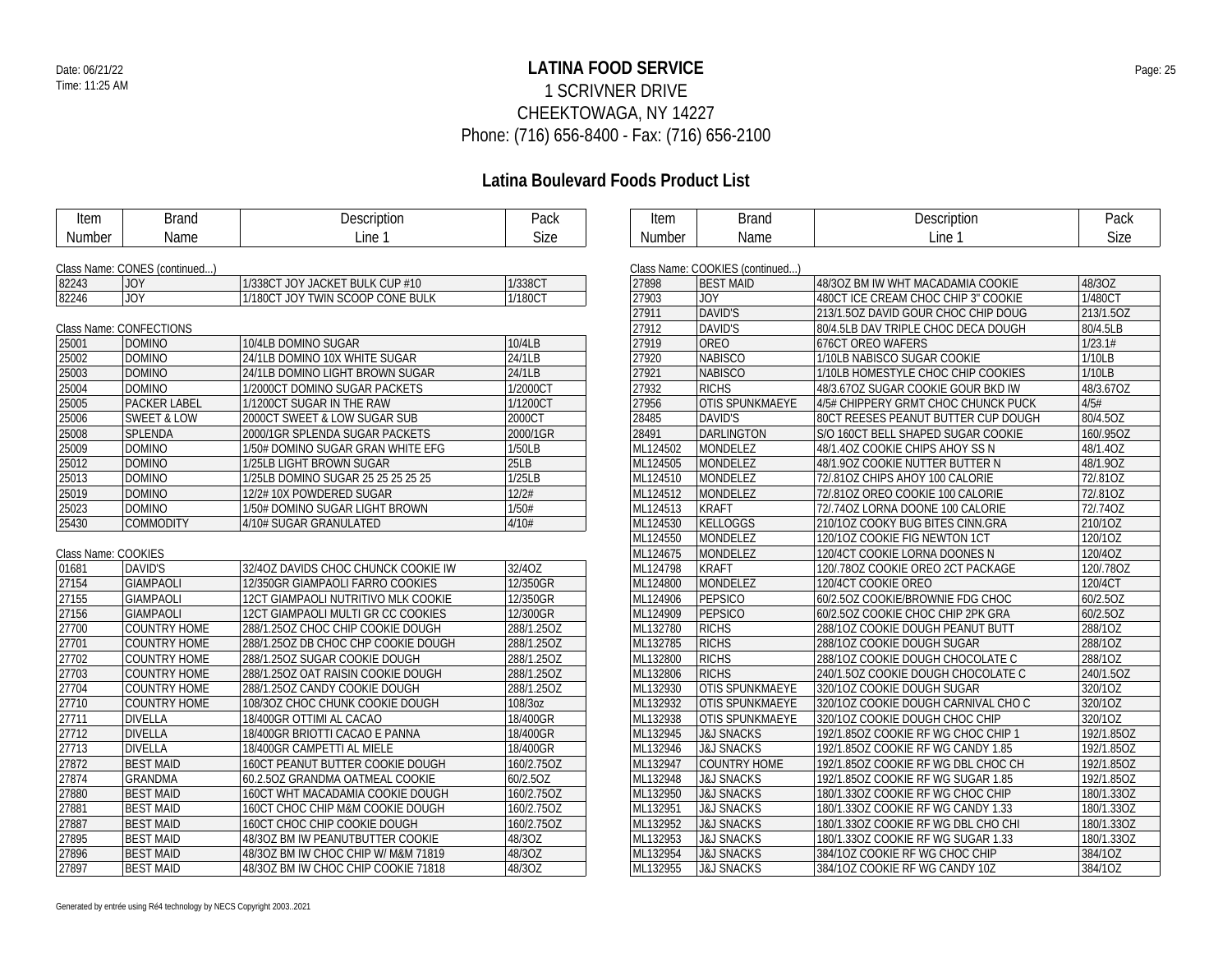## **LATINA FOOD SERVICE** Date: 06/21/22 Page: 26 1 SCRIVNER DRIVE CHEEKTOWAGA, NY 14227 Phone: (716) 656-8400 - Fax: (716) 656-2100

## **Latina Boulevard Foods Product List**

| <b>Item</b>    | <b>Brand</b>                              | Description                         | Pack      |
|----------------|-------------------------------------------|-------------------------------------|-----------|
| <b>Number</b>  | Name                                      | Line 1                              | Size      |
|                |                                           |                                     |           |
|                | Class Name: COOKIES (continued)           |                                     |           |
| ML132956       | <b>J&amp;J SNACKS</b>                     | 384/10Z COOKIE RF WG DBL CHOC CHIP  | 384/10Z   |
| ML132957       | <b>J&amp;J SNACKS</b>                     | 384/10Z COOKIE RF WG SUGAR 10Z      | 384/1OZ   |
| ML17893        | <b>JOEYS</b>                              | 24/1CT COOKIE BLACK & WHITE         | 24/1CT    |
| ML187930       | CON AGRA                                  | 1/96CT FORTUNE COOKIE               | 1/96CT    |
| ML524560       | <b>RICHS</b>                              | 120/1.70Z TRIPLE CHOC WG COOKIE IW  | 120/1.70Z |
| 01757          | Class Name: COOKIES RICHS<br><b>RICHS</b> | 60/50Z RICH BR XXL CHOC CHIP COOKIE | 60/50Z    |
|                |                                           |                                     |           |
| 01760          | <b>RICHS</b>                              | 60/50Z RICH XXLRG PEANUT BUT COOKIE | 60/50Z    |
|                | <b>RICHS</b>                              | 60/50Z RICH GOUR XXL CC CHUNK DOUGH | 60/50Z    |
| 01761<br>01762 | <b>RICHS</b>                              | RICH XXLG OATMEAL RAISIN COOKIE DG  | 60/50Z    |
| 01801          | <b>RICHS</b>                              | 60/50Z RICH GRMT SUGAR COOKIE DOUGH | 60/50Z    |
| 01803          | <b>RICHS</b>                              | 60/5OZ RICH GRMT PB COOKIE DOUGH    | 60/5OZ    |
| 01812          | <b>RICHS</b>                              | 210/1.5OZ RICH GLD CHOC CHNK COOKIE | 210/1.50Z |
| 32216          | <b>RICHS</b>                              | 210/1.5OZ RICH GOLD MACADAMIA NUT   | 240/1.5OZ |
| 32218          | <b>RICHS</b>                              | 210/1.50Z RICH GOLD SUGAR COOKIE    | 240/1.5OZ |

### Class Name: CRAB MEAT

| 79258 |                    | 1/20# 6/9 KING CRAB LEG & CLAW RED |          |
|-------|--------------------|------------------------------------|----------|
| 79274 | LAOUA STAR         | 12/1# REGULAR LUMP CRAB MEAT       | 12/1#    |
| 79301 | <b>LOYSTER BAY</b> | 12/2 5LB SEA FRZN IMIT CRAB ELAKES | 12/2.5LB |
| 79814 | <b>HANDY</b>       | 16/1LB CRAB MEAT COMBO 4002510     | 6/11 B   |
| 79828 | <b>HANDY</b>       | 16/1# HANDY SPECIAL CRAB MEAT      | 6/1#     |

### Class Name: CRACKERS

| 53194<br><b>NABISCO</b> |          |                    | 6/13.60Z NABISCO PREM CRACKER       | 6/13.6OZ         |
|-------------------------|----------|--------------------|-------------------------------------|------------------|
|                         | 53201    | <b>NABISCO</b>     | 72/1.750Z CRACKERS WHEAT THINS      | 72/1.750Z        |
|                         | 53203    | KEEBLER            | 500/2CT ZESTA SALTINE CRACKERS      | 500/2CT          |
|                         | 53204    | KEEBLER            | 1/1150Z KEEBLER TOWN HOUSE CRACKERS | 1/115.66OZ       |
|                         | 53205    | <b>CARRS</b>       | 24 CT CRACKER ROYAL BANQUET ASSRT.  | 24 CT            |
|                         | 53206    | <b>WESTMINSTER</b> | 150CT WESTMINSTER OYSTER CRACKERS   | 150CT            |
|                         | 53208    | KEEBLER            | 1/25 SLV KEEBLER MEDLEY PK CRACKERS | <b>1/25 SLEV</b> |
|                         | 53216    | <b>CAMPBELLS</b>   | 6/310Z P FARMS GOLDFISH             | 6/310Z           |
|                         | 53218    | <b>CAMPBELLS</b>   | 1/15lb ASSORTED CRACKERS TRAY PF    | 1/15lbTRAY       |
|                         | 53222    | CAMPBELLS          | 72/1.50Z GOLD FISH CRACKERS         | 72/1.50Z         |
|                         | 57207    | <b>MITICA</b>      | 10/100GR PANE DI MUSICA CRACKERS    | 10/100GR         |
|                         | 57209    | <b>MITICA</b>      | 12/8.80Z FENNEL TARALLI CRACKERS    | 12/8.80Z         |
|                         | 57227    | KEEBLER            | 300/2CT KEEBLER CLUB CRACKERS       | 300/2CT          |
|                         | ML124508 | <b>MONDELEZ</b>    | 60/1.50Z SNACK RITZ BITZ CHEESE &   | 60/1.5OZ         |

| Item                             | Brand | Description | Pack |  |  |  |
|----------------------------------|-------|-------------|------|--|--|--|
| <b>Number</b>                    | Name  | ∟ine 1      | Size |  |  |  |
| Class Name: CDACKEDC (santinued) |       |             |      |  |  |  |

|          | Class Name: CRACKERS (continued) |                                     |            |  |  |
|----------|----------------------------------|-------------------------------------|------------|--|--|
| ML125702 | <b>KELLOGGS</b>                  | <b>USE CODE #01104</b>              | 1/25LB     |  |  |
| ML125718 | <b>MONDELEZ</b>                  | 150/3CT CRACKER GRAHAM NABISCO 1    | 150/3CT    |  |  |
| ML125722 | <b>KELLOGGS</b>                  | 150/10Z CRACKER GRAHAM TIGER        | 150/1OZ    |  |  |
| ML125725 | MONDELEZ                         | 200/2CT CRACKER GRAHAM              | 200/2CT    |  |  |
| ML125729 | KELLOGGS                         | 10/1LB CRACKER GRAHAM KEEBLER       | 10/1LB     |  |  |
| ML125985 | <b>MONDELEZ</b>                  | 150/502 CRACKER OYSTER .50Z NB209   | 150/.5OZ   |  |  |
| ML126100 | <b>MONDELEZ</b>                  | 20 SLEEVES CRACKER RITZ NA          | 20 SLEEVES |  |  |
| ML126125 | <b>MONDELEZ</b>                  | 300/2CT CRACKER RITZ                | 300/2CT    |  |  |
| ML126351 | <b>MONDELEZ</b>                  | 400/2CT CRACKER PREMIUM GOLD WAY    | 400/2CT    |  |  |
| ML126400 | <b>J&amp;J SNACKS</b>            | 200/90Z CRACKER JUNGLE 51% WG       | 200/.90Z   |  |  |
| ML126402 | <b>KELLOGGS</b>                  | 60/1.50Z CRACKER CHEEZ-ITS          | 60/1.5OZ   |  |  |
| ML126403 | <b>SUNSHINE</b>                  | 60/1.50Z CRACKER CHEEZ-IT RED FAT   | 60/1.5OZ   |  |  |
| ML126405 | <b>KELLOGGS</b>                  | 175/.75OZ CRACKERS CHEEZ-ITS WG SU  | 175/.75OZ  |  |  |
| ML126985 | CAMPBELLS                        | 300/.75OZ CRACKER GOLDFISH CHEDDAR  | 300./.75OZ |  |  |
| ML126987 | <b>CAMPBELLS</b>                 | 300/750Z GOLDFISH CHEDDAR WG        | 300/.75OZ  |  |  |
| ML126988 | <b>CAMPBELLS</b>                 | 60/10Z GOLDFISH SNACK IND           | 60/10Z     |  |  |
| ML525570 | KEEBLER                          | 300/2CT KEEBLER CRACKER WHEAT WH GR | 300/2CT    |  |  |

### Class Name: CUTLERY

| IML154821 |                     | CUTLERY ALMOND SOUP SPOON BS4008A | 1/1000C |
|-----------|---------------------|-----------------------------------|---------|
| ML154823  | <b>ICRYSTALWARE</b> | KNIVES WRAPPED MED POLY 1000CT    | 1/1000C |
| ML199905  | ONEIDA              | 1/36CT SS TABLESPOONS             | 1/36CT  |

#### Class Name: DAIRY

| 12998 | <b>MINORS</b>        | 2/5# NESTLE MINOR CULINARY CREAM    | 2/5#    |
|-------|----------------------|-------------------------------------|---------|
| 13022 | SOMMER MAID          | 4/5# SOUR CREAM                     | 4/5#    |
| 13023 | <b>GREAT LAKES</b>   | 10/3# CREAM CHEESE                  | 10/3LB  |
| 13024 | <b>LAND O LAKES</b>  | 100/10Z SOUR CREAM PC'S LOL         | 100/1OZ |
| 13029 | <b>UPSTATE</b>       | 12/140Z WHIPPED TOPPING UF 20%      | 12/14OZ |
| 13032 | <b>PIONEER</b>       | 6/160Z WHIPPED TOPPING MIX          | 6/16OZ  |
| 13035 | <b>RICHS</b>         | 12/2# RICH NON DAIRY WHIP TOPPNG    | 12/2#   |
| 13038 | CABOT                | 6/5# CABOT SOUR CREAM               | 6/5#    |
| 13053 | <b>BYRNE</b>         | 400CT HALF&HALF CREAMER PC'S        | 1/400CT |
| 13056 | <b>KRAFT</b>         | 100/10Z CREAM CHEESE PC PHILLY      | 100/10Z |
| 13059 | <b>INTERNATIONAL</b> | 288CT CREAMER FR VANILLA INT DLIGHT | 288CT   |
| 13070 | <b>KRAFT</b>         | 4/480Z CHSECAKE BATTER PHILLY       | 4/480Z  |
| 13071 | <b>INTERNATIONAL</b> | 288CT CREAMER HAZELNUT INT DELIGHT  | 288CT   |
| 13073 | <b>INTERNATIONAL</b> | 180CT CREAMER HALF&HALF INT         | 180CT   |
| 13078 | <b>RASKAS</b>        | 100/10Z RASKAS CREAM CHEESE CUPS    | 100/1OZ |
| 13079 | <b>INTERNATIONAL</b> | 1/288CT INT DEL IRISH CREAMER PCS   | 1/288CT |
|       |                      |                                     |         |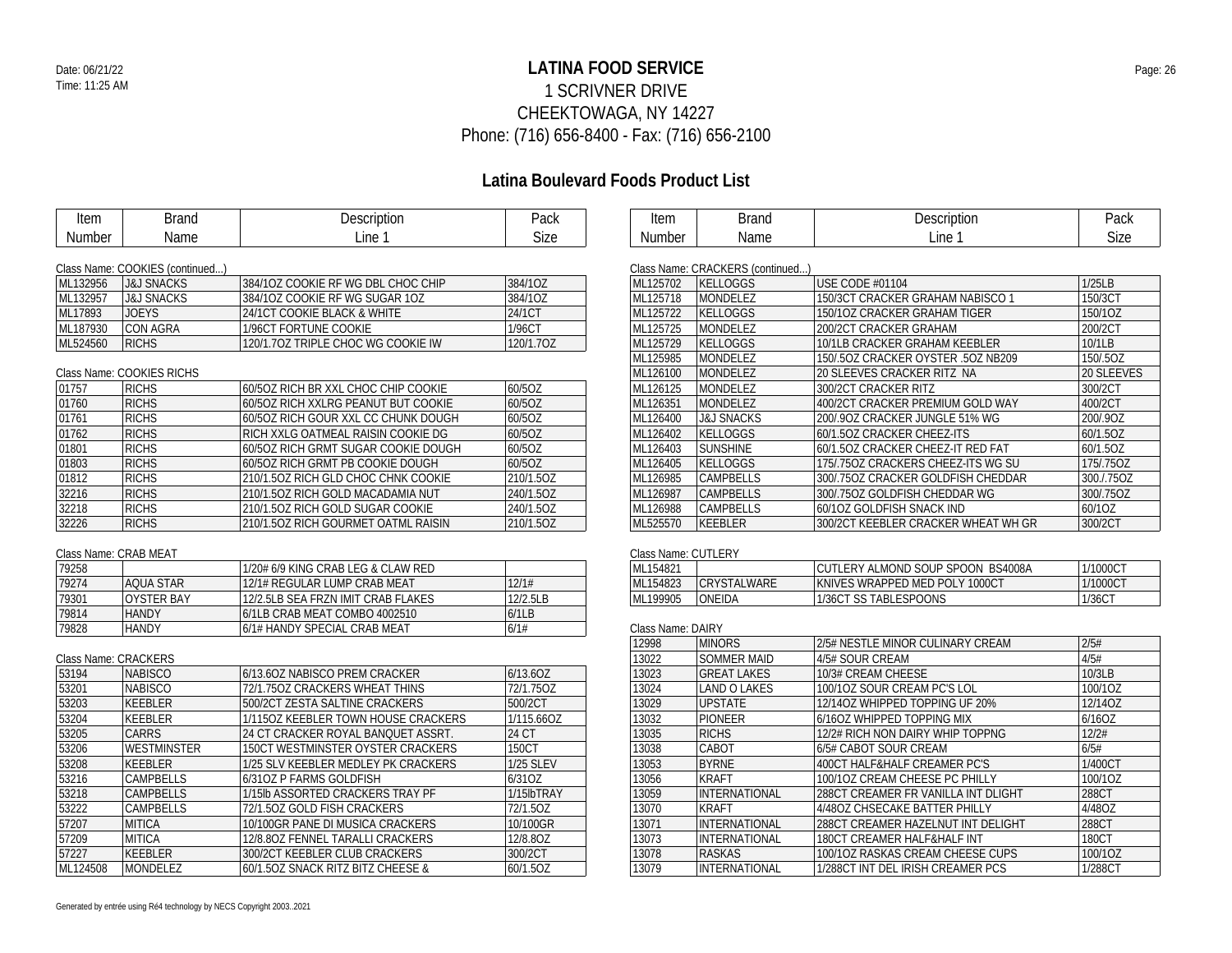## **LATINA FOOD SERVICE** Date: 06/21/22 Page: 27 1 SCRIVNER DRIVE CHEEKTOWAGA, NY 14227 Phone: (716) 656-8400 - Fax: (716) 656-2100

## **Latina Boulevard Foods Product List**

| Item                  | <b>Brand</b>                  | Description                         | Pack        |
|-----------------------|-------------------------------|-------------------------------------|-------------|
| Number                | Name                          | Line 1                              | <b>Size</b> |
|                       |                               |                                     |             |
|                       | Class Name: DAIRY (continued) |                                     |             |
| 13084                 | <b>RICHS</b>                  | 12/320Z RICHS CREME BRULEE FROZEN   | 12/32OZ     |
| 13097                 | PITTSFORD DAIRY               | 4/1GAL PLAIN CUSTARD                | 4/1GAL      |
| 13098                 | PITTSFORD DAIRY               | 4/1GAL VANILLA CUSTARD              | 4/1GAL      |
| 13099                 | PITTSFORD DAIRY               | 4/1GAL CHOCOLATE CUSTARD            | 4/1GAL      |
| 14016                 | PITTSFORD DAIRY               | 4/1GL COCONUT MILK ICE CREAM BASE   | $4/1$ GL    |
| 14020                 | PITTSFORD DAIRY               | 4/1GL PITTSFORD DAIRY WHOLE MILK    | $4/1$ GL    |
| 24528                 | <b>BYRNE</b>                  | 12/32OZ CREAMER HALF&HALF UHT       | 12/32OZ     |
| 24544                 | CROWLEY                       | 12/32OZ HEAVY CREAM 40% UHT         | 12/32OZ     |
| 24545                 | <b>RICHS</b>                  | 12/16OZ RICH ON TOP NON DAIRY CREAM | 12/16OZ     |
| 24547                 | DAIRYLEA                      | 12/32OZ DAIRYLEA HEAVY CREAM 36%    | 12/32oz     |
| 24548                 | <b>PACKER</b>                 | 12/150Z WHIPPED NON DAIRY TOPPING   | 12/15OZ     |
| 24551                 | <b>FRIENDSHIP</b>             | 2/10# SOUR CREAM FRIENDSHIP         | 2/10#       |
| 24552                 | <b>HAHNS</b>                  | 1/30# CREAM CHEESE                  | 1/30#       |
| ML111210              | <b>NESTLE</b>                 | 180/.38OZ CREAMER FRENCH VANILLA    | 180/.38OZ   |
| ML111220              | <b>NEAR EAST</b>              | 2/1.58QT CREAMER ORIGINAL PUMP      | 2/1.58QT    |
| ML111222              | <b>NESTLE</b>                 | 2/1.58QT CREAMER FRENCH VANILLA P   | 2/1.58QT    |
| ML128404              | <b>SCHREIBER</b>              | 100/.75OZ CREAM CHEESE PC'S RASKA   | 100/.75OZ   |
| ML129650              | <b>NESTLES</b>                | 24/12OZ EVAPORATED MILK             | 24/12OZ     |
| ML129675              | SMUCKER'S                     | 24/14OZ MILK SWEETENED CONDENSED    | 24/14OZ     |
| ML130696              | <b>SUGAR FOODS</b>            | 360/3/8OZ CREAMERS SHELF STABLE     | 360/3/8OZ   |
| ML174007              | <b>VENTURA</b>                | 600/5GRM PC WHIP BUTTERY SPREAD     | 600/5GRM    |
|                       |                               |                                     |             |
|                       | Class Name: DESS CAKES        |                                     |             |
| 28763                 | FORNO D'ASOLO                 | 1/1CT CAPPUCCINO CAKE               | 1/1CT       |
| 28797                 | FORNO D'ASOLO                 | PISTACHIO CHEESECAKE                | 1 CT        |
| 28817                 | <b>SWEET STREET</b>           | 4CT CHOCOLATE LOVIN SPOON CAKE      | 4/6.25#     |
| 28870                 | ORIGINAL CAKE                 | 2CT 12X16 BLK FOREST SUPER CAKE     | 2CT         |
| ML132354              | <b>SARA LEE</b>               | 8/42OZ CHEESECAKE FRENCH CREAM      | 8/42OZ      |
|                       |                               |                                     |             |
| Class Name: DESS PIES |                               |                                     |             |
| 01628                 | <b>SARA LEE</b>               | 6/47OZ SL DUTCH APPLE PIE 10" UNBK  | 6/47OZ      |
| 28550                 | <b>SWEET STREET</b>           | 4/14PC SS CHOC PEA BUT REESES       | 4/14PC      |
| 28580                 | <b>SARA LEE</b>               | 6/49OZ SL APPLE PIE HIGH 10" UNBKD  | 6/49OZ      |
| 28582                 | <b>CHEF PIERRE</b>            | 6/47OZ SL CHERRY HI PIE 10" UNBKD   | 6/47OZ      |
| 28585                 | <b>CHEF PIERRE</b>            | 6/10" CP UNBAKED BLUEBERRY PIE      | 6/46OZ      |
| 28599                 | <b>SARA LEE</b>               | 4/46OZ CHEF P GOUR LEMON MERINGUE   | 4/46OZ      |
| 28650                 | <b>GARDNER PIE</b>            | 6/10" GARDNER APPLE PIE 44OZ RTB    | 6/10"       |
| 28651                 | <b>GARDNER PIE</b>            | 6/10" GARDNER BLUEBERRY 42OZ RTB    | 6/10"       |
| 28652                 | <b>GARDNER PIE</b>            | 6/10" GARDNER CHERRY PIE 420Z RTB   | 6/10"       |
| 28653                 | <b>GARDNER PIE</b>            | 6/10" GARDNER STRAW/RHUB 43 OZ RTB  | 6/10"       |

| Item        | $1 - 1 - 1$ | $+ - - -$<br>הוטורי "<br>ັ | יוטיי<br>aur |
|-------------|-------------|----------------------------|--------------|
| Num<br>nber | me          | ine                        | ~∙<br>√i⊐r   |

| Class Name: DESS PIES (continued) |                    |                                    |        |  |  |
|-----------------------------------|--------------------|------------------------------------|--------|--|--|
| 28658                             | <b>GARDNER PIE</b> | 6/10" GARDNER APPLE WALNUT 4407    | 6/10"  |  |  |
| 28659                             | <b>GARDNER PIE</b> | 6/10" GARDNER APPLE CRISP 440Z     | 6/10"  |  |  |
| 28663                             | <b>GARDNER PIF</b> | 6/10" GARDNER RED RASPBERRY 430Z   | 6/10"  |  |  |
| 28680                             | <b>GARDNER PIF</b> | 8/9" GARDNER VERY BERRY PIE RTB    | 8/9"   |  |  |
| 28827                             | <b>CHEF PIFRRE</b> | 6/10" CP UNBAKED CHERRY PIE 46OZ   | 6/10"  |  |  |
| 28828                             | CHFF PIFRRF        | 6/10" CP UNBAKED RED RASPBERRY PIE | 6/10"  |  |  |
| 28829                             | <b>CHEF PIFRRE</b> | 6/10" CP UNBAKED APPLE PIE 460Z    | 6/10"  |  |  |
| ML133116                          | <b>SARAIFF</b>     | 4/430Z PIE COCONUT CREAM 10"       | 4/43OZ |  |  |

### Class Name: DESSERTS

| Oldss Hame. DESSERTS |                        |                                     |          |  |  |
|----------------------|------------------------|-------------------------------------|----------|--|--|
| 01401                | <b>RICHS</b>           | 12/4CT CHOC SOUFFLE SWEET MIDDLE    | 12/4CT   |  |  |
| 01604                | <b>RICHS</b>           | 1/72CT RICH ECLAIR SHELLS           | 1/72CT   |  |  |
| 01615                | CALLABAUT              | 10# DARK CHOCOLATE CURLS            | 10#      |  |  |
| 27953                | <b>SWEET STREET</b>    | 8/2.63# SS CHOC PEANUT BUTTER STACK | 8/2.63#  |  |  |
| 28400                | <b>BROOKLYN CANNOL</b> | 1/48CT LARGE CANNOLI SHELL          | 1/48CT   |  |  |
| 28401                | <b>BROOKLYN CANNOL</b> | 1/48CT LARGE CANNOLI SHELL CHOC     | 1/48CT   |  |  |
| 28402                | <b>BROOKLYN CANNOL</b> | 1/120CT MINI CANNOLI SHELL          | 1/120CT  |  |  |
| 28403                | <b>BROOKLYN CANNOL</b> | 4/1.5# CANNOLI CREAM FILLING        | 1/48CT   |  |  |
| 28404                | <b>BROOKLYN CANNOL</b> | 1/14CT BLACK & WHITE MOUSSE         | 1/14CT   |  |  |
| 28405                | <b>BROOKLYN CANNOL</b> | 1/14CT CARROT CAKE                  | 1/14CT   |  |  |
| 28406                | <b>BROOKLYN CANNOL</b> | 1/14CT LIMONCELLO MASCARPONE CAKE   | 1/14CT   |  |  |
| 28407                | <b>BROOKLYN CANNOL</b> | 1/14CT MISSISSIPPI MUD CAKE         | 1/14CT   |  |  |
| 28408                | <b>BROOKLYN CANNOL</b> | 1/14CT NY STYLE CHEESECAKE          | 1/14CT   |  |  |
| 28409                | BROOKLYN CANNOL        | 1/14CT NY APPLE CRUMB CAKE          | 1/14CT   |  |  |
| 28411                | <b>BROOKLYN CANNOL</b> | 2/15CT TIRAMISU TRAYS               | 2/15CT   |  |  |
| 28412                | <b>BROOKLYN CANNOL</b> | 12/3.50Z TIRAMISU CUP               | 12/3.5OZ |  |  |
| 28413                | <b>BROOKLYN CANNOL</b> | 12/4.50Z CHOCOLATE MOUSSE CUPS      | 12/4.5OZ |  |  |
| 28416                | <b>VALRHONA</b>        | <b>3KG CHOC PASSINFRUIT INSP</b>    | 3KG      |  |  |
| 28422                | <b>SEVIROLI</b>        | 1/4.5# SEVIROLI CANNOLI CHIPS       | 1/4.5#   |  |  |
| 28430                | PAGEF                  | 1/48CT IMP. SICILIAN CANNOLI SHELLS | 1/48CT   |  |  |
| 28446                | LANOVARA               | 1/54PC LANO MINI PASTRY BOX         | 1/54PC   |  |  |
| 28451                | LANOVARA               | 24CT LANO CANNOLI SHELL LARGE       | 24CT     |  |  |
| 28454                | <b>PACKER</b>          | 120CT IMP SICIL MINI CANNOLI SHELLS | 1/120CT  |  |  |
| 28538                | <b>SWEET STREET</b>    | 4/540Z SS BROWNIE BITES             | 4/540Z   |  |  |
| 28556                | <b>SARA LEE</b>        | 5/10CT SARA DEMI VAR DANISH 8924    | 5/10CT   |  |  |
| 28563                | <b>SARA LEE</b>        | 4/75OZ CAKE BANANA SHEET 12X16      | 4/750Z   |  |  |
| 28569                | <b>SARA LEE</b>        | 4/750Z BROWNIE ICES 12X16 W NUTS    | 4/750Z   |  |  |
| 28696                | <b>SWEET STREET</b>    | 8/2.81# SUMMERBERRY DESSERT STACK   | 8/2.81#  |  |  |
| 28698                | <b>SWEET STREET</b>    | 4/2.38# LUSCIOUS LEMON DESSERT BAR  | 4/2.38#  |  |  |
| 28699                | <b>SWEET STREET</b>    | 48CT HOND CHOC GF BROWNIE MANIFESTO | 48/1CT   |  |  |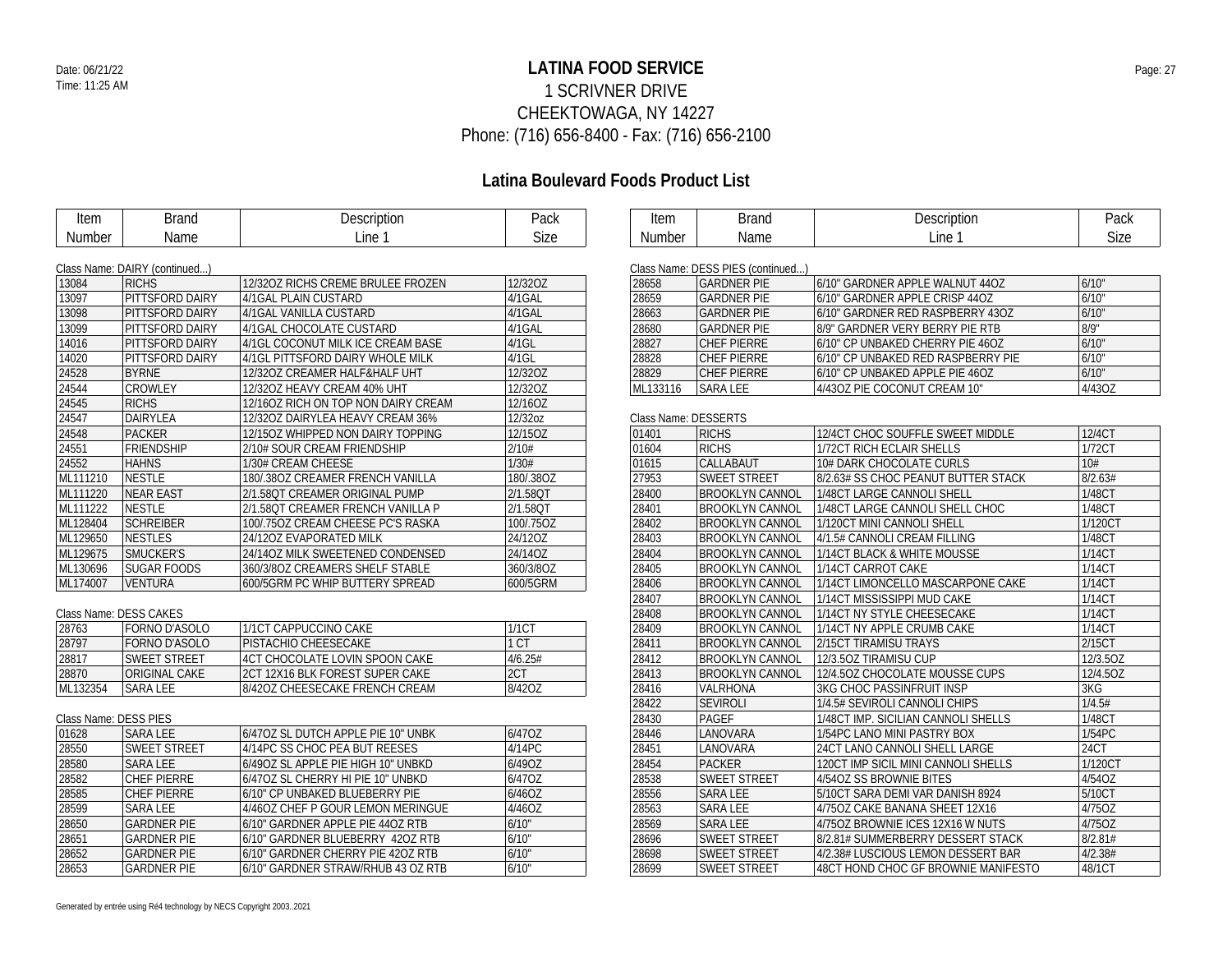## **LATINA FOOD SERVICE** Date: 06/21/22 Page: 28 1 SCRIVNER DRIVE CHEEKTOWAGA, NY 14227 Phone: (716) 656-8400 - Fax: (716) 656-2100

## **Latina Boulevard Foods Product List**

| <b>Item</b> | <b>Brand</b>                     | Description                         | Pack      | Item         | <b>Brand</b>                            |                      |
|-------------|----------------------------------|-------------------------------------|-----------|--------------|-----------------------------------------|----------------------|
| Number      | Name                             | Line 1                              | Size      | Number       | Name                                    |                      |
|             |                                  |                                     |           |              |                                         |                      |
|             | Class Name: DESSERTS (continued) |                                     |           |              | Class Name: DESSERTS DIANNE (continued) |                      |
| 28779       | <b>SARA LEE</b>                  | 4CT CLASSIC ICED BROWNIES 12X16     | 4/75OZ    | 28703        | <b>DIANNES</b>                          | 2/12CT DL            |
| 28788       | FORNO D'ASOLO                    | 2 CT MIXED BERRY TART               | 2 CT      | 28704        | <b>DIANNES</b>                          | 2/PK DIAN            |
| 28789       | FORNO D'ASOLO                    | 1/2CT TIRAMISU TRAY                 | 1/2CT     | 28705        | <b>DIANNES</b>                          | 2/14CT DL            |
| 28790       | FORNO D'ASOLO                    | 1/75CT SFOGLIATELLA NAPOLETANA      | 1/75CT    | 28708        | <b>DIANNES</b>                          | 2/14CT DI            |
| 28792       | <b>FORNO D'ASOLO</b>             | 2 CT RICOTTA & PEAR TART            | 2 CT      | 28709        | <b>DIANNES</b>                          | 1/10CT DL            |
| 28793       | FORNO D'ASOLO                    | 2 CT PASTIERA NAPOLETANA            | 2 CT      | 28710        | <b>DIANNES</b>                          | 2/12CT DI            |
| 28794       | FORNO D'ASOLO                    | 2 CT LIMONCELLO RASPBERRY CAKE      | 2 CT      | 28715        | <b>DIANNES</b>                          | 2/96OZ DI            |
| 28795       | FORNO D'ASOLO                    | 2 CT DARK CHOCOLATE CAKE            | 2CT       | 28719        | <b>DIANNES</b>                          | 2/100OZ D            |
| 28796       | <b>FORNO D'ASOLO</b>             | 2 CT ALL BUTTER TORTA DELLA NONNA   | 2CT       | 28721        | <b>DIANNES</b>                          | 2/90OZ DI            |
| 28807       | <b>SARA LEE</b>                  | 4/730Z FRENCH CREAM CHEESECAKE TRAY | 4/730Z    | 28890        | <b>DIANNES</b>                          | 2/930Z DI            |
| 28835       | <b>OTIS SPUNKMAEYE</b>           | 24CT 8" RND CHOC CHIP COOKIE CAKE   | 24/11.4OZ |              |                                         |                      |
| 28838       | <b>SWEETSOURCE</b>               | 2/80OZ MONDO 3 LAYER CHOC CAKE      | 2/80OZ    |              | Class Name: DISPENSERS                  |                      |
| 28839       | <b>SWEETSOURCE</b>               | 2/96OZ FUDGE BROWNIE NO NUTS        | 2/96OZ    | 64973        | <b>PRIME SOURCE</b>                     | <b>BATTERY</b>       |
| 28841       | <b>DIANNES</b>                   | 4/580Z DIANNE VARIETY DESSERT BARS  | 4/58OZ    | 65879        | GO- JO                                  | S/O PURE             |
| 32211       | <b>RICHS</b>                     | 9" RICH MONSTER STYLE CHSE CAKE     | 2/108OZ   | ML144868     | <b>DIAL</b>                             | <b>DISPENSE</b>      |
| 32220       | <b>RICHS</b>                     | 4/800Z RICH NY STYLE CHEESECAKE 10" | 4/80OZ    | ML144919     | <b>BORAXO</b>                           | <b>DISPENSE</b>      |
| 40469       | FORNO D'ASOLO                    | 1/40CT CORNETTO PISTACHIO           | 1/40CT    | <b>NF093</b> | <b>TORK</b>                             | <b>DISPENSE</b>      |
| 40470       | FORNO D'ASOLO                    | 1/50CT CORNETTO PLAIN GLAZED        | 1/50CT    | <b>NF095</b> | <b>TORK</b>                             | S/ODISPE             |
| ML131330    | <b>FIRST FOODS</b>               | 12/24OZ GELATIN ASSORTED RED W/V    | 12/24OZ   | <b>NF122</b> | TABLECRAFT                              | S/O DISPE            |
| ML131400    | <b>FIRST FOODS</b>               | 12/24OZ GELATIN ASSRTD CITRUS W/    | 12/24OZ   |              |                                         |                      |
| ML131405    | <b>FIRST FOODS</b>               | 12/24OZ GELATIN CHERRY W/VIT. C F   | 12/24OZ   |              | Class Name: DOUGH BALLS FRZ             |                      |
| ML131410    | <b>FIRST FOODS</b>               | 12/24OZ GELATIN STRAWBRY W/VIT.C    | 12/24OZ   | 01719        | <b>AL COHEN</b>                         | 160Z CO <sub>b</sub> |
| ML131460    | <b>FIRST FOODS</b>               | 12/24OZ GELATIN LEMON W/VIT.C FI    | 12/24OZ   | 01751        | <b>SPRIANA</b>                          | 75/60Z AN            |
| ML131520    | <b>FIRST FOODS</b>               | 12/24OZ GELATIN LIME W/VIT. C FIR   | 12/24OZ   | 01752        | LATINA                                  | 15/33OZ L            |
| ML131555    | <b>FIRST FOODS</b>               | 12/24OZ GELATIN ORANGE W/VIT.C F    | 12/24OZ   | 01753        | LATINA                                  | 18/28OZ L            |
| ML131678    | <b>FIRST FOODS</b>               | 12/24OZ GELATIN RASPBERRY W/VIT.    | 12/24OZ   | 01754        | LATINA                                  | 18/26OZ L            |
| ML131679    | <b>FIRST FOODS</b>               | 12/24OZ GELATIN BERRY BLUE W/VIT    | 12/24OZ   | 01755        | LATINA                                  | 32/16OZ L            |
| ML132815    | <b>RICHS</b>                     | 4/12CT ECLAIR BAVARIAN CREME FILLNG | 4/12CT    | 01756        | LATINA                                  | 20/24OZ L            |
| ML132909    | <b>PRECISION FOOD</b>            | 6/1.5# TOPPING MIX OAT CRISP F      | 6/1.5#    | 01767        | LATINA                                  | 60/90Z LA            |
| ML133930    | <b>KNOUSE</b>                    | 3/#10 PUDDING BANANA RTU LUCK       | 3/#10     | 01775        | <b>SPRIANA</b>                          | 65/80Z AM            |
| ML133962    | <b>KNOUSE</b>                    | 6/#10 PUDDING BUTTERSCOTCH RTU      | 6/#10     | 01783        | AL COHEN                                | 30/17OZ C            |
| ML134000    | <b>FIRST FOODS</b>               | 12/240Z PUDDING CHOCOLATE INST. F   | 12/24OZ   | 01787        | AL COHEN                                | 18/28OZ C            |
| ML134125    | <b>KNOUSE</b>                    | 6/#10 CHOCOLATE PUDDING RTU         | 6/#10     | 01798        | <b>SPRIANA</b>                          | 24/22OZ A            |
| ML134470    | <b>FIRST FOODS</b>               | 12/240Z PUDDING VANILLA INST. FI    | 12/24OZ   | 01804        | FRANCESCA                               | 32/14OZ R            |
| ML134900    | <b>KNOUSE</b>                    | 6/#10 VANILLA PUDDING RTU           | 6/#10     | 01808        | FRANCESCA                               | 18/26OZ R            |
|             |                                  |                                     |           | 01813        | FRANCESCA                               | 18/28OZ M            |

Class Name: DESSERTS DIANNE

| 28700 | <b>DIANNES</b> | 2/14CT DIANNE GOUR TURTLE CHSE CAKE | 2/14CT |
|-------|----------------|-------------------------------------|--------|
| 28701 | <b>DIANNES</b> | 24/50Z DIANNES CHOC LAVA DIVINE GF  | 24/507 |
| 28702 | DIANNES        | 2/14CT DIANNE SUPREME VANILLA CHSCK | 2/14CT |

| Item          | 3rand | Description | Pack |
|---------------|-------|-------------|------|
| <b>Number</b> | Name  | Line        | Size |

| 28703 | <b>DIANNES</b> | 2/12CT DIANNE LEMON ITAL CREAM CAKE | 2/12CT     |
|-------|----------------|-------------------------------------|------------|
| 28704 | <b>DIANNES</b> | 2/PK DIANNE TIRAMISU UNSLICED       | $2$ / $PK$ |
| 28705 | <b>DIANNES</b> | 2/14CT DIANNE RED VELVET CHEESECAKE | 2/14CT     |
| 28708 | <b>DIANNES</b> | 2/14CT DIANNE GOURMET CARROT CAKE   | 2/14CT     |
| 28709 | <b>DIANNES</b> | 1/10CT DIANNE TOWER CHOCOLATE CAKE  | 1/10CT     |
| 28710 | <b>DIANNES</b> | 2/12CT DIANNE HIGH PEANUT BUTTER PI | 2/12CT     |
| 28715 | <b>DIANNES</b> | 2/960Z DIANNE VANILLA BEAN CHSECAKE | 2/960Z     |
| 28719 | <b>DIANNES</b> | 2/1000Z DIANNES TRI CHOC FUDGE CAKE | 2/100OZ    |
| 28721 | <b>DIANNES</b> | 2/900Z DIANNES ULTIMATE CHOC CAKE   | 2/900Z     |
| 28890 | <b>DIANNES</b> | 2/930Z DIANNE STRAWBERRY CREME CAKE | 2/930Z     |

| 64973        | iprime source-                                  | 1/1CT                              |       |
|--------------|-------------------------------------------------|------------------------------------|-------|
| 65879        | S/O PURELL DISPENSER 450ML<br>$GO-JO$           |                                    | 6CT   |
| ML144868     | DISPENSER FOR FOAMING HAND S 1CT<br><b>DIAL</b> |                                    | 1CT   |
| MI 144919    | DISPENSER FOR 2LT ENCAP 1CT<br><b>BORAXO</b>    |                                    | 1CT   |
| NF093        | TORK                                            | DISPENSER TOILET TISSUE JUMBO TWIN |       |
| NF095        | S/ODISPENSER FOR TOWEL MAN TORK BLK<br>TORK     |                                    | 1CT   |
| <b>NF122</b> | <b>TABLECRAFT</b>                               | S/O DISPENSER FOIL/FILM KEM KUT    | 1/1CT |

| 01719 | AL COHEN<br>16OZ COHENS RETAIL DOUGH BALL |                                   | 32/16OZ  |
|-------|-------------------------------------------|-----------------------------------|----------|
| 01751 | <b>SPRIANA</b>                            | 75/60Z AMERICANA FROZEN DOUGH     | 75/6OZ   |
| 01752 | LATINA                                    | 15/330Z LATINA DOUGH BALLS        | 15/33OZ  |
| 01753 | LATINA                                    | 18/280Z LATINA DOUGH BALLS        | 18/280Z  |
| 01754 | LATINA                                    | 18/260Z LATINA DOUGH BALLS        | 18/26OZ  |
| 01755 | LATINA                                    | 32/160Z LATINA DOUGH BALLS        | 32/16OZ  |
| 01756 | LATINA                                    | 20/24OZ LATINA DOUGH BALLS        | 20/24OZ  |
| 01767 | LATINA                                    | 60/90Z LATINA DOUGH BALLS         | 60/90Z   |
| 01775 | <b>SPRIANA</b>                            | 65/8OZ AMERICANA FROZEN DOUGH     | 65/8OZ   |
| 01783 | AL COHEN                                  | 30/17OZ COHENS DOUGH BALLS 438    | 30/17OZ  |
| 01787 | AL COHEN                                  | 18/280Z COHENS DOUGH BALL 441     | 18/28OZ  |
| 01798 | <b>SPRIANA</b>                            | 24/220Z AMERICANA PIZZA DOUGH FRZ | 24/22OZ  |
| 01804 | <b>FRANCESCA</b>                          | 32/140Z RICOTTA'S DOUGH BALLS     | 32/14OZ  |
| 01808 | <b>FRANCESCA</b>                          | 18/260Z RICOTTA'S DOUGH BALLS     | 18/26OZ  |
| 01813 | FRANCESCA                                 | 18/280Z MUSTACHIOS PIZZA DOUGH    | 18/28OZ  |
| 01821 | LATINA                                    | 30/170Z LATINA DOUGH BALLS        | 30/17OZ  |
| 01824 | AL COHEN                                  | 80/5.5OZ LEOS DOUGH BALLS         | 80/5.5OZ |
| 01825 | AL COHEN                                  | 34/150Z LEOS DOUGH BALLS          | 34/15OZ  |
| 01826 | AL COHEN                                  | 16/31OZ LEOS DOUGH BALLS          | 16/31OZ  |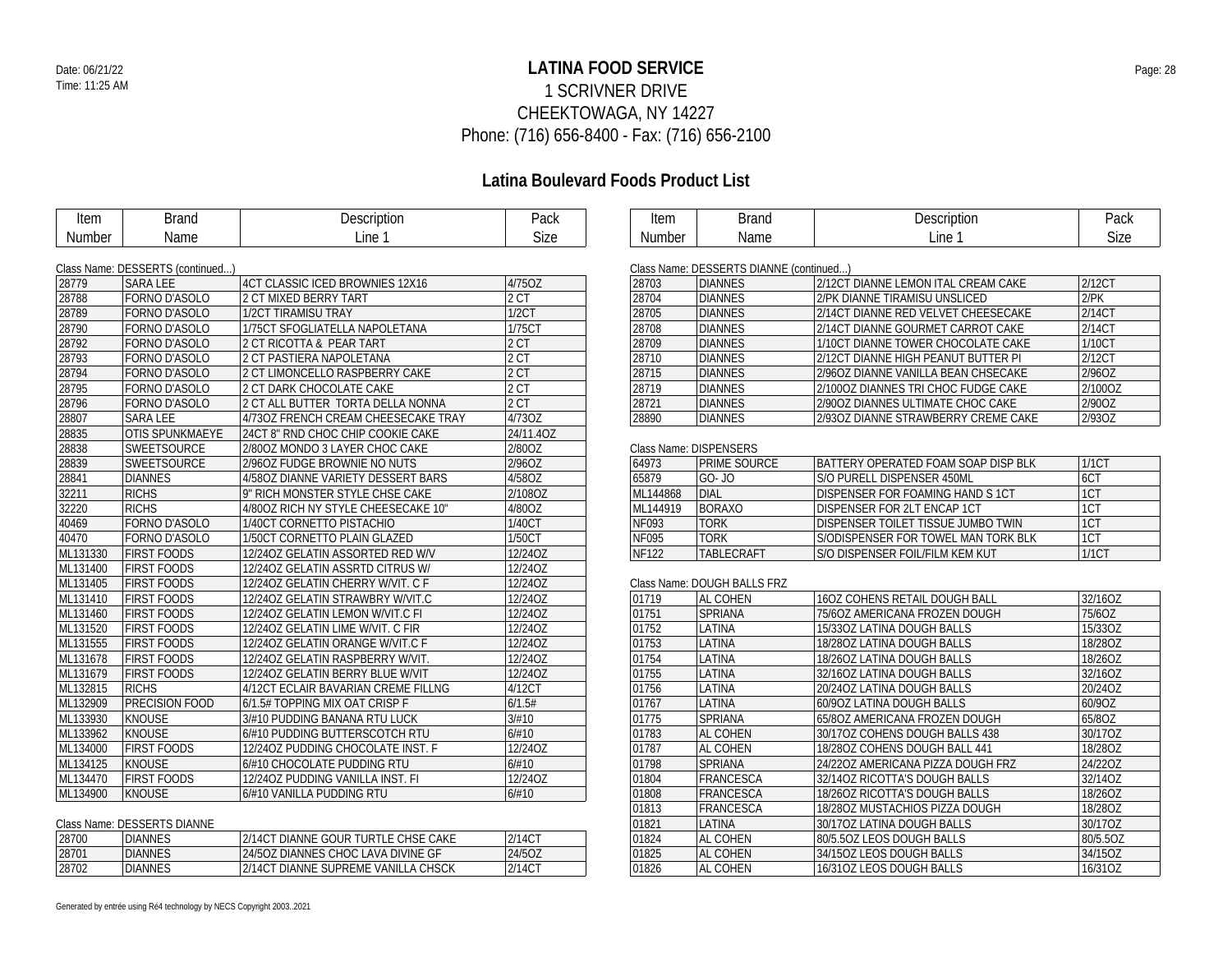## **LATINA FOOD SERVICE** Date: 06/21/22 Page: 29 1 SCRIVNER DRIVE CHEEKTOWAGA, NY 14227 Phone: (716) 656-8400 - Fax: (716) 656-2100

## **Latina Boulevard Foods Product List**

| <b>Item</b>   | <b>Brand</b>                            | Description                        | Pack        | Item      |
|---------------|-----------------------------------------|------------------------------------|-------------|-----------|
| <b>Number</b> | Name                                    | Line 1                             | <b>Size</b> | Numbe     |
|               |                                         |                                    |             |           |
|               | Class Name: DOUGH BALLS FRZ (continued) |                                    |             | Class Nam |
| 01827         | AL COHEN                                | 8/64OZ LEOS DOUGH BALLS            | 8/64OZ      | 29310     |
| 01841         | <b>SPRIANA</b>                          | 65/8OZ SPRIANA FROZEN DOUGH        | 65/80Z      | 29311     |
| 01845         | AL COHEN                                | 16/310Z BOCCE CLUB DOUGH BALLS     | 16/310Z     | 29315     |
| 01853         | LATINA                                  | 32/140Z LATINA DOUGH BALLS         | 32/14OZ     | 29319     |
| 01865         | AL COHEN                                | 30/180Z COHENS 180Z DOUGH BALL 701 | 30/18OZ     | 29322     |
| 01868         | FRANCESCA                               | 9/540Z LATINA DOUGH BALLS          | 9/54OZ      | 29331     |
| 01869         | FRANCESCA                               | 24/200Z RICOTTA'S DOUGH BALLS      | 24/200Z     | 29332     |
| 01077         | CDDIANA                                 | E0/1007 AMERICANA ED7 DOUCH        | $E0/107$    | 00100     |

| 01845 | AL COHEN       | 16/310Z BOCCE CLUB DOUGH BALLS     | 16/310Z |
|-------|----------------|------------------------------------|---------|
| 01853 | LATINA         | 32/14OZ LATINA DOUGH BALLS         | 32/14OZ |
| 01865 | AL COHEN       | 30/180Z COHENS 180Z DOUGH BALL 701 | 30/18OZ |
| 01868 | FRANCESCA      | 9/540Z LATINA DOUGH BALLS          | 9/540Z  |
| 01869 | FRANCESCA      | 24/200Z RICOTTA'S DOUGH BALLS      | 24/200Z |
| 01877 | SPRIANA        | 50/100Z AMERICANA FRZ DOUGH        | 50/10OZ |
| 01878 | <b>SPRIANA</b> | 45/120Z AMERICANA FRZ DOUGH        | 45/12OZ |
| 01885 | <b>SPRIANA</b> | 22/240Z GIANCARLO PIZZA DOUGH      | 24/24OZ |
| 01891 | AL COHEN       | 75/8OZ TIM & BONNIES DOUGH BALL    | 75/80Z  |
| 01892 | AL COHEN       | 32/160Z TIM & BONNIES DOUGH BALL   | 32/16OZ |
| 01893 | AL COHEN       | 22/240Z TIM & BONNIES DOUGH BALL   | 22/24OZ |
| 01894 | AL COHEN       | 8/480Z TIM & BONNIES DOUGH BALL    | 8/48OZ  |
| 40241 | AL COHEN       | 20/26OZ COHEN PIZZA DOUGH BALL 464 | 20/26OZ |
| 40251 | AL COHEN       | 22/240Z PANES DOUGH BALLS          | 22/24OZ |
| 40393 | AL COHEN       | 70/70Z FRANKIES DOUGH BALLS        | 70/70Z  |
| 40394 | AL COHEN       | 30/17OZ FRANKIES DOUGH BALLS       | 30/17OZ |
| 40395 | AL COHEN       | 20/26OZ FRANKIES DOUGH BALLS       | 20/26OZ |
| 40396 | AL COHEN       | 9/640Z FRANKIES DOUGH BALLS        | 9/64OZ  |

### Class Name: DOUGH FRZ

| 01882 | <b>MAJICAL PIZZA</b> | 18/300Z BOCCE CLUB DOUGH FLATS   | 18/30OZ |
|-------|----------------------|----------------------------------|---------|
| 01883 | MAJICAL PIZZA        | 7/440Z BOCCE CLUB TRAY CRUST     | 7/44OZ  |
| 01899 | IMAJICAL PIZZA       | 20/90Z 10" BOCCE PAR BAKED CRUST | 20/907  |

#### Class Name: DRESSINGS

| 01095 | <b>BANKO</b>    | 60 OZ BANKO JAPANESE DRESSING       | 1/60 OZ    |
|-------|-----------------|-------------------------------------|------------|
| 29205 | <b>CAINS</b>    | 4/GAL CAIN BUTTERMILK GOURMET RANCH | 4/GAL      |
| 29234 | <b>CAINS</b>    | 4/GAL CAINS GOLDEN ITALIAN          | 4/GAL      |
| 29235 | <b>CAINS</b>    | 4/GAL CAINS CAESAR EXTRA CREAMY     | 4/GAL      |
| 29241 | <b>KENS</b>     | 6/32OZ KENS ESSENT LGHT BALSAMIC    | 6/320Z     |
| 29243 | <b>KENS</b>     | 6/32OZ KENS ESSENT HONEY MUST DRESS | 6/32OZ     |
| 29244 | <b>KENS</b>     | 6/32OZ KENS ESSENT CRMY CAESAR DRES | 6/32OZ     |
| 29245 | <b>KENS</b>     | 6/32OZ KENS ESSENT RANCH DRESSING   | 6/320Z     |
| 29261 | <b>CAINS</b>    | 4/3.50T CAIN SEPARATING ITALIAN     | $4/3.5$ OT |
| 29264 | <b>KENS</b>     | 2/1GL KENS CUC WASABI DRESSING      | $2/1$ GL   |
| 29304 | <b>MARZETTI</b> | 4/GAL MARZ SALAD DRESSING           | 4/GAL      |
| 29306 | <b>MARZETTI</b> | 4/1GAL MARZ THOUSAND ISLAND         | 4/1GAL     |
| 29308 | <b>MARZETTI</b> | 4/1GL MARZETTI BUTTERMILK RANCH     | $4/1$ GL   |

| Item   | <b>Brand</b>                      | Description                         | Pack     |
|--------|-----------------------------------|-------------------------------------|----------|
| Number | Name                              | Line 1                              | Size     |
|        | Class Name: DRESSINGS (continued) |                                     |          |
| 29310  | <b>MARZETTI</b>                   | 4/1GL MARZ COLESLAW DRESSING        | 4/1GL    |
| 29311  | <b>MARZETTI</b>                   | 4/1GL MARZ HONEY DIJON DRESSING     | $4/1$ GL |
| 29315  | <b>MARZETTI</b>                   | 4/1GL MARZ GOLDEN ITALIAN DRESSING  | $4/1$ GL |
| 29319  | <b>MARZETTI</b>                   | 4/1GAL MARZ EX HVY MAYONNAISE       | 4/1GAL   |
| 29322  | <b>MARZETTI</b>                   | 4/1GL MARZ RANCH DRESSING           | $4/1$ GL |
| 29331  | MARZETTI                          | 4/1GL MARZ FF ITALIAN DRESSING      | $4/1$ GL |
| 29332  | MARZETTI                          | 4/1GL MARZ FF RANCH DRESSING        | $4/1$ GL |
| 29400  | <b>CHIAVETTA'S</b>                | 12/32OZ CHIAVETTA'S BBQ MARINADE    | 12/32OZ  |
| 29401  | <b>CHIAVETTA'S</b>                | 6/64OZ CHIAVETTA'S BBQ MARINADE     | 6/64OZ   |
| 29402  | CHIAVETTA'S                       | 6/16OZ CHIAVETTA'S ITAL DRESSING    | 6/16OZ   |
| 29506  | <b>KRAFT</b>                      | 4/GAL KRAFT MIRACLE WHIP DRESSINGS  | 4/GAL    |
| 29507  | <b>GULDENS</b>                    | 4/1GL GULDENS SPICY BROWN MUSTARD   | $4/1$ GL |
| 29512  | <b>KRAFT</b>                      | 4/GAL KRAFT COLESLAW DRESSING       | 4/GAL    |
| 29663  | <b>KRAFT</b>                      | 4/1GL KRAFT CRMY CAESAR DRESSING    | $4/1$ GL |
| 29666  | <b>KRAFT</b>                      | 4/1GL KRAFT SWT HONY DIJON DRESSING | $4/1$ GL |
| 29699  | <b>KENS</b>                       | 4/GAL YASOU GREEK DRESSING          | 4/GAL    |
| 29704  | <b>KENS</b>                       | 4/GAL KEN GOLDEN ITALIAN DRESSING   | 4/GAL    |
| 29705  | <b>KENS</b>                       | 4/GAL KEN'S BUTTERMILK RANCH        | 4/GAL    |
| 29706  | <b>KENS</b>                       | 4/1GL KEN OLD VENICE ITAL DRESSING  | $4/1$ GL |
| 29707  | <b>KENS</b>                       | 4/GAL KEN'S CALI FRENCH DRESSING    | 4/GAL    |
| 29709  | <b>KENS</b>                       | 4/GAL KEN'S POPPYSEED DRESSING      | 4/GAL    |
| 29711  | <b>KENS</b>                       | 4/GAL KEN'S CREAMY ITAL DRESSING    | 4/GAL    |
| 29712  | <b>KENS</b>                       | 4/GAL KEN'S ZESTY ITAL DRESS (SEP)  | 4/GAL    |
| 29713  | <b>KENS</b>                       | 4/GAL KEN'S DELUXE FRENCH DRESSING  | 4/GAL    |
| 29714  | <b>KENS</b>                       | 4/1GAL KENS SHELF STABLE RANCH      | 4/1GAL   |
| 29715  | <b>KENS</b>                       | 4/GAL KEN'S LITE ITAL DRESSING      | 4/GAL    |
| 29716  | <b>KENS</b>                       | 4/GAL KEN'S PARMESAN & PEPPERCORN   | 4/GAL    |
| 29717  | <b>KENS</b>                       | 4/GAL KEN'S DLX COLE SLAW DRESSING  | 4/GAL    |
| 29718  | <b>KENS</b>                       | 4/GAL KEN'S NE TARTAR SAUCE         | 4/GAL    |
| 29719  | <b>KENS</b>                       | 4/GAL KEN'S DELUXE THOUSAND ISLAND  | 4/GAL    |
| 29722  | <b>KENS</b>                       | 4/GAL KEN'S CREAMY CAESAR DRESSING  | 4/GAL    |
| 29724  | <b>KENS</b>                       | 4/GAL KEN'S FF RASPBERRY VINAIGRETT | 4/GAL    |
| 29726  | <b>KENS</b>                       | 4/GAL KEN'S LT OLIVE OIL BAL VINAIG | 4/GAL    |
| 29728  | <b>KENS</b>                       | 4/GAL KEN'S SALAD DRESSING          | 4/GAL    |
| 29729  | <b>KENS</b>                       | 4/GAL KEN'S HONEY MUSTARD DR #634   | 4/1GAL   |
| 29731  | <b>KENS</b>                       | 4/GAL KEN'S SESAME ORIENTAL         | 4/GAL    |
| 29734  | <b>KENS</b>                       | 4/GAL KEN'S TABLESIDE CAESAR        | 4/GAL    |
| 29758  | <b>KENS</b>                       | 4/GAL KEN'S BALSAMIC VINAIGRETTE    | 4/GAL    |
| 29761  | <b>KENS</b>                       | 4/GAL DIJON HONEY MUSTARD DRESSING  | 4/GAL    |
| 29768  | <b>KENS</b>                       | 4/GAL KEN'S HOT BACON DRESSING      | 4/GAL    |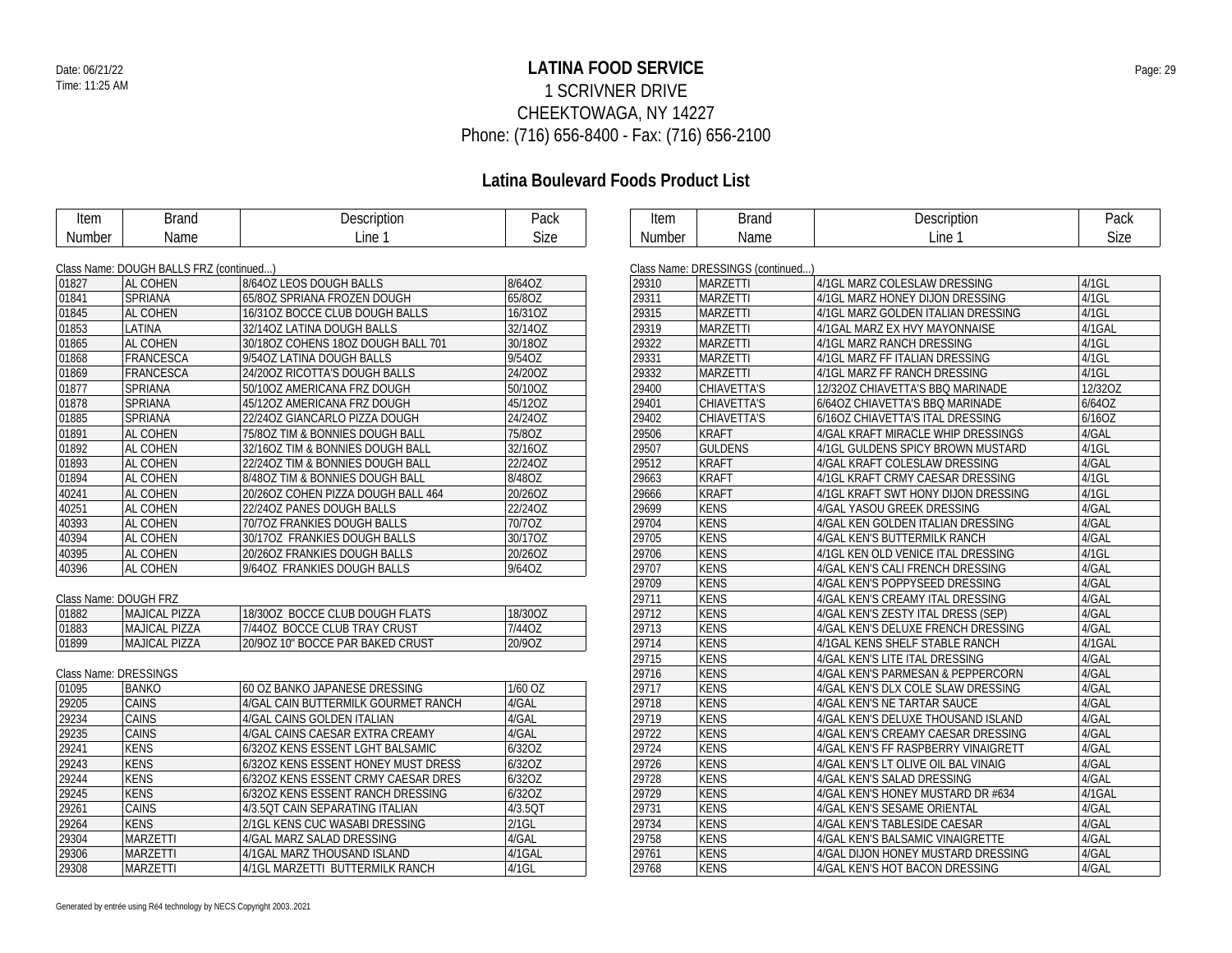## **LATINA FOOD SERVICE** Date: 06/21/22 Page: 30 1 SCRIVNER DRIVE CHEEKTOWAGA, NY 14227 Phone: (716) 656-8400 - Fax: (716) 656-2100

## **Latina Boulevard Foods Product List**

| Item     | <b>Brand</b>                     | Description                         | Pack      | Item   | <b>Brand</b>                         | Description                         | Pack      |
|----------|----------------------------------|-------------------------------------|-----------|--------|--------------------------------------|-------------------------------------|-----------|
| Number   | Name                             | Line 1                              | Size      | Number | Name                                 | Line 1                              | Size      |
|          |                                  |                                     |           |        |                                      |                                     |           |
|          | Class Name: DRESSINGS (continued |                                     |           |        | Class Name: DRESSINGS PC (continued) |                                     |           |
| 29793    | <b>KENS</b>                      | 4/GAL KENS JALAPENO RANCH DRESSING  | 4/GAL     | 29326  | <b>MARZETTI</b>                      | 60/1.5OZ MARZ GOLDEN ITAL DRESSING  | 60/1.5OZ  |
| 29794    | <b>KENS</b>                      | 4/1GL KENS CHIPOTLE RANCH DRESSING  | $4/1$ GL  | 29327  | <b>MARZETTI</b>                      | 60/1.50Z MARZ LITE ITALIAN DRESSING | 60/1.5OZ  |
| 29802    | KENS                             | 4/GAL KENS HOMESTYLE RANCH          | 4/GAL     | 29328  | <b>MARZETTI</b>                      | 120/1.5OZ MAR HONEY FRENCH DRESSING | 120/1.5OZ |
| 29807    | <b>DUKES</b>                     | 4/1GL DUKE COLESLAW DRESSING        | $4/1$ GL  | 29330  | <b>MARZETTI</b>                      | 120/1.5OZ MAR BUTTERMILK RANCH DRES | 120/1.5OZ |
| 29808    | <b>KENS</b>                      | 4/1GAL MAGIC BLEND COLE SLAW #870   | 4/1GAL    | 29335  | <b>MARZETTI</b>                      | 60/1.50Z MARZ FF ITALIAN DRESSING   | 60/1.5OZ  |
| 29817    | <b>KENS</b>                      | 4/1GL KENS CHAMPAGNE VINAIGRETTE    | $4/1$ GL  | 29337  | <b>MARZETTI</b>                      | 60/1.50Z MARZ FF RANCH DRESSING     | 60/1.5OZ  |
| 29903    | <b>HELLMANNS</b>                 | 4/1GAL HELL CREAMY CAESAR DRESSING  | 4/GAL     | 29609  | <b>KRAFT</b>                         | 60/1.50Z KRAFT HONEY MUSTARD PC     | 60/1.5OZ  |
| 29904    | <b>HELLMANNS</b>                 | 4/GAL HELL GREEK VINAIGRETTE DRESS  | 4/GAL     | 29610  | <b>KRAFT</b>                         | 60/1.50Z KRAFT BALS VIN W/EVOO PC   | 60/1.5OZ  |
| 29905    | <b>HIDDEN VALLEY</b>             | 4/GAL HIDDEN VALLEY RANCH           | 4/GAL     | 29611  | <b>KRAFT</b>                         | 60/1.50Z KRAFT CAESAR PC            | 60/1.5OZ  |
| 29929    | <b>KENS</b>                      | 2/1.5GL KENS RANCH DP               | 2/1.5GL   | 29612  | <b>KRAFT</b>                         | 60/1.50Z KRAFT FF ITALIAN PC        | 60/1.5OZ  |
| 76723    | <b>KRAFT</b>                     | 4/1GL KRAFT DRESSING SLAW           | $4/1$ GL  | 29613  | <b>KRAFT</b>                         | 60/1.50Z KRAFT FF RASPBERRY VIN PC  | 60/1.5OZ  |
| 76725    | <b>KRAFT</b>                     | 4/1GL DRESSING BUTTERMILK RANCH     | $4/1$ GL  | 29660  | <b>KRAFT</b>                         | 60/1.50Z KRAFT FF CATALINA DRESSING | 60/1.5OZ  |
| 76727    | <b>KRAFT</b>                     | 4/1GAL DRESSING ZESTY ITALIAN       | 4/1GAL    | 29662  | <b>KRAFT</b>                         | 60/1.5OZ KRAFT1000 ISLAND PC        | 60/1.5OZ  |
| 76728    | <b>KRAFT</b>                     | 4/1GAL DRESSING BALS VINAIGRETTE    | 4/1GAL    | 29739  | <b>KENS</b>                          | 60/1.50Z KEN'S FAT FREE RANCH PC    | 60/1.5OZ  |
| 76729    | <b>KRAFT</b>                     | 4/1GAL DRESSING SIGN HONEY DIJON    | 4/1GAL    | 29740  | <b>KENS</b>                          | 60/1.50Z KEN'S LITE ITALIAN PC      | 60/1.5OZ  |
| ML162104 | CAINS                            | 4/1GL FRESH HONEY MUSTARD DRESSING  | 4/1GAL    | 29741  | <b>KENS</b>                          | 60/1.50Z KEN'S RANCH DRESSING PC    | 60/1.5OZ  |
| ML162110 | <b>BAY VALLEY</b>                | 4/1GL MAYONNAISE LIGHT CAINS        | 4/1GL     | 29742  | <b>KENS</b>                          | 60/1.50Z KEN'S THOUSAND ISLAND PC   | 60/1.5OZ  |
| ML162262 | <b>BAY VALLEY</b>                | 4/1GL DRESSING ITALIAN LIGHT 5      | $4/1$ GL  | 29743  | <b>KENS</b>                          | 60/1.50Z KEN'S GOLDEN ITALIAN PC    | 60/1.5OZ  |
| ML162264 | <b>BAY VALLEY</b>                | 4/1GL DRESSING RANCH LIGHT REF      | 4/1GL     | 29744  | <b>KENS</b>                          | 60/1.50Z KEN'S COUNTRY FRENCH DR PC | 60/1.5OZ  |
| ML162371 | <b>BAY VALLEY</b>                | 4/1GL DRESSING RANCH                | $4/1$ GL  | 29745  | <b>KENS</b>                          | 60/1.50Z KEN'S FF RASPBERRY VIN PC  | 60/1.5OZ  |
| ML162394 | KENS                             | 4/1GAL KENS RANCH DRESSING LITE     | 4/1GAL    | 29746  | <b>KENS</b>                          | 60/1.50Z KEN'S PARM & PEPPERCORN PC | 60/1.5OZ  |
| ML162462 | <b>KENS</b>                      | 4/1GAL DRESSING SALAD WHIPPED 3     | 4/1GAL    | 29747  | <b>KENS</b>                          | 60/1.50Z KEN'S FAT FREE ITALIAN PC  | 60/1.5OZ  |
| ML162503 | <b>KENS</b>                      | 4/1GL KENS TARTAR SAUCE SD BASE 867 | $4/1$ GL  | 29748  | <b>KENS</b>                          | 60/1.50Z KEN'S BALSAMIC VINE PC     | 60/1.5OZ  |
| ML162517 | <b>KENS</b>                      | 6/32OZ DRESSING BALSAMIC VINGRETTE  | 6/32OZ    | 29750  | <b>GOODSEASONS</b>                   | 12/7.60Z GOODSEASONS ITAL DRESSING  | 12/7.60Z  |
|          |                                  |                                     |           | 29751  | <b>KENS</b>                          | 60/1.50Z KEN'S CAESAR PC'S          | 60/1.5OZ  |
|          | Class Name: DRESSINGS CUPS       |                                     |           | 29752  | <b>KENS</b>                          | 60/1.50Z KEN'S CREAMY ITAL PC       | 60/1.5OZ  |
| 29527    | <b>KRAFT</b>                     | 200/3/4OZ KRAFT TARTAR SAUCE CUPS   | 200/3/4OZ | 29753  | <b>KENS</b>                          | 60/1.50Z KEN'S GREEK DRESSING PC    | 60/1.5OZ  |
| 29735    | <b>KENS</b>                      | 72/20Z KEN'S TARTAR SAUCE CUPS      | 72/20Z    | 29755  | <b>HIDDEN VALLEY</b>                 | 18/30Z HIDDEN VALLEY RANCH MIX      | 18/30Z    |
| 29736    | <b>KENS</b>                      | 72/20Z KENS MARINARA SAUCE CUPS     | 72/20Z    | 29762  | <b>KENS</b>                          | 60/1.50Z KENS CREAMY CAESAR PCS     | 60/1.5OZ  |
| 29737    | <b>KENS</b>                      | 100/.75OZ KEN'S TARTAR SAUCE CUPS   | 100/.75OZ | 29786  | <b>KENS</b>                          | 60/1.50Z KENS HONEY DIJON POUCH     | 60/1.5OZ  |
| 29760    | <b>KENS</b>                      | 100/1.5OZ KENS HONEY MUSTARD CUP    | 100/1.5OZ | 29795  | <b>HELLMANNS</b>                     | 12/9.20Z HELLMANNS ITALIAN MIX      | 12/9.20Z  |

| 29326    | <b>MARZETTI</b>      | 60/1.50Z MARZ GOLDEN ITAL DRESSING  | 60/1.5OZ  |
|----------|----------------------|-------------------------------------|-----------|
| 29327    | <b>MARZETTI</b>      | 60/1.50Z MARZ LITE ITALIAN DRESSING | 60/1.5OZ  |
| 29328    | <b>MARZETTI</b>      | 120/1.5OZ MAR HONEY FRENCH DRESSING | 120/1.5OZ |
| 29330    | <b>MARZETTI</b>      | 120/1.5OZ MAR BUTTERMILK RANCH DRES | 120/1.5OZ |
| 29335    | <b>MARZETTI</b>      | 60/1.50Z MARZ FF ITALIAN DRESSING   | 60/1.5OZ  |
| 29337    | <b>MARZETTI</b>      | 60/1.50Z MARZ FF RANCH DRESSING     | 60/1.5OZ  |
| 29609    | <b>KRAFT</b>         | 60/1.50Z KRAFT HONEY MUSTARD PC     | 60/1.5OZ  |
| 29610    | <b>KRAFT</b>         | 60/1.50Z KRAFT BALS VIN W/EVOO PC   | 60/1.5OZ  |
| 29611    | <b>KRAFT</b>         | 60/1.50Z KRAFT CAESAR PC            | 60/1.5OZ  |
| 29612    | <b>KRAFT</b>         | 60/1.50Z KRAFT FF ITALIAN PC        | 60/1.5OZ  |
| 29613    | <b>KRAFT</b>         | 60/1.50Z KRAFT FF RASPBERRY VIN PC  | 60/1.5OZ  |
| 29660    | <b>KRAFT</b>         | 60/1.50Z KRAFT FF CATALINA DRESSING | 60/1.5OZ  |
| 29662    | <b>KRAFT</b>         | 60/1.5OZ KRAFT1000 ISLAND PC        | 60/1.5OZ  |
| 29739    | <b>KENS</b>          | 60/1.50Z KEN'S FAT FREE RANCH PC    | 60/1.5OZ  |
| 29740    | <b>KENS</b>          | 60/1.50Z KEN'S LITE ITALIAN PC      | 60/1.5OZ  |
| 29741    | <b>KENS</b>          | 60/1.50Z KEN'S RANCH DRESSING PC    | 60/1.5OZ  |
| 29742    | <b>KENS</b>          | 60/1.50Z KEN'S THOUSAND ISLAND PC   | 60/1.5OZ  |
| 29743    | <b>KENS</b>          | 60/1.50Z KEN'S GOLDEN ITALIAN PC    | 60/1.5OZ  |
| 29744    | <b>KENS</b>          | 60/1.50Z KEN'S COUNTRY FRENCH DR PC | 60/1.5OZ  |
| 29745    | <b>KENS</b>          | 60/1.50Z KEN'S FF RASPBERRY VIN PC  | 60/1.5OZ  |
| 29746    | <b>KENS</b>          | 60/1.50Z KEN'S PARM & PEPPERCORN PC | 60/1.5OZ  |
| 29747    | <b>KENS</b>          | 60/1.50Z KEN'S FAT FREE ITALIAN PC  | 60/1.5OZ  |
| 29748    | <b>KENS</b>          | 60/1.50Z KEN'S BALSAMIC VINE PC     | 60/1.5OZ  |
| 29750    | <b>GOODSEASONS</b>   | 12/7.60Z GOODSEASONS ITAL DRESSING  | 12/7.60Z  |
| 29751    | <b>KENS</b>          | 60/1.50Z KEN'S CAESAR PC'S          | 60/1.5OZ  |
| 29752    | <b>KENS</b>          | 60/1.50Z KEN'S CREAMY ITAL PC       | 60/1.5OZ  |
| 29753    | <b>KENS</b>          | 60/1.50Z KEN'S GREEK DRESSING PC    | 60/1.5OZ  |
| 29755    | <b>HIDDEN VALLEY</b> | 18/30Z HIDDEN VALLEY RANCH MIX      | 18/3OZ    |
| 29762    | <b>KENS</b>          | 60/1.50Z KENS CREAMY CAESAR PCS     | 60/1.5OZ  |
| 29786    | <b>KENS</b>          | 60/1.50Z KENS HONEY DIJON POUCH     | 60/1.5OZ  |
| 29795    | <b>HELLMANNS</b>     | 12/9.20Z HELLMANNS ITALIAN MIX      | 12/9.20Z  |
| 29796    | <b>KENS</b>          | 60/1.50Z KENS HONEY MUSTARD 0572B3  | 60/1.5OZ  |
| ML162378 | <b>HIDDEN VALLEY</b> | 84/1.50Z DRESSING RANCH PC HID VAL  | 84/1.5OZ  |
|          |                      |                                     |           |

| Class Name: EGGS |  |
|------------------|--|
|                  |  |

| EG307 | CORNERSTONE                           | 15/2# ERESH WHOLE LIOUID EGGS      | 15/2#     |  |  |
|-------|---------------------------------------|------------------------------------|-----------|--|--|
| EG308 | 6/5# FRZ SCRAMBLED EGGS CIB<br>DEB EL |                                    |           |  |  |
| FG312 | CARGILL                               | 12/3207 WHITE FGG EGGBEATERS       | 12/3207   |  |  |
| EG315 | <b>CORNERSTONE</b>                    | 1/20LB HARD BOILED EGGS CKD        | $1/20I$ B |  |  |
| EG316 | DEB FI                                | 1/20LB DEB EL WH LIO EGGS W/CITRIC | 1/20LB    |  |  |

### Class Name: DRESSINGS PC

| <b>URISS INCHITE. DIVESSINUS L.C.</b> |              |                                  |                  |  |  |
|---------------------------------------|--------------|----------------------------------|------------------|--|--|
| 29218                                 | <b>KRAFT</b> | 200/7/16OZ KRAFT CREAMY RANCH PC | 7/16OZ<br>200/7/ |  |  |
| 29219                                 | <b>KRAFT</b> | 200/7/16OZ KRAFT GOLD ITALIAN PC | 7/16OZ<br>200/7  |  |  |

CAINS 100/1.5OZ PC LITE RANCH DRESSING 100/1.5OZ

29784 KENS 100/1.5OZ KEN'S CTRY FRENCH W/HONEY 100/1.5OZ<br>29800 KENS 100/1.5OZ KEN'S TARTAR SAUCE CUPS 100/1.5OZ 29800 KENS 100/1.5OZ KEN'S TARTAR SAUCE CUPS 100/1.5OZ KENS 172/3OZ KENS GREEK CUPS 12/3OZ 29801 KENS 72/3OZ KENS GREEK CUPS 72/3OZ<br>29911 KENS 100/1.5OZ KENS RANCH DRESSING CUPS 100/1.5OZ

29911 KENS 100/1.5OZ KENS RANCH DRESSING CUPS<br>ML562102 CAINS 100/1.5OZ PC LITE RANCH DRESSING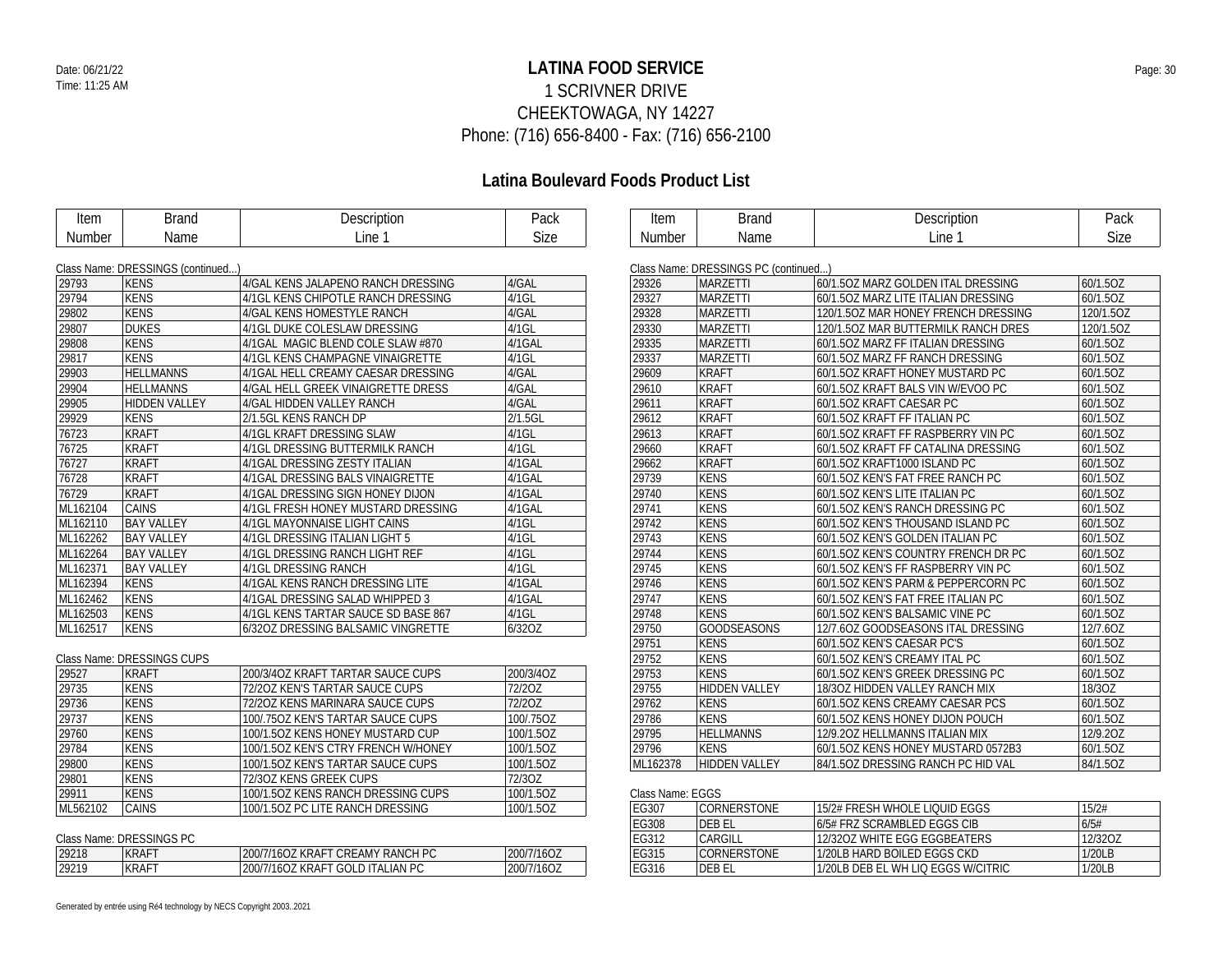## **LATINA FOOD SERVICE** Date: 06/21/22 Page: 31 1 SCRIVNER DRIVE CHEEKTOWAGA, NY 14227 Phone: (716) 656-8400 - Fax: (716) 656-2100

## **Latina Boulevard Foods Product List**

| Item                                                    | <b>Brand</b>                 | Description                         | Pack        | Item                  | <b>Brand</b>                   | Description                       | Pack           |
|---------------------------------------------------------|------------------------------|-------------------------------------|-------------|-----------------------|--------------------------------|-----------------------------------|----------------|
| Number                                                  | Name                         | Line 1                              | Size        | Number                | Name                           | Line 1                            | Size           |
|                                                         |                              |                                     |             |                       |                                |                                   |                |
|                                                         | Class Name: EGGS (continued) |                                     |             | Class Name: EQUIPMENT |                                |                                   |                |
| EG317                                                   | <b>MICHAELS</b>              | 15/2LB LIQUID EGG YOLKS             | 15/2LB      | <b>BUDDY</b>          |                                | THE BUDDY SYSTEM 1/1400CT         | 1/1400CT       |
| EG329                                                   | <b>MICHAELS</b>              | 300/1.25OZ PAPETTI CN ROUND EGG     | 300/1.25OZ  | <b>NF739</b>          | <b>JOY</b>                     | TABLE MOUNT 1/10/22 1/1CT         | <b>1/1CT</b>   |
| EG704                                                   | PAPETTI                      | 168/1.50Z HS FRIED EGG W PEPPER     | 168/1.5OZ   | NF742                 | <b>JOY</b>                     | CONE TUBE 1/1CT                   | 1/1CT          |
| EG825                                                   | <b>MICHAELS</b>              | 1/20# COOKED SCRAMBLED EGGS         | 1/20#       | <b>NF743</b>          | <b>JOY</b>                     | 3 HOLE BAFFLE FOR 705 1/1CT       | <b>1/1CT</b>   |
| ML129080                                                | CARGILL                      | 8/18CT HARD COOKED EGGS             | 8/18CT      | <b>NF744</b>          | <b>JOY</b>                     | 4 HOLE BAFFLE FOR 705 1/1CT       | <b>1/1CT</b>   |
| ML44990                                                 | <b>DEB EL</b>                | 6/5# EGGS WHITES ANGEL WHIP         | 6/5#        | NF745                 | <b>JOY</b>                     | BAFFLE 104 1/1CT                  | <b>1/1CT</b>   |
|                                                         |                              |                                     |             | <b>NF747</b>          | <b>SERVER</b>                  | <b>PUMP REPAIR</b>                | <b>EACH</b>    |
|                                                         | Class Name: EGGS SHELL FRSH  |                                     |             | <b>NF748</b>          | <b>SERVER</b>                  | SPRING 1/1CT                      | <b>1/1CT</b>   |
| EG301                                                   | <b>HEMMELGARN</b>            | EGGS XLG LOOSE 15 DOZ "AA"          | 15DOZ       | <b>NF749</b>          | <b>SERVER</b>                  | <b>WASHER 1/1CT</b>               | 1/1CT          |
| EG302                                                   | <b>HEMMELGARN</b>            | EGGS LARGE LOOSE 15 DOZ "AA"        | 15DOZ       | <b>NF750</b>          | <b>SERVER</b>                  | SEAL ASSEMBLY 1/1CT               | <b>1/1CT</b>   |
| EG304                                                   | <b>SPRINGBROOK</b>           | EGGS TRIPI FOODS XLG CARTON 15/1DOZ | 15/1DOZ     | <b>NF751</b>          | <b>SERVER</b>                  | O RING 1/1CT                      | 1/1CT          |
| EG332                                                   | <b>WILLOWBROOK</b>           | EGGS JUMBO CARTON 20/1DOZ "AA"      | 20/1DZ      | NF752                 | <b>SERVER</b>                  | TRIPLE DIP SERVER 1/1CT #92040    | 1/1CT          |
| EG333                                                   | <b>WILLOWBROOK</b>           | EGGS W.B.EX LARGE CARTONS 20/DOZ.   | 20/1DZ      | <b>NF754</b>          |                                | WAFFLE CONE DISPLAY 1/1CT         | 1/1CT          |
| EG335                                                   | <b>WILLOWBROOK</b>           | EGGS LARGE CARTON 30/1DOZ "AA"      | 30/1DZ      | <b>NF763</b>          | <b>WINCO</b>                   | METAL SHAKE CUPS 1/1CT MCP-30     | 1/1CT          |
| EG336                                                   | <b>WILLOWBROOK</b>           | EGGS LARGE CARTON 20/1.5DOZ "AA"    | 20/1.5DZ    | NF766                 | <b>SERVER</b>                  | <b>PUMP FOR FS WARMER</b>         | 1/1CT          |
| EG337                                                   | <b>WILLOWBROOK</b>           | EGGS MED CARTON 30/1DOZ "AA"        | 30/1DZ      | <b>NF767</b>          | <b>SERVER</b>                  | FUDGE SERVER FS 1/1CT #82500      | 1/1            |
| EG338                                                   | <b>WILLOWBROOK</b>           | EGGS LARGE CARTON 15/1DOZ "AA"      | 15/1DZ      | <b>NF768</b>          | <b>SERVER</b>                  | <b>BRUSH 21INCH 1/1CT #82526</b>  | 1/1CT          |
| EG339                                                   | <b>SPRINGBROOK</b>           | EGGS TRIPI FOODS LRGE CARTON 15/1DZ | 1/15DZ      | NF82063               | <b>SERVER</b>                  | 1/1CT SPACERS 82063               | 1/1CT          |
| EG340                                                   | <b>HEMMELGARN</b>            | EGGS XLG LOOSE 30DOZ "AA"           | 1/30DZ      |                       |                                |                                   |                |
| EG341                                                   | HEMMELGARN                   | EGGS LARGE LOOSE 30DOZ "AA"         | 1/30DZ      | Class Name: EXTRACTS  |                                |                                   |                |
| EGUN711                                                 | HEMMELGARN                   | EGGS LARGE CARTON 30/1DZ            | 30/1DZ      | 59208                 | NIBLACK FOODS                  | 12/32OZ ALMOND EXTRACT PURE       | 12/32OZ        |
|                                                         |                              |                                     |             | 91215                 | <b>BRIESS</b>                  | 3.3 LBS BARLEY MALT EXTRACT       | 3.3 LBS        |
| Class Name: EMULSO                                      |                              |                                     |             |                       |                                |                                   |                |
| 66022                                                   | <b>EMULSO</b>                | LID PLASTIC FOR 5 GAL PAIL NO SPOUT | <b>EACH</b> |                       | Class Name: FEDERAL BAKERS     |                                   |                |
|                                                         |                              |                                     |             | 01073                 | <b>PRIME</b>                   | 1GL VANILLA 10X CLEAR             | $1$ GL         |
| Class Name: ENTREE                                      |                              |                                     |             | 01111                 | <b>DECOPAK</b>                 | 12/12CT RING HAUNTED HOUSE        | 12/12CT        |
| 55565                                                   | <b>HORMEL</b>                | HORMEL FIREBRAISED SHORT RIB        | 1/10#       | 01112                 |                                | 12/12CT PICK SPOOKY PUMPKIN ASSRT | 12/12CT        |
| 88216                                                   | <b>HORMEL</b>                | HORMEL FIREBRAISED STL RIB 12PC     | 28.15#      | 01113                 | <b>DECOPAK</b>                 | 12/12CT PICK HAPPY HALLOWEEN      | 12/12CT        |
|                                                         |                              |                                     |             | 01114                 | <b>DECOPAK</b>                 | 12/12CT PICK HALLOWEEN GREETING   | 12/12CT        |
|                                                         | Class Name: ENTREE RETAIL    |                                     |             | ML0020                | <b>LORRANN OILS</b>            | 1/10Z OIL LEMON                   | 1/10Z          |
| 30149                                                   | <b>HOT POCKET</b>            | 30/4OZ HOT POCK PEPPERON PIZZAI IW  | 30/4OZ      | ML0160                | <b>LORANN OILS</b>             | 1/10Z FLAVOR RASPBERRY            | 1/10Z          |
| 30150                                                   | <b>HOT POCKET</b>            | 30/4OZ HOT POCK PHILLY STEAK IW     | 30/4OZ      | ML0271                | <b>LORANN OILS</b>             | 1/10Z FLAVOR MAPLE                | 1/10Z          |
| 30151                                                   | <b>HOT POCKET</b>            | 30/40Z HOT POCK CHEESEBURGER IW     | 30/4OZ      | ML0410                |                                | 1/4OZ COFFEE FLAVOR               | 1/40Z          |
| 30154                                                   | <b>HOT POCKET</b>            | 24/40Z HOT POCK BEEF & CHEDDAR IW   | 24/4OZ      | ML0460                |                                | 1/10Z FLAVOR COTTON CANDY         | 1/10Z          |
|                                                         | <b>HOT POCKET</b>            | 24/4OZ HOT POCKET HAM & CHEESE      | 24/4OZ      | ML05055               | CHEFS CHOICE                   | 1/160Z EXTRACT PURE VANILLA GOLD  | 1/16OZ         |
|                                                         |                              |                                     |             |                       | <b>LORANN OILS</b>             | 1/40Z FLAVOR COCONUT              | 1/40Z          |
|                                                         | <b>BIG DADDY</b>             | 48CT BIG DADDY FIESTADA SANDWICH IW | 48/4.46OZ   | ML0744                |                                |                                   |                |
|                                                         | <b>BIG DADDY</b>             | 48CT BIG DADDY BFLO CHIC SANDWCH IW | 48/4.46OZ   | ML0766                | <b>LORANN OILS</b>             | 1/40Z PEPPERMINT EXTRACT          | 1/40Z          |
|                                                         |                              |                                     |             | ML10090               | LANOVARA                       | 1/4.5LB COOKIE ITALIAN ASST       | 1/4.5LB        |
| 30155<br>30186<br>30187<br>Class Name: ENTREES<br>55560 | <b>CHEF MATE</b>             | 6/6.68# CARNE CHILI WITH BEANS      | 6/6.68#     | ML10685<br>ML10881    | <b>INTN</b><br><b>BAKEMARK</b> | 1/5LB COCONUT ANGEL FLAKE SWEET   | 1/5LB<br>1/5LB |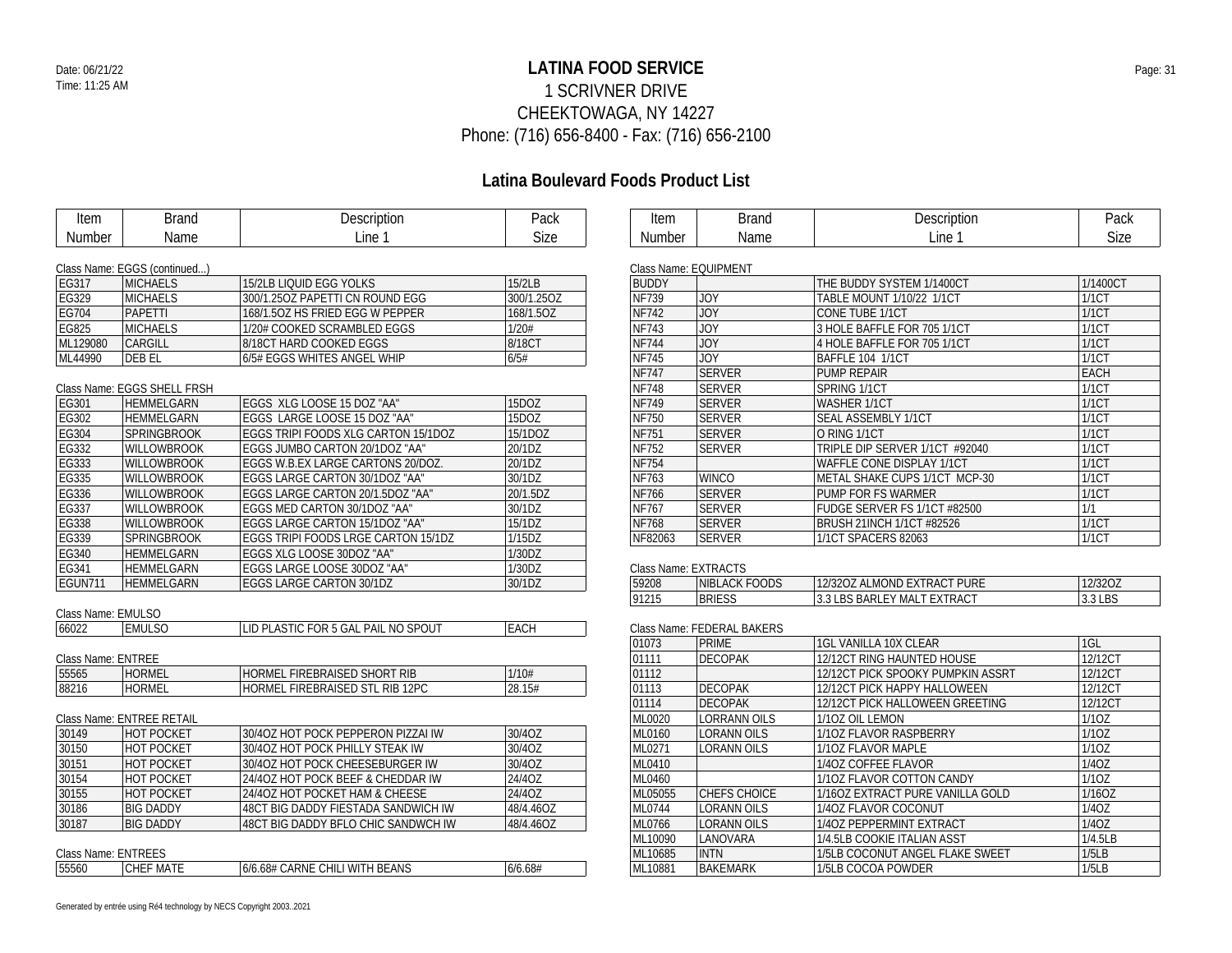## **LATINA FOOD SERVICE** Date: 06/21/22 Page: 32 1 SCRIVNER DRIVE CHEEKTOWAGA, NY 14227 Phone: (716) 656-8400 - Fax: (716) 656-2100

| Item     | <b>Brand</b>                           | Description                         | Pack      | Item    | <b>Brand</b>                           | Description                         | Pack         |
|----------|----------------------------------------|-------------------------------------|-----------|---------|----------------------------------------|-------------------------------------|--------------|
| Number   | Name                                   | Line 1                              | Size      | Number  | Name                                   | Line 1                              | Size         |
|          |                                        |                                     |           |         |                                        |                                     |              |
|          | Class Name: FEDERAL BAKERS (continued) |                                     |           |         | Class Name: FEDERAL BAKERS (continued) |                                     |              |
| ML10892  | <b>BLOOMER</b>                         | 1/5LB CHOC CHIPS 1M SEMI-SWEET      | 1/5LB     | ML179   | <b>APPLE VALLEY</b>                    | 1/240CT TART SHELL 3" UNSWEETENED   | 1/240CT      |
| ML10893  | <b>BLOOMER</b>                         | 1/5LB CHOC CHIP IMIT 4MCT           | 1/5LB     | ML18160 | <b>AMERICOLOR</b>                      | 1/13.50Z COLOR GEL PASTE RED        | 1/13.5OZ     |
| ML10894  | <b>BLOOMER</b>                         | 1/5LB CHIPS 4M SEMI-SWEET           | 1/5LB     | ML21035 | <b>PACTIV</b>                          | 50/10CT FOIL PIE PAN 9" MED         | 50/10CT      |
| ML10900  | SPRIANA                                | 1/6 # 2M PREM WHITE CHIPS           | $1/6$ LB  | ML21200 | <b>DECOPAK</b>                         | 1/72CT DISP PASTRY BAG HYGO MAX 12  | 1/72CT       |
| ML11200  | <b>DECOPAK</b>                         | 1/72CT DISP PASTRY BAG HYGO MAX 21  | 1/72CT    | ML225   | AMERICCOLOR                            | 1/4.50Z COLOR GEL PAST NAVY BLUE    | 1/4.5OZ      |
| ML11830  | <b>DECOPAK</b>                         | 1/2LB GP GUMPAST SATIN ICE          | 1/2LB     | ML29411 | <b>WILTON</b>                          | 1/4CT RODS DOWEL PLASTIC 1/2"X12"   | 1/4CT        |
| ML11880  | <b>HENRY &amp; HENRY</b>               | 1/30LB ICING IMPERIAL WHITE RTU     | 1/30LB    | ML29638 | JOHNSON ROSE                           | 1/1CT PIZZA PAN 16" ALUMINUM        | <b>1/1CT</b> |
| ML12476  |                                        | 1/50LB FLOUR #1 SEMOLINA KING MIDAS | 1/50LB    | ML30527 | THERMOHAUSER                           | PASTRY BRUSH POLYESTER W HOOK 1CT   | 1CT          |
| ML13286  | CONAGRA                                | 1/5LB FLOUR WHOLE WHEAT STONE GRND  | 1/5LB     | ML30557 | <b>THERMOHAUSER</b>                    | 1/1CT BRUSH PASTRY NAT 2.4"         | 1/1CT        |
| ML13287  | LENTZ                                  | 1/50LB FLOUR DURUM EX FANCY         | 1/50LB    | ML30941 | THERMOHAUSER                           | 1/1PC BAKER'S PADS 7 7/8X10 HEAT RE | 1/1PC        |
| ML13296  | CONAGRA                                | 1/5LB FLOUR SEMOLINA                | 1/5LB     | ML31187 |                                        | DISHER #16 2.750Z BLUE HANDLE 1CT   | 1CT          |
| ML13372  | <b>FDA</b>                             | 1/5LB WU RAISINS GOLDEN             | 1/5LB     | ML31197 | JOHNSON ROSE                           | 1/1CT MIXING BOWL S/S 8QT           | <b>1/1CT</b> |
| ML136670 | <b>BUNGE</b>                           | 1/10LB CORN MEAL FINE               | 1/10LB    | ML31235 | <b>JOHNSON ROSE</b>                    | 1/1CT THERMOMETER FRIDGE/FREEZER    | <b>1/1CT</b> |
| ML13685  | WU                                     | 1/5LB OATS REGULAR ROLLED           | 1/5LB     | ML31236 | JOHNSON ROSE                           | 1/1CT THERMOMETER POCKET            | 1/1CT        |
| ML13796  | <b>AGRICORE</b>                        | 1/50LB CORN MEAL YELLOW COARSE M39  | 1/50LB    | ML31237 | <b>JOHNSON ROSE</b>                    | 1/1CT THERMOMETER POCKET 2-220      | 1/1CT        |
| ML14221  | <b>REESES</b>                          | 1/25LB CHIPS 1M PEANUT BUTTER REE'S | 1/25LB    | ML31248 | JOHNSON ROSE                           | 1/1CT SPATULA 10.5" HEAT RESISTANT  | 1/1CT        |
| ML14454  |                                        | 1/5LB PECAN PIECES MED FANCY        | 1/5LB     | ML31250 | <b>JOHNSON ROSE</b>                    | 1/1CT OVEN MITT 13" SILICONE        | 1/1CT        |
| ML15168  | PENNANT                                | 20/12OZ PUFF DOUGH 10X15 SHEET      | 20/12OZ   | ML31267 | JOHNSON ROSE                           | 1/1CT SPOON WOODEN 15"              | <b>1/1CT</b> |
| ML15290  | <b>DECOPAK</b>                         | CELLO BAG 4X7 W WHITE RIBBON 1/50CT | 1/50CT    | ML31350 | <b>WILTON</b>                          | DECORATING TIP #3 ROUND 1CT         | 1CT          |
| ML15401  | <b>DECOPAK</b>                         | 1/2LB FONDANT SATIN ICE BLACK       | 1/2LB     | ML31361 | <b>WILTON</b>                          | DECORATING TIP #14 OPEN STAR 1/1CT  | <b>1/1CT</b> |
| ML15408  | CARGILL                                | 1/10LB PRETZEL M SALT KOCHER        | 1/10LB    | ML31366 | <b>WILTON</b>                          | DECORATING TIP #16 OPEN STAR 1/1CT  | 1/1CT        |
| ML15435  |                                        | 1/5LB NUTS ALMOND SLICED NATURAL    | 1/5LB     | ML31743 | <b>NICKEL PACK</b>                     | PICK GRADUATION "2018" 1/144CT      | 1/144CT      |
| ML15455  | <b>YOUNG</b>                           | 1/5LB PECAN HALVES FANCY            | 1/5LB     | ML31861 | <b>ATECO</b>                           | 1/100CT PARCHMENT TRIANGLES         | 1/100CT      |
| ML15456  | WU                                     | 1/5LB WALNUT 1/2'S PIECES           | 1/5LB     | ML31868 | THERMOHAUSER                           | 1/1CT PASTRY BAG 16" SPECIAL        | 1/1CT        |
| ML16047  |                                        | 1/5LB SEEDS POPPY                   | 1/5LB     | ML31869 | <b>THERMOHAUSER</b>                    | 1/1CT PASTRY BAG 18" SPECIAL        | 1/1CT        |
| ML16050  | ALL GOLD                               | 1/5LB SESAME SEEDS NATURAL UNHULLED | 1/5LB     | ML32065 | <b>ATECO</b>                           | 1/1CT PASTRY BRUSH BLACK            | 1/1CT        |
| ML16127  |                                        | 1/5LB CORN STARCH                   | 1/5LB     | ML3219  | <b>WILTON</b>                          | DUST PEARL WHITE 1/.05OZ            | 1/.05OZ      |
| ML16371  | <b>HONEYMOON</b>                       | CAKE CIRCLE 8" CORRIGATED 5/100CT   | 5/100CT   | ML32592 | JOHNSON ROSE                           | 1/1CT THERMOMETER FRIDGE/FREEZER    | 1/1CT        |
| ML16377  | <b>HONEY</b>                           | CAKE CIRCLE 14" CORRIGATED 1/125CT  | 1/125CT   | ML32655 | THERMOHAUSER                           | 1/1CT PASTRY BAG 18" EXPORT         | 1/1CT        |
| ML16434  | <b>ENTERPRISE</b>                      | CAKE BOX 12X12X5 PLAIN WHT 1/50CT   | 1/50CT    | ML32665 | THERMOHAUSER                           | 1/1CT PASTRY BAG 21" EXPORT         | 1/1CT        |
| ML16489  | PFEIL & HOLING                         | DECORATING FOIL ROLL GOLD 50FT      | 50FT      | ML32781 | THERMOHAUSER                           | PASTRY BAG 24" EXPORT 1/1CT         | 1/1CT        |
| ML16493  |                                        | DECORATING FOIL ROYAL BLUE 50FT     | 50FT ROLL | ML33509 | PFEIL                                  | 20/.03OZ ROYAL ICING EYES MED 5/16" | 20/.03OZ     |
| ML16499  | <b>ENTERPRISE</b>                      | BOX CAKE PLAIN WT 10X10X5 100/1CT   | 100/1CT   | ML33543 | <b>DECOPAK</b>                         | 1/8LB SANDING SUGAR GREEN           | 1/8LB        |
| ML16512  | <b>ENTERPRISE</b>                      | BOX BAKERY 10X10X2.5 250/1CT        | 250/1CT   | ML33681 | <b>WILTON</b>                          | 1/160Z MERINGUE POWDER MIX          | 1/16OZ       |
| ML16538  |                                        | 1/2.5LB SHORTENING HI RATIO         | 1/2.5#    | ML37927 | <b>DECOPAK</b>                         | 1/5LB FONDANT SATIN ICE WHITE       | 1/5LB        |
| ML1690   | APPLE VALLEY                           | 1/240CT TART SHELL 2" UNSWEETENED   | 1/240CT   | ML38035 | THERMOHAUSER                           | <b>SCRAPER DOUGH FLEXIBLE 1/1CT</b> | 1/1CT        |
| ML17029  | THERMOHAUSER                           | PASTRY BAG DISP NONSLIP 12" 1/100CT | 1/100CT   | ML385   | <b>NOVAC</b>                           | LID DOME ROUND 3 5/8X3/4 USE W/376  | 1/700CT      |
| ML17030  | THERMOHAUSER                           | PASTRY BAG DISP NONSLIP 18" 1/100CT | 1/100CT   | ML38840 | <b>DOT</b>                             | 1/30LB CHERRY TART PITTED           | 1/30LB       |
| ML17031  | THERMOHAUSER                           | PASTRY BAG DISP NONSLIP 21" 1/100CT | 1/100CT   | ML3888  |                                        | 1/4OZ BANANA EMULSION FLAVOR        | 1/4OZ        |
| ML173    | AMERICOLOR                             | 1/.750Z COLOR GEL GOLD              | 1/.75OZ   | ML40070 | <b>THERMOHAUSER</b>                    | DECORATING TIP #824 OPEN STAR 1CT   | <b>1/1CT</b> |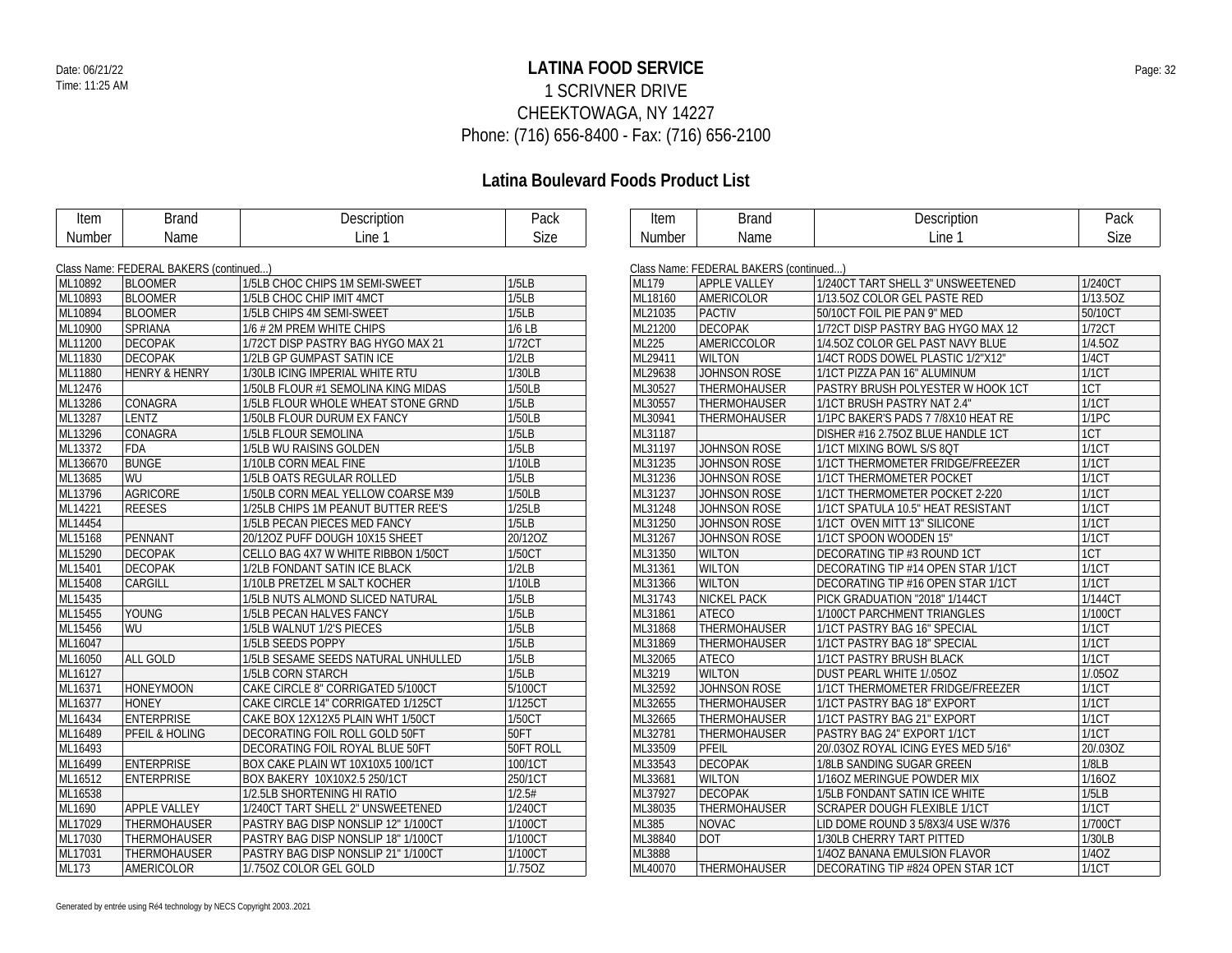## **LATINA FOOD SERVICE** Date: 06/21/22 Page: 33 1 SCRIVNER DRIVE CHEEKTOWAGA, NY 14227 Phone: (716) 656-8400 - Fax: (716) 656-2100

| Line 1<br>Size<br>Line 1<br>Size<br>Name<br>Number<br>Name<br>Number<br>Class Name: FEDERAL BAKERS (continued)<br>Class Name: FEDERAL BAKERS (continued)<br><b>THERMOHAUSER</b><br>DECORATING TIP OPEN STAR 1/1CT 829<br><b>1/1CT</b><br>1/8LB SUGAR COARSE CON AA WHITE<br>1/8LB<br>ML40100<br>ML64873<br>1/1CT<br>ML67179<br>ML40114<br><b>ATECO</b><br>1/500CT<br>DECORATING TIP STAR 1/1CT #866<br>PIE PAN FOIL ALUM 9" DEEP 1/500CT<br>AMERICOLOR<br>1/13.5OZ<br>ML70252<br>MAPLELEAF<br>1/3LB<br>ML413<br>1/13.50Z COLOR GEL LEAF GREEN<br>1/3LB FILLING FRUITFUL FIG<br>ML70315<br>WU<br>1/10LB<br>ML421<br>AMERICOLOR<br>1/13.5OZ<br>1/13.50Z COLOR GEL PASTE SUPER RED<br>1/10LB CORN MEAL COARSE<br>ML70353<br><b>DECOPAK</b><br>1/8LB<br>ML43012<br><b>DAWN</b><br>100/1CT CAKE CIRCLE 12" GOLD SCALLO<br>100/1CT<br>1/8LB SANDING SUGAR RED DP 8784<br>ML43120<br><b>AVALON DECO</b><br>1/2GR<br><b>ML705</b><br>1/2.5GR<br>1/2GR DUST LUSTER RED VELVET<br>1/2.5GR DUST LUSTER CLASSIC GOLD<br><b>CK PRODUCTS</b><br>1/1LB<br>ML70665<br>CK PRODUCTS<br>1/8OZ<br>ML44001<br>1/1LB MIX ROYAL ICING WHITE<br>1/80Z FLAVOR BUTTER<br>1/4.50Z<br>ML70688<br>1/10Z GLITTER RED EDIBLE DISC<br>1/10Z<br>AMERICOLOR<br>1/4.50Z COLOR GEL PASTE ROYAL BLUE<br><b>CK PRODUCTS</b><br><b>ML446</b><br>1/1CT<br>ML44600<br>NORDIC WARE<br>1/1EA<br>ML70974<br>1/1EA BAKING SHEET PAN 3/4 15X21X1<br>1/1CT SPATULA OFFSET WOOD HANDLE<br>1/4.5OZ<br>ML72695<br><b>DAWN</b><br>100/1CT<br>ML447<br>AMERICOLOR<br>1/4.50Z COLOR GEL PAST SKY BLUE<br>100/1CT PAD 1/4SHEET 14X10 WAX<br>1/4.50Z<br>ML73086<br><b>WILTON</b><br>1/25CT<br>ML450<br>AMERICOLOR<br>1/4.50Z COLOR GEL PASTE LEMON YLW<br>1/25CT LOLLIPOP STICKS 8"<br>1/4.50Z<br>ML74707<br><b>C'EST VIVANT</b><br>1/30#<br>ML451<br>AMERICOLOR<br>1/30# CHOC CHIPS SEMISWEET 4M<br>1/4.50Z COLOR GEL PASTE LEAF GREEN<br>1/4.50Z<br>ML74926<br>1/240CT<br><b>ML452</b><br>AMERICOLOR<br>1/4.50Z COLOR GEL PASTE ORANGE<br>1/240CT SHELL TART MINI SWEET 1.75"<br>1/4.5OZ<br><b>BRILL</b><br>1/35LB<br>ML453<br>AMERICOLOR<br>ML75035<br>1/4.50Z COLOR GEL PASTE DEEP PINK<br>1/35LB ICING RTU BRILL XTRA SMOTH<br>1/4.5OZ<br>AMERICAN<br>ML455<br>ML75721<br>1/.750Z<br>AMERICOLOR<br>1/4.50Z COLOR GEL PASTE RED RED<br>1/.750Z COLOR GEL SUPER BLACK<br>1/4.50Z<br>ML75783<br>AMERICOLOR<br>1/.750Z<br>ML456<br><b>AMERICAN</b><br>COLOR GEL PASTE SUPER RED 1/4.50Z<br>1/.750Z COLOR GEL SOFT PINK<br>1/4.5OZ<br>ML75790<br>11.750Z<br>ML457<br>AMERICOLOR<br>AMERICOLOR<br>1/4.50Z COLOR GEL PASTE VIOLET<br>1/.750Z COLOR GEL BRIGHT WHITE<br>1/4.5OZ<br>ML76024<br>ML462<br>AMERICOLOR<br>1/4.50Z COLOR GEL PASTE REGAL PURPL<br>11.750Z<br>1/.750Z COLOR GEL ELECTRIC PINK<br>ML4801<br>THERMOHAUSER<br>1CT<br>ML80001<br><b>PFEIL &amp; HOLING</b><br>1/4OZ GLITTER WHITE EDIBLE<br>1/4OZ<br>PASTRY BRUSH SYNTHETIC BLUE BRIS<br>1/1CT<br>1/72CT<br>ML48162<br><b>THERMOHAUSER</b><br>ML81200<br><b>DECOPAK</b><br>1/1CT MEASURE PLASTIC 320Z/4C<br>1/72CT DISP PASTRY BAG HYGO MAX 18"<br>1/4OZ<br>ML490<br>ML81850<br><b>AVALON DECO</b><br>17/20Z<br>1/4OZ VANILLA BEAN PASTE MADAGASCAR<br>17/20Z DRAGEE METALLIC GOLD 2MM<br><b>ML500</b><br><b>RICHS</b><br>1/3LB ICING BUTTERCREME<br>1/3LB<br>ML81851<br><b>AVALON DECO</b><br>17/20Z<br>17/20Z DRAGEE METALLIC GOLD 4MM<br>1/3LB<br><b>ML505</b><br><b>FEDERAL BAKER</b><br>ML81853<br>17/20Z<br>1/3LB ICING BUTTERCREME CHOCOLATE<br><b>AVALON DECO</b><br>17/20Z DRAGEE METALLIC GOLD 6MM<br>1/160Z<br>ML5079<br>ML86771<br>1/6#<br><b>BECK FLAVORS</b><br>1/16OZ FLAVOR ALMOND NATURAL<br>1/6# SPRINKLE PURPLE<br>1/45#<br>ML86873<br>1/1CT<br>ML516044<br>1/45# FILLING FIG FRUITFUL<br><b>JOHNSON ROSE</b><br>1/1CT SPATULA 14" HEAT RES<br><b>HENRY &amp; HENRY</b><br>ML52281A<br>1/6LB<br>ML87960<br>1/1CT SPATULA OFFSET WHITE HANDLE<br>1/1CT<br>1/6LB SPRINKLE YELLOW<br>ML52282A<br>1/6#<br>ML88224<br><b>NICKEL PACK</b><br><b>AMBROSIA</b><br>1/6# SPRINKLE PINK<br>1/24CT<br><b>GRADUATION CAPS BLACK 1/24CT</b><br>4/6LB<br>ML90778<br>ML52283<br>4/6LB SPRINKLE ORANGE<br>1/10LB<br>1/10LB GELATIN USP 225 BLOOM<br>ML52284A<br>1/6#<br><b>ML908</b><br>APPLE VALLEY<br>6# SPRINKLES BLUE<br>1/144CT TART SHELL 4" SWEETENED<br>1/14CT<br><b>BAKESE</b><br>1/6#<br>ML91021<br>ML52286B<br>1/6# SPRINKLES BROWN MED CHOC<br>20/500CT<br>BAKING CUP 4 3/4" 20/500CT<br>ML52290<br>1/8#<br>ML9395A<br><b>DECOPAK</b><br>80Z QUIN VALENTINE HRT RED WHT PNK<br>1/80Z<br>1/8# RAINBOW NON PAREILS<br>8#<br>ML55966<br>VOLLRATH<br>1CT<br>ML9455<br>SPATULA PLASTIC 16.5" 1CT<br>8# WHITE SANDING SUGAR<br>1/8#<br>1EA<br>ML56219<br><b>VOLLRATH</b><br>ML9460<br>1EA SPOONULA 16.5"<br>1/8# SANDING SUGAR YELLOW<br>1CT<br>ML9500<br>ML56220<br>CAMBRO<br>MEASURING CUP PLASTIC 1 CUP<br><b>DECOPAK</b><br>12/1/2LB<br>12/1/2LB QUIN PASTEL<br>ML5812<br><b>DECOPAK</b><br>6/1.2#<br>ML956<br>1/3.80Z<br>6/1.2# SPRINKLE HAPPY HOLIDAY<br>1/3.80Z NON PEREIL ORANGE<br>ML58582<br>6/16OZ<br>ML9769<br>1/1CT<br><b>PIONEER</b><br>1/1CT BAKER'S PADS TERRY<br>6/16OZ WHIPPPED TOPPING<br>12/2#<br>ML99958<br>SARASOTA<br>1/5LB<br>ML58720<br>LAWRENCE<br>12/2# FILLING APPLE<br>1/5LB OATS QUICK ROLLED<br>ML9999<br>ML60201<br><b>WILTON</b><br><b>BAKING CUP PUMPKIN/LEAVES 1/50CT</b><br>1/50CT<br><b>DECOPAK</b><br>6/5LB QUIN BRIGHT<br>6/0.5LB<br><b>HERSHEY</b><br>1/25LB<br>1/CT<br>ML61125<br><b>NF064</b><br>CLAM PACK CUPCAKE 12 CAVITY 1CT<br>1/25LB CHIPS 1M SEMI SWEET<br>1/5LB<br>ML61730<br><b>HERSHEY</b><br>1/5LB CHIPS 4M PEANUT BUTTER REESE | Item | <b>Brand</b> | Description | Pack | Item | <b>Brand</b> | Description | Pack |
|---------------------------------------------------------------------------------------------------------------------------------------------------------------------------------------------------------------------------------------------------------------------------------------------------------------------------------------------------------------------------------------------------------------------------------------------------------------------------------------------------------------------------------------------------------------------------------------------------------------------------------------------------------------------------------------------------------------------------------------------------------------------------------------------------------------------------------------------------------------------------------------------------------------------------------------------------------------------------------------------------------------------------------------------------------------------------------------------------------------------------------------------------------------------------------------------------------------------------------------------------------------------------------------------------------------------------------------------------------------------------------------------------------------------------------------------------------------------------------------------------------------------------------------------------------------------------------------------------------------------------------------------------------------------------------------------------------------------------------------------------------------------------------------------------------------------------------------------------------------------------------------------------------------------------------------------------------------------------------------------------------------------------------------------------------------------------------------------------------------------------------------------------------------------------------------------------------------------------------------------------------------------------------------------------------------------------------------------------------------------------------------------------------------------------------------------------------------------------------------------------------------------------------------------------------------------------------------------------------------------------------------------------------------------------------------------------------------------------------------------------------------------------------------------------------------------------------------------------------------------------------------------------------------------------------------------------------------------------------------------------------------------------------------------------------------------------------------------------------------------------------------------------------------------------------------------------------------------------------------------------------------------------------------------------------------------------------------------------------------------------------------------------------------------------------------------------------------------------------------------------------------------------------------------------------------------------------------------------------------------------------------------------------------------------------------------------------------------------------------------------------------------------------------------------------------------------------------------------------------------------------------------------------------------------------------------------------------------------------------------------------------------------------------------------------------------------------------------------------------------------------------------------------------------------------------------------------------------------------------------------------------------------------------------------------------------------------------------------------------------------------------------------------------------------------------------------------------------------------------------------------------------------------------------------------------------------------------------------------------------------------------------------------------------------------------------------------------------------------------------------------------------------------------------------------------------------------------------------------------------------------------------------------------------------------------------------------------------------------------------------------------------------------------------------------------------------------------------------------------------------------------------------------------------------------------------------------------------------------------------------------------------------------------------------------------------------------------------------------------------------------------------------------------------------------------------------------------------------------------------------------------------------------------------------------------------------------------------------------|------|--------------|-------------|------|------|--------------|-------------|------|
|                                                                                                                                                                                                                                                                                                                                                                                                                                                                                                                                                                                                                                                                                                                                                                                                                                                                                                                                                                                                                                                                                                                                                                                                                                                                                                                                                                                                                                                                                                                                                                                                                                                                                                                                                                                                                                                                                                                                                                                                                                                                                                                                                                                                                                                                                                                                                                                                                                                                                                                                                                                                                                                                                                                                                                                                                                                                                                                                                                                                                                                                                                                                                                                                                                                                                                                                                                                                                                                                                                                                                                                                                                                                                                                                                                                                                                                                                                                                                                                                                                                                                                                                                                                                                                                                                                                                                                                                                                                                                                                                                                                                                                                                                                                                                                                                                                                                                                                                                                                                                                                                                                                                                                                                                                                                                                                                                                                                                                                                                                                                                                                                         |      |              |             |      |      |              |             |      |
|                                                                                                                                                                                                                                                                                                                                                                                                                                                                                                                                                                                                                                                                                                                                                                                                                                                                                                                                                                                                                                                                                                                                                                                                                                                                                                                                                                                                                                                                                                                                                                                                                                                                                                                                                                                                                                                                                                                                                                                                                                                                                                                                                                                                                                                                                                                                                                                                                                                                                                                                                                                                                                                                                                                                                                                                                                                                                                                                                                                                                                                                                                                                                                                                                                                                                                                                                                                                                                                                                                                                                                                                                                                                                                                                                                                                                                                                                                                                                                                                                                                                                                                                                                                                                                                                                                                                                                                                                                                                                                                                                                                                                                                                                                                                                                                                                                                                                                                                                                                                                                                                                                                                                                                                                                                                                                                                                                                                                                                                                                                                                                                                         |      |              |             |      |      |              |             |      |
|                                                                                                                                                                                                                                                                                                                                                                                                                                                                                                                                                                                                                                                                                                                                                                                                                                                                                                                                                                                                                                                                                                                                                                                                                                                                                                                                                                                                                                                                                                                                                                                                                                                                                                                                                                                                                                                                                                                                                                                                                                                                                                                                                                                                                                                                                                                                                                                                                                                                                                                                                                                                                                                                                                                                                                                                                                                                                                                                                                                                                                                                                                                                                                                                                                                                                                                                                                                                                                                                                                                                                                                                                                                                                                                                                                                                                                                                                                                                                                                                                                                                                                                                                                                                                                                                                                                                                                                                                                                                                                                                                                                                                                                                                                                                                                                                                                                                                                                                                                                                                                                                                                                                                                                                                                                                                                                                                                                                                                                                                                                                                                                                         |      |              |             |      |      |              |             |      |
|                                                                                                                                                                                                                                                                                                                                                                                                                                                                                                                                                                                                                                                                                                                                                                                                                                                                                                                                                                                                                                                                                                                                                                                                                                                                                                                                                                                                                                                                                                                                                                                                                                                                                                                                                                                                                                                                                                                                                                                                                                                                                                                                                                                                                                                                                                                                                                                                                                                                                                                                                                                                                                                                                                                                                                                                                                                                                                                                                                                                                                                                                                                                                                                                                                                                                                                                                                                                                                                                                                                                                                                                                                                                                                                                                                                                                                                                                                                                                                                                                                                                                                                                                                                                                                                                                                                                                                                                                                                                                                                                                                                                                                                                                                                                                                                                                                                                                                                                                                                                                                                                                                                                                                                                                                                                                                                                                                                                                                                                                                                                                                                                         |      |              |             |      |      |              |             |      |
|                                                                                                                                                                                                                                                                                                                                                                                                                                                                                                                                                                                                                                                                                                                                                                                                                                                                                                                                                                                                                                                                                                                                                                                                                                                                                                                                                                                                                                                                                                                                                                                                                                                                                                                                                                                                                                                                                                                                                                                                                                                                                                                                                                                                                                                                                                                                                                                                                                                                                                                                                                                                                                                                                                                                                                                                                                                                                                                                                                                                                                                                                                                                                                                                                                                                                                                                                                                                                                                                                                                                                                                                                                                                                                                                                                                                                                                                                                                                                                                                                                                                                                                                                                                                                                                                                                                                                                                                                                                                                                                                                                                                                                                                                                                                                                                                                                                                                                                                                                                                                                                                                                                                                                                                                                                                                                                                                                                                                                                                                                                                                                                                         |      |              |             |      |      |              |             |      |
|                                                                                                                                                                                                                                                                                                                                                                                                                                                                                                                                                                                                                                                                                                                                                                                                                                                                                                                                                                                                                                                                                                                                                                                                                                                                                                                                                                                                                                                                                                                                                                                                                                                                                                                                                                                                                                                                                                                                                                                                                                                                                                                                                                                                                                                                                                                                                                                                                                                                                                                                                                                                                                                                                                                                                                                                                                                                                                                                                                                                                                                                                                                                                                                                                                                                                                                                                                                                                                                                                                                                                                                                                                                                                                                                                                                                                                                                                                                                                                                                                                                                                                                                                                                                                                                                                                                                                                                                                                                                                                                                                                                                                                                                                                                                                                                                                                                                                                                                                                                                                                                                                                                                                                                                                                                                                                                                                                                                                                                                                                                                                                                                         |      |              |             |      |      |              |             |      |
|                                                                                                                                                                                                                                                                                                                                                                                                                                                                                                                                                                                                                                                                                                                                                                                                                                                                                                                                                                                                                                                                                                                                                                                                                                                                                                                                                                                                                                                                                                                                                                                                                                                                                                                                                                                                                                                                                                                                                                                                                                                                                                                                                                                                                                                                                                                                                                                                                                                                                                                                                                                                                                                                                                                                                                                                                                                                                                                                                                                                                                                                                                                                                                                                                                                                                                                                                                                                                                                                                                                                                                                                                                                                                                                                                                                                                                                                                                                                                                                                                                                                                                                                                                                                                                                                                                                                                                                                                                                                                                                                                                                                                                                                                                                                                                                                                                                                                                                                                                                                                                                                                                                                                                                                                                                                                                                                                                                                                                                                                                                                                                                                         |      |              |             |      |      |              |             |      |
|                                                                                                                                                                                                                                                                                                                                                                                                                                                                                                                                                                                                                                                                                                                                                                                                                                                                                                                                                                                                                                                                                                                                                                                                                                                                                                                                                                                                                                                                                                                                                                                                                                                                                                                                                                                                                                                                                                                                                                                                                                                                                                                                                                                                                                                                                                                                                                                                                                                                                                                                                                                                                                                                                                                                                                                                                                                                                                                                                                                                                                                                                                                                                                                                                                                                                                                                                                                                                                                                                                                                                                                                                                                                                                                                                                                                                                                                                                                                                                                                                                                                                                                                                                                                                                                                                                                                                                                                                                                                                                                                                                                                                                                                                                                                                                                                                                                                                                                                                                                                                                                                                                                                                                                                                                                                                                                                                                                                                                                                                                                                                                                                         |      |              |             |      |      |              |             |      |
|                                                                                                                                                                                                                                                                                                                                                                                                                                                                                                                                                                                                                                                                                                                                                                                                                                                                                                                                                                                                                                                                                                                                                                                                                                                                                                                                                                                                                                                                                                                                                                                                                                                                                                                                                                                                                                                                                                                                                                                                                                                                                                                                                                                                                                                                                                                                                                                                                                                                                                                                                                                                                                                                                                                                                                                                                                                                                                                                                                                                                                                                                                                                                                                                                                                                                                                                                                                                                                                                                                                                                                                                                                                                                                                                                                                                                                                                                                                                                                                                                                                                                                                                                                                                                                                                                                                                                                                                                                                                                                                                                                                                                                                                                                                                                                                                                                                                                                                                                                                                                                                                                                                                                                                                                                                                                                                                                                                                                                                                                                                                                                                                         |      |              |             |      |      |              |             |      |
|                                                                                                                                                                                                                                                                                                                                                                                                                                                                                                                                                                                                                                                                                                                                                                                                                                                                                                                                                                                                                                                                                                                                                                                                                                                                                                                                                                                                                                                                                                                                                                                                                                                                                                                                                                                                                                                                                                                                                                                                                                                                                                                                                                                                                                                                                                                                                                                                                                                                                                                                                                                                                                                                                                                                                                                                                                                                                                                                                                                                                                                                                                                                                                                                                                                                                                                                                                                                                                                                                                                                                                                                                                                                                                                                                                                                                                                                                                                                                                                                                                                                                                                                                                                                                                                                                                                                                                                                                                                                                                                                                                                                                                                                                                                                                                                                                                                                                                                                                                                                                                                                                                                                                                                                                                                                                                                                                                                                                                                                                                                                                                                                         |      |              |             |      |      |              |             |      |
|                                                                                                                                                                                                                                                                                                                                                                                                                                                                                                                                                                                                                                                                                                                                                                                                                                                                                                                                                                                                                                                                                                                                                                                                                                                                                                                                                                                                                                                                                                                                                                                                                                                                                                                                                                                                                                                                                                                                                                                                                                                                                                                                                                                                                                                                                                                                                                                                                                                                                                                                                                                                                                                                                                                                                                                                                                                                                                                                                                                                                                                                                                                                                                                                                                                                                                                                                                                                                                                                                                                                                                                                                                                                                                                                                                                                                                                                                                                                                                                                                                                                                                                                                                                                                                                                                                                                                                                                                                                                                                                                                                                                                                                                                                                                                                                                                                                                                                                                                                                                                                                                                                                                                                                                                                                                                                                                                                                                                                                                                                                                                                                                         |      |              |             |      |      |              |             |      |
|                                                                                                                                                                                                                                                                                                                                                                                                                                                                                                                                                                                                                                                                                                                                                                                                                                                                                                                                                                                                                                                                                                                                                                                                                                                                                                                                                                                                                                                                                                                                                                                                                                                                                                                                                                                                                                                                                                                                                                                                                                                                                                                                                                                                                                                                                                                                                                                                                                                                                                                                                                                                                                                                                                                                                                                                                                                                                                                                                                                                                                                                                                                                                                                                                                                                                                                                                                                                                                                                                                                                                                                                                                                                                                                                                                                                                                                                                                                                                                                                                                                                                                                                                                                                                                                                                                                                                                                                                                                                                                                                                                                                                                                                                                                                                                                                                                                                                                                                                                                                                                                                                                                                                                                                                                                                                                                                                                                                                                                                                                                                                                                                         |      |              |             |      |      |              |             |      |
|                                                                                                                                                                                                                                                                                                                                                                                                                                                                                                                                                                                                                                                                                                                                                                                                                                                                                                                                                                                                                                                                                                                                                                                                                                                                                                                                                                                                                                                                                                                                                                                                                                                                                                                                                                                                                                                                                                                                                                                                                                                                                                                                                                                                                                                                                                                                                                                                                                                                                                                                                                                                                                                                                                                                                                                                                                                                                                                                                                                                                                                                                                                                                                                                                                                                                                                                                                                                                                                                                                                                                                                                                                                                                                                                                                                                                                                                                                                                                                                                                                                                                                                                                                                                                                                                                                                                                                                                                                                                                                                                                                                                                                                                                                                                                                                                                                                                                                                                                                                                                                                                                                                                                                                                                                                                                                                                                                                                                                                                                                                                                                                                         |      |              |             |      |      |              |             |      |
|                                                                                                                                                                                                                                                                                                                                                                                                                                                                                                                                                                                                                                                                                                                                                                                                                                                                                                                                                                                                                                                                                                                                                                                                                                                                                                                                                                                                                                                                                                                                                                                                                                                                                                                                                                                                                                                                                                                                                                                                                                                                                                                                                                                                                                                                                                                                                                                                                                                                                                                                                                                                                                                                                                                                                                                                                                                                                                                                                                                                                                                                                                                                                                                                                                                                                                                                                                                                                                                                                                                                                                                                                                                                                                                                                                                                                                                                                                                                                                                                                                                                                                                                                                                                                                                                                                                                                                                                                                                                                                                                                                                                                                                                                                                                                                                                                                                                                                                                                                                                                                                                                                                                                                                                                                                                                                                                                                                                                                                                                                                                                                                                         |      |              |             |      |      |              |             |      |
|                                                                                                                                                                                                                                                                                                                                                                                                                                                                                                                                                                                                                                                                                                                                                                                                                                                                                                                                                                                                                                                                                                                                                                                                                                                                                                                                                                                                                                                                                                                                                                                                                                                                                                                                                                                                                                                                                                                                                                                                                                                                                                                                                                                                                                                                                                                                                                                                                                                                                                                                                                                                                                                                                                                                                                                                                                                                                                                                                                                                                                                                                                                                                                                                                                                                                                                                                                                                                                                                                                                                                                                                                                                                                                                                                                                                                                                                                                                                                                                                                                                                                                                                                                                                                                                                                                                                                                                                                                                                                                                                                                                                                                                                                                                                                                                                                                                                                                                                                                                                                                                                                                                                                                                                                                                                                                                                                                                                                                                                                                                                                                                                         |      |              |             |      |      |              |             |      |
|                                                                                                                                                                                                                                                                                                                                                                                                                                                                                                                                                                                                                                                                                                                                                                                                                                                                                                                                                                                                                                                                                                                                                                                                                                                                                                                                                                                                                                                                                                                                                                                                                                                                                                                                                                                                                                                                                                                                                                                                                                                                                                                                                                                                                                                                                                                                                                                                                                                                                                                                                                                                                                                                                                                                                                                                                                                                                                                                                                                                                                                                                                                                                                                                                                                                                                                                                                                                                                                                                                                                                                                                                                                                                                                                                                                                                                                                                                                                                                                                                                                                                                                                                                                                                                                                                                                                                                                                                                                                                                                                                                                                                                                                                                                                                                                                                                                                                                                                                                                                                                                                                                                                                                                                                                                                                                                                                                                                                                                                                                                                                                                                         |      |              |             |      |      |              |             |      |
|                                                                                                                                                                                                                                                                                                                                                                                                                                                                                                                                                                                                                                                                                                                                                                                                                                                                                                                                                                                                                                                                                                                                                                                                                                                                                                                                                                                                                                                                                                                                                                                                                                                                                                                                                                                                                                                                                                                                                                                                                                                                                                                                                                                                                                                                                                                                                                                                                                                                                                                                                                                                                                                                                                                                                                                                                                                                                                                                                                                                                                                                                                                                                                                                                                                                                                                                                                                                                                                                                                                                                                                                                                                                                                                                                                                                                                                                                                                                                                                                                                                                                                                                                                                                                                                                                                                                                                                                                                                                                                                                                                                                                                                                                                                                                                                                                                                                                                                                                                                                                                                                                                                                                                                                                                                                                                                                                                                                                                                                                                                                                                                                         |      |              |             |      |      |              |             |      |
|                                                                                                                                                                                                                                                                                                                                                                                                                                                                                                                                                                                                                                                                                                                                                                                                                                                                                                                                                                                                                                                                                                                                                                                                                                                                                                                                                                                                                                                                                                                                                                                                                                                                                                                                                                                                                                                                                                                                                                                                                                                                                                                                                                                                                                                                                                                                                                                                                                                                                                                                                                                                                                                                                                                                                                                                                                                                                                                                                                                                                                                                                                                                                                                                                                                                                                                                                                                                                                                                                                                                                                                                                                                                                                                                                                                                                                                                                                                                                                                                                                                                                                                                                                                                                                                                                                                                                                                                                                                                                                                                                                                                                                                                                                                                                                                                                                                                                                                                                                                                                                                                                                                                                                                                                                                                                                                                                                                                                                                                                                                                                                                                         |      |              |             |      |      |              |             |      |
|                                                                                                                                                                                                                                                                                                                                                                                                                                                                                                                                                                                                                                                                                                                                                                                                                                                                                                                                                                                                                                                                                                                                                                                                                                                                                                                                                                                                                                                                                                                                                                                                                                                                                                                                                                                                                                                                                                                                                                                                                                                                                                                                                                                                                                                                                                                                                                                                                                                                                                                                                                                                                                                                                                                                                                                                                                                                                                                                                                                                                                                                                                                                                                                                                                                                                                                                                                                                                                                                                                                                                                                                                                                                                                                                                                                                                                                                                                                                                                                                                                                                                                                                                                                                                                                                                                                                                                                                                                                                                                                                                                                                                                                                                                                                                                                                                                                                                                                                                                                                                                                                                                                                                                                                                                                                                                                                                                                                                                                                                                                                                                                                         |      |              |             |      |      |              |             |      |
|                                                                                                                                                                                                                                                                                                                                                                                                                                                                                                                                                                                                                                                                                                                                                                                                                                                                                                                                                                                                                                                                                                                                                                                                                                                                                                                                                                                                                                                                                                                                                                                                                                                                                                                                                                                                                                                                                                                                                                                                                                                                                                                                                                                                                                                                                                                                                                                                                                                                                                                                                                                                                                                                                                                                                                                                                                                                                                                                                                                                                                                                                                                                                                                                                                                                                                                                                                                                                                                                                                                                                                                                                                                                                                                                                                                                                                                                                                                                                                                                                                                                                                                                                                                                                                                                                                                                                                                                                                                                                                                                                                                                                                                                                                                                                                                                                                                                                                                                                                                                                                                                                                                                                                                                                                                                                                                                                                                                                                                                                                                                                                                                         |      |              |             |      |      |              |             |      |
|                                                                                                                                                                                                                                                                                                                                                                                                                                                                                                                                                                                                                                                                                                                                                                                                                                                                                                                                                                                                                                                                                                                                                                                                                                                                                                                                                                                                                                                                                                                                                                                                                                                                                                                                                                                                                                                                                                                                                                                                                                                                                                                                                                                                                                                                                                                                                                                                                                                                                                                                                                                                                                                                                                                                                                                                                                                                                                                                                                                                                                                                                                                                                                                                                                                                                                                                                                                                                                                                                                                                                                                                                                                                                                                                                                                                                                                                                                                                                                                                                                                                                                                                                                                                                                                                                                                                                                                                                                                                                                                                                                                                                                                                                                                                                                                                                                                                                                                                                                                                                                                                                                                                                                                                                                                                                                                                                                                                                                                                                                                                                                                                         |      |              |             |      |      |              |             |      |
|                                                                                                                                                                                                                                                                                                                                                                                                                                                                                                                                                                                                                                                                                                                                                                                                                                                                                                                                                                                                                                                                                                                                                                                                                                                                                                                                                                                                                                                                                                                                                                                                                                                                                                                                                                                                                                                                                                                                                                                                                                                                                                                                                                                                                                                                                                                                                                                                                                                                                                                                                                                                                                                                                                                                                                                                                                                                                                                                                                                                                                                                                                                                                                                                                                                                                                                                                                                                                                                                                                                                                                                                                                                                                                                                                                                                                                                                                                                                                                                                                                                                                                                                                                                                                                                                                                                                                                                                                                                                                                                                                                                                                                                                                                                                                                                                                                                                                                                                                                                                                                                                                                                                                                                                                                                                                                                                                                                                                                                                                                                                                                                                         |      |              |             |      |      |              |             |      |
|                                                                                                                                                                                                                                                                                                                                                                                                                                                                                                                                                                                                                                                                                                                                                                                                                                                                                                                                                                                                                                                                                                                                                                                                                                                                                                                                                                                                                                                                                                                                                                                                                                                                                                                                                                                                                                                                                                                                                                                                                                                                                                                                                                                                                                                                                                                                                                                                                                                                                                                                                                                                                                                                                                                                                                                                                                                                                                                                                                                                                                                                                                                                                                                                                                                                                                                                                                                                                                                                                                                                                                                                                                                                                                                                                                                                                                                                                                                                                                                                                                                                                                                                                                                                                                                                                                                                                                                                                                                                                                                                                                                                                                                                                                                                                                                                                                                                                                                                                                                                                                                                                                                                                                                                                                                                                                                                                                                                                                                                                                                                                                                                         |      |              |             |      |      |              |             |      |
|                                                                                                                                                                                                                                                                                                                                                                                                                                                                                                                                                                                                                                                                                                                                                                                                                                                                                                                                                                                                                                                                                                                                                                                                                                                                                                                                                                                                                                                                                                                                                                                                                                                                                                                                                                                                                                                                                                                                                                                                                                                                                                                                                                                                                                                                                                                                                                                                                                                                                                                                                                                                                                                                                                                                                                                                                                                                                                                                                                                                                                                                                                                                                                                                                                                                                                                                                                                                                                                                                                                                                                                                                                                                                                                                                                                                                                                                                                                                                                                                                                                                                                                                                                                                                                                                                                                                                                                                                                                                                                                                                                                                                                                                                                                                                                                                                                                                                                                                                                                                                                                                                                                                                                                                                                                                                                                                                                                                                                                                                                                                                                                                         |      |              |             |      |      |              |             |      |
|                                                                                                                                                                                                                                                                                                                                                                                                                                                                                                                                                                                                                                                                                                                                                                                                                                                                                                                                                                                                                                                                                                                                                                                                                                                                                                                                                                                                                                                                                                                                                                                                                                                                                                                                                                                                                                                                                                                                                                                                                                                                                                                                                                                                                                                                                                                                                                                                                                                                                                                                                                                                                                                                                                                                                                                                                                                                                                                                                                                                                                                                                                                                                                                                                                                                                                                                                                                                                                                                                                                                                                                                                                                                                                                                                                                                                                                                                                                                                                                                                                                                                                                                                                                                                                                                                                                                                                                                                                                                                                                                                                                                                                                                                                                                                                                                                                                                                                                                                                                                                                                                                                                                                                                                                                                                                                                                                                                                                                                                                                                                                                                                         |      |              |             |      |      |              |             |      |
|                                                                                                                                                                                                                                                                                                                                                                                                                                                                                                                                                                                                                                                                                                                                                                                                                                                                                                                                                                                                                                                                                                                                                                                                                                                                                                                                                                                                                                                                                                                                                                                                                                                                                                                                                                                                                                                                                                                                                                                                                                                                                                                                                                                                                                                                                                                                                                                                                                                                                                                                                                                                                                                                                                                                                                                                                                                                                                                                                                                                                                                                                                                                                                                                                                                                                                                                                                                                                                                                                                                                                                                                                                                                                                                                                                                                                                                                                                                                                                                                                                                                                                                                                                                                                                                                                                                                                                                                                                                                                                                                                                                                                                                                                                                                                                                                                                                                                                                                                                                                                                                                                                                                                                                                                                                                                                                                                                                                                                                                                                                                                                                                         |      |              |             |      |      |              |             |      |
|                                                                                                                                                                                                                                                                                                                                                                                                                                                                                                                                                                                                                                                                                                                                                                                                                                                                                                                                                                                                                                                                                                                                                                                                                                                                                                                                                                                                                                                                                                                                                                                                                                                                                                                                                                                                                                                                                                                                                                                                                                                                                                                                                                                                                                                                                                                                                                                                                                                                                                                                                                                                                                                                                                                                                                                                                                                                                                                                                                                                                                                                                                                                                                                                                                                                                                                                                                                                                                                                                                                                                                                                                                                                                                                                                                                                                                                                                                                                                                                                                                                                                                                                                                                                                                                                                                                                                                                                                                                                                                                                                                                                                                                                                                                                                                                                                                                                                                                                                                                                                                                                                                                                                                                                                                                                                                                                                                                                                                                                                                                                                                                                         |      |              |             |      |      |              |             |      |
|                                                                                                                                                                                                                                                                                                                                                                                                                                                                                                                                                                                                                                                                                                                                                                                                                                                                                                                                                                                                                                                                                                                                                                                                                                                                                                                                                                                                                                                                                                                                                                                                                                                                                                                                                                                                                                                                                                                                                                                                                                                                                                                                                                                                                                                                                                                                                                                                                                                                                                                                                                                                                                                                                                                                                                                                                                                                                                                                                                                                                                                                                                                                                                                                                                                                                                                                                                                                                                                                                                                                                                                                                                                                                                                                                                                                                                                                                                                                                                                                                                                                                                                                                                                                                                                                                                                                                                                                                                                                                                                                                                                                                                                                                                                                                                                                                                                                                                                                                                                                                                                                                                                                                                                                                                                                                                                                                                                                                                                                                                                                                                                                         |      |              |             |      |      |              |             |      |
|                                                                                                                                                                                                                                                                                                                                                                                                                                                                                                                                                                                                                                                                                                                                                                                                                                                                                                                                                                                                                                                                                                                                                                                                                                                                                                                                                                                                                                                                                                                                                                                                                                                                                                                                                                                                                                                                                                                                                                                                                                                                                                                                                                                                                                                                                                                                                                                                                                                                                                                                                                                                                                                                                                                                                                                                                                                                                                                                                                                                                                                                                                                                                                                                                                                                                                                                                                                                                                                                                                                                                                                                                                                                                                                                                                                                                                                                                                                                                                                                                                                                                                                                                                                                                                                                                                                                                                                                                                                                                                                                                                                                                                                                                                                                                                                                                                                                                                                                                                                                                                                                                                                                                                                                                                                                                                                                                                                                                                                                                                                                                                                                         |      |              |             |      |      |              |             |      |
|                                                                                                                                                                                                                                                                                                                                                                                                                                                                                                                                                                                                                                                                                                                                                                                                                                                                                                                                                                                                                                                                                                                                                                                                                                                                                                                                                                                                                                                                                                                                                                                                                                                                                                                                                                                                                                                                                                                                                                                                                                                                                                                                                                                                                                                                                                                                                                                                                                                                                                                                                                                                                                                                                                                                                                                                                                                                                                                                                                                                                                                                                                                                                                                                                                                                                                                                                                                                                                                                                                                                                                                                                                                                                                                                                                                                                                                                                                                                                                                                                                                                                                                                                                                                                                                                                                                                                                                                                                                                                                                                                                                                                                                                                                                                                                                                                                                                                                                                                                                                                                                                                                                                                                                                                                                                                                                                                                                                                                                                                                                                                                                                         |      |              |             |      |      |              |             |      |
|                                                                                                                                                                                                                                                                                                                                                                                                                                                                                                                                                                                                                                                                                                                                                                                                                                                                                                                                                                                                                                                                                                                                                                                                                                                                                                                                                                                                                                                                                                                                                                                                                                                                                                                                                                                                                                                                                                                                                                                                                                                                                                                                                                                                                                                                                                                                                                                                                                                                                                                                                                                                                                                                                                                                                                                                                                                                                                                                                                                                                                                                                                                                                                                                                                                                                                                                                                                                                                                                                                                                                                                                                                                                                                                                                                                                                                                                                                                                                                                                                                                                                                                                                                                                                                                                                                                                                                                                                                                                                                                                                                                                                                                                                                                                                                                                                                                                                                                                                                                                                                                                                                                                                                                                                                                                                                                                                                                                                                                                                                                                                                                                         |      |              |             |      |      |              |             |      |
|                                                                                                                                                                                                                                                                                                                                                                                                                                                                                                                                                                                                                                                                                                                                                                                                                                                                                                                                                                                                                                                                                                                                                                                                                                                                                                                                                                                                                                                                                                                                                                                                                                                                                                                                                                                                                                                                                                                                                                                                                                                                                                                                                                                                                                                                                                                                                                                                                                                                                                                                                                                                                                                                                                                                                                                                                                                                                                                                                                                                                                                                                                                                                                                                                                                                                                                                                                                                                                                                                                                                                                                                                                                                                                                                                                                                                                                                                                                                                                                                                                                                                                                                                                                                                                                                                                                                                                                                                                                                                                                                                                                                                                                                                                                                                                                                                                                                                                                                                                                                                                                                                                                                                                                                                                                                                                                                                                                                                                                                                                                                                                                                         |      |              |             |      |      |              |             |      |
|                                                                                                                                                                                                                                                                                                                                                                                                                                                                                                                                                                                                                                                                                                                                                                                                                                                                                                                                                                                                                                                                                                                                                                                                                                                                                                                                                                                                                                                                                                                                                                                                                                                                                                                                                                                                                                                                                                                                                                                                                                                                                                                                                                                                                                                                                                                                                                                                                                                                                                                                                                                                                                                                                                                                                                                                                                                                                                                                                                                                                                                                                                                                                                                                                                                                                                                                                                                                                                                                                                                                                                                                                                                                                                                                                                                                                                                                                                                                                                                                                                                                                                                                                                                                                                                                                                                                                                                                                                                                                                                                                                                                                                                                                                                                                                                                                                                                                                                                                                                                                                                                                                                                                                                                                                                                                                                                                                                                                                                                                                                                                                                                         |      |              |             |      |      |              |             |      |
|                                                                                                                                                                                                                                                                                                                                                                                                                                                                                                                                                                                                                                                                                                                                                                                                                                                                                                                                                                                                                                                                                                                                                                                                                                                                                                                                                                                                                                                                                                                                                                                                                                                                                                                                                                                                                                                                                                                                                                                                                                                                                                                                                                                                                                                                                                                                                                                                                                                                                                                                                                                                                                                                                                                                                                                                                                                                                                                                                                                                                                                                                                                                                                                                                                                                                                                                                                                                                                                                                                                                                                                                                                                                                                                                                                                                                                                                                                                                                                                                                                                                                                                                                                                                                                                                                                                                                                                                                                                                                                                                                                                                                                                                                                                                                                                                                                                                                                                                                                                                                                                                                                                                                                                                                                                                                                                                                                                                                                                                                                                                                                                                         |      |              |             |      |      |              |             |      |
|                                                                                                                                                                                                                                                                                                                                                                                                                                                                                                                                                                                                                                                                                                                                                                                                                                                                                                                                                                                                                                                                                                                                                                                                                                                                                                                                                                                                                                                                                                                                                                                                                                                                                                                                                                                                                                                                                                                                                                                                                                                                                                                                                                                                                                                                                                                                                                                                                                                                                                                                                                                                                                                                                                                                                                                                                                                                                                                                                                                                                                                                                                                                                                                                                                                                                                                                                                                                                                                                                                                                                                                                                                                                                                                                                                                                                                                                                                                                                                                                                                                                                                                                                                                                                                                                                                                                                                                                                                                                                                                                                                                                                                                                                                                                                                                                                                                                                                                                                                                                                                                                                                                                                                                                                                                                                                                                                                                                                                                                                                                                                                                                         |      |              |             |      |      |              |             |      |
|                                                                                                                                                                                                                                                                                                                                                                                                                                                                                                                                                                                                                                                                                                                                                                                                                                                                                                                                                                                                                                                                                                                                                                                                                                                                                                                                                                                                                                                                                                                                                                                                                                                                                                                                                                                                                                                                                                                                                                                                                                                                                                                                                                                                                                                                                                                                                                                                                                                                                                                                                                                                                                                                                                                                                                                                                                                                                                                                                                                                                                                                                                                                                                                                                                                                                                                                                                                                                                                                                                                                                                                                                                                                                                                                                                                                                                                                                                                                                                                                                                                                                                                                                                                                                                                                                                                                                                                                                                                                                                                                                                                                                                                                                                                                                                                                                                                                                                                                                                                                                                                                                                                                                                                                                                                                                                                                                                                                                                                                                                                                                                                                         |      |              |             |      |      |              |             |      |
|                                                                                                                                                                                                                                                                                                                                                                                                                                                                                                                                                                                                                                                                                                                                                                                                                                                                                                                                                                                                                                                                                                                                                                                                                                                                                                                                                                                                                                                                                                                                                                                                                                                                                                                                                                                                                                                                                                                                                                                                                                                                                                                                                                                                                                                                                                                                                                                                                                                                                                                                                                                                                                                                                                                                                                                                                                                                                                                                                                                                                                                                                                                                                                                                                                                                                                                                                                                                                                                                                                                                                                                                                                                                                                                                                                                                                                                                                                                                                                                                                                                                                                                                                                                                                                                                                                                                                                                                                                                                                                                                                                                                                                                                                                                                                                                                                                                                                                                                                                                                                                                                                                                                                                                                                                                                                                                                                                                                                                                                                                                                                                                                         |      |              |             |      |      |              |             |      |
|                                                                                                                                                                                                                                                                                                                                                                                                                                                                                                                                                                                                                                                                                                                                                                                                                                                                                                                                                                                                                                                                                                                                                                                                                                                                                                                                                                                                                                                                                                                                                                                                                                                                                                                                                                                                                                                                                                                                                                                                                                                                                                                                                                                                                                                                                                                                                                                                                                                                                                                                                                                                                                                                                                                                                                                                                                                                                                                                                                                                                                                                                                                                                                                                                                                                                                                                                                                                                                                                                                                                                                                                                                                                                                                                                                                                                                                                                                                                                                                                                                                                                                                                                                                                                                                                                                                                                                                                                                                                                                                                                                                                                                                                                                                                                                                                                                                                                                                                                                                                                                                                                                                                                                                                                                                                                                                                                                                                                                                                                                                                                                                                         |      |              |             |      |      |              |             |      |
|                                                                                                                                                                                                                                                                                                                                                                                                                                                                                                                                                                                                                                                                                                                                                                                                                                                                                                                                                                                                                                                                                                                                                                                                                                                                                                                                                                                                                                                                                                                                                                                                                                                                                                                                                                                                                                                                                                                                                                                                                                                                                                                                                                                                                                                                                                                                                                                                                                                                                                                                                                                                                                                                                                                                                                                                                                                                                                                                                                                                                                                                                                                                                                                                                                                                                                                                                                                                                                                                                                                                                                                                                                                                                                                                                                                                                                                                                                                                                                                                                                                                                                                                                                                                                                                                                                                                                                                                                                                                                                                                                                                                                                                                                                                                                                                                                                                                                                                                                                                                                                                                                                                                                                                                                                                                                                                                                                                                                                                                                                                                                                                                         |      |              |             |      |      |              |             |      |
|                                                                                                                                                                                                                                                                                                                                                                                                                                                                                                                                                                                                                                                                                                                                                                                                                                                                                                                                                                                                                                                                                                                                                                                                                                                                                                                                                                                                                                                                                                                                                                                                                                                                                                                                                                                                                                                                                                                                                                                                                                                                                                                                                                                                                                                                                                                                                                                                                                                                                                                                                                                                                                                                                                                                                                                                                                                                                                                                                                                                                                                                                                                                                                                                                                                                                                                                                                                                                                                                                                                                                                                                                                                                                                                                                                                                                                                                                                                                                                                                                                                                                                                                                                                                                                                                                                                                                                                                                                                                                                                                                                                                                                                                                                                                                                                                                                                                                                                                                                                                                                                                                                                                                                                                                                                                                                                                                                                                                                                                                                                                                                                                         |      |              |             |      |      |              |             |      |
|                                                                                                                                                                                                                                                                                                                                                                                                                                                                                                                                                                                                                                                                                                                                                                                                                                                                                                                                                                                                                                                                                                                                                                                                                                                                                                                                                                                                                                                                                                                                                                                                                                                                                                                                                                                                                                                                                                                                                                                                                                                                                                                                                                                                                                                                                                                                                                                                                                                                                                                                                                                                                                                                                                                                                                                                                                                                                                                                                                                                                                                                                                                                                                                                                                                                                                                                                                                                                                                                                                                                                                                                                                                                                                                                                                                                                                                                                                                                                                                                                                                                                                                                                                                                                                                                                                                                                                                                                                                                                                                                                                                                                                                                                                                                                                                                                                                                                                                                                                                                                                                                                                                                                                                                                                                                                                                                                                                                                                                                                                                                                                                                         |      |              |             |      |      |              |             |      |
|                                                                                                                                                                                                                                                                                                                                                                                                                                                                                                                                                                                                                                                                                                                                                                                                                                                                                                                                                                                                                                                                                                                                                                                                                                                                                                                                                                                                                                                                                                                                                                                                                                                                                                                                                                                                                                                                                                                                                                                                                                                                                                                                                                                                                                                                                                                                                                                                                                                                                                                                                                                                                                                                                                                                                                                                                                                                                                                                                                                                                                                                                                                                                                                                                                                                                                                                                                                                                                                                                                                                                                                                                                                                                                                                                                                                                                                                                                                                                                                                                                                                                                                                                                                                                                                                                                                                                                                                                                                                                                                                                                                                                                                                                                                                                                                                                                                                                                                                                                                                                                                                                                                                                                                                                                                                                                                                                                                                                                                                                                                                                                                                         |      |              |             |      |      |              |             |      |
|                                                                                                                                                                                                                                                                                                                                                                                                                                                                                                                                                                                                                                                                                                                                                                                                                                                                                                                                                                                                                                                                                                                                                                                                                                                                                                                                                                                                                                                                                                                                                                                                                                                                                                                                                                                                                                                                                                                                                                                                                                                                                                                                                                                                                                                                                                                                                                                                                                                                                                                                                                                                                                                                                                                                                                                                                                                                                                                                                                                                                                                                                                                                                                                                                                                                                                                                                                                                                                                                                                                                                                                                                                                                                                                                                                                                                                                                                                                                                                                                                                                                                                                                                                                                                                                                                                                                                                                                                                                                                                                                                                                                                                                                                                                                                                                                                                                                                                                                                                                                                                                                                                                                                                                                                                                                                                                                                                                                                                                                                                                                                                                                         |      |              |             |      |      |              |             |      |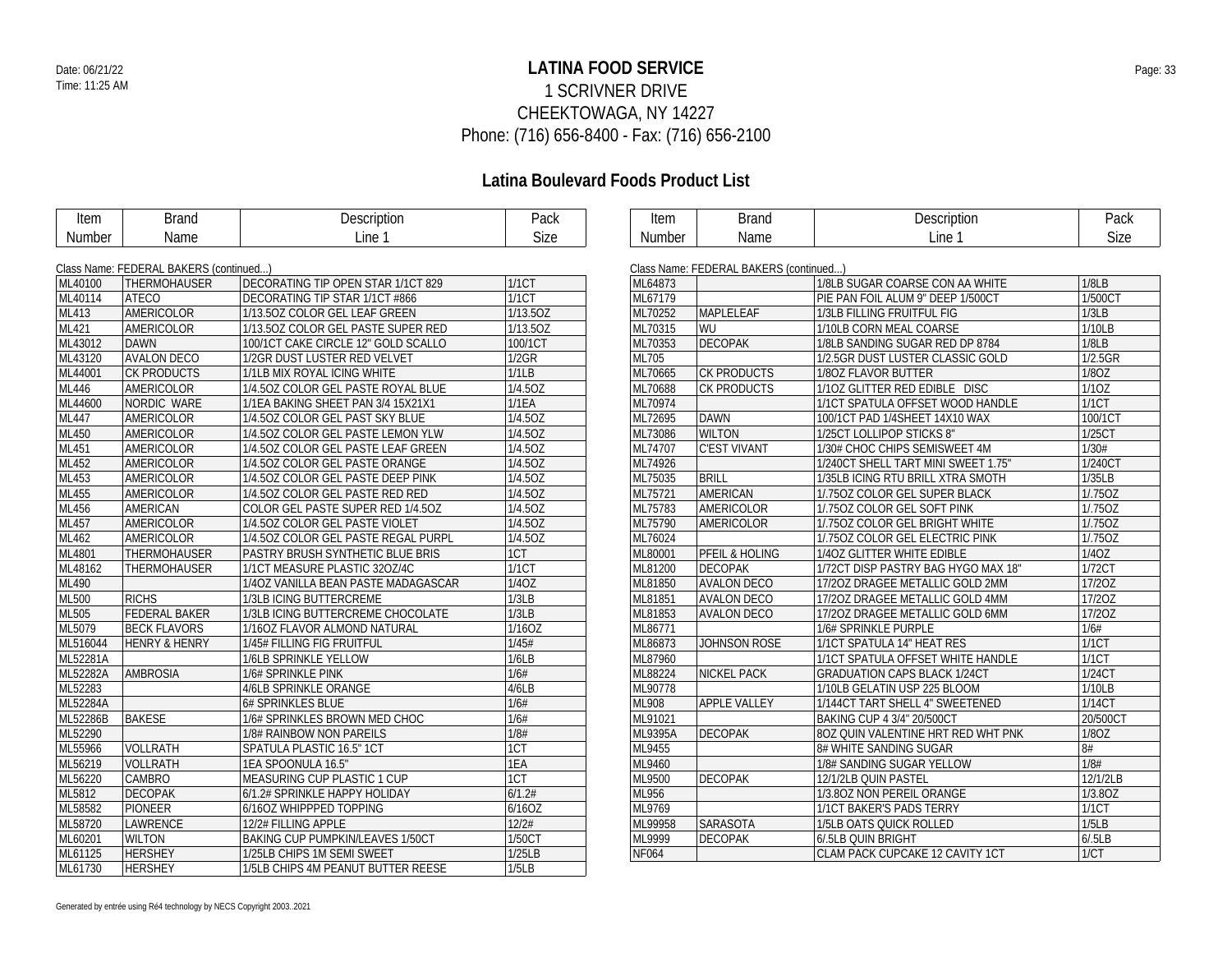## **LATINA FOOD SERVICE** Date: 06/21/22 Page: 34 1 SCRIVNER DRIVE CHEEKTOWAGA, NY 14227 Phone: (716) 656-8400 - Fax: (716) 656-2100

| Line 1<br>Line 1<br>Size<br><b>Size</b><br>Name<br>Name<br>Number<br>Number<br>Class Name: FINGER FOODS<br>Class Name: FINGER FOODS (continued)<br>31101<br><b>FINGER FOODS</b><br>72/20Z PEPPERONI & CHEESE PIZZA LOG<br>72/20Z<br>31805<br><b>MCCAIN</b><br>6/3LB ANCHOR BATTERED CAULIFLOWER<br>6/3LB<br>1/72CT<br><b>ANCHOR</b><br>4/3#<br>31102<br><b>FINGER FOODS</b><br>1/72CT APPLE PIE LOGS<br>31809<br>4/3# ANCHOR BAKEABLE MOZZ STICKS<br><b>BREW CITY</b><br>6/2.5#<br>31200<br><b>CRUNCH ROLL</b><br>48/3.35OZ BFLO CHICKEN CRUNCH ROLL<br>48/3.35OZ<br>31817<br>6/2.5# BEER BATT ONION RING 5/8 TC<br>31201<br><b>MCCAIN</b><br>2/5#<br><b>CRUNCH ROLL</b><br>48/3.35OZ BANANA PEPPER CRUNCH ROLL<br>48/3.35OZ<br>31823<br>2/5# BRD WISCONSIN CHEESE CURDS<br>31825<br><b>GOLDEN CRISP</b><br>6/2.5#<br>31202<br><b>CUISINE INNOVAT</b><br>100CT ASPAR & ASSIAGO CHSE IN FILO<br>100CT<br>6/2.5# BEER BATTER THICK ONION RING<br>31205<br>8/5PK<br>32143<br><b>EL MONTEREY</b><br>6/20Z<br><b>CRUNCH ROLL</b><br>8/5PK RETAIL BFLO CHIC CRUNCH ROLL<br>6/20Z RASPBERRY CHESECAKE BITES<br>31206<br><b>CUISINE INNOVAT</b><br>100CT<br>32150<br>PENOBSCOT<br>4/6LB PENOBSCOT POTATO BOATS 170CT<br>4/6LB<br>100CT COCKTAIL FRANK IN PUFF PASTRY<br>40/6OZ<br>100CT<br><b>CAVENDISH</b><br>31208<br><b>CUISINE INNOVAT</b><br>100CT BACON WRAPPED SEA SCALLOPS<br>32162<br>40/6OZ CAV 1/4" BATT ONION RINGS<br>31211<br>4/25CT<br>32174<br><b>CAVENDISH</b><br>4/2LB<br><b>CUISINE INNOVAT</b><br>4/25CT VEGETABLE SPRING ROLL 10Z<br>4/2LB CAV BATTERED PICKLE CHIPS<br>31212<br><b>50CT</b><br>32182<br><b>MCCAIN</b><br>6/2.5LB<br><b>CUISINE INNOVAT</b><br>50CT ANTIPASTO SKEWER ON KNOT PICK<br>6/2.5LB BREW JALAPENO BOTTLE CAPS<br>31213<br><b>CUISINE INNOVAT</b><br>2/30CT ASSORTED MINI CHEESECAKES<br>2/30CT<br>32187<br><b>MCCAIN</b><br>6/2LB<br>6/2LB FRYER SAVER BATTER MUSHROOMS<br><b>96CT</b><br><b>LAKE ERIE</b><br>6/2LB<br>31214<br><b>CUISINE INNOVAT</b><br>96CT ASSORTED PETIT FOURS<br>32310<br>6/2LB LE BATTERED MOZZ CHEESE PLANK<br>31216<br>4/25CT<br>32311<br><b>LAKE ERIE</b><br>6/2LB<br><b>CUISINE INNOVAT</b><br>4/25CT IMITATION CRABMEAT RANGOON<br>6/2LB LE BATTERED MUSHROOMS<br>31217<br>4/25CT<br><b>MCCAIN</b><br>4/4#<br><b>CUISINE INNOVAT</b><br>4/25CT CHICK QUESADILLA CORNUCOPIA<br>32312<br>4/4# ANCHOR CHEDDAR JALAPENO POPPER<br><b>OXFORD</b><br>4/2.5LB<br>31219<br>24/4.25OZ<br>32313<br><b>CRUNCH ROLL</b><br>24/4.250Z STEAK & CHSE CRUNCH ROLL<br>4/2.5LB 5/8 BEER BAT ONION RING<br>31223<br>32314<br><b>OXFORD</b><br>4/2.5LB<br><b>CUISINE INNOVAT</b><br>100CT SMOKED GOUDA ARANCINI<br>100CT<br>4/2.5LB BAT NAT CUT 3/8 ONION RING<br>98CT<br>31227<br>32315<br>LAKE ERIE<br>6/2LB<br><b>KAPTAINS KETCH</b><br>98CT EXTRA FANCY MINI CRAB CAKES<br>6/2LB LE BATTERED CAULIFLOWER<br>6/2LB<br>31230<br><b>CRUNCH ROLL</b><br>8/5PK RETAIL MAC & CHSE CRUCH ROLL<br>8/5PK<br>32316<br><b>LAKE ERIE</b><br>6/2LB LE BRD CHED CHEESE JALAPENOS<br>31231<br>100CT<br>32317<br><b>LAKE ERIE</b><br><b>CUISINE INNOVAT</b><br>100CT SHRIMP & GRIT IN TORTILLA CUP<br>6/2LB LE BRD CREAM CHEESE JALAPENOS<br>6/2LB<br>32319<br>31233<br><b>CUISINE INNOVAT</b><br>100CT<br><b>LAKE ERIE</b><br>6/2LB<br>100CT WATERCHESTNUT BACON WRAPPED<br>6/2LB LE LOADED BAKED POT BITES<br>6/2LB<br>31234<br>4/25CT<br>32323<br><b>LAKE ERIE</b><br><b>CUISINE INNOVAT</b><br>4/25CT 1OZ WONTON CUP<br>6/2LB LE BAT BROCCOLI & CHEESE<br>31235<br><b>CRUNCH ROLL</b><br>8/5PK RETAIL BANANA PEPP CRUCH ROLL<br>8/5PK<br>32324<br><b>LAKE ERIE</b><br>6/2LB<br>6/2LB LE ITAL BREADED MOZZ STICKS<br>31236<br>48/3.35OZ<br>32326<br>6/2LB<br><b>CRUNCH ROLL</b><br>48/3.350Z MAC N CHEESE CRUNCH ROLL<br><b>LAKE ERIE</b><br>6/2LB LE ITALIAN BRD ZUCCHINI STICK<br>4/25CT<br>32331<br><b>LAKE ERIE</b><br>24/10OZ<br>31238<br><b>CUISINE INNOVAT</b><br>BEEF TENDERLOIN MUSH & DUXELLE<br>24/10OZ LE BATT MIXED VEGETABLES<br>31240<br>1/50CT<br>32333<br><b>LAKE ERIE</b><br>6/2#<br><b>LES CHATEAUX</b><br>1/50CT CHICKEN QUES CORNUCOPIA<br>6/2# LE BREADED MUSHROOMS M108<br>5/2#<br>31250<br><b>MCCAIN</b><br>4/4.25# MCCAIN POTATO SKINS<br>4/4.25#<br>32337<br><b>LAKE ERIE</b><br>5/2# LE ITAL BRD PROVOLONE TRIANGLE<br><b>FINGER FOODS</b><br>8/12CT<br>32338<br><b>LAKE ERIE</b><br>6/2#<br>31304<br>8/12CT APPLE PIE LOGS RETAIL<br>6/2# BEER BATT WHITE CHEESE CURDS<br>6/2#<br>31358<br>8/12/20Z<br>32339<br><b>LAKE ERIE</b><br><b>FINGER FOODS</b><br>8/12/20Z CHEESE & PEPP RETAIL LOGS<br>6/2# SPICY BEER BAT PICKLE SPEARS<br>1/72CT<br>6/2#<br>31360<br><b>FINGER FOODS</b><br>1/72CT TACO LOGS<br>32342<br><b>HARVEST</b><br>6/2# BRD CAUIFLOWER W TABASCO<br>31364<br><b>FINGER FOODS</b><br>8/12CT TACO LOGS RETAIL<br>8/12CT<br>32344<br><b>TRIDENT</b><br>1/20#<br>1/20# TRIDENT BREADED ONION RINGS<br>4/4#<br>31366<br><b>FINGER FOODS</b><br>8/12CT BUFFALO STYLE CHICKEN LOG<br>8/12CT<br>32345<br><b>SIMPLY PIEROGI</b><br>4/4# APPLE CINNAMON PIEROGI<br>4/4#<br>31367<br>72CT BUFFALO STYLE CHICKEN LOG<br>72CT<br>32346<br><b>SIMPLY PIEROGI</b><br><b>FINGER FOODS</b><br>4/4# MINI CHICKEN PIEROGI<br>4/4#<br>31368<br><b>TATER KEG</b><br>10# TATER KEG REUBEN STFD POTATO<br>1/10#<br>32347<br><b>SIMPLY PIEROGI</b><br>4/4# POTATO & FRIED ONION PIEROGI<br>4/4LB<br>4/4#<br>31551<br>FREDS<br>4/4LB POSADA MINI CHICKEN TACOS<br>32348<br><b>SIMPLY PIEROGI</b><br>4/4# FARMERS CHEESE PIEROGI<br>31601<br><b>WILD MIKES</b><br>240/10Z WILD MIKE CHEESE BITES<br>240/10Z<br>32988<br><b>MCCAIN</b><br>4/3#<br>4/3# ANCHOR BREADED AVOCADO SLICES<br>FREDS<br>6/2#<br>31708<br><b>ROSINA</b><br>1/10LB NAPLES BRD EGGPLANT PEELED<br>33541<br>1/10LB<br>6/2# FRED FRIED BAT PICKLE CHIP<br>6/2#<br><b>ROSINA</b><br>1/10LB<br>33544<br>FREDS<br>31709<br>1/10LB BRD EGGPLANT RD 3/8<br>6/2# FREDS MAC & CHEESE BITES<br>31715<br><b>DOMINEX</b><br>1/10#3/8 ROUND PEELED EGGPLANT BRD<br>1/10#<br>PENOBSCOT<br>4/6LB<br>33576<br>4/6LB PENOBSCOT POTATO CUPS 150CT<br>31801<br><b>MCCAIN</b><br>6/2.5LB<br>53207<br><b>WINDSOR</b><br>12/1LB<br>6/2.5LB MOORE BATT ONION RINGS 3/8<br>12/1LB GOLDEN TIG EGG ROLL WRAPPER<br><b>MCCAIN</b><br>6/2.5LB<br>53210<br>10/5#<br>31803<br>10/5#7" EGG ROLL WRAPPERS | Item | <b>Brand</b> | Description                       | Pack | Item | <b>Brand</b>        | Description | Pack |
|-----------------------------------------------------------------------------------------------------------------------------------------------------------------------------------------------------------------------------------------------------------------------------------------------------------------------------------------------------------------------------------------------------------------------------------------------------------------------------------------------------------------------------------------------------------------------------------------------------------------------------------------------------------------------------------------------------------------------------------------------------------------------------------------------------------------------------------------------------------------------------------------------------------------------------------------------------------------------------------------------------------------------------------------------------------------------------------------------------------------------------------------------------------------------------------------------------------------------------------------------------------------------------------------------------------------------------------------------------------------------------------------------------------------------------------------------------------------------------------------------------------------------------------------------------------------------------------------------------------------------------------------------------------------------------------------------------------------------------------------------------------------------------------------------------------------------------------------------------------------------------------------------------------------------------------------------------------------------------------------------------------------------------------------------------------------------------------------------------------------------------------------------------------------------------------------------------------------------------------------------------------------------------------------------------------------------------------------------------------------------------------------------------------------------------------------------------------------------------------------------------------------------------------------------------------------------------------------------------------------------------------------------------------------------------------------------------------------------------------------------------------------------------------------------------------------------------------------------------------------------------------------------------------------------------------------------------------------------------------------------------------------------------------------------------------------------------------------------------------------------------------------------------------------------------------------------------------------------------------------------------------------------------------------------------------------------------------------------------------------------------------------------------------------------------------------------------------------------------------------------------------------------------------------------------------------------------------------------------------------------------------------------------------------------------------------------------------------------------------------------------------------------------------------------------------------------------------------------------------------------------------------------------------------------------------------------------------------------------------------------------------------------------------------------------------------------------------------------------------------------------------------------------------------------------------------------------------------------------------------------------------------------------------------------------------------------------------------------------------------------------------------------------------------------------------------------------------------------------------------------------------------------------------------------------------------------------------------------------------------------------------------------------------------------------------------------------------------------------------------------------------------------------------------------------------------------------------------------------------------------------------------------------------------------------------------------------------------------------------------------------------------------------------------------------------------------------------------------------------------------------------------------------------------------------------------------------------------------------------------------------------------------------------------------------------------------------------------------------------------------------------------------------------------------------------------------------------------------------------------------------------------------------------------------------------------------------------------------------------------------------------------------------------------------------------------------------------------------------------------------------------------------------------------------------------------------------------------------------------------------------------------------------------------------------------------------------------------------------------------------------------------------------------------------------------------------------------------------------------------------------------------------------------------------------------------------------------------------------------------------------------------------------------------------------------|------|--------------|-----------------------------------|------|------|---------------------|-------------|------|
|                                                                                                                                                                                                                                                                                                                                                                                                                                                                                                                                                                                                                                                                                                                                                                                                                                                                                                                                                                                                                                                                                                                                                                                                                                                                                                                                                                                                                                                                                                                                                                                                                                                                                                                                                                                                                                                                                                                                                                                                                                                                                                                                                                                                                                                                                                                                                                                                                                                                                                                                                                                                                                                                                                                                                                                                                                                                                                                                                                                                                                                                                                                                                                                                                                                                                                                                                                                                                                                                                                                                                                                                                                                                                                                                                                                                                                                                                                                                                                                                                                                                                                                                                                                                                                                                                                                                                                                                                                                                                                                                                                                                                                                                                                                                                                                                                                                                                                                                                                                                                                                                                                                                                                                                                                                                                                                                                                                                                                                                                                                                                                                                                                                                                                                                                                                                                                                                                                                                                                                                                                                                                                                                                                                                                                                                                                           |      |              |                                   |      |      |                     |             |      |
|                                                                                                                                                                                                                                                                                                                                                                                                                                                                                                                                                                                                                                                                                                                                                                                                                                                                                                                                                                                                                                                                                                                                                                                                                                                                                                                                                                                                                                                                                                                                                                                                                                                                                                                                                                                                                                                                                                                                                                                                                                                                                                                                                                                                                                                                                                                                                                                                                                                                                                                                                                                                                                                                                                                                                                                                                                                                                                                                                                                                                                                                                                                                                                                                                                                                                                                                                                                                                                                                                                                                                                                                                                                                                                                                                                                                                                                                                                                                                                                                                                                                                                                                                                                                                                                                                                                                                                                                                                                                                                                                                                                                                                                                                                                                                                                                                                                                                                                                                                                                                                                                                                                                                                                                                                                                                                                                                                                                                                                                                                                                                                                                                                                                                                                                                                                                                                                                                                                                                                                                                                                                                                                                                                                                                                                                                                           |      |              |                                   |      |      |                     |             |      |
|                                                                                                                                                                                                                                                                                                                                                                                                                                                                                                                                                                                                                                                                                                                                                                                                                                                                                                                                                                                                                                                                                                                                                                                                                                                                                                                                                                                                                                                                                                                                                                                                                                                                                                                                                                                                                                                                                                                                                                                                                                                                                                                                                                                                                                                                                                                                                                                                                                                                                                                                                                                                                                                                                                                                                                                                                                                                                                                                                                                                                                                                                                                                                                                                                                                                                                                                                                                                                                                                                                                                                                                                                                                                                                                                                                                                                                                                                                                                                                                                                                                                                                                                                                                                                                                                                                                                                                                                                                                                                                                                                                                                                                                                                                                                                                                                                                                                                                                                                                                                                                                                                                                                                                                                                                                                                                                                                                                                                                                                                                                                                                                                                                                                                                                                                                                                                                                                                                                                                                                                                                                                                                                                                                                                                                                                                                           |      |              |                                   |      |      |                     |             |      |
|                                                                                                                                                                                                                                                                                                                                                                                                                                                                                                                                                                                                                                                                                                                                                                                                                                                                                                                                                                                                                                                                                                                                                                                                                                                                                                                                                                                                                                                                                                                                                                                                                                                                                                                                                                                                                                                                                                                                                                                                                                                                                                                                                                                                                                                                                                                                                                                                                                                                                                                                                                                                                                                                                                                                                                                                                                                                                                                                                                                                                                                                                                                                                                                                                                                                                                                                                                                                                                                                                                                                                                                                                                                                                                                                                                                                                                                                                                                                                                                                                                                                                                                                                                                                                                                                                                                                                                                                                                                                                                                                                                                                                                                                                                                                                                                                                                                                                                                                                                                                                                                                                                                                                                                                                                                                                                                                                                                                                                                                                                                                                                                                                                                                                                                                                                                                                                                                                                                                                                                                                                                                                                                                                                                                                                                                                                           |      |              |                                   |      |      |                     |             |      |
|                                                                                                                                                                                                                                                                                                                                                                                                                                                                                                                                                                                                                                                                                                                                                                                                                                                                                                                                                                                                                                                                                                                                                                                                                                                                                                                                                                                                                                                                                                                                                                                                                                                                                                                                                                                                                                                                                                                                                                                                                                                                                                                                                                                                                                                                                                                                                                                                                                                                                                                                                                                                                                                                                                                                                                                                                                                                                                                                                                                                                                                                                                                                                                                                                                                                                                                                                                                                                                                                                                                                                                                                                                                                                                                                                                                                                                                                                                                                                                                                                                                                                                                                                                                                                                                                                                                                                                                                                                                                                                                                                                                                                                                                                                                                                                                                                                                                                                                                                                                                                                                                                                                                                                                                                                                                                                                                                                                                                                                                                                                                                                                                                                                                                                                                                                                                                                                                                                                                                                                                                                                                                                                                                                                                                                                                                                           |      |              |                                   |      |      |                     |             |      |
|                                                                                                                                                                                                                                                                                                                                                                                                                                                                                                                                                                                                                                                                                                                                                                                                                                                                                                                                                                                                                                                                                                                                                                                                                                                                                                                                                                                                                                                                                                                                                                                                                                                                                                                                                                                                                                                                                                                                                                                                                                                                                                                                                                                                                                                                                                                                                                                                                                                                                                                                                                                                                                                                                                                                                                                                                                                                                                                                                                                                                                                                                                                                                                                                                                                                                                                                                                                                                                                                                                                                                                                                                                                                                                                                                                                                                                                                                                                                                                                                                                                                                                                                                                                                                                                                                                                                                                                                                                                                                                                                                                                                                                                                                                                                                                                                                                                                                                                                                                                                                                                                                                                                                                                                                                                                                                                                                                                                                                                                                                                                                                                                                                                                                                                                                                                                                                                                                                                                                                                                                                                                                                                                                                                                                                                                                                           |      |              |                                   |      |      |                     |             |      |
|                                                                                                                                                                                                                                                                                                                                                                                                                                                                                                                                                                                                                                                                                                                                                                                                                                                                                                                                                                                                                                                                                                                                                                                                                                                                                                                                                                                                                                                                                                                                                                                                                                                                                                                                                                                                                                                                                                                                                                                                                                                                                                                                                                                                                                                                                                                                                                                                                                                                                                                                                                                                                                                                                                                                                                                                                                                                                                                                                                                                                                                                                                                                                                                                                                                                                                                                                                                                                                                                                                                                                                                                                                                                                                                                                                                                                                                                                                                                                                                                                                                                                                                                                                                                                                                                                                                                                                                                                                                                                                                                                                                                                                                                                                                                                                                                                                                                                                                                                                                                                                                                                                                                                                                                                                                                                                                                                                                                                                                                                                                                                                                                                                                                                                                                                                                                                                                                                                                                                                                                                                                                                                                                                                                                                                                                                                           |      |              |                                   |      |      |                     |             |      |
|                                                                                                                                                                                                                                                                                                                                                                                                                                                                                                                                                                                                                                                                                                                                                                                                                                                                                                                                                                                                                                                                                                                                                                                                                                                                                                                                                                                                                                                                                                                                                                                                                                                                                                                                                                                                                                                                                                                                                                                                                                                                                                                                                                                                                                                                                                                                                                                                                                                                                                                                                                                                                                                                                                                                                                                                                                                                                                                                                                                                                                                                                                                                                                                                                                                                                                                                                                                                                                                                                                                                                                                                                                                                                                                                                                                                                                                                                                                                                                                                                                                                                                                                                                                                                                                                                                                                                                                                                                                                                                                                                                                                                                                                                                                                                                                                                                                                                                                                                                                                                                                                                                                                                                                                                                                                                                                                                                                                                                                                                                                                                                                                                                                                                                                                                                                                                                                                                                                                                                                                                                                                                                                                                                                                                                                                                                           |      |              |                                   |      |      |                     |             |      |
|                                                                                                                                                                                                                                                                                                                                                                                                                                                                                                                                                                                                                                                                                                                                                                                                                                                                                                                                                                                                                                                                                                                                                                                                                                                                                                                                                                                                                                                                                                                                                                                                                                                                                                                                                                                                                                                                                                                                                                                                                                                                                                                                                                                                                                                                                                                                                                                                                                                                                                                                                                                                                                                                                                                                                                                                                                                                                                                                                                                                                                                                                                                                                                                                                                                                                                                                                                                                                                                                                                                                                                                                                                                                                                                                                                                                                                                                                                                                                                                                                                                                                                                                                                                                                                                                                                                                                                                                                                                                                                                                                                                                                                                                                                                                                                                                                                                                                                                                                                                                                                                                                                                                                                                                                                                                                                                                                                                                                                                                                                                                                                                                                                                                                                                                                                                                                                                                                                                                                                                                                                                                                                                                                                                                                                                                                                           |      |              |                                   |      |      |                     |             |      |
|                                                                                                                                                                                                                                                                                                                                                                                                                                                                                                                                                                                                                                                                                                                                                                                                                                                                                                                                                                                                                                                                                                                                                                                                                                                                                                                                                                                                                                                                                                                                                                                                                                                                                                                                                                                                                                                                                                                                                                                                                                                                                                                                                                                                                                                                                                                                                                                                                                                                                                                                                                                                                                                                                                                                                                                                                                                                                                                                                                                                                                                                                                                                                                                                                                                                                                                                                                                                                                                                                                                                                                                                                                                                                                                                                                                                                                                                                                                                                                                                                                                                                                                                                                                                                                                                                                                                                                                                                                                                                                                                                                                                                                                                                                                                                                                                                                                                                                                                                                                                                                                                                                                                                                                                                                                                                                                                                                                                                                                                                                                                                                                                                                                                                                                                                                                                                                                                                                                                                                                                                                                                                                                                                                                                                                                                                                           |      |              |                                   |      |      |                     |             |      |
|                                                                                                                                                                                                                                                                                                                                                                                                                                                                                                                                                                                                                                                                                                                                                                                                                                                                                                                                                                                                                                                                                                                                                                                                                                                                                                                                                                                                                                                                                                                                                                                                                                                                                                                                                                                                                                                                                                                                                                                                                                                                                                                                                                                                                                                                                                                                                                                                                                                                                                                                                                                                                                                                                                                                                                                                                                                                                                                                                                                                                                                                                                                                                                                                                                                                                                                                                                                                                                                                                                                                                                                                                                                                                                                                                                                                                                                                                                                                                                                                                                                                                                                                                                                                                                                                                                                                                                                                                                                                                                                                                                                                                                                                                                                                                                                                                                                                                                                                                                                                                                                                                                                                                                                                                                                                                                                                                                                                                                                                                                                                                                                                                                                                                                                                                                                                                                                                                                                                                                                                                                                                                                                                                                                                                                                                                                           |      |              |                                   |      |      |                     |             |      |
|                                                                                                                                                                                                                                                                                                                                                                                                                                                                                                                                                                                                                                                                                                                                                                                                                                                                                                                                                                                                                                                                                                                                                                                                                                                                                                                                                                                                                                                                                                                                                                                                                                                                                                                                                                                                                                                                                                                                                                                                                                                                                                                                                                                                                                                                                                                                                                                                                                                                                                                                                                                                                                                                                                                                                                                                                                                                                                                                                                                                                                                                                                                                                                                                                                                                                                                                                                                                                                                                                                                                                                                                                                                                                                                                                                                                                                                                                                                                                                                                                                                                                                                                                                                                                                                                                                                                                                                                                                                                                                                                                                                                                                                                                                                                                                                                                                                                                                                                                                                                                                                                                                                                                                                                                                                                                                                                                                                                                                                                                                                                                                                                                                                                                                                                                                                                                                                                                                                                                                                                                                                                                                                                                                                                                                                                                                           |      |              |                                   |      |      |                     |             |      |
|                                                                                                                                                                                                                                                                                                                                                                                                                                                                                                                                                                                                                                                                                                                                                                                                                                                                                                                                                                                                                                                                                                                                                                                                                                                                                                                                                                                                                                                                                                                                                                                                                                                                                                                                                                                                                                                                                                                                                                                                                                                                                                                                                                                                                                                                                                                                                                                                                                                                                                                                                                                                                                                                                                                                                                                                                                                                                                                                                                                                                                                                                                                                                                                                                                                                                                                                                                                                                                                                                                                                                                                                                                                                                                                                                                                                                                                                                                                                                                                                                                                                                                                                                                                                                                                                                                                                                                                                                                                                                                                                                                                                                                                                                                                                                                                                                                                                                                                                                                                                                                                                                                                                                                                                                                                                                                                                                                                                                                                                                                                                                                                                                                                                                                                                                                                                                                                                                                                                                                                                                                                                                                                                                                                                                                                                                                           |      |              |                                   |      |      |                     |             |      |
|                                                                                                                                                                                                                                                                                                                                                                                                                                                                                                                                                                                                                                                                                                                                                                                                                                                                                                                                                                                                                                                                                                                                                                                                                                                                                                                                                                                                                                                                                                                                                                                                                                                                                                                                                                                                                                                                                                                                                                                                                                                                                                                                                                                                                                                                                                                                                                                                                                                                                                                                                                                                                                                                                                                                                                                                                                                                                                                                                                                                                                                                                                                                                                                                                                                                                                                                                                                                                                                                                                                                                                                                                                                                                                                                                                                                                                                                                                                                                                                                                                                                                                                                                                                                                                                                                                                                                                                                                                                                                                                                                                                                                                                                                                                                                                                                                                                                                                                                                                                                                                                                                                                                                                                                                                                                                                                                                                                                                                                                                                                                                                                                                                                                                                                                                                                                                                                                                                                                                                                                                                                                                                                                                                                                                                                                                                           |      |              |                                   |      |      |                     |             |      |
|                                                                                                                                                                                                                                                                                                                                                                                                                                                                                                                                                                                                                                                                                                                                                                                                                                                                                                                                                                                                                                                                                                                                                                                                                                                                                                                                                                                                                                                                                                                                                                                                                                                                                                                                                                                                                                                                                                                                                                                                                                                                                                                                                                                                                                                                                                                                                                                                                                                                                                                                                                                                                                                                                                                                                                                                                                                                                                                                                                                                                                                                                                                                                                                                                                                                                                                                                                                                                                                                                                                                                                                                                                                                                                                                                                                                                                                                                                                                                                                                                                                                                                                                                                                                                                                                                                                                                                                                                                                                                                                                                                                                                                                                                                                                                                                                                                                                                                                                                                                                                                                                                                                                                                                                                                                                                                                                                                                                                                                                                                                                                                                                                                                                                                                                                                                                                                                                                                                                                                                                                                                                                                                                                                                                                                                                                                           |      |              |                                   |      |      |                     |             |      |
|                                                                                                                                                                                                                                                                                                                                                                                                                                                                                                                                                                                                                                                                                                                                                                                                                                                                                                                                                                                                                                                                                                                                                                                                                                                                                                                                                                                                                                                                                                                                                                                                                                                                                                                                                                                                                                                                                                                                                                                                                                                                                                                                                                                                                                                                                                                                                                                                                                                                                                                                                                                                                                                                                                                                                                                                                                                                                                                                                                                                                                                                                                                                                                                                                                                                                                                                                                                                                                                                                                                                                                                                                                                                                                                                                                                                                                                                                                                                                                                                                                                                                                                                                                                                                                                                                                                                                                                                                                                                                                                                                                                                                                                                                                                                                                                                                                                                                                                                                                                                                                                                                                                                                                                                                                                                                                                                                                                                                                                                                                                                                                                                                                                                                                                                                                                                                                                                                                                                                                                                                                                                                                                                                                                                                                                                                                           |      |              |                                   |      |      |                     |             |      |
|                                                                                                                                                                                                                                                                                                                                                                                                                                                                                                                                                                                                                                                                                                                                                                                                                                                                                                                                                                                                                                                                                                                                                                                                                                                                                                                                                                                                                                                                                                                                                                                                                                                                                                                                                                                                                                                                                                                                                                                                                                                                                                                                                                                                                                                                                                                                                                                                                                                                                                                                                                                                                                                                                                                                                                                                                                                                                                                                                                                                                                                                                                                                                                                                                                                                                                                                                                                                                                                                                                                                                                                                                                                                                                                                                                                                                                                                                                                                                                                                                                                                                                                                                                                                                                                                                                                                                                                                                                                                                                                                                                                                                                                                                                                                                                                                                                                                                                                                                                                                                                                                                                                                                                                                                                                                                                                                                                                                                                                                                                                                                                                                                                                                                                                                                                                                                                                                                                                                                                                                                                                                                                                                                                                                                                                                                                           |      |              |                                   |      |      |                     |             |      |
|                                                                                                                                                                                                                                                                                                                                                                                                                                                                                                                                                                                                                                                                                                                                                                                                                                                                                                                                                                                                                                                                                                                                                                                                                                                                                                                                                                                                                                                                                                                                                                                                                                                                                                                                                                                                                                                                                                                                                                                                                                                                                                                                                                                                                                                                                                                                                                                                                                                                                                                                                                                                                                                                                                                                                                                                                                                                                                                                                                                                                                                                                                                                                                                                                                                                                                                                                                                                                                                                                                                                                                                                                                                                                                                                                                                                                                                                                                                                                                                                                                                                                                                                                                                                                                                                                                                                                                                                                                                                                                                                                                                                                                                                                                                                                                                                                                                                                                                                                                                                                                                                                                                                                                                                                                                                                                                                                                                                                                                                                                                                                                                                                                                                                                                                                                                                                                                                                                                                                                                                                                                                                                                                                                                                                                                                                                           |      |              |                                   |      |      |                     |             |      |
|                                                                                                                                                                                                                                                                                                                                                                                                                                                                                                                                                                                                                                                                                                                                                                                                                                                                                                                                                                                                                                                                                                                                                                                                                                                                                                                                                                                                                                                                                                                                                                                                                                                                                                                                                                                                                                                                                                                                                                                                                                                                                                                                                                                                                                                                                                                                                                                                                                                                                                                                                                                                                                                                                                                                                                                                                                                                                                                                                                                                                                                                                                                                                                                                                                                                                                                                                                                                                                                                                                                                                                                                                                                                                                                                                                                                                                                                                                                                                                                                                                                                                                                                                                                                                                                                                                                                                                                                                                                                                                                                                                                                                                                                                                                                                                                                                                                                                                                                                                                                                                                                                                                                                                                                                                                                                                                                                                                                                                                                                                                                                                                                                                                                                                                                                                                                                                                                                                                                                                                                                                                                                                                                                                                                                                                                                                           |      |              |                                   |      |      |                     |             |      |
|                                                                                                                                                                                                                                                                                                                                                                                                                                                                                                                                                                                                                                                                                                                                                                                                                                                                                                                                                                                                                                                                                                                                                                                                                                                                                                                                                                                                                                                                                                                                                                                                                                                                                                                                                                                                                                                                                                                                                                                                                                                                                                                                                                                                                                                                                                                                                                                                                                                                                                                                                                                                                                                                                                                                                                                                                                                                                                                                                                                                                                                                                                                                                                                                                                                                                                                                                                                                                                                                                                                                                                                                                                                                                                                                                                                                                                                                                                                                                                                                                                                                                                                                                                                                                                                                                                                                                                                                                                                                                                                                                                                                                                                                                                                                                                                                                                                                                                                                                                                                                                                                                                                                                                                                                                                                                                                                                                                                                                                                                                                                                                                                                                                                                                                                                                                                                                                                                                                                                                                                                                                                                                                                                                                                                                                                                                           |      |              |                                   |      |      |                     |             |      |
|                                                                                                                                                                                                                                                                                                                                                                                                                                                                                                                                                                                                                                                                                                                                                                                                                                                                                                                                                                                                                                                                                                                                                                                                                                                                                                                                                                                                                                                                                                                                                                                                                                                                                                                                                                                                                                                                                                                                                                                                                                                                                                                                                                                                                                                                                                                                                                                                                                                                                                                                                                                                                                                                                                                                                                                                                                                                                                                                                                                                                                                                                                                                                                                                                                                                                                                                                                                                                                                                                                                                                                                                                                                                                                                                                                                                                                                                                                                                                                                                                                                                                                                                                                                                                                                                                                                                                                                                                                                                                                                                                                                                                                                                                                                                                                                                                                                                                                                                                                                                                                                                                                                                                                                                                                                                                                                                                                                                                                                                                                                                                                                                                                                                                                                                                                                                                                                                                                                                                                                                                                                                                                                                                                                                                                                                                                           |      |              |                                   |      |      |                     |             |      |
|                                                                                                                                                                                                                                                                                                                                                                                                                                                                                                                                                                                                                                                                                                                                                                                                                                                                                                                                                                                                                                                                                                                                                                                                                                                                                                                                                                                                                                                                                                                                                                                                                                                                                                                                                                                                                                                                                                                                                                                                                                                                                                                                                                                                                                                                                                                                                                                                                                                                                                                                                                                                                                                                                                                                                                                                                                                                                                                                                                                                                                                                                                                                                                                                                                                                                                                                                                                                                                                                                                                                                                                                                                                                                                                                                                                                                                                                                                                                                                                                                                                                                                                                                                                                                                                                                                                                                                                                                                                                                                                                                                                                                                                                                                                                                                                                                                                                                                                                                                                                                                                                                                                                                                                                                                                                                                                                                                                                                                                                                                                                                                                                                                                                                                                                                                                                                                                                                                                                                                                                                                                                                                                                                                                                                                                                                                           |      |              |                                   |      |      |                     |             |      |
|                                                                                                                                                                                                                                                                                                                                                                                                                                                                                                                                                                                                                                                                                                                                                                                                                                                                                                                                                                                                                                                                                                                                                                                                                                                                                                                                                                                                                                                                                                                                                                                                                                                                                                                                                                                                                                                                                                                                                                                                                                                                                                                                                                                                                                                                                                                                                                                                                                                                                                                                                                                                                                                                                                                                                                                                                                                                                                                                                                                                                                                                                                                                                                                                                                                                                                                                                                                                                                                                                                                                                                                                                                                                                                                                                                                                                                                                                                                                                                                                                                                                                                                                                                                                                                                                                                                                                                                                                                                                                                                                                                                                                                                                                                                                                                                                                                                                                                                                                                                                                                                                                                                                                                                                                                                                                                                                                                                                                                                                                                                                                                                                                                                                                                                                                                                                                                                                                                                                                                                                                                                                                                                                                                                                                                                                                                           |      |              |                                   |      |      |                     |             |      |
|                                                                                                                                                                                                                                                                                                                                                                                                                                                                                                                                                                                                                                                                                                                                                                                                                                                                                                                                                                                                                                                                                                                                                                                                                                                                                                                                                                                                                                                                                                                                                                                                                                                                                                                                                                                                                                                                                                                                                                                                                                                                                                                                                                                                                                                                                                                                                                                                                                                                                                                                                                                                                                                                                                                                                                                                                                                                                                                                                                                                                                                                                                                                                                                                                                                                                                                                                                                                                                                                                                                                                                                                                                                                                                                                                                                                                                                                                                                                                                                                                                                                                                                                                                                                                                                                                                                                                                                                                                                                                                                                                                                                                                                                                                                                                                                                                                                                                                                                                                                                                                                                                                                                                                                                                                                                                                                                                                                                                                                                                                                                                                                                                                                                                                                                                                                                                                                                                                                                                                                                                                                                                                                                                                                                                                                                                                           |      |              |                                   |      |      |                     |             |      |
|                                                                                                                                                                                                                                                                                                                                                                                                                                                                                                                                                                                                                                                                                                                                                                                                                                                                                                                                                                                                                                                                                                                                                                                                                                                                                                                                                                                                                                                                                                                                                                                                                                                                                                                                                                                                                                                                                                                                                                                                                                                                                                                                                                                                                                                                                                                                                                                                                                                                                                                                                                                                                                                                                                                                                                                                                                                                                                                                                                                                                                                                                                                                                                                                                                                                                                                                                                                                                                                                                                                                                                                                                                                                                                                                                                                                                                                                                                                                                                                                                                                                                                                                                                                                                                                                                                                                                                                                                                                                                                                                                                                                                                                                                                                                                                                                                                                                                                                                                                                                                                                                                                                                                                                                                                                                                                                                                                                                                                                                                                                                                                                                                                                                                                                                                                                                                                                                                                                                                                                                                                                                                                                                                                                                                                                                                                           |      |              |                                   |      |      |                     |             |      |
|                                                                                                                                                                                                                                                                                                                                                                                                                                                                                                                                                                                                                                                                                                                                                                                                                                                                                                                                                                                                                                                                                                                                                                                                                                                                                                                                                                                                                                                                                                                                                                                                                                                                                                                                                                                                                                                                                                                                                                                                                                                                                                                                                                                                                                                                                                                                                                                                                                                                                                                                                                                                                                                                                                                                                                                                                                                                                                                                                                                                                                                                                                                                                                                                                                                                                                                                                                                                                                                                                                                                                                                                                                                                                                                                                                                                                                                                                                                                                                                                                                                                                                                                                                                                                                                                                                                                                                                                                                                                                                                                                                                                                                                                                                                                                                                                                                                                                                                                                                                                                                                                                                                                                                                                                                                                                                                                                                                                                                                                                                                                                                                                                                                                                                                                                                                                                                                                                                                                                                                                                                                                                                                                                                                                                                                                                                           |      |              |                                   |      |      |                     |             |      |
|                                                                                                                                                                                                                                                                                                                                                                                                                                                                                                                                                                                                                                                                                                                                                                                                                                                                                                                                                                                                                                                                                                                                                                                                                                                                                                                                                                                                                                                                                                                                                                                                                                                                                                                                                                                                                                                                                                                                                                                                                                                                                                                                                                                                                                                                                                                                                                                                                                                                                                                                                                                                                                                                                                                                                                                                                                                                                                                                                                                                                                                                                                                                                                                                                                                                                                                                                                                                                                                                                                                                                                                                                                                                                                                                                                                                                                                                                                                                                                                                                                                                                                                                                                                                                                                                                                                                                                                                                                                                                                                                                                                                                                                                                                                                                                                                                                                                                                                                                                                                                                                                                                                                                                                                                                                                                                                                                                                                                                                                                                                                                                                                                                                                                                                                                                                                                                                                                                                                                                                                                                                                                                                                                                                                                                                                                                           |      |              |                                   |      |      |                     |             |      |
|                                                                                                                                                                                                                                                                                                                                                                                                                                                                                                                                                                                                                                                                                                                                                                                                                                                                                                                                                                                                                                                                                                                                                                                                                                                                                                                                                                                                                                                                                                                                                                                                                                                                                                                                                                                                                                                                                                                                                                                                                                                                                                                                                                                                                                                                                                                                                                                                                                                                                                                                                                                                                                                                                                                                                                                                                                                                                                                                                                                                                                                                                                                                                                                                                                                                                                                                                                                                                                                                                                                                                                                                                                                                                                                                                                                                                                                                                                                                                                                                                                                                                                                                                                                                                                                                                                                                                                                                                                                                                                                                                                                                                                                                                                                                                                                                                                                                                                                                                                                                                                                                                                                                                                                                                                                                                                                                                                                                                                                                                                                                                                                                                                                                                                                                                                                                                                                                                                                                                                                                                                                                                                                                                                                                                                                                                                           |      |              |                                   |      |      |                     |             |      |
|                                                                                                                                                                                                                                                                                                                                                                                                                                                                                                                                                                                                                                                                                                                                                                                                                                                                                                                                                                                                                                                                                                                                                                                                                                                                                                                                                                                                                                                                                                                                                                                                                                                                                                                                                                                                                                                                                                                                                                                                                                                                                                                                                                                                                                                                                                                                                                                                                                                                                                                                                                                                                                                                                                                                                                                                                                                                                                                                                                                                                                                                                                                                                                                                                                                                                                                                                                                                                                                                                                                                                                                                                                                                                                                                                                                                                                                                                                                                                                                                                                                                                                                                                                                                                                                                                                                                                                                                                                                                                                                                                                                                                                                                                                                                                                                                                                                                                                                                                                                                                                                                                                                                                                                                                                                                                                                                                                                                                                                                                                                                                                                                                                                                                                                                                                                                                                                                                                                                                                                                                                                                                                                                                                                                                                                                                                           |      |              |                                   |      |      |                     |             |      |
|                                                                                                                                                                                                                                                                                                                                                                                                                                                                                                                                                                                                                                                                                                                                                                                                                                                                                                                                                                                                                                                                                                                                                                                                                                                                                                                                                                                                                                                                                                                                                                                                                                                                                                                                                                                                                                                                                                                                                                                                                                                                                                                                                                                                                                                                                                                                                                                                                                                                                                                                                                                                                                                                                                                                                                                                                                                                                                                                                                                                                                                                                                                                                                                                                                                                                                                                                                                                                                                                                                                                                                                                                                                                                                                                                                                                                                                                                                                                                                                                                                                                                                                                                                                                                                                                                                                                                                                                                                                                                                                                                                                                                                                                                                                                                                                                                                                                                                                                                                                                                                                                                                                                                                                                                                                                                                                                                                                                                                                                                                                                                                                                                                                                                                                                                                                                                                                                                                                                                                                                                                                                                                                                                                                                                                                                                                           |      |              |                                   |      |      |                     |             |      |
|                                                                                                                                                                                                                                                                                                                                                                                                                                                                                                                                                                                                                                                                                                                                                                                                                                                                                                                                                                                                                                                                                                                                                                                                                                                                                                                                                                                                                                                                                                                                                                                                                                                                                                                                                                                                                                                                                                                                                                                                                                                                                                                                                                                                                                                                                                                                                                                                                                                                                                                                                                                                                                                                                                                                                                                                                                                                                                                                                                                                                                                                                                                                                                                                                                                                                                                                                                                                                                                                                                                                                                                                                                                                                                                                                                                                                                                                                                                                                                                                                                                                                                                                                                                                                                                                                                                                                                                                                                                                                                                                                                                                                                                                                                                                                                                                                                                                                                                                                                                                                                                                                                                                                                                                                                                                                                                                                                                                                                                                                                                                                                                                                                                                                                                                                                                                                                                                                                                                                                                                                                                                                                                                                                                                                                                                                                           |      |              |                                   |      |      |                     |             |      |
|                                                                                                                                                                                                                                                                                                                                                                                                                                                                                                                                                                                                                                                                                                                                                                                                                                                                                                                                                                                                                                                                                                                                                                                                                                                                                                                                                                                                                                                                                                                                                                                                                                                                                                                                                                                                                                                                                                                                                                                                                                                                                                                                                                                                                                                                                                                                                                                                                                                                                                                                                                                                                                                                                                                                                                                                                                                                                                                                                                                                                                                                                                                                                                                                                                                                                                                                                                                                                                                                                                                                                                                                                                                                                                                                                                                                                                                                                                                                                                                                                                                                                                                                                                                                                                                                                                                                                                                                                                                                                                                                                                                                                                                                                                                                                                                                                                                                                                                                                                                                                                                                                                                                                                                                                                                                                                                                                                                                                                                                                                                                                                                                                                                                                                                                                                                                                                                                                                                                                                                                                                                                                                                                                                                                                                                                                                           |      |              |                                   |      |      |                     |             |      |
|                                                                                                                                                                                                                                                                                                                                                                                                                                                                                                                                                                                                                                                                                                                                                                                                                                                                                                                                                                                                                                                                                                                                                                                                                                                                                                                                                                                                                                                                                                                                                                                                                                                                                                                                                                                                                                                                                                                                                                                                                                                                                                                                                                                                                                                                                                                                                                                                                                                                                                                                                                                                                                                                                                                                                                                                                                                                                                                                                                                                                                                                                                                                                                                                                                                                                                                                                                                                                                                                                                                                                                                                                                                                                                                                                                                                                                                                                                                                                                                                                                                                                                                                                                                                                                                                                                                                                                                                                                                                                                                                                                                                                                                                                                                                                                                                                                                                                                                                                                                                                                                                                                                                                                                                                                                                                                                                                                                                                                                                                                                                                                                                                                                                                                                                                                                                                                                                                                                                                                                                                                                                                                                                                                                                                                                                                                           |      |              |                                   |      |      |                     |             |      |
|                                                                                                                                                                                                                                                                                                                                                                                                                                                                                                                                                                                                                                                                                                                                                                                                                                                                                                                                                                                                                                                                                                                                                                                                                                                                                                                                                                                                                                                                                                                                                                                                                                                                                                                                                                                                                                                                                                                                                                                                                                                                                                                                                                                                                                                                                                                                                                                                                                                                                                                                                                                                                                                                                                                                                                                                                                                                                                                                                                                                                                                                                                                                                                                                                                                                                                                                                                                                                                                                                                                                                                                                                                                                                                                                                                                                                                                                                                                                                                                                                                                                                                                                                                                                                                                                                                                                                                                                                                                                                                                                                                                                                                                                                                                                                                                                                                                                                                                                                                                                                                                                                                                                                                                                                                                                                                                                                                                                                                                                                                                                                                                                                                                                                                                                                                                                                                                                                                                                                                                                                                                                                                                                                                                                                                                                                                           |      |              |                                   |      |      |                     |             |      |
|                                                                                                                                                                                                                                                                                                                                                                                                                                                                                                                                                                                                                                                                                                                                                                                                                                                                                                                                                                                                                                                                                                                                                                                                                                                                                                                                                                                                                                                                                                                                                                                                                                                                                                                                                                                                                                                                                                                                                                                                                                                                                                                                                                                                                                                                                                                                                                                                                                                                                                                                                                                                                                                                                                                                                                                                                                                                                                                                                                                                                                                                                                                                                                                                                                                                                                                                                                                                                                                                                                                                                                                                                                                                                                                                                                                                                                                                                                                                                                                                                                                                                                                                                                                                                                                                                                                                                                                                                                                                                                                                                                                                                                                                                                                                                                                                                                                                                                                                                                                                                                                                                                                                                                                                                                                                                                                                                                                                                                                                                                                                                                                                                                                                                                                                                                                                                                                                                                                                                                                                                                                                                                                                                                                                                                                                                                           |      |              |                                   |      |      |                     |             |      |
|                                                                                                                                                                                                                                                                                                                                                                                                                                                                                                                                                                                                                                                                                                                                                                                                                                                                                                                                                                                                                                                                                                                                                                                                                                                                                                                                                                                                                                                                                                                                                                                                                                                                                                                                                                                                                                                                                                                                                                                                                                                                                                                                                                                                                                                                                                                                                                                                                                                                                                                                                                                                                                                                                                                                                                                                                                                                                                                                                                                                                                                                                                                                                                                                                                                                                                                                                                                                                                                                                                                                                                                                                                                                                                                                                                                                                                                                                                                                                                                                                                                                                                                                                                                                                                                                                                                                                                                                                                                                                                                                                                                                                                                                                                                                                                                                                                                                                                                                                                                                                                                                                                                                                                                                                                                                                                                                                                                                                                                                                                                                                                                                                                                                                                                                                                                                                                                                                                                                                                                                                                                                                                                                                                                                                                                                                                           |      |              |                                   |      |      |                     |             |      |
|                                                                                                                                                                                                                                                                                                                                                                                                                                                                                                                                                                                                                                                                                                                                                                                                                                                                                                                                                                                                                                                                                                                                                                                                                                                                                                                                                                                                                                                                                                                                                                                                                                                                                                                                                                                                                                                                                                                                                                                                                                                                                                                                                                                                                                                                                                                                                                                                                                                                                                                                                                                                                                                                                                                                                                                                                                                                                                                                                                                                                                                                                                                                                                                                                                                                                                                                                                                                                                                                                                                                                                                                                                                                                                                                                                                                                                                                                                                                                                                                                                                                                                                                                                                                                                                                                                                                                                                                                                                                                                                                                                                                                                                                                                                                                                                                                                                                                                                                                                                                                                                                                                                                                                                                                                                                                                                                                                                                                                                                                                                                                                                                                                                                                                                                                                                                                                                                                                                                                                                                                                                                                                                                                                                                                                                                                                           |      |              |                                   |      |      |                     |             |      |
|                                                                                                                                                                                                                                                                                                                                                                                                                                                                                                                                                                                                                                                                                                                                                                                                                                                                                                                                                                                                                                                                                                                                                                                                                                                                                                                                                                                                                                                                                                                                                                                                                                                                                                                                                                                                                                                                                                                                                                                                                                                                                                                                                                                                                                                                                                                                                                                                                                                                                                                                                                                                                                                                                                                                                                                                                                                                                                                                                                                                                                                                                                                                                                                                                                                                                                                                                                                                                                                                                                                                                                                                                                                                                                                                                                                                                                                                                                                                                                                                                                                                                                                                                                                                                                                                                                                                                                                                                                                                                                                                                                                                                                                                                                                                                                                                                                                                                                                                                                                                                                                                                                                                                                                                                                                                                                                                                                                                                                                                                                                                                                                                                                                                                                                                                                                                                                                                                                                                                                                                                                                                                                                                                                                                                                                                                                           |      |              |                                   |      |      |                     |             |      |
|                                                                                                                                                                                                                                                                                                                                                                                                                                                                                                                                                                                                                                                                                                                                                                                                                                                                                                                                                                                                                                                                                                                                                                                                                                                                                                                                                                                                                                                                                                                                                                                                                                                                                                                                                                                                                                                                                                                                                                                                                                                                                                                                                                                                                                                                                                                                                                                                                                                                                                                                                                                                                                                                                                                                                                                                                                                                                                                                                                                                                                                                                                                                                                                                                                                                                                                                                                                                                                                                                                                                                                                                                                                                                                                                                                                                                                                                                                                                                                                                                                                                                                                                                                                                                                                                                                                                                                                                                                                                                                                                                                                                                                                                                                                                                                                                                                                                                                                                                                                                                                                                                                                                                                                                                                                                                                                                                                                                                                                                                                                                                                                                                                                                                                                                                                                                                                                                                                                                                                                                                                                                                                                                                                                                                                                                                                           |      |              |                                   |      |      |                     |             |      |
|                                                                                                                                                                                                                                                                                                                                                                                                                                                                                                                                                                                                                                                                                                                                                                                                                                                                                                                                                                                                                                                                                                                                                                                                                                                                                                                                                                                                                                                                                                                                                                                                                                                                                                                                                                                                                                                                                                                                                                                                                                                                                                                                                                                                                                                                                                                                                                                                                                                                                                                                                                                                                                                                                                                                                                                                                                                                                                                                                                                                                                                                                                                                                                                                                                                                                                                                                                                                                                                                                                                                                                                                                                                                                                                                                                                                                                                                                                                                                                                                                                                                                                                                                                                                                                                                                                                                                                                                                                                                                                                                                                                                                                                                                                                                                                                                                                                                                                                                                                                                                                                                                                                                                                                                                                                                                                                                                                                                                                                                                                                                                                                                                                                                                                                                                                                                                                                                                                                                                                                                                                                                                                                                                                                                                                                                                                           |      |              |                                   |      |      |                     |             |      |
|                                                                                                                                                                                                                                                                                                                                                                                                                                                                                                                                                                                                                                                                                                                                                                                                                                                                                                                                                                                                                                                                                                                                                                                                                                                                                                                                                                                                                                                                                                                                                                                                                                                                                                                                                                                                                                                                                                                                                                                                                                                                                                                                                                                                                                                                                                                                                                                                                                                                                                                                                                                                                                                                                                                                                                                                                                                                                                                                                                                                                                                                                                                                                                                                                                                                                                                                                                                                                                                                                                                                                                                                                                                                                                                                                                                                                                                                                                                                                                                                                                                                                                                                                                                                                                                                                                                                                                                                                                                                                                                                                                                                                                                                                                                                                                                                                                                                                                                                                                                                                                                                                                                                                                                                                                                                                                                                                                                                                                                                                                                                                                                                                                                                                                                                                                                                                                                                                                                                                                                                                                                                                                                                                                                                                                                                                                           |      |              |                                   |      |      |                     |             |      |
|                                                                                                                                                                                                                                                                                                                                                                                                                                                                                                                                                                                                                                                                                                                                                                                                                                                                                                                                                                                                                                                                                                                                                                                                                                                                                                                                                                                                                                                                                                                                                                                                                                                                                                                                                                                                                                                                                                                                                                                                                                                                                                                                                                                                                                                                                                                                                                                                                                                                                                                                                                                                                                                                                                                                                                                                                                                                                                                                                                                                                                                                                                                                                                                                                                                                                                                                                                                                                                                                                                                                                                                                                                                                                                                                                                                                                                                                                                                                                                                                                                                                                                                                                                                                                                                                                                                                                                                                                                                                                                                                                                                                                                                                                                                                                                                                                                                                                                                                                                                                                                                                                                                                                                                                                                                                                                                                                                                                                                                                                                                                                                                                                                                                                                                                                                                                                                                                                                                                                                                                                                                                                                                                                                                                                                                                                                           |      |              |                                   |      |      |                     |             |      |
|                                                                                                                                                                                                                                                                                                                                                                                                                                                                                                                                                                                                                                                                                                                                                                                                                                                                                                                                                                                                                                                                                                                                                                                                                                                                                                                                                                                                                                                                                                                                                                                                                                                                                                                                                                                                                                                                                                                                                                                                                                                                                                                                                                                                                                                                                                                                                                                                                                                                                                                                                                                                                                                                                                                                                                                                                                                                                                                                                                                                                                                                                                                                                                                                                                                                                                                                                                                                                                                                                                                                                                                                                                                                                                                                                                                                                                                                                                                                                                                                                                                                                                                                                                                                                                                                                                                                                                                                                                                                                                                                                                                                                                                                                                                                                                                                                                                                                                                                                                                                                                                                                                                                                                                                                                                                                                                                                                                                                                                                                                                                                                                                                                                                                                                                                                                                                                                                                                                                                                                                                                                                                                                                                                                                                                                                                                           |      |              | 6/2.5LB ANCHOR BATTERED MUSHROOMS |      |      | <b>WONTON FOODS</b> |             |      |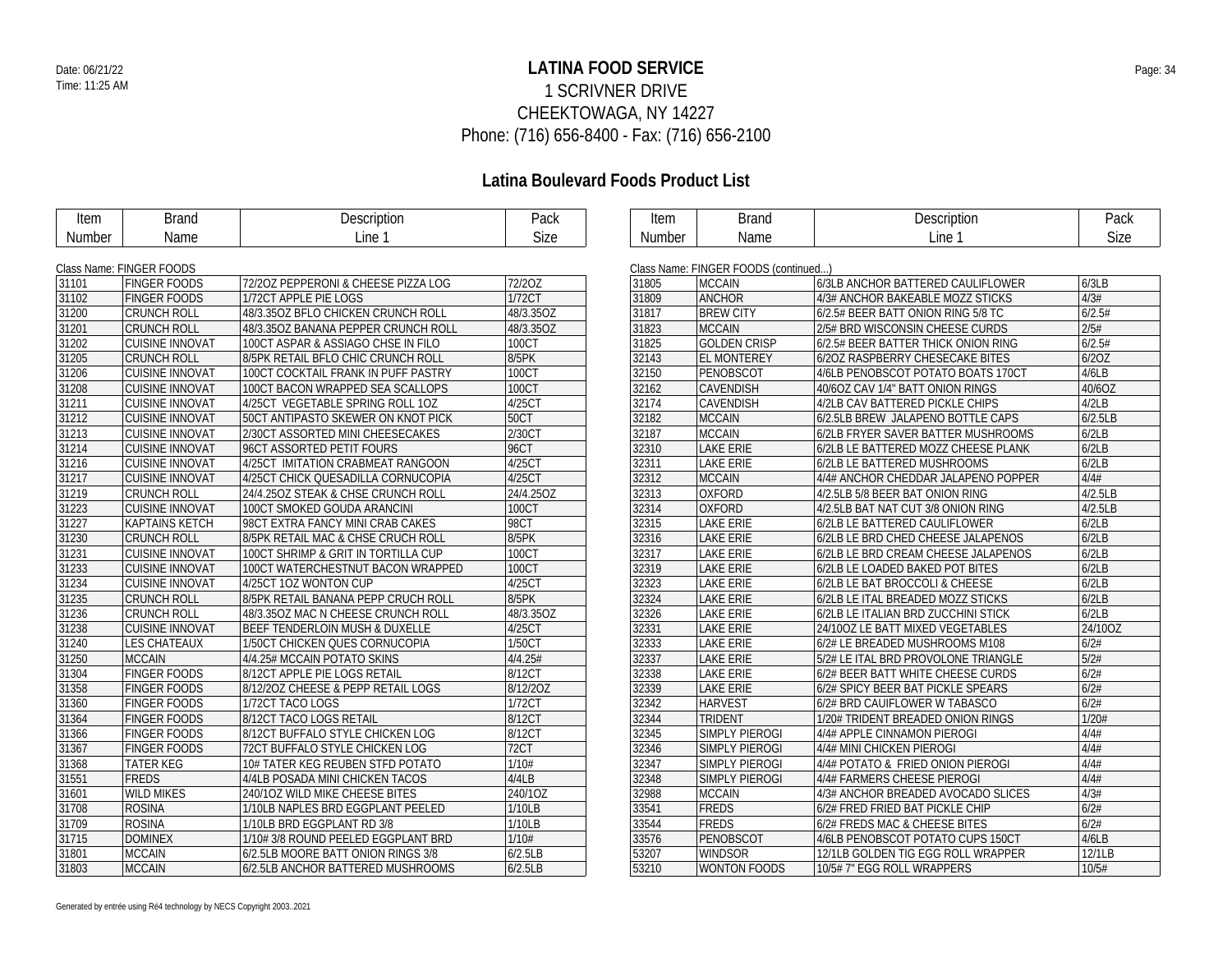## **LATINA FOOD SERVICE** Date: 06/21/22 Page: 35 1 SCRIVNER DRIVE CHEEKTOWAGA, NY 14227 Phone: (716) 656-8400 - Fax: (716) 656-2100

### **Latina Boulevard Foods Product List**

| Item                | <b>Brand</b>                         | Description                         | Pack        | Item            |                           |
|---------------------|--------------------------------------|-------------------------------------|-------------|-----------------|---------------------------|
| Number              | Name                                 | Line 1                              | Size        | Number          |                           |
|                     |                                      |                                     |             |                 |                           |
|                     | Class Name: FINGER FOODS (continued) |                                     |             | Class Name: FLC |                           |
| 53229               | <b>AMOY</b>                          | 120/.67OZ GOUR CHICKEN POTSTICKER   | 120/.67OZ   | 01018           | <b>AL</b>                 |
| 53231               | <b>AMOY</b>                          | 120/.67OZ GOURMET PORK POTSTICKERS  | 120/.67OZ   | 01019           | SI                        |
| CRUNCHC             | <b>CRUNCH ROLL</b>                   | CRUNCH ROLL SAMPLE KIT CHICKEN      | 4CT         | 01020           |                           |
| CRUNCHP             | <b>CRUNCH ROLL</b>                   | CRUNCH ROLL SAMPLE KIT PEPPER       | 4CT         | 01021           | KI                        |
| ML141173            | <b>RICHS</b>                         | 8/1.5LB MOZZARELLA STICKS BATTERED  | 8/1.5LB     | 01022           |                           |
| ML141177            | <b>RICHS</b>                         | 8/3LB MOZZ CHEESE STICK BATER 504CT | 8/3LB       | 01024           | C                         |
| ML141192            | <b>HIGH LINER</b>                    | 4/5.445LB WHOLE GRAIN MOZZ STICK    | 4/5.445LB   | 01026           | C                         |
| ML187929            | <b>SCHWAN'S</b>                      | 1/130ct VEGETABLE EGG ROLL WG       | 1/130CT     | 01027           | PF                        |
| ML500167            | <b>FOSTER FARMS</b>                  | 72/4OZ CORN DOGS TURKEY CN          | 72/40Z      | 01036           | C/                        |
| ML505902            | <b>RICHS</b>                         | 8/3.125LB PIZZA CHEESE CRUNCHERS    | 8/3.125LB   | 01038           | <b>NI</b>                 |
| ML665244            | <b>RICHS</b>                         | 8/3.13# RICH BFLO CHEESE CRUNCHER   | 8/3.13#     | 01064           | $\overline{\mathsf{S}}$ F |
|                     |                                      |                                     |             | 01065           | $\overline{\mathsf{S}}$ F |
| Class Name: FLAVORS |                                      |                                     |             | 01088           | $\overline{C}$            |
| 25098               | ORINGER                              | <b>1GL STRAWBERRY EXTRACT</b>       | 1GL         | 01089           | C                         |
| 81134               | NATIONAL FLAVOR                      | USE CODE 81134A                     | $4/1$ GL    | 01100           | $\overline{\mathsf{S}}$ F |
| 81134A              | NATIONAL FLAVOR                      | <b>1GL KALVAN VANILLA FLAVOR</b>    | $1$ GL      | 01120           | B <sub>C</sub>            |
| 83002               | NATIONAL FLAVOR                      | 4/1GL LEMON FLAVOR                  | $4/1$ GL    | 01153           | P                         |
| 83133               | ORINGER                              | S/O 1GL PEPPERMINT 957NCG           | $1/1$ GL    | 01154           | PI                        |
| 83138               | NATIONAL FLAVOR                      | <b>1GL LOGANBERRY</b>               | $1$ GL      | 01165           | $\overline{5}$            |
|                     |                                      |                                     |             | 09129           | $\overline{\mathsf{S}}$ F |
| Class Name: FLOUR   |                                      |                                     |             | 09135           | B <sub>C</sub>            |
| 00993               | <b>HARVEST KING</b>                  | 1/25# HARVEST KING UNBL WHEAT FLOUR | 1/25#       | 27917           | PI                        |
| 00994               | <b>ALL TRUMPS</b>                    | 1/50# ALL TRUMP FLOUR GREEN LABEL   | 1/50#       | 73511           | <b>NI</b>                 |
| 00996               | <b>GENERAL MILLS</b>                 | 1/50# FLOUR DURUM PATENT ENRICHED   | 1/50#       | 97106           | N <sub>0</sub>            |
| 00997               | SPRIANA                              | 1/1# GARFAVA FLOUR                  | 1/1#        | 97121           | C                         |
| 00998               | CAPUTO                               | 5 KILO CAPUTO GLUTEN FREE FLOUR     | 5 KILO      | 97122           | C/                        |
| 00999               | CAPUTO                               | 1/25 KILO CAPUTO TIPO 1 FLOUR       | $1/25$ KILO | ML105418        | GI                        |
| 01000A              | ADM                                  | 1/25LB ALL PURPOSE FLOUR            | 1/25LB      | ML105419        | GI                        |
| 01000AP             | ADM                                  | DISCONTINUED SUB #01000A            | 1/50LB      | ML105423        | GI                        |
| 01000B              | <b>ADM</b>                           | 1/50LB FLOUR BOCCE SPECIAL          | 1/50LB      | ML105426        | GI                        |
| 01000G              | ADM                                  | 1/50LB GIGANTIC FLOUR               | 1/50LB      | ML105428        | H <sup>o</sup>            |
| 01000H              | <b>HUMMER</b>                        | 1/50LB HUMMER HI GLUTEN FLOUR       | 1/50LB      | ML43197         | C                         |
| 01000U              | <b>ALL TRUMPS</b>                    | 1/50LB ALL TRUMPS FLOUR             | 1/50LB      | ML505425        | GI                        |
| 01000W              | <b>GENERAL MILLS</b>                 | 1/50LB GM STONE GRD WHOLE WHEAT FLR | 1/50LB      |                 |                           |
| 01012               | SIR GALLAHAD                         | 1/50LB SIR GALLAHAD FLOUR           | 1/50LB      | Class Name: FRE |                           |
| 01013               | <b>GENERAL MILLS</b>                 | 1/50LB MARKS PIZZA FLOUR            | 1/50LB      | 32180           | C/                        |
|                     |                                      |                                     |             |                 |                           |

| Item   | Brand | Description | ⊇ack |
|--------|-------|-------------|------|
| Number | Name  | _ine        | Size |

|          | Class Name: FLOUR (continued) |                                     |               |
|----------|-------------------------------|-------------------------------------|---------------|
| 01018    | <b>ADM</b>                    | 1/50LB COMMANDER FLOUR              | 1/50LB        |
| 01019    | <b>SIR LANCELOT</b>           | 1/50# SIR LANCELOT FLOUR            | 1/50#         |
| 01020    |                               | 1/50LB SEMOLINA FLOUR               | 1/50LB        |
| 01021    | KING ARTHUR                   | 1/50# KING ARTHUR SPECIAL FLOUR     | 1/50#         |
| 01022    |                               | 1/50LB FANCY DURHAM FLOUR           | 1/50LB        |
| 01024    | <b>CAPUTO</b>                 | 1/55LB DOUBLE 00 PIZZA FLOUR CAPUTO | $1/55$ LB     |
| 01026    | CAPUTO                        | 1/50LB CAPUTO 00 PASTA FLOUR        | 1/50LB        |
| 01027    | <b>PRODUCERS RICE</b>         | 1/50LB RICE FLOUR GLUTEN FREE       | 1/50LB        |
| 01036    | CAPUTO                        | 1/11LB DOUBLE GROUND SEMOLINA       | 1/11LB        |
| 01038    | <b>NIBLACK FOODS</b>          | 4/2# FLOUR BUCKWHEAT MED GRIND      | 4/2LB         |
| 01064    | <b>SPRIANA</b>                | 1/5# CHICK PEA FLOUR                | 1/5#          |
| 01065    | <b>SPRIANA</b>                | 1/5# CHESTNUT FLOUR                 | 1/5#          |
| 01088    | CAPUTO                        | 1/55# CAPUTO 00 RINFORZATA FLOUR    | 1/55#         |
| 01089    | CAPUTO                        | 55# CAPUTO 00 AMERICANA FLOUR       | 55#           |
| 01100    | <b>SPRIANA</b>                | 6/2# RICE FLOUR                     | 6/2#          |
| 01120    | <b>BOBS RED MILL</b>          | 25# GF ALL PURPOSE BAKING FLOUR     | 1/25#         |
| 01153    | <b>PASINI</b>                 | 10 KILO PASINI SPOLVERO FLOUR       | 10 KILO       |
| 01154    | <b>PASINI</b>                 | 25 KILO PASINI 00 VERDE FLOUR       | 25 KILO       |
| 01165    | <b>5 STAGIONI</b>             | 1/25KG 5 STAGIONI 00 FLOUR          | 1/25KG        |
| 09129    | <b>SPRIANA</b>                | 1/6# CAKE FLOUR                     | 1/6#          |
| 09135    | <b>BOBS RED MILL</b>          | 4/24OZ BOBS RED ORGANIC MASA HARINA | 4/24OZ        |
| 27917    | <b>PACKER</b>                 | 20 LBS KAMUT FLOUR                  | <b>20 LBS</b> |
| 73511    | <b>NIBLACK FOODS</b>          | 5# ALMOND FLOUR                     | 5#            |
| 97106    | <b>NORTH DAKOTA</b>           | 1/50# NRTH DAK WHL WHEAT CRSE FLOUR | 1/50#         |
| 97121    | CAPUTO                        | 55# CAPUTO SUPER NUVOLA             | 55#           |
| 97122    | <b>CAPUTO</b>                 | 1/5 KILO CAPUTO WHOLE WHEAT FLOUR   | <b>11 LBS</b> |
| ML105418 | <b>GENERAL MILLS</b>          | 1/50LB FLOUR FULL STRENTH ENRICHED  | 1/50LB        |
| ML105419 | <b>GENERAL MILLS</b>          | 1/50LB FLOUR FULL STNGTH UNB/UNBROM | 1/50LB        |
| ML105423 | <b>GENERAL MILLS</b>          | 8/5LB FLOUR H&R ALL PURPOSE         | 8/5LB         |
| ML105426 | <b>GENERAL MILLS</b>          | 1/50LB CAKE FLOUR ENR/BL/PURA       | 1/50LB        |
| ML105428 | <b>HORIZON</b>                | 1/50LB FLOUR PATENT ALL PURP SP     | 1/50LB        |
| ML43197  | CARGILL                       | 1/50LB FLOUR CORN YELLOW            | 1/50LB        |
| ML505425 | <b>GENERAL MILLS</b>          | 50# ALL TRUMPS ENR/UNBL FLOUR       | 50#           |

### **ENCH FRIES**

| 32180 | <b>CAVENDISH</b>      | 6/4.5LB JERSEY SEASONED FRIES S/O   | 6/4.5LB |
|-------|-----------------------|-------------------------------------|---------|
| 32181 | CAVENDISH             | 6/2.5LB JERSEY SWEET POT FRIES 3/8" | 6/2.5LB |
| 33102 | <b>J&amp;J SNACKS</b> | 1/8 B J& FUNNEL FRIES               | 1/8LB   |
| 33105 | GSP                   | 6/5#3/8 STRAIGHT CUT FRENCH FRY     | 6/5#    |
| 33106 | <b>MCCAIN</b>         | 4/4LB MCCAIN RSTD REDSKIN CHUNK     | 4/14LB  |

01015 URBAN 1/50LB URBAN SPECIAL FLOUR 1/50LB<br>1/50LB 1/50LB UNIT DISCONTINUED SUB #01017 1/125LB 01016 ADM DISCONTINUED SUB #01017 1/25LB<br>01017 ALL TRUMPS 1/25LB ALL TRUMPS 25 25 25 25 25 25 25 25

1/25LB ALL TRUMPS 25 25 25 25 25 25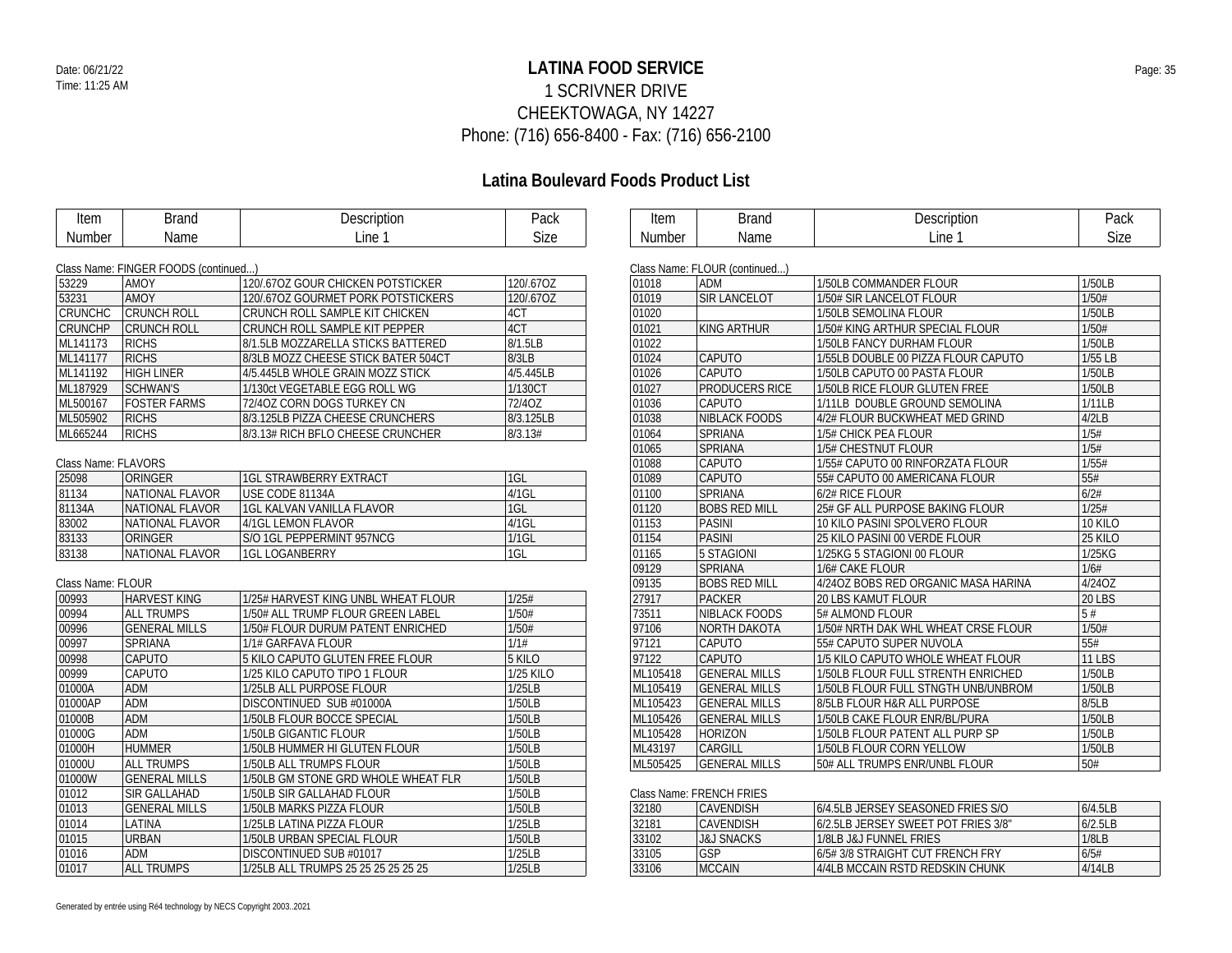## **LATINA FOOD SERVICE** Date: 06/21/22 Page: 36 1 SCRIVNER DRIVE CHEEKTOWAGA, NY 14227 Phone: (716) 656-8400 - Fax: (716) 656-2100

| Item   | <b>Brand</b>                         | Description                         | Pack        | Item     | <b>Brand</b>                         | Description                         | Pack       |
|--------|--------------------------------------|-------------------------------------|-------------|----------|--------------------------------------|-------------------------------------|------------|
| Number | Name                                 | Line 1                              | <b>Size</b> | Number   | Name                                 | Line 1                              | Size       |
|        |                                      |                                     |             |          |                                      |                                     |            |
|        | Class Name: FRENCH FRIES (continued) |                                     |             |          | Class Name: FRENCH FRIES (continued) |                                     |            |
| 33108  | <b>PREM TREASURE</b>                 | 6/4.5# 1/2" CRINKLE CUT FRENCH FRY  | 6/4.5#      | 33650    | <b>LAMB WESTON</b>                   | 6/5LB LAMB PR SKIN ON STEAK CUT 32Q | 6/5LB      |
| 33109  | <b>PREM TREASURE</b>                 | 6/4.5# COATED 3/8 STRAIGHT CUT FF   | 6/4.5#      | 33651    | <b>LAMB WESTON</b>                   | 6/5LB LAMB P RES 3/8 SKINON FRY 32L | 6/5LB      |
| 33480  | <b>CAVENDISH</b>                     | 6/5LB SEASONED DICED POTATOES 05222 | 6/5LB       | 33652    | <b>LAMB WESTON</b>                   | 6/4.5LB LAMB P RES SHOESTRING** 32C | 6/4.5LB    |
| 33481  | <b>CAVENDISH</b>                     | 1/20# CAV FRESH CUT CHIPS RAW 1/10" | 1/20#       | 33654    | <b>LAMB WESTON</b>                   | 6/5LB LAMB 3/8 SKIN ON FRY S19      | 6/5LB      |
| 33531  | <b>SIMPLOT</b>                       | 6/2.5# SIMP ROASTED BAKER BABY MIN  | 6/2.5#      | 33655    | <b>LAMB WESTON</b>                   | 6/5# LAMB CRISPY CUBE SEASONED A24  | 6/5#       |
| 33532  | <b>SIMPLOT</b>                       | 6/5# SIMP CLASSIC 3/8" CRINKLE FRY  | 6/5#        | 33658    | <b>LAMB WESTON</b>                   | 5/3# LAMB SWT POT JULIENE FRY L0095 | 5/3#       |
| 33533  | <b>SIMPLOT</b>                       | 6/5# SIMP SELECT 3/8 SKN ON FRY     | 6/5#        | 33660    | <b>LAMB WESTON</b>                   | 5/3LB LAMB SWEET POT PLAT FRY L8100 | 5/3LB      |
| 33536  | <b>MCCAIN</b>                        | 6/5# EVERCRISP X LONG THIN FRIES    | 6/5#        | 33661    | <b>LAMB WESTON</b>                   | 5/3LB LAMB SWEET PO 3/8 CC L0084    | 5/3LB      |
| 33538  | <b>SIMPLOT</b>                       | 12/20CT TRADITIONAL HB PATTY        | 12-2.816LB  | 33662    | <b>LAMB WESTON</b>                   | 5/3LB LAMB 5/16 SWEET POTATO FRY*** | 5/3LB      |
| 33558  | <b>MCCAIN</b>                        | 6/2.5LB MC SWT POT WEDGE 10CUT      | 6/2.5LB     | 33663    | <b>LAMB WESTON</b>                   | 6/5# LAMB 5/16 SKIN ON FRIES 32G    | 6/5#       |
| 33560  | <b>MCCAIN</b>                        | 6/4LB MCCAIN POTATO SMILES 0IF03456 | 6/4LB       | 33666    | <b>LAMB WESTON</b>                   | 6/5# LAMB 1/2" CRINKLE CUT FRY C93  | 6/5#       |
| 33572  | <b>CAVENDISH</b>                     | 6/5LB CAV SEAS 8CUT WEDGE S/O 05223 | 6/5LB       | 33668    | <b>LAMB WESTON</b>                   | 6/5LB LAMB SKIN ON 5/16 FRY S12     | 6/5LB      |
| 33574  | <b>CAVENDISH</b>                     | 6/4# LATTICE CUT SKIN ON FINE COAT  | 6/4#        | 33672    | <b>LAMB WESTON</b>                   | 6/4.5LB LAMB CONCERTINA CC FRY 1/2" | 6/4.5LB    |
| 33577  | PENOBSCOT                            | 6/5# POTATO WEDGE FARM STYLE        | 6/5#        | 33673    | <b>LAMB WESTON</b>                   | 6/4.5LB LAMB 1/4 CRISP COATED C0034 | 6/4.5LB    |
| 33578  | <b>CAVENDISH</b>                     | 6/4# SEASONED LATTICE CUT SKIN ON   | 6/4#        | 33681    | <b>SIMPLOT</b>                       | 6/4.5# JR BUFLO STICKS 3/16" FRIES  | 6/4.5#     |
| 33579  | <b>CAVENDISH</b>                     | 6/5LB CAV SKIN ON 10 CUT WEDGE 4019 | 6/5LB       | 33688    | <b>SIMPLOT</b>                       | 4/5# SIMP SPUDSTER ORIG BTR FLVR    | 4/5#       |
| 33582  | <b>CAVENDISH</b>                     | 6/4.5# CAVE FINE COAT SHOESTRINGS   | 6/4.5#      | 33702    | <b>SIMPLOT</b>                       | 6/5# SIMP TRAD POTATO TRI-TATERS    | 6/5#       |
| 33585  | <b>PREMIUM</b>                       | 6/6# PREM 1/4 SHOESTRING FRIES      | 6/6#        | 33703    | <b>SIMPLOT</b>                       | 6/5# SIMP TRAD TATER GEMS           | 6/5#       |
| 33601  | <b>CAVENDISH</b>                     | 6/5LB CAV EXTRA CRUNCH 3/8 SC FRIES | 6/5LB       | 33704    | <b>SIMPLOT</b>                       | 6/5# SIMP NAT CRISP CRINKLE WEDGE   | 6/5#       |
| 33602  | <b>CAVENDISH</b>                     | 6/5LB FAIR ISLE STEAK FRIES         | 6/5LB       | 33705    | <b>SIMPLOT</b>                       | 1/200CT SIMP POTATO BOAT            | 1/200CT    |
| 33605  | <b>CAVENDISH</b>                     | 6/5# CAV FNE COAT THIN CUT S/O 5/16 | 6/5#        | 33706    | <b>SIMPLOT</b>                       | 6/4# SIMP MASHED POTATOES           | 6/4#       |
| 33606  | <b>CAVENDISH</b>                     | 6/5LB CAV SMALL CHUNKY DICED POTATO | 6/5LB       | 33707    | <b>SIMPLOT</b>                       | 4/5# SIMP HASH BROWN CUBE 1/2"      | 4/5#       |
| 33607  | <b>CAVENDISH</b>                     | 6/5# CAV FINE COAT S/ON 3/8" FRY    | 6/5#        | 33711    | <b>SIMPLOT</b>                       | 6/2.5# SIMP SWEET POT GEMS OVENABLE | 6/2.5#     |
| 33608  | <b>CAVENDISH</b>                     | 6/4.5LB CAV 3/8 REGULAR CLEAR COAT  | 6/4.5LB     | 33712    | <b>SIMPLOT</b>                       | 6/5# SIMP STRAIGHT 3/8" FRY SKIN ON | 6/5#       |
| 33609  | <b>LAMB WESTON</b>                   | 6/5# LAMB NATURAL SKIN ON CHIPS 30H | 6/5LB       | 33713    | <b>SIMPLOT</b>                       | 6/5# SIMP STEAK FRY SKIN ON         | 6/5#       |
| 33610  | <b>CAVENDISH</b>                     | 6/5LB EDGEWOOD 3/8 SC FRENCH FRY    | 6/5LB       | 33714    | <b>SIMPLOT</b>                       | 6/5# SIMP CLASSIC REG CUT FRY 3/8"  | 6/5#       |
| 33611  | <b>CAVENDISH</b>                     | 6/4.5LB COATED EDGEW 3/8 FRENCH FRY | 6/4.55LB    | 33715    | <b>SIMPLOT</b>                       | 6/5# SIMP LOOPS SAVORY SEASONED     | 6/5#       |
| 33612  | <b>CAVENDISH</b>                     | 6/5# CAV GOLDEN NUGGETS (TATER TOT) | 6/5#        | 33716    | <b>SIMPLOT</b>                       | 6/2.5# SIMP SWEET POT FRY ENTREE    | 6/2.5#     |
| 33613  | <b>CAVENDISH</b>                     | 6/5# CAV FRESH CUT FRIES 5/16       | 6/5#        | 33718    | <b>SIMPLOT</b>                       | 6/5# SIMP THIN CUT FRY 5/16" S/ON   | 6/5#       |
| 33614  | CAVENDISH                            | 6/5LB EDGEWOOD 1/2" CRINKLE CUT FRY | 6/5         | 33720    | <b>SIMPLOT</b>                       | 6/5# SIMP CRNKLE FRY 1/2" OVENABLE  | 6/5#       |
| 33616  | <b>MCCAIN</b>                        | 6/4.5# ORE IDA TRAX WAFFLE FRY PLA  | 6/4.5LB     | 33721    | <b>SIMPLOT</b>                       | 6/4.5# SIMP LATTICE CUT SEASON FRY  | 6/4.5#     |
| 33617  | <b>CAVENDISH</b>                     | 6/5# FAIR ISLE 5/16 THIN CUT FRIES  | 6/5#        | 33723    | <b>SIMPLOT</b>                       | 6/5# SIMP CRINKLE CUT FRY 3/8"      | 6/5#       |
| 33621  | <b>CAVENDISH</b>                     | 6/5# SELECT PLUS SKIN ON 3/8" REG   | 6/5#        | 33724    | <b>SIMPLOT</b>                       | 6/5# SIMP NAT CRISP SC THIN CUT FRY | 6/5#       |
| 33625  | <b>LAMB WESTON</b>                   | 6/5LB LAMB STEALTH 3/8 FRIES S57    | 6/5LB       | 33725    | <b>SIMPLOT</b>                       | 6/5# SIMPLOT LOOPS SKIN ON          | 6/5#       |
| 33626  | <b>LAMB WESTON</b>                   | 6/5LB LAMB ORIG SEASONED TWIS D0073 | 6/5LB       | 33727    | <b>SIMPLOT</b>                       | 6/5# SIMPLOT POTATO PANCAKE         | 6/5#       |
| 33627  | <b>LAMB WESTON</b>                   | 6/4.5LB LAMB SEAS CRISS CUT FRY D23 | 6/4.5LB     | 33780    | <b>LAMB WESTON</b>                   | 6/3# LAMB SHRED HASHBROWN IQF S69   | 6/3#       |
| 33628  | <b>CAVENDISH</b>                     | 6/5# CAVENDISH FINE COAT 3/8" SC    | 6/5#        | ML196001 | <b>CAVENDISH</b>                     | 6/5# OVEN READY CC FRIES 1/2        | 6/5#       |
| 33645  | <b>LAMB WESTON</b>                   | 6/5LB LAMB COL CRISP 3/8 FRY C0057  | 6/5LB       | ML196021 | <b>MCCAIN</b>                        | 6/2.5# MCCAIN SWEET POT FRIES 3/8"  | 6/2.5#     |
| 33646  | <b>LAMB WESTON</b>                   | 6/5LB LAMB TWISTERS LOOPS C0077     | 6/5LB       | ML196072 | <b>MCCAIN</b>                        | 6/4.5# POTATO WAFFLE FRY CROSSTRX   | 6/4.5#     |
| 33649  | <b>LAMB WESTON</b>                   | 6/5LB LAMB TATER PUFF H30           | 6/5LB       | ML196074 | <b>MCCAIN</b>                        | 120/2.25OZ HASH BROWN OVAL PATTIES  | 120/2.25OZ |
|        |                                      |                                     |             |          |                                      |                                     |            |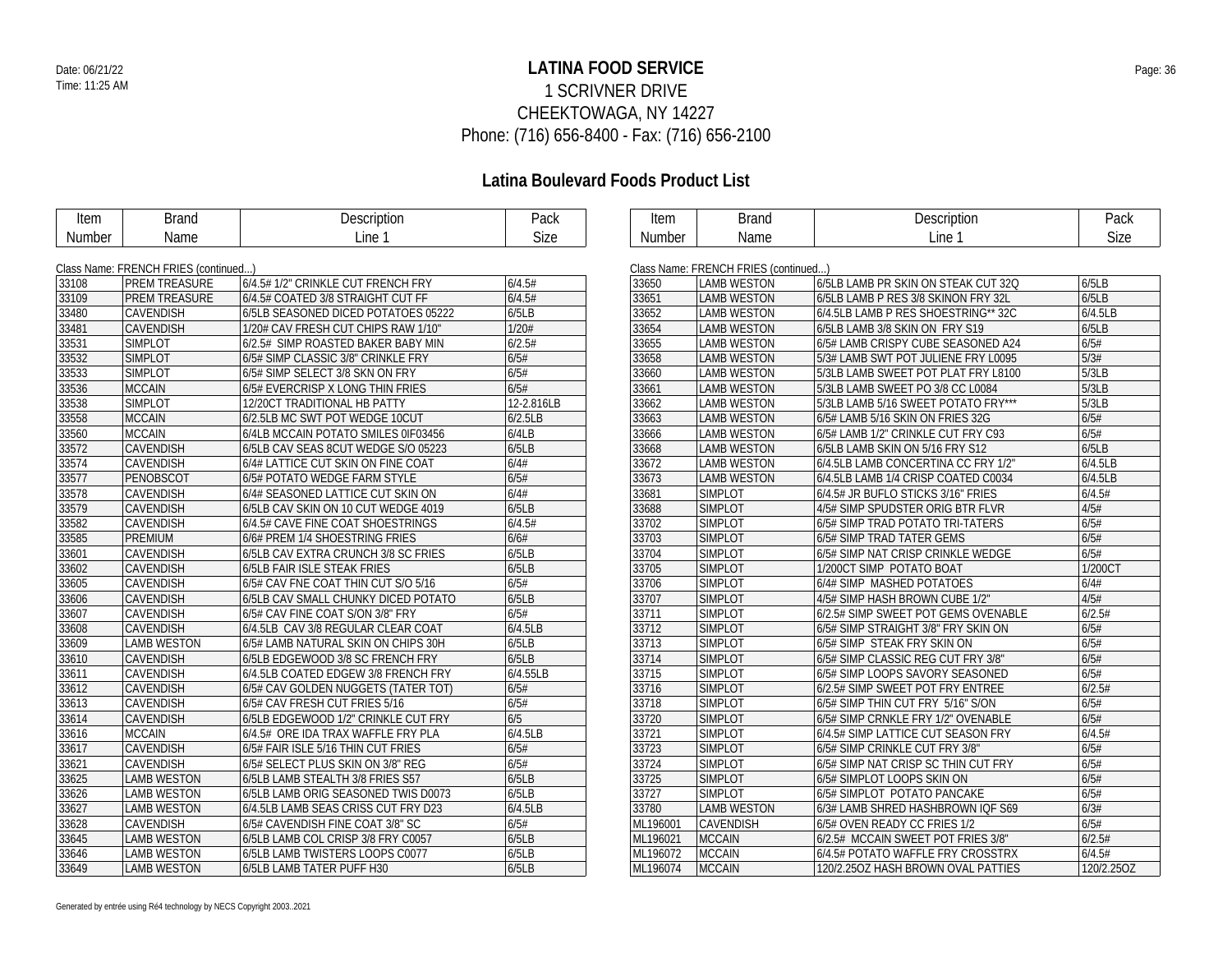### **LATINA FOOD SERVICE** Date: 06/21/22 Page: 37 1 SCRIVNER DRIVE CHEEKTOWAGA, NY 14227 Phone: (716) 656-8400 - Fax: (716) 656-2100

### **Latina Boulevard Foods Product List**

| Item   | lrond<br>anu' | Description | Pack |
|--------|---------------|-------------|------|
| Number | Name          | ∟ine ⊺      | Size |

| t∆m<br>ווטווו                              | . | .   | المصد<br>auk |
|--------------------------------------------|---|-----|--------------|
| - - -<br>$\sim$ $\sim$ $\sim$<br>Nı<br>٦Η. |   | ine | 7۵           |

#### Class Name: FRENCH FRIES (continued...)

| ML196075 | IMCCAIN        | 6/5# FRENCH FRY REG BAKEABLE       | 6/5#   |
|----------|----------------|------------------------------------|--------|
| ML196077 | <b>IMCCAIN</b> | 6/4# FRENCH FRY CURLY SEASOND      | 6/4#   |
| ML196078 | IMCCAIN        | 6/5# TATER TOTS OREIDA LS VERSATOT | 6/5#   |
| ML196082 | <b>MCCAIN</b>  | 6/2.5# SWEET POTATO WAFFLE FRY     | 6/2.5# |

### Class Name: FRESH PASTA

| 37646  | OROGIALLO        | 12/500 GR FRESH NO BOIL LASAGNA  | 12/500 GR |
|--------|------------------|----------------------------------|-----------|
| 41201  | OROGIALLO        | 12/500 FRESH TAGLIATELLE         | 12/500 GR |
| 41201F | OROGIALLO        | 12/500 GR SCIALATIELLI CASARECCI | 12/500 GR |
| 41408  | OROGIALLO        | 12/500GR FRESH CORTECCE          | 12/500GR  |
| 41408F | <b>OROGIALLO</b> | 12/500GR ORECCHIETTE             | 12/500GR  |
| 95220  | OROGIALLO        | 12/500 GR FRESH RIGATONI         | 12/500GR  |
| 95220F | OROGIALLO        | 12/500 GR STROZZAPRETI           | 12/500GR  |
| 97152  | OROGIALLO        | 12/500GR FRESH TROFIE PASTA      | 12/500GR  |
| 97152F | <b>OROGIALLO</b> | 12/500GR FRESH TROFIE PASTA      | 12/500GR  |
| 97153  | <b>OROGIALLO</b> | 12/500GR FRESH CAVATELLI         | 12/500GR  |
| 97153F | OROGIALLO        | 12/500GR FRESH CAVATELLI         | 12/500GR  |
| 97161  | OROGIALLO        | 12/500 GR EGG PAPPARDELLE        | 12/500 GR |

### Class Name: FROZEN ENTREE

| 30100 | <b>STOUFFERS</b>   | 4/64OZ STOUF MAC & CHEESE WHT CHEDD | 4/640Z           |
|-------|--------------------|-------------------------------------|------------------|
| 30101 | JTM.               | 4/5# THREE CHSE WHITE MAC & CHEESE  | 4/5#             |
| 30108 | <b>KERRY</b>       | 1/16# KC ARTISAN GOLDEN OUESO       | 1/16#            |
| 30109 | <b>STOUFFERS</b>   | 6/12oz STOUFFER CUPS MAC & CHEESE   | 6/120Z           |
| 30110 | <b>STOUFFERS</b>   | 4/760Z STOUF MAC & CHEESE           | 4/760Z           |
| 30111 | JTM.               | 4/5# BEER CHEESE DIP                | 4/5#             |
| 30112 | <b>STOUFFERS</b>   | 4/960Z STOUF ALFREDO SAUCE          | 4/96OZ           |
| 30113 | <b>STOUFFERS</b>   | 4/640Z STOUF SPIN/ART DIP           | 4/640Z           |
| 30115 | <b>RICHS</b>       | 2/5# RICHS SLICED BEEF BRISKET      | 2/5#             |
| 30117 | <b>STOUFFERS</b>   | 4/6LB STOUF MAC & CHEESE POUCH      | 4/6LB            |
| 30120 | <b>HORMEL</b>      | 2/5LB AUSTIN BLUE PULLED PORK 13426 | 2/5LB            |
| 30121 | <b>HORMEL</b>      | 2/5LB AUSTIN BLUE PUL CHIX 46881    | 2/5LB            |
| 30122 | <b>HORMEL</b>      | 2PC AUSTIN SL BEEF BRISKET 39029    | 15 <sub>LB</sub> |
| 30178 | <b>HORMEL</b>      | 4/5# CAFE H FC BARBACOA BEEF 49140  | 4/5#             |
| 30198 | <b>BROOKWOOD</b>   | 2/5# SLICED BEEF BRISKET WITH SAUCE | 2/5#             |
| 30210 | <b>STOUFFERS</b>   | 4/96OZ STOUFFER'S MEAT LASAGNA      | 4/960Z           |
| 30212 | <b>TABATCHNICK</b> | 2/16# TABATCHNICK LASAGNA ROLLUPS   | 2/16#            |
| 30214 | <b>TABATCHNICK</b> | 4/5# TABATCHNICK JALP MAC & CHEESE  | 4/5#             |
| 30314 | <b>MINHS</b>       | 1/12CT SWEET & SOUR CHICK STIR FRY  | 1/12CT           |
| 30324 | <b>RICHS</b>       | 4/5LB RICH PULLED PORK HICKORY SMKD | 4/5LB            |
|       |                    |                                     |                  |

| Class Name: FROZEN ENTREE (continued) |                     |                                    |           |  |
|---------------------------------------|---------------------|------------------------------------|-----------|--|
| 30326                                 | CARANDO GF          | 24/9.50Z CARANDO CHICKEN POT PIE   | 24/9.5OZ  |  |
| 30329                                 | <b>ADVANCE</b>      | 30/5.530Z COUNTRY FRIED BEEF STEAK | 30/5.53OZ |  |
| 30347                                 | <b>STOUFFERS</b>    | 4/800Z STOUF ALFEREDO PARMIGIANA   | 4/80OZ    |  |
| 32207                                 | <b>RICHS</b>        | 2/5LB RICH HICK SMKD SEASONED PORK | 2/5LB     |  |
| 47375                                 | <b>ARMOUR</b>       | 10# ECKRICH BEEF POT ROAST         | 10#       |  |
| 88202                                 | <b>FONTANINI</b>    | 2/14LB FONTANINI POT ROAST         | 2/14LB    |  |
| 88203                                 | <b>SARA LEE</b>     | 1/10.3LB HILLSHIRE POT ROAST       | 10.3LB    |  |
| 88210                                 | <b>KRAFT</b>        | 36/7OZ KRAFT MAC & CHEESE 15.75LB  | 36/7OZ    |  |
| 88212                                 | <b>KRAFT</b>        | 36/70Z KRAFT MAC & CHSE WHITE CHED | 36/7OZ    |  |
| 88217                                 | <b>HORMEL</b>       | 6/5# HORMEL CAFE H PORK CARNITAS   | 6/5#      |  |
| 88338                                 | <b>RU PIEROGI</b>   | 14CT ASSORTED PIEROGI SAMPLE BOX   | 14CT      |  |
| ML132980                              | LAND O LAKES        | 6/5LB MACARONI & CHEESE RED FAT    | 6/5LB     |  |
| ML132981                              | <b>LAND O LAKES</b> | 6/5LB MACARONI & CHEESE WG/RS      | 6/5LB     |  |
| ML133059                              | <b>RICHS</b>        | 4/5LB PORK BBO CHOPPED             | 4/5LB     |  |
| ML133071                              | CAMPBELLS           | 4/5.5# CAMPBELLS STUFFED CABBAGE   | 4.5.5#    |  |
| ML133086                              | <b>MAID RITE</b>    | 75/3.2OZ MEATLOAF CKD/SLICED       | 75/3.20Z  |  |
| ML150980                              | <b>ADVANCE</b>      | 53/30Z PORK SUPER RIB PATTIE FC    | 53/3OZ    |  |
| ML150982                              | <b>ADVANCE</b>      | 40/40Z PORK PATTY COOKED BREADED   | 40/40Z    |  |
| ML533044                              | <b>LAND O LAKES</b> | 6/5LB MACARONI & CHEESE RF WG      | 6/5LB     |  |

#### Class Name: FROZEN MEAT

| 57703F            | LATINA | STRIP STEAK C/C CHOICE              |             |  |
|-------------------|--------|-------------------------------------|-------------|--|
| 62802F            | LATINA | 40/40Z FROZEN TENDERLOIN MEDALLION  | <b>BULK</b> |  |
| 68701F            | LATINA | <b>FROZEN TENDERLOIN TIPS 2/5lb</b> | 2/5#        |  |
| 70304             | LATINA | 28/607 VEIN STRIP STEAK FROZEN      | 28/607      |  |
| 70305             | LATINA | 16/100Z VEIN STRIP STEAKS FROZEN    | 16/10OZ     |  |
| 70306             | LATINA | 20/807 VEIN STRIP STEAKS FROZEN     | 20/8oz      |  |
| 70307             | LATINA | 12/120Z VEIN STRIP STEAKS FROZEN    | 12/120Z     |  |
| 72403F            | LATINA | 1/10LB COUNTRY STYLE RIBS           | 1/10LB      |  |
| V1328             |        | VEAL LOIN CHOPS 12/120Z FROZEN      | 12/120Z     |  |
| V <sub>1329</sub> |        | VEAL LOIN CHOPS 16/100Z FROZEN      | 16/10OZ     |  |

### Class Name: FRUIT

| 32704 | SUNFIELD | 12/2007 PINEAPPLE TIDBITS IN JUICE | 12/200Z |
|-------|----------|------------------------------------|---------|
| 32708 | DOLF     | 36/40Z DICED PEARS IN JUICE CUP    | 36/407  |
| 32709 | DOLF     | 36/40Z DICED PEACHES IN JUICE CUP  | 36/4OZ  |
| 32711 | DOLF     | 36/40Z MIXED FRUIT IN JUICE        | 36/407  |
| 32714 | RONSON   | 24/2007 PINEAPPLE TIDBITS IN JUICE | 24/200Z |
| 32719 | DOLE     | 12/2907 DOLE PINEAPPLE PIZZA WEDGE | 12/290Z |
| 32720 |          | 4/GAL XLRG CHERRIES W/STEM         | 4/GAL   |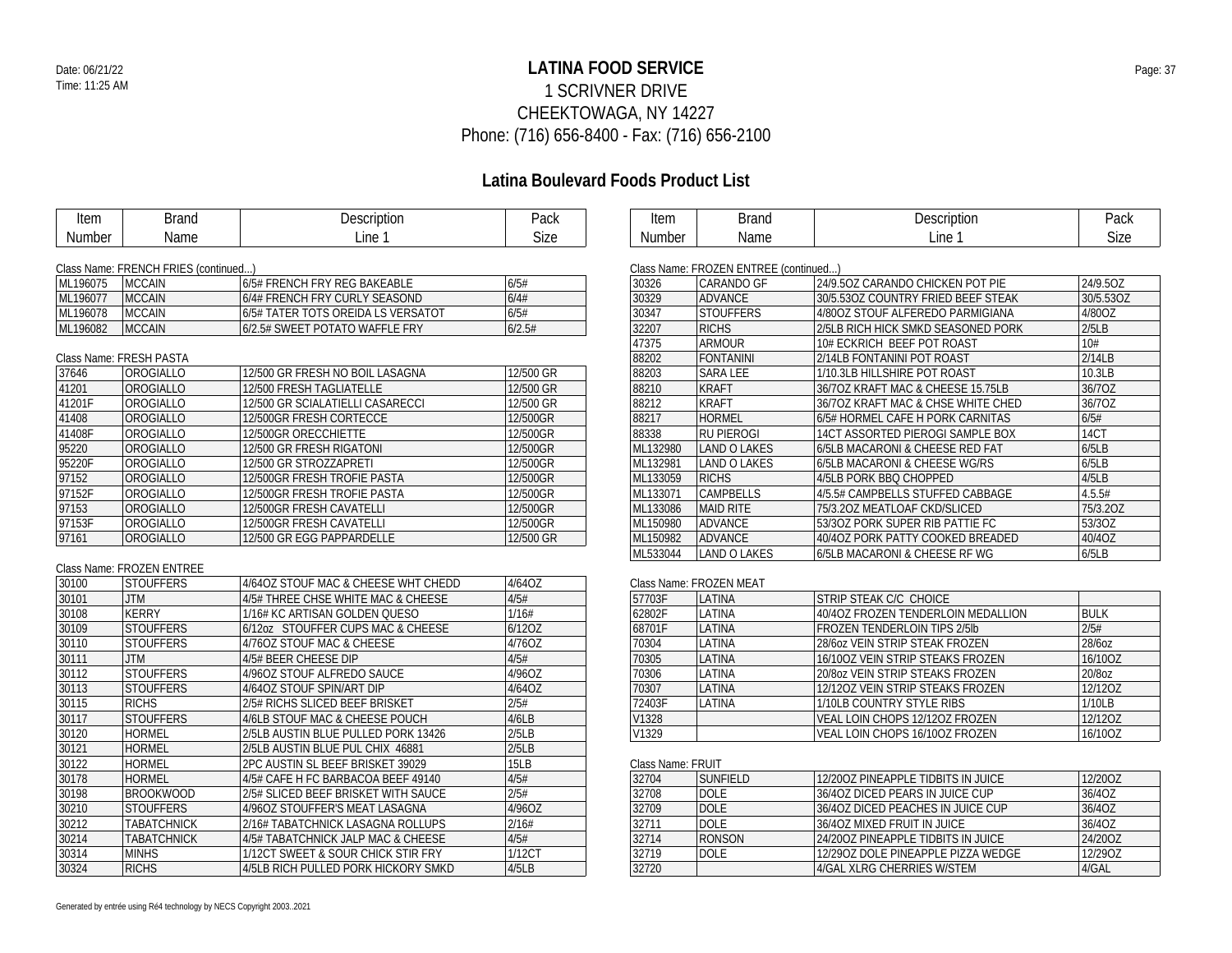### **LATINA FOOD SERVICE** Date: 06/21/22 Page: 38 1 SCRIVNER DRIVE CHEEKTOWAGA, NY 14227 Phone: (716) 656-8400 - Fax: (716) 656-2100

# **Latina Boulevard Foods Product List**

| Item          | <b>Brand</b>                  | Description                         | Pack      | Item               | <b>Brand</b>                      | Description                         | Pack        |
|---------------|-------------------------------|-------------------------------------|-----------|--------------------|-----------------------------------|-------------------------------------|-------------|
| <b>Number</b> | Name                          | Line 1                              | Size      | <b>Number</b>      | Name                              | Line 1                              | <b>Size</b> |
|               |                               |                                     |           |                    |                                   |                                     |             |
|               | Class Name: FRUIT (continued) |                                     |           |                    | Class Name: FRUIT DRY (continued) |                                     |             |
| 32721         | FABBRI                        | 1/3.2KILOS AMARENA CHERRIES         | 1/3.2KILO | 32813              | <b>BAZZINI</b>                    | 1/5# DRY BLUEBERRIES                | 1/5#        |
| 32850         | LEAHY                         | 6/#10 CAN APPLESNAX APPLE SAUCE     | 6/#10 CAN |                    |                                   |                                     |             |
| 32855         | <b>DOLE</b>                   | 12/110Z DOLE MANDARIN ORANGE SEG LS | 12/110Z   |                    | Class Name: FRUIT FROZEN          |                                     |             |
| 32872         | <b>SIMPLOT</b>                | 6/3# SIMP AVOCADO PULP              | 6/3#      | 32820              | <b>VALLEY FRESH</b>               | 1/10# RED RASPBERRIES IQF           | 1/10#       |
| 32875         | MOTT'S                        | 72/40Z APPLESAUCE CUPS              | 72/4OZ    | 32882              | <b>COMMODITY</b>                  | 2/5# STRAWBERRIES SLICED IQF        | 2/5#        |
| 32895         | <b>OCEAN SPRAY</b>            | 1/10LB SWT DRIED CRANBERRY CRAISINS | 1/10LB    | 32884              | <b>TABATCHNICK</b>                | 96/4.20Z CHERRY FRUIT TOPPER        | 96/4.20Z    |
| 37118         | DOLE                          | 6/10# CRUSH PINEAPPLE FNCY IN SYRUP | 6/#10     | 32885              | <b>SIMPLOT</b>                    | 12/2# SIMP FRESH AVOCADO SLICES     | 12/2#       |
| ML109825      |                               | 4/1GAL MARASCH CHERRIES WO/STEM     | 4/1GAL    | 32886              | NATIONAL FROST                    | 6/6.5LB FRZ SLICED STRAWBERRIES 4+1 | 6/6.5LB     |
| ML136125      | KNOUSE                        | 6/#10 APPLE SLICE                   | 6/#10     | 32889              |                                   | 2/5LB BLUEBERRIES IQF               | 2/5LB       |
| ML136149      | MUSSELMAN'S                   | 3/10# APPLESAUCE CHUNKY MUSSELMAN   | 3/10#     | 32890              | <b>DOLE</b>                       | 2/5LB CHERRIES IQF                  | 2/5LB       |
| ML136150      | <b>KNOUSE</b>                 | DISCONTINUED USE CODE #ML136149     | 6/#10     | 32891              |                                   | 1/30LB STRAWBERRIES WHOLE IQF       | 30LB        |
| ML136152      | KNOUSE                        | 6/#10 APPLESAUCE UNSWEETENED        | 6/#10     | 32892              | <b>DOLE</b>                       | 2/80OZ DOLE SLICED BANANA           | 2/80OZ      |
| ML136226      | MUSSELMAN'S                   | 8/48OZ APPLESAUCE PLASTIC M         | 8/48OZ    | 32894              | <b>DOLE</b>                       | 2/5LB PINEAPPLE CHUNKS IQF          | 2/5LB       |
| ML136718      | <b>SCHREIBER</b>              | 6/#10 FRUIT COCKTAIL LIGHT SYRUP    | 6/#10     | 32896              | <b>DOLE</b>                       | 2/5LB IQF SLICED PEACHES            | 2/5LB       |
| ML136720      | <b>PCP</b>                    | 6/#10 FRUIT COCKTAIL X LIGHT SYURP  | 6/#10     | 32900              | <b>DOLE</b>                       | 2/5 LB STRAWBERRY WHOLE FRZ IQF     | $2/5$ LB    |
| ML136910      | <b>MITSUI FOODS</b>           | 6/#10 FRUIT SALAD TROPICAL JUICE    | 6/#10     | 32903              | <b>NATURE'S BASIN</b>             | 2/5LB MANGO CHUNK IQF               | 2/5LB       |
| ML136915      | PCP                           | 6/#10 MIXED FRUIT LT. SYRUP         | 6/#10     | 32906              | <b>SIMPLOT</b>                    | 12/2# SIMP AVOCADO HALVES**         | 12/2#       |
| ML137133      | <b>SCHREIBER</b>              | 6/#10 MANDARIN ORANGES LT SYRUP     | 6/#10     | 32912              | <b>SIMPLOT</b>                    | 6/6.5# SIMP STRAWBERRY SLICED       | 6/6.5#      |
| ML137134      | ROLAND                        | 6/#10 MAND ORANGES WHOLE SEG R      | 6/#10     | 32913              | <b>SIMPLOT</b>                    | 1/30# SIMP STRAWBERRY SLICED        | 1/30#       |
| ML137135      | <b>MITSUI FOODS</b>           | 6/#10 MAND ORANGE SEG BROKEN        | 6/#10     | 32914              | <b>SIMPLOT</b>                    | 1/10# SIMP STRAWBERRY WHOLE IQF     | 1/10#       |
| ML137451      | <b>PCP</b>                    | 6/#10 DICED PEACHES IN LITE SYRUP   | 6/#10     | 32915              | <b>SIMPLOT</b>                    | 12/1# SIMP GUACAMOLE EX SUPREME**   | 12/1#       |
| ML137570      | PCP                           | 6/#10 PEACHES SLICED IN LGHT SYRP   | 6/#10     | 32933              | <b>DOLE</b>                       | 2/5# DOLE IQF MANGO CHEF CUT DICED  | 2/5#        |
| ML137720      | <b>SENECA</b>                 | 6/#10 BARTLET DICED PEARS LITE SYRP | 6/#10     | 32981              | <b>DOLE</b>                       | 2/5# DOLE MIXED BERRIES IQF         | 2/5#        |
| ML137752      | <b>SENECA</b>                 | 6/#10 PEARS SLICED LIGHT SYRUP      | 6/#10     | 32989              | <b>DOLE</b>                       | 1/30# DOLE DRAGON FRUIT CHUNKS      | 1/30#       |
| ML137852      | <b>MITSUI FOODS</b>           | 6/#10 PINEAPPLE CHUNKS              | 6/#10     | 96145              | CORNERSTONE                       | 5/2# AVACADO HALVES                 | 5/2#        |
| ML137855      | <b>DOLE</b>                   | 12/200Z PINEAPPLE CRUSH/JC          | 12/20OZ   | B1646              | PITAYA PLUS                       | 1/20# DRAGON FRUIT FROZEN           | 20#         |
| ML137877      | <b>MITSUI FOODS</b>           | 6/#10 PINEAPPLE CRUSHED             | 6/#10     | ML538830           | <b>COMMODITY</b>                  | 30# BLUEBERRIES WHOLE CULTIVATED    | 1/30#       |
| ML138036      | <b>DOLE</b>                   | 12/200Z PINEAPPLE SLICED/JUICE      | 12/20OZ   |                    |                                   |                                     |             |
| ML138073      | <b>MITSUI FOODS</b>           | 6/#10 PINEAPPLE SLICED              | 6/#10     | Class Name: GARLIC |                                   |                                     |             |
| ML138126      | <b>DUET</b>                   | 6/#10 PINEAPPLE TIDBITS IMPORTED    | 6/#10     | 85303              | <b>TULKOFF</b>                    | 6/320Z CHOP GARLIC IN OIL           | 6/QT        |
| ML139524      | PCP                           | 6/#10 FRUIT COCKTAIL IN JUICE       | 6/#10     | 85304              | <b>TULKOFF</b>                    | 6/4LB GARLIC SPREAD TULKOFF         | 6/4LB       |
| ML139554      | PCP                           | 6/#10 DICED PEACHES IN JUICE        | 6/#10     | 85305              | <b>DERLEA</b>                     | 1/9LB DERLEA GARLIC SPREAD          | 1/9LB       |
| ML139555      | PCP                           | 6/#10 PEACHES SLICE IN JUICE        | 6/#10     | 85307              | <b>GIRAFFE</b>                    | 4/GAL GENES LIQUID GARLIC SPREAD    | 4/GAL       |
| ML139556      | <b>SENECA</b>                 | 6/#10 PEARS SLICED/JUICE            | 6/#10     | 85309              | <b>DERLEA</b>                     | 6/350Z DERLEA MINCED GARLIC IN OIL  | 6/35OZ      |
| ML139557      | <b>SENECA</b>                 | 6/#10 PEARS DICED IN JUICE          | 6/#10     | 85310              | DERLEA                            | 1/18LB DERLEA GARLIC SPREAD         | 1/18LB      |
| ML167150      | <b>OCEAN SPRAY</b>            | 6/#10 CRANBERRY SAUCE JELLIED       | 6/#10     | 85311              | DERLEA                            | 1/9LB DERLEA CHOPPED GARLIC IN OIL  | 1/9LB       |
| ML99959       | SPRIANA                       | 1/5LB RAISINS SELECT                | 1/5LB     | ML140350           | <b>MAID RITE</b>                  | 3/5LB GARLIC SPREAD                 | 3/5LB       |
|               |                               |                                     |           | MI 140352          | <b>TULKOFF</b>                    | 6/3207 CHOPPED GARLIC IN WATER      | 6/3207      |

Class Name: FRUIT DRY

| $O(1000 - 1101110) + 11001100111$ |                                 |                              |     |  |  |  |
|-----------------------------------|---------------------------------|------------------------------|-----|--|--|--|
| 05005                             | <b>CK FOODS</b><br>ACK<br>NIB∟. | APRICOTS<br>-28#<br>DRIED AP | 28# |  |  |  |

| 32820    | <b>VALLEY FRESH</b>   | 1/10# RED RASPBERRIES IOF           | 1/10#    |
|----------|-----------------------|-------------------------------------|----------|
| 32882    | <b>COMMODITY</b>      | 2/5# STRAWBERRIES SLICED IOF        | 2/5#     |
| 32884    | <b>TABATCHNICK</b>    | 96/4.20Z CHERRY FRUIT TOPPER        | 96/4.20Z |
| 32885    | <b>SIMPLOT</b>        | 12/2# SIMP FRESH AVOCADO SLICES     | 12/2#    |
| 32886    | NATIONAL FROST        | 6/6.5LB FRZ SLICED STRAWBERRIES 4+1 | 6/6.5LB  |
| 32889    |                       | 2/5LB BLUEBERRIES IOF               | 2/5LB    |
| 32890    | <b>DOLE</b>           | 2/5LB CHERRIES IOF                  | 2/5LB    |
| 32891    |                       | 1/30LB STRAWBERRIES WHOLE IOF       | 30LB     |
| 32892    | <b>DOLE</b>           | 2/800Z DOLE SLICED BANANA           | 2/80OZ   |
| 32894    | <b>DOLE</b>           | 2/5LB PINEAPPLE CHUNKS IOF          | 2/5LB    |
| 32896    | <b>DOLE</b>           | 2/5LB IOF SLICED PEACHES            | 2/5LB    |
| 32900    | <b>DOLE</b>           | 2/5 LB STRAWBERRY WHOLE FRZ IOF     | $2/5$ LB |
| 32903    | <b>NATURE'S BASIN</b> | 2/5LB MANGO CHUNK IOF               | 2/5LB    |
| 32906    | <b>SIMPLOT</b>        | 12/2# SIMP AVOCADO HALVES**         | 12/2#    |
| 32912    | <b>SIMPLOT</b>        | 6/6.5# SIMP STRAWBERRY SLICED       | 6/6.5#   |
| 32913    | <b>SIMPLOT</b>        | 1/30# SIMP STRAWBERRY SLICED        | 1/30#    |
| 32914    | <b>SIMPLOT</b>        | 1/10# SIMP STRAWBERRY WHOLE IOF     | 1/10#    |
| 32915    | <b>SIMPLOT</b>        | 12/1# SIMP GUACAMOLE EX SUPREME**   | 12/1#    |
| 32933    | <b>DOLE</b>           | 2/5# DOLE IOF MANGO CHEF CUT DICED  | 2/5#     |
| 32981    | <b>DOLE</b>           | 2/5# DOLE MIXED BERRIES IOF         | 2/5#     |
| 32989    | <b>DOLE</b>           | 1/30# DOLE DRAGON FRUIT CHUNKS      | 1/30#    |
| 96145    | CORNERSTONE           | 5/2# AVACADO HALVES                 | 5/2#     |
| B1646    | PITAYA PLUS           | 1/20# DRAGON FRUIT FROZEN           | 20#      |
| ML538830 | <b>COMMODITY</b>      | 30# BLUEBERRIES WHOLE CULTIVATED    | 1/30#    |

|          | GIASS INAHIE, CIANLIG |                                    |        |  |  |  |
|----------|-----------------------|------------------------------------|--------|--|--|--|
| 85303    | <b>TULKOFF</b>        | 6/320Z CHOP GARLIC IN OIL          | 6/OT   |  |  |  |
| 85304    | TUI KOFF              | 6/4LB GARLIC SPREAD TULKOFF        | 6/4LB  |  |  |  |
| 85305    | DERI FA               | 1/9LB DERLEA GARLIC SPREAD         | 1/9LB  |  |  |  |
| 85307    | <b>GIRAFFE</b>        | 4/GAL GENES LIQUID GARLIC SPREAD   | 4/GAL  |  |  |  |
| 85309    | DERLEA                | 6/35OZ DERLEA MINCED GARLIC IN OIL | 6/350Z |  |  |  |
| 85310    | DERLEA                | 1/18LB DERLEA GARLIC SPREAD        | 1/18LB |  |  |  |
| 85311    | DERI FA               | 1/9LB DERLEA CHOPPED GARLIC IN OIL | 1/9LB  |  |  |  |
| ML140350 | <b>MAID RITE</b>      | 3/5LB GARLIC SPREAD                | 3/5LB  |  |  |  |
| ML140352 | <b>TULKOFF</b>        | 6/320Z CHOPPED GARLIC IN WATER     | 6/32OZ |  |  |  |
|          |                       |                                    |        |  |  |  |

Class Name: GRAVIES

Description Pack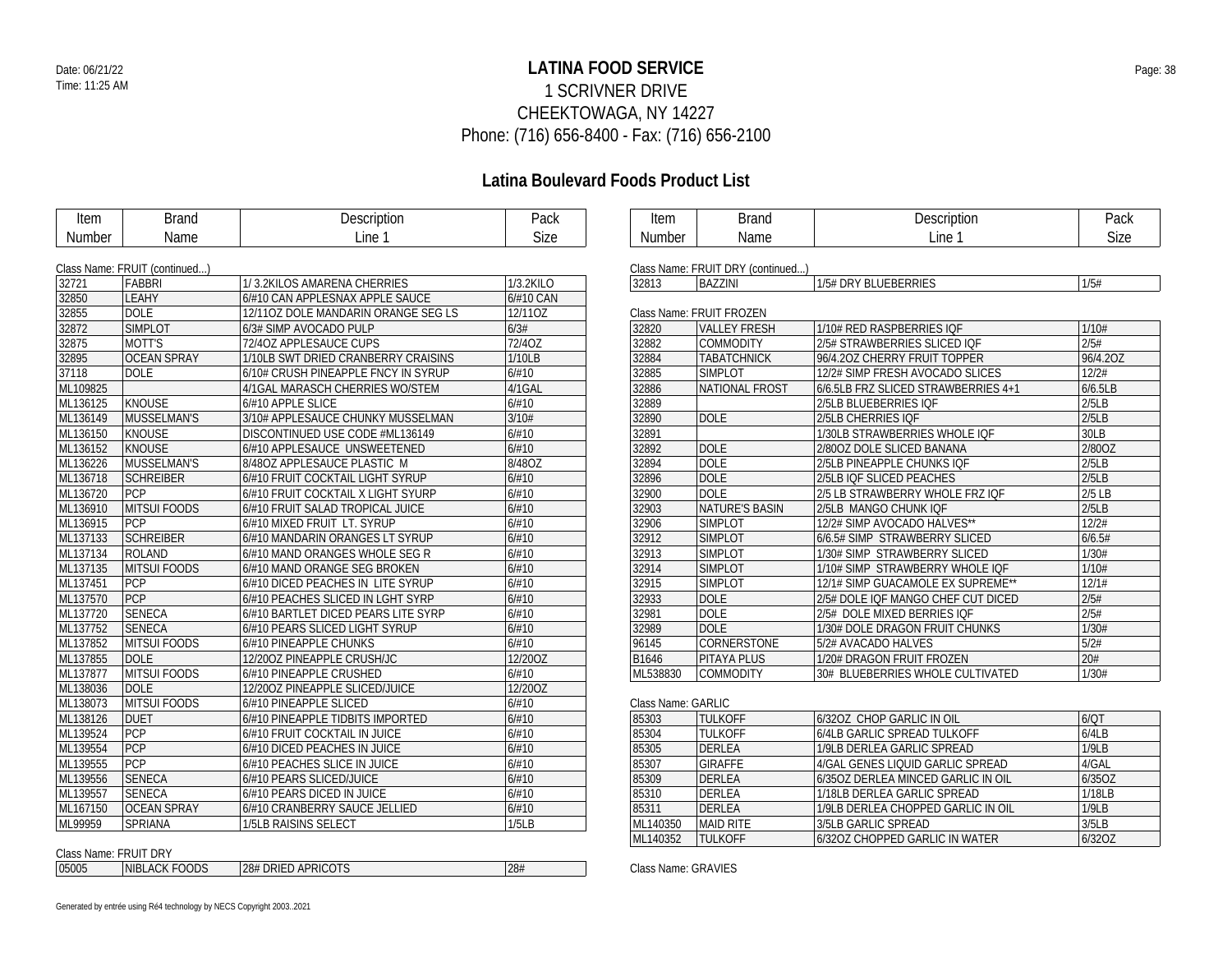### **LATINA FOOD SERVICE** Date: 06/21/22 Page: 39 1 SCRIVNER DRIVE CHEEKTOWAGA, NY 14227 Phone: (716) 656-8400 - Fax: (716) 656-2100

| Description<br>Pack<br>Item<br><b>Brand</b><br>Description<br>Pack<br>Item<br><b>Brand</b><br>Line 1<br>Size<br>Line 1<br><b>Size</b><br>Number<br>Name<br><b>Number</b><br>Name<br>Class Name: GRAVIES (continued)<br>Class Name: HADDOCK SLESS<br>12/50OZ CAMPBELL'S BROWN GRAVY<br><b>CAMPBELLS</b><br>12/50OZ<br><b>OCEAN HORIZONS</b><br>10# HADDOCK B/S 10/12 OCEAN HORIZON<br>1/10LB<br>34000<br>79030<br>1/10LB<br>34100<br><b>TRIO</b><br>8/22.60Z TRIO CHICKEN GRAVY MIX<br>8/22.60Z<br>79034<br><b>ICELANDIC</b><br>10# HADDOCK B/SL 8/10 ICELANDIC<br><b>TRIO</b><br>8/13OZ<br><b>ICELANDIC</b><br>1/10LB<br>34101<br>79035<br>8/130Z TRIO BROWN GRAVY MIX<br>10# HADDOCK B/S 10/12 ICELANDIC<br>34102<br><b>TRIO</b><br>8/20OZ<br><b>OCEAN HORIZONS</b><br>1/10LB<br>8/200Z TRIO TURKEY GRAVY<br>79048<br>10# HADDOCK B/S 8/10 OCEAN HORIZON<br>34103<br>8/7OZ TRIO AU JUS GRAVY MIX<br>8/70Z<br>79058<br><b>OP</b><br>10# HADDOCK B/S 6/8<br>1/10LB<br><b>TRIO</b><br>OP<br>34104<br><b>TRIO</b><br>8/16OZ TRIO ALFREDO SAUCE MIX<br>8/16OZ<br>79059<br>1/10#<br>10# HADDOCK B/S 10/12 IQF<br><b>OP</b><br>34105<br><b>TRIO</b><br>8/32OZ<br>1/10LB<br>8/32OZ TRIO CHEESE SAUCE MIX<br>79060<br>10# HADDOCK B/S 8/10 IQF<br><b>ICELANDIC</b><br>34108<br><b>PIONEER</b><br>6/13OZ<br>4/12#<br>6/13OZ GRAVY MIX ROAST BEEF FLAVOR<br>79072<br>4/12#HADDOCK B/S 8/10 FAS ICELANDIC<br><b>LEGOUT</b><br>79089<br><b>OP</b><br>1/10#<br>34126<br>12/510Z LEGOUT TURKEY GRAVY<br>12/51OZ<br>10# HADDOCK B/S 12/16 IQF<br><b>LEGOUT</b><br>34127<br>16/3.3oz LEGOUT AU JUS MIX<br>16/3.3<br><b>LEGOUT</b><br>8/1LB<br>34128<br>8/1LB LEGOUT TURKEY GRAVY<br>Class Name: HAMS<br>34129<br><b>LEGOUT</b><br>8/1LB<br>WARDYNSKI<br>8/1LB LEGOUT BEEF GRAVY MIX<br>47214<br>2/12LB INTER CHOICE CLASSIC HAM<br>2/12LB<br><b>LEGOUT</b><br><b>CITTERIO</b><br>2/6#AVG<br>34138<br>12/480Z LEGOUT BROWN GRAVY<br>12/48OZ<br>47221<br>2/6#AVG ROSEMARY ROASTED HAM<br><b>KITCHEN BOUQUET</b><br><b>CITTERIO</b><br>2/5#<br>34140<br>12/10T KITCHEN BOUQUET BRWN SAUCE<br>12/1QT<br>47222<br>S/O 2/5# IL GRIGLIATO HERB HAM<br>3/11LB<br>ML142380<br><b>PRECISION FOOD</b><br>8/14OZ GRAVY MIX BROWN TU<br>8/14OZ<br>47300<br><b>KRAKUS</b><br>3/11LB KRAKUS HAM<br>2/10LB<br>ML142381<br><b>PRECISION FOOD</b><br>8/14.10Z GRAVY MIX BROWN LOW SODI<br>8/14.10Z<br>47511<br><b>SAHLEN</b><br>2/10LB SAHLEN'S SMKHSE DELI HAM<br>2/5LB<br>ML142402<br><b>PRECISION FOOD</b><br>8/14OZ GRAVY MIX CHICKEN<br>8/14OZ<br>47513<br>SAHLEN<br>2/5LB SAHLENS HOT HAM<br>9/5LB<br>ML142404<br><b>PRECISION FOOD</b><br>8/14.10Z GRAVY MIX CHICKEN LOW SO<br>8/14.10Z<br>47514<br><b>HORMEL</b><br>9/5LB HORMEL OVAL SPICED HAM<br>ML142406<br><b>PRECISION FOOD</b><br>8/14OZ<br><b>SAHLEN</b><br>2/10LB SAHLEN HONEY MAPLE HAM<br>2/10LB<br>8/14OZ GRAVY MIX PORK LOW FAT N<br>47516<br>6/1.5#<br>ML142432<br><b>PRECISION FOOD</b><br>8/14OZ GRAVY MIX TURKEY T<br>8/14OZ<br>47519<br><b>SAHLEN</b><br>6/1.5# SAHLEN SAND SLCD HAM<br>6/#10<br><b>SAHLEN</b><br>4/4#<br>ML142860<br><b>NESTLE</b><br>6/#10 GRAVY COUNTRY SAUSAGE<br>47527<br>4/4# SAHLENS SLICED HAM<br>ML160225<br>UNILEVER<br>12/#5<br><b>HORMEL</b><br>1/10LB<br>12/#5 HASH CORNED BEEF LEGOUT<br>47529<br>1/10LB HORMEL DICED HAM .375"<br>2/9LB<br>47578<br>FARMLAND<br>2/9LB FARM SMOKE FAST CARVING HAM<br>47581<br>FARMLAND<br>2/15LB<br>Class Name: GROUND BEEF<br>2/15LB FARMLAND PIT HAM<br>2/5#<br>FARMLAND<br>2/13LB<br>78008<br><b>WOLVERINE</b><br>2/5# MEATBALL MIX BEEF, PORK, VEAL<br>47582<br>2/13LB FARMLAND FLAT BUFFET HAMS<br>1PC<br>78314<br>HORMEL<br>4/10# 85/15 GROUND ROUND CAB<br>47583<br>1PC OLD TYME HARDWOOD BUFFET HAM<br>SWIFT<br>FARMLAND<br>2/13LB<br>78316<br>6/10# FRESH GROUND BEEF 80/20<br>6/10#<br>47584<br>2/13LB FARMLAND TAVERN HAM<br>2/13LB<br>78316F<br>6/10# AVE<br>47584F<br>FARMLAND<br>6/10# FRZN GRND BEEF FINE 81/19<br>2/13LB FARMLAND TAVERN HAM<br>78339<br><b>NATIONAL</b><br>8/10<br>47585<br>SMITHFIELD<br>2/13LB<br>GROUND BEEF 73/27 8/10#<br>2/13LB VIRGINA BAKED HAM<br>78339F<br>8/10<br><b>HORMEL</b><br>2/13#<br><b>NATIONAL</b><br>GROUND BEEF 73/27 8/10#<br>47589<br>2/13# HORMEL 10% HAM<br>FARMLAND<br>2/9LB<br>47593<br>2/9LB FARMLAND HEARTLAND HAM<br>2/13#<br>47690<br>FARMLAND<br>Class Name: HADDOCK SKINON<br>2/13# FARM COOKED HAM 4X6<br>3/8LB<br>10# HADDOCK S/ON 10/12 ICELANDIC<br>10#<br>76665<br><b>SMITH</b><br>79037<br><b>ICELANDIC</b><br>3/8LB SMITH SMKHOUSE DELI HAM<br>1/10#<br><b>SMITH</b><br>79050<br><b>OCEAN HORIZONS</b><br>6/3LB<br>10# HADDOCK S/ON 10/12 OCEAN HORIZ<br>76667<br>6/3LB SMITH WHOLE DINNER HAM<br>79061<br>0P<br>10# HADDOCK S/ON 8/10 IQF<br>1/10LB<br><b>JOHN MORRELL</b><br>2/13#<br>76676<br>2/13# MORRELL HAM COOKED 35% 4X6<br><b>ICELANDIC</b><br>10# HADDOCK S/ON 8/10 ICELANDIC<br>1/10LB<br>79063<br>79065<br><b>OP</b><br>10#<br>10# HADDOCK S/ON 10/12 IQF<br>Class Name: HOT DOGS<br>OP<br>1/10#<br><b>ZWEIGLE'S</b><br>4/3LB<br>79066<br>10# HADDOCK S/ON 12/16 IQF<br>46000<br>4/3# ZWEG RED HOT 4/1 N/C 7171<br>OP<br>1/10LB<br><b>ZWEIGLE'S</b><br>4/3LB<br>79068<br>10# HADDOCK S/ON 6/8 IQF<br>46001<br>4/3# ZWEG WHITE HOT 4/1 N/C 8147<br>79092<br><b>PACKER</b><br><b>ZWEIGLE'S</b><br>10# HADDOCK S/ON 8/10 DASH'S<br>1/10LB<br>46004<br>4/3# ZWEG SKLS WHITE HOT 4/1 8602<br>4/3LB |  |  |  |  |
|---------------------------------------------------------------------------------------------------------------------------------------------------------------------------------------------------------------------------------------------------------------------------------------------------------------------------------------------------------------------------------------------------------------------------------------------------------------------------------------------------------------------------------------------------------------------------------------------------------------------------------------------------------------------------------------------------------------------------------------------------------------------------------------------------------------------------------------------------------------------------------------------------------------------------------------------------------------------------------------------------------------------------------------------------------------------------------------------------------------------------------------------------------------------------------------------------------------------------------------------------------------------------------------------------------------------------------------------------------------------------------------------------------------------------------------------------------------------------------------------------------------------------------------------------------------------------------------------------------------------------------------------------------------------------------------------------------------------------------------------------------------------------------------------------------------------------------------------------------------------------------------------------------------------------------------------------------------------------------------------------------------------------------------------------------------------------------------------------------------------------------------------------------------------------------------------------------------------------------------------------------------------------------------------------------------------------------------------------------------------------------------------------------------------------------------------------------------------------------------------------------------------------------------------------------------------------------------------------------------------------------------------------------------------------------------------------------------------------------------------------------------------------------------------------------------------------------------------------------------------------------------------------------------------------------------------------------------------------------------------------------------------------------------------------------------------------------------------------------------------------------------------------------------------------------------------------------------------------------------------------------------------------------------------------------------------------------------------------------------------------------------------------------------------------------------------------------------------------------------------------------------------------------------------------------------------------------------------------------------------------------------------------------------------------------------------------------------------------------------------------------------------------------------------------------------------------------------------------------------------------------------------------------------------------------------------------------------------------------------------------------------------------------------------------------------------------------------------------------------------------------------------------------------------------------------------------------------------------------------------------------------------------------------------------------------------------------------------------------------------------------------------------------------------------------------------------------------------------------------------------------------------------------------------------------------------------------------------------------------------------------------------------------------------------------------------------------------------------------------------------------------------------------------------------------------------------------------------------------------------------------------------------------------------------------------------------------------------------------------------------------------------------------------------------------------------------------------------------------------------------------------------------------------------------------------------------------------------------------------------------------------------------------------------------------------------------------------------------------------------------------------------|--|--|--|--|
|                                                                                                                                                                                                                                                                                                                                                                                                                                                                                                                                                                                                                                                                                                                                                                                                                                                                                                                                                                                                                                                                                                                                                                                                                                                                                                                                                                                                                                                                                                                                                                                                                                                                                                                                                                                                                                                                                                                                                                                                                                                                                                                                                                                                                                                                                                                                                                                                                                                                                                                                                                                                                                                                                                                                                                                                                                                                                                                                                                                                                                                                                                                                                                                                                                                                                                                                                                                                                                                                                                                                                                                                                                                                                                                                                                                                                                                                                                                                                                                                                                                                                                                                                                                                                                                                                                                                                                                                                                                                                                                                                                                                                                                                                                                                                                                                                                                                                                                                                                                                                                                                                                                                                                                                                                                                                                                                                                                             |  |  |  |  |
|                                                                                                                                                                                                                                                                                                                                                                                                                                                                                                                                                                                                                                                                                                                                                                                                                                                                                                                                                                                                                                                                                                                                                                                                                                                                                                                                                                                                                                                                                                                                                                                                                                                                                                                                                                                                                                                                                                                                                                                                                                                                                                                                                                                                                                                                                                                                                                                                                                                                                                                                                                                                                                                                                                                                                                                                                                                                                                                                                                                                                                                                                                                                                                                                                                                                                                                                                                                                                                                                                                                                                                                                                                                                                                                                                                                                                                                                                                                                                                                                                                                                                                                                                                                                                                                                                                                                                                                                                                                                                                                                                                                                                                                                                                                                                                                                                                                                                                                                                                                                                                                                                                                                                                                                                                                                                                                                                                                             |  |  |  |  |
|                                                                                                                                                                                                                                                                                                                                                                                                                                                                                                                                                                                                                                                                                                                                                                                                                                                                                                                                                                                                                                                                                                                                                                                                                                                                                                                                                                                                                                                                                                                                                                                                                                                                                                                                                                                                                                                                                                                                                                                                                                                                                                                                                                                                                                                                                                                                                                                                                                                                                                                                                                                                                                                                                                                                                                                                                                                                                                                                                                                                                                                                                                                                                                                                                                                                                                                                                                                                                                                                                                                                                                                                                                                                                                                                                                                                                                                                                                                                                                                                                                                                                                                                                                                                                                                                                                                                                                                                                                                                                                                                                                                                                                                                                                                                                                                                                                                                                                                                                                                                                                                                                                                                                                                                                                                                                                                                                                                             |  |  |  |  |
|                                                                                                                                                                                                                                                                                                                                                                                                                                                                                                                                                                                                                                                                                                                                                                                                                                                                                                                                                                                                                                                                                                                                                                                                                                                                                                                                                                                                                                                                                                                                                                                                                                                                                                                                                                                                                                                                                                                                                                                                                                                                                                                                                                                                                                                                                                                                                                                                                                                                                                                                                                                                                                                                                                                                                                                                                                                                                                                                                                                                                                                                                                                                                                                                                                                                                                                                                                                                                                                                                                                                                                                                                                                                                                                                                                                                                                                                                                                                                                                                                                                                                                                                                                                                                                                                                                                                                                                                                                                                                                                                                                                                                                                                                                                                                                                                                                                                                                                                                                                                                                                                                                                                                                                                                                                                                                                                                                                             |  |  |  |  |
|                                                                                                                                                                                                                                                                                                                                                                                                                                                                                                                                                                                                                                                                                                                                                                                                                                                                                                                                                                                                                                                                                                                                                                                                                                                                                                                                                                                                                                                                                                                                                                                                                                                                                                                                                                                                                                                                                                                                                                                                                                                                                                                                                                                                                                                                                                                                                                                                                                                                                                                                                                                                                                                                                                                                                                                                                                                                                                                                                                                                                                                                                                                                                                                                                                                                                                                                                                                                                                                                                                                                                                                                                                                                                                                                                                                                                                                                                                                                                                                                                                                                                                                                                                                                                                                                                                                                                                                                                                                                                                                                                                                                                                                                                                                                                                                                                                                                                                                                                                                                                                                                                                                                                                                                                                                                                                                                                                                             |  |  |  |  |
|                                                                                                                                                                                                                                                                                                                                                                                                                                                                                                                                                                                                                                                                                                                                                                                                                                                                                                                                                                                                                                                                                                                                                                                                                                                                                                                                                                                                                                                                                                                                                                                                                                                                                                                                                                                                                                                                                                                                                                                                                                                                                                                                                                                                                                                                                                                                                                                                                                                                                                                                                                                                                                                                                                                                                                                                                                                                                                                                                                                                                                                                                                                                                                                                                                                                                                                                                                                                                                                                                                                                                                                                                                                                                                                                                                                                                                                                                                                                                                                                                                                                                                                                                                                                                                                                                                                                                                                                                                                                                                                                                                                                                                                                                                                                                                                                                                                                                                                                                                                                                                                                                                                                                                                                                                                                                                                                                                                             |  |  |  |  |
|                                                                                                                                                                                                                                                                                                                                                                                                                                                                                                                                                                                                                                                                                                                                                                                                                                                                                                                                                                                                                                                                                                                                                                                                                                                                                                                                                                                                                                                                                                                                                                                                                                                                                                                                                                                                                                                                                                                                                                                                                                                                                                                                                                                                                                                                                                                                                                                                                                                                                                                                                                                                                                                                                                                                                                                                                                                                                                                                                                                                                                                                                                                                                                                                                                                                                                                                                                                                                                                                                                                                                                                                                                                                                                                                                                                                                                                                                                                                                                                                                                                                                                                                                                                                                                                                                                                                                                                                                                                                                                                                                                                                                                                                                                                                                                                                                                                                                                                                                                                                                                                                                                                                                                                                                                                                                                                                                                                             |  |  |  |  |
|                                                                                                                                                                                                                                                                                                                                                                                                                                                                                                                                                                                                                                                                                                                                                                                                                                                                                                                                                                                                                                                                                                                                                                                                                                                                                                                                                                                                                                                                                                                                                                                                                                                                                                                                                                                                                                                                                                                                                                                                                                                                                                                                                                                                                                                                                                                                                                                                                                                                                                                                                                                                                                                                                                                                                                                                                                                                                                                                                                                                                                                                                                                                                                                                                                                                                                                                                                                                                                                                                                                                                                                                                                                                                                                                                                                                                                                                                                                                                                                                                                                                                                                                                                                                                                                                                                                                                                                                                                                                                                                                                                                                                                                                                                                                                                                                                                                                                                                                                                                                                                                                                                                                                                                                                                                                                                                                                                                             |  |  |  |  |
|                                                                                                                                                                                                                                                                                                                                                                                                                                                                                                                                                                                                                                                                                                                                                                                                                                                                                                                                                                                                                                                                                                                                                                                                                                                                                                                                                                                                                                                                                                                                                                                                                                                                                                                                                                                                                                                                                                                                                                                                                                                                                                                                                                                                                                                                                                                                                                                                                                                                                                                                                                                                                                                                                                                                                                                                                                                                                                                                                                                                                                                                                                                                                                                                                                                                                                                                                                                                                                                                                                                                                                                                                                                                                                                                                                                                                                                                                                                                                                                                                                                                                                                                                                                                                                                                                                                                                                                                                                                                                                                                                                                                                                                                                                                                                                                                                                                                                                                                                                                                                                                                                                                                                                                                                                                                                                                                                                                             |  |  |  |  |
|                                                                                                                                                                                                                                                                                                                                                                                                                                                                                                                                                                                                                                                                                                                                                                                                                                                                                                                                                                                                                                                                                                                                                                                                                                                                                                                                                                                                                                                                                                                                                                                                                                                                                                                                                                                                                                                                                                                                                                                                                                                                                                                                                                                                                                                                                                                                                                                                                                                                                                                                                                                                                                                                                                                                                                                                                                                                                                                                                                                                                                                                                                                                                                                                                                                                                                                                                                                                                                                                                                                                                                                                                                                                                                                                                                                                                                                                                                                                                                                                                                                                                                                                                                                                                                                                                                                                                                                                                                                                                                                                                                                                                                                                                                                                                                                                                                                                                                                                                                                                                                                                                                                                                                                                                                                                                                                                                                                             |  |  |  |  |
|                                                                                                                                                                                                                                                                                                                                                                                                                                                                                                                                                                                                                                                                                                                                                                                                                                                                                                                                                                                                                                                                                                                                                                                                                                                                                                                                                                                                                                                                                                                                                                                                                                                                                                                                                                                                                                                                                                                                                                                                                                                                                                                                                                                                                                                                                                                                                                                                                                                                                                                                                                                                                                                                                                                                                                                                                                                                                                                                                                                                                                                                                                                                                                                                                                                                                                                                                                                                                                                                                                                                                                                                                                                                                                                                                                                                                                                                                                                                                                                                                                                                                                                                                                                                                                                                                                                                                                                                                                                                                                                                                                                                                                                                                                                                                                                                                                                                                                                                                                                                                                                                                                                                                                                                                                                                                                                                                                                             |  |  |  |  |
|                                                                                                                                                                                                                                                                                                                                                                                                                                                                                                                                                                                                                                                                                                                                                                                                                                                                                                                                                                                                                                                                                                                                                                                                                                                                                                                                                                                                                                                                                                                                                                                                                                                                                                                                                                                                                                                                                                                                                                                                                                                                                                                                                                                                                                                                                                                                                                                                                                                                                                                                                                                                                                                                                                                                                                                                                                                                                                                                                                                                                                                                                                                                                                                                                                                                                                                                                                                                                                                                                                                                                                                                                                                                                                                                                                                                                                                                                                                                                                                                                                                                                                                                                                                                                                                                                                                                                                                                                                                                                                                                                                                                                                                                                                                                                                                                                                                                                                                                                                                                                                                                                                                                                                                                                                                                                                                                                                                             |  |  |  |  |
|                                                                                                                                                                                                                                                                                                                                                                                                                                                                                                                                                                                                                                                                                                                                                                                                                                                                                                                                                                                                                                                                                                                                                                                                                                                                                                                                                                                                                                                                                                                                                                                                                                                                                                                                                                                                                                                                                                                                                                                                                                                                                                                                                                                                                                                                                                                                                                                                                                                                                                                                                                                                                                                                                                                                                                                                                                                                                                                                                                                                                                                                                                                                                                                                                                                                                                                                                                                                                                                                                                                                                                                                                                                                                                                                                                                                                                                                                                                                                                                                                                                                                                                                                                                                                                                                                                                                                                                                                                                                                                                                                                                                                                                                                                                                                                                                                                                                                                                                                                                                                                                                                                                                                                                                                                                                                                                                                                                             |  |  |  |  |
|                                                                                                                                                                                                                                                                                                                                                                                                                                                                                                                                                                                                                                                                                                                                                                                                                                                                                                                                                                                                                                                                                                                                                                                                                                                                                                                                                                                                                                                                                                                                                                                                                                                                                                                                                                                                                                                                                                                                                                                                                                                                                                                                                                                                                                                                                                                                                                                                                                                                                                                                                                                                                                                                                                                                                                                                                                                                                                                                                                                                                                                                                                                                                                                                                                                                                                                                                                                                                                                                                                                                                                                                                                                                                                                                                                                                                                                                                                                                                                                                                                                                                                                                                                                                                                                                                                                                                                                                                                                                                                                                                                                                                                                                                                                                                                                                                                                                                                                                                                                                                                                                                                                                                                                                                                                                                                                                                                                             |  |  |  |  |
|                                                                                                                                                                                                                                                                                                                                                                                                                                                                                                                                                                                                                                                                                                                                                                                                                                                                                                                                                                                                                                                                                                                                                                                                                                                                                                                                                                                                                                                                                                                                                                                                                                                                                                                                                                                                                                                                                                                                                                                                                                                                                                                                                                                                                                                                                                                                                                                                                                                                                                                                                                                                                                                                                                                                                                                                                                                                                                                                                                                                                                                                                                                                                                                                                                                                                                                                                                                                                                                                                                                                                                                                                                                                                                                                                                                                                                                                                                                                                                                                                                                                                                                                                                                                                                                                                                                                                                                                                                                                                                                                                                                                                                                                                                                                                                                                                                                                                                                                                                                                                                                                                                                                                                                                                                                                                                                                                                                             |  |  |  |  |
|                                                                                                                                                                                                                                                                                                                                                                                                                                                                                                                                                                                                                                                                                                                                                                                                                                                                                                                                                                                                                                                                                                                                                                                                                                                                                                                                                                                                                                                                                                                                                                                                                                                                                                                                                                                                                                                                                                                                                                                                                                                                                                                                                                                                                                                                                                                                                                                                                                                                                                                                                                                                                                                                                                                                                                                                                                                                                                                                                                                                                                                                                                                                                                                                                                                                                                                                                                                                                                                                                                                                                                                                                                                                                                                                                                                                                                                                                                                                                                                                                                                                                                                                                                                                                                                                                                                                                                                                                                                                                                                                                                                                                                                                                                                                                                                                                                                                                                                                                                                                                                                                                                                                                                                                                                                                                                                                                                                             |  |  |  |  |
|                                                                                                                                                                                                                                                                                                                                                                                                                                                                                                                                                                                                                                                                                                                                                                                                                                                                                                                                                                                                                                                                                                                                                                                                                                                                                                                                                                                                                                                                                                                                                                                                                                                                                                                                                                                                                                                                                                                                                                                                                                                                                                                                                                                                                                                                                                                                                                                                                                                                                                                                                                                                                                                                                                                                                                                                                                                                                                                                                                                                                                                                                                                                                                                                                                                                                                                                                                                                                                                                                                                                                                                                                                                                                                                                                                                                                                                                                                                                                                                                                                                                                                                                                                                                                                                                                                                                                                                                                                                                                                                                                                                                                                                                                                                                                                                                                                                                                                                                                                                                                                                                                                                                                                                                                                                                                                                                                                                             |  |  |  |  |
|                                                                                                                                                                                                                                                                                                                                                                                                                                                                                                                                                                                                                                                                                                                                                                                                                                                                                                                                                                                                                                                                                                                                                                                                                                                                                                                                                                                                                                                                                                                                                                                                                                                                                                                                                                                                                                                                                                                                                                                                                                                                                                                                                                                                                                                                                                                                                                                                                                                                                                                                                                                                                                                                                                                                                                                                                                                                                                                                                                                                                                                                                                                                                                                                                                                                                                                                                                                                                                                                                                                                                                                                                                                                                                                                                                                                                                                                                                                                                                                                                                                                                                                                                                                                                                                                                                                                                                                                                                                                                                                                                                                                                                                                                                                                                                                                                                                                                                                                                                                                                                                                                                                                                                                                                                                                                                                                                                                             |  |  |  |  |
|                                                                                                                                                                                                                                                                                                                                                                                                                                                                                                                                                                                                                                                                                                                                                                                                                                                                                                                                                                                                                                                                                                                                                                                                                                                                                                                                                                                                                                                                                                                                                                                                                                                                                                                                                                                                                                                                                                                                                                                                                                                                                                                                                                                                                                                                                                                                                                                                                                                                                                                                                                                                                                                                                                                                                                                                                                                                                                                                                                                                                                                                                                                                                                                                                                                                                                                                                                                                                                                                                                                                                                                                                                                                                                                                                                                                                                                                                                                                                                                                                                                                                                                                                                                                                                                                                                                                                                                                                                                                                                                                                                                                                                                                                                                                                                                                                                                                                                                                                                                                                                                                                                                                                                                                                                                                                                                                                                                             |  |  |  |  |
|                                                                                                                                                                                                                                                                                                                                                                                                                                                                                                                                                                                                                                                                                                                                                                                                                                                                                                                                                                                                                                                                                                                                                                                                                                                                                                                                                                                                                                                                                                                                                                                                                                                                                                                                                                                                                                                                                                                                                                                                                                                                                                                                                                                                                                                                                                                                                                                                                                                                                                                                                                                                                                                                                                                                                                                                                                                                                                                                                                                                                                                                                                                                                                                                                                                                                                                                                                                                                                                                                                                                                                                                                                                                                                                                                                                                                                                                                                                                                                                                                                                                                                                                                                                                                                                                                                                                                                                                                                                                                                                                                                                                                                                                                                                                                                                                                                                                                                                                                                                                                                                                                                                                                                                                                                                                                                                                                                                             |  |  |  |  |
|                                                                                                                                                                                                                                                                                                                                                                                                                                                                                                                                                                                                                                                                                                                                                                                                                                                                                                                                                                                                                                                                                                                                                                                                                                                                                                                                                                                                                                                                                                                                                                                                                                                                                                                                                                                                                                                                                                                                                                                                                                                                                                                                                                                                                                                                                                                                                                                                                                                                                                                                                                                                                                                                                                                                                                                                                                                                                                                                                                                                                                                                                                                                                                                                                                                                                                                                                                                                                                                                                                                                                                                                                                                                                                                                                                                                                                                                                                                                                                                                                                                                                                                                                                                                                                                                                                                                                                                                                                                                                                                                                                                                                                                                                                                                                                                                                                                                                                                                                                                                                                                                                                                                                                                                                                                                                                                                                                                             |  |  |  |  |
|                                                                                                                                                                                                                                                                                                                                                                                                                                                                                                                                                                                                                                                                                                                                                                                                                                                                                                                                                                                                                                                                                                                                                                                                                                                                                                                                                                                                                                                                                                                                                                                                                                                                                                                                                                                                                                                                                                                                                                                                                                                                                                                                                                                                                                                                                                                                                                                                                                                                                                                                                                                                                                                                                                                                                                                                                                                                                                                                                                                                                                                                                                                                                                                                                                                                                                                                                                                                                                                                                                                                                                                                                                                                                                                                                                                                                                                                                                                                                                                                                                                                                                                                                                                                                                                                                                                                                                                                                                                                                                                                                                                                                                                                                                                                                                                                                                                                                                                                                                                                                                                                                                                                                                                                                                                                                                                                                                                             |  |  |  |  |
|                                                                                                                                                                                                                                                                                                                                                                                                                                                                                                                                                                                                                                                                                                                                                                                                                                                                                                                                                                                                                                                                                                                                                                                                                                                                                                                                                                                                                                                                                                                                                                                                                                                                                                                                                                                                                                                                                                                                                                                                                                                                                                                                                                                                                                                                                                                                                                                                                                                                                                                                                                                                                                                                                                                                                                                                                                                                                                                                                                                                                                                                                                                                                                                                                                                                                                                                                                                                                                                                                                                                                                                                                                                                                                                                                                                                                                                                                                                                                                                                                                                                                                                                                                                                                                                                                                                                                                                                                                                                                                                                                                                                                                                                                                                                                                                                                                                                                                                                                                                                                                                                                                                                                                                                                                                                                                                                                                                             |  |  |  |  |
|                                                                                                                                                                                                                                                                                                                                                                                                                                                                                                                                                                                                                                                                                                                                                                                                                                                                                                                                                                                                                                                                                                                                                                                                                                                                                                                                                                                                                                                                                                                                                                                                                                                                                                                                                                                                                                                                                                                                                                                                                                                                                                                                                                                                                                                                                                                                                                                                                                                                                                                                                                                                                                                                                                                                                                                                                                                                                                                                                                                                                                                                                                                                                                                                                                                                                                                                                                                                                                                                                                                                                                                                                                                                                                                                                                                                                                                                                                                                                                                                                                                                                                                                                                                                                                                                                                                                                                                                                                                                                                                                                                                                                                                                                                                                                                                                                                                                                                                                                                                                                                                                                                                                                                                                                                                                                                                                                                                             |  |  |  |  |
|                                                                                                                                                                                                                                                                                                                                                                                                                                                                                                                                                                                                                                                                                                                                                                                                                                                                                                                                                                                                                                                                                                                                                                                                                                                                                                                                                                                                                                                                                                                                                                                                                                                                                                                                                                                                                                                                                                                                                                                                                                                                                                                                                                                                                                                                                                                                                                                                                                                                                                                                                                                                                                                                                                                                                                                                                                                                                                                                                                                                                                                                                                                                                                                                                                                                                                                                                                                                                                                                                                                                                                                                                                                                                                                                                                                                                                                                                                                                                                                                                                                                                                                                                                                                                                                                                                                                                                                                                                                                                                                                                                                                                                                                                                                                                                                                                                                                                                                                                                                                                                                                                                                                                                                                                                                                                                                                                                                             |  |  |  |  |
|                                                                                                                                                                                                                                                                                                                                                                                                                                                                                                                                                                                                                                                                                                                                                                                                                                                                                                                                                                                                                                                                                                                                                                                                                                                                                                                                                                                                                                                                                                                                                                                                                                                                                                                                                                                                                                                                                                                                                                                                                                                                                                                                                                                                                                                                                                                                                                                                                                                                                                                                                                                                                                                                                                                                                                                                                                                                                                                                                                                                                                                                                                                                                                                                                                                                                                                                                                                                                                                                                                                                                                                                                                                                                                                                                                                                                                                                                                                                                                                                                                                                                                                                                                                                                                                                                                                                                                                                                                                                                                                                                                                                                                                                                                                                                                                                                                                                                                                                                                                                                                                                                                                                                                                                                                                                                                                                                                                             |  |  |  |  |
|                                                                                                                                                                                                                                                                                                                                                                                                                                                                                                                                                                                                                                                                                                                                                                                                                                                                                                                                                                                                                                                                                                                                                                                                                                                                                                                                                                                                                                                                                                                                                                                                                                                                                                                                                                                                                                                                                                                                                                                                                                                                                                                                                                                                                                                                                                                                                                                                                                                                                                                                                                                                                                                                                                                                                                                                                                                                                                                                                                                                                                                                                                                                                                                                                                                                                                                                                                                                                                                                                                                                                                                                                                                                                                                                                                                                                                                                                                                                                                                                                                                                                                                                                                                                                                                                                                                                                                                                                                                                                                                                                                                                                                                                                                                                                                                                                                                                                                                                                                                                                                                                                                                                                                                                                                                                                                                                                                                             |  |  |  |  |
|                                                                                                                                                                                                                                                                                                                                                                                                                                                                                                                                                                                                                                                                                                                                                                                                                                                                                                                                                                                                                                                                                                                                                                                                                                                                                                                                                                                                                                                                                                                                                                                                                                                                                                                                                                                                                                                                                                                                                                                                                                                                                                                                                                                                                                                                                                                                                                                                                                                                                                                                                                                                                                                                                                                                                                                                                                                                                                                                                                                                                                                                                                                                                                                                                                                                                                                                                                                                                                                                                                                                                                                                                                                                                                                                                                                                                                                                                                                                                                                                                                                                                                                                                                                                                                                                                                                                                                                                                                                                                                                                                                                                                                                                                                                                                                                                                                                                                                                                                                                                                                                                                                                                                                                                                                                                                                                                                                                             |  |  |  |  |
|                                                                                                                                                                                                                                                                                                                                                                                                                                                                                                                                                                                                                                                                                                                                                                                                                                                                                                                                                                                                                                                                                                                                                                                                                                                                                                                                                                                                                                                                                                                                                                                                                                                                                                                                                                                                                                                                                                                                                                                                                                                                                                                                                                                                                                                                                                                                                                                                                                                                                                                                                                                                                                                                                                                                                                                                                                                                                                                                                                                                                                                                                                                                                                                                                                                                                                                                                                                                                                                                                                                                                                                                                                                                                                                                                                                                                                                                                                                                                                                                                                                                                                                                                                                                                                                                                                                                                                                                                                                                                                                                                                                                                                                                                                                                                                                                                                                                                                                                                                                                                                                                                                                                                                                                                                                                                                                                                                                             |  |  |  |  |
|                                                                                                                                                                                                                                                                                                                                                                                                                                                                                                                                                                                                                                                                                                                                                                                                                                                                                                                                                                                                                                                                                                                                                                                                                                                                                                                                                                                                                                                                                                                                                                                                                                                                                                                                                                                                                                                                                                                                                                                                                                                                                                                                                                                                                                                                                                                                                                                                                                                                                                                                                                                                                                                                                                                                                                                                                                                                                                                                                                                                                                                                                                                                                                                                                                                                                                                                                                                                                                                                                                                                                                                                                                                                                                                                                                                                                                                                                                                                                                                                                                                                                                                                                                                                                                                                                                                                                                                                                                                                                                                                                                                                                                                                                                                                                                                                                                                                                                                                                                                                                                                                                                                                                                                                                                                                                                                                                                                             |  |  |  |  |
|                                                                                                                                                                                                                                                                                                                                                                                                                                                                                                                                                                                                                                                                                                                                                                                                                                                                                                                                                                                                                                                                                                                                                                                                                                                                                                                                                                                                                                                                                                                                                                                                                                                                                                                                                                                                                                                                                                                                                                                                                                                                                                                                                                                                                                                                                                                                                                                                                                                                                                                                                                                                                                                                                                                                                                                                                                                                                                                                                                                                                                                                                                                                                                                                                                                                                                                                                                                                                                                                                                                                                                                                                                                                                                                                                                                                                                                                                                                                                                                                                                                                                                                                                                                                                                                                                                                                                                                                                                                                                                                                                                                                                                                                                                                                                                                                                                                                                                                                                                                                                                                                                                                                                                                                                                                                                                                                                                                             |  |  |  |  |
|                                                                                                                                                                                                                                                                                                                                                                                                                                                                                                                                                                                                                                                                                                                                                                                                                                                                                                                                                                                                                                                                                                                                                                                                                                                                                                                                                                                                                                                                                                                                                                                                                                                                                                                                                                                                                                                                                                                                                                                                                                                                                                                                                                                                                                                                                                                                                                                                                                                                                                                                                                                                                                                                                                                                                                                                                                                                                                                                                                                                                                                                                                                                                                                                                                                                                                                                                                                                                                                                                                                                                                                                                                                                                                                                                                                                                                                                                                                                                                                                                                                                                                                                                                                                                                                                                                                                                                                                                                                                                                                                                                                                                                                                                                                                                                                                                                                                                                                                                                                                                                                                                                                                                                                                                                                                                                                                                                                             |  |  |  |  |
|                                                                                                                                                                                                                                                                                                                                                                                                                                                                                                                                                                                                                                                                                                                                                                                                                                                                                                                                                                                                                                                                                                                                                                                                                                                                                                                                                                                                                                                                                                                                                                                                                                                                                                                                                                                                                                                                                                                                                                                                                                                                                                                                                                                                                                                                                                                                                                                                                                                                                                                                                                                                                                                                                                                                                                                                                                                                                                                                                                                                                                                                                                                                                                                                                                                                                                                                                                                                                                                                                                                                                                                                                                                                                                                                                                                                                                                                                                                                                                                                                                                                                                                                                                                                                                                                                                                                                                                                                                                                                                                                                                                                                                                                                                                                                                                                                                                                                                                                                                                                                                                                                                                                                                                                                                                                                                                                                                                             |  |  |  |  |
|                                                                                                                                                                                                                                                                                                                                                                                                                                                                                                                                                                                                                                                                                                                                                                                                                                                                                                                                                                                                                                                                                                                                                                                                                                                                                                                                                                                                                                                                                                                                                                                                                                                                                                                                                                                                                                                                                                                                                                                                                                                                                                                                                                                                                                                                                                                                                                                                                                                                                                                                                                                                                                                                                                                                                                                                                                                                                                                                                                                                                                                                                                                                                                                                                                                                                                                                                                                                                                                                                                                                                                                                                                                                                                                                                                                                                                                                                                                                                                                                                                                                                                                                                                                                                                                                                                                                                                                                                                                                                                                                                                                                                                                                                                                                                                                                                                                                                                                                                                                                                                                                                                                                                                                                                                                                                                                                                                                             |  |  |  |  |
|                                                                                                                                                                                                                                                                                                                                                                                                                                                                                                                                                                                                                                                                                                                                                                                                                                                                                                                                                                                                                                                                                                                                                                                                                                                                                                                                                                                                                                                                                                                                                                                                                                                                                                                                                                                                                                                                                                                                                                                                                                                                                                                                                                                                                                                                                                                                                                                                                                                                                                                                                                                                                                                                                                                                                                                                                                                                                                                                                                                                                                                                                                                                                                                                                                                                                                                                                                                                                                                                                                                                                                                                                                                                                                                                                                                                                                                                                                                                                                                                                                                                                                                                                                                                                                                                                                                                                                                                                                                                                                                                                                                                                                                                                                                                                                                                                                                                                                                                                                                                                                                                                                                                                                                                                                                                                                                                                                                             |  |  |  |  |
|                                                                                                                                                                                                                                                                                                                                                                                                                                                                                                                                                                                                                                                                                                                                                                                                                                                                                                                                                                                                                                                                                                                                                                                                                                                                                                                                                                                                                                                                                                                                                                                                                                                                                                                                                                                                                                                                                                                                                                                                                                                                                                                                                                                                                                                                                                                                                                                                                                                                                                                                                                                                                                                                                                                                                                                                                                                                                                                                                                                                                                                                                                                                                                                                                                                                                                                                                                                                                                                                                                                                                                                                                                                                                                                                                                                                                                                                                                                                                                                                                                                                                                                                                                                                                                                                                                                                                                                                                                                                                                                                                                                                                                                                                                                                                                                                                                                                                                                                                                                                                                                                                                                                                                                                                                                                                                                                                                                             |  |  |  |  |
|                                                                                                                                                                                                                                                                                                                                                                                                                                                                                                                                                                                                                                                                                                                                                                                                                                                                                                                                                                                                                                                                                                                                                                                                                                                                                                                                                                                                                                                                                                                                                                                                                                                                                                                                                                                                                                                                                                                                                                                                                                                                                                                                                                                                                                                                                                                                                                                                                                                                                                                                                                                                                                                                                                                                                                                                                                                                                                                                                                                                                                                                                                                                                                                                                                                                                                                                                                                                                                                                                                                                                                                                                                                                                                                                                                                                                                                                                                                                                                                                                                                                                                                                                                                                                                                                                                                                                                                                                                                                                                                                                                                                                                                                                                                                                                                                                                                                                                                                                                                                                                                                                                                                                                                                                                                                                                                                                                                             |  |  |  |  |
|                                                                                                                                                                                                                                                                                                                                                                                                                                                                                                                                                                                                                                                                                                                                                                                                                                                                                                                                                                                                                                                                                                                                                                                                                                                                                                                                                                                                                                                                                                                                                                                                                                                                                                                                                                                                                                                                                                                                                                                                                                                                                                                                                                                                                                                                                                                                                                                                                                                                                                                                                                                                                                                                                                                                                                                                                                                                                                                                                                                                                                                                                                                                                                                                                                                                                                                                                                                                                                                                                                                                                                                                                                                                                                                                                                                                                                                                                                                                                                                                                                                                                                                                                                                                                                                                                                                                                                                                                                                                                                                                                                                                                                                                                                                                                                                                                                                                                                                                                                                                                                                                                                                                                                                                                                                                                                                                                                                             |  |  |  |  |
|                                                                                                                                                                                                                                                                                                                                                                                                                                                                                                                                                                                                                                                                                                                                                                                                                                                                                                                                                                                                                                                                                                                                                                                                                                                                                                                                                                                                                                                                                                                                                                                                                                                                                                                                                                                                                                                                                                                                                                                                                                                                                                                                                                                                                                                                                                                                                                                                                                                                                                                                                                                                                                                                                                                                                                                                                                                                                                                                                                                                                                                                                                                                                                                                                                                                                                                                                                                                                                                                                                                                                                                                                                                                                                                                                                                                                                                                                                                                                                                                                                                                                                                                                                                                                                                                                                                                                                                                                                                                                                                                                                                                                                                                                                                                                                                                                                                                                                                                                                                                                                                                                                                                                                                                                                                                                                                                                                                             |  |  |  |  |
|                                                                                                                                                                                                                                                                                                                                                                                                                                                                                                                                                                                                                                                                                                                                                                                                                                                                                                                                                                                                                                                                                                                                                                                                                                                                                                                                                                                                                                                                                                                                                                                                                                                                                                                                                                                                                                                                                                                                                                                                                                                                                                                                                                                                                                                                                                                                                                                                                                                                                                                                                                                                                                                                                                                                                                                                                                                                                                                                                                                                                                                                                                                                                                                                                                                                                                                                                                                                                                                                                                                                                                                                                                                                                                                                                                                                                                                                                                                                                                                                                                                                                                                                                                                                                                                                                                                                                                                                                                                                                                                                                                                                                                                                                                                                                                                                                                                                                                                                                                                                                                                                                                                                                                                                                                                                                                                                                                                             |  |  |  |  |
|                                                                                                                                                                                                                                                                                                                                                                                                                                                                                                                                                                                                                                                                                                                                                                                                                                                                                                                                                                                                                                                                                                                                                                                                                                                                                                                                                                                                                                                                                                                                                                                                                                                                                                                                                                                                                                                                                                                                                                                                                                                                                                                                                                                                                                                                                                                                                                                                                                                                                                                                                                                                                                                                                                                                                                                                                                                                                                                                                                                                                                                                                                                                                                                                                                                                                                                                                                                                                                                                                                                                                                                                                                                                                                                                                                                                                                                                                                                                                                                                                                                                                                                                                                                                                                                                                                                                                                                                                                                                                                                                                                                                                                                                                                                                                                                                                                                                                                                                                                                                                                                                                                                                                                                                                                                                                                                                                                                             |  |  |  |  |
|                                                                                                                                                                                                                                                                                                                                                                                                                                                                                                                                                                                                                                                                                                                                                                                                                                                                                                                                                                                                                                                                                                                                                                                                                                                                                                                                                                                                                                                                                                                                                                                                                                                                                                                                                                                                                                                                                                                                                                                                                                                                                                                                                                                                                                                                                                                                                                                                                                                                                                                                                                                                                                                                                                                                                                                                                                                                                                                                                                                                                                                                                                                                                                                                                                                                                                                                                                                                                                                                                                                                                                                                                                                                                                                                                                                                                                                                                                                                                                                                                                                                                                                                                                                                                                                                                                                                                                                                                                                                                                                                                                                                                                                                                                                                                                                                                                                                                                                                                                                                                                                                                                                                                                                                                                                                                                                                                                                             |  |  |  |  |
|                                                                                                                                                                                                                                                                                                                                                                                                                                                                                                                                                                                                                                                                                                                                                                                                                                                                                                                                                                                                                                                                                                                                                                                                                                                                                                                                                                                                                                                                                                                                                                                                                                                                                                                                                                                                                                                                                                                                                                                                                                                                                                                                                                                                                                                                                                                                                                                                                                                                                                                                                                                                                                                                                                                                                                                                                                                                                                                                                                                                                                                                                                                                                                                                                                                                                                                                                                                                                                                                                                                                                                                                                                                                                                                                                                                                                                                                                                                                                                                                                                                                                                                                                                                                                                                                                                                                                                                                                                                                                                                                                                                                                                                                                                                                                                                                                                                                                                                                                                                                                                                                                                                                                                                                                                                                                                                                                                                             |  |  |  |  |
|                                                                                                                                                                                                                                                                                                                                                                                                                                                                                                                                                                                                                                                                                                                                                                                                                                                                                                                                                                                                                                                                                                                                                                                                                                                                                                                                                                                                                                                                                                                                                                                                                                                                                                                                                                                                                                                                                                                                                                                                                                                                                                                                                                                                                                                                                                                                                                                                                                                                                                                                                                                                                                                                                                                                                                                                                                                                                                                                                                                                                                                                                                                                                                                                                                                                                                                                                                                                                                                                                                                                                                                                                                                                                                                                                                                                                                                                                                                                                                                                                                                                                                                                                                                                                                                                                                                                                                                                                                                                                                                                                                                                                                                                                                                                                                                                                                                                                                                                                                                                                                                                                                                                                                                                                                                                                                                                                                                             |  |  |  |  |
|                                                                                                                                                                                                                                                                                                                                                                                                                                                                                                                                                                                                                                                                                                                                                                                                                                                                                                                                                                                                                                                                                                                                                                                                                                                                                                                                                                                                                                                                                                                                                                                                                                                                                                                                                                                                                                                                                                                                                                                                                                                                                                                                                                                                                                                                                                                                                                                                                                                                                                                                                                                                                                                                                                                                                                                                                                                                                                                                                                                                                                                                                                                                                                                                                                                                                                                                                                                                                                                                                                                                                                                                                                                                                                                                                                                                                                                                                                                                                                                                                                                                                                                                                                                                                                                                                                                                                                                                                                                                                                                                                                                                                                                                                                                                                                                                                                                                                                                                                                                                                                                                                                                                                                                                                                                                                                                                                                                             |  |  |  |  |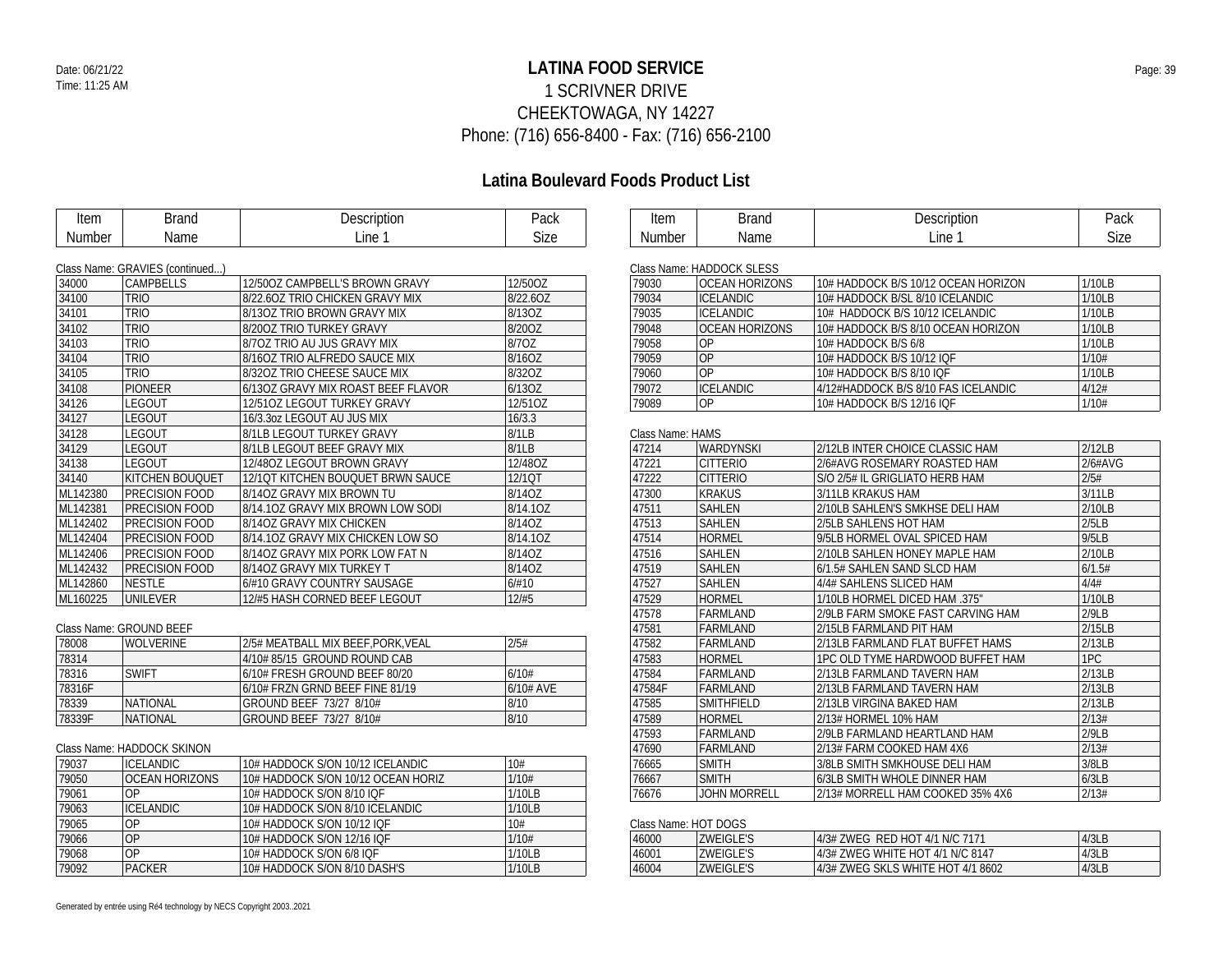### **LATINA FOOD SERVICE** Date: 06/21/22 Page: 40 1 SCRIVNER DRIVE CHEEKTOWAGA, NY 14227 Phone: (716) 656-8400 - Fax: (716) 656-2100

### **Latina Boulevard Foods Product List**

| Item                  | <b>Brand</b>                     | Description                         | Pack     | Item   | <b>Brand</b>                      | Description                         | Pack      |
|-----------------------|----------------------------------|-------------------------------------|----------|--------|-----------------------------------|-------------------------------------|-----------|
| Number                | Name                             | Line 1                              | Size     | Number | Name                              | Line 1                              | Size      |
|                       |                                  |                                     |          |        |                                   |                                     |           |
|                       | Class Name: HOT DOGS (continued) |                                     |          |        | Class Name: ICE CREAM (continued) |                                     |           |
| 46007                 | <b>ZWEIGLE'S</b>                 | 4/3# ZWEG TEXAS HOT 4/1 SKNLS 7653  | 4/3LB    | 82083  | <b>DUTCH TREAT</b>                | 1/50CT 2 1/2 GALLON ICE CREAM BOX   | 1/50CT    |
| 46009                 | ZWEIGLE'S                        | 4/3# ZWEG RED HOT 6/1 SKNLS 7546    | 4/3#     | 82084  | <b>UPSTATE</b>                    | 4/1GL FRENCH CUSTARD 12%            | $4/1$ GL  |
| 46010                 | <b>ZWEIGLE'S</b>                 | 4/3# ZWEG WHITE HOT 8/1 SKNLS 3361  | 4/3LB    | 82085  | <b>UPSTATE</b>                    | 4/1GL CUSTARD MIX VANILLA 10%       | $4/1$ GL  |
| 46013                 | <b>ZWEIGLE'S</b>                 | 4/3# ZWEG WHITE HOT 6/1 NAT 8148    | 4/3#     | 82086  | <b>UPSTATE</b>                    | 4/1GL CUSTARD MIX CHOCOLATE 10%     | $4/1$ GL  |
| 46019                 | ZWEIGLE'S                        | 4/3# ZWEG RED HOT 6/1 NATURAL 7172  | 4/3#     | 82086F | <b>UPSTATE</b>                    | 4/1GL CUSTARD MIX CHOCOLATE 10%     | $4/1$ GL  |
| 46020                 | ZWEIGLE'S                        | 4/3# ZWEG WHITE HOT 6/1 SKNLS 8546  | 4/3LB    | 82089F | <b>UPSTATE</b>                    | 4/1GL ICE CREAM MIX RF CHOCOLATE 5% | $4/1$ GL  |
| 46022                 | <b>ZWEIGLE'S</b>                 | 12/1# ZWEG SKNLS BEEF FRANKS 8/1    | 12/1#    | 82114  | <b>ALMOND MLK SWRL</b>            | 6/3# ALMOND MILK SWIRLVANILLA       | 6/3#      |
| 46023                 | ZWEIGLE'S                        | 4/3# ZWEIGLES SKLS TEXAS 6/1 DOG    | 4/3#     | 82123  | ORINGER                           | S/O 3/#10 FROZEN PUDDING 611        | 3/#10     |
| 47346                 | SAHLEN                           | 12/3# SAHLEN TC HOT DOGS #33633     | 12/3#    | 82124  | <b>KENT</b>                       | 4/4.4# CHERRY DOLE WHIP             | 4/4.4#    |
| 47352F                | SAHLEN                           | S/O 6/1.5# SAHLEN FOOTLONG HOT DOG  | 6/1.5#   | 82130F | <b>UPSTATE</b>                    | 4/1GL SOFT SERVE MIX VANILLA        | $4/1$ GL  |
| 47363                 | SAHLEN                           | 6/2.35# GRILLED FOR YOU HOTDOG      | 6/2.35#  | 82131  | <b>JOY</b>                        | 1/30# COOKIE & CREME ICE CREAM      | 1/30#     |
| 47364                 | <b>SAHLEN</b>                    | 16/90Z GRILL FOR YOU HOTDOG RETAIL  | 16/90Z   | 82132F | <b>UPSTATE</b>                    | 4/1GL SOFT SERVE MIX CHOCOLATE      | $4/1$ GL  |
| 47365SC               | SAHLEN                           | 4PK GRILL FOR YOU HOT DOG SAMPLE PK | 1/4PK    | 82136  | <b>RICHS</b>                      | 4/8# RICH OAT MILK SFT SRVE BSE VAN | 4/8#      |
| 47502                 | SAHLEN                           | 2/5LB SAHLEN NAT CASING HOT DOGS    | 2/5LB    | 82138  | <b>RICHS</b>                      | 4/8# RICH OAT MILK SFT SRV BSE CHOC | 4/8#      |
| 47502F                | SAHLEN                           | 2/5LB FROZEN SAHLEN NAT CAS HOT DOG | 2/5LB    | 82139  | KENT                              | 4/4.4# SOFT SERVE DOLE WATERMELON   | 4/4.4#    |
| 47506                 | <b>FARMLAND</b>                  | 1/10# 5/1 FARMLAND BEEF HOTDOG      | 1/10#    | 82142  |                                   | 1/50CT EDIBLE PUPPY BOWL            | 1/50CT    |
| 47509                 | FARMLAND                         | 1/10LB FARMLAND 8/1 HOT DOGS        | 1/10LB   |        |                                   |                                     |           |
| 47517                 | SAHLEN                           | 2/5# SAHLEN 5/1 SKINLESS HOT DOGS   | 2/5#     |        | <b>Class Name: INGREDIENTS</b>    |                                     |           |
| 47518                 | SAHLEN                           | 2/5LB SAHLEN HOT DOGS FDSERVICE 7/1 | 2/5LB    | 01117  | I RICE                            | 4/1GL CITRIX ACID SOLUTIONS         | $4/1$ GL  |
| 47521                 | <b>SAHLEN</b>                    | 1/10LB SAHLEN FOOTLONG HOT DOGS     | 1/10LB   | 48001  | <b>MORTON</b>                     | 1/50# DENDRITIC FLAKE               | 1/50#     |
| 47521F                | SAHLEN                           | 1/10LB SAHLEN FOOTLONG HOT DOGS     | 1/10LB   | 48002  | <b>MORTON</b>                     | 1/50# TFC999                        | 1/50#     |
| 47522                 | SAHLEN                           | 2/5LB SAHLEN 8-1 SKINLESS HOT DOGS  | 2/5LB    | 48003  | <b>MORTON</b>                     | 1/50# FLOUR SALT                    | 1/50#     |
| 47523                 | SAHLEN                           | 10/1# SAHLEN TC HOT DOGS #33712     | 10/1#    | 48005  | <b>MORTON</b>                     | 1/50# CLEAN & PROTECT SOFT WATER PE | 1/50#     |
| 47526                 | <b>HEBREW NATIONAL</b>           | 4/5LB HEBREW NAT 5/1 BEEF HOTDOG 7" | 4/5LB    | 48006  | <b>MORTON</b>                     | 1/50# TFC PUREX                     | 1/50#     |
| 47536                 | <b>REDLINSKI</b>                 | 1/5#CW REDLINSKI WHITE HOTS         | 1/5#CW   | 48007  | <b>MORTON</b>                     | 1/50# PUREX - ROSINA ONLY           | 1/50#     |
|                       |                                  |                                     |          | 48008  | <b>MORTON</b>                     | 1/50# SELECT SEA SALT               | 1/50#     |
| Class Name: ICE CREAM |                                  |                                     |          | 48009  | <b>MORTON</b>                     | 1/50# WHITE PRETZEL COARSE          | 1/50#     |
| 01579                 | <b>DAWN</b>                      | 2/1GL ICE CREAM BASE CHOCOLATE      | $2/1$ GL | 48011  | <b>BISON LAB</b>                  | 1/50# EXCEL CAL CHLOR BEAD          | 1/50#     |
| 82009                 | <b>I RICE</b>                    | 4/1GAL GRAPE SLUSH FLAVOR           | 4/1GL    | 48012  | O-AT-KA MILK                      | 1/50# MILK POWDER HH GRADE A NDM    | 1/50#     |
| 82011                 | I RICE                           | 4/1GAL BLUE RASPBERRY SLUSH FLAVOR  | 4/1GL    | 48013  | <b>SKIDMORE</b>                   | 1/50# N-TACK AHI7520                | 1/50#     |
| 82058                 | <b>IRICE</b>                     | 4/1GL ICE CREAM BASE BANANA         | $4/1$ GL | 48015  | <b>SKIDMORE</b>                   | 1/50# ABASTOL 00100112              | 1/50#     |
| 82073                 | <b>KENT</b>                      | 4/4.4# SOFT SERVE DOLE PINEAPPLE    | 4/4.4#   | 48016  | PETRO                             | 12CT PETRO GEL                      | 12CT      |
| 82074                 | <b>KENT</b>                      | 4/4.4# SOFT SERVE DOLE ORANGE       | 4/4.4#   | 48019  | US SALT                           | 1/50# TX-10 SALT GRANULATED         | 1/50#     |
| 82075                 | <b>KENT</b>                      | 4/4.4# SOFT SERVE DOLE STRAWBERRY   | 4/4.4#   |        |                                   |                                     |           |
| 82076                 | <b>KENT</b>                      | 4/4.4# SOFT SERVE DOLE MANGO        | 4/4.4#   |        | Class Name: ITAL SPECIALTY        |                                     |           |
| 82077                 | <b>KENT</b>                      | 4/4.4# SOFT SERVE DOLE RASPBERRY    | 4/4.4#   | 19715  | <b>ALPINE</b>                     | 2/5#AVG ALPINE GRUYERE              | 2/5#AVG   |
| 82078                 | <b>KENT</b>                      | 4/4.4# SOFT SERVE DOLE LEMON        | 4/4.4#   | 26058  | <b>ROLAND</b>                     | 6/8.56# ROLAND GRAIN DIJON MUSTARD  | 6/8.56#   |
| 82079                 | <b>KENT</b>                      | 4/4.4# SOFT SERVE DOLE LIME         | 4/4.4#   | 35015  |                                   | 6/QT CAPERS NON PAREILLES           | 6/OT      |
| 82080                 | ORINGER                          | 6/#10 ICE CREAM BASE STRAWBERRY     | 6/#10    | 35025  | ROVAGNATI                         | 2/14 # AVG ITALIAN PROSCIUTTO COTTO | 1/14 #AVG |
| 82081                 | <b>DOLE</b>                      | 4/4.4# SOFT SERVE DOLE POMEGRANATE  | 4/4.4#   | 35055  | <b>DELALLO</b>                    | 2/5# DELALLO FRSH GAR PEP ANTIPASTO | 2/5#      |
|                       |                                  |                                     |          |        |                                   |                                     |           |

|        | GRASS INAMIC: ICE CREAIN (COMMITMED) |                                     |          |
|--------|--------------------------------------|-------------------------------------|----------|
| 82083  | <b>DUTCH TREAT</b>                   | 1/50CT 2 1/2 GALLON ICE CREAM BOX   | 1/50CT   |
| 82084  | <b>UPSTATE</b>                       | 4/1GL FRENCH CUSTARD 12%            | $4/1$ GL |
| 82085  | <b>UPSTATE</b>                       | 4/1GL CUSTARD MIX VANILLA 10%       | $4/1$ GL |
| 82086  | <b>UPSTATE</b>                       | 4/1GL CUSTARD MIX CHOCOLATE 10%     | $4/1$ GL |
| 82086F | <b>UPSTATE</b>                       | 4/1GL CUSTARD MIX CHOCOLATE 10%     | $4/1$ GL |
| 82089F | <b>UPSTATE</b>                       | 4/1GL ICE CREAM MIX RF CHOCOLATE 5% | $4/1$ GL |
| 82114  | ALMOND MLK SWRL                      | 6/3# ALMOND MILK SWIRLVANILLA       | 6/3#     |
| 82123  | ORINGER                              | S/O 3/#10 FROZEN PUDDING 611        | 3/#10    |
| 82124  | KENT                                 | 4/4.4# CHERRY DOLE WHIP             | 4/4.4#   |
| 82130F | <b>UPSTATE</b>                       | 4/1GL SOFT SERVE MIX VANILLA        | $4/1$ GL |
| 82131  | <b>JOY</b>                           | 1/30# COOKIE & CREME ICE CREAM      | 1/30#    |
| 82132F | <b>UPSTATE</b>                       | 4/1GL SOFT SERVE MIX CHOCOLATE      | $4/1$ GL |
| 82136  | <b>RICHS</b>                         | 4/8# RICH OAT MILK SFT SRVE BSE VAN | 4/8#     |
| 82138  | <b>RICHS</b>                         | 4/8# RICH OAT MILK SFT SRV BSE CHOC | 4/8#     |
| 82139  | KENT                                 | 4/4.4# SOFT SERVE DOLE WATERMELON   | 4/4.4#   |
| 82142  |                                      | 1/50CT EDIBLE PUPPY BOWL            | 1/50CT   |

| 01117 | <b>I RICE</b>    | 4/1GL CITRIX ACID SOLUTIONS         | $4/1$ GL |
|-------|------------------|-------------------------------------|----------|
| 48001 | <b>MORTON</b>    | 1/50# DENDRITIC FLAKE               | 1/50#    |
| 48002 | <b>MORTON</b>    | 1/50# TFC999                        | 1/50#    |
| 48003 | <b>MORTON</b>    | 1/50# FLOUR SALT                    | 1/50#    |
| 48005 | <b>MORTON</b>    | 1/50# CLEAN & PROTECT SOFT WATER PE | 1/50#    |
| 48006 | <b>MORTON</b>    | 1/50# TFC PUREX                     | 1/50#    |
| 48007 | <b>MORTON</b>    | 1/50# PUREX - ROSINA ONLY           | 1/50#    |
| 48008 | <b>MORTON</b>    | 1/50# SELECT SEA SALT               | 1/50#    |
| 48009 | <b>MORTON</b>    | 1/50# WHITE PRETZEL COARSE          | 1/50#    |
| 48011 | <b>BISON LAB</b> | 1/50# EXCEL CAL CHLOR BEAD          | 1/50#    |
| 48012 | O-AT-KA MILK     | 1/50# MILK POWDER HH GRADE A NDM    | 1/50#    |
| 48013 | <b>SKIDMORE</b>  | 1/50# N-TACK AHI7520                | 1/50#    |
| 48015 | <b>SKIDMORE</b>  | 1/50# ABASTOL 00100112              | 1/50#    |
| 48016 | PETRO            | 12CT PETRO GEL                      | 12CT     |
| 48019 | <b>US SALT</b>   | 1/50# TX-10 SALT GRANULATED         | 1/50#    |

### LTY

| 19715 | AI PINF   | '2/5#AVG ALPINE GRUYERE'            | $2/5$ #AVG  |
|-------|-----------|-------------------------------------|-------------|
| 26058 | ROI AND   | 6/8.56# ROLAND GRAIN DLION MUSTARD  | 6/8.56#     |
| 35015 |           | 6/OT CAPERS NON PAREILLES           | 6/0T        |
| 35025 | ROVAGNATI | 2/14 # AVG ITALIAN PROSCIUTTO COTTO | $1/14$ #AVG |
| 35055 | DELALLO   | 2/5# DELALLO FRSH GAR PEP ANTIPASTO | 2/5#        |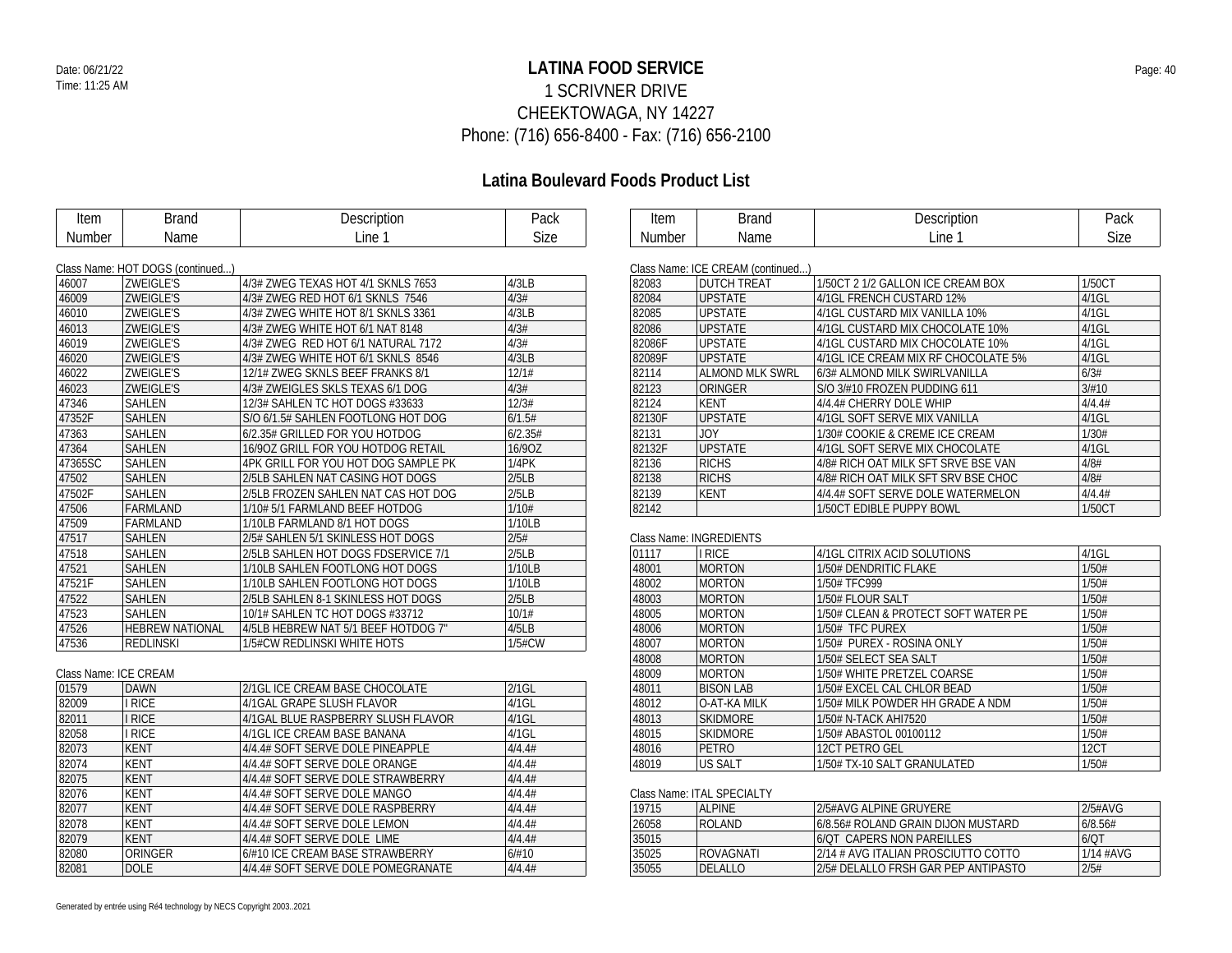### **LATINA FOOD SERVICE** Date: 06/21/22 Page: 41 1 SCRIVNER DRIVE CHEEKTOWAGA, NY 14227 Phone: (716) 656-8400 - Fax: (716) 656-2100

| Line 1<br><b>Size</b><br>Line 1<br>Name<br>Number<br>Number<br>Name<br>Class Name: ITAL SPECIALTY (continued)<br>Class Name: JANITORIAL (continued)<br>6/64 OZ<br>37644<br><b>ROLAND</b><br>S/O 6/64 OZ CAPERBERRIES<br>STAINLESS STEEL SCRUBBERS 6/12CT<br>65722<br><b>ROYAL</b><br><b>MITICA</b><br><b>PRIME SOURCE</b><br>57318<br>4/2#AVG COPPA PIACENTINA<br>4/2#AVG<br>65723<br>PAD SCOUR HVY DUTY GP P/S 86 HD69<br>57319<br>MITICA<br>6/2#AVG<br>65724<br>3M<br>6/2#AVG SALAME PIACENTINO<br>PAD SCOUR ACS XHVY POT/PAN 4/10CT<br>3M<br>65726<br>GRIDDLE QUICK CLEAN LIQUID 40/3.20Z<br>3M<br>Class Name: JANITORIAL<br>65727<br>PAD & SPONGE 74 MED GRN/YELL 20CT<br>3M<br>35002<br><b>PROCTER &amp; GAMBL</b><br>3/1 GAL<br>65728<br>3/1 GAL MR CLEAN FINISH FLOOR CLEAN<br>PAD SCOUR 3M 2020 PURPLE PAD 24CT<br>3M<br>35013<br><b>COMET</b><br>24/210Z COMET POWDER W/O BLEACH<br>24/21OZ<br>65729<br>PAD SCOURING 96 MED DUTY 6/10CT<br>3M<br>35014<br>$4/1$ GL<br>65743<br>4/1GAL AMMONIA CLEAR 521<br>GRIDDLE POLISHING PAD 1/20CS #46<br>20CT<br><b>JOY</b><br>35022<br>3M<br>PAD SCOURING POWER PAD 20CT<br>65858<br>DISH SOAP JOY 8/380Z #45114<br><b>SCA</b><br><b>PROCTER &amp; GAMBL</b><br>35023<br>6/1LT<br>SOAP PREM FOAM E2 ANTIBACTERIAL<br>65870<br>CLEANER SPIC & SPAN W/BLEA 45/2.20Z<br><b>LYSOL</b><br>12/19OZ<br><b>PRIME SOURCE</b><br>35026<br>LYSOL DSFTNT SPRAY ORIGINAL<br>65872<br>OVEN CLEANER PRIME SOURCE SPARK<br><b>GREEN SCAPES</b><br>1/50CT<br>35028<br>ICE MELT GREEN SCAPES 1/50#<br>65875<br><b>BRILLO</b><br>SOAP PADS BRILLO HOTEL SIZE GLIT4X4<br><b>TIDE</b><br>35035<br><b>WIPES PLUS</b><br>12/80CT<br>12/80 FOOD SERVICE WIPE ANIBAC<br>65876<br>CLEANER FLOOR ALL PURPOSE TIDE 18#<br>35036<br>6/15OZ<br>PINE-SOL<br><b>MICROBAN</b><br>65877<br>6/15OZ DISINFECTANT SPRAY 24 HR<br>3/1440Z PINE-SOL LEMON CLEANER<br>$GO-JO$<br>351275<br><b>LINEAGE</b><br>24/6OZ<br>65887<br>24CT STERA-SHEEN RED LABEL FRY CLNR<br>SANIT HAND FOAM PURELL 1905-02<br>354855<br>4/4#<br>LINEAGE<br><b>DIVERSEY</b><br>4/4# SANITIZE GREEN-ICE CRN MACHINE<br>65888<br>OVEN CLEANER BREAKUP 6/190Z CAN<br>36001<br><b>CHEF MASTER</b><br>12/8OZ<br>GO- JO<br>BUTANE REFILL CHEFMASTER 12/80Z<br>65911<br>SOAP HAND FOAM CLEAR&MLD 700 ML LTX<br>$GO - JO$<br>36002<br>TIDE<br>36 Lb<br>FLOOR DETERGENT TIDE 36 LB #02364<br>65913<br>SOAP HAND FOAMING CLEAR&MLD 1200 ML<br>PRIME SOURCE<br>36003<br>5 GAL PAIL<br>65914<br>GO- JO<br>SIMPLE GREEN PINE CLEANER 5 GAL PL<br><b>DISPEN FOR FOAM SOAP 1200ML LTX</b><br>CONTINENTAL<br>36005<br>GO- JO<br>4/1250MIL<br>SOAP HAND FOAMING ANTIBAC 5162-04<br>65920<br>GRIDDLE SCREENS GS1020 10/20PK<br>36007<br>SPARTAN<br>12QT/CS<br><b>PROCTER &amp; GAMBL</b><br>SPARTANS NON ACID BOWL CLEANER QTS<br>65924<br>CLEANER SPIC&SPAN 3 OZ LIQ PK 02011<br>36014<br><b>BAR MAID</b><br>TEST STRIP QUAT SANITIZR QT-10<br>100<br>65950<br><b>BEER CLEAN</b><br>BEER CLEAN GLAS CLEANR 2/4LB 990241<br><b>EACH</b><br>36015<br><b>BAR MAID</b><br>65951<br><b>BEER CLEAN</b><br>TEST STRIP FOR CHLORINE EACH<br>BEER CLEAN SANITIZER 2/25OZ #90203<br>12CT<br>36023<br><b>BEER CLEAN</b><br>URINAL SCREEN LOW SPLASH 12CT<br>65952<br>BEER CLEAN SANITIZER PACKETS 90223<br>36025<br>PRIME SOURCE<br>6/GAL<br><b>PRIME SOURCE</b><br>BLEACH 6 GAL/CS<br>65958<br><b>BROOM CORN 28#</b><br>36029<br><b>HOSPITAL SPECIA</b><br>URINAL SCREENS W/BLOCK DEOD 12CT<br>12CT<br><b>DAWN</b><br>DAWN DISH SOAP 8/38OZ #45112<br>65960<br>12/32OZ<br><b>DAWN</b><br>36030<br><b>EMULSO</b><br>65962<br>SPRAY 77 DISINFECTANT & CLEANER<br>DAWN POT & PAN ORIGINAL 5 GAL PAIL<br>36035<br><b>CERTO</b><br>12/15OZ<br><b>PRIME SOURCE</b><br>STAINLESS STEEL CLEANER OIL BASE<br>65964<br>SOAP HAND CLEAR FOAMNG 3/1250 ML<br>36103<br><b>EASY OFF</b><br>EASY OFF OVEN CLEANER 6/24OZ<br>6/24OZ<br><b>PRIME SOURCE</b><br>STAINLESS STEEL CLEANER WATER BASE<br>65967<br>36209<br><b>SCA</b><br>6/1 LITER<br><b>DAWN</b><br>SOAP HAND TORK ORANGE 400011 6/1LT<br>65968<br>DAWN DISH DETERGENT 4 GAL / CS<br><b>PRIME SOURCE</b><br>36250<br>12/24OZ<br>65973<br><b>COMET</b><br>MOP HD COTTON N/B #24 CLAMP TYPE<br>COMET CLEANER WITH BLEACH 8/32OZ<br>36252<br>12/24OZ<br><b>CONTINENTAL</b><br>MOP HDS SCREW ON TYPE 12/24OZ<br>65983<br>BROOM ANGLE W/ FLAGGED BRISTLES EA<br>36253<br>PRIME SOURCE<br>12/20OZ<br>65985<br><b>ROAD RUNNER</b><br>MOP HD COTTON N/B #20 CLAMP TYPE<br>ICE MELT ROADRUNNER 50# BAG<br>36254<br>12 <sub>C</sub><br>65986<br><b>PROCTER &amp; GAMBL</b><br>MOP HEAD BLUE MED WIDE 24OZ A03002<br>CREAM SUDS 50 LB BOX<br>36256<br>EACH<br>PRIME SOURCE<br>MOP HANDL SCREW TYPE-USE SCREW MOP<br>65987<br><b>EMULSO</b><br>SURE SHINE STAINLESS STEEL POLISH<br>1 EA<br><b>PRIME SOURCE</b><br>36258<br><b>CONTINENTAL</b><br>MOP HEAD SCREW ON TYPE 20 OZ<br>65988<br>SPRAY BOTTLE EMPTY 32OZ<br>1/1CT<br><b>CERTO</b><br><b>EMULSO</b><br>QUICK SILVER SILVERWARE PRESOAK<br>36261<br>MOPHEAD MICROFIBER LG GREEN EACH<br>65989<br>2/1.21<br>64972<br>PRIME SOURCE<br>65990<br><b>EMULSO</b><br>2/1.2L CLEAR & MILD FOAMING SOAP<br>MAX CONCENTRATE POT & PAN DETERGENT<br>65418<br>ROCH MIDLAND<br>12/32OZ<br>65992<br>12/320Z HAND SANITIZER LIQ. 80%<br>ONE GALLON PLASTIC PUMP | Item  | <b>Brand</b> | Description                  | Pack | Item  | <b>Brand</b>  | Description                 | Pack        |
|-------------------------------------------------------------------------------------------------------------------------------------------------------------------------------------------------------------------------------------------------------------------------------------------------------------------------------------------------------------------------------------------------------------------------------------------------------------------------------------------------------------------------------------------------------------------------------------------------------------------------------------------------------------------------------------------------------------------------------------------------------------------------------------------------------------------------------------------------------------------------------------------------------------------------------------------------------------------------------------------------------------------------------------------------------------------------------------------------------------------------------------------------------------------------------------------------------------------------------------------------------------------------------------------------------------------------------------------------------------------------------------------------------------------------------------------------------------------------------------------------------------------------------------------------------------------------------------------------------------------------------------------------------------------------------------------------------------------------------------------------------------------------------------------------------------------------------------------------------------------------------------------------------------------------------------------------------------------------------------------------------------------------------------------------------------------------------------------------------------------------------------------------------------------------------------------------------------------------------------------------------------------------------------------------------------------------------------------------------------------------------------------------------------------------------------------------------------------------------------------------------------------------------------------------------------------------------------------------------------------------------------------------------------------------------------------------------------------------------------------------------------------------------------------------------------------------------------------------------------------------------------------------------------------------------------------------------------------------------------------------------------------------------------------------------------------------------------------------------------------------------------------------------------------------------------------------------------------------------------------------------------------------------------------------------------------------------------------------------------------------------------------------------------------------------------------------------------------------------------------------------------------------------------------------------------------------------------------------------------------------------------------------------------------------------------------------------------------------------------------------------------------------------------------------------------------------------------------------------------------------------------------------------------------------------------------------------------------------------------------------------------------------------------------------------------------------------------------------------------------------------------------------------------------------------------------------------------------------------------------------------------------------------------------------------------------------------------------------------------------------------------------------------------------------------------------------------------------------------------------------------------------------------------------------------------------------------------------------------------------------------------------------------------------------------------------------------------------------------------------------------------------------------------------------------------------------------------------------------------------------------------------------------------------------------------------------------------------------------------------------------------------------------------------------------------------------------------------------------------------------------------------------------------------------------------------------------------------------------------------------------------------------------------------------|-------|--------------|------------------------------|------|-------|---------------|-----------------------------|-------------|
|                                                                                                                                                                                                                                                                                                                                                                                                                                                                                                                                                                                                                                                                                                                                                                                                                                                                                                                                                                                                                                                                                                                                                                                                                                                                                                                                                                                                                                                                                                                                                                                                                                                                                                                                                                                                                                                                                                                                                                                                                                                                                                                                                                                                                                                                                                                                                                                                                                                                                                                                                                                                                                                                                                                                                                                                                                                                                                                                                                                                                                                                                                                                                                                                                                                                                                                                                                                                                                                                                                                                                                                                                                                                                                                                                                                                                                                                                                                                                                                                                                                                                                                                                                                                                                                                                                                                                                                                                                                                                                                                                                                                                                                                                                                                                                                                                                                                                                                                                                                                                                                                                                                                                                                                                                                                                                 |       |              |                              |      |       |               |                             | <b>Size</b> |
|                                                                                                                                                                                                                                                                                                                                                                                                                                                                                                                                                                                                                                                                                                                                                                                                                                                                                                                                                                                                                                                                                                                                                                                                                                                                                                                                                                                                                                                                                                                                                                                                                                                                                                                                                                                                                                                                                                                                                                                                                                                                                                                                                                                                                                                                                                                                                                                                                                                                                                                                                                                                                                                                                                                                                                                                                                                                                                                                                                                                                                                                                                                                                                                                                                                                                                                                                                                                                                                                                                                                                                                                                                                                                                                                                                                                                                                                                                                                                                                                                                                                                                                                                                                                                                                                                                                                                                                                                                                                                                                                                                                                                                                                                                                                                                                                                                                                                                                                                                                                                                                                                                                                                                                                                                                                                                 |       |              |                              |      |       |               |                             |             |
|                                                                                                                                                                                                                                                                                                                                                                                                                                                                                                                                                                                                                                                                                                                                                                                                                                                                                                                                                                                                                                                                                                                                                                                                                                                                                                                                                                                                                                                                                                                                                                                                                                                                                                                                                                                                                                                                                                                                                                                                                                                                                                                                                                                                                                                                                                                                                                                                                                                                                                                                                                                                                                                                                                                                                                                                                                                                                                                                                                                                                                                                                                                                                                                                                                                                                                                                                                                                                                                                                                                                                                                                                                                                                                                                                                                                                                                                                                                                                                                                                                                                                                                                                                                                                                                                                                                                                                                                                                                                                                                                                                                                                                                                                                                                                                                                                                                                                                                                                                                                                                                                                                                                                                                                                                                                                                 |       |              |                              |      |       |               |                             |             |
|                                                                                                                                                                                                                                                                                                                                                                                                                                                                                                                                                                                                                                                                                                                                                                                                                                                                                                                                                                                                                                                                                                                                                                                                                                                                                                                                                                                                                                                                                                                                                                                                                                                                                                                                                                                                                                                                                                                                                                                                                                                                                                                                                                                                                                                                                                                                                                                                                                                                                                                                                                                                                                                                                                                                                                                                                                                                                                                                                                                                                                                                                                                                                                                                                                                                                                                                                                                                                                                                                                                                                                                                                                                                                                                                                                                                                                                                                                                                                                                                                                                                                                                                                                                                                                                                                                                                                                                                                                                                                                                                                                                                                                                                                                                                                                                                                                                                                                                                                                                                                                                                                                                                                                                                                                                                                                 |       |              |                              |      |       |               |                             | 6/12CT      |
|                                                                                                                                                                                                                                                                                                                                                                                                                                                                                                                                                                                                                                                                                                                                                                                                                                                                                                                                                                                                                                                                                                                                                                                                                                                                                                                                                                                                                                                                                                                                                                                                                                                                                                                                                                                                                                                                                                                                                                                                                                                                                                                                                                                                                                                                                                                                                                                                                                                                                                                                                                                                                                                                                                                                                                                                                                                                                                                                                                                                                                                                                                                                                                                                                                                                                                                                                                                                                                                                                                                                                                                                                                                                                                                                                                                                                                                                                                                                                                                                                                                                                                                                                                                                                                                                                                                                                                                                                                                                                                                                                                                                                                                                                                                                                                                                                                                                                                                                                                                                                                                                                                                                                                                                                                                                                                 |       |              |                              |      |       |               |                             | 6/10CT      |
|                                                                                                                                                                                                                                                                                                                                                                                                                                                                                                                                                                                                                                                                                                                                                                                                                                                                                                                                                                                                                                                                                                                                                                                                                                                                                                                                                                                                                                                                                                                                                                                                                                                                                                                                                                                                                                                                                                                                                                                                                                                                                                                                                                                                                                                                                                                                                                                                                                                                                                                                                                                                                                                                                                                                                                                                                                                                                                                                                                                                                                                                                                                                                                                                                                                                                                                                                                                                                                                                                                                                                                                                                                                                                                                                                                                                                                                                                                                                                                                                                                                                                                                                                                                                                                                                                                                                                                                                                                                                                                                                                                                                                                                                                                                                                                                                                                                                                                                                                                                                                                                                                                                                                                                                                                                                                                 |       |              |                              |      |       |               |                             | 6/10CT      |
|                                                                                                                                                                                                                                                                                                                                                                                                                                                                                                                                                                                                                                                                                                                                                                                                                                                                                                                                                                                                                                                                                                                                                                                                                                                                                                                                                                                                                                                                                                                                                                                                                                                                                                                                                                                                                                                                                                                                                                                                                                                                                                                                                                                                                                                                                                                                                                                                                                                                                                                                                                                                                                                                                                                                                                                                                                                                                                                                                                                                                                                                                                                                                                                                                                                                                                                                                                                                                                                                                                                                                                                                                                                                                                                                                                                                                                                                                                                                                                                                                                                                                                                                                                                                                                                                                                                                                                                                                                                                                                                                                                                                                                                                                                                                                                                                                                                                                                                                                                                                                                                                                                                                                                                                                                                                                                 |       |              |                              |      |       |               |                             | 40/3.20Z    |
|                                                                                                                                                                                                                                                                                                                                                                                                                                                                                                                                                                                                                                                                                                                                                                                                                                                                                                                                                                                                                                                                                                                                                                                                                                                                                                                                                                                                                                                                                                                                                                                                                                                                                                                                                                                                                                                                                                                                                                                                                                                                                                                                                                                                                                                                                                                                                                                                                                                                                                                                                                                                                                                                                                                                                                                                                                                                                                                                                                                                                                                                                                                                                                                                                                                                                                                                                                                                                                                                                                                                                                                                                                                                                                                                                                                                                                                                                                                                                                                                                                                                                                                                                                                                                                                                                                                                                                                                                                                                                                                                                                                                                                                                                                                                                                                                                                                                                                                                                                                                                                                                                                                                                                                                                                                                                                 |       |              |                              |      |       |               |                             | 20CT        |
|                                                                                                                                                                                                                                                                                                                                                                                                                                                                                                                                                                                                                                                                                                                                                                                                                                                                                                                                                                                                                                                                                                                                                                                                                                                                                                                                                                                                                                                                                                                                                                                                                                                                                                                                                                                                                                                                                                                                                                                                                                                                                                                                                                                                                                                                                                                                                                                                                                                                                                                                                                                                                                                                                                                                                                                                                                                                                                                                                                                                                                                                                                                                                                                                                                                                                                                                                                                                                                                                                                                                                                                                                                                                                                                                                                                                                                                                                                                                                                                                                                                                                                                                                                                                                                                                                                                                                                                                                                                                                                                                                                                                                                                                                                                                                                                                                                                                                                                                                                                                                                                                                                                                                                                                                                                                                                 |       |              |                              |      |       |               |                             | 24/1CT      |
|                                                                                                                                                                                                                                                                                                                                                                                                                                                                                                                                                                                                                                                                                                                                                                                                                                                                                                                                                                                                                                                                                                                                                                                                                                                                                                                                                                                                                                                                                                                                                                                                                                                                                                                                                                                                                                                                                                                                                                                                                                                                                                                                                                                                                                                                                                                                                                                                                                                                                                                                                                                                                                                                                                                                                                                                                                                                                                                                                                                                                                                                                                                                                                                                                                                                                                                                                                                                                                                                                                                                                                                                                                                                                                                                                                                                                                                                                                                                                                                                                                                                                                                                                                                                                                                                                                                                                                                                                                                                                                                                                                                                                                                                                                                                                                                                                                                                                                                                                                                                                                                                                                                                                                                                                                                                                                 |       |              |                              |      |       |               |                             | 6/10CT      |
|                                                                                                                                                                                                                                                                                                                                                                                                                                                                                                                                                                                                                                                                                                                                                                                                                                                                                                                                                                                                                                                                                                                                                                                                                                                                                                                                                                                                                                                                                                                                                                                                                                                                                                                                                                                                                                                                                                                                                                                                                                                                                                                                                                                                                                                                                                                                                                                                                                                                                                                                                                                                                                                                                                                                                                                                                                                                                                                                                                                                                                                                                                                                                                                                                                                                                                                                                                                                                                                                                                                                                                                                                                                                                                                                                                                                                                                                                                                                                                                                                                                                                                                                                                                                                                                                                                                                                                                                                                                                                                                                                                                                                                                                                                                                                                                                                                                                                                                                                                                                                                                                                                                                                                                                                                                                                                 |       |              |                              |      |       |               |                             | 1/20CS      |
|                                                                                                                                                                                                                                                                                                                                                                                                                                                                                                                                                                                                                                                                                                                                                                                                                                                                                                                                                                                                                                                                                                                                                                                                                                                                                                                                                                                                                                                                                                                                                                                                                                                                                                                                                                                                                                                                                                                                                                                                                                                                                                                                                                                                                                                                                                                                                                                                                                                                                                                                                                                                                                                                                                                                                                                                                                                                                                                                                                                                                                                                                                                                                                                                                                                                                                                                                                                                                                                                                                                                                                                                                                                                                                                                                                                                                                                                                                                                                                                                                                                                                                                                                                                                                                                                                                                                                                                                                                                                                                                                                                                                                                                                                                                                                                                                                                                                                                                                                                                                                                                                                                                                                                                                                                                                                                 |       |              |                              |      |       |               |                             | 8/38OZ      |
|                                                                                                                                                                                                                                                                                                                                                                                                                                                                                                                                                                                                                                                                                                                                                                                                                                                                                                                                                                                                                                                                                                                                                                                                                                                                                                                                                                                                                                                                                                                                                                                                                                                                                                                                                                                                                                                                                                                                                                                                                                                                                                                                                                                                                                                                                                                                                                                                                                                                                                                                                                                                                                                                                                                                                                                                                                                                                                                                                                                                                                                                                                                                                                                                                                                                                                                                                                                                                                                                                                                                                                                                                                                                                                                                                                                                                                                                                                                                                                                                                                                                                                                                                                                                                                                                                                                                                                                                                                                                                                                                                                                                                                                                                                                                                                                                                                                                                                                                                                                                                                                                                                                                                                                                                                                                                                 |       |              |                              |      |       |               |                             | 45/2.20Z/   |
|                                                                                                                                                                                                                                                                                                                                                                                                                                                                                                                                                                                                                                                                                                                                                                                                                                                                                                                                                                                                                                                                                                                                                                                                                                                                                                                                                                                                                                                                                                                                                                                                                                                                                                                                                                                                                                                                                                                                                                                                                                                                                                                                                                                                                                                                                                                                                                                                                                                                                                                                                                                                                                                                                                                                                                                                                                                                                                                                                                                                                                                                                                                                                                                                                                                                                                                                                                                                                                                                                                                                                                                                                                                                                                                                                                                                                                                                                                                                                                                                                                                                                                                                                                                                                                                                                                                                                                                                                                                                                                                                                                                                                                                                                                                                                                                                                                                                                                                                                                                                                                                                                                                                                                                                                                                                                                 |       |              |                              |      |       |               |                             | 4GAL/CS     |
|                                                                                                                                                                                                                                                                                                                                                                                                                                                                                                                                                                                                                                                                                                                                                                                                                                                                                                                                                                                                                                                                                                                                                                                                                                                                                                                                                                                                                                                                                                                                                                                                                                                                                                                                                                                                                                                                                                                                                                                                                                                                                                                                                                                                                                                                                                                                                                                                                                                                                                                                                                                                                                                                                                                                                                                                                                                                                                                                                                                                                                                                                                                                                                                                                                                                                                                                                                                                                                                                                                                                                                                                                                                                                                                                                                                                                                                                                                                                                                                                                                                                                                                                                                                                                                                                                                                                                                                                                                                                                                                                                                                                                                                                                                                                                                                                                                                                                                                                                                                                                                                                                                                                                                                                                                                                                                 |       |              |                              |      |       |               |                             | 12/10CT     |
|                                                                                                                                                                                                                                                                                                                                                                                                                                                                                                                                                                                                                                                                                                                                                                                                                                                                                                                                                                                                                                                                                                                                                                                                                                                                                                                                                                                                                                                                                                                                                                                                                                                                                                                                                                                                                                                                                                                                                                                                                                                                                                                                                                                                                                                                                                                                                                                                                                                                                                                                                                                                                                                                                                                                                                                                                                                                                                                                                                                                                                                                                                                                                                                                                                                                                                                                                                                                                                                                                                                                                                                                                                                                                                                                                                                                                                                                                                                                                                                                                                                                                                                                                                                                                                                                                                                                                                                                                                                                                                                                                                                                                                                                                                                                                                                                                                                                                                                                                                                                                                                                                                                                                                                                                                                                                                 |       |              |                              |      |       |               |                             | 18#         |
|                                                                                                                                                                                                                                                                                                                                                                                                                                                                                                                                                                                                                                                                                                                                                                                                                                                                                                                                                                                                                                                                                                                                                                                                                                                                                                                                                                                                                                                                                                                                                                                                                                                                                                                                                                                                                                                                                                                                                                                                                                                                                                                                                                                                                                                                                                                                                                                                                                                                                                                                                                                                                                                                                                                                                                                                                                                                                                                                                                                                                                                                                                                                                                                                                                                                                                                                                                                                                                                                                                                                                                                                                                                                                                                                                                                                                                                                                                                                                                                                                                                                                                                                                                                                                                                                                                                                                                                                                                                                                                                                                                                                                                                                                                                                                                                                                                                                                                                                                                                                                                                                                                                                                                                                                                                                                                 |       |              |                              |      |       |               |                             | 3/144OZ     |
|                                                                                                                                                                                                                                                                                                                                                                                                                                                                                                                                                                                                                                                                                                                                                                                                                                                                                                                                                                                                                                                                                                                                                                                                                                                                                                                                                                                                                                                                                                                                                                                                                                                                                                                                                                                                                                                                                                                                                                                                                                                                                                                                                                                                                                                                                                                                                                                                                                                                                                                                                                                                                                                                                                                                                                                                                                                                                                                                                                                                                                                                                                                                                                                                                                                                                                                                                                                                                                                                                                                                                                                                                                                                                                                                                                                                                                                                                                                                                                                                                                                                                                                                                                                                                                                                                                                                                                                                                                                                                                                                                                                                                                                                                                                                                                                                                                                                                                                                                                                                                                                                                                                                                                                                                                                                                                 |       |              |                              |      |       |               |                             | 2/1200ML    |
|                                                                                                                                                                                                                                                                                                                                                                                                                                                                                                                                                                                                                                                                                                                                                                                                                                                                                                                                                                                                                                                                                                                                                                                                                                                                                                                                                                                                                                                                                                                                                                                                                                                                                                                                                                                                                                                                                                                                                                                                                                                                                                                                                                                                                                                                                                                                                                                                                                                                                                                                                                                                                                                                                                                                                                                                                                                                                                                                                                                                                                                                                                                                                                                                                                                                                                                                                                                                                                                                                                                                                                                                                                                                                                                                                                                                                                                                                                                                                                                                                                                                                                                                                                                                                                                                                                                                                                                                                                                                                                                                                                                                                                                                                                                                                                                                                                                                                                                                                                                                                                                                                                                                                                                                                                                                                                 |       |              |                              |      |       |               |                             | 6/190Z      |
|                                                                                                                                                                                                                                                                                                                                                                                                                                                                                                                                                                                                                                                                                                                                                                                                                                                                                                                                                                                                                                                                                                                                                                                                                                                                                                                                                                                                                                                                                                                                                                                                                                                                                                                                                                                                                                                                                                                                                                                                                                                                                                                                                                                                                                                                                                                                                                                                                                                                                                                                                                                                                                                                                                                                                                                                                                                                                                                                                                                                                                                                                                                                                                                                                                                                                                                                                                                                                                                                                                                                                                                                                                                                                                                                                                                                                                                                                                                                                                                                                                                                                                                                                                                                                                                                                                                                                                                                                                                                                                                                                                                                                                                                                                                                                                                                                                                                                                                                                                                                                                                                                                                                                                                                                                                                                                 |       |              |                              |      |       |               |                             | 3/700ML     |
|                                                                                                                                                                                                                                                                                                                                                                                                                                                                                                                                                                                                                                                                                                                                                                                                                                                                                                                                                                                                                                                                                                                                                                                                                                                                                                                                                                                                                                                                                                                                                                                                                                                                                                                                                                                                                                                                                                                                                                                                                                                                                                                                                                                                                                                                                                                                                                                                                                                                                                                                                                                                                                                                                                                                                                                                                                                                                                                                                                                                                                                                                                                                                                                                                                                                                                                                                                                                                                                                                                                                                                                                                                                                                                                                                                                                                                                                                                                                                                                                                                                                                                                                                                                                                                                                                                                                                                                                                                                                                                                                                                                                                                                                                                                                                                                                                                                                                                                                                                                                                                                                                                                                                                                                                                                                                                 |       |              |                              |      |       |               |                             | 2/1200ML    |
|                                                                                                                                                                                                                                                                                                                                                                                                                                                                                                                                                                                                                                                                                                                                                                                                                                                                                                                                                                                                                                                                                                                                                                                                                                                                                                                                                                                                                                                                                                                                                                                                                                                                                                                                                                                                                                                                                                                                                                                                                                                                                                                                                                                                                                                                                                                                                                                                                                                                                                                                                                                                                                                                                                                                                                                                                                                                                                                                                                                                                                                                                                                                                                                                                                                                                                                                                                                                                                                                                                                                                                                                                                                                                                                                                                                                                                                                                                                                                                                                                                                                                                                                                                                                                                                                                                                                                                                                                                                                                                                                                                                                                                                                                                                                                                                                                                                                                                                                                                                                                                                                                                                                                                                                                                                                                                 |       |              |                              |      |       |               |                             | EACH        |
|                                                                                                                                                                                                                                                                                                                                                                                                                                                                                                                                                                                                                                                                                                                                                                                                                                                                                                                                                                                                                                                                                                                                                                                                                                                                                                                                                                                                                                                                                                                                                                                                                                                                                                                                                                                                                                                                                                                                                                                                                                                                                                                                                                                                                                                                                                                                                                                                                                                                                                                                                                                                                                                                                                                                                                                                                                                                                                                                                                                                                                                                                                                                                                                                                                                                                                                                                                                                                                                                                                                                                                                                                                                                                                                                                                                                                                                                                                                                                                                                                                                                                                                                                                                                                                                                                                                                                                                                                                                                                                                                                                                                                                                                                                                                                                                                                                                                                                                                                                                                                                                                                                                                                                                                                                                                                                 |       |              |                              |      |       |               |                             | 10/20PKS    |
|                                                                                                                                                                                                                                                                                                                                                                                                                                                                                                                                                                                                                                                                                                                                                                                                                                                                                                                                                                                                                                                                                                                                                                                                                                                                                                                                                                                                                                                                                                                                                                                                                                                                                                                                                                                                                                                                                                                                                                                                                                                                                                                                                                                                                                                                                                                                                                                                                                                                                                                                                                                                                                                                                                                                                                                                                                                                                                                                                                                                                                                                                                                                                                                                                                                                                                                                                                                                                                                                                                                                                                                                                                                                                                                                                                                                                                                                                                                                                                                                                                                                                                                                                                                                                                                                                                                                                                                                                                                                                                                                                                                                                                                                                                                                                                                                                                                                                                                                                                                                                                                                                                                                                                                                                                                                                                 |       |              |                              |      |       |               |                             | 45/3 OZ/CS  |
|                                                                                                                                                                                                                                                                                                                                                                                                                                                                                                                                                                                                                                                                                                                                                                                                                                                                                                                                                                                                                                                                                                                                                                                                                                                                                                                                                                                                                                                                                                                                                                                                                                                                                                                                                                                                                                                                                                                                                                                                                                                                                                                                                                                                                                                                                                                                                                                                                                                                                                                                                                                                                                                                                                                                                                                                                                                                                                                                                                                                                                                                                                                                                                                                                                                                                                                                                                                                                                                                                                                                                                                                                                                                                                                                                                                                                                                                                                                                                                                                                                                                                                                                                                                                                                                                                                                                                                                                                                                                                                                                                                                                                                                                                                                                                                                                                                                                                                                                                                                                                                                                                                                                                                                                                                                                                                 |       |              |                              |      |       |               |                             | 2/4LB       |
|                                                                                                                                                                                                                                                                                                                                                                                                                                                                                                                                                                                                                                                                                                                                                                                                                                                                                                                                                                                                                                                                                                                                                                                                                                                                                                                                                                                                                                                                                                                                                                                                                                                                                                                                                                                                                                                                                                                                                                                                                                                                                                                                                                                                                                                                                                                                                                                                                                                                                                                                                                                                                                                                                                                                                                                                                                                                                                                                                                                                                                                                                                                                                                                                                                                                                                                                                                                                                                                                                                                                                                                                                                                                                                                                                                                                                                                                                                                                                                                                                                                                                                                                                                                                                                                                                                                                                                                                                                                                                                                                                                                                                                                                                                                                                                                                                                                                                                                                                                                                                                                                                                                                                                                                                                                                                                 |       |              |                              |      |       |               |                             | 2/25OZ      |
|                                                                                                                                                                                                                                                                                                                                                                                                                                                                                                                                                                                                                                                                                                                                                                                                                                                                                                                                                                                                                                                                                                                                                                                                                                                                                                                                                                                                                                                                                                                                                                                                                                                                                                                                                                                                                                                                                                                                                                                                                                                                                                                                                                                                                                                                                                                                                                                                                                                                                                                                                                                                                                                                                                                                                                                                                                                                                                                                                                                                                                                                                                                                                                                                                                                                                                                                                                                                                                                                                                                                                                                                                                                                                                                                                                                                                                                                                                                                                                                                                                                                                                                                                                                                                                                                                                                                                                                                                                                                                                                                                                                                                                                                                                                                                                                                                                                                                                                                                                                                                                                                                                                                                                                                                                                                                                 |       |              |                              |      |       |               |                             | 100/1/4OZ   |
|                                                                                                                                                                                                                                                                                                                                                                                                                                                                                                                                                                                                                                                                                                                                                                                                                                                                                                                                                                                                                                                                                                                                                                                                                                                                                                                                                                                                                                                                                                                                                                                                                                                                                                                                                                                                                                                                                                                                                                                                                                                                                                                                                                                                                                                                                                                                                                                                                                                                                                                                                                                                                                                                                                                                                                                                                                                                                                                                                                                                                                                                                                                                                                                                                                                                                                                                                                                                                                                                                                                                                                                                                                                                                                                                                                                                                                                                                                                                                                                                                                                                                                                                                                                                                                                                                                                                                                                                                                                                                                                                                                                                                                                                                                                                                                                                                                                                                                                                                                                                                                                                                                                                                                                                                                                                                                 |       |              |                              |      |       |               |                             | EACH        |
|                                                                                                                                                                                                                                                                                                                                                                                                                                                                                                                                                                                                                                                                                                                                                                                                                                                                                                                                                                                                                                                                                                                                                                                                                                                                                                                                                                                                                                                                                                                                                                                                                                                                                                                                                                                                                                                                                                                                                                                                                                                                                                                                                                                                                                                                                                                                                                                                                                                                                                                                                                                                                                                                                                                                                                                                                                                                                                                                                                                                                                                                                                                                                                                                                                                                                                                                                                                                                                                                                                                                                                                                                                                                                                                                                                                                                                                                                                                                                                                                                                                                                                                                                                                                                                                                                                                                                                                                                                                                                                                                                                                                                                                                                                                                                                                                                                                                                                                                                                                                                                                                                                                                                                                                                                                                                                 |       |              |                              |      |       |               |                             | 8/38OZ      |
|                                                                                                                                                                                                                                                                                                                                                                                                                                                                                                                                                                                                                                                                                                                                                                                                                                                                                                                                                                                                                                                                                                                                                                                                                                                                                                                                                                                                                                                                                                                                                                                                                                                                                                                                                                                                                                                                                                                                                                                                                                                                                                                                                                                                                                                                                                                                                                                                                                                                                                                                                                                                                                                                                                                                                                                                                                                                                                                                                                                                                                                                                                                                                                                                                                                                                                                                                                                                                                                                                                                                                                                                                                                                                                                                                                                                                                                                                                                                                                                                                                                                                                                                                                                                                                                                                                                                                                                                                                                                                                                                                                                                                                                                                                                                                                                                                                                                                                                                                                                                                                                                                                                                                                                                                                                                                                 |       |              |                              |      |       |               |                             | $1/5$ GAL   |
|                                                                                                                                                                                                                                                                                                                                                                                                                                                                                                                                                                                                                                                                                                                                                                                                                                                                                                                                                                                                                                                                                                                                                                                                                                                                                                                                                                                                                                                                                                                                                                                                                                                                                                                                                                                                                                                                                                                                                                                                                                                                                                                                                                                                                                                                                                                                                                                                                                                                                                                                                                                                                                                                                                                                                                                                                                                                                                                                                                                                                                                                                                                                                                                                                                                                                                                                                                                                                                                                                                                                                                                                                                                                                                                                                                                                                                                                                                                                                                                                                                                                                                                                                                                                                                                                                                                                                                                                                                                                                                                                                                                                                                                                                                                                                                                                                                                                                                                                                                                                                                                                                                                                                                                                                                                                                                 |       |              |                              |      |       |               |                             | 3/1250MIL   |
|                                                                                                                                                                                                                                                                                                                                                                                                                                                                                                                                                                                                                                                                                                                                                                                                                                                                                                                                                                                                                                                                                                                                                                                                                                                                                                                                                                                                                                                                                                                                                                                                                                                                                                                                                                                                                                                                                                                                                                                                                                                                                                                                                                                                                                                                                                                                                                                                                                                                                                                                                                                                                                                                                                                                                                                                                                                                                                                                                                                                                                                                                                                                                                                                                                                                                                                                                                                                                                                                                                                                                                                                                                                                                                                                                                                                                                                                                                                                                                                                                                                                                                                                                                                                                                                                                                                                                                                                                                                                                                                                                                                                                                                                                                                                                                                                                                                                                                                                                                                                                                                                                                                                                                                                                                                                                                 |       |              |                              |      |       |               |                             | 12/16OZ     |
|                                                                                                                                                                                                                                                                                                                                                                                                                                                                                                                                                                                                                                                                                                                                                                                                                                                                                                                                                                                                                                                                                                                                                                                                                                                                                                                                                                                                                                                                                                                                                                                                                                                                                                                                                                                                                                                                                                                                                                                                                                                                                                                                                                                                                                                                                                                                                                                                                                                                                                                                                                                                                                                                                                                                                                                                                                                                                                                                                                                                                                                                                                                                                                                                                                                                                                                                                                                                                                                                                                                                                                                                                                                                                                                                                                                                                                                                                                                                                                                                                                                                                                                                                                                                                                                                                                                                                                                                                                                                                                                                                                                                                                                                                                                                                                                                                                                                                                                                                                                                                                                                                                                                                                                                                                                                                                 |       |              |                              |      |       |               |                             | 4/GAL       |
|                                                                                                                                                                                                                                                                                                                                                                                                                                                                                                                                                                                                                                                                                                                                                                                                                                                                                                                                                                                                                                                                                                                                                                                                                                                                                                                                                                                                                                                                                                                                                                                                                                                                                                                                                                                                                                                                                                                                                                                                                                                                                                                                                                                                                                                                                                                                                                                                                                                                                                                                                                                                                                                                                                                                                                                                                                                                                                                                                                                                                                                                                                                                                                                                                                                                                                                                                                                                                                                                                                                                                                                                                                                                                                                                                                                                                                                                                                                                                                                                                                                                                                                                                                                                                                                                                                                                                                                                                                                                                                                                                                                                                                                                                                                                                                                                                                                                                                                                                                                                                                                                                                                                                                                                                                                                                                 |       |              |                              |      |       |               |                             | 8/32OZ      |
|                                                                                                                                                                                                                                                                                                                                                                                                                                                                                                                                                                                                                                                                                                                                                                                                                                                                                                                                                                                                                                                                                                                                                                                                                                                                                                                                                                                                                                                                                                                                                                                                                                                                                                                                                                                                                                                                                                                                                                                                                                                                                                                                                                                                                                                                                                                                                                                                                                                                                                                                                                                                                                                                                                                                                                                                                                                                                                                                                                                                                                                                                                                                                                                                                                                                                                                                                                                                                                                                                                                                                                                                                                                                                                                                                                                                                                                                                                                                                                                                                                                                                                                                                                                                                                                                                                                                                                                                                                                                                                                                                                                                                                                                                                                                                                                                                                                                                                                                                                                                                                                                                                                                                                                                                                                                                                 |       |              |                              |      |       |               |                             | 1CT         |
|                                                                                                                                                                                                                                                                                                                                                                                                                                                                                                                                                                                                                                                                                                                                                                                                                                                                                                                                                                                                                                                                                                                                                                                                                                                                                                                                                                                                                                                                                                                                                                                                                                                                                                                                                                                                                                                                                                                                                                                                                                                                                                                                                                                                                                                                                                                                                                                                                                                                                                                                                                                                                                                                                                                                                                                                                                                                                                                                                                                                                                                                                                                                                                                                                                                                                                                                                                                                                                                                                                                                                                                                                                                                                                                                                                                                                                                                                                                                                                                                                                                                                                                                                                                                                                                                                                                                                                                                                                                                                                                                                                                                                                                                                                                                                                                                                                                                                                                                                                                                                                                                                                                                                                                                                                                                                                 |       |              |                              |      |       |               |                             | 1/50LB      |
|                                                                                                                                                                                                                                                                                                                                                                                                                                                                                                                                                                                                                                                                                                                                                                                                                                                                                                                                                                                                                                                                                                                                                                                                                                                                                                                                                                                                                                                                                                                                                                                                                                                                                                                                                                                                                                                                                                                                                                                                                                                                                                                                                                                                                                                                                                                                                                                                                                                                                                                                                                                                                                                                                                                                                                                                                                                                                                                                                                                                                                                                                                                                                                                                                                                                                                                                                                                                                                                                                                                                                                                                                                                                                                                                                                                                                                                                                                                                                                                                                                                                                                                                                                                                                                                                                                                                                                                                                                                                                                                                                                                                                                                                                                                                                                                                                                                                                                                                                                                                                                                                                                                                                                                                                                                                                                 |       |              |                              |      |       |               |                             | 1/50LB      |
|                                                                                                                                                                                                                                                                                                                                                                                                                                                                                                                                                                                                                                                                                                                                                                                                                                                                                                                                                                                                                                                                                                                                                                                                                                                                                                                                                                                                                                                                                                                                                                                                                                                                                                                                                                                                                                                                                                                                                                                                                                                                                                                                                                                                                                                                                                                                                                                                                                                                                                                                                                                                                                                                                                                                                                                                                                                                                                                                                                                                                                                                                                                                                                                                                                                                                                                                                                                                                                                                                                                                                                                                                                                                                                                                                                                                                                                                                                                                                                                                                                                                                                                                                                                                                                                                                                                                                                                                                                                                                                                                                                                                                                                                                                                                                                                                                                                                                                                                                                                                                                                                                                                                                                                                                                                                                                 |       |              |                              |      |       |               |                             | 12/32CT     |
|                                                                                                                                                                                                                                                                                                                                                                                                                                                                                                                                                                                                                                                                                                                                                                                                                                                                                                                                                                                                                                                                                                                                                                                                                                                                                                                                                                                                                                                                                                                                                                                                                                                                                                                                                                                                                                                                                                                                                                                                                                                                                                                                                                                                                                                                                                                                                                                                                                                                                                                                                                                                                                                                                                                                                                                                                                                                                                                                                                                                                                                                                                                                                                                                                                                                                                                                                                                                                                                                                                                                                                                                                                                                                                                                                                                                                                                                                                                                                                                                                                                                                                                                                                                                                                                                                                                                                                                                                                                                                                                                                                                                                                                                                                                                                                                                                                                                                                                                                                                                                                                                                                                                                                                                                                                                                                 |       |              |                              |      |       |               |                             | 1/32OZ      |
|                                                                                                                                                                                                                                                                                                                                                                                                                                                                                                                                                                                                                                                                                                                                                                                                                                                                                                                                                                                                                                                                                                                                                                                                                                                                                                                                                                                                                                                                                                                                                                                                                                                                                                                                                                                                                                                                                                                                                                                                                                                                                                                                                                                                                                                                                                                                                                                                                                                                                                                                                                                                                                                                                                                                                                                                                                                                                                                                                                                                                                                                                                                                                                                                                                                                                                                                                                                                                                                                                                                                                                                                                                                                                                                                                                                                                                                                                                                                                                                                                                                                                                                                                                                                                                                                                                                                                                                                                                                                                                                                                                                                                                                                                                                                                                                                                                                                                                                                                                                                                                                                                                                                                                                                                                                                                                 |       |              |                              |      |       |               |                             | 2/6#        |
|                                                                                                                                                                                                                                                                                                                                                                                                                                                                                                                                                                                                                                                                                                                                                                                                                                                                                                                                                                                                                                                                                                                                                                                                                                                                                                                                                                                                                                                                                                                                                                                                                                                                                                                                                                                                                                                                                                                                                                                                                                                                                                                                                                                                                                                                                                                                                                                                                                                                                                                                                                                                                                                                                                                                                                                                                                                                                                                                                                                                                                                                                                                                                                                                                                                                                                                                                                                                                                                                                                                                                                                                                                                                                                                                                                                                                                                                                                                                                                                                                                                                                                                                                                                                                                                                                                                                                                                                                                                                                                                                                                                                                                                                                                                                                                                                                                                                                                                                                                                                                                                                                                                                                                                                                                                                                                 |       |              |                              |      |       |               |                             | 2/4#        |
|                                                                                                                                                                                                                                                                                                                                                                                                                                                                                                                                                                                                                                                                                                                                                                                                                                                                                                                                                                                                                                                                                                                                                                                                                                                                                                                                                                                                                                                                                                                                                                                                                                                                                                                                                                                                                                                                                                                                                                                                                                                                                                                                                                                                                                                                                                                                                                                                                                                                                                                                                                                                                                                                                                                                                                                                                                                                                                                                                                                                                                                                                                                                                                                                                                                                                                                                                                                                                                                                                                                                                                                                                                                                                                                                                                                                                                                                                                                                                                                                                                                                                                                                                                                                                                                                                                                                                                                                                                                                                                                                                                                                                                                                                                                                                                                                                                                                                                                                                                                                                                                                                                                                                                                                                                                                                                 |       |              |                              |      |       |               |                             | EACH        |
|                                                                                                                                                                                                                                                                                                                                                                                                                                                                                                                                                                                                                                                                                                                                                                                                                                                                                                                                                                                                                                                                                                                                                                                                                                                                                                                                                                                                                                                                                                                                                                                                                                                                                                                                                                                                                                                                                                                                                                                                                                                                                                                                                                                                                                                                                                                                                                                                                                                                                                                                                                                                                                                                                                                                                                                                                                                                                                                                                                                                                                                                                                                                                                                                                                                                                                                                                                                                                                                                                                                                                                                                                                                                                                                                                                                                                                                                                                                                                                                                                                                                                                                                                                                                                                                                                                                                                                                                                                                                                                                                                                                                                                                                                                                                                                                                                                                                                                                                                                                                                                                                                                                                                                                                                                                                                                 | 65720 | <b>ROYAL</b> | GRILL BRICKS 8X4X3.5 12/CASE | 12CT | 66015 | <b>EMULSO</b> | PAIL 5 GALLON PLASTIC EMPTY | 5 GAL       |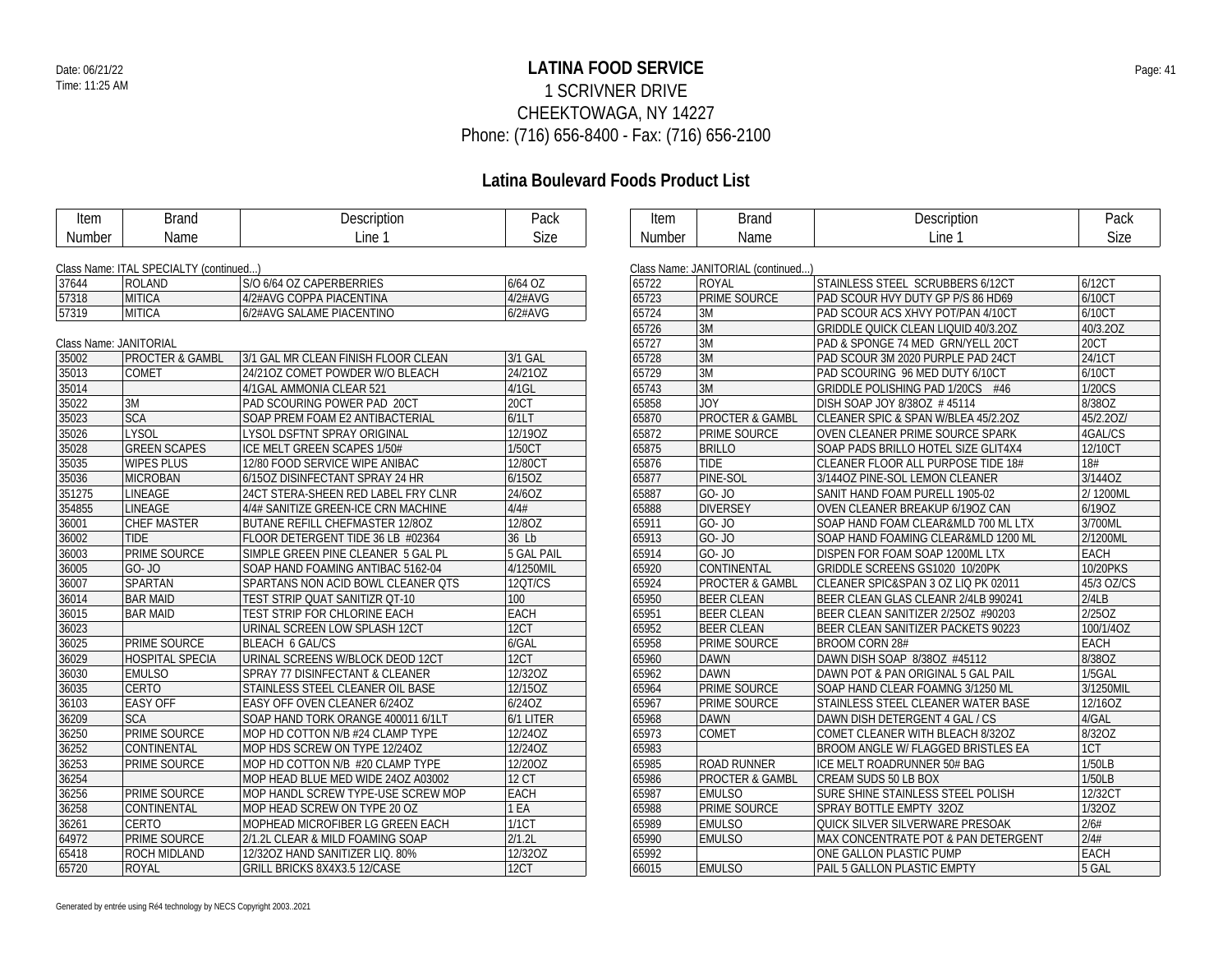### **LATINA FOOD SERVICE** Date: 06/21/22 Page: 42 1 SCRIVNER DRIVE CHEEKTOWAGA, NY 14227 Phone: (716) 656-8400 - Fax: (716) 656-2100

### **Latina Boulevard Foods Product List**

| Item          | <b>Brand</b>                       | Description                               | Pack        | Item               | <b>Brand</b>                       | Description                         | Pack         |
|---------------|------------------------------------|-------------------------------------------|-------------|--------------------|------------------------------------|-------------------------------------|--------------|
| <b>Number</b> | Name                               | Line 1                                    | <b>Size</b> | <b>Number</b>      | Name                               | Line 1                              | Size         |
|               |                                    |                                           |             |                    |                                    |                                     |              |
|               | Class Name: JANITORIAL (continued) |                                           |             |                    | Class Name: JANITORIAL (continued) |                                     |              |
| 66907         | <b>SCOTT</b>                       | HAND SOAP LIQUID W MOSIT 91552            | 6/1000ML    | NF071              | <b>RUBBERMAID</b>                  | <b>BUCKET DIRTY WATER RED</b>       | 1CT          |
| 67033         | <b>KIM TECH</b>                    | WIPERS WET TASK 12X12.5 W/BUCKET          | 6/60CT      | NF1160             | <b>SCRUBBLE</b>                    | WOODEN HANDLE TAPERED 60" 1/1CT     | <b>1/1CT</b> |
| 67034         | <b>SPILFYTER</b>                   | SANI STATION WIPER BUCKET 300CT           | 1/300CT     | SW3702             | <b>CONTINENTAL</b>                 | POT & PAN 8" BRUSH NYLON BRISTLE    | 1CT          |
| 67035         | SPILFYTER                          | SANI STATION IMPERIAL WIPER BUCKET        | 1/300CT     |                    |                                    |                                     |              |
| 75003         | <b>PRIME SOURCE</b>                | GLOVE SENSI PRO HYBRID STR SML CL         | 10/100CT    | Class Name: JUICES |                                    |                                     |              |
| 75004         | <b>PRIME SOURCE</b>                | <b>GLOVE SENSI PRO HYBRID STR MED CL</b>  | 10/100CT    | 24363              | MOTT'S                             | 12/32OZ MOTTS CLAMATO JUICE         | 12/32OZ      |
| 75005         | PRIME SOURCE                       | GLOVE SENSI PRO HYBRID STR LRG CL         | 10/100CT    | 36998              | <b>BK SPECIALTY</b>                | 6/1LITER LEMON JUICE FROZEN         | 6/1LITER     |
| 75006         | <b>PRIME SOURCE</b>                | <b>GLOVE SENSI PRO HYBRID STR P XL CL</b> | 10/100CT    | 36999              | <b>BK SPECIALTY</b>                | 6/1 LITER LIME JUICE FROZEN         | 6/1LITER     |
| 75009         | <b>CHICOPEE</b>                    | TOWEL FOOD 13.5X24" RED STRIPE            | 150CT       | 37000              | <b>OCEAN SPRAY</b>                 | 48/5.50Z OS ORANGE JC/UNSWT         | 48/5.50Z     |
| 75010         | <b>CHICOPEE</b>                    | CHIX WET WIPE LT DUTY 13.5X24 PINK        | 200CT       | 37001              | <b>OCEAN SPRAY</b>                 | 48/5.50Z OS GRAPEFRUIT UNSWT        | 48/5.5OZ     |
| ML144120      | RUBBERMAID                         | MOP BUCKET/WRINGER SDPRS 1CT 35QT         | 1CT         | 37003              | <b>OCEAN SPRAY</b>                 | 48/5.50Z OS PINEAPPLE JUICE         | 48/5.5OZ     |
| ML144821      | <b>SWISHER</b>                     | CLEANER FREEZER EZ FREEZ 4/1GAL           | 4/1GAL      | 37006              | <b>OCEAN SPRAY</b>                 | 48/5.50Z OS APPLE JUICE             | 48/5.5OZ     |
| ML144832      | <b>DIVERSEY</b>                    | CLEANER RTD CON KITCHEN 1/1.5LTR          | 1/1.5LTR    | 37008              | <b>WHOLE FRUIT</b>                 | 12/120Z JUICE APPLE STRAW ORGANIC   | 12/12OZ      |
| ML144833      | <b>DIVERSEY</b>                    | CLEANER RTD CON AO JANIT 1/1.5LTR         | 1/1.5LTR    | 37009              | <b>WHOLE FRUIT</b>                 | 12/120Z JUICE APPLE BLUE ORGANIC    | 12/120Z      |
| ML144855      | <b>NIAGARA</b>                     | SCRUBBER POT & PAN XVY 88N 1/20CT         | 1/20CT      | 37012              | <b>NY JUICE</b>                    | 96/4OZ NY JUICE GROWING GRAPE JUICE | 96/4OZ       |
| ML144871      | <b>SWISHER</b>                     | SOAP HAND ANTIBAC FOAMING 4/100ML         | 4/100ML     | 37014              | COUNTRY PURE                       | 44/4.230Z JUICE VBLEND CHERRY STAR  | 44/4.23OZ    |
| ML145022      | <b>EMULSO</b>                      | 1/50LB LAUNDRY DETERGENT ONE SHOT         | 1/50LB      | 37015              | <b>COUNTRY PURE</b>                | 44/4.23OZ JUICE VBLEND WANGO MANGO  | 44/4.23OZ    |
| ML145328      | <b>GREEN OPTION</b>                | FLOOR FINISH/SEALER 1/5GL                 | 1/5GL       | 37016              | <b>COUNTRY PURE</b>                | 44/4.23OZ JUICE VBLEND DRAGON PUNCH | 44/4.23OZ    |
| ML145334      | <b>GREEN OPTION</b>                | 1/5GL FLOOR STRIPPER                      | 1/5GL       | 37020              | <b>ARDMORE FARMS</b>               | 44/4.23OZ ARDMORE 100% APPLE JUICE  | 44/4.23OZ    |
| ML145361      | <b>JAWS</b>                        | CLEANER GLASS & HRD SUR REFIL 4/6CT       | 4/6CT       | 37022              | ARDMORE FARMS                      | 44/4.230Z ARDMORE ORANGE TANGERINE  | 44/4.23OZ    |
| ML145420      | <b>PROCTER &amp; GAMBL</b>         | CLEANER 3-N-1 DIS SPRAY SPIC & SPAN       | 8/32OZ      | 37024              | <b>ARDMORE FARMS</b>               | 44/4.230Z ARDMORE 100% FRUIT PUNCH  | 44/4.23OZ    |
| ML145740      | <b>PROCTER &amp; GAMBL</b>         | 3/1GAL CLEANER FLOOR LIQUID SPI           | 3/1GAL      | 37026              | <b>ARDMORE FARMS</b>               | 44/4.23OZ ARDMORE 100% GRAPE JUICE  | 44/4.23OZ    |
| ML145746      | <b>CLOROX</b>                      | CLEANER TOILET BWL W/BLCH 12/24OZ         | 12/24OZ     | 37050              | <b>WELCH'S</b>                     | 60/4OZ WELCH 100% JUICE SLUSH GRAPE | 60/40Z       |
| ML145750      | <b>PROCTER &amp; GAMBL</b>         | COMET CLEANER WITH BLEACH 3/1GL           | $3/1$ GL    | 37052              | <b>WELCH'S</b>                     | 96/4OZ WELCH 100% GRAPE/APPLE JUICE | 96/4OZ       |
| ML145874      | PRIME SOURCE                       | PAD SCOUR MED DUTY 6X9                    | 1/20CT      | 37105              | SACRAMENTO                         | 12/46OZ SACRAMENTO TOMATO JUICE CAN | 12/46OZ      |
| ML145877      | <b>CLOROX</b>                      | PAD SCOUR SOS SOAP 12/15CT                | 12/15CT     | 37107              | <b>RUBY KIST</b>                   | 48/5.50Z RUBY KIST APPLE JUICE      | 48/5.50Z     |
| ML146610      | <b>PROCTER &amp; GAMBL</b>         | DETERGENT POT-N-PAN CREA 1/25#            | 1/25#       | 37110              | SACRAMENTO                         | 48/5.50Z SACRAMENTO TOMATO JUICE    | 48/5.5OZ     |
| ML147128      | <b>RUBBERMAID</b>                  | MOPHEAD ROUGH PRO LARGE 1CT               | 1CT         | 37117              | <b>RUBY KIST</b>                   | 48/5.50Z RUBY KIST ORANGE JUICE     | 48/5.5OZ     |
| ML147201      |                                    | MOP HANDLE WOOD W/METAL CLAMP             | 1CT         | 37119              | <b>RUBY KIST</b>                   | 48/5.50Z RUBY KIST GRAPEFRUIT JUICE | 48/5.5OZ     |
| ML147220      | ACS                                | MOP HEAD DRY (DUST MOP) 1CT 18"           | 1CT         | 37122              | <b>RUBY KIST</b>                   | 48/5.50Z RUBY KIST CRAN JUICE CKTL  | 48/5.5OZ     |
| ML147221      | <b>ACS</b>                         | MOP HEAD(DUST MOP) 5X24 1CT               | 1CT         | 37202              | <b>CAMPBELLS</b>                   | 48/6OZ CAMPBELL'S TOMATO JUICE      | 48/6OZ       |
| ML147502      | <b>RUBBERMAID</b>                  | MOP HANDLE GRIPPER W/ SCREW CLAMP         | 1CT         | 37203              | <b>CAMPBELLS</b>                   | 8/320Z TOMATO JUICE PLASTIC         | 8/32OZ       |
| ML155464      | MERCANTILE DEV                     | WIPES FOOD SERVICE 11X21 USE 75010        | 1/200CT     | 37205              | <b>CAMPBELLS</b>                   | 24/11.5OZ V8 JUICE CANS             | 24/11.5OZ    |
| ML155465      | MERCANTILE DEV                     | TOWEL FOOD SERVICE 13X21 1/150CT          | 1/150CT     | 37208              | <b>CAMPBELLS</b>                   | 12/120Z V8 JUICE                    | 12/12OZ      |
| ML155469      | <b>CLOROX</b>                      | WIPES DISINFECT CLOROX                    | 12/75CT     | 37209              | <b>OCEAN SPRAY</b>                 | 12/32OZ OCEAN PINEAPPLE JUICE       | 12/32OZ      |
| ML169670      |                                    | 1/50# ROCK SALT BAG                       | 1/50#       | 37211              | <b>OCEAN SPRAY</b>                 | 12/32OZ OCEAN ORANGE JUICE          | 12/32OZ      |
| ML569109      | <b>GEORGIA PACIFIC</b>             | DISPEN FOR ROLL TOWEL GP 58467            | 1/1CT       | 37212              | <b>OCEAN SPRAY</b>                 | 48/5.50Z OC SPRAY CRANBERRY JUICE   | 48/5.5OZ     |
| NF065         | <b>RUBBERMAID</b>                  | YELLOW WET FLOOR SIGN A FRAME 25"         | 1CT         | 37213              | <b>OCEAN SPRAY</b>                 | 12/32OZ OCEAN CRANBERRY JUICE       | 12/32OZ      |
| NF068         | RUBBERMAID                         | DUST PAN LOBBY BLACK EACH                 | 1CT         | 37214              | <b>OCEAN SPRAY</b>                 | 12/320Z OCEAN SOUR MIX              | 12/32OZ      |
| NF069         | <b>RUBBERMAID</b>                  | LID FOR 32GL GREY BRUTE CONTAINER         | 1CT         | 37216              | <b>OCEAN SPRAY</b>                 | 8/60OZ OCEAN REDRUBY GRAPEFRUIT     | 8/60OZ       |

Generated by entrée using Ré4 technology by NECS Copyright 2003..2021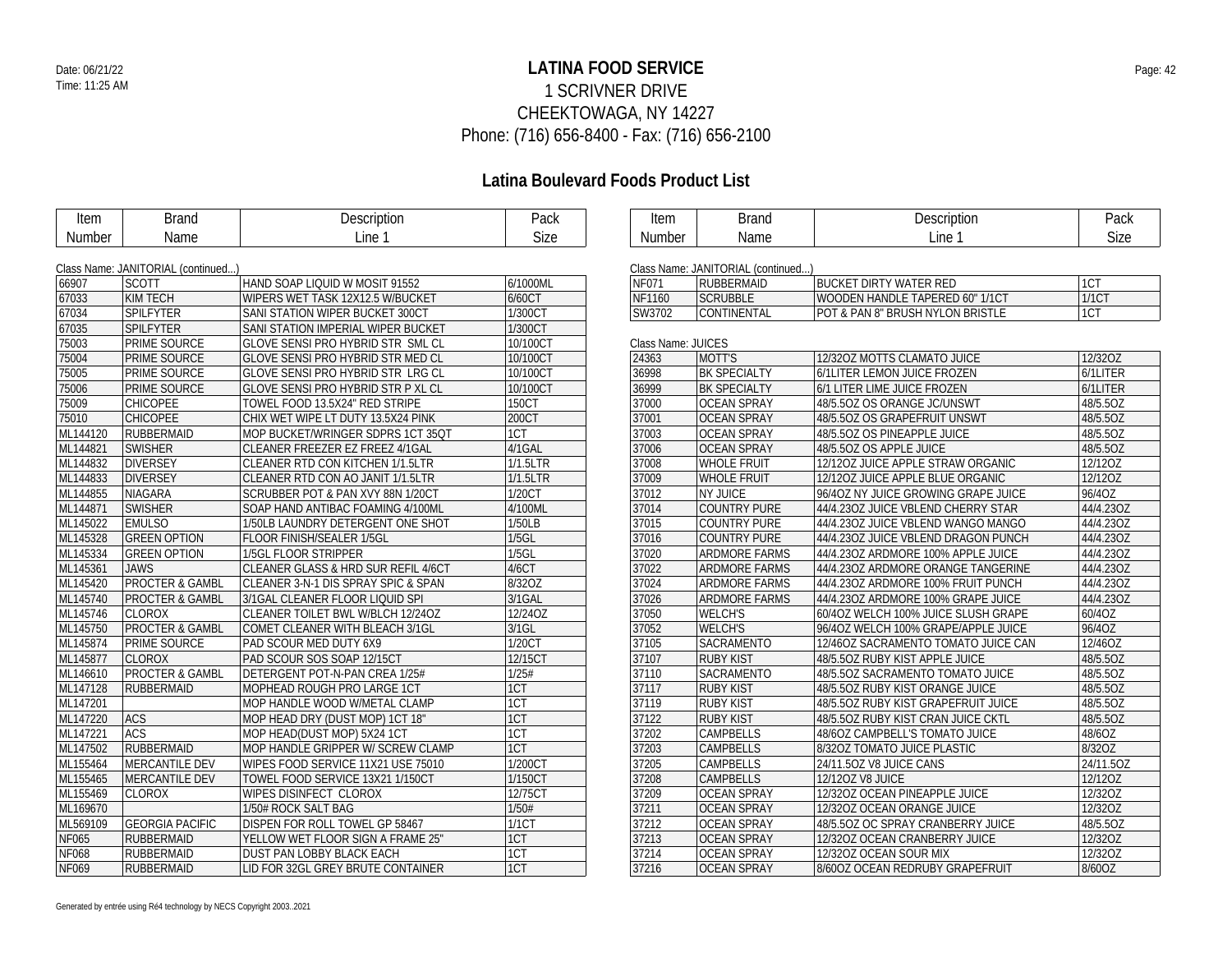### **LATINA FOOD SERVICE** Date: 06/21/22 Page: 43 1 SCRIVNER DRIVE CHEEKTOWAGA, NY 14227 Phone: (716) 656-8400 - Fax: (716) 656-2100

| Item     | <b>Brand</b>                   | Description                         | Pack       | Item               | <b>Brand</b>                   | Description                         | Pack        |
|----------|--------------------------------|-------------------------------------|------------|--------------------|--------------------------------|-------------------------------------|-------------|
| Number   | Name                           | Line 1                              | Size       | Number             | Name                           | Line 1                              | Size        |
|          |                                |                                     |            |                    |                                |                                     |             |
|          | Class Name: JUICES (continued) |                                     |            |                    | Class Name: JUICES (continued) |                                     |             |
| 37217    | <b>OCEAN SPRAY</b>             | 8/64OZ OS JUICE CRAN 100% NSA       | 8/64OZ     | ML113803           | <b>KRAFT</b>                   | 40/6OZ JUICE 100% BERRY BREEZE      | 40/6OZ      |
| 37220    | <b>TROPICANA</b>               | 24/100Z TROP CRANBERRY COCKTAIL     | 24/10OZ    | ML113806           | <b>KRAFT</b>                   | 40/6OZ JUICE 100% FRUIT PUNCH CAPRI | 40/6OZ      |
| 37230    | <b>RUBY KIST</b>               | 8/64OZ ORANGE JUICE PET             | 8/64OZ     | ML113820           | MOTT'S                         | 32/6.750Z JUICE APPLE 6.750Z BOX    | 32/6.75OZ   |
| 37231    | <b>RUBY KIST</b>               | 48/5.5oz RUBY KIST PINEAPPLE JUICE  | 4/5.5OZ    | ML113822           | MOTT'S                         | 32/6.750Z JUICE FRUIT PUNCH 6.750Z  | 32/6.75OZ   |
| 37250    | <b>ROSES</b>                   | 12/1LT ROSES LIME JUICE             | 12/1LT     | ML113823           | PEPSICO                        | 24/12OZ GATORADE G2 GRAPE           | 24/12OZ     |
| 37251    | <b>ROSES</b>                   | 12/1LT ROSES GRENADINE              | 12/1LT     | ML113824           | <b>PEPSICO</b>                 | 24/12OZ GATORADE G2 GLACIER FREEZE  | 24/12OZ     |
| 37301    | MOTT'S                         | 8/64OZ JUICE APPLE 100% MOTTS       | 8/64OZ     | ML113826           | PEPSICO                        | 24/12OZ GATORADE G2 FRUIT PUNCH     | 24/12OZ     |
| 37302    | MOTT'S                         | 24/5.50Z MOTT'S CLAMATO JUICE       | 24/5.5OZ   | ML113827           | <b>PEPSICO</b>                 | 24/12OZ GATORADE G2 ORANGE          | 24/12OZ     |
| 37303    | MOTT'S                         | 11/4CT MOTTS APPLE JUICE            | 11/4CT     | ML113832           | <b>ARDMORE FARMS</b>           | 70/4OZ JUICE VEG/FRUIT CHERRY S     | 70/4OZ      |
| 37308    | SUNFIELD                       | 12/32OZ LEMON JUICE                 | 12/32OZ    | ML113833           | <b>ARDMORE FARMS</b>           | 70/4OZ JUICE VEG/FRUIT DRAGON P     | 70/4OZ      |
| 37310    | ROLAND                         | 12/25 OZ COCKTAIL OILVE JUICE       | 12/25 OZ   | ML113834           | <b>ARDMORE FARMS</b>           | 70/4OZ JUICE/VEG FRUIT WANGO MA     | 70/40Z      |
| 37312    | <b>JUICY JUICE</b>             | 40/4.23OZ VEG JUICE ORANGE MEDLEY   | 40/4.23OZ  | ML113900           | <b>ARDMORE FARMS</b>           | 40/6.750Z JUICE BOX APPLE W STRAW   | 40/6.75OZ   |
| 37351    | <b>TROPICANA</b>               | 8/590Z TROP PURE PREM OJ NO PULP    | 8/59OZ     | ML113902           | <b>ARDMORE FARMS</b>           | 40/6.75OZ JUICE BOX ORANGE TANGRINE | 40/6.75OZ   |
| 37353    | <b>TROPICANA</b>               | 24/100Z TROP RUBY RED GRAPEFRUIT    | 24/10OZ    | ML113904           | <b>ARDMORE FARMS</b>           | 40/6.750Z JUICE BOX TROPICAL PUNCH  | 40/6.75OZ   |
| 37356    | <b>TROPICANA</b>               | 12/120Z TROPICANA OJ NO PULP        | 12/12OZ    | ML114080           | <b>ARDMORE FARMS</b>           | 70CT ARDMORE APPLE JUICE ECO CRTN   | 70/4OZ      |
| 37357    | <b>TROPICANA</b>               | 12/120Z TROPICANA APPLE JUICE       | 12/12OZ    | ML114082           | <b>ARDMORE FARMS</b>           | 70CT ARDMORE ORANGE JUICE ECO CRTN  | 70/4OZ      |
| 37622    | <b>KERRY</b>                   | 6/64OZ STRAWBERRY BOMB SMOOTHIE MIX | 6/64OZ     | ML114084           | <b>ARDMORE FARMS</b>           | 70CT ARDMORE GRAPE JUICE ECO CRTN   | 70/4OZ      |
| 37623    | <b>KERRY FOOD</b>              | 6/64OZ MANGO MANIA SMOOTHIE MIX     | 6/64OZ     | ML114085           | <b>ARDMORE FARMS</b>           | 96/4OZ K-PAK GRAPE JUICE            | 96/4OZ      |
| 37626    | <b>KERRY FOOD</b>              | 6/64OZ WILDBERRY BLAST SMOOTHIE MIX | 4/64OZ     | ML114086           | <b>ARDMORE FARMS</b>           | 70CT ARDMORE FRUIT PUNCH ECO CRTN   | 70/4OZ      |
| 37627    | <b>KERRY FOOD</b>              | 6/64OZ STRAW-BANANA SMOOTHIE MIX    | 6/64OZ     | ML114088           | <b>ARDMORE FARMS</b>           | 96/4OZ K-PAK ORANGE/PINEAPPLE J     | 96/4OZ      |
| 37630    | <b>BELTON</b>                  | 4/1GAL BELTON LOGANBERRY MIX        | 4/1GAL     | ML114090           | <b>ARDMORE FARMS</b>           | 96/4OZ JUICE CUPS APPLE             | 96/4OZ      |
| 37634    | <b>IRISH CARBONIC</b>          | 3/3.5 LITER ORANGE JUICE            | 3/3.5LITER | ML114092           | <b>ARDMORE FARMS</b>           | 96/40Z JUICE CUPS ORANGE            | 96/4OZ      |
| 37635    | <b>IRISH CARBONIC</b>          | 3/3.5 LITER APPLE JUICE             | 3/3.5LITER | ML114098           | <b>ARDMORE FARMS</b>           | 96/4OZ JUICE CUPS GRAPE             | 96/4OZ      |
| 37641    | <b>IRISH CARBONIC</b>          | 3/3.5 LITER GRAPE JUICE             | 3/3.5LT    | ML114102           | <b>ARDMORE FARMS</b>           | 96/4OZ JUICE CUP 100% FRUIT PUNCH   | 96/4OZ      |
| 37642    | <b>IRISH CARBONIC</b>          | 3/3.5 LITER FRUIT PUNCH             | 3/3.5 LT   | ML114108           | <b>ARDMORE FARMS</b>           | 12/32OZ LEMONADE 4+1 CONCNTRTE      | 12/32OZ     |
| ML112350 | <b>CLEMENT</b>                 | 12/460Z JUICE APPLE CAN 3-C         | 12/46OZ    | ML114110           | <b>ARDMORE FARMS</b>           | 12/320Z JUICE ORANGE CONCENTRATE    | 12/32OZ     |
| ML112680 | <b>OCEAN SPRAY</b>             | 8/60OZ OS JUICE CRAN COCKTAIL       | 8/6OZ      | ML513902           | <b>ARDMORE FARMS</b>           | 40/6.75OZ JUICE BOX GRAPE W/ STR    | 40/6.75OZ   |
| ML113188 | 4U2U BRANDS                    | 24/80Z JUICE ACAI BERRY SPARK ENVY  | 24/8OZ     |                    |                                |                                     |             |
| ML113189 | 4U2U BRANDS                    | 24/80Z JUICE BLACK CHERRY SPARKLNG  | 24/8OZ     | Class Name: KOSHER |                                |                                     |             |
| ML113190 | 4U2U BRANDS                    | DISCONTINUED BY SUPPLIER            | 24/8OZ     | 21035              | <b>HEBREW NATIONAL</b>         | 2/5.5LB HN 1ST CUT FNY BLK PASTRAMI | 2/5.5LB     |
| ML113191 | 4U2U BRANDS                    | 24/8OZ JUICE STRWBRY/KIWI SPARK ENV | 24/8OZ     | 21036              | <b>HEBREW NATIONAL</b>         | 2/8LB HN FANCY FULLY CKD CORN BEEF  | 2/8LB       |
| ML113194 | 4U2U BRANDS                    | 24/8OZ JUICE CHERRY APPLE NON ENVY  | 24/8OZ     | 21037              | <b>HEBREW NATIONAL</b>         | 2/5.5LB HN 1ST CUT FC CORNED BEEF   | 2/5.5LB     |
| ML113195 | 4U2U BRANDS                    | 24/80Z JUICE APPLE SPARKLING ENVY   | 24/8OZ     |                    |                                |                                     |             |
| ML113196 | 4U2U BRANDS                    | 24/80Z JUICE FRUIT PUNCH SPARK ENVY | 24/8OZ     | Class Name: LAMB   |                                |                                     |             |
| ML113197 | 4U2U BRANDS                    | 24/80Z JUICE FRUIT PUNCH NON ENVY   | 24/8OZ     | 96504              | <b>WOLVERINE</b>               | 4/5PC AVG LAMB FORE SHANKS          |             |
| ML113260 | <b>CLEMENT</b>                 | 12/460Z JUICE PINEAPPLE PLASTIC     | 12/46OZ    | 96705              | <b>MARCHO</b>                  | LAMB FORE SHANK SQ OFF 3/4pc        | 3/4pc       |
| ML113629 | <b>SACRAMENTO</b>              | 8/46OZ TOMATO JUICE PLASTIC BTL     | 8/46OZ     | 96920A             | <b>WESTERN</b>                 | 1/35LB DICED-WHOLE BONE IN GOAT     | $1/35#$ ave |
| ML113751 | MOTT'S                         | 8/64OZ JUICE FRUIT PUNCH PLASTIC    | 8/64OZ     | 96921              | <b>SWIFT</b>                   | 1/40# AVE 6 WAY GOAT                |             |
| ML113775 | <b>CAMPBELLS</b>               | 48/5/50Z V-8 COCKTAIL JUICE         | 48/5.5OZ   | 97405              |                                | 6/5# IMPORTED BRT BNLS LAMB LEGS    | 6/5# AVE    |
| ML113801 | <b>KRAFT</b>                   | 40/6OZ JUICE 100% APPLE SPLASH      | 40/6OZ     | 97406              | <b>MARCHO</b>                  | 2/5# AVE LAMB STEW                  |             |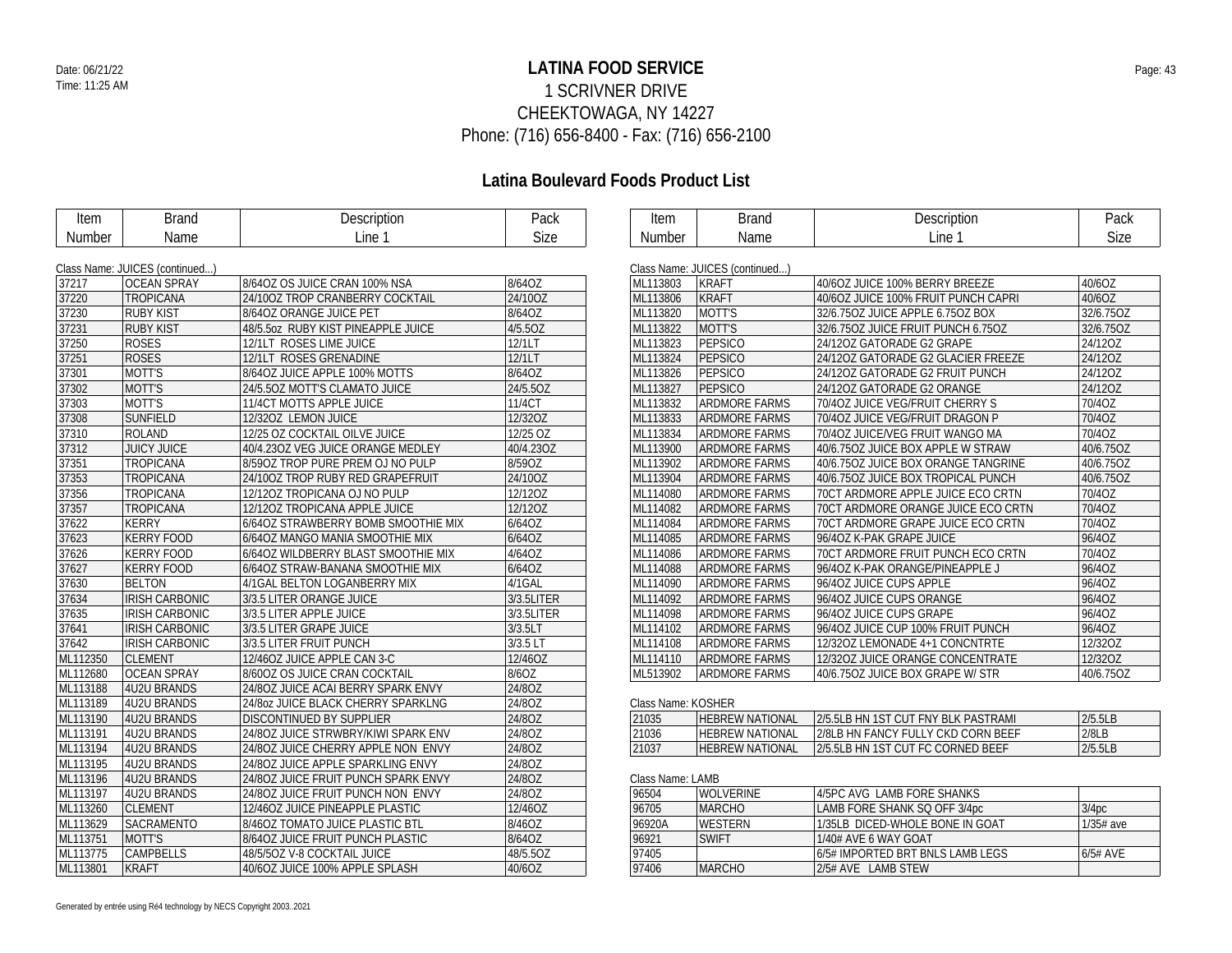### **LATINA FOOD SERVICE** Date: 06/21/22 Page: 44 1 SCRIVNER DRIVE CHEEKTOWAGA, NY 14227 Phone: (716) 656-8400 - Fax: (716) 656-2100

# **Latina Boulevard Foods Product List**

| Item   | Brand | Description | Pack |  |
|--------|-------|-------------|------|--|
| Number | Name  | .ine        | Size |  |

| Item         | $1 - 0 - 0$ | Description<br>הזטורי | $D_{221}$<br>'duN |
|--------------|-------------|-----------------------|-------------------|
| ıber<br>'NUı | ۔ ممر ا     | Line                  | חדי<br>بےוں       |

|  | Class Name: LAMB (continued) |  |
|--|------------------------------|--|
|  |                              |  |

| 97603  | <b>MARCHO</b>         | 5/2LB GROUND LAMB                  | 5/2LB    |
|--------|-----------------------|------------------------------------|----------|
| 97603A | <b>MARCHO</b>         | 1/5# GROUND LAMB                   | 1/5#     |
| 97703  | PILOT                 | 12-14Z NZ. AVG LAMB RACK FRENCHE   | $12-2pk$ |
| 97704  | PILOT                 | 14/16oz FRENCHED LAMB RACK         | 12/2pk   |
| 97705  | AFFCO                 | 12/2PK 16/18 NZ LAMB RACK FRENCHED | 12/2PK   |
| 97900  | <b>PACKER</b>         | 12/24-2607 AUST FRENCH LAMB RACK   |          |
| L0004F | <b>MARCHO</b>         | 6pc DOMESFRENCHED LAMB RACK CAP ON | 3/2pk    |
| L2000  | <b>GREAT SOUTHERN</b> | 10/4# BLOCK READY LAMB LOINS FRESH |          |
| L2000F | <b>GREAT SOUTHERN</b> | <b>BLOCK READY LAMB LOINS FRZN</b> | 10/3#AVE |
| L3100  | <b>MARCHO</b>         | 18# LAMB RIBS DENVER               | 3/4PK    |
| L4000  |                       | 22/2# CHINESE RABBITS              |          |
| L6000F | <b>MARCHO</b>         | 4pc SEMI BONELESS LAMB LEGS HALVES | 6pc      |
| L7000F | <b>MARCHO</b>         | LAMB LEG BNLS HALVES 6/3#AVG       | 6/3#AVG  |
| W65545 | <b>PILOT</b>          | <b>USE 97705</b>                   | 12/2PK   |
|        |                       |                                    |          |

### Class Name: LAMB CUT

| 196703 | LAMB LOIN CHOPS IMPORT PF      |  |
|--------|--------------------------------|--|
| 96704  | LAMB LOIN CHOPS DOMESTIC FRESH |  |
| 97705B | LAMB LOLLIPOP CHOPS            |  |

### Class Name: LATINA SOLUTION

| 36006 | <b>LATINA SOLUTION</b> | TUFF DUTY DEGREASER 36006 4 GAL/CS     | 4GAL/CS    |
|-------|------------------------|----------------------------------------|------------|
| 65444 | <b>LATINA SOLUTION</b> | GREASE BUSTER OVEN & GRILL CL2/1GAL    | $2/1$ GAL  |
| 65446 | LATINA SOLUTION        | BLUE & SUDSY DISH DETERGENT W/ PUMP    | $2/1$ GL   |
| 65954 | LATINA SOLUTION        | SOAP HAND CLEAN PINK INCREDIBLE 4GL    | 4GAL/CS    |
| 65955 | <b>LATINA SOLUTION</b> | <b>BIO BUSTER SP W/BORIC ACID 4/GA</b> | 4GAL/CS    |
| 66000 | <b>LATINA SOLUTION</b> | GREASE GOBBLER PRO 5 GAL PAIL          | 5 GAL PAIL |
| 66001 | <b>LATINA SOLUTION</b> | GREASE GOBBLER PRO DEGREASER 4 GAL     | 4GAL/CS    |
| 66002 | LATINA SOLUTION        | GREASE GOBBLER MAX DEGREASER 4 GAL     | 4GAL/CS    |
| 66004 | <b>LATINA SOLUTION</b> | DISH BRITE PINK DETER 4 GAL/CS         | 4GAL/CS    |
| 66005 | LATINA SOLUTION        | PINE CLEAN GEN PURPOSE 4 GAL/CS        | 4GAL/CS    |
| 66006 | <b>LATINA SOLUTION</b> | DISH BRITE PINK DETERGENT 5 PAIL       | 5 GAL PAIL |
| 66011 | LATINA SOLUTION        | X-IT GREEN PINE CLEANER RTU 4GAL/CS    | 4GAL/CS    |
| 66013 | <b>LATINA SOLUTION</b> | SANI-KLEEN SANITIZER RTU 4 GAL/CS      | 4 GALICS   |
| 66016 | LATINA SOLUTION        | <b>FREEZER CLEANER 30</b>              | 4GAL/CS    |
| 66020 | <b>EMULSO</b>          | BOIL-OUT FRYER CLNR PACKED 25 /8 OZ    | 25/80Z     |
| 66021 | LATINA SOLUTION        | PINK BRITE DISH SOAP 4 GALLONS / CS    | 4GAL/CS    |
| 66023 | LATINA SOLUTION        | POT & PAN PLUS DISH MAN DET 4GAL/CS    | 4GAL/CS    |
| 66024 | LATINA SOLUTION        | BIO BUSTER ENZYME DRAIN/GREASE 4GAL    | 4GAL/CS    |
| 66025 | <b>LATINA SOLUTION</b> | MULTI SAN DS 4 GAL/CS                  | 4GAL/CS    |
|       |                        |                                        |            |

|       | Class Name: LATINA SOLUTION (continued) |                                           |                   |
|-------|-----------------------------------------|-------------------------------------------|-------------------|
| 66026 | <b>LATINA SOLUTION</b>                  | MEAN ORANGE CLNR&DEGREASER 4GAL/CS        | 4GAL/CS           |
| 66028 | <b>LATINA SOLUTION</b>                  | WET MOP 4 GAL/CS                          | 4GAL/CS           |
| 66029 | <b>LATINA SOLUTION</b>                  | WET MOP 5 GAL PAIL                        | <b>5 GAL PAIL</b> |
| 66030 | <b>LATINA SOLUTION</b>                  | DRI-RITE DISHWASHR RINSE AID 5 GAL        | <b>5 GAL PAIL</b> |
| 66031 | <b>LATINA SOLUTION</b>                  | PLATINUM DISH MACHINE DET 5 GAL           | <b>5 GAL PAIL</b> |
| 66032 | <b>LATINA SOLUTION</b>                  | MULTI CHLOR LIQUID CHLORIN SANI 5PL       | <b>5 GAL PAIL</b> |
| 66034 | <b>LATINA SOLUTION</b>                  | CHORE FLOOR CLEANER 4 GAL / CS            | 4GAL/CS           |
| 66035 | <b>LATINA SOLUTION</b>                  | HEXZENE THIRD SINK SANITIZER 4 GAL        | 4GAL/CS           |
| 66036 | <b>LATINA SOLUTION</b>                  | MULTI CHLOR LIQUID CHLORIN SANI 4/C       | 4GAL/CS           |
| 66037 | <b>LATINA SOLUTION</b>                  | PLATINUM DISH MACHINE DET 4GAL/CS         | 4GAL/CS           |
| 66038 | <b>LATINA SOLUTION</b>                  | DRI RITE DISHWASHER RINSE                 | 4GAL/CS           |
| 66039 | LATINA SOLUTION                         | BIO BUSTER ENZYME DRAIN/GREASE 5GAL       | <b>5 GAL PAIL</b> |
| 66041 | <b>LATINA SOLUTION</b>                  | SCALE X LIME REMOVER 4 GAL/CS             | 4GAL/CS           |
| 66044 | <b>LATINA SOLUTION</b>                  | LIQUID PRESOAK SILVERWARE 4GAL            | 4GAL/CS           |
| 66046 | <b>LATINA SOLUTION</b>                  | SOLID PERFORMER DETERGEN 4 CAPSULE        | 4/CAPSULES        |
| 66047 | <b>LATINA SOLUTION</b>                  | MOP & GO ENZYME FLOOR CLEANER 4GAL        | 4GAL/CS           |
| 66048 | <b>LATINA SOLUTION</b>                  | MOP & GO ENZYME FLOOR CLEANER 5 GAL       | <b>5 GAL PAIL</b> |
| 66049 | LATINA SOLUTION                         | SANI-KLEEN SANITIZER SPRAY QUARTS         | 12QTS/CS          |
| 66050 | <b>LATINA SOLUTION</b>                  | HI TEMP RINSE 5 GAL PAIL                  | <b>5 GAL PAIL</b> |
| 66051 | <b>LATINA SOLUTION</b>                  | HIGH TEMP RINSE 4 GAL / CS                | 4GAL/CS           |
| 66053 | <b>LATINA SOLUTION</b>                  | HEXZENE THIRD SINK SANITIZER 5 GAL        | <b>5 GAL PAIL</b> |
| 66054 | LATINA SOLUTION                         | POT & PAN BLUE DISH MANUAL DET 5 GA       | 5 GAL PAIL        |
| 66057 | <b>LATINA SOLUTION</b>                  | PRE - LIQUID FLATWARE PRESOAK 5 GAL       | 5 GAL PAIL        |
| 66060 | <b>LATINA SOLUTION</b>                  | BAR SINK SOAP - BAR PRO 4GAL/CS           | 4GAL/CS           |
| 66061 | <b>LATINA SOLUTION</b>                  | WASH N BRITE LAUNDRY DETERGT 4/1 G        | 4GAL/CS           |
| 66062 | <b>LATINA SOLUTION</b>                  | WASH N BRITE LAUNDRY DETRGT 5 GAL         | 5 GAL PAIL        |
| 66063 | <b>LATINA SOLUTION</b>                  | NDC-64 NO RINS CLEANER & DISINF 4/1       | 4GAL/CS           |
| 66069 | <b>LATINA SOLUTION</b>                  | ALL CLEAN RESTROOM CLEANER 5 GAL          | <b>5 GAL PAIL</b> |
| 66073 | <b>LATINA SOLUTION</b>                  | <b>FS FABRIC SOFTENER</b>                 | <b>4 GALLONS</b>  |
| 66075 | <b>LATINA SOLUTION</b>                  | <b>FLOOR SCRUB HD</b>                     | 4GAL/CS           |
| 66085 | LATINA SOLUTION                         | DAYLIGHT DISH DETER BLUE 4/GAL            | 4/1GAL            |
| 66086 | <b>LATINA SOLUTION</b>                  | DAYLIGHT DISH DETER BLUE 5 GAL PL         | 5GAL              |
| 66087 | <b>LATINA SOLUTION</b>                  | CLEAN & SHINE PLUS GLASS & AP QTS         | <b>12QTS</b>      |
| 66088 | <b>EMULSO</b>                           | <b>CD-301 CHLORINATE DEGREASER CLEANR</b> | <b>5GAL PAIL</b>  |
| 66094 | <b>LATINA SOLUTION</b>                  | <b>CLEAN &amp; SHINE PLUS CONCENTRATE</b> | 4/1GAL            |

### Class Name: LOBSTER TAILS

| 79400 | LOBSTER TAILS 4OZ WW BRAZIL 10#    | 10# |
|-------|------------------------------------|-----|
| 79401 | OBSTER TAILS 50Z WW BRAZIL.<br>10# | 10# |
| 79403 | OBSTER TAILS 6OZ WW BRAZIL<br>10#  | 10# |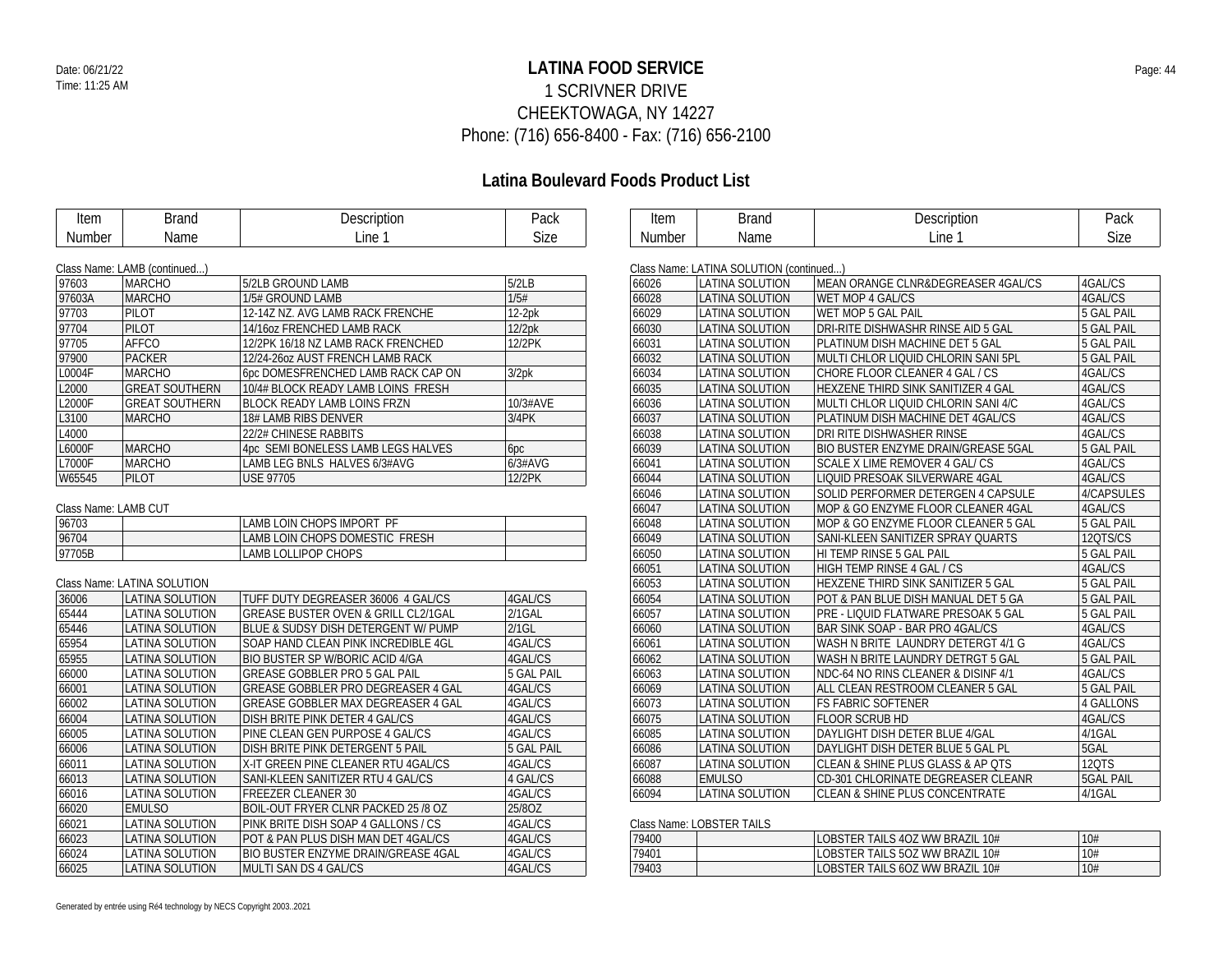### **LATINA FOOD SERVICE** Date: 06/21/22 Page: 45 1 SCRIVNER DRIVE CHEEKTOWAGA, NY 14227 Phone: (716) 656-8400 - Fax: (716) 656-2100

| <b>Item</b>           | <b>Brand</b>                          | Description                         | Pack        | Item          | <b>Brand</b>                      | Description                         | Pack        |
|-----------------------|---------------------------------------|-------------------------------------|-------------|---------------|-----------------------------------|-------------------------------------|-------------|
| Number                | Name                                  | Line 1                              | <b>Size</b> | <b>Number</b> | Name                              | Line 1                              | <b>Size</b> |
|                       |                                       |                                     |             |               |                                   |                                     |             |
|                       | Class Name: LOBSTER TAILS (continued) |                                     |             |               | Class Name: LOINS CUT (continued) |                                     |             |
| 79404                 |                                       | LOBSTER TAILS 80Z WW BRAZIL 10#     | 10#         | 57704         | LATINA                            | 20/10OZ NYBP STRIP STEAK CH         |             |
| 79701                 |                                       | LOBSTER TAILS 6/7OZ CW CAN 10#      | 10#         | 57705         | LATINA                            | STRIP STEAK E/E PRESSED CHOICE      |             |
| 79703                 |                                       | LOBSTER TAILS 8/10OZ CW CAN 10#     | 10#         | 57801         | 1855                              | 1855 MANHATTAN STRIPLOIN ROAST 2/5# | 2/5#AVG     |
| 79704                 | <b>SEA PRIDE/CROWN</b>                | LOBSTER TAILS 4OZ CW CAN 10#        | 10#         | 58304         |                                   | 6/9&UP 0X1 STRIPLOIN JCRD SELECT    | 6/9&LB      |
| 79706                 |                                       | LOBSTER TAILS 5/6OZ CW CAN 10#      | 10#         | 70003         | LATINA                            | STRIP STEAK E/E SELECT              |             |
| 79708                 |                                       | LOBSTER TAILS 7/8OZ CW CAN 10#      | 10#         | 70103         | LATINA                            | STRIP STEAK C/C SELECT              |             |
|                       |                                       |                                     |             | 70104         |                                   | STRIP STEAK SELECT C/C NO FAT       |             |
| Class Name: LOINS     |                                       |                                     |             | 70300         | LATINA                            | STRIPLOIN VEIN END                  |             |
| 54103                 |                                       | #2 STRIPLOINS                       |             | 70301         | LATINA                            | <b>VEIN STRIP STEAK</b>             |             |
| 54109                 | <b>TWO RIVERS</b>                     | TWO RIVERS INJECTED STRIPLOINS      |             | 70504         |                                   | 5/14&UP TOP BUTT SIRLOIN JCRD CH    | 5/14&UP     |
| 54303                 | <b>SWIFT</b>                          | 3/18LB AVG SHORTLOIN 0X1 CHOICE     | 3/18LB AVG  | 70903         | LATINA                            | STRIP STYLE SIRLOIN STEAK PRIME     |             |
| 54803                 |                                       | 3/18LB SHORTLOIN 0X1 SELECT         | 3/18LB      | 70904         | LATINA                            | FILET STYLE SIRLOIN STEAK PRIME     |             |
| 55003                 | <b>SWIFT</b>                          | NR 2X3 STRIPLOINS HVY               | 6/15UP      | 74403         | LATINA                            | STRIP STYLE SIRLOIN CHOICE          |             |
| 56003                 | <b>SWIFT</b>                          | 8/8LB AVG FLANK STEAK CHOICE        | 8/8LB       | 74702         | <b>IBP</b>                        | 2/15# JACCARD BALL TIPS IBP         | 2/15#AVG    |
| 56403                 | <b>SWIFT</b>                          | 6/12&UP 0X1 STRIPLOIN CHOICE        | 6/12&UP     | 74805         | LATINA                            | <b>BALL TIP STEAKS CHOICE XT</b>    |             |
| 58303                 | <b>SWIFT</b>                          | 6/9&UP 0X1 STRIPLOIN SELECT         | 6/9&UP      | 74806         | LATINA                            | <b>BALL TIP STEAKS CUBED CHOICE</b> |             |
| 58700                 | <b>DEMKOTA</b>                        | 6/12# AVE 0X1 NO-ROLL STRIPLOIN     |             | 80012         | <b>RMC</b>                        | <b>BALL TIP STEAK BUTTERFLY</b>     |             |
| 70503                 |                                       | 5/14&UP CHOICE TOP BUTTS            | 5/14&UP     | 80013         | <b>RMC</b>                        | 4/15# BALL TIP KEBOB GROSS WT       | 4/15#       |
| 74700                 | <b>IBP</b>                            | 1/60LB HEAVY BALL TIPS CHOICE       | 1/60LB AVG  | 80013A        | <b>RMC</b>                        | 1/15# BALL TIP KEBOB GROSS WT       | 15#         |
| 84803                 | <b>DEMKOTA</b>                        | TOP BUTT PRIME                      | 5/14&UP     | 80014         | RMC                               | BALL TIPS CLEANED/JACCARD           | 4/15#       |
| 86500                 | <b>SWIFT</b>                          | SIRLOIN FLAP MEAT PRIME             |             | 80015         | <b>RMC</b>                        | <b>BALL TIPS STRAIGHT CUT</b>       | 4/15#       |
| 86501                 | <b>SWIFT</b>                          | SIRLOIN FLAP MEAT CHOICE            |             | 80015A        | <b>RMC</b>                        | <b>BALL TIPS STRAIGHT CUT</b>       | 15#         |
| A67065                | <b>SWIFT</b>                          | RETAIL PACK TRI TIP 7/2.5#AVG       | 7/2.5#AVG   | 80016         | <b>RMC</b>                        | MONTE ALBAN RIBEYE 40/4OZ           | 40/4OZ      |
| <b>PS002</b>          | 5 STAR                                | PRIME STRIPLOIN 0X1 HOLSTEIN        | 5/15# AVE   | 80017         | RMC                               | 2/5# BALL TIP KEBOB NET WT          | 2/5#        |
| <b>PS002F</b>         | 5 STAR                                | FROZEN PRIME STRIPLOIN 0X1 HOLSTEIN | 5/15# AVE   | 85604         | LATINA                            | 1/70# AVE. TRIMMED BALL TIPS        |             |
| <b>R003A</b>          | <b>ROSENKRANS</b>                     | S/O STRIPLOIN CUT E/E NY ABF        |             | 86404         | <b>SWIFT</b>                      | SIRLOIN CAP STEAK (COULOTTE) PRIME  |             |
| R014                  | <b>ROSENKRANS</b>                     | S/O BONE IN PORKLOIN NY STATE ABF   | 2/15#AVG    | 86705         |                                   | BALL TIP STEAK NATURAL CUT          |             |
|                       |                                       |                                     |             | 86903         | LATINA                            | 2/5LB BEEF SIRLOIN TIPS CHOICE      | 2/5LB       |
| Class Name: LOINS CUT |                                       |                                     |             | 86903F        | LATINA                            | 2/5LB BEEF SIRLOIN TIPS FROZEN      | 2/5LB       |
| 54000                 | LATINA                                | CHOICE KANSAS CITY STRIP STEAK      |             | PP400         | LATINA                            | PRIME PORTERHOUSE STEAK             |             |
| 54105                 | LATINA                                | #2 C/C STRIP STEAKS                 |             | PP401         | LATINA                            | PRIME TBONE STEAK                   |             |
| 54304                 |                                       | CHOICE 0X1 SHORTLOIN CUT E/E        |             | <b>PS100</b>  | 1855                              | PRIME STRIP STEAK C/C               |             |
| 54306                 |                                       | 20/22oz DOCKSIDE T BONE             |             | <b>PS101</b>  | 1855                              | PRIME STRIP STEAK C/C STRAP OFF     |             |
| 54503                 | LATINA                                | BEEF PORTERHOUSE CHOICE             |             | <b>PS102</b>  | 1855                              | PRIME STRIP STEAK C/C NO STRP NO T  |             |
| 54515                 |                                       | CHOICE CENTER CUT PORTERHOUSE       |             | PS103         | 1855                              | PRIME C/C STRIP STEAK NO FAT        |             |
| 54603                 | LATINA                                | <b>TBONE CHOICE</b>                 |             | <b>PS105</b>  | 1855                              | PRIME STRIP STEAK C/C               |             |
| 56404                 |                                       | 6/9&UP 0X1 STRIPLOIN JCRD CHOICE    | 6/9&UP      | <b>PS200</b>  |                                   | PRIME STRIP STEAK E/E               |             |
| 56703                 | LATINA                                | 1/6LB BLOCK READY STRIPLOIN C/C     |             | <b>PS600</b>  | <b>PACKER</b>                     | KANSAS CITY STEAK PRIME             |             |
| 57603                 | LATINA                                | STRIP STEAK E/E CHOICE              |             | <b>PSH101</b> | LATINA                            | PRIME STRIP STEAK C/C NO KNOB/ NO   |             |
| 57703                 | LATINA                                | STRIP STEAK C/C CHOICE              |             | W2101         | LATINA                            | WAGYU STRIP STEAK C/C MS3-4         |             |
|                       |                                       |                                     |             |               |                                   |                                     |             |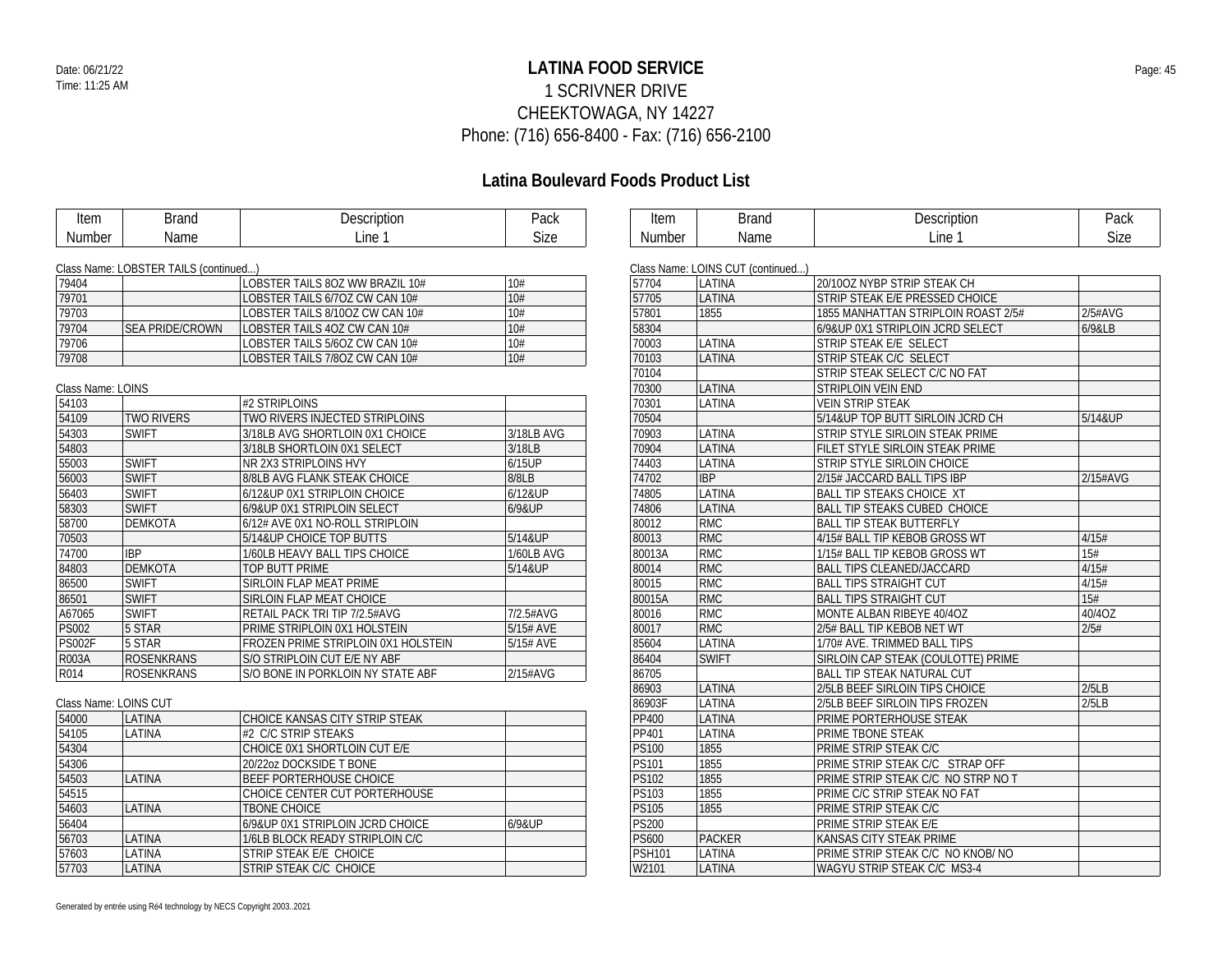### **LATINA FOOD SERVICE** Date: 06/21/22 Page: 46 1 SCRIVNER DRIVE CHEEKTOWAGA, NY 14227 Phone: (716) 656-8400 - Fax: (716) 656-2100

| Item                 | <b>Brand</b>                      | Description                         | Pack     | Item     | <b>Brand</b>                     | Description                        | Pack      |  |  |  |
|----------------------|-----------------------------------|-------------------------------------|----------|----------|----------------------------------|------------------------------------|-----------|--|--|--|
| Number               | Name                              | Line 1                              | Size     | Number   | Name                             | Line 1                             | Size      |  |  |  |
|                      |                                   |                                     |          |          |                                  |                                    |           |  |  |  |
|                      | Class Name: LOINS CUT (continued) |                                     |          |          | Class Name: MACARONI (continued) |                                    |           |  |  |  |
| W2102                | LATINA                            | WAGYU STRIP STEAK C/C MS7+          |          | 43109    | <b>DIVELLA</b>                   | 20/1# DIVELLA PENNE RIGATE         | 20/1#     |  |  |  |
|                      |                                   |                                     |          | 43110    | <b>DIVELLA</b>                   | 20/1# DIVELLA FARFALLE             | 20/1#     |  |  |  |
| Class Name: MACARONI |                                   |                                     |          | 43111    | <b>DIVELLA</b>                   | 20/1# DIVELLA ORECCHIETTE BARESI   | 20/1#     |  |  |  |
| 27153                | LA MOLISANA                       | 24/500 GR LONG ZITI                 | 24/500GR | 43112    | <b>DIVELLA</b>                   | 2/10# DIVELLA LINGUINE             | 2/10#     |  |  |  |
| 38099                | PRIMO                             | 12/2LB PRIMO VERMICELLI #99         | 12/2LB   | 43113    | <b>DIVELLA</b>                   | 12/500GR DIVELLA EGG FETTUCCINE    | 12/500GR  |  |  |  |
| 38100                | PRIMO                             | 12/2LB PRIMO CAPELLINI #100         | 12/2LB   | 43114    | <b>DIVELLA</b>                   | 2/10# DIVELLA PENNE RIGATE         | 2/10#     |  |  |  |
| 38101                | PRIMO                             | 12/2LB PRIMO SPAGHETTINI #101       | 12/2LB   | 43115    | <b>DIVELLA</b>                   | 2/10# DIVELLA CAPPELLINI (ANGL HR) | 2/10#     |  |  |  |
| 38102                | PRIMO                             | 12/2LB PRIMO SPAGHETTI #102         | 12/2LB   | 43116    | <b>DIVELLA</b>                   | 2/10# DIVELLA SPAGHETTI RISTORANTE | 2/10#     |  |  |  |
| 38103                | MONOGRANO                         | 12/500GR KAMUT SPAGHETTI            | 12/500GR | 43117    | <b>DIVELLA</b>                   | 12/500GR DIVELLA PACCHERI          | 12/500GR  |  |  |  |
| 38105                | MONOGRANO                         | 12/500GR KAMUT LINGUINE             | 12/500GR | 43118    | <b>DIVELLA</b>                   | 2/10# DIVELLA FUSILLI              | 2/10#     |  |  |  |
| 38108                | PRIMO                             | 12/2LB PRIMO LINGUINI #108          | 12/2LB   | 43119    | <b>DIVELLA</b>                   | 2/10# DIVELLA RIGATONI             | 2/10#     |  |  |  |
| 38109                | PRIMO                             | 12/2LB PRIMO FETTUCCINE #109        | 12/2LB   | 43120    | <b>DIVELLA</b>                   | 2/10# DIVELLA FETTUCCINE           | 2/10#     |  |  |  |
| 38114                | PRIMO                             | 12/2LB PRIMO ORZO #114              | 12/2LB   | 43121    | <b>DIVELLA</b>                   | 2/10# DIVELLA CHIFFERI (ELBOWS)    | 2/10#     |  |  |  |
| 38115                | PRIMO                             | 12/2LB PRIMO ANCINI DI PEPE         | 12/2LB   | 43122    | <b>DIVELLA</b>                   | 12/500GR DIVELLA GF POTATO GNOCCHI | 12/500GR  |  |  |  |
| 38120                | PRIMO                             | 12/2LB PRIMO DITALI #120            | 12/2LB   | 43123    | <b>DIVELLA</b>                   | 15/400GR DIVELLA GF SPAGHETTI      | 15/400GR  |  |  |  |
| 38121                | PRIMO                             | 12/2LB PRIMO ELBOWS #121            | 12/2LB   | 43124    | <b>DIVELLA</b>                   | 12/400GR DIVELLA GF PENNE          | 12/400GR  |  |  |  |
| 38125                | PRIMO                             | 12/2LB PRIMO SMALL SHELL #125       | 12/2LB   | 43125    | <b>DIVELLA</b>                   | 2/10 LBS DIVELLA PENNE LISCE (ZITI | $2/10$ #  |  |  |  |
| 38126                | <b>PRIMO</b>                      | 12/2LB PRIMO LARGE SHELLS #126      | 12/2LB   | 43126    | <b>DIVELLA</b>                   | 2/10# DIVELLA RICCIOLI (CAVATAPPI) | 2/10#     |  |  |  |
| 38135                | PRIMO                             | 12/2LB PRIMO RIGATONI #135          | 12/2LB   | 43127    | <b>DIVELLA</b>                   | 20/1# DIVELLA PATERNOSTRI DITALINI | 20/1#     |  |  |  |
| 38137                | <b>PRIMO</b>                      | 12/2LB PRIMO ROTINI #137            | 12/2LB   | 43128    | <b>DIVELLA</b>                   | 24/17.6OZ DIVELLA WHOLE WHEAT SPAG | 24/17.6OZ |  |  |  |
| 38139                | PRIMO                             | 12/2LB PRIMO PENNINE LISCE #139     | 12/2LB   | 43129    | <b>DIVELLA</b>                   | 20/500GR DIVELLA LASAGNE           | 20/500GR  |  |  |  |
| 38140                | PRIMO                             | 12/2LB PRIMO PENNINE RIGATE #140    | 12/2LB   | 43452    | FRANCESCA                        | 10/80Z FRESH LINGUINE PASTA        | 10/8OZ    |  |  |  |
| 38142                | PRIMO                             | 12/2LB PRIMO PENNE RIGATE #142      | 12/2LB   | 43498    | FRANCESCA                        | 10/80Z FRESH RIGATONI PASTA        | 10/8OZ    |  |  |  |
| 38145                | <b>PRIMO</b>                      | 12/2LB PRIMO SCOOBI DO #145         | 12/2LB   | 43499    | FRANCESCA                        | 10/80Z FRESH ZITI PASTA            | 10/8OZ    |  |  |  |
| 38146                | <b>OROGIALLO</b>                  | 12/500GR TRI COLOR FUSILLI          | 12/500GR | 45607    | <b>LUIGI VITELLI</b>             | 10/500GR SPAGHETTI ALLA CHITARRA   | 10/500GR  |  |  |  |
| 38147                | OROGIALLO                         | 12/500GR ORGANIC PENNE RIGATE       | 12/500GR | 45802    | <b>ITALPASTA</b>                 | 1/20# ITAL PASTA FETTUCCINI 10"    | 1/20#     |  |  |  |
| 38148                | OROGIALLO                         | 12/500GR ORGANIC ORECCHIETTE        | 12/500GR | 45805    | <b>ITALPASTA</b>                 | 1/20# ITAL PASTA CAPELLINI 10"     | 1/20#     |  |  |  |
| 38149                | OROGIALLO                         | 12/500GR ORGANIC CAVATELLI          | 12/500GR | 83153    | OROGIALLO                        | 12/500GR ORGANIC SPAGHETTI         | 12/500GR  |  |  |  |
| 38150                | OROGIALLO                         | 12/500GR ORGANIC LINGUINE           | 12/500GR | ML148880 | <b>VITALE</b>                    | 20/1# SPAGHETTI REGULAR VITALE     | 20/1#     |  |  |  |
| 38151                | OROGIALLO                         | 12/500GR ORGANIC BUCATINI           | 12/500GR | ML148890 | <b>ITALPASTA</b>                 | 20/1# ZITI CUT PASTA               | 20/1#     |  |  |  |
| 38152                | PRIMO                             | 12/16OZ PRIMO LASAGNA               | 12/16OZ  | ML149800 | <b>ITALPASTA</b>                 | 1/20# SPAGHETTI 10" CUT            | 1/20#     |  |  |  |
| 40226                | <b>DAKOTA GROWERS</b>             | 2/10LB DG MINI RIDGED SHELLS****    | 2/10LB   | ML149802 | <b>ITALPASTA</b>                 | 1/20# SPAGHETTINI CUT 10"          | 1/20#     |  |  |  |
| 40341                | <b>RAVARINO</b>                   | 2/5LB RAVARINO WIDE EGG NOODLE      | 2/5LB    | ML149804 | <b>ITALPASTA</b>                 | 1/20# LINGUINE CUT 10"             | 1/20#     |  |  |  |
| 41409                | <b>LABORATORIO</b>                | 6/6# FIOCCHI PURSE CHEESE & PEAR    | 6/6#     | ML149806 | <b>ITALPASTA</b>                 | 1/20# FETTUCINE LONG 20"           | 1/20#     |  |  |  |
| 41410                | <b>RISCOSSA</b>                   | 20/1# MAFALDE PASTA                 | 20/1#    | ML149810 | <b>ITALPASTA</b>                 | 1/20# ELBOW MACARONI LARGE         | 2/10#     |  |  |  |
| 43104                | <b>DIVELLA</b>                    | 20/1# DIVELLA BUCATINI              | 20/1#    | ML149812 | <b>ITALPASTA</b>                 | 1/20# PASTA ROTINI MACARONI        | 1/20#     |  |  |  |
| 43105                | <b>DIVELLA</b>                    | 20/1# DIVELLA SPAGHETTI RISTORANTE  | 20/1#    | ML149814 | <b>ITALPASTA</b>                 | 2/10# PENNE REGATE                 | 2/10lb    |  |  |  |
| 43106                | <b>DIVELLA</b>                    | 20/1# DIVELLA CAPPELLINI (ANGL. HR) | 20/1#    | ML149815 | <b>ITALPASTA</b>                 | 1/20# SHELLS SMALL PASTA           | 1/20#     |  |  |  |
| 43107                | <b>DIVELLA</b>                    | 20/1# DIVELLA FETTUCCINE            | 20/1#    | ML149816 | <b>ITALPASTA</b>                 | 1/20# ZITI CUT                     | 1/20#     |  |  |  |
| 43108                | <b>DIVELLA</b>                    | 20/1# DIVELLA RIGATONI              | 20/1#    | ML149817 | <b>ITALPASTA</b>                 | 1/20# TUBETTI (DITALINI)           | 1/20#     |  |  |  |
|                      |                                   |                                     |          |          |                                  |                                    |           |  |  |  |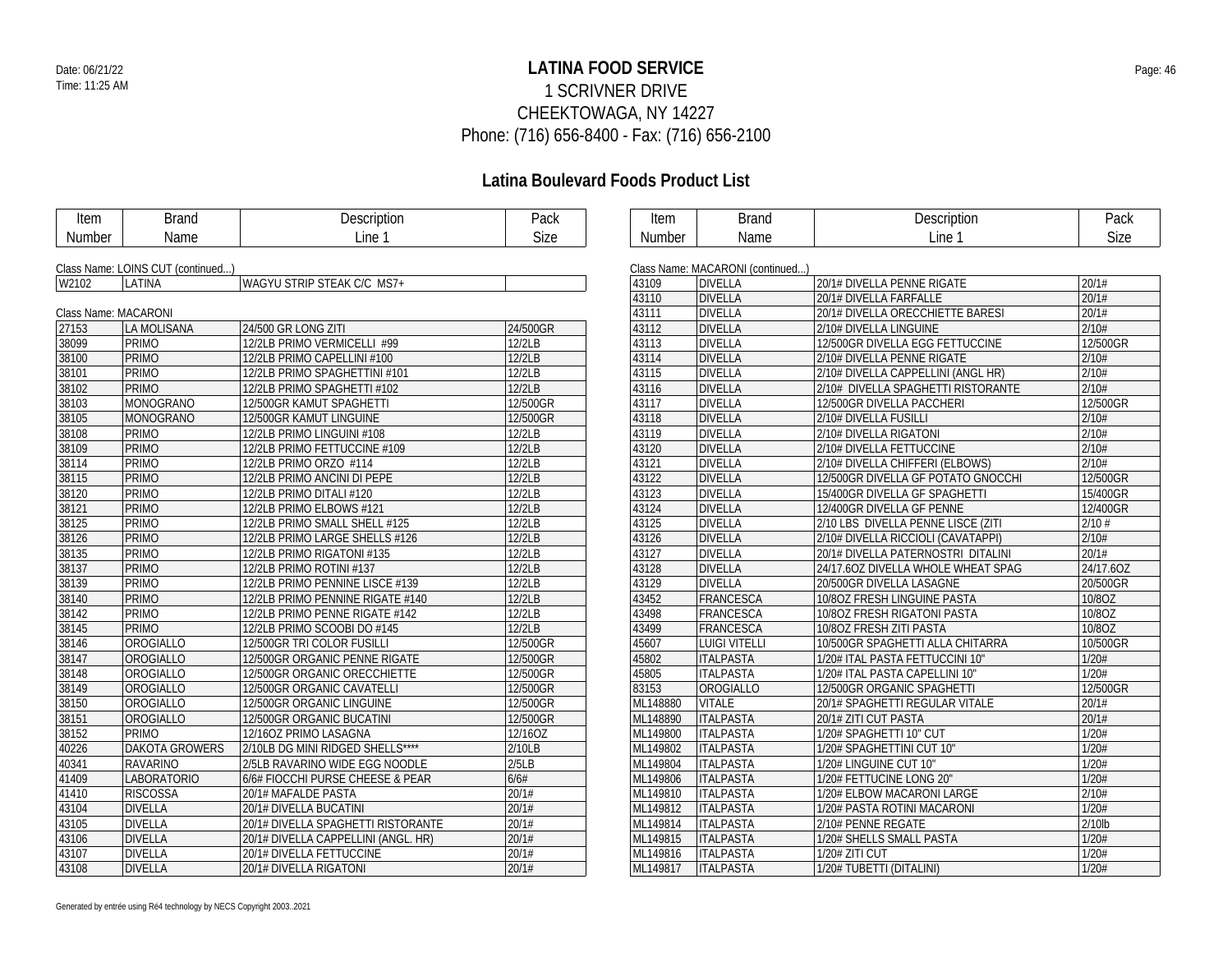### **LATINA FOOD SERVICE** Date: 06/21/22 Page: 47 1 SCRIVNER DRIVE CHEEKTOWAGA, NY 14227 Phone: (716) 656-8400 - Fax: (716) 656-2100

| <b>Item</b> | <b>Brand</b>                     | Description                         | Pack    | Item          | <b>Brand</b>                            | Description                         | Pack     |
|-------------|----------------------------------|-------------------------------------|---------|---------------|-----------------------------------------|-------------------------------------|----------|
| Number      | Name                             | Line 1                              | Size    | <b>Number</b> | Name                                    | Line 1                              | Size     |
|             |                                  |                                     |         |               |                                         |                                     |          |
|             | Class Name: MACARONI (continued) |                                     |         |               | Class Name: MACARONI BARILL (continued) |                                     |          |
| ML149818    | <b>ITALPASTA</b>                 | 1/20# RIGATONI PASTA                | 1/20#   | 45801         | BARILLA                                 | 2/10LB BARILLA LINGUINE BULK        | 2/10LB   |
| ML149820    | <b>ITALPASTA</b>                 | 1/10# NOODLE EGG BROAD              | 1/10#   | 45803         | <b>BARILLA</b>                          | 2/10LB BARILLA CAPELLINI BULK       | 2/10LB   |
| ML149821    | <b>ITALPASTA</b>                 | 1/10# NOODLES EGG MEDIUM            | 1/10#   | 45804         | <b>BARILLA</b>                          | 2/10LB BARILLA THIN SPAGHETTI BULK  | 2/10LB   |
| ML149830    | <b>STELLINA</b>                  | DISCONTINUED BY SUPPLIER            | 1/10#   | 45806         | <b>BARILLA</b>                          | 2/10LB BARILLA SPAGHETTONI BULK     | 2/10LB   |
| ML149831    | <b>ITALPASTA</b>                 | <b>DISCONTINUED BY SUPPLIER</b>     | 1/10#   | 45808         | <b>BARILLA</b>                          | 2/10LB BARILLA CUT ZITI BULK        | 2/10LB   |
| ML149832    | <b>STELLINA</b>                  | <b>DISCONTINUED BY SUPPLIER</b>     | 2/10#   | 45809         | <b>BARILLA</b>                          | 2/10LB BARILLA SMALL RIGATONI #83   | 2/10LB   |
| ML149834    | <b>STELLINA</b>                  | DISCONTINUED BY SUPPLIER            | 1/20#   | 45810         | <b>BARILLA</b>                          | 2/10LB BARILLA ROTINI BULK          | 2/10LB   |
| ML149835    | <b>ITALPASTA</b>                 | <b>DISCONTINUED BY SUPPLIER</b>     | 1/20#   | 45811         | <b>BARILLA</b>                          | 2/10LB BARILLA PENNONI RIGATE BULK  | 2/10LB   |
| ML149836    | <b>STELLINA</b>                  | <b>DISCONTINUED BY SUPPLIER</b>     | 2/10#   | 45814         | <b>BARILLA</b>                          | 20/12OZ BARILLA BUCATINI COLLEZIONE | 20/12OZ  |
| ML149838    | <b>STELLINA</b>                  | <b>DISCONTINUED BY SUPPLIER</b>     | 1/20#   | 45817         | <b>BARILLA</b>                          | 2/10LB BARILLA CONCHIGLIE RIGATE    | 2/10LB   |
| ML160400    | <b>CON AGRA</b>                  | 6/#10 RAVIOLI BEEF/SAUCE CHE        | 6/#10   | 45818         | <b>BARILLA</b>                          | 2/10LB BARILLA PENNE RIGATE BULK    | 2/10LB   |
| ML549811    | <b>ITALPASTA</b>                 | 2/10# SHELLS MEDIUM PASTA           | 2/10#   | 45821         | <b>BARILLA</b>                          | 2/10LB BARILLA FARFALLE LARGE BOWS  | 2/10LB   |
|             |                                  |                                     |         | 45825         | <b>BARILLA</b>                          | 2/10LB BARILLA GEMELLI              | 2/10LB   |
|             | Class Name: MACARONI BARILL      |                                     |         | 45826         | <b>BARILLA</b>                          | 2/10LB BARILLA LINGUINE FINI        | 2/10LB   |
| 45701       | <b>BARILLA</b>                   | 20/1LB BARILLA LINGUINE #13         | 20/1LB  | 45827         | <b>BARILLA</b>                          | 2/10LB BARILLA ELBOWS               | 2/10LB   |
| 45703       | <b>BARILLA</b>                   | 20/1LB BARILLA ANGEL HAIR #1        | 20/1LB  | 45828         | <b>BARILLA</b>                          | 2/1600Z BARILLA CELLENTANI/CAVATAPP | 2/160OZ  |
| 45704       | <b>BARILLA</b>                   | 20/1# BARILLA THIN SPAGHETTI #3     | 20/1LB  | 45829         | <b>BARILLA</b>                          | 2/10LB BARILLA #5 SPAGHETTI         | 2/10LB   |
| 45705       | <b>BARILLA</b>                   | 2/10# BARILLA WHOLE GRAIN PENNE     | 2/10#   | 45831         | <b>BARILLA</b>                          | 2/10LB BARILLA TRI COLOR ROTINI     | 2/10LB   |
| 45708       | <b>BARILLA</b>                   | 12/1LB BARILLA CUT ZITI             | 12/1LB  | 45838         | <b>BARILLA</b>                          | 12/12OZ BAR GLUTEN FREE SPAGHETTI   | 12/12OZ  |
| 45709       | <b>BARILLA</b>                   | 12/1LB BARILLA RIGATONI #83         | 12/1LB  | 45839         | <b>BARILLA</b>                          | 8/120Z BARILLA GLUTEN FREE PENNE    | 8/12OZ   |
| 45711       | <b>BARILLA</b>                   | 12/1LB BARILLA PENNE RIGATE #72     | 12/1LB  | ML149872      | <b>BARILLA</b>                          | 2/10# PASTA ROTINI WH/GRN 100%      | 2/10#    |
| 45712       | <b>BARILLA</b>                   | 12/1LB BARILLA MEDIUM SHELLS        | 12/1LB  | ML149874      | <b>BARILLA</b>                          | 2/10# PASTA SPAGHETTI 100% WGR      | 2/10#    |
| 45713       | <b>BARILLA</b>                   | 2/10# BARILLA MEDIUM SHELLS         | 2/10#   | ML149876      | <b>BARILLA</b>                          | 2/10# PASTA ELBOWS WHL/GRAIN        | 2/10#    |
| 45714       | <b>BARILLA</b>                   | 16/1LB BARILLA ELBOWS #41           | 16/1LB  |               |                                         |                                     |          |
| 45715       | <b>BARILLA</b>                   | 16/1LB BARILLA DITALINI #45         | 16/1LB  |               | Class Name: MACARONI BERNAR             |                                     |          |
| 45717       | <b>BARILLA</b>                   | 12/1# BARILLA PIPETTE               | 12/1#   | 40602         | <b>BERNARDI'S</b>                       | 1/10LB BERN 5 CHEESE JUMBO RAVIOLI  | 1/10LB   |
| 45718       | <b>BARILLA</b>                   | 12/1LB BARILLA MOSTACCIOLI #71      | 12/1LB  | 40617         | <b>BERNARDI'S</b>                       | 2/3LB BERN GLUTEN FREE CHEESE RAV   | 2/3LB    |
| 45723       | <b>BARILLA</b>                   | 20/1LB BARILLA REGULAR SPAGHETTI    | 20/1LB  |               |                                         |                                     |          |
| 45726       | <b>BARILLA</b>                   | 12/1LB BARILLA CELLENTANI/CAVATAPPI | 12/1LB  |               | Class Name: MACARONI CARLA              |                                     |          |
| 45727       | <b>BARILLA</b>                   | 12/1LB BARILLA CAMPANELLE #99       | 12/1LB  | 41327         | <b>CARLA'S</b>                          | 3/2.5LB CARLA JUMBO SQ CHSE RAVIOLI | 3/2.5LB  |
| 45730       | <b>BARILLA</b>                   | 12/1LB BARILLA MEZZI RIGATONI       | 12/1LB  | 41328         | <b>CARLA'S</b>                          | 3/2.65LB CARLAS JUMBO RND RAVIOLI   | 3/2.65LB |
| 45732       | <b>BARILLA</b>                   | 16/1LB BARILLA ORZO #26             | 16/1LB  |               |                                         |                                     |          |
| 45733       | <b>BARILLA</b>                   | 12/90Z BARILLA OVEN READY LASAGNE   | 12/90Z  |               | Class Name: MACARONI DEC                |                                     |          |
| 45734       | <b>BARILLA</b>                   | 12/120Z BARILLA JUMBO SHELLS        | 12/120Z | 41200         | <b>DECECCO</b>                          | 4/5LB DECECCO CAPELLINI (ANGELHAIR) | 4/5LB    |
| 45735       | <b>BARILLA</b>                   | 12/80Z BARILLA MANICOTTI            | 12/8OZ  | 41206         | <b>DECECCO</b>                          | 12/1LB DECECCO RIGATONI             | 12/1LB   |
| 45737       | <b>BARILLA</b>                   | 12/16OZ BARILLA WAVY LASAGNA        | 12/16OZ | 41212         | <b>DECECCO</b>                          | S/O 12/1LB DECECCO ORECCHIETTE      | 12/1LB   |
| 45738       | <b>BARILLA</b>                   | 16/12OZ BARILLA PASTINA             | 16/12OZ | 41215         | <b>DECECCO</b>                          | 12/1.1# DECECCO PACCHERI            | 12/1.1#  |
| 45741       | <b>BARILLA</b>                   | 16/120Z BARILLA TRI COLOR ROTINI    | 16/12OZ | 41216         | <b>DECECCO</b>                          | 4/5# DECECCO TORTIGLIONI            | 4/5#     |
| 45742       | <b>BARILLA</b>                   | 12CT ROTINI VEGGIE SPINACH/ZUCC     | 12/12OZ | 41226         | <b>DECECCO</b>                          | 12/8.80Z DECECCO EGG FETTUCCINE     | 12/8.80Z |
| 45800       | <b>BARILLA</b>                   | 2/10LB BARILLA FETTUCCINE BULK      | 2/10LB  | 41227         | <b>DECECCO</b>                          | 12/8.80Z DECECCO PAPPARDELLE        | 12/8.80Z |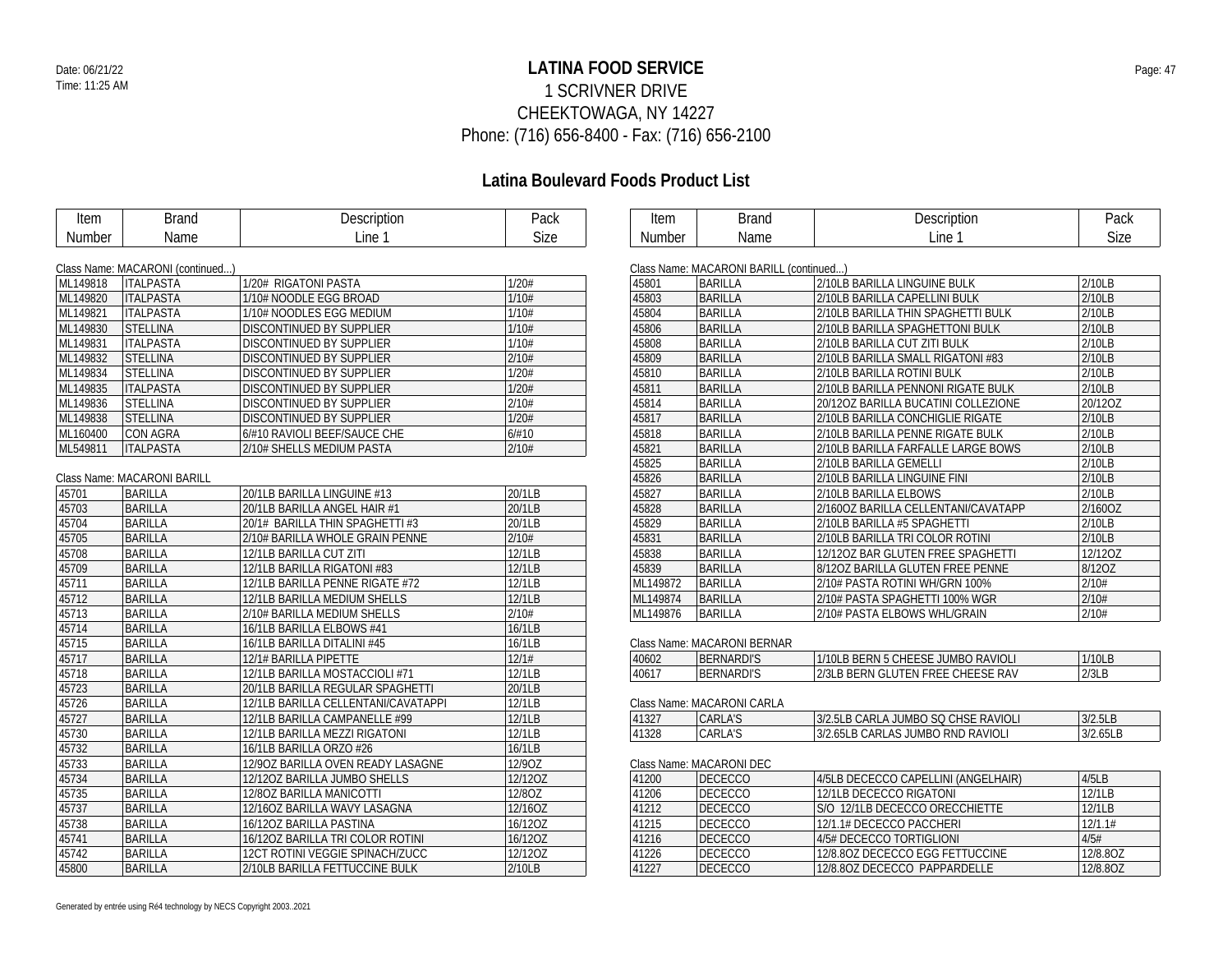### **LATINA FOOD SERVICE** Date: 06/21/22 Page: 48 1 SCRIVNER DRIVE CHEEKTOWAGA, NY 14227 Phone: (716) 656-8400 - Fax: (716) 656-2100

# **Latina Boulevard Foods Product List**

| Item   | <b>Brand</b>                         | Description                         | Pack                 | Item          | <b>Brand</b>                           | Description                         | Pack     |
|--------|--------------------------------------|-------------------------------------|----------------------|---------------|----------------------------------------|-------------------------------------|----------|
| Number | Name                                 | Line 1                              | <b>Size</b>          | <b>Number</b> | Name                                   | Line 1                              | Size     |
|        |                                      |                                     |                      |               |                                        |                                     |          |
|        | Class Name: MACARONI DEC (continued) |                                     |                      |               | Class Name: MACARONI JOSEPH (continued |                                     |          |
| 41229  | <b>DECECCO</b>                       | 12/17.50Z DEC POTATO GNOCCHI        | 12/17.5OZ            | 40561         | <b>JOSEPH</b>                          | 2/3# STRIPED MAINE LOBSTER RAVIOLI  | 2/3#     |
| 41232  | <b>DECECCO</b>                       | 4/5LB DECECCO LINGUINE              | 4/5LB                | 40563         | <b>JOSEPH</b>                          | 4/2LB JOSEPHS LOBSTER SHERRY SAUCE  | 4/2LB    |
| 41233  | <b>DECECCO</b>                       | 4/5LB DECECCO SPAGHETTI             | 4/5LB                | 40564         | <b>JOSEPH</b>                          | 4/3LB JOSEPHS GNOCCHI POTATO        | 4/3LB    |
| 41234  | <b>DECECCO</b>                       | 4/5LB DECECCO FETTUCCINE            | 4/5LB                | 40565         | <b>JOSEPH</b>                          | 2/3# PUMPKIN & MASCARPONE RAVIOLI   | 2/3#     |
| 41235  | <b>DECECCO</b>                       | 4/5LB DECECCO PENNE RIGATE          | 4/5LB                | 40570         | <b>JOSEPH</b>                          | 2/3# JOSEPH MUSH PORCINI SACCHETTI  | 2/3#     |
|        |                                      |                                     |                      |               |                                        |                                     |          |
|        | Class Name: MACARONI FROZEN          |                                     |                      |               | Class Name: MACARONI LUIGI             |                                     |          |
| 31713  | Celentano                            | 2/5# MED SQUARE BRD CHEESE RAVIOLI  | 2/5#                 | 45601         | <b>LUIGI VITELLI</b>                   | 20/1LB L.V. SPAGHETTI               | 20/1LB   |
| 41335  | <b>TASTE REPUBLIC</b>                | 12/80Z GLUTEN FREE PRE COOKED PENNE | 12/8OZ               | 45604         | LUIGI VITELLI                          | 20/1LB L.V. ELBOWS                  | 20/1LB   |
| 43200  | <b>ROMAN</b>                         | 12/1LB ROMAN FETTUCCE               | 12/1LB               | 45605         | <b>LUIGI VITELLI</b>                   | 20/1LB L.V. PENNE RIGATE            | 20/1LB   |
| 43201  | <b>ROMAN</b>                         | <b>12/1LB ROMAN FETTUCCINE</b>      | 12/1LB               |               |                                        |                                     |          |
| 43203  | <b>ROMAN</b>                         | 12/1LB ROMAN CHEESE RAVIOLI         | 12/1LB               |               | Class Name: MACARONI SEVIR             |                                     |          |
| 43205  | <b>ROMAN</b>                         | 12/1LB ROMAN CHEESE TORTOLLONI      | 12/1LB               | 31720         | <b>SEVIROLI</b>                        | 2/5# SEV 4 CHSE BRD SQUARE RAVIOLI  | 2/5#     |
| 43208  | <b>ROMAN</b>                         | 12/1LB ROMAN POTATO GNOCCHI         | 12/1LB               | 40500         | <b>SEVIROLI</b>                        | 2/5LB SEV LG RND CHEESE RAVIOLI     | 2/5LB    |
| 43305  | <b>ROSINA</b>                        | 2/5LB ROSINA TRICOLOR TORTELINI     | 2/5LB                | 40503         | SEVIROLI                               | 2/5# SEV LRG RND 4 CHEESE RAVIOLI   | 2/5LB    |
| 43413  | <b>ROSINA</b>                        | 2/5LB ROSINA CHEESE TORTELLINI      | 2/5LB                | 40507         | SEVIROLI                               | 2/5LB SEV CHEESE TORTELLINI         | 2/5LB    |
| 43427  | <b>ROSINA</b>                        | 1/10# CELENTANO STUFFED RIGATONI    | 1/10LB               | 40520         | SEVIROLI                               | 2/5# SEVIROLI CHEESE STUFFED SHELLS | 2/5#     |
| 43429  | <b>ROSINA</b>                        | 2/5LB CELENTANO JUMBO CHSE RAV      | 2/5LB                |               |                                        |                                     |          |
| 43450  | <b>ROSINA</b>                        | 2/5LB ROSINA JMB CHS RAVIOLI 145CT  | 2/5LB                |               | Class Name: MARGARINE                  |                                     |          |
| 43454  | <b>ROSINA</b>                        | 2/5LB ROSINA CAVATELLI              | 2/5LB                | 10110         |                                        | 30/1LB MARGARINE SOLIDS ZTF         | 30/1LB   |
| 43455  | <b>ROSINA</b>                        | 60/2.750Z ROSINA JUMBO STFD SHELLS  | 60/2.75OZ            | 53400         | PHASE                                  | 3/GAL PHASE LIQUID MARGARINE        | 3/GAL    |
| 43459  | <b>ROSINA</b>                        | 72/2.750Z ROSINA CHEESE MANICOTI    | 72/2.75OZ            | 53403         | <b>BUNGE</b>                           | 4/1 GL COUNTRY PREM LIQ MARGARINE   | $4/1$ GL |
| 43462  | <b>ROSINA</b>                        | 40/4OZ ROSINA FLAT PASTA SHEETS     | 40/4OZ               | 53405         | <b>WHIRL</b>                           | 3/GAL WHIRL                         | 3/GAL    |
| 43463  | <b>ROSINA</b>                        | 2/5LB ROSINA CHEESE GNOCCHI         | 2/5LB                | 53408         | <b>PROMISE</b>                         | 600/5GR PROMISE MARGARINE           | 600/5GR  |
| 43467  | <b>ROSINA</b>                        | 4/3# ROSINA PRE COOKED PENNE RIGATE | 4/3#                 | 53422         | <b>TOWN &amp; COUNTRY</b>              | 2/17.5LB T&C LIQUID MARGARINE       | 2/17.5LB |
| 43468  | <b>MARZETTI</b>                      | 6/3LB MARZETTI PENNE RIGATI FROZEN  | 6/3LB                | 53423         | <b>TOWN &amp; COUNTRY</b>              | 6/1GL TWN & CNTRY LIQUID MARGARINE  | $6/1$ GL |
| 43485  | <b>MARZETTI</b>                      | 288/10Z MARZETTI SPAGHETTI NESTS    | 288/1OZ              | 53452         | <b>BUNGE</b>                           | 2/17.5# CNTRY PREM LIQ MARGARINE    | 2/17.5#  |
| 43487  | <b>FRANCESCA</b>                     | 20/8OZ CAVATAPPI PASTA HEAT & SERVE | 20/8OZ               | 53505         | <b>BUNGE</b>                           | 3/1GL GLDN AWARD BUTTER ALTERNATIVE | $3/1$ GL |
| 43494  | <b>FRANCESCA</b>                     | 10/8OZ FRESH PAPPARDELLE PASTA      | 10/8OZ               | ML174025      | <b>VENTURA</b>                         | 36/1LB BUTTER BLEND EUROPEAN        | 36/1LB   |
| 43495  | <b>FRANCESCA</b>                     | 10/8OZ FRESH BUCATINI PASTA         | 10/8OZ               | ML174026      | <b>VENTURA</b>                         | 4/5LB BUTTER BLEND MARGARINE        | 4/5LB    |
| 43496  | <b>FRANCESCA</b>                     | 10/8OZ FRESH FETTUCCINE PASTA       | 10/8OZ               |               |                                        |                                     |          |
| 43497  | <b>FRANCESCA</b>                     | 10/8OZ FRESH SPAGHETTI PASTA        | 10/8OZ               |               | Class Name: MAYONNAISE                 |                                     |          |
| 47460  | <b>ROSINA</b>                        | 1/10# ROSINA WAVY LASAGNA SHEETS    | $\overline{1/10}$ LB | 29101         | <b>CAINS</b>                           | 4/GAL CAINS X-HVY MAYO (KR)         | 4/GAL    |
| 91486  | <b>RANA</b>                          | S/O 2/3# RANA MUSHROOM RAVIOLI      | 2/3#                 | 29103         | <b>KENS</b>                            | 1.5GL KENS EX HEAVY MAYO DP         | 1.5GL    |
|        |                                      |                                     |                      | 29201         | CAINS                                  | 4/GAL CAINS MAYO CUSTOM BLEND (CB)  | 4/GAL    |
|        | Class Name: MACARONI JOSEPH          |                                     |                      | 29217         | <b>MIKES AMAZING</b>                   | 4/1GL MAYO ALL NATURAL              | $4/1$ GL |

29500 KRAFT 4/GAL MAYO EXTRA HEAVY KRAFT 4/GAL 29519 KRAFT 1/30LB MAYO EXTRA HEAVY KRAFT 1/30LB<br>29602 OASIS 4/GAL GOLDEN MEDAL MAYO 4/GAL OASIS 4/GAL GOLDEN MEDAL MAYO 4/GAL

4/GAL KEN'S EXTRA HEAVY MAYO

|       | CRSS IVALUE. MACARUNI JUSEEN |                                     |       |  |  |  |  |
|-------|------------------------------|-------------------------------------|-------|--|--|--|--|
| 40449 | <b>JOSEPH</b>                | 2/3# RAVIOLI CHEESE GLUTEN FREE     | 2/3#  |  |  |  |  |
| 40553 | <b>JOSEPH</b>                | 4/3LB JOSEPH 3 CHEESE RAVIOLI 43321 | 4/3LB |  |  |  |  |
| 40554 | <b>JOSEPH</b>                | 2/3LB JOSEPH MUSHROOM RAVIOLI 1.3OZ | 2/3LB |  |  |  |  |
| 40558 | <b>JOSEPH</b>                | 2/3LB JOSEPH MAINE LOBSTER RAVIOLI  | 2/3LB |  |  |  |  |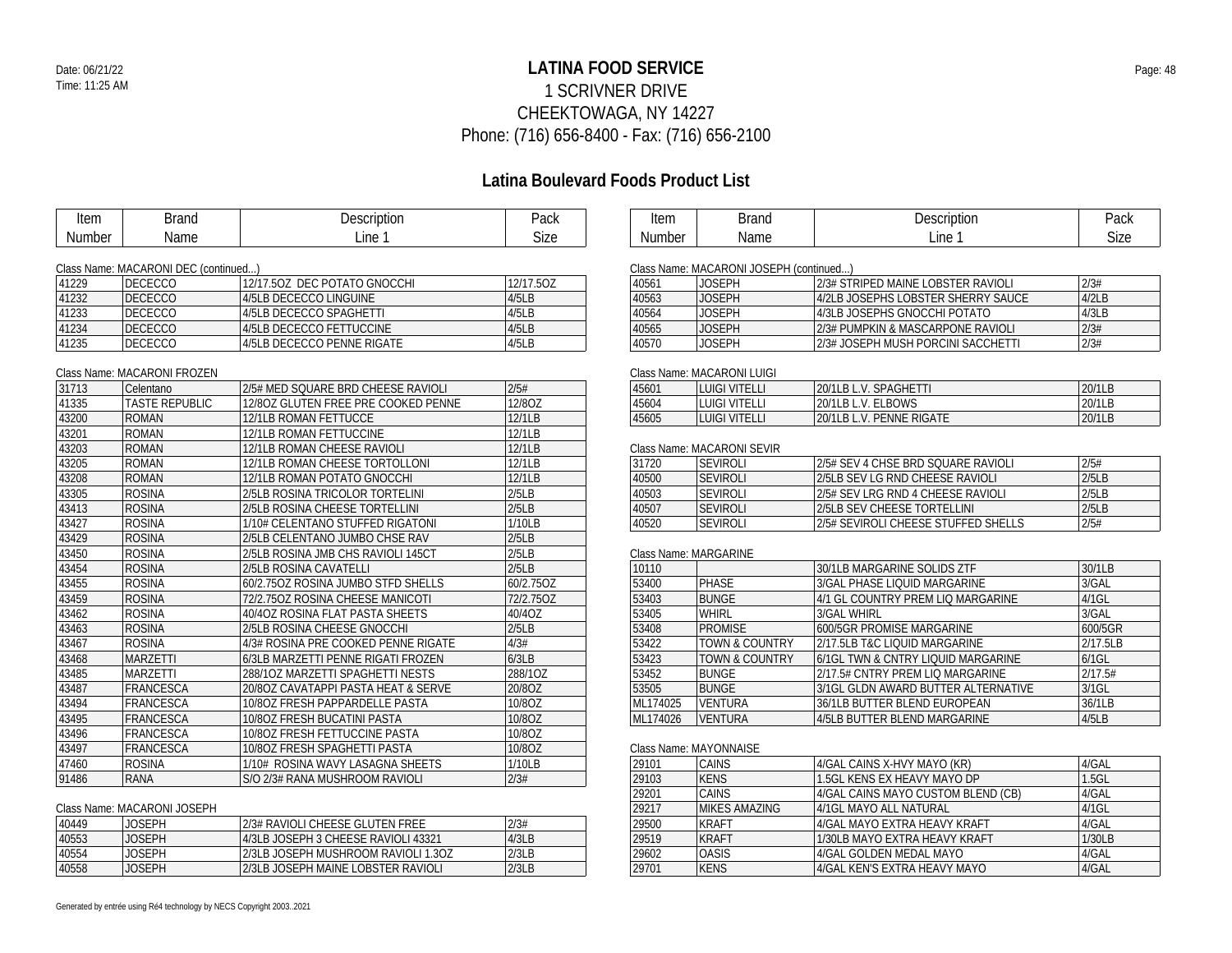### **LATINA FOOD SERVICE** Date: 06/21/22 Page: 49 1 SCRIVNER DRIVE CHEEKTOWAGA, NY 14227 Phone: (716) 656-8400 - Fax: (716) 656-2100

| <b>Item</b>                  | <b>Brand</b>                       | Description                         | Pack             | Item   | <b>Brand</b>                       | Description                         | Pack    |
|------------------------------|------------------------------------|-------------------------------------|------------------|--------|------------------------------------|-------------------------------------|---------|
| Number                       | Name                               | Line 1                              | <b>Size</b>      | Number | Name                               | Line 1                              | Size    |
|                              |                                    |                                     |                  |        |                                    |                                     |         |
|                              | Class Name: MAYONNAISE (continued) |                                     |                  |        | Class Name: MEATS DELI (continued) |                                     |         |
| 29702                        | <b>KENS</b>                        | 4/GAL KEN'S DOUBLE EGG MAYO         | 4/GAL            | 47099  | OLD NEIGHBORHOO                    | 12/1# THIN N TRIM TKY BRST SLICED   | 12/1#   |
| 29703                        | <b>KENS</b>                        | 4GAL PAIL KEN'S EX HEAVY MAYO       | <b>4GAL PAIL</b> | 47099F | OLD NEIGHBORHOO                    | 12/1# THIN N TRIM TKY BRST SLICED   | 12/1#   |
| 29773                        | KENS                               | 2/GAL KENS CHIPOTLE MAYONNAISE      | 2/GAL            | 47101  | <b>BATTISTONI</b>                  | 3/4LB BISON ARTISAN SWEET CAPOCOLLO | 3/4LB   |
| 29789                        | <b>KENS</b>                        | 4/GAL KENS PREMIUM MAY0 #911        | 4/GAL            | 47105  | <b>BATTISTONI</b>                  | 2/6LB BATTISTONI THURINGER          | 2/6LB   |
| 29790                        | <b>HELLMANNS</b>                   | 4/GAL HELLMANS EXTRA HEAVY MAYO     | 4/GAL            | 47107  | <b>BATTISTONI</b>                  | 2/5LB BATTISTONI SNACK PEPKINS      | 2/5LB   |
| 29798                        | <b>HELLMANNS</b>                   | 12/11.50Z HELLMANNS SQUEEZE MAYO    | 12/11.50Z        | 47116  | <b>BATTISTONI</b>                  | 3/5LB BATTISTONI GENOA SALAMI       | 3/5LB   |
| 29878                        | <b>DUKES</b>                       | 4/1GL DUKES HEAVY MAYONNAISE        | $4/1$ GL         | 47124  | <b>BATTISTONI</b>                  | 3/4LB BATTISTO ARTISAN HOT CAPICOLA | 3/4LB   |
|                              |                                    |                                     |                  | 47137  | <b>HORMEL</b>                      | 4/10# DILUSSO NC GENOA SALAMI       | 4/10#   |
| <b>Class Name: MEATBALLS</b> |                                    |                                     |                  | 47200  | <b>IL PRIMO</b>                    | 4/3LB IL PRIMO GENOA SALAMI         | 4/3LB   |
| 51303                        | <b>ROSINA</b>                      | 1/10LB ROS WEDDING SOUP MEATBALL    | 1/10LB           | 47203  | <b>MARGHERITA</b>                  | 3/6LB MARG HARD SALAMI              | 3/6LB   |
| 51306                        | <b>ROSINA</b>                      | 1/10LB ROS CKD MTBALL 1-1/2OZ       | 1/10LB           | 47205  | <b>MARGHERITA</b>                  | 2/6LB MARG HOT CAPICOLA             | 2/6LB   |
| 51309                        | <b>ROSINA</b>                      | 2/5LB MEATBALL BEEF 0.5OZ CKD RSNA  | 2/5LB            | 47207  | <b>MARGHERITA</b>                  | 3/6# MARGERITA AC GENOA SALAMI      | 3/6#    |
| 51310                        | <b>ROSINA</b>                      | 1/10LB ROS CKD MTBALLS 10Z          | 1/10LB           | 47304  | <b>MARGHERITA</b>                  | 2/6LB MARG PROSCIUTTO 1/2'S         | 2/4LB   |
| 51311                        | <b>ROSINA</b>                      | 2/5LB MEATBALL 20Z BEEF CKD ROSINA  | 2/5LB            | 47305  | <b>MARGHERITA</b>                  | 8/2LB MARGHERITA SLICED HARD SALAMI | 8/2LB   |
| 51339                        | <b>FONTANINI</b>                   | 1/10LB MAMA RAN 1/2OZ CKD MEATBALLS | 1/10LB           | 47307  | <b>MARGHERITA</b>                  | 5/2LB MARG SLICED HOT CAPICOLA      | 5/2LB   |
| 51340                        | <b>FONTANINI</b>                   | 1/10LB MAMA RANNES WEDD SOUP MEAT   | 1/10LB           | 47312  | <b>MARGHERITA</b>                  | 8/2# MARG SLICED GENOA SALAMI       | 8/2#    |
| 51341                        | <b>FONTANINI</b>                   | 1/10LB MAMA R 1-1/2OZ CKD MEATBALLS | 1/10LB           | 47313  | <b>PATRICK CUDAHY</b>              | 2/6LB PAVONE HAM CAPPY              | 2/6LB   |
| 51342                        | <b>FONTANINI</b>                   | 1/10LB MAMA RANNE 2OZ CKD MEATBALLS | 1/10LB           | 47320  | APPLEGATE                          | 6/2# SLICED ROAST BEEF 85928        | 6/2#    |
| 51345                        | <b>FONTANINI</b>                   | 1/10LB MAMA RANES 1OZ CKD MEATBALLS | 1/10LB           | 47320F | APPLEGATE                          | 6/2# SLICED ROAST BEEF 85928        | 6/2#    |
| 51373                        | <b>FONTANINI</b>                   | 1/10LB FONT BEEF MEATBALLS 1/2 CKD  | 1/10LB           | 47321  | APPLEGATE                          | 6/2# SLICED CHERRYWOOD HAM 1OZ      | 6/2#    |
| 51405                        | <b>ROSINA</b>                      | 2/5LB MEATBALL 3OZ SAPORE GRANDE    | 2/5LB            | 47321F | APPLEGATE                          | 6/2# SLICED CHERRYWOOD HAM 1OZ      | 6/2#    |
| 51406                        | <b>ROSINA</b>                      | 2/5LB MEATBALL 10Z SAPORE GRANDE    | 2/5LB            | 47322  | APPLEGATE                          | 6/2# OVEN ROASTED TURKEY BREAST 1OZ | 6/2#    |
| 51407                        | <b>ROSINA</b>                      | 2/5LB MEATBALL 1.5OZ SAPORE GRANDE  | 2/5LB            | 47322F | APPLEGATE                          | 6/2# OVEN ROASTED TURKEY BREAST 10Z | 6/2#    |
| 51408                        | <b>ROSINA</b>                      | 2/5LB MEATBALL 20Z SAPORE GRANDE    | 2/5LB            | 47332  | HORMEL                             | 4/3LB HORMEL SLICED CKD HAM 1OZ     | 4/3LB   |
| 51409                        | <b>ROSINA</b>                      | 2/5LB MEATBALL 0.5OZ SAPORE GRANDE  | 2/5LB            | 47334  | <b>HORMEL</b>                      | 6/2LB HORMEL SLICED ROAST BEEF .50Z | 6/2LB   |
| 51410                        | <b>ROSINA</b>                      | 2/5LB BELLA 10Z MEATBALLS           | 2/5LB            | 47335  | <b>HORMEL</b>                      | 4/6# HORMEL MAGNIFICO HARD SALAMI   | 4/6#    |
| 51411                        | <b>ROSINA</b>                      | 2/5LB BELLA 1-1/2OZ MEATBALLS       | 2/5LB            | 47341  | SAHLEN                             | 2/5LB SAHLENS BUFFALO CHICKEN BRST  | 2/5LB   |
| 51412                        | <b>ROSINA</b>                      | 2/5LB BELLA 2OZ MEATBALLS           | 2/5LB            | 47344  | <b>SAHLEN</b>                      | 2/5LB SAHLEN'S CHICKEN BREAST       | 2/5LB   |
| 51450                        | <b>BURKE</b>                       | 2/5LB PREMORO 1/20Z MEATBALL 38980  | 2/5LB            | 47360  | <b>RUSSER</b>                      | 2/6LB RUSSERS COOKED SALAMI         | 2/6LB   |
| 51451                        | <b>BURKE</b>                       | 2/5LB PREMORO 1OZ MEATBALL 57650    | 2/5LB            | 47545  | <b>MRS RESSLERS</b>                | 1/16# CELTIC CORNED BF BRISKET      | 1/16#   |
| 51453                        | <b>BURKE</b>                       | 2/5LB PREMORO 2OZ MEATBALL 38982    | 2/5LB            | 47545F | <b>MRS RESSLERS</b>                | 1/16# CELTIC CORNED BF BRISKET      | 1/16#   |
| 51462                        | <b>MINEO &amp; SAPIO</b>           | 1/10LB M&S RAW 1OZ MEATBALL         | 1/10LB           | 47550  | <b>MRS RESSLERS</b>                | 2/6LB MRS RESSLERS CKD PASTRAMI     | 2/6LB   |
| 51463                        | <b>BURKE</b>                       | 2/5# BURKE 1OZ CKD BEEF MEATBALL    | 2/5#             | 47551  | <b>MRS RESSLERS</b>                | 2/6LB MRS RESSLERS CKD CORNED BEEF  | 2/6LB   |
| 51717                        | <b>ROSINA</b>                      | 2/5# ROSINA HALAL 10Z MEATBALLS     | 2/5#             | 47551F | <b>MRS RESSLERS</b>                | 2/6LB MRS RESSLERS CKD CORNED BEEF  | 2/6LB   |
| ML150744                     | <b>MAID RITE</b>                   | 1/10LB MEATBALL BEEF CKD 1OZ        | 1/10LB           | 47564  | OLD NEIGHBORHOO                    | 2/8# THIN N TRIM TURKEY BREAST H/S  | 2/8#AVG |
| ML150746                     | <b>MAID RITE</b>                   | 1/10LB MEATBALL COOKED A/P 1 OZ     | 1/10LB           | 47569  | OLD NEIGHBORHOO                    | 2/6#AV THIN N TRIM BKD VIRGINIA HAM | 2/6#AVG |
| ML150749                     | <b>MAID RITE</b>                   | 1/10LB MEATBALL COOKED A/P .5OZ     | 1/10LB           | 47573  | OLD NEIGHBORHOO                    | 2/6#AV THIN N TRIM HONEY MESQ CHICK | 2/6#AVG |
|                              |                                    |                                     |                  | 47575  | OLD NEIGHBORHOO                    | 2/7#AVG THIN N TRIM BFLO CHICKEN    | 2/7#AVG |
| Class Name: MEATS DELI       |                                    |                                     |                  | 47615  | CARANDO                            | 3/5LB CARANDO HOT CAPICOLA #11534   | 3/5LB   |
| 30130                        | <b>HORMEL</b>                      | 2/5# HORMEL GENOA SALAMI            | 2/5#             | 47636  | OLD NEIGHBORHOO                    | 2/7#AVG BLACK BRISKET PASTRAMI      | 2/7#AVG |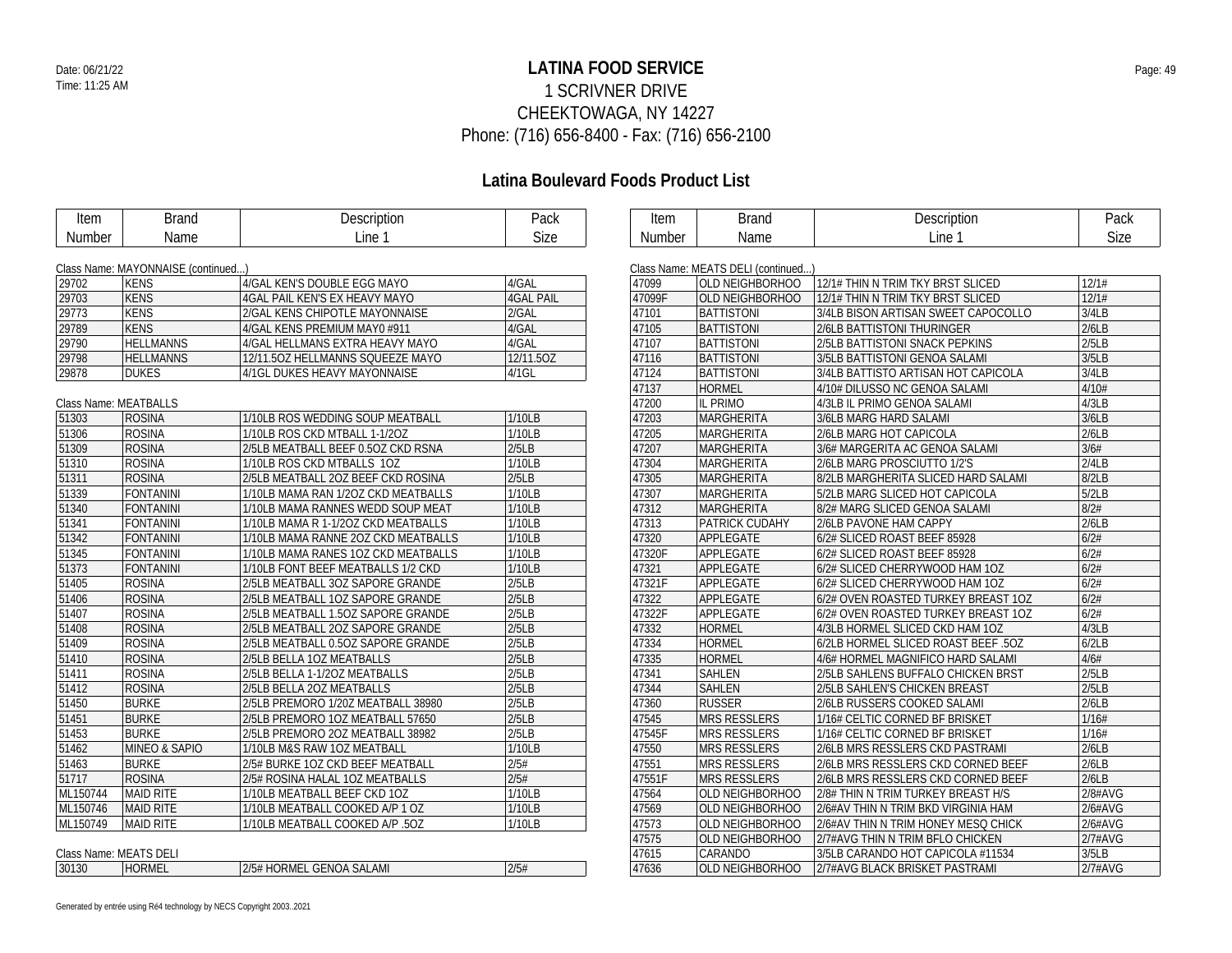### **LATINA FOOD SERVICE** Date: 06/21/22 Page: 50 1 SCRIVNER DRIVE CHEEKTOWAGA, NY 14227 Phone: (716) 656-8400 - Fax: (716) 656-2100

| <b>Item</b>         | <b>Brand</b>                       | Description                          | Pack         | Item   | <b>Brand</b>                    | Description                         | Pack      |
|---------------------|------------------------------------|--------------------------------------|--------------|--------|---------------------------------|-------------------------------------|-----------|
| Number              | Name                               | Line 1                               | Size         | Number | Name                            | Line 1                              | Size      |
|                     |                                    |                                      |              |        |                                 |                                     |           |
|                     | Class Name: MEATS DELI (continued) |                                      |              |        | Class Name: MEXICAN (continued) |                                     |           |
| 47639               | <b>HORMEL</b>                      | 6/2# NAT CHOICE SL RST BEEF 10Z      | 6/2#         | 55136  | <b>FATHER SAMS</b>              | 6/12CT FATHER SAMS 12" HONEY WHEAT  | 6/12CT    |
| 49307               | <b>CITTERIO</b>                    | 2/4.5# CITTERIO HOT CAPICOLA         | 2/4.5#       | 55137  | <b>FATHER SAMS</b>              | 6/12CT FATHER SAMS 12" TOMATO WRAP  | 6/12CT    |
|                     |                                    |                                      |              | 55138  | <b>FATHER SAMS</b>              | 6/12CT FATHER SAMS 12" SPINACH WRAP | 6/12CT    |
|                     | Class Name: MEATS DELI W           |                                      |              | 55139  | <b>FATHER SAMS</b>              | 6/4CT FATHER SAMS 8" LG WHITE POCKE | 6/4CT     |
| 47548               | PADDY'S                            | <b>PADDY RAW CORNED BEEF BRISKET</b> | 2/10-12LB    | 55140  | <b>FATHER SAMS</b>              | 6/10CT FATHER SAM 6" WHIT PITA POCK | 6/10CT    |
| 47554               | PADDY'S                            | PADDY RAW CORNED BEEF ROUND          | $2/10 - 12#$ | 55141  | <b>FATHER SAMS</b>              | 24/12CT FATHER SAMS 6" WHITE WRAP   | 24/12CT   |
| 47555               | <b>RMC</b>                         | 1/16# RMC CORNED BEEF BRISKET        | 1/16#        | 55142  | <b>FATHER SAMS</b>              | 12/12CT FATHER SAMS 8" WHITE WRAP   | 12/12CT   |
| 47555F              | <b>STATE</b>                       | 1/16# STATE CORNED BEEF BRISKET      | 1/16#        | 55143  | <b>FATHER SAMS</b>              | 16/12CT FATHER SAMS 10" WHITE WRAP  | 16/12CT   |
| 47565               | <b>STATE NATIONAL</b>              | FROZEN CORN BEEF BRISKET             |              | 55144  | <b>FATHER SAMS</b>              | 12/12CT FATHER SAMS 6" WHEAT WRAP   | 12/12CT   |
| 47567               | <b>OLD NEIGHBORHOO</b>             | 2/6#AVG COOKED CORN BEEF ROUND       | 2/6#AVG      | 55146  | <b>FATHER SAMS</b>              | 12/12CT FATHER SAMS 10" WHEAT WRAP  | 12/12CT   |
| 47633               | <b>RMC</b>                         | 2/6# RMC CORNED BEEF ROUND           | 2/6#         | 55147  | <b>FATHER SAMS</b>              | 6/12CT FATHER SAMS 12" RST RED PEPP | 6/12CT    |
|                     |                                    |                                      |              | 55148  | <b>FATHER SAMS</b>              | 6/12CT FATHER SAMS 12" WHOLE WHEAT  | 6/12CT    |
|                     | Class Name: MEATS IMPORTED         |                                      |              | 55150  | <b>FATHER SAMS</b>              | 6/4CT FSAM 8" LARGE WHEAT POCKET BR | 6/4CT     |
| 49200               | <b>MASTRO</b>                      | 2/18LB SAN DANIELE MORTADELLA MED    | 2/18LB       | 55151  | <b>FATHER SAMS</b>              | 6/12CT FATHER SAMS 12" MULT GR WRAP | 6/12CT    |
| 49201               | <b>MASTRO</b>                      | 2/13LB SAN DANIELLE MORT PISTACHIO   | 2/13LB       | 55153  | <b>FATHER SAMS</b>              | 12CT FS VALU PACK 12" WHT TORTILLA  | 12/12CT   |
| 49206               | <b>MASTRO</b>                      | 2/6LB HOT SLICING SOPPRESSATA O/F    | 2/6LB        | 55154  | <b>MISSION</b>                  | 6/60CT 5.5" SOFT WHT CORN TORTILLA  | 6/60CT    |
| 49207               | <b>CITTERIO</b>                    | S/O 3/5# SWEET SOPRESSATA            | 3/5#         | 55156  | <b>FATHER SAMS</b>              | 12/12CT FSAMS 6" WHITE WHEAT WRAP   | 12/12CT   |
| 49211               | <b>MASTRO</b>                      | 2/6#AVG SWEET SLICING SOPPRESSATA    | 2/6#AVG      | 55159  | <b>MISSION</b>                  | 6/2# YELLOW TRIANGLE TORT CHIP      | 6/2#      |
| 49215               | <b>MASTRO</b>                      | 4/3LB SAN DAN PANCETTA O/F           | 4/3LB        | 55174  | <b>FATHER SAMS</b>              | 6/4.5# 6" FSAMS WHITE CORN TORTILLA | 6/4.5#    |
| 49216               | DANIELE                            | 3/5# SWEET SOPRESSATA                | 3/5#         | 55175  | <b>FATHER SAMS</b>              | 1/32# YELLOW CORN UNFRIED CHIP      | 1/32#     |
| 49219               | <b>CITTERIO</b>                    | 6#AVG CITTERIO HOT SOPRESSATA        | 6#AVG        | 55248  | CALAVO                          | 12/1# AVO FRESCO GUACAMOLE          | 12/1#     |
| 49221               | <b>MASTRO</b>                      | 4/6# CAPOCOLLO CLASSICO LARGE HOT    | 4/6#         | 55249  | ORTEGA                          | 4/1GL ORTEGA THCK & CHKY MILD SALSA | $4/1$ GL  |
| 49240               | <b>MASTRO</b>                      | 4/6LB SAN DANIELE GENOA SALAMI       | 4/6LB        | 55254  | <b>ROSARITA</b>                 | 6/10 ROSARITA DICED GREEN CHILIES   | 6/10      |
| 49306               | <b>CITTERIO</b>                    | 6/1# CITTERIO SLICED PROSCIUTTO      | 6/1#         | 55257  | <b>ROSARITA</b>                 | 6/10# ROSARITA NACHO CHEESE SAUCE   | 6/10#     |
| 49501               | <b>CITTERIO</b>                    | 3/4-6LB CITTERIO PANCETTA DELI STYL  | $3/4 - 6LB$  | 55261  | <b>MISSION</b>                  | 12/5CT MISSION 6" YELLOW CORN TORT  | 12/5CT    |
| 49502               | <b>DANIELE</b>                     | 3/3.5# PANCETTA                      | 3/3.5#       | 55263  | ORTEGA                          | 1/5LB ORTEGA TACO SEASONING         | 1/5LB     |
|                     |                                    |                                      |              | 55340  | CHEF MATE                       | 6/10 CHEFMATE BASIC CHED CHSE SAUCE | 6/10      |
| Class Name: MEXICAN |                                    |                                      |              | 55341  | LAWRY'S                         | 6/220Z LAWRY'S TACO SEASONING       | 6/22OZ    |
| 17138               | <b>SUPREMO</b>                     | 4/5LB SUPREMO QUESO FRESCO           | 4/5LB        | 55342  | LAWRY'S                         | 6/90Z LAWRY'S TACO SEASONING        | 6/9OZ     |
| 20525               | <b>GEHL'S</b>                      | 36/3OZ GEHL TORT W/PAPER TRAY        | 36/3OZ       | 55343  | <b>CHEF MATE</b>                | 6/10 CHEF MATE WHITE QUESO SAUC     | 6/10      |
| 51370               | <b>ADVANCE</b>                     | 1/10LB BEEF FAJITA STRIPS FC         | 1/10LB       | 55345  | CHEF MATE                       | 6/106OZ WHITE CHEDDAR CHEESE SAUCE  | 6/106OZ   |
| 55116               | <b>FATHER SAMS</b>                 | 6/12CT FSAM 12" ASSORTED WRAPS       | 6/12CT       | 55347  | CHEF MATE                       | 6/106 CHEFMATE GOLDEN CHEESE SAUCE  | 6/106OZ   |
| 55117               | <b>FATHER SAMS</b>                 | 6/12CT FSAM 13.5" WHTE FLR TORTILLA  | 6/12CT       | 55350  | <b>BONICI</b>                   | 4/5LB BONICI BEEF TACO FILLING**    | 4/5LB     |
| 55120               | <b>MEXICAN ORIG</b>                | 288CT MEX ORIG 6" FLOUR TORTILLA     | 288/1.40Z    | 55403  | <b>ROSARITA</b>                 | 4/GAL MEDIUM SALSA                  | 4/GAL     |
| 55122               | <b>MEXICAN ORIG</b>                | 16/1DZ MEX ORIG 10" FLOUR TORTILLA   | 16/1 DOZ     | 55410  | <b>ROSARITA</b>                 | 6/10 ROSARITA REFRIED BEANS         | 6/10      |
| 55123               | <b>MEXICAN ORIG</b>                | 6/12CT MEX ORIG 12" FLOUR TORTILLA   | 6/12CT       | 55412  | <b>ROSARITA</b>                 | 6/#10 VEGETARIAN REFRIED BEANS      | 6/#10     |
| 55131               | <b>MEXICAN ORIG</b>                | 30# RED WHITE & BLUE TORTILLA CHIPS  | 1/30LB       | 55413  | <b>SANTIAGO</b>                 | 6/27.09OZ VEG REFRIED PINTO BEANS   | 6/27.09OZ |
| 55132               | <b>FATHER SAMS</b>                 | 6/12CT FATHER SAMS 12" WHITE WRAP    | 6/12CT       | 55415  | <b>TYSON</b>                    | 4/5LB TYSON TOPPER TACO MEAT        | 4/5LB     |
| 55134               | <b>FATHER SAMS</b>                 | 6/12CT FATHER SAMS 12" JALAPENO WRA  | 6/12CT       | 55418  | <b>BURKE</b>                    | 2/5LB TEZZATA BEEF TACO FILLING IQF | 2/5LB     |
| 55135               | <b>FATHER SAMS</b>                 | 6/12CT FATHER SAMS 12" PESTO WRAP    | 6/12CT       | 55422  | <b>TORANDO</b>                  | S/O 24/3OZ TORANDO BBQ CHICKEN      | 24/3OZ    |
|                     |                                    |                                      |              |        |                                 |                                     |           |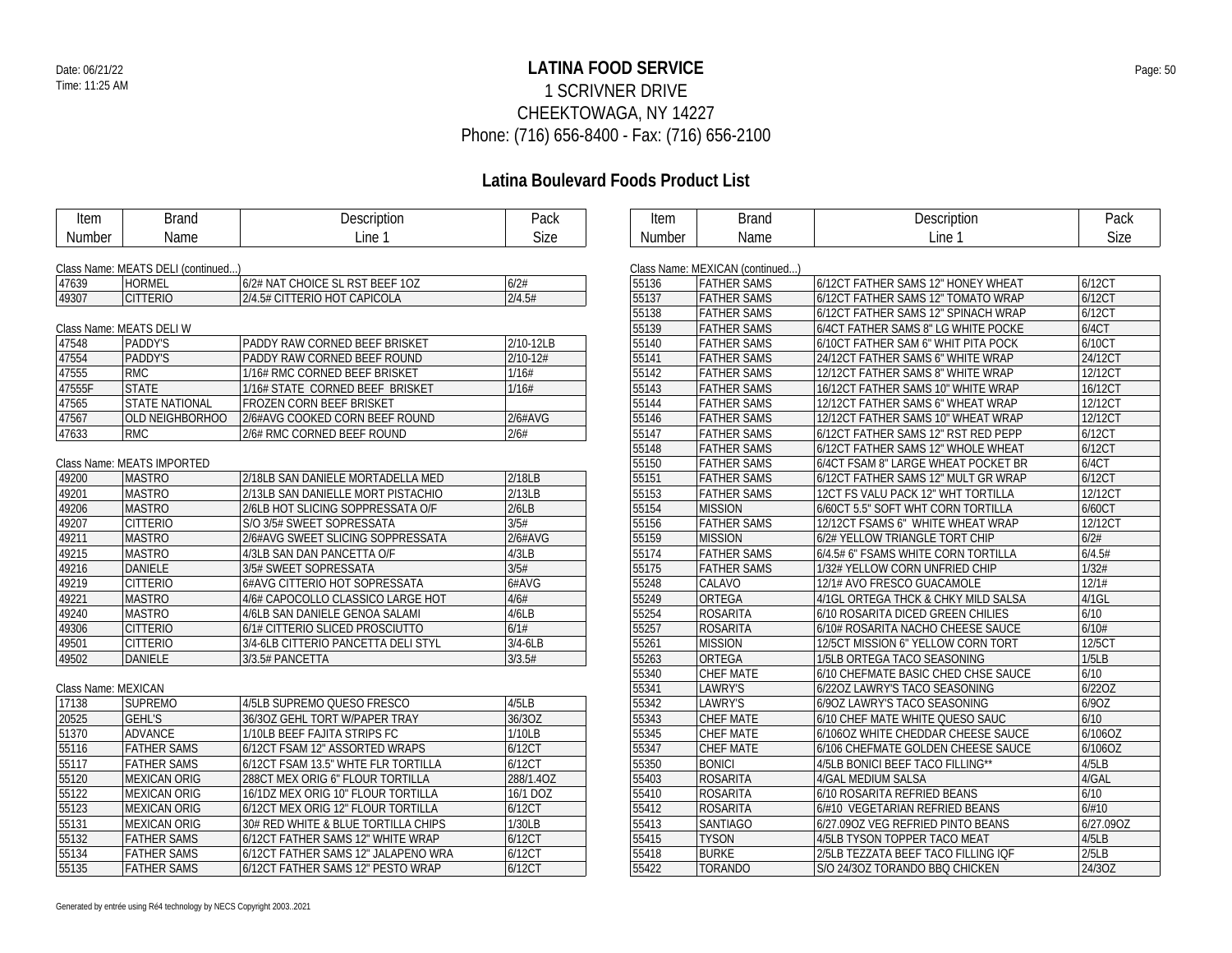### **LATINA FOOD SERVICE** Date: 06/21/22 Page: 51 1 SCRIVNER DRIVE CHEEKTOWAGA, NY 14227 Phone: (716) 656-8400 - Fax: (716) 656-2100

| Item     | <b>Brand</b>                    | Description                         | Pack      | Item     | <b>Brand</b>                    | Description                         | Pack     |
|----------|---------------------------------|-------------------------------------|-----------|----------|---------------------------------|-------------------------------------|----------|
| Number   | Name                            | Line 1                              | Size      | Number   | Name                            | Line 1                              | Size     |
|          |                                 |                                     |           |          |                                 |                                     |          |
|          | Class Name: MEXICAN (continued) |                                     |           |          | Class Name: MEXICAN (continued) |                                     |          |
| 55423    | <b>TORANDO</b>                  | S/O 24/3OZ TORANDO SAUS EGG & CHSE  | 24/3OZ    | ML151331 | <b>FATHER SAMS</b>              | 12/12CT TORTILLA WRAP WHITE WH.W 10 | 12/12CT  |
| 55425    | <b>ORTEGA</b>                   | 4/GAL ORTEGA MILD TACO SAUCE        | 4/GAL     | ML151334 | <b>FATHER SAMS</b>              | 12/12CT 8" WHOLE WHEAT WRAP         | 12/12CT  |
| 55428    | LAJUNTA                         | 4/1350Z LAJUNTA TACO SAUCE MILD     | 4/135OZ   | ML151336 | <b>FATHER SAMS</b>              | 12/12CT TORTILLA WRAP WHITE WH/W 8" | 12/12CT  |
| 55432    | <b>SAN ANTONIO</b>              | 4/1350Z SAN ANTONIO SALSA REST STYL | 4/135OZ   | ML151361 | <b>MEXICAN ORIG</b>             | 1/200CT TACO SHELLS HARD YELL 5.25" | 1/200CT  |
| 55434    | LAJUNTA                         | 4/1350Z LAJUNTA SALSA CHUCKY MILD   | 4/135OZ   | ML162522 | C.F.SAUER                       | 200/9GRM TACO SAUCE                 | 200/9GRM |
| 55436    | <b>CARRIAGE HOUSE</b>           | 4/1280Z LAJUNTA MEDIUM SALSA        | 4/1280Z   | ML551341 | <b>FATHER SAMS</b>              | 12/12CT WRAP WHEAT BLEND TOMATO     | 12/12CT  |
| 55502    | <b>BAY VALLEY</b>               | 6/107OZ MI PUEBLO NACH CHSE SAUCE   | 6/1070Z   | ML551342 | <b>FATHER SAMS</b>              | 12/12CT SPINACH WHEAT BLEND WRAP    | 12/12CT  |
| 55504    | <b>BAY VALLEY</b>               | 6/10# BAY VALLEY MILD CHEESE SAUCE  | 6/10#     | ML551343 | <b>FATHER SAMS</b>              | 12/12CT JALAPENO BLEND WHEAT WRAP   | 12/12CT  |
| 55505    | <b>GEHL'S</b>                   | 6/10# GEHLS MILD CHEESE SAUCE       | 6/10#     | ML551344 | <b>FATHER SAMS</b>              | 12/12CT PESTO BLEND WHEAT WRAP      | 12/12CT  |
| 55507    | <b>GEHL'S</b>                   | 4/140OZ GEHL'S JALAPENO CHEESE SAUC | 4/1400Z   |          |                                 |                                     |          |
| 55509    | <b>GEHL'S</b>                   | 4/1400Z GEHL SHRP CHSE SCE BIB      | 4/140OZ   |          | Class Name: MISCELLANEOUS       |                                     |          |
| 55514    | <b>GEHL'S</b>                   | 6/600Z GEHLS JALAPENO CHEESE SAUCE  | 6/60OZ    | 01736    | <b>JACK FRUIT</b>               | 5/30OZ NAKED JACKFRUIT              | 5/30OZ   |
| 55515    | <b>GEHL'S</b>                   | 6/600Z CHEESE SAUCE QUESO BLANCO    | 6/60OZ    | 53106    |                                 | 14 # SWEET BANANA CHIPS             | 14#      |
| 55522    | <b>BAY VALLEY</b>               | 4/1400Z PUEBLO JALAPENO CHSE SAUCE  | 4/140OZ   | 53107    | NIBLACK FOODS                   | 5#TVP                               | 5 lbs    |
| 55532    | <b>OLE MEXICAN</b>              | 16/12CT OLE 8" FLOUR TORTILLA       | 16/12CT   | 53199    | <b>HUMPHREYS</b>                | 1/20# LUMP CHARCOAL HUMPHREYS       | 1/20#    |
| 55533    | <b>OLE MEXICAN</b>              | 16/12CT OLE 10" FLOUR TORTILLA      | 16/12CT   | 53211    | <b>HUMPHREYS</b>                | 1/40LB HUMPHREYS CHARCOAL BRIQUETTE | 1/40LB   |
| 55534    | <b>OLE MEXICAN</b>              | 6/90CT OLE 6" WHITE CORN TORTILLA   | 6/90CT    | 53212    | <b>HUMPHREYS</b>                | 1/20# CHARCOAL BRIQUETS HUMPHREYS   | 1/20#    |
| 55535    | <b>OLE MEXICAN</b>              | 6/90CT OLE 6" ENCH YELLOW CORN      | 6/90CT    | 53213    |                                 | 1/10# LUMP CHARCOAL                 | 1/10#    |
| 55537    | <b>OLE MEXICAN</b>              | 1/32# OLE UNFRD YELLOW CORN CHIP 4C | 1/32LB    | 53214    | <b>HUMPHREYS</b>                | 1/18# CHARCOAL BRIQUETE 100%        | 1/18#    |
| 55539    | <b>EL MILAGRO</b>               | 40/12CT PAPER 6" YELL CORN TORTILLA | 40/12CT   | 53223    | <b>KRONOS</b>                   | 2/4LB CLASSIC HUMMUS                | 2/4LB    |
| 55540    | <b>SUPREMO</b>                  | 4/5LB CHIHUAHUA SHREDDED CHEESE     | 4/5LB     | 53225    | <b>KRONOS</b>                   | 2/4LB RSTD GARLIC HUMMUS            | 2/4LB    |
| 55543    | <b>OLE MEXICAN</b>              | 1/30# 6 CUT UNFRIED WHITE TORT CHIP | 1/30#     | 57115    |                                 | 1/50# MISSISSIPPI CALCIUM LIME      | 1/50#    |
| 55545    | LABRANZA                        | 6/#10 TOMATILLOS WHOLE GREEN        | 6/#10     | 57119    |                                 | 1/40# CHARCOAL BRIQUETTS 100%       | 1/40#    |
| 55546    | <b>OLE MEXICAN</b>              | 8/12CT OLE 12" FLOUR TORTILLA       | 8/12CT    | 57214    | <b>SUNSHINE</b>                 | 12/16OZ TAHINI PASTE                | 12/16OZ  |
| 55547    | <b>OLE MEXICAN</b>              | 12/24CT OLE 6" FLOUR TORTILLA       | 12/24CT   | 57216    | GOYA                            | 24/200Z GOYA ANNATTO DISCO          | 24/200Z  |
| 55549    | <b>JARRITO</b>                  | 24/12.5OZ JARRITO MANDARIN SODA     | 24/12.5OZ | ML15372  |                                 | 1/60# MALT LIQUID DIASTATIC         | 1/60#    |
| 55550    | <b>JARRITO</b>                  | 24/12.50Z JARRITO GRAPEFRUIT SODA   | 24/12.50Z | ML157190 | <b>IQUETS</b>                   | CHARCOAL STARTER 12/32OZ            | 12/32OZ  |
| 55551    | <b>JARRITO</b>                  | 24/12.5OZ JARRITO LIME SODA         | 24/12.50Z |          |                                 |                                     |          |
| 55552    | <b>JARRITO</b>                  | 24/12.50Z JARRITO PINEAPPLE SODA    | 24/12.5OZ |          | Class Name: MUSH RETAIL         |                                     |          |
| 55553    | <b>JARRITO</b>                  | 24/12.50Z JARRITO GUAVA SODA        | 24/12.50Z | 57129    | DELALLO                         | 2/8# DELALLO ITAL GARLIC MUSHROOMS  | 2/8#     |
| 55561    | <b>OLE MEXICAN</b>              | 8/12CT OLE 14" FLOUR TORTILLA       | 8/12CT    |          |                                 |                                     |          |
| 55563    | <b>OLE MEXICAN</b>              | 16/20CT 4.5" FLOUR TORTILLA SLIDER  | 16/20CT   |          | Class Name: MUSHROOM REFRIG     |                                     |          |
| 74150    | SANDRIDGE                       | 4/4# SANDRIDGE QUESO DIP            | 4/4#      | 57103    | RAVINE ROYALE                   | 4/5LB REFRIGERATED P&S MUSHROOM     | 4/5LB    |
| 81153    | <b>MISSION</b>                  | 6/2# TRI COLOR TRIANGLE TORT CHIPS  | 6/2#      |          |                                 |                                     |          |
| 84365    | <b>MANN'S</b>                   | 4/5LB MANN'S TACO MEAT              | 4/5LB     |          | Class Name: MUSHROOMS           |                                     |          |
| ML151225 | <b>GEHL'S</b>                   | 6/#10 NACHO SAUCE GREAT PLAINS      | 6/#10     | 57102    | RAVINE ROYALE                   | 6/10 RAVINE ROYALE MUSHROOMS P&S    | 6/10     |
| ML151231 | <b>B &amp; G FOODS</b>          | 4/107OZ SAUCE CHEESE NACHO POUCH    | 4/107OZ   | 57105    | RAVINE ROYALE                   | 6/10 RAVINE PORTOBELLA MUSHROOM     | 6/10     |
| ML151248 | <b>RED GOLD</b>                 | 6/#10 SALSA MILD CANS               | 6/#10     | 57128    | RAVINE ROYALE                   | 24/10OZ MUSHROOMS P&S               | 24/10OZ  |
| ML151315 | <b>FATHER SAMS</b>              | 6/12CT TORTILLA WRAP WHITE WH/W 12" | 6/12CT    | ML193878 | <b>ROLAND</b>                   | 24/16OZ MUSHROOM STEMS & PCS        | 24/16OZ  |
| ML151322 | <b>FATHER SAMS</b>              | 12/12CT WRAP MULTI GRAIN 10" FA     | 12/12CT   |          |                                 |                                     |          |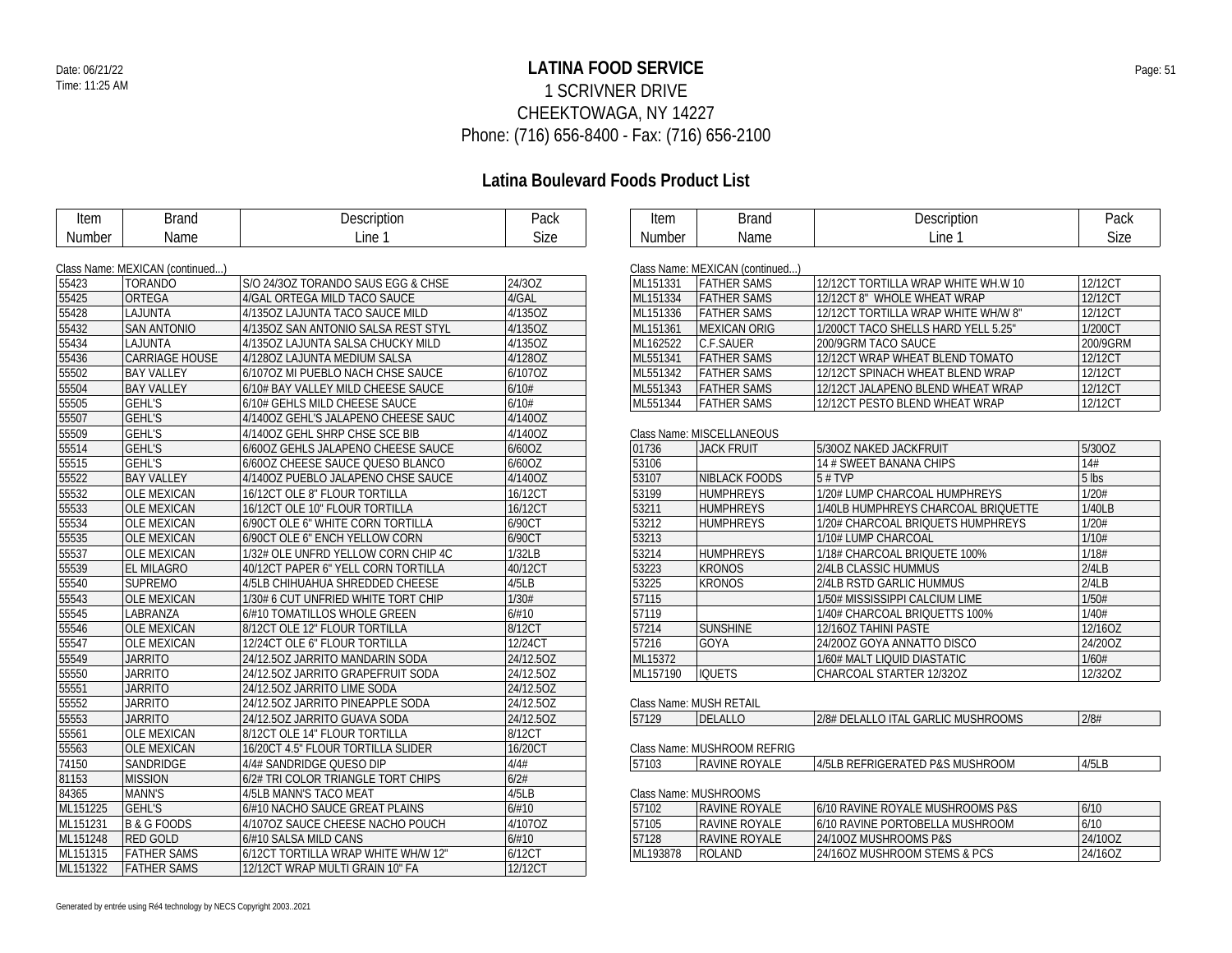### **LATINA FOOD SERVICE** Date: 06/21/22 Page: 52 1 SCRIVNER DRIVE CHEEKTOWAGA, NY 14227 Phone: (716) 656-8400 - Fax: (716) 656-2100

| <b>Item</b>      | <b>Brand</b>          | Description                         | Pack    | Item             | <b>Brand</b>                 | Description                         | Pack         |
|------------------|-----------------------|-------------------------------------|---------|------------------|------------------------------|-------------------------------------|--------------|
| <b>Number</b>    | Name                  | Line 1                              | Size    | <b>Number</b>    | Name                         | Line 1                              | Size         |
|                  |                       |                                     |         |                  |                              |                                     |              |
| Class Name: NUTS |                       |                                     |         |                  | Class Name: NUTS (continued) |                                     |              |
| 01654            | <b>ONCE AGAIN NUT</b> | 1/9# NATURAL ALMOND BUTTER          | 1/9#    | 59222            | <b>SPRIANA</b>               | 1 # ROASTED SALTED PUMPKIN SEEDS    | 1#           |
| 32710            | <b>NUTTOS</b>         | 5 # CHOPPED MACADEMIA NUT PCS       | 5#      | 59232            | PACKER                       | 5 LBS MACADAMIA NUTS                | 5#           |
| 40347            | <b>BAZZINI</b>        | 6/4 LBS SLIVERED ALMONDS            | 6/4 LBS | 82000            | <b>SPRIANA</b>               | 1/5# FARRO                          | 1/5#         |
| 59002            | <b>MASCOT</b>         | 6/5# PECAN PCS MEDIUM FANCY RBS     | 6/5#    | ML116160         | <b>AZAR</b>                  | 150/10Z SUNFLOWER KERNEL O/R SAL    | 150/10Z      |
| 59003            | <b>HILLSON</b>        | 1/30# SPANISH NUTS BULK             | 1/30#   | ML15464          | <b>NUTTOS</b>                | 1/5LB WALNUT PIECES                 | 1/5LB        |
| 59004            | <b>HILLSON</b>        | 1/30# DIXIE BRAND B&C BULK          | 1/30#   |                  |                              |                                     |              |
| 59006            | <b>HILLSON</b>        | 1/30# PEANUTS SCREENED GRAN BULK    | 1/30#   | Class Name: OILS |                              |                                     |              |
| 59007            | <b>HILLSON</b>        | 1/30# ALMONDS COARSE CHOPPED BULK   | 1/30#   | 61002            | <b>NUTTOS</b>                | S/O 4/1GL POPCORN OIL               | $4/1$ GL     |
| 59008            | <b>HILLSON</b>        | 1/25# ENGLISH WALNUTS MED PCS BULK  | 1/25#   | 61514            | <b>PUGLIA</b>                | 4/3 LTR OLIVARI PURE 100% OLIVE OIL | $4/3$ LTR    |
| 59009            | <b>HILLSON</b>        | 6/4# DIXIE BRND TIN DD131           | 6/4#    | 61515            | <b>ROLAND</b>                | 2/5LITER GRAPESEED OIL              | 2/5LITER     |
| 59010            | <b>HILLSON</b>        | 6/4# PEANUTS SCREENED GRAN TINS     | 6/4#    | 61520            | <b>NUTTOS</b>                | 45# COCONUT OIL (POPPING)           | 45#          |
| 59013            | <b>HILLSON</b>        | 6/5# ALMONDS CHOPPED COARSE BAGS    | 6/5#    | 61521            | <b>BUNGE</b>                 | 1/50# ALL PURPOSE SHORTENING EIE133 | 1/50#        |
| 59014            | <b>HILLSON</b>        | 6/5# PEANUTS SCREENED GRAN BAGS     | 6/5#    | 61524            | <b>BUNGE</b>                 | 1/50# ULTRA DONUT FRY EIE 415       | 1/50#        |
| 59016            | <b>HILLSON</b>        | 1/25# BUTTERED PECAN PCS BULK       | 1/25#   | 61529            | <b>BUNGE</b>                 | 1/50# BUNGE STABICO SHORTENING      | 1/50#        |
| 59018            | <b>HILLSON</b>        | 6/5# SPANISH NUTS IN BAG            | 6/5#    | 61530            | <b>CRISCO</b>                | S/O 6/6# CRISCO SHORTENING          | 6/6#         |
| 59019            | <b>HILLSON</b>        | 6/4# SPANISH NUTS IN TIN            | 6/4#    | ML174402         | <b>VENTURA</b>               | 3/1GAL OIL PURE VEG 100%            | 3/1GAL       |
| 59101            | <b>NUTTOS</b>         | 1/5LB SUNFLOWER SEEDS               | 5LB     | ML174782         | <b>OASIS</b>                 | 6/1GAL OIL SALAD CANOLA             | 6/1GAL       |
| 59103            | <b>MITICA</b>         | 1/11LB FRY MARCONA ALMOND           | 1/11LB  | ML175509         | <b>BUNGE</b>                 | 1/50# SHORTENING CAKE & ICING NH300 | 1/50#        |
| 59105            | <b>AZAR NUT</b>       | 1/5LB PECAN HALVES & PCS GLAZED     | 1/5LB   | ML175512         | <b>BUNGE</b>                 | 1/50# SHORTENING A/P CUBE NH100     | 1/50#        |
| 59106            | <b>NUTTOS</b>         | 1/5LB RAW SLICED ALMONDS            | 5LB     | ML175609         |                              | 1/50# SHORTENING SWEETEX            | 1/50#        |
| 59111            | <b>NUTTOS</b>         | 1/5LB PECAN HALVES FANCY MEDIUM     | 1/5LB   |                  |                              |                                     |              |
| 59114            | SPRIANA               | 1/6# FLAX SEED GROUND UNTOASTED     | 1/6#    |                  | Class Name: OILS BLENDED     |                                     |              |
| 59117            | <b>PACKER</b>         | 30# PEANUTS CHOPPED BULK            | 30#     | 61001            | <b>GEM</b>                   | 6/1GAL OLIVARI 90/10 SOYBEAN/POMACE | 6/GAL        |
| 59118            | <b>PACKER</b>         | 1/5# RSTD SALTED SHELLED PEANUTS    | 1/5#    | 61101            | LA SPAGNOLA                  | 6/GAL LA SPAGNOLA 10% OIL           | 6/GAL        |
| 59119            | <b>NUTTOS</b>         | 1/5# PECAN PIECES RAW               | 1/5#    | 61219            | <b>GEM</b>                   | 6/2 LITER GEM 10% SALAD OIL         | 6/2 LITER    |
| 59121            | <b>NUTTOS</b>         | 1/5# PISTACHIOS RAW SHELLED         | 1/5#    | 61220            |                              | 1/35LB DIVIDER OIL (MINERAL OIL)    | 1/35LB       |
| 59124            |                       | 1/5# ROASTED UNSALTED CASHEWS       | 1/5#    | 61312            | <b>COLAVITA</b>              | 6/1GL OLIVE OIL 90/10 CANOLA/VIRGIN | $6/1$ GL     |
| 59125            | <b>NUTTOS</b>         | <b>1LB CHINESE PINE NUTS</b>        | 1LB     | 61317            | <b>DIVO</b>                  | 6/1GL DIVO 10% OIL                  | $6/1$ GL     |
| 59133            | <b>NUTTOS</b>         | 1/5# CASHEW PCS ROASTED UNSALTED*** | 1/5#    | 61320            | <b>SOPHIA</b>                | 6/1GL SOPHIA 25% POMACE/ 75% VEG    | $6/1$ GL     |
| 59138            | <b>NUTTOS</b>         | 1/5# SPANISH PEANUTS                | 1/5#    | 61331            | CORTO                        | 1/10LT CORTO 51-49 EVOO/CANOLA      | 1/10 LITER   |
| 59139            | <b>NUTTOS</b>         | 1/5# WALNUTS HALVES AND PIECES      | 1/5#    | 61332            | <b>CORTO</b>                 | 1/10LITER LA PADELLA BLEND OIL BOX  | $1/10$ LITER |
| 59141            | <b>DIAMOND</b>        | 1/30# BAKER WALNUT PIECES           | 1/30#   | 61336            | PELLICANOS                   | 4/1GAL FRANCO HOAGY SAUCE           | 4/1GAL       |
| 59143            | <b>DIAMOND</b>        | 3/2# DIAMOND GLAZED WALNUTS         | 3/2#    | 61337            | PELLICANOS                   | 12/320Z FRANCO SPEIDIE SAUCE        | 12/32OZ      |
| 59205            |                       | 1/25LB RSTD & SALT PEANUT IN SHELL  | 25LB    | 61338            | PELLICANOS                   | 4/1GAL FRANCO SUB OIL               | 4/1GAL       |
| 59209            | <b>NUTTOS</b>         | 1/5LB HAZELNUTS                     | 1/5LB   | 61348            | CORTO                        | 20LT CORTO LA PADELLA COOKING OIL   | 20LT         |
| 59213            | <b>NIBLACK FOODS</b>  | 1/5# HEMP SEEDS                     | 1/5#    | 61351            | CORTO                        | 20LT CORTO 51/49 EVOO CANOLA BLEND  | 20LT         |
| 59214            | SPRIANA               | 1/6# FLAX SEED                      | 1/6#    | 61359            | <b>FILIPPO BERIO</b>         | 3/1GL FILIPPO BERIO PURE OLIVE OIL  | $3/1$ GL     |
| 59216            | <b>NUTTOS</b>         | 2/5# HONEY ROASTED PEANUTS          | 2/5#    | 75801            | PELLICANOS                   | 12/16OZ MARKS SPEIDIE SAUCE         | 12/16OZ      |
| 59217            | SPRIANA               | 1/5# CHIA SEEDS                     | 1/5#    | ML174317         | <b>OLIVARI</b>               | 6/1GL OIL BLEND 20% OLIVARI         | 6/1GL        |
| 59221            | <b>NUTTOS</b>         | 1/5# PEANUTS RAW NO SKIN BLNCHD     | 1/5#    |                  |                              |                                     |              |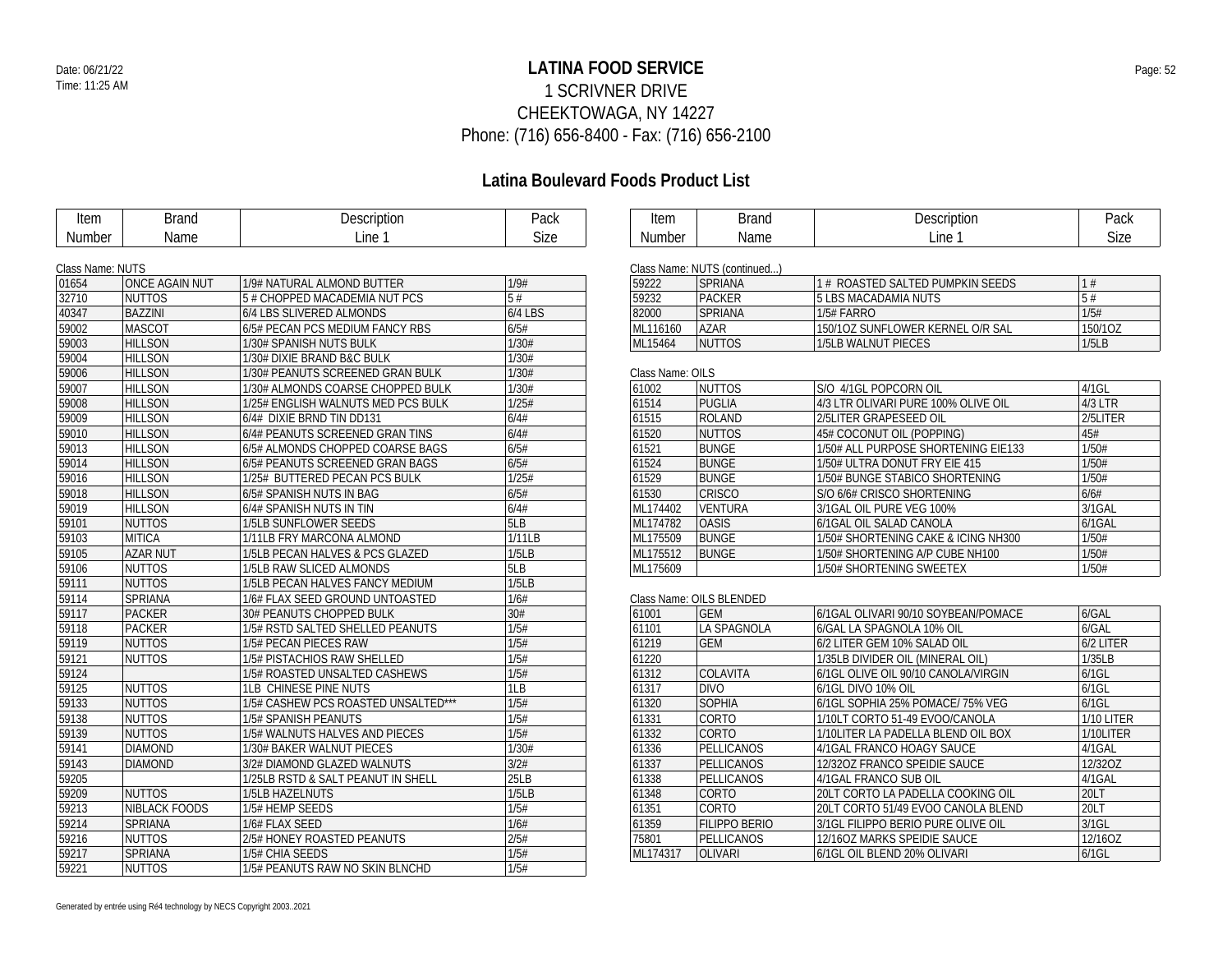### **LATINA FOOD SERVICE** Date: 06/21/22 Page: 53 1 SCRIVNER DRIVE CHEEKTOWAGA, NY 14227 Phone: (716) 656-8400 - Fax: (716) 656-2100

| <b>Item</b>           | <b>Brand</b>                | Description                         | Pack       | Item   | <b>Brand</b>                   | Description                         | Pack        |
|-----------------------|-----------------------------|-------------------------------------|------------|--------|--------------------------------|-------------------------------------|-------------|
| Number                | Name                        | Line 1                              | Size       | Number | Name                           | Line 1                              | <b>Size</b> |
|                       |                             |                                     |            |        |                                |                                     |             |
|                       | Class Name: OILS EXTRA VIRG |                                     |            |        | Class Name: OLIVES (continued) |                                     |             |
| 61006                 | <b>OLIVARI</b>              | 4/3LTR OLIVARI X-VIRGIN OLIVE OIL   | 4/3LTR     | 24407  | <b>WEBERS</b>                  | 12/100Z OLIVE GREEN QUEEN STUFFED   | 12/10OZ     |
| 61301                 | <b>LA FEDE</b>              | 4/3LTR EXTRA VIRGIN OLIVE OIL PIETR | 4/3 LITER  | 38104  | <b>ROLAND</b>                  | 2/2.2KG OLIVE NICOISE PITTED        | 2/2.2 KG    |
| 61302                 | <b>SAICA</b>                | 4/1 GAL SAICA EXTRA VIRGIN OLIV OIL | 4/1GAL     | 63001  | <b>GERENTES</b>                | 1/28.5LB OLIVE SUP COL BLACK GREEK  | 1/28.5LB    |
| 61303                 | <b>SAICA</b>                | 12/500ML SAICA EX VIRGIN OLIVE OIL  | 12/500ML   | 63004  | <b>ACE</b>                     | 11# OLIVE PITTED OIL CURED          | 11#         |
| 61321                 | <b>LACHAAL</b>              | 6/3LT LACHAAL X VIRGIN OLIVE OIL    | 6/3LT      | 63006  | <b>WEST COAST</b>              | 1/28L# OLIVE GREEN COLOSSAL         | 1/28LB      |
| 61330                 | <b>CORTO</b>                | 1/10 LITER CORTO EXVIR OIL BAG/BOX  | 1/10 LITER | 63007  | PARTANNA                       | 2/2.3 OLIVE CASTELVETRANO PITTED    | 2/2.23#     |
| 85135                 | <b>LORENZO</b>              | 6/500 ML LORENZO #3 EVOO            | 6/500ML    | 63010  | <b>WEST COAST</b>              | 1/21# OLIVE GREEN PITTED JUMBO      | 1/21LB      |
|                       |                             |                                     |            | 63012  | <b>ACE</b>                     | 12/6.8 OZ ANGOSTURA BITTERS         | 12/6.8 OZ   |
|                       | Class Name: OILS FRYING     |                                     |            | 63013  | <b>ROYAL</b>                   | 1/22# OLIVE KALAMATA PITTED         | 1/22LB      |
| 61358                 | <b>VENTURA</b>              | 3/19.23# HGH PERFORMANCE CANOLA OIL | 3/19.23#   | 63014  | <b>DELALLO</b>                 | 2/5# DELALLO PITTED OLIVES JUBILEE  | 2/5#        |
| 61500                 | PACKER LABEL                | 1/35LB CLEAR FRYING OIL             | 1/35LB     | 63015  | <b>DELALLO</b>                 | 2/5# DELALLO SEASONED OLIVE MEDLEY  | 2/5#        |
| 61501                 |                             | 1/35LB HYDROGENATED CREAMY FRY OIL  | 1/35LB     | 63016  | <b>DELALLO</b>                 | 2/5# PICCANTE GREEN PITTED OLIVE    | 2/5#        |
| 61502                 | <b>FRYMAX</b>               | 35# FRYMAX GLDN SUPREME FRY OIL     | 1/35#      | 63017  | <b>DELALLO</b>                 | 2/5# DELALLO ITALIAN GRN PIT OLIVE  | 2/5#        |
| 61503                 | SOVENA                      | 1/35LB TRI FRI FRYING OIL           | 1/35LB     | 63018  | <b>DELALLO</b>                 | 2/5# DELALLOHOT PITTED OLIVE SALAD  | 2/5#        |
| 61504                 | <b>MELFRY</b>               | 1/35LB MELFRY LIQUID SHORTENING     | 1/35LB     | 63019  | <b>DELALLO</b>                 | 2/5# DELALLO MIXED OLIVE SALAD      | 2/5#        |
| 61505                 | <b>SUPERB</b>               | 1/50# ALL PURPOSE SHORTENING        | 1/50#      | 63020  | <b>DELALLO</b>                 | 2/5# DELALLO PIT ITAL OLIVE SALAD   | 2/5#        |
| 61506                 | <b>WESSON</b>               | 1/50LB MFB SHORTENING RED           | 1/50LB     | 63021  | <b>DELALLO</b>                 | 2/5# OLIVE MEDLEY FRENCH STY        | 2/5#        |
| 61510                 | <b>EX-SEED</b>              | 1/35LB EX-SEED FRY OIL ZERO TRANS   | 1/35LB     | 63022  | DELALLO                        | 2/5# DELALLO BLUE CHSE STFD OLIVES  | 2/5#        |
| 61511                 |                             | 1/35LB CHEF'S PRIDE PAN & GRILL     | 1/35LB     | 63023  | DELALLO                        | 2/5# DELALLO GARLIC STUFFED OLIVES  | 2/5#        |
| 61512                 | <b>ADMIRATION</b>           | 1/35LB SOYBEAN SALAD OIL RED CAP    | 1/35LB     | 63024  | <b>DELALLO</b>                 | 2/5# DELALLO JALP STUFFED OLIVES    | 2/5#        |
| 61516                 | <b>PACKER LABEL</b>         | 1/35LB CANOLA FRY OIL               | 1/35LB     | 63025  | DELALLO                        | 2/5# DELALLO GORGANZOLA STFD OLIVES | 2/5#        |
| 61519                 | <b>SOVENA</b>               | 1/35LB NON GMO CANOLA OIL(LLOYD'S)  | 1/35LB     | 63026  | <b>DELALLO</b>                 | 2/5# DELALLO FETA STUFFED OLIVES    | 2/5#        |
| 61525                 | <b>STRATAS</b>              | 4/1GL PAN & GRILL OIL               | $4/1$ GL   | 63027  | <b>DELALLO</b>                 | 2/5# DELALLO PROVOLONE STFD OLIVES  | 2/5#        |
| 61526                 | <b>STRATAS</b>              | 1/50# SUPER FRY SOY FLEX DONUT FRY  | 1/50#      | 63028  | DELALLO                        | 2/5# DELALLO SUN DRIED TOM OLIVES   | 2/5#        |
| 61527                 | <b>STRATAS</b>              | 1/50# BBS SOY FLEX ALL PURP SHORTEN | 1/50#      | 63029  | DELALLO                        | 2/5# DELALLO GARLIC CALAMATA OLIVES | 2/5#        |
| 61528                 | <b>FRIENN</b>               | 1/40.5# FRYING OIL ITALIAN OLITALIA | 1/40.5#    | 63030  | <b>DELALLO</b>                 | 2/5# DELALLO GARLIC JALEPENO OLIVE  | 2/5#        |
| BELLAOIL              | <b>PACKER LABEL</b>         | S/O 1/35LB CLEAR FRYING OIL - BELLA |            | 63031  | <b>DELALLO</b>                 | 2/5# DELALLO BFLO BLUE CHSE OLIVES  | 2/5#        |
| GRASOOIL              | <b>PACKER LABEL</b>         | 1/35LB CLEAR FRYING OIL             | 1/35LB     | 63032  | <b>DELALLO</b>                 | 2/5# DELALLO JMB PIT CALAMATA OLIVE | 2/5#        |
| ML174637              | <b>OASIS</b>                | 1/35LB OIL PEANUT DELIGHT BLEND     | 1/35LB     | 63033  | <b>DELALLO</b>                 | 2/5# DELALLO COLOS CALAMATA OLIVE   | 2/5#        |
|                       |                             |                                     |            | 63034  | <b>DELALLO</b>                 | 2/5# DELALLO PITTED OLIVE GIGANTE   | 2/5#        |
|                       | Class Name: OILS POMACE     |                                     |            | 63035  | DELALLO                        | 2/5# DELALLO JMB SICILIAN GRN OLIVE | 2/5#        |
| 61222                 |                             | <b>6/GAL POMACE OIL</b>             | 6/GAL      | 63036  | <b>DELALLO</b>                 | 2/5# DELALLO SUPER CALABRASE OLIVE  | 2/5#        |
|                       |                             |                                     |            | 63037  | DELALLO                        | 2/5# DELALLO PIT CASTELVETRANO OLVE | 2/5#        |
| Class Name: OILS PURE |                             |                                     |            | 63038  | DELALLO                        | 2/5# DELALLO BELLA DI CERGNOLA OLIV | 2/5#        |
| 61340                 | <b>URBANI TRUFFLES</b>      | 6/250ML URBANI DROP OF TRUFFLES     | 6/250ML    | 63039  | DELALLO                        | 2/5# DELALLO BELLA DI CERGNOLA MIX  | 2/5#        |
| 61341                 | <b>URBANI TRUFFLES</b>      | 6/250ML URBANI WHITE TRUFFLE OIL    | 6/250ML    | 63040  | <b>DELALLO</b>                 | 2/5# DELALLO RED BELLA DI CERGNOLA  | 2/5#        |
| 61345                 | <b>URBANI TRUFFLES</b>      | 6/130Z WHT TRUFFLE & PORCINI CREAM  | 6/13OZ     | 63041  | <b>DELALLO</b>                 | 2/5# DELALLO QUEEN OLIVES IN BRINE  | 2/5#        |
| 61350                 | <b>ROLAND</b>               | 6/8.45OZ ROLAND TRUFFLE OIL         | 6/8.45OZ   | 63042  | DELALLO                        | 2/5# DELALLO MANZ OLIVES IN BRINE   | 2/5#        |
|                       |                             |                                     |            | 63043  | <b>DELALLO</b>                 | 2/5# DELALLO MADDELENA OLIVES       | 2/5#        |
| Class Name: OLIVES    |                             |                                     |            | 63044  | DELALLO                        | 2/5# DELALLO SEAS BLCK GREEK OLIVES | 2/5#        |
|                       |                             |                                     |            |        |                                |                                     |             |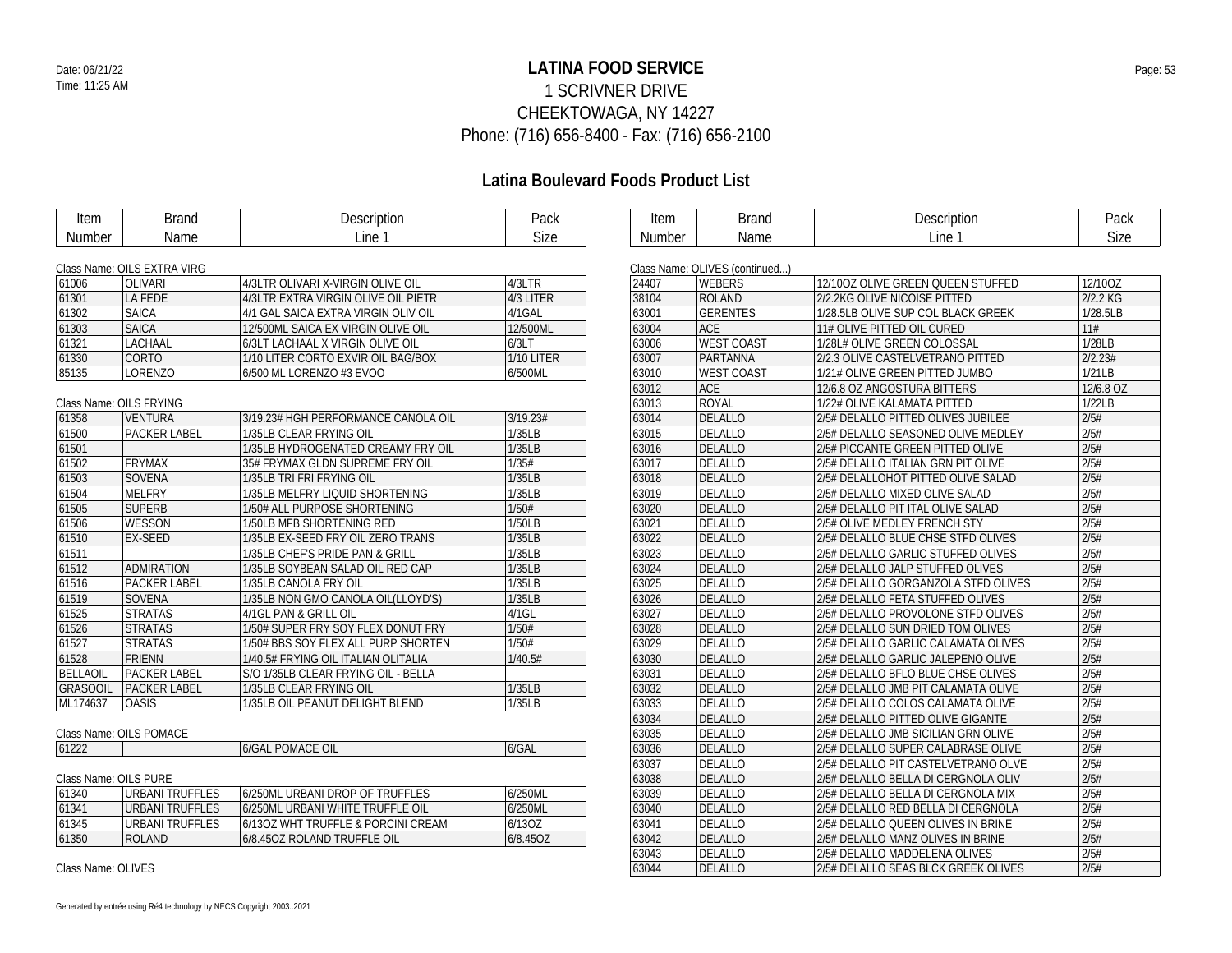### **LATINA FOOD SERVICE** Date: 06/21/22 Page: 54 1 SCRIVNER DRIVE CHEEKTOWAGA, NY 14227 Phone: (716) 656-8400 - Fax: (716) 656-2100

### **Latina Boulevard Foods Product List**

| Item     | <b>Brand</b>                   | Description                         | Pack        | Item   | <b>Brand</b>                       | Description                                     | Pack        |
|----------|--------------------------------|-------------------------------------|-------------|--------|------------------------------------|-------------------------------------------------|-------------|
| Number   | Name                           | Line 1                              | <b>Size</b> | Number | Name                               | Line 1                                          | Size        |
|          |                                |                                     |             |        |                                    |                                                 |             |
|          | Class Name: OLIVES (continued) |                                     |             |        | Class Name: PAPER BAGS (continued) |                                                 |             |
| 63045    | <b>DELALLO</b>                 | 2/5# DELALLO SEAS OIL CURED OLIVES  | 2/5#        | 65375  | <b>FORTUNE PLASTIC</b>             | BAG PLASTIC FOOD 8X4X18 XH 1MILI                | 1000/CS     |
| 63049    | <b>DELALLO</b>                 | 2/5# OLIVE CALAMATA TAPENADE        | 2/5#        | 65376  | <b>FORTUNE PLASTIC</b>             | BAG PLASTIFOD 10X4X24 -130NPEXH                 | 250/CS      |
| 63201    | <b>PACKER LABEL</b>            | 6/10# OLIVE BLACK SLICED            | 6/10        | 65377  |                                    | BAG PLASTIC FOOD 10X8X24 2MIL                   | 500/CS      |
| 63203    | <b>ASSAGIO</b>                 | 6/10# OLIVE GREEN SLICED            | 6/10 CAN    | 65381  | <b>FORTUNE PLASTIC</b>             | <b>BAG PLASTIC FOOD 6X3X12</b><br><b>19NP</b>   | 1000/CS     |
| 63207    | <b>LINDSAY</b>                 | 6/10# OLIVE BLACK SLICED LINDSAY    | 6/10        | 65382  | ALLIED                             | CELLO BAG 2.5X1.25X7.5 1/1000CT                 | 1/1000CT    |
| 63208    | <b>DEL DESTINO</b>             | 6/10# OLIVE BLACK PITTED MED DEL DE | 6/10        | 65383  | <b>FORTUNE PLASTIC</b>             | BAG PLASTIC FOOD 12X8X30 153NPH                 | 500/CS      |
| 63210    | <b>LINDSAY</b>                 | 6/10# OLIVE GREEN SLICED LINDSAY    | 6/10LB      | 65408  | <b>DURO BAG</b>                    | BAG KRAFT BISTRO HANDLE 12X7X12                 | 250CT       |
| 63211    | <b>DEL DESTINO</b>             | 6/10# OLIVE BLACK SLICED DEL DEST   | 6/10#       | 65422  | <b>HANDGARDS</b>                   | <b>BAG PLASTIC 52X80 BAKERY RACK COVER</b>      | <b>50CT</b> |
| 63220    |                                | 4/1GAL OLIVE MANZ STUFFED 340-360CT | 4/GAL       | 65424  | <b>DURO BAG</b>                    | BAG KRAFT SHOPPING W/HANDLE 13X7X17             | 250CT       |
| 63221    | <b>RONSON</b>                  | 6/2KG OLIVE KALAMATA PITTED RONSON  | 6/2KG       | 65455  | <b>DURO BAG</b>                    | BAG WHITE 3# 1/500 CT #86685                    | 500/BN      |
| 63222    | ORTOCONSERVIERA                | 2/6.18# PITTED TAGGIASCA OLIVES     | 2/6.18#     | 65457  | <b>DURO BAG</b>                    | BAG KRAFT 10# 1/500CT 18410                     | 500/BN      |
| 63223    |                                | 4/GAL OLIVE QUEEN STUFFED 110/120CT | 4/GAL       | 65458  | <b>FISCHER</b>                     | BAG FRENCH FRY 5X1X8 #607 (802)                 | 1000/CS     |
| 63419    | CORCEL                         | 4/2KG KEG BLACK OLIVES COLOSSAL     | 4/2KG KEG   | 65477  |                                    | <b>BAG THANK YOU SUPER JUMBO BIG T</b>          | 1000/CS     |
| 63420    | <b>CORCEL</b>                  | 4/1GAL OLIVE GREEN SLICED CORCEL    | $4/1$ GL    | 65479  | <b>DURO BAG</b>                    | BAG KRAFT 2# 81006 500/BN                       | 500/BN      |
| 63433    | <b>MUSCO</b>                   | 4/1GAL OLIVE ZESTI MUSCO            | $4/1$ GL    | 65517  | PRIME SOURCE                       | BAG ZIPLOCK 4X6 CLEAR 2MIL                      | 1000/CASE   |
| 63435    | <b>BELL CARTER</b>             | 6/10# OLIVE BLACK PITTED LARGE      | 6/10#       | 65608  |                                    | <b>BAG SUB BAG STOCK PRINT 1000CT</b>           | 1000/CS     |
| ML120928 | <b>WEBER</b>                   | 4/1GAL OLIVE GREEN SALAD            | 4/1GAL      | 65610  | <b>FISCHER</b>                     | BAG BREAD PLAIN 6x3 1/2x18 #1206                | 1/1000CT    |
|          |                                |                                     |             | 65612  | <b>PRIME SOURCE</b>                | BAG THANK YOU JUMB 12X7X22 T6HIDSPF             | 1000/CS     |
|          | Class Name: PAPER BAGS         |                                     |             | 65615  | <b>DURO BAG</b>                    | BAG LIQUOR QUART 1/500CT 81527                  | 500/BN      |
| 39013    | <b>MCNAIRN</b>                 | SILVERWARE BAG KRAFT 3X1X9.75       | 1/2000CT    | 65617  |                                    | BAG THANK YOU HIPPO 12.5X7.5X22                 | 1700CT      |
| 64997    | <b>HANDGARDS</b>               | OVEN BAG 24X17 PAN PALS 100CT       | 100CT       | 65619  | <b>HANDGARDS</b>                   | BAG ZIPLOCK 10.5X11 GALLON 2 ML                 | 250/CS      |
| 65055    | PRIME SOURCE                   | BAG DELI SADDLE PK 10.5 X 8.5 SLIDE | 1000 CT     | 65620  | <b>HERITAGE BAG</b>                | <b>BAG PLASTIC FOOD 6X3X15</b><br><b>110NPM</b> | 1000/CS     |
| 65091    | PRIME SOURCE                   | BAG DELI SADDLE BAG ZIP STYLE 10x8  | 1000/CS     | 65621  | PRIME SOURCE                       | <b>BAG ZIPLOCK 7X8 QUART</b><br>65621           | 5000/CS     |
| 65182    | PRIME SOURCE                   | BAG SAND 7X7 +3 LIP&TAPE PSB773     | 1000/CS     | 65697  |                                    | SUB BAG ROCKYS 4.5X2X14 1000CT                  | 1/1000CT    |
| 65349    | <b>DSC</b>                     | BAG THANK YOU T-SACK 1/6 # 1021367  | 1000 ct     | 65786  | <b>ELKAY PLASTIC</b>               | BG SAND 5X5 1" LIP&TAPE PSB551                  | 1000CT      |
| 65350    | <b>DURO BAG</b>                | BAG KRAFT 1/6 57 SACK               | 500/BN      | 65788  | <b>HANDGARDS</b>                   | BAG DELI SADLE PACK 10x8.5 D100                 | 2000CT      |
| 65352A   | DURO BAG                       | BAG KRAFT 20# 1/500CT 18420         | 500/BN      | 65789  | <b>FORTUNE PLASTIC</b>             | BAG PLASTIC FOOD 8X4X18 .75 MIL                 | 1000CT      |
| 65353    | <b>DURO BAG</b>                | BAG KRAFT 16# 1/500CT 18416         | 500/BN      | 65901  | <b>FISCHER</b>                     | S/O BAG SUB PRINTED GRASSOS                     | 1/1000CT    |
| 65354A   | <b>DURO BAG</b>                | BAG KRAFT 12# 1/500CT 18412         | 500/BN      | 66120  | <b>FISCHER</b>                     | PIZZA BAG 12X15 #2021 1000/C                    | 1/1000CT    |
| 65355A   | <b>DURO BAG</b>                | BAG KRAFT 8# 1/500CT 18408          | 500/BN      | 66121  | <b>DURO BAG</b>                    | BAG LIQUOR PINT 1/500CT 82514                   | 500/BN      |
| 65359    | DURO BAG                       | BAG KRAFT 4# 1/500CT 81007          | 500/BN      | 66122  |                                    | BAG WAIVE 2 BOTTLE MED                          | 1/1000CT    |
| 65361    | <b>DURO BAG</b>                | BAG KRAFT 12# HEAVY DTY 400CT       | 400 CT      | 66133  | <b>DURO BAG</b>                    | <b>BAG WHITE 8# 1/500CT 51028</b>               | 1/500CT     |
| 65362A   | <b>DURO BAG</b>                | BAG KRAFT 6# 1/500CT 18406          | 500/BN      | 66143  | <b>MCNAIRN</b>                     | <b>BAG FOIL LAMINATED CHEESEBURGER</b>          | 1/1000CT    |
| 65363    | <b>FORTUNE PLASTIC</b>         | BAG PLASTIC FOOD 10X8X24 152NPEXH   | 500/CS      | 66144  | <b>DURO</b>                        | BAG WHITE W HANDLE 14X10X15                     | 1/200CT     |
| 65365    | <b>FORTUNE PLASTIC</b>         | BAG PLASTIC FOOD 8X4X18 1.2 MIL     | 1000/CS     | 66145  | <b>DURO</b>                        | BAG PAPER WHT W HANDLE 10X5X13 MISS             | 1/250CT     |
| 65366    | PRIME SOURCE                   | BAG SANDWICH 7x7x2 FLIP TOP LLD     | 1/2000CT    | 66148  | <b>MCNAIRN</b>                     | <b>BAG FOIL HAMBURGER 1/1000CT</b>              | 1/1000CR    |
| 65367    | <b>DURO BAG</b>                | BAG WHITE 4# 1/500CT #51004         | 500/BN      | 66179  | <b>FOOD HANDLER</b>                | BAG HOTDOG 5.25X10 SADDLE 1/2000CT              | 1/2000CT    |
| 65368    | <b>DURO BAG</b>                | BAG WHITE 5# 500CT #82512           | 500/BN      | 66662  | <b>BELLA PIZZA</b>                 | BAG T-SACK BP 13X10X22                          | 1000CT      |
| 65371    | <b>DURO BAG</b>                | BAG KRAFT 25# HEAVY DUTY #71026     | 400/BN      | 66664  | <b>BAGCRAFT</b>                    | BAGS WAXED WHITE PAPER 6# 1000CT                | 1000CT      |
| 65374    | <b>DAYMARK</b>                 | BAG PASTRY DISPOSABLE 21" CL BOX    | 100 CT      | 66698  | <b>BADA BING</b>                   | BADA BING 13X10X22 BAG T SACK PRINT             | 1/1000CT    |

| 65375 | <b>FORTUNE PLASTIC</b> | BAG PLASTIC FOOD 8X4X18 XH 1MILI           | 1000/CS     |
|-------|------------------------|--------------------------------------------|-------------|
| 65376 | <b>FORTUNE PLASTIC</b> | BAG PLASTIFOD 10X4X24 -130NPEXH            | 250/CS      |
| 65377 |                        | BAG PLASTIC FOOD 10X8X24 2MIL              | 500/CS      |
| 65381 | <b>FORTUNE PLASTIC</b> | BAG PLASTIC FOOD 6X3X12<br>19NP            | 1000/CS     |
| 65382 | <b>ALLIED</b>          | CELLO BAG 2.5X1.25X7.5 1/1000CT            | 1/1000CT    |
| 65383 | <b>FORTUNE PLASTIC</b> | BAG PLASTIC FOOD 12X8X30 153NPH            | 500/CS      |
| 65408 | <b>DURO BAG</b>        | <b>BAG KRAFT BISTRO HANDLE 12X7X12</b>     | 250CT       |
| 65422 | <b>HANDGARDS</b>       | <b>BAG PLASTIC 52X80 BAKERY RACK COVER</b> | <b>50CT</b> |
| 65424 | <b>DURO BAG</b>        | <b>BAG KRAFT SHOPPING W/HANDLE 13X7X17</b> | 250CT       |
| 65455 | <b>DURO BAG</b>        | BAG WHITE 3# 1/500 CT #86685               | 500/BN      |
| 65457 | <b>DURO BAG</b>        | BAG KRAFT 10# 1/500CT 18410                | 500/BN      |
| 65458 | <b>FISCHER</b>         | BAG FRENCH FRY 5X1X8 #607 (802)            | 1000/CS     |
| 65477 |                        | BAG THANK YOU SUPER JUMBO BIG T            | 1000/CS     |
| 65479 | <b>DURO BAG</b>        | BAG KRAFT 2# 81006 500/BN                  | 500/BN      |
| 65517 | PRIME SOURCE           | BAG ZIPLOCK 4X6 CLEAR 2MIL                 | 1000/CASE   |
| 65608 |                        | BAG SUB BAG STOCK PRINT 1000CT             | 1000/CS     |
| 65610 | <b>FISCHER</b>         | BAG BREAD PLAIN 6x3 1/2x18 #1206           | 1/1000CT    |
| 65612 | PRIME SOURCE           | BAG THANK YOU JUMB 12X7X22 T6HIDSPF        | 1000/CS     |
| 65615 | <b>DURO BAG</b>        | BAG LIQUOR QUART 1/500CT 81527             | 500/BN      |
| 65617 |                        | BAG THANK YOU HIPPO 12.5X7.5X22            | 1700CT      |
| 65619 | <b>HANDGARDS</b>       | BAG ZIPLOCK 10.5X11 GALLON 2 ML            | 250/CS      |
| 65620 | <b>HERITAGE BAG</b>    | BAG PLASTIC FOOD 6X3X15<br>110NPM          | 1000/CS     |
| 65621 | PRIME SOURCE           | <b>BAG ZIPLOCK 7X8 QUART</b><br>65621      | 5000/CS     |
| 65697 |                        | SUB BAG ROCKYS 4.5X2X14 1000CT             | 1/1000CT    |
| 65786 | <b>ELKAY PLASTIC</b>   | BG SAND 5X5 1" LIP&TAPE PSB551             | 1000CT      |
| 65788 | <b>HANDGARDS</b>       | BAG DELI SADLE PACK 10x8.5 D100            | 2000CT      |
| 65789 | <b>FORTUNE PLASTIC</b> | BAG PLASTIC FOOD 8X4X18 .75 MIL            | 1000CT      |
| 65901 | <b>FISCHER</b>         | S/O BAG SUB PRINTED GRASSOS                | 1/1000CT    |
| 66120 | <b>FISCHER</b>         | PIZZA BAG 12X15 #2021 1000/C               | 1/1000CT    |
| 66121 | <b>DURO BAG</b>        | BAG LIQUOR PINT 1/500CT 82514              | 500/BN      |
| 66122 |                        | BAG WAIVE 2 BOTTLE MED                     | 1/1000CT    |
| 66133 | <b>DURO BAG</b>        | BAG WHITE 8# 1/500CT 51028                 | 1/500CT     |
| 66143 | <b>MCNAIRN</b>         | <b>BAG FOIL LAMINATED CHEESEBURGER</b>     | 1/1000CT    |
| 66144 | <b>DURO</b>            | BAG WHITE W HANDLE 14X10X15                | 1/200CT     |
| 66145 | <b>DURO</b>            | BAG PAPER WHT W HANDLE 10X5X13 MISS        | 1/250CT     |
| 66148 | <b>MCNAIRN</b>         | <b>BAG FOIL HAMBURGER 1/1000CT</b>         | 1/1000CR    |
| 66179 | <b>FOOD HANDLER</b>    | BAG HOTDOG 5.25X10 SADDLE 1/2000CT         | 1/2000CT    |
| 66662 | <b>BELLA PIZZA</b>     | BAG T-SACK BP 13X10X22                     | 1000CT      |
| 66664 | <b>BAGCRAFT</b>        | BAGS WAXED WHITE PAPER 6# 1000CT           | 1000CT      |
| 66698 | <b>BADA BING</b>       | BADA BING 13X10X22 BAG T SACK PRINT        | 1/1000CT    |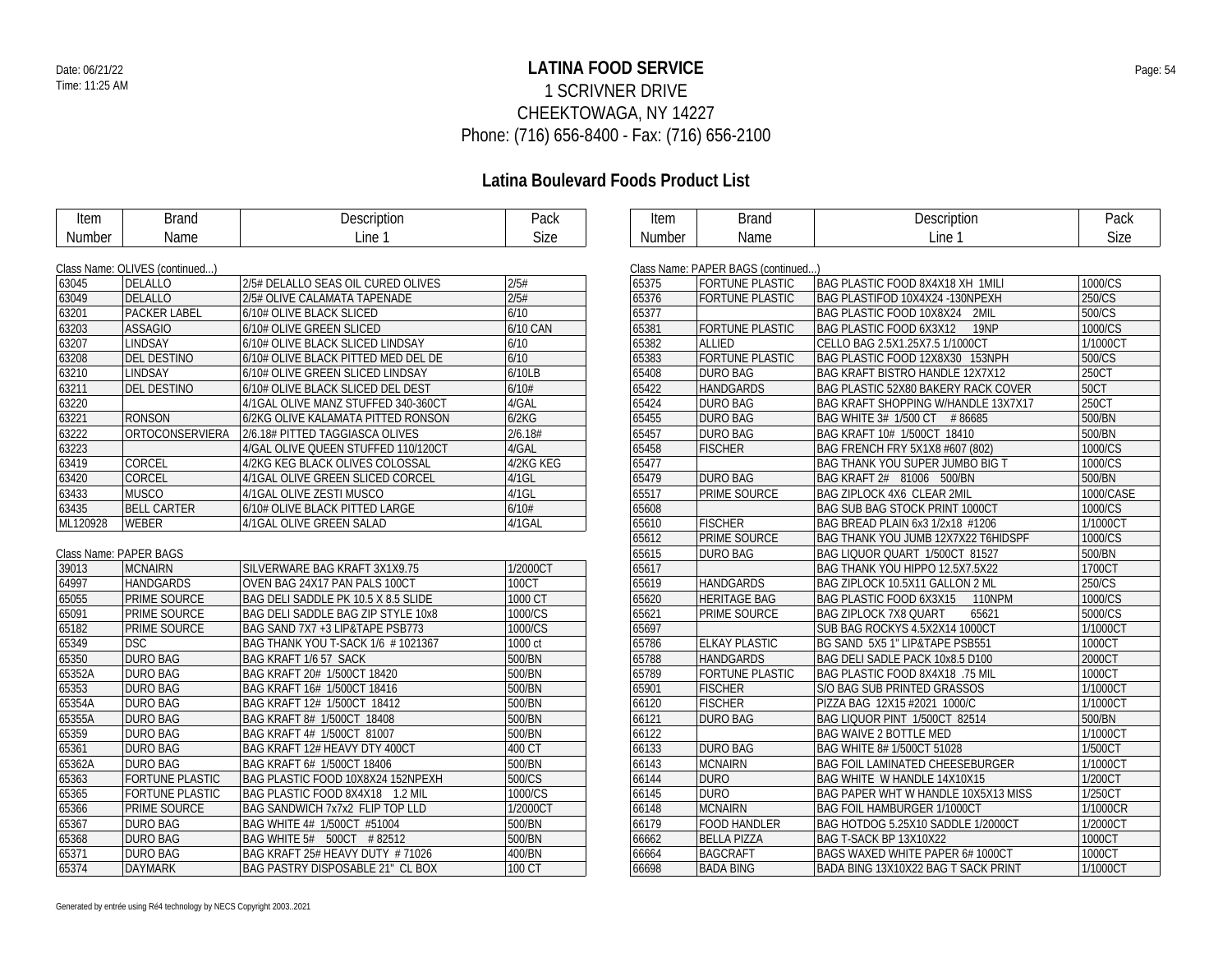### **LATINA FOOD SERVICE** Date: 06/21/22 Page: 55 1 SCRIVNER DRIVE CHEEKTOWAGA, NY 14227 Phone: (716) 656-8400 - Fax: (716) 656-2100

### **Latina Boulevard Foods Product List**

| Item   | Brand | Description | Pack |
|--------|-------|-------------|------|
| Number | Name  | .ine        | Size |

| Item   | )rand<br>Bianu | escription<br>Jeso | Pack            |
|--------|----------------|--------------------|-----------------|
| Number | Name           | Line               | ~.<br>70<br>عەد |

### Class Name: PAPER BAGS (continued...)

|          | Class Natile. The EIN DAOS (CONTINUO ) |                                         |           |
|----------|----------------------------------------|-----------------------------------------|-----------|
| 66805    | <b>FISCHER</b>                         | SUB BAG PIZZA HEIST 4.5X2X14            | 1/1000CT  |
| 69001    | <b>ELKAY PLASTIC</b>                   | BAG CLEAR .75MIL 8X3X15 1/1000 CT       | 1/1000 CT |
| 69005    | <b>DURO</b>                            | BAG 40# WHITE 7.X4.75X16 USE 65357A     | 500CT     |
| 69007    | <b>DURO</b>                            | BAG WHITE W/HANDLE 12X9X15.75 REGAL     | 1/200CT   |
| 69008    | <b>DURO</b>                            | BAG BISTRO WHT W/ HANDLE 10X6.75X12     | 1/250CT   |
| 69010    | <b>FISCHER</b>                         | <b>BLASDELL SUB BAG 1/1000CT</b>        | 1/1000CT  |
| 69011    | <b>INNOPAK</b>                         | BAG PLASTIC 11.5X10.5X10.5 1/250CT      | 1/250CT   |
| 69014    | <b>FISCHER</b>                         | <b>BAG FOIL FOR CHICKEN 1/1000CT</b>    | 1/1000CT  |
| 69100    | <b>FISCHER</b>                         | BAG SQUARE GLASSINE BP 3X1.75x6.75      | 1/1000CT  |
| ML152363 | <b>HANDGARDS</b>                       | BAG ZIP PINT 6X6.5 1/500CT LD ZG6       | 1/500CT   |
| ML152370 | <b>HANDGARDS</b>                       | PAN LINER 18X24 PAN PALS 100CT          | 1/100CT   |
| ML152376 | <b>HANDGARDS</b>                       | PAN LINER BAG 20X28 FOR FULL SHEET      | 1/100CT   |
| ML152450 |                                        | BAG PAPER 5# BROWN 1/500CT              | 1/500CT   |
| ML152610 |                                        | 1/500 CT BAG KRAFT 20# SQUAT            | 1/500 CT  |
| ML152675 | <b>HANDGARDS</b>                       | BAG SANDWICH 6.5 X7.5 FOLDBACK          | 1/2000ct  |
| ML152679 | <b>HANDGARDS</b>                       | <b>BAG SANDWICH SADDLEPACK 1/2000CT</b> | 1/2000CT  |
| ML152700 |                                        | BAG SANDWICH WAX 1/1000CT BOX           | 1/1000CT  |
| ML152702 | <b>MCNAIRN</b>                         | <b>BAG FRENCH FRY SMALL 4.5X3.5</b>     | 1/2MCT    |
| ML152721 | <b>HANDGARDS</b>                       | BAG BUN PAN COVER 27X37 FB-37 RM        | 1/200CT   |

### Class Name: PAPER CATERING

| <b>WNA COMET</b>  | CATERWARE 12" DOME LID HIGH HEAT    | 25CT    |
|-------------------|-------------------------------------|---------|
| <b>HFA FOIL</b>   | STEAM PAN LID 1/3 #4030-25-200      | 200/CS  |
| PRIME SOURCE      | STEAM PAN COVER HALF 100CT 14118    | 100/CS  |
| <b>PACIFIC</b>    | STEAM PAN 1/2 DEEP 100CT            | 100/CS  |
| PRIME SOURCE      | STEAM PAN FULL COVER 50CT           | 50/CS   |
| <b>PACIFIC</b>    | STEAM PAN FULL DEEP 50/CS           | 50/CS   |
| PRIME SOURCE      | STEAM PAN FULL MEDIUM 50CT          | 50/CS   |
| <b>HFA FOIL</b>   | STEAM PAN FULL SHALLOW 4021-70-50   | 50/CASE |
| <b>ENTERPRISE</b> | BOX/LID CATERNG COR 1/2 PAN 13X11X3 | 50/BNDL |
| <b>ENTERPRISE</b> | BOX/LID CATERG COR FULL PAN 21X13X3 | 50/BNDL |
| <b>SABERT</b>     | BOWL PLASTIC 160 OZ BLACK 92160A    | 50/CS   |
| SABERT            | CATERWARE 16" SOR COMBO PLAT/LID    | 25 SETS |
| ROYAL             | TABLECOVER PLAST WHITE 40" X 300'   | 1/BOX   |
| <b>WNA</b>        | SERVING TONG PLAST 9" BLACK         | 48CT    |
| <b>SABERT</b>     | SERVNG SPOON 10" PLAST BLK UBK72S   | 72CT    |
| <b>WNA COMET</b>  | SERVING FORK PLASTIC BLACK WRAPD    | 144CT   |
| <b>SABERT</b>     | <b>BOWL PLASTIC 240Z CLEAR</b>      | 100CT   |
| <b>SABERT</b>     | BOWL PLASTIC 40 OZ BLACK 93040A100- | 100CT   |
| <b>SABERT</b>     | LID PLASTIC 40OZ SABERT 52040A100-  | 100CT   |
|                   |                                     |         |

| Class Nation. The EIN CATERING (Colliting Ca) |                    |                                     |         |  |  |
|-----------------------------------------------|--------------------|-------------------------------------|---------|--|--|
| 65577                                         | <b>SABERT</b>      | BOWL PLASTIC 24 OZ BLACK 93024A100+ | 100CT   |  |  |
| 65578                                         | <b>SABERT</b>      | LID PLAS 24 & 48OZ SABERT 52048A100 | 100CT   |  |  |
| 65611                                         | <b>HOFFMASTER</b>  | TABLECOVER PAPER 40X300 WHITE 26004 | 1 ROLL  |  |  |
| 65751                                         | <b>SABERT</b>      | PLATTER BLACK RECTANGLE #9322 9x22  | 25CT    |  |  |
| 65752                                         | <b>SABERT</b>      | LID PLATTER CLEAR RECTANGLE #5622   | 25CT    |  |  |
| 65817                                         | <b>SABERT</b>      | LID DOME CLR 160 OZ BOWL L52160A50  | 50/CS   |  |  |
| 65881                                         | <b>HFA FOIL</b>    | STEAM PAN 1/2 SIZE DEEP             | 1/100CT |  |  |
| 65882                                         | <b>WESTERN</b>     | STEAM PAN FULL SZ DEEP XHV 11135    | 1/50CT  |  |  |
| 65883                                         | <b>HFA FOIL</b>    | STEAM PAN FULL SIZE MED             | 1/50CT  |  |  |
| 65895                                         | <b>CRYSTALWARE</b> | TRAY FOIL 3 COMP W/ BOARD LID       | 1/250CT |  |  |
| 65903                                         | <b>WNA</b>         | CATERWARE 12" BLACK RND TRAY        | 25/CS   |  |  |
| 65907                                         | <b>WNA</b>         | CATERWARE 16" DOME LID HIGH HEIGHT  | 25/CS   |  |  |
| 65908                                         | <b>WNA</b>         | CATERWARE 16" BLACK RND TRAY 25     | 25/CS   |  |  |
| 65925                                         | <b>WNA</b>         | CATERWARE 18" BLACK RND TRAY        | 25/CS   |  |  |
| 65926                                         | <b>WNA</b>         | CATERWARE 18" DOME LID HIGH HEIGHT  | 25/CS   |  |  |
| 65943                                         | <b>SABERT</b>      | SERV TONG PLAST SMALL UBK72STN      | 72 CT   |  |  |
| 65944                                         | <b>BLAZE</b>       | CHAFING FUEL 5.5 HRS WICK LB300     | 24 CANS |  |  |
| 65946                                         | <b>CANDLE LAMP</b> | CHAFING FUEL GEL 2 HR PH0001 - PH2  | 72 CANS |  |  |
| 66226                                         | <b>HANDI FOIL</b>  | LID DOME FULL SIZE STEAM PAN HF     | 1/50CT  |  |  |
| 66408                                         | <b>ENTERPRISE</b>  | BOX/TRAY CORR 21X13X3               | 50/BNDL |  |  |
| 77104                                         | <b>WNA</b>         | BOWL/PLATTER COMBO CONTOURS 1/25CT  | 1/25CT  |  |  |

### Class Name: PAPER CHECKS

| 64993    | NATIONAL CHECK        | <b>GUEST CHECK 1 PT CARB WHT KC100</b>  | 50/100CT   |
|----------|-----------------------|-----------------------------------------|------------|
| 65018    | NATIONAL CHECK        | GUEST CHECK 210 3.4"X5.5" 1 PART        | 100/100/CS |
| 65027    | NATIONAL CHECK        | <b>GUEST CHECK G3616 1PART GREEN</b>    | 50BK/100CT |
| 65028    | <b>NATIONAL CHECK</b> | GUEST CHECK DUP NO/CARBON 2PT G7000     | 50/50CT    |
| 65029    | <b>NATIONAL CHECK</b> | <b>GUEST CHECK 3632 SNGLE BOARD 525</b> | 50/50CT    |
| 65029A   | NATIONAL CHECK        | GUEST CHECK3632or525 GC SNGLE BOARD     |            |
| 65030    | NATIONAL CHECK        | GUEST CHECK 110 3PT CRBNLES #11A-SP     | 50/50CT    |
| 65036    | NATIONAL CHECK        | GUEST CHECK S6000 3.5X6.75 2PT W/CA     | 50/50CT    |
| 65038    | <b>NATIONAL CHECK</b> | GUEST CHK G4797 2PT CRBNLS 2000CT       | 2000CT     |
| 65438    | NATIONAL CHECK        | <b>GUEST CHECK #926SW 2 PART CARBON</b> | 10/250CT   |
| ML154752 | <b>NATIONAL</b>       | <b>GUEST CHECK CBLESS DUPL 9 2000CT</b> | 1/2000CT   |

### Class Name: PAPER CONTAINER

| 33635 | AMHIL           | CLEAR 80Z BANANA SPLIT BOAT        | 4/125CT |  |  |  |  |
|-------|-----------------|------------------------------------|---------|--|--|--|--|
| 33636 | AMHIL           | CLEAR 120Z BANANA SPLIT BOAT       | 4/125CT |  |  |  |  |
| 33639 | DOUGLAS STEPHEN | LID DOME F/PB12 DISH PLASTIC CLEAR | 1/250CT |  |  |  |  |
| 35301 | <b>PACTIV</b>   | TAKE OUT BOX 6.5X4.5X3.25 KRAFT    | 1/160CT |  |  |  |  |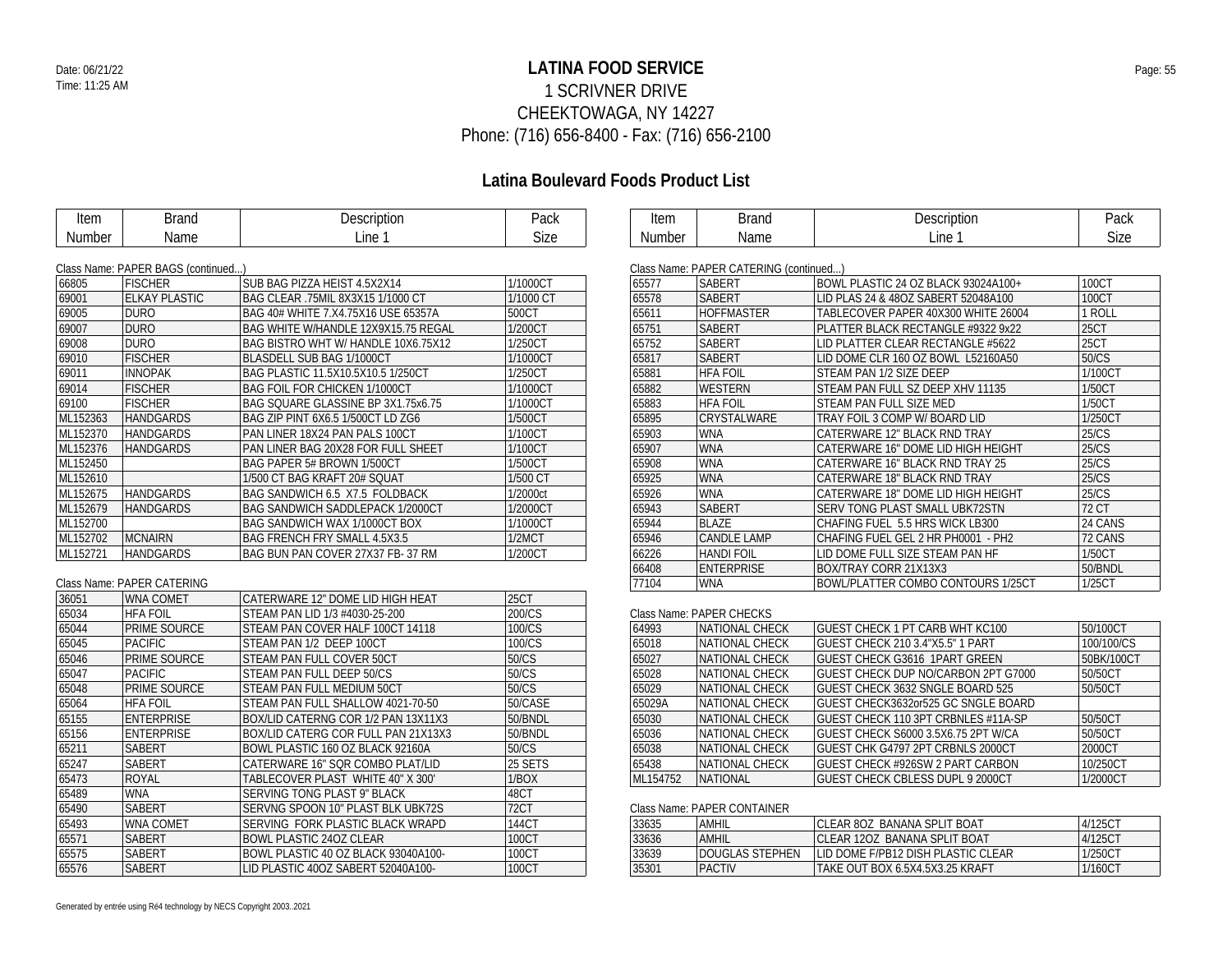### **LATINA FOOD SERVICE** Date: 06/21/22 Page: 56 1 SCRIVNER DRIVE CHEEKTOWAGA, NY 14227 Phone: (716) 656-8400 - Fax: (716) 656-2100

| Item          | <b>Brand</b>                            | Description                         | Pack         | <b>Item</b>   | <b>Brand</b>                            | Description                         | Pack        |
|---------------|-----------------------------------------|-------------------------------------|--------------|---------------|-----------------------------------------|-------------------------------------|-------------|
| <b>Number</b> | Name                                    | Line 1                              | <b>Size</b>  | <b>Number</b> | Name                                    | Line 1                              | <b>Size</b> |
|               |                                         |                                     |              |               |                                         |                                     |             |
|               | Class Name: PAPER CONTAINER (continued) |                                     |              |               | Class Name: PAPER CONTAINER (continued) |                                     |             |
| 35308         | <b>ECO PRODUCTS</b>                     | CONTAINER HINGED 6X6 PLA            | 240CT        | 65311         | <b>PACTIV</b>                           | FOAM XLG 9X10X3 1CPT PACTV YHLW1001 | 250/CS      |
| 35312         | <b>INLINE</b>                           | CONTAINER SQUARE 120Z TAMPER PROOF  | 240CT        | 65313         | DART                                    | CLEAR HINGED LG 9X9X3 DART C95PST1  | 200/CS      |
| 35313         | <b>INLINE</b>                           | HOAGIE 9X5 PETE TAMPER PROOF        | 150CT        | 65316         | <b>DART</b>                             | CLEAR HINGED 5X5X2.5 DART C53PST1   | 500/CS      |
| 35315         | WORLD CENTRIC                           | CLAMSHELL FIBER 3 COMP TACO CONT    | 1/300CT      | 65317         | DART                                    | CLEAR HING 6X6 DARTC57PST1 YCI81160 | 500/CS      |
| 35316         | <b>PACTIV</b>                           | CLEAR HINGED 8X8X3 PACTIV 1/200CT   | 1/200CT      | 65319         | <b>DART</b>                             | CLEAR HINGE MED 8X8X3 3CPT C90PST3  | 250/CS      |
| 35323         | <b>ANCHOR</b>                           | CONTAINER HINGED MICROWAV 6X6       | 1/420 CT     | 65321         | <b>PACTIV</b>                           | CONTAINER CL/BLK 380Z RECT COMBO    | 150/150/CS  |
| 35325         | SQP                                     | TO GO BOX #7 WHIT 8.5X8.5X4.5       | 1/100CT      | 65322         | DART                                    | CLEAR HINGE LG 9X9X3 3COMP C95PST3  | 200/CS 3CP  |
| 35332         | <b>ECO PRODUCTS</b>                     | LID FOR ECO PROD 320Z BOWL          | 1/300CT      | 65324         | DART                                    | PRESENTABOWL PRO 120Z BLK SQ B12SB  | 504/CS      |
| 35333         | <b>ECO PRODUCTS</b>                     | BOWL CLEAR 32OZ 1/300CT ECO         | 1/300CT      | 65325         | <b>DART</b>                             | PRESENTABOWL PRO 160Z BLK SQ B16SB  | 504/CS      |
| 35334         | SQP                                     | TO GO BOX #4 WHITE 3.5X7.8X5.5      | 1/160CT      | 65326         | DART                                    | PRESENTABOWL PRO 240Z BLK SQ B24SB  | 252/CS      |
| 35337         | SQP                                     | TO GO BOX #8 WHITE 2.5X6X4.75       | 1/300CT      | 65327         | <b>DART</b>                             | PRESENTABOWL PRO 320Z BLK SQ B32SB  | 252/CS      |
| 35340         | SOUTHERN CHAMP                          | TO GO BOX #1 KRAFT 4.5X3.5X2.5      | 1/450CT      | 65328         | <b>DART</b>                             | PRESENTABOWL PRO 480Z BLK SQ B48SB  | 252/CS      |
| 35341         | SOUTHERN CHAMP                          | TO GO BOX #4 KRAFT 7.8X5.5X3.5      | 1/160CT      | 65329         | <b>DART</b>                             | PRESENTABOWL 64OZ BLK SQ B64SB      | 252/CS      |
| 35344         | <b>SOLO</b>                             | POPCORN BUCKET 85OZ 1/150CT VP85    | 1/150CT      | 65335         | <b>PACTIV</b>                           | CONTAINER DELI COMBO MICRO 16OZ V16 | 250/250/CS  |
| 35349         | SOLO                                    | PAPER BUCKET DOUBLE WRAP 830Z       | 1/100CT      | 65336         | <b>PACTIV</b>                           | CONTAINER DELI COMBO MICRO 320Z     | 240/240/CS  |
| 35352         | <b>SABERT</b>                           | BOWL SQUARE W CLEAR SPORK LID 24L   | 1/250CT      | 65337         | DART                                    | PRESENTABOWL PRO LID SQ PET C816BDL | 504/CS      |
| 35353         | <b>INLINE</b>                           | CONTAINER 200Z TAMPER EVIDENT RECT  | 1/200CT      | 65338         | <b>DART</b>                             | PRESENTABOWL PRO LID SQ PET C2464BD | 252/CS      |
| 35354         | <b>ANCHOR</b>                           | CONTR HNG MICROWV10.5X9.5X3.5 1CMP  | 1/120CT      | 65339         | DART                                    | PRESENTABOWL CLEAR 32OZ DART C32B   | 252CT       |
| 35361         | <b>ANCHOR</b>                           | CONTAINER HINGED MICROWAVEABLE 6X9  | 1/100CT      | 65343         | <b>DART</b>                             | CLEAR HINGED MED OBLONG C40UT1      | 250/CS      |
| 35363         | <b>INLINE</b>                           | CONTAIN 32OZ CLAMSHELL TAMP PRF     | 1/168CT      | 65344         | <b>DART</b>                             | PRESENTABOWL CLEAR 480Z DART C48B   | 252/CS      |
| 35364         | <b>ANCHOR</b>                           | CONT 9X9 32OZ BLK BSE CLR LID HINGE | 1/100CT      | 65345         | <b>DART</b>                             | PRESENTABOWL CLEAR DOME LID C64BDL  | 252/CS      |
| 35408         | SOUTHERN CHAMP                          | TO GO BOX #8 KRAFT 6X4.75X2.5       | 1/300CT      | 65398         | <b>PACTIV</b>                           | VERSA2GO 36OZ RECT BLK/CLR COMBO    | 150/150CS   |
| 36091         | PLASTIC PACKAGE                         | BUCKET WHITE 86OZ DUFFS 1/200CT     | 1/200CT      | 65404         | <b>DART</b>                             | CLEAR HING MED 9X6X2 SHALLOW C30UT1 | 250CT       |
| 36105         | <b>BURROWS</b>                          | CLAMSHELL NATURAL 5.5X5.5X3 300CT   | 300CT        | 65448         | <b>DART</b>                             | PRESENTABOWL PRO LID SQ PP816BDL    | 1/504CT     |
| 36106         | <b>BURROWS</b>                          | CLAMSHELL NATURAL 8X6X3 NAT F0608RA | 200CT        | 65503         | <b>PACTIV</b>                           | CONTAINER CL/BLK 12OZ COMBO NC818B  | 150/150/CS  |
| 36264         | <b>WESTROCK</b>                         | MARKS CLAMSHELL 8x8 PRINTED         | 1/100CT      | 65510         | <b>SOLO</b>                             | CONT 120Z FOOD PAPER COMBO WHITE    | 250/250     |
| 36264P        | <b>WESTROCK</b>                         | MARKS CLAMSHELL 8X8 PLAIN           | 1/100CT      | 65511         | <b>SOLO</b>                             | CONT 16OZ FOOD PAPER COMBO SYMPHONY | 250/250     |
| 64970         | THERMOSURE TOOL                         | 1/400CT 9X9 MICRO LID 1 COMP        | 1/400CT      | 65512         | SOLO                                    | CONT 320Z FOOD PAPER COMBO WHITE    | 250/250/CS  |
| 64971         | THERMOSURE TOOL                         | 1/400CT 9X9 MICRO BASE 1 COMP       | 1/400CT      | 65514         | <b>BRIDGE GATE</b>                      | CLAMSHELL FIBER LG 9X9X3 3 COMPT    | 200 ct      |
| 65146         | <b>DART</b>                             | CONTAINER DART 6OZ SQUAT 6SJ12      | 1000/CS      | 65535         | <b>INLINE</b>                           | SAFETY FRESH SANDWICH WEDGE TS1SW   | 288/CASE    |
| 65207         | <b>BRIDGE GATE</b>                      | CLAMSHELL FIBER LG 9X9X3 WHBRG-9    | 200/CS       | 65539         | <b>INLINE</b>                           | SAFETY FRESH SQUARE 24 OZ TS24      | 200/CASE    |
| 65219         | <b>PACTIV</b>                           | FIBER CONT.WHITE 9X9X3 1 COM YMCH01 | 1/150CT      | 65582         | <b>SOLO</b>                             | DESSERT DISH 50Z SD5                | 1/1000CT    |
| 65232         | PRIME SOURCE                            | FOIL PAN LID 7" PLAS DOME P270-500  | 500/CS       | 65583         | <b>SOLO</b>                             | DESSERT DISH SD8 80Z                | 1/1000CT    |
| 65233         | PRIME SOURCE                            | FOIL PAN LID 9" FOIL LAMINATD       | 500/CS       | 65584         | <b>DART</b>                             | PRESENTABOWL CLEAR 64OZ DART C64B   | 252/CS      |
| 65234         | <b>OCALA</b>                            | LID 7" FOIL BOARD LAM               | 500/CS       | 65589         | <b>SOLO</b>                             | DESSERT DISH 120Z SD12              | 1/1000CT    |
| 65249         | <b>ECO PRODUCTS</b>                     | ECO CLEAR BOWL W/LID 24OZ EP-SB24   | <b>150CT</b> | 65590         | <b>SOLO</b>                             | LID DOME SOLO DESSERT PLASTIC 120Z  | 1/1000CT    |
| 65256         | <b>PACTIV</b>                           | MICRO HINGED CONT 8.5X8.5 1 COMP    | 1/146CT      | 65609         | PRIME SOURCE                            | FOIL PAN 9" RND W/BOARD LID 209030  | 200/200/CS  |
| 65306         | <b>DART</b>                             | CLEAR HINGED HOAGIE CONTAINE C99HT1 | 200/CS       | 65624         | <b>PACTIV</b>                           | CONTAINER DELI COMBO MICRO 120Z V12 | 250/250/CS  |
| 65307         | <b>DART</b>                             | CLEAR HINGD MED8X8X2 SHALLO C89PST1 | 250/CS       | 65630         |                                         | LID FOR FOIL 9" PLASTIC DOME 500    | 500/CS      |
| 65309         | <b>DART</b>                             | CLEAR HINGED MED8X8X3               | 250/CS       | 65631         | <b>PRIME SOURCE</b>                     | CONTAINER DELI 80Z CLEAR 75002440   | 500/CS      |
|               |                                         |                                     |              |               |                                         |                                     |             |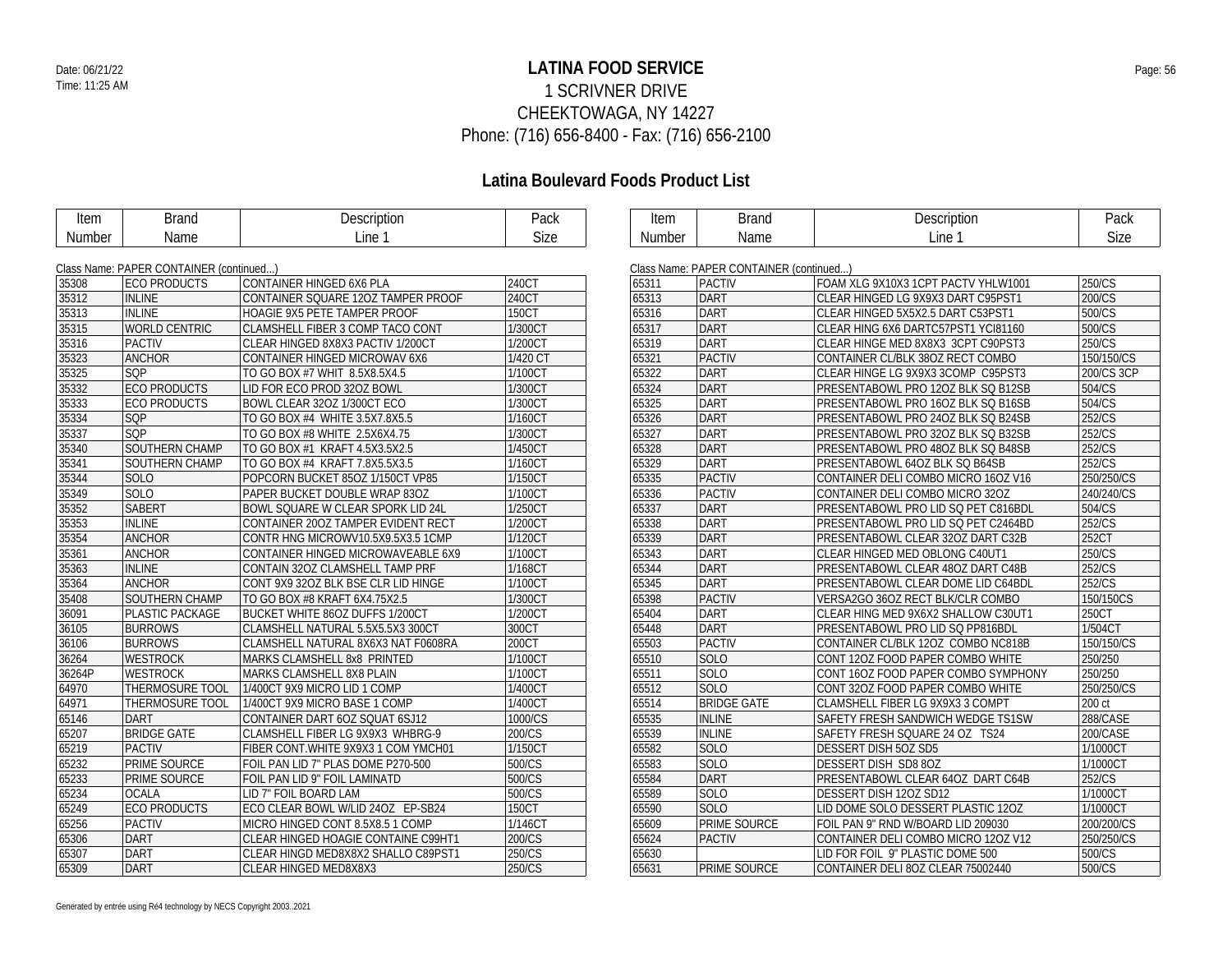### **LATINA FOOD SERVICE** Date: 06/21/22 Page: 57 1 SCRIVNER DRIVE CHEEKTOWAGA, NY 14227 Phone: (716) 656-8400 - Fax: (716) 656-2100

| Item   | <b>Brand</b>                            | Description                         | Pack         | Item   | <b>Brand</b>                            | Description                            | Pack         |
|--------|-----------------------------------------|-------------------------------------|--------------|--------|-----------------------------------------|----------------------------------------|--------------|
| Number | Name                                    | Line 1                              | <b>Size</b>  | Number | Name                                    | Line 1                                 | Size         |
|        |                                         |                                     |              |        |                                         |                                        |              |
|        | Class Name: PAPER CONTAINER (continued) |                                     |              |        | Class Name: PAPER CONTAINER (continued) |                                        |              |
| 65632  | FABRIKAL                                | CONTAINER DELI LID F/8-12-16-32OZ   | 500/CS       | 66355  | <b>ENTERPRISE</b>                       | WINDOW BAKERY BOX 8X8X2.5 1/200CT      | 1/200CT      |
| 65633  |                                         | FOIL PAN 7" ROUND                   | 500/CS       | 66357  | <b>ENTERPRISE</b>                       | WINDOW BAKERY BOX 9X9X2.5 1/200CT      | 1/200CT      |
| 65634  |                                         | FOIL PAN 9" ROUND                   | 500/CS       | 66358  | <b>ENTERPRISE</b>                       | WINDOW BAKERY BOX 9X9X4 1/150CT        | 1/150CT      |
| 65635  | <b>FABBRI</b>                           | CONTAINER DELI 16OZ CLEAR 75002442  | 500/CS       | 66359  | <b>ENTERPRISE</b>                       | WINDOW BAKERY BOX10X10X2.5 1/200CT     | 1/200CT      |
| 65636  | <b>PRIME SOURCE</b>                     | CONTAINER DELI 32OZ CLEAR 9505102   | 500/CS       | 66360  | <b>ENTERPRISE</b>                       | WINDOW BAKERY BOX19X14X4 1/50CT        | 1/50CT       |
| 65637  | PRIME SOURCE                            | CONTAINER DELI 120Z CLEAR 75002441  | 500/CS       | 66361  | <b>ENTERPRISE</b>                       | BAKERY BOX PLAIN 8X8X4                 | 1/250CT      |
| 65638  | <b>SOLO</b>                             | CONT 80Z FOOD PAPER COMBO WHITE     | 250/250/CS   | 66362  | <b>ENTERPRISE</b>                       | BAKERY BOX PLAIN 10X10X4               | 1/100CT      |
| 65644  | SOLO                                    | CONT 160Z FOOD PAPER COMBO WHITE    | 250/250/CS   | 66363  | <b>ENTERPRISE</b>                       | LOCK CORNER BAKERY BOX 12X12X5         | 1/100CT      |
| 65652  | SOLO                                    | CONT 120Z FOOD PAPER COMBO SYMPHONY | 250/250/CS   | 66364  | <b>ENTERPRISE</b>                       | BAKERY BOX PLAIN 19X14X4               | 1/50CT       |
| 65680  |                                         | CONTNER CL/BK 7" COMBO 24OZ         | 150/150/CS   | 66365  | <b>DESIGNER FOLD</b>                    | CONE CARRY TRAY 30-D 250CT             | 1/250CT      |
| 65681  | <b>PACTIV</b>                           | VERSA2GO RND COMBO 46OZ BLCK/CLEAR  | 1/150CT      | 66377  | <b>ENTERPRISE</b>                       | WINDOW BAKERY BOX 8X8X4 100CT          | 1/100CT      |
| 65688  | <b>ANCHOR</b>                           | BLK/CLEAR HINGD CONTNR9X9 MICRO     | 100/CS       | 66379  | <b>ENTERPRISE</b>                       | WINDOW BAKERY BOX 10X14X4 100CT        | 1/100CT      |
| 65689  | <b>PACTIV</b>                           | VERSA2GO 230Z RND BLK/CLR COMBO     | 150/150CS    | 66380  | <b>ENTERPRISE</b>                       | WINDOW BAKERY BOX 12X12X5 100CT        | 1/100CT      |
| 65704  | <b>VARIOUS</b>                          | CONT MICR CL/BLK " COMBO 9 '        | 150/150/CS   | 66383  | <b>BERK</b>                             | CONT 80Z AVONDALE DAIRY PAPER          | 1/1000CT     |
| 65732  | <b>DETROIT FORMING</b>                  | DESSERT CUP LID PLASTIC DC-58       | 500CT        | 66384  | <b>BERK</b>                             | CUP SUNDAE 50Z AVONDALE DRY PAPER      | 1/1000CT     |
| 65745  | <b>PACTIV</b>                           | CONTNER CL/BLK 7" COMBO 320Z NC729B | 150/150/CS   | 66386  | SOLO                                    | CONTAINER FOOD 160Z FLEXSTY HOT        | 1/500CT      |
| 65784  | <b>DART</b>                             | PRESENTABOWL CLEAR 24OZ DART        | 252CT        | 66389  | <b>DART</b>                             | CONTAINER 16OZ SQUAT 1/500CT           | 1/500CT      |
| 65793  | DART                                    | PRESENTABOWL PRO LID SQ PP2464BDL   | 252/CS       | 66392  | <b>WNA COMET</b>                        | DISH BANANA SPLIT W/LID 12.750Z CLR    | 1/500CT      |
| 65794  | <b>PACTIV</b>                           | CONTAINER DELI COMBO MICRO 80Z VB   | 240/240/CS   | 66393  | <b>DETROIT FORMING</b>                  | CONTAINER HINGED DONUT RNDED CLEAR     | 300CT        |
| 65866  | DART                                    | PRESENTABOWL CLEAR DART C16B*       | 504/CS       | 66410  | <b>SABERT</b>                           | SUB TRAY BLACK 9.5" 300CT              | 300CT        |
| 66115  | <b>SABERT</b>                           | TRAY PLASTIC SQUARE BLK 5.25" 300CT | 300CT        | 66413  | <b>SABERT</b>                           | BOWL PLST SQR BLK 32OZ 98032B300       | 300CT        |
| 66134  | <b>INNOPAK</b>                          | TO GO BOX #1 BLACK 4.5X3.5X2.5      | <b>180CT</b> | 66443  | <b>KRAFT &amp; PLASTIC</b>              | CLAMSHELL MFPP 8.5X5X2.75 WHITE        | 250CT        |
| 66135  | <b>INNOPAK</b>                          | TO GO BOX #4 BLACK 7.8X5.5X3.5      | 90CT         | 66444  | <b>KRAFT &amp; PLASTIC</b>              | CLAMSHELL MFPP 6X6 WHITE 400CT         | 400CT        |
| 66169  | <b>WORLD CENTRIC</b>                    | CLAMSHELL FIBER 9X9X3 3 COMP        | 300CT        | 66445  | <b>KRAFT &amp; PLASTIC</b>              | CLAMSHELL MFPP 8.5X8.5 WHITE 120CT     | 120CT        |
| 66180  | <b>DART</b>                             | 252CT LID FLAT F/32OZ PRESENTABWL   | 1/252CT      | 66446  | <b>KRAFT &amp; PLASTIC</b>              | CLAMSHELL MFPP 9X9X3 BLACK 1 COMP      | 120CT        |
| 66182  | <b>WORLD CENTRIC</b>                    | CLAMSHELL FIBER 9X9X3 1 COMP 300CT  | 300CT        | 66447  | <b>KRAFT &amp; PLASTIC</b>              | CLAMSHELL MFPP 9X9X3 BLACK 3 COMP      | 120CT        |
| 66183  | CRYSTALWARE                             | CLAMSHELL MFPP 9X9 NATURAL 3 COMP   | <b>150CT</b> | 66448  | <b>KRAFT &amp; PLASTIC</b>              | CLAMSHELL MFPP 6X6 BLACK 400CT         | 400CT        |
| 66184  | CRYSTALWARE                             | CLAMSHELL MFPP 9X9 NATURAL 150CT    | <b>150CT</b> | 66449  | <b>KRAFT &amp; PLASTIC</b>              | CLAMSHELL MFPP 9X6X3 BLACK 250CT       | 250CT        |
| 66185  | CRYSTALWARE                             | CLAMSHELL MFPP 9X6 NATURAL 150CT    | 150CT        | 66450  | <b>KRAFT &amp; PLASTIC</b>              | CLAMSHELL MFPP 8X8X3 BLACK 1 COMP      | <b>180CT</b> |
| 66186  | CRYSTALWARE                             | CLAMSHELL MFPP 6X6 NATURAL 250CT    | 250CT        | 66451  | <b>KRAFT &amp; PLASTIC</b>              | CLAMSHELL MFPP 8X8X3 BLACK 3 COMP      | <b>180CT</b> |
| 66194  | <b>WELL CHOICE</b>                      | CLAMSHELL MFPP 8X8 NATURAL 150CT    | <b>150CT</b> | 66452  | <b>KRAFT &amp; PLASTIC</b>              | CLAMSHELL MFPP 9X9X3 WHITE             | 120CT        |
| 66195  | <b>WELL CHOICE</b>                      | CLAMSHELL MFPP 8X8 NATURAL 3 COMP   | <b>150CT</b> | 66453  | <b>BRIDGE GATE</b>                      | CLAMSHELL FIBER 8X8X3 3 COMP WHITE     | 200CT        |
| 66229  | <b>WNA</b>                              | DISH SUNDAE P/S 12OZ CLEAR 1/500CT  | 1/500CT      | 66454  | <b>KRAFT &amp; PLASTIC</b>              | CLAMSHELL MFPP 9X9X3 WHITE 3 COMP      | 120CT        |
| 66308  | <b>MERRIMACK</b>                        | CARAFE BOTTLE 80Z PET 1/360CT       | 1/360CT      | 66563  | <b>ENTERPRISE</b>                       | BAKERY CLAY BOX 8X5.5X4 250CT          | 250CT        |
| 66309  | <b>MERRIMACK</b>                        | CAP FOR 80Z CAFAFE BOTTLE 1/2500CT  | 1/2500CT     | 66618  | <b>ENTERPRISE</b>                       | BAKERY BOX CLAY 9X9X2.5 WHITE125/BN    | 125/BNDL     |
| 66310  | <b>TAVO</b>                             | BOX 8X8 KRAFT AUTO OPEN             | 1/200CT      | 66621  | <b>ENTERPRISE</b>                       | BAKERY BOX CLAY 10X10X5 WHTE 100/BN    | 100/BNDL     |
| 66314  | <b>INNOPAK</b>                          | CUP SOUP 80Z KRAFT BULK PACK 1/500  | 1/500CT      | 66623  | <b>ENTERPRISE</b>                       | BAKERY BOX CLAY 7X7X3 WHITE 250/BN     | 250/BNDL     |
| 66315  | <b>INNOPAK</b>                          | LID KRAFT FOR 80Z SOUP CUP 1/500CT  | 1/500CT      | 66624  | <b>ENTERPRISE</b>                       | BAKERY BOX CLAY 5.5X5.5X4 WH           | 250/BNDL     |
| 66326  | <b>BE GREEN</b>                         | CLAMSHELL FIBER 9X9X3 1 COMP 300CT  | 1/300CT      | 66674  | <b>ANCHOR</b>                           | <b>BOWL SALAD CRYST CLASS 8" CP832</b> | 150CT        |
| 66354  | <b>FORTS</b>                            | WINDOW BAKERY BOX 10X10X5 1/100CT   | 1/100CT      | 66941  | <b>WORLD CENTRIC</b>                    | CLAMSHELL FIBER 6X6X3 1 COMP           | 500 CT       |
|        |                                         |                                     |              |        |                                         |                                        |              |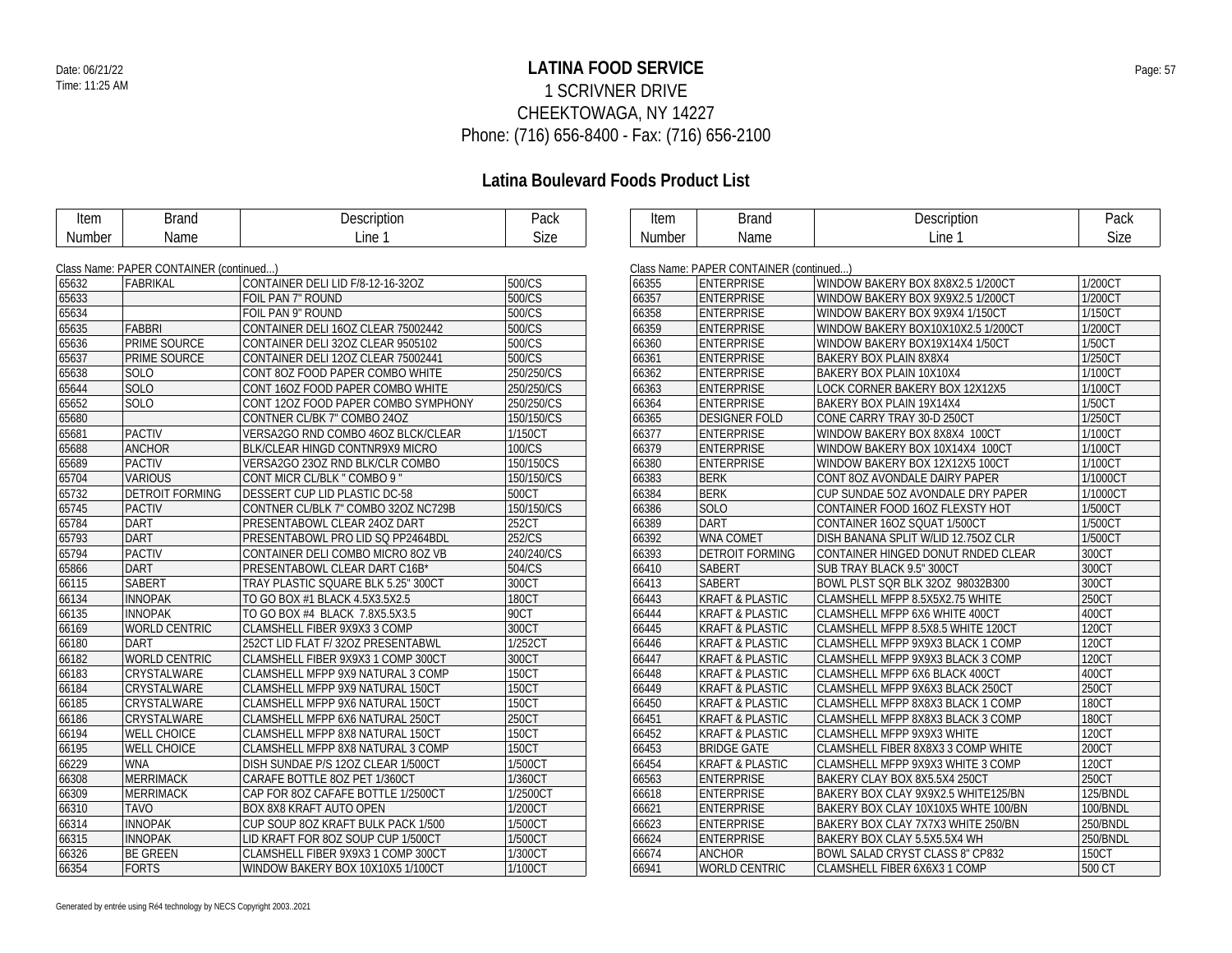### **LATINA FOOD SERVICE** Date: 06/21/22 Page: 58 1 SCRIVNER DRIVE CHEEKTOWAGA, NY 14227 Phone: (716) 656-8400 - Fax: (716) 656-2100

# **Latina Boulevard Foods Product List**

Class Name: DADED CUDS/LIDS (continued...)

| Item   | Brand | Description | Pack |
|--------|-------|-------------|------|
| Number | Name  | Line        | Size |

| Item   | Brand | Description | יack |
|--------|-------|-------------|------|
| Number | Name  | ∟ine ∶      | Size |

### Class Name: PAPER CONTAINER (continued...)

| 66942    | <b>WORLD CENTRIC</b> | CLAMSHELL FIBER 8X8X3 TO-SC-U85-3   | 300 CT   |
|----------|----------------------|-------------------------------------|----------|
| 66943    | <b>BRIDGE GATE</b>   | CLAMSHELL FIBER 9X6X3 1 COMP 250CT  | 250 CT   |
| 66948    | <b>NOVOLEX</b>       | CLAMSHELL NATURAL 8X8X3.625 E FLUTE | 1/110CT  |
| 66949    | SOLO                 | CONTAINER HOT FOOD 32OZ FLEXSTYLE   | 20/25CT  |
| 67005    | <b>SOLO</b>          | CONT 3.50Z FOOD PAPER COMB SYMPHONY | 60/40CT  |
| 67052    | <b>BRIDGE GATE</b>   | CLAMSHELL FIBER 8X8X3 1 COMP WHITE  | 1/200CT  |
| 67055    | <b>BRIDGE GATE</b>   | CLAMSHELL FIBER 6X6X3 1COMP         | 1/400CT  |
| 67056    | <b>GREENWAVE</b>     | FIBER CLAMSHELL JUMBO 9X12X3        | 150CT    |
| 67104    | <b>DURABLE</b>       | CUP ALUMIMUM 4OZ 1000CT 1400-30     | 1000CT   |
| 67779    | <b>BURROWS</b>       | CLAMSHELL KRAFT CORRU 11.5x3.5x3    | 200CT    |
| 69612    | <b>WNA COMET</b>     | BOWL/PLATTER COMBO CONTOUR 13X9     | 1/25CT   |
| 69613    | <b>SQP</b>           | TO GO BOX #3 WHITE 7.5X5.5X2.5      | 1/200CT  |
| 69616    | <b>GRAB N GO</b>     | CUP INSERT 20Z FOR 80Z GRAB GO      | 1/1200CT |
| 69618    | <b>PACTIV</b>        | CONTAINER LID COMBO 8x6 RECTANGLE   | 1/150CT  |
| 69619    | <b>ANCHOR</b>        | 1/100CT CONTAINER MEGA MEAL100OZ    | 1/100CT  |
| 69620    | <b>INLINE</b>        | LID FOR 20Z INSERT 1/1200CT CCLR    | 1/1200CT |
| 69621    | <b>INLINE</b>        | CONTAINER CLEAR 80Z HINGED FLAT LID | 1/272CT  |
| ML155291 | <b>ATRIUM</b>        | 100CT LUNCH BOX W HANDLE CLEAR      | 100CT    |
| ML155292 | <b>ATRIUM</b>        | 500CT SMALL PASTIC WEDGE SANDWICH   | 500CT    |
| ML155293 | <b>ATRIUM</b>        | 1000CT 2 POCKET SNACK CONTAINER     | 1000CT   |
| ML155294 | <b>ATRIUM</b>        | 1000CT 3 POCKET SNACK TRAY          | 1000CT   |
| ML155299 | <b>BERK</b>          | 500CT SMALL NACHO TRAY 5X6          | 500CT    |
| ML16405  | <b>ENTERPRISE</b>    | LID BOX BAKERY PLAIN 50 CT          | 50 CT    |
|          |                      |                                     |          |

### Class Name: PAPER CUPS/LIDS

| 33637 | <b>BERK</b>          | <b>CUP 120Z SPECIALITY PLASTIC 1/500CT</b> | 1/500CT  |
|-------|----------------------|--------------------------------------------|----------|
| 33638 | <b>WNA COMET</b>     | LID DOME FOR CCD9.12.16 CC9 20/25CT        | 20/25CT  |
| 33648 | DART                 | DOME CLEAR 1" HOLE 1000CT                  | 1000CT   |
| 35326 | <b>SOLO</b>          | CONTAINER SAUCES SIDES SWEETS 3.50Z        | 1/2500CT |
| 35327 | <b>SOLO</b>          | LID FOR SAUCES SIDES SWEETS 3.50Z          | 1/2500CT |
| 35414 | <b>FABRIKAL</b>      | LID FOR SIDEKICK CONTNR LFC                | 1/750CT  |
| 35419 | FABRIKAL             | LID DOME W/ HOLE F/ FABRKL CUP             | 10/100CT |
| 35579 | DART                 | CUP CLEAR 100Z PLASTIC PET 1000CT          | 1/1000CT |
| 35583 | <b>WORLD CENTRIC</b> | LID FOR 320Z BURRITO BOWL 300CT            | 300CT    |
| 35585 | <b>WORLD CENTRIC</b> | LID FOR 240Z BURRITO BOWL 500CT            | 500CT    |
| 35587 | <b>WORLD CENTRIC</b> | LID FOR24-32OZ FIBER BOWL 300CT            | 300CT    |
| 35590 | D & W                | LID NON EMBOSSED 624CT PL257               | 624CT    |
| 35592 | <b>SABERT</b>        | LID DOME 18/320Z CLASSIC ROUND             | 300CT    |
| 35606 | DART                 | LID FOR 50Z TRANLUCENT CUP 605TP           | 1/2500   |
| 35607 | <b>FABRIKAL</b>      | LID FOR 200Z CUPS LKC16/24FX               | 1/1000CT |

| CUP PAPER PRINTED SILO 200Z 1000CT  | 1/1000CT                                                                                                                                                                                             |
|-------------------------------------|------------------------------------------------------------------------------------------------------------------------------------------------------------------------------------------------------|
| CUP COLD 120Z DOUBLE POLY PAPER     | 20/100ct                                                                                                                                                                                             |
| LID PLASTIC DOME 50Z 1/1000CT       | 1/1000CT                                                                                                                                                                                             |
| LID PLASTIC DOME 80Z 1/1000CT       | 1/1000CT                                                                                                                                                                                             |
| LID PLASTIC DOME 120Z 1/1000CT BERK | 1/1000CT                                                                                                                                                                                             |
| CUP PAPER ICE CREAM GREEN 50Z       | 1/1000CT                                                                                                                                                                                             |
| CUP PAPER ICE CREAM PINK 80Z        | 1/1000CT                                                                                                                                                                                             |
| CUP PAPER ICE CREAM PURPLE 120Z     | 1/1000CT                                                                                                                                                                                             |
| 1/100CT LID MEGA MEAL 80/100OZ      | 1/100CT                                                                                                                                                                                              |
| CUP PAPER ICE CREAM ORANGE 3.50Z    | 1/1000                                                                                                                                                                                               |
| LID PLASTIC DOME 3.50Z 1/1000CT     | 1/1000CT                                                                                                                                                                                             |
| CUP PAPER ICE CREAM BLUE 16 OZ      | 1/1000                                                                                                                                                                                               |
| LID DOME SOLO DESSERT PLAST 5-80Z   | 1/1000CT                                                                                                                                                                                             |
| CUP PAPER HOT 4OZ WHITE 20/50CT     | 20/50CT                                                                                                                                                                                              |
| CUPS PAPER PRINTED SILO 120Z 1000CT | 1000CT                                                                                                                                                                                               |
| CUP CLEAR 160Z PLCC16               | 1000CT                                                                                                                                                                                               |
| CUP COLD 200Z WHITE/BLUE/GREY       | 1000CT                                                                                                                                                                                               |
| CUP COLD 120Z WHITE/BLUE/GREY       | 1000CT                                                                                                                                                                                               |
| CUP COLD 16OZ WHITE/BLUE/GREY       | 1000CT                                                                                                                                                                                               |
| CUP COLD 24OZ WHITE/BLUE/GREY       | 500CT                                                                                                                                                                                                |
| CUP CLEAR 120Z PLACTIC PET          | 1000CT                                                                                                                                                                                               |
| CUP CLEAR 160Z PLACTIC PET          | 1000CT                                                                                                                                                                                               |
| CUP CLEAR 200Z PLACTIC PET          | 1000CT                                                                                                                                                                                               |
| CUP CLEAR 240Z PLACTIC PET          | 1000CT                                                                                                                                                                                               |
|                                     | 1000CT                                                                                                                                                                                               |
| CUP PAPER HOTCAFE DESIGN16OZ        | 1000CT                                                                                                                                                                                               |
| CUP TRANSLUCENT 50Z Y5              | 2500/cs                                                                                                                                                                                              |
| CUP TRANSLUCENT 70Z PLASTIC Y7      | 2500/CS                                                                                                                                                                                              |
| CUP TRANSLUCENT 120Z DART Y12S      | 1000/CS                                                                                                                                                                                              |
| CUP FOAM 16 OZ WHITE DART 16J16     | 1000/CS                                                                                                                                                                                              |
| <b>CUP PAPER HOT WHITE 8 OZ</b>     | 1000/CS                                                                                                                                                                                              |
|                                     | 1000/CS                                                                                                                                                                                              |
|                                     | 1000CT                                                                                                                                                                                               |
| CUP PAPER HOT WHITE 16 OZ           | 1000/CS                                                                                                                                                                                              |
| CUP FOAM 6 OZ WHITE DART 6J6        | 1000/CS                                                                                                                                                                                              |
| CUP PAPER HOTCAFE DESIGN 12 OZ      | 1000/CS                                                                                                                                                                                              |
| CUP PAPER HOT WHITE 20 OZ           | 500/CS                                                                                                                                                                                               |
| LID DART 10FTL WHITE LIFT and LOCK  | 1000/CS                                                                                                                                                                                              |
| CUP PAPER COLD 16 OZ SYM RP16P      | 1000/CS                                                                                                                                                                                              |
| LID SOLO STRAW SLOT TRANSLU L16BL   | 12/100CS                                                                                                                                                                                             |
|                                     | GRAS MANIE: PAPER GOPS/LIDS (CONNIGUAL).<br>THERMOSURE TOOL<br>THERMOSURE TOOL<br><b>THERMOSURE TOOL</b><br>CUP CLEAR 320Z PLACTIC PET<br>CUP PAPER HOTCAFE DESIGN 10 OZ<br>CUP PAPER HOT WHITE 10OZ |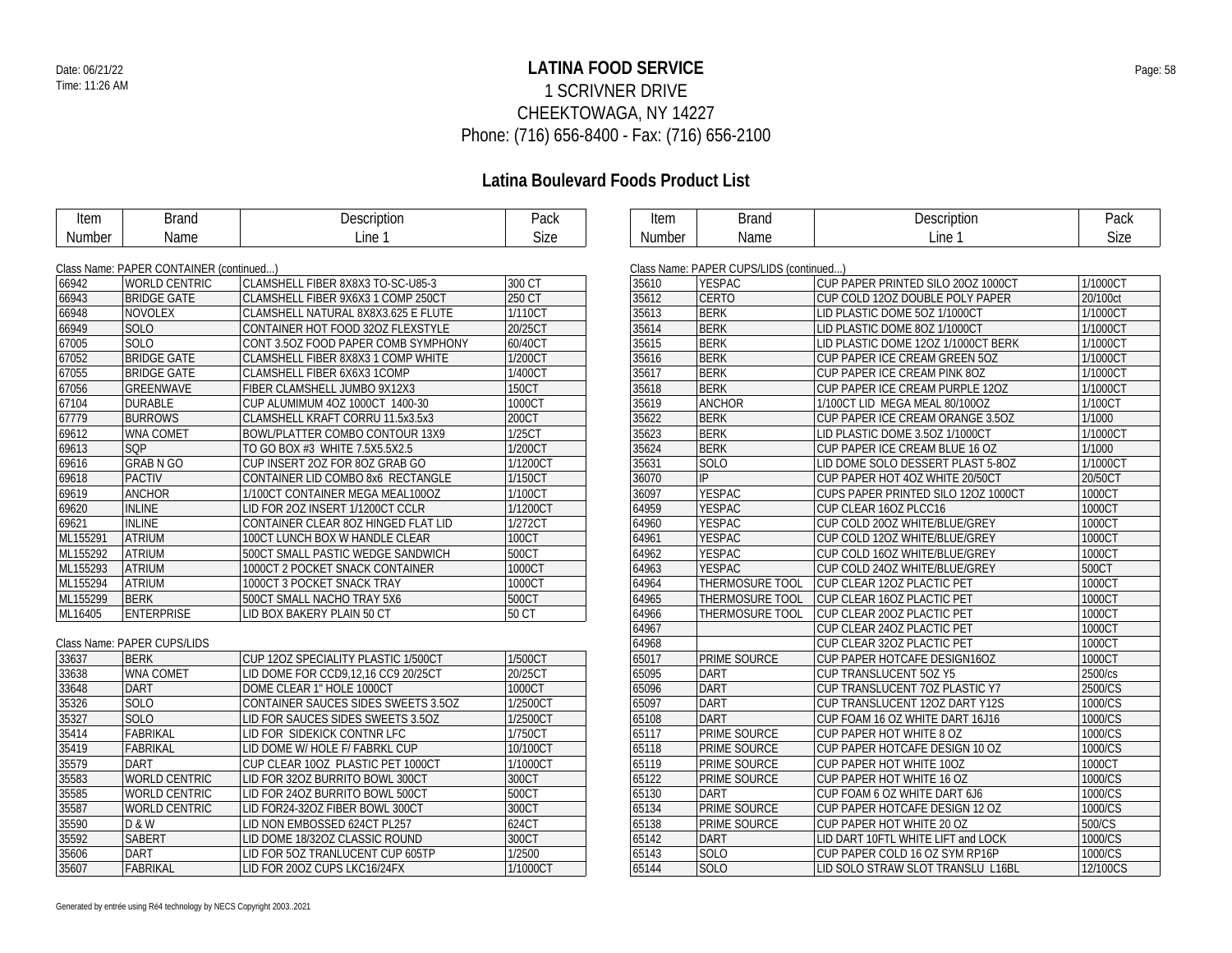### **LATINA FOOD SERVICE** Date: 06/21/22 Page: 59 1 SCRIVNER DRIVE CHEEKTOWAGA, NY 14227 Phone: (716) 656-8400 - Fax: (716) 656-2100

| Item   | <b>Brand</b>                            | Description                         | Pack       | Item     | <b>Brand</b>                            | Description                               | Pack      |
|--------|-----------------------------------------|-------------------------------------|------------|----------|-----------------------------------------|-------------------------------------------|-----------|
| Number | Name                                    | Line 1                              | Size       | Number   | Name                                    | Line 1                                    | Size      |
|        |                                         |                                     |            |          |                                         |                                           |           |
|        | Class Name: PAPER CUPS/LIDS (continued) |                                     |            |          | Class Name: PAPER CUPS/LIDS (continued) |                                           |           |
| 65147  | PRIME SOURCE                            | LID TRAVEL BLACK 8OZ 75000248       | 1000/CS    | 66431    | <b>CERTO</b>                            | CUP COLD 220Z DOUBLE POLY                 | 20/50CT   |
| 65148  | <b>SOLO</b>                             | CUP PAPER COLD 12 OZ SYM RP12S      | 2000/CS    | 66434    | <b>LETICA</b>                           | CUP COLD 32OZ DOUBLE POLY MAUI            | 1/600CT   |
| 65151  | SOLO                                    | CUP PAP COLD 24 O SYM SOL RP24J     | 1000/CS    | 66435    | LETICA                                  | LID 12-240Z PLSTIC FLAT W STRAW SLT       | 1/2400CT  |
| 65152  | <b>SOLO</b>                             | LID SOLO STRAW SLOT TRANS 1624B     | 2000/CS    | 66436    | <b>LETICA</b>                           | LID 320Z PLASTIC FLAT W STRAW SLOT        | 10/100 ct |
| 65179  | FABRIKAL                                | SQUEEZE PRINTED 200Z CUP            | 1/1000CT   | 66437    | INTERNATIONAL                           | LID DOME W/HOLE CLEAR 12/16/24OZ          | 1/1000CT  |
| 65201  | <b>DART</b>                             | CUP PLASTIC PREMIUM CLEAR DART TP9R | 1000/CS    | 66572    | <b>BALL PACKAGING</b>                   | CUP ALUMINUM 16OZ SILVER                  | 1/600CT   |
| 65407  | PRIME SOURCE                            | CUP PAPER HOTCAFE DESIGN 8 OZ       | 1000CT     | 66592    | DART                                    | LID DART DLR662 DOME WITH HOLE 1"         | 1000/CS   |
| 65417  | <b>DART</b>                             | CUP PLASTIC PREMIUM CLR DART TR16   | 1000/CS    | 66736    | <b>BALL PACKAGING</b>                   | NYBP PRINTED ALUMINUM CUP 16OZ            | 600CT     |
| 65419  | <b>DART</b>                             | CUP PLASTIC PREMIUM CLR DART TP12   | 20/50ct    | 66737    | <b>BALL PACKAGING</b>                   | <b>BADA BING PRNTD ALUMIN CUP 160Z</b>    | 600CT     |
| 65472  | <b>FABRIKAL</b>                         | CUP KIDS PLASTIC 120Z & LID SC12W   | 250/250/CS | 66740    | <b>BALL PACKAGING</b>                   | CUP ALUMINUM 200Z SILVER                  | 600CT     |
| 65483  | <b>DART</b>                             | LID DART 20HDLC DOME                | 1000/CS    | 66892    | FABRIKAL                                | <b>DISH SIDEKICK MICROWAVE 80Z BLK</b>    | 1/750CT   |
| 65509  | <b>SOLO</b>                             | CUP PAPER COLD SYM SOLO RS22N       | 1000/CASE  | 66895    | <b>FABRIKAL</b>                         | CUP TRANSLUCENT RIBBED 90Z 1/2500CT       | 1/2500CT  |
| 65516  | PRIME SOURCE                            | CUP PAPER HOTCAFE DESIGN 20 OZ      | 500/CS     | 67105    | <b>DURABLE</b>                          | LID PLASTIC 4OZ 1000CT P1400-100          | 1000CT    |
| 65581  | <b>DART</b>                             | LID DART 636TS STAW SLOT FOR TC32   | 500/CS     | ML153752 | <b>WNA</b>                              | CUP CLR HARD PLASTIC 90Z 1/500CT          | 1/500CT   |
| 65628  | <b>DART</b>                             | CUP FOAM 32 OZ WHITE DART 32TJ32    | 500/CS     | ML154001 | DART                                    | LID RAISED W/ HOLE F/12OZ 1/1000CT        | 1/1000CT  |
| 65655  | <b>DART</b>                             | LID DART 16SL TRANSLUCEN STRAW SLOT | 1000/CS    | ML154319 | DART                                    | LID DOME W HOLE FOR TP16D 1000CT          | 1/1000CT  |
| 65656  | SOLO                                    | LID SOLO TRAVEL WHITE TLP316        | 1000/CS    | ML154322 | DART                                    | CUP CLEAR 200Z TP20 600CT PLASTIC         | 1/600CT   |
| 65691  | <b>DART</b>                             | LID DART 32SL TRANSLUCENT STRAW SLT | 5/100CT    | ML154323 | DART                                    | LID DOME NO HOLE F/ TP9R TP12 TR16        | 1/1000CT  |
| 65692  | <b>DART</b>                             | LID DART 626TS STRAW SLOTTED        | 1000/CS    |          |                                         |                                           |           |
| 65748  | DETROIT FORMING                         | DESSERT CUP 120Z PLASTIC DC-12      | 1000CT     |          | Class Name: PAPER CUTLERY               |                                           |           |
| 65749  | <b>DETROIT FORMING</b>                  | <b>DESSERT CUP 80Z PLASTIC DC-8</b> | 1000CT     | 35576    | <b>CERTO</b>                            | KNIFE HEAVY POLY PRO BULK WHT CERTO       | 1/1000CT  |
| 65758  | <b>DETROIT FORMING</b>                  | DESSERT CUP 50Z PLASTIC DC-5        | 1000CT     | 35580    | <b>WORLD CENTRIC</b>                    | KNIFE BIODEGRADEABLE 6" WORLD CENTR       | 1000CT    |
| 65772  | <b>DART</b>                             | LID DART 662TS STRAW SLOTTED        | 1000/CS    | 35581    | <b>WORLD CENTRIC</b>                    | FORK BIODEGRADEABLE 6" WORLD CENT         | 1000CT    |
| 65778  | <b>DART</b>                             | LID DART DLW662 DOME WIDE HOLE      | 1000CT     | 35582    | <b>WORLD CENTRIC</b>                    | SPOON ASIAN BIODEGRADEABLE 6"             | 500 ct    |
| 65779  | <b>DART</b>                             | LID DART 662TP NO SLOT              | 1000CT     | 35593    | CRYSTALWARE                             | TEASPOON HEAVY POLYPRO WHITE              | 1/1000CT  |
| 65864  | DART                                    | CUP TRANSLUCENT 160Z DART Y16T      | 1000CT     | 65073    | <b>CRYSTAL WARE</b>                     | <b>CUTLERY BULK PLASTIC SOUPSPOONS</b>    | 1000/CS   |
| 66132  | <b>DART</b>                             | TWO COMP INSERT PARFAIT COMBO 3.5OZ | 1500 CT    | 65074    | CRYSTALWARE                             | CUTLERY IND HVY WRAP BLACK FORK           | 1000/CS   |
| 66213  | PRIME SOURCE                            | CUP PAPER HOT WHITE 12 OZ           | 1000/CS    | 65078    |                                         | CUTLERY WRAPPED SOUPSPOON MEDIUM          | 1000/CS   |
| 66214  | <b>SOLO</b>                             | LID SOLO TRAVEL BLACK 10 TO 20 OZ   | 10/100CT   | 65079    | CRYSTALWARE                             | CUTLERY WRAPPED PLASTIC FORKS             | 1000/CS   |
| 66396  | <b>BERK</b>                             | CUP PAPER 20/210Z AVONDALE PRNT     | 1/1000CT   | 65083    | CRYSTALWARE                             | CUTLERY PICNIC PACK MED 6PC KIT           | 250/CS    |
| 66411  | <b>SABERT</b>                           | LID FOR SUB TRAY DOME 9.5" 300CT    | 300CT      | 65101    | CRYSTALWARE                             | <b>CUTLERY BLACK HVY P/P FORK</b>         | 1000/CS   |
| 66412  | <b>SABERT</b>                           | LID PLASTIC SQUARE 24-480Z 300CT    | 300CT      | 65102    | CRYSTALWARE                             | <b>CUTLERY BLACK HVY P/P KNIFE</b>        | 1000/CS   |
| 66414  | <b>SABERT</b>                           | LID PLASTIC SQUARE DOME 5.25" 300CT | 300CT      | 65103    | CRYSTALWARE                             | <b>CUTLERY BLACK HVY PP TEASPOON</b>      | 1000/CS   |
| 66420  | DART                                    | CUP FOAM 24OZ MAUVE DESIGN          | 1/500CT    | 65104    | CRYSTALWARE                             | CUTLERY BLACK HVY P/P SOUPSPOON           | 1000/CS   |
| 66422  | SOLO                                    | LID STRAW SLOT 90Z WAXED TRANS CUP  | 20/100CT   | 65105    | <b>BERK</b>                             | CUTLERY ALMOND 7" BULK FORK BS2008        | 1000/CS   |
| 66423  | <b>SOLO</b>                             | LID PAPER 160Z CLD CONT SPIRALWOUND | 20/25CT    | 65107    | <b>PRIME SOURCE</b>                     | CUTLERY ALMOND 7" BULK KNIFE BS1008       | 1000/CS   |
| 66424  | SOLO                                    | LID PAPER 320Z CLD CONT SPIRALWOUND | 20/25CT    | 65109    | PRIME SOURCE                            | CUTLERY ALMOND/WHITE 7" TEASPOON          | 1000/CS   |
| 66427  | <b>DART</b>                             | LID HIGH DOME 1000CT F/ 6SJ12 CONT  | 1/1000CT   | 65111    | <b>CRYSTAL WARE</b>                     | <b>CUTLERY BULK FORK</b>                  | 1000/CS   |
| 66428  | <b>INTL PAPER</b>                       | CUP PAPER COLD 50Z INTL 25/100      | 25/100CT   | 65113    | <b>GEORGIA PACIFIC</b>                  | CUTLERY SMARTSTOCK BLK SPOON SSS51        | 960CT     |
| 66430  | <b>CERTO</b>                            | CUP COLD 160Z DOUBLE POLY PAPER     | 1/1200CT   | 65114    | <b>GEORGIA PACIFIC</b>                  | <b>CUTLERY SMARTSTOCK BLK FORKS SSF51</b> | 960CT     |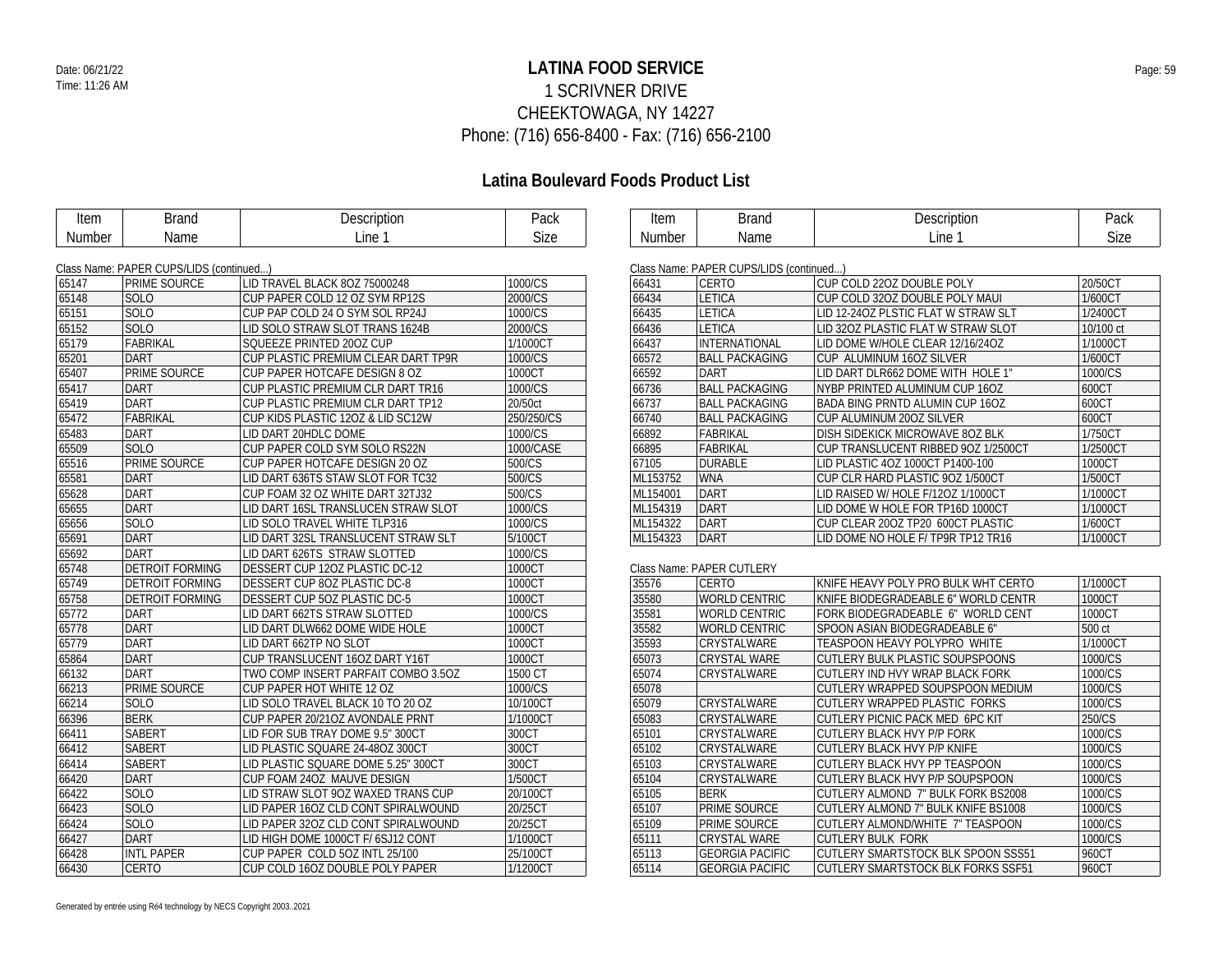### **LATINA FOOD SERVICE** Date: 06/21/22 Page: 60 1 SCRIVNER DRIVE CHEEKTOWAGA, NY 14227 Phone: (716) 656-8400 - Fax: (716) 656-2100

| Item     | <b>Brand</b>                          | Description                               | Pack        | Item     | <b>Brand</b>                         | Description                         | Pack     |
|----------|---------------------------------------|-------------------------------------------|-------------|----------|--------------------------------------|-------------------------------------|----------|
| Number   | Name                                  | Line 1                                    | <b>Size</b> | Number   | Name                                 | Line 1                              | Size     |
|          |                                       |                                           |             |          |                                      |                                     |          |
|          | Class Name: PAPER CUTLERY (continued) |                                           |             |          | Class Name: PAPER DISHES (continued) |                                     |          |
| 65115    | <b>GEORGIA PACIFIC</b>                | <b>CUTLERY SMARTSTOCK BLK KNIFE SSK51</b> | 960CT       | 65039    | <b>HUHTAMAKI</b>                     | FIBER SAVADAY TRAY #300 10405       | 500/CS   |
| 65158    | DART                                  | <b>CUTLERY BULK TEASPOON WHT S6BW</b>     | 1000CT      | 65206    | HOFFMASTER                           | PLATE PAPER COATED 9" HEAVY SMOOTH  | 500/CASE |
| 65212    | CRYSTALWARE                           | CUTLERY BULK PLASTIC TEASPOON WHITE       | 1000/CS     | 65480    | <b>DART</b>                          | PLATE PLAST 10.25" 3 COMP WH 10CPWF | 500/CS   |
| 65220    | CRYSTALWARE                           | <b>CUTLERY BULK KNIFE WHITE</b>           | 1000CT      | 65491    | <b>POLAR PAK</b>                     | PLATE PLAST WHITE 6" DART 6PWF      | 1000CT   |
| 65296    | PRIME SOURCE                          | CUTLERY KNIFE WRAPPED BLCK HVY 1000       | 1000CT      | 65613    | AJM PKG                              | PLATE PAPER 9" PAPER PLATES 10/100  | 1000/CS  |
| 65500    | CRYSTALWARE                           | CUTLERY KIT HVY BLK KN/FK/TS/NAP/S        | 250CT       | 65657    | <b>DART</b>                          | PLATE FOAM LAM 6" WHITE 6PWQR       | 1000/CS  |
| 65572    | <b>CRYSTALWARE</b>                    | CUTLERY KIT SPORK, STRAW, NAP             | 1000CT      | 65659    | SOUTH CHAMPION                       | FOOD BOAT 5# KRAFT 500CT            | 500/CS   |
| 66103    | CRYSTALWARE                           | CUTLERY KIT KN/F/TS 1/500CT               | 1/500CT     | 65746    | <b>DIXIE</b>                         | DISH PLASTIC DIXIE CLEAR 50Z DD05C* | 1000CT   |
| 66290    | <b>MAX PACKAGING</b>                  | PASQUALES CUTLERY KIT 250CT               | 250CT       | 65791    | <b>POLAR PAK</b>                     | <b>BOWL PLASTIC WHITE 120Z</b>      | 1000CT   |
| 66401    | <b>DART</b>                           | CUTLERY SODA SPOON BULK WHTE 1000CT       | 1/1000CT    | 65800    | <b>AJM PKG</b>                       | PLATE PAPER 6" 736GS                | 1000/CS  |
| 69200    | <b>BERK</b>                           | SPOON TASTER 3IN BULK WHITE 1/3000        | 1/3000CT    | 65801    | SOUTH CHAMPION                       | FOOD BOATS #300 3LB                 | 500/CS   |
| 69201    | <b>BANYAN</b>                         | KNIFE WHITE BOX HW 10/100CT               | 10/100CT    | 65802    | <b>SOUTH CHAMPION</b>                | FOOD BOATS #100 1LB                 | 1000/CS  |
| 69202    | <b>BANYAN</b>                         | FORK WHITE BOX 10/100CT                   | 10/100CT    | 65803    | <b>SOUTH CHAMPION</b>                | FOOD BOATS #500 5LB                 | 500/CS   |
| 69203    | <b>BANYAN</b>                         | TEASPOON WHITE BOX 10/100CT               | 10/100CT    | 65804    | SOUTHERN CHAMP                       | FOOD BOATS 80Z                      | 1000/CS  |
| 69204    |                                       | SOUP SPOON WHITE BOX HW 10/100CT          | 10/100CT    | 65806    | SOUTHERN CHAMP                       | FOOD BOATS #200 2LB                 | 1000/CS  |
| 69208    | WORLD CENTRIC                         | SPOON BIODEGRADEABLE 6" 1/1000CT          | 1/1000CT    | 65811    | <b>POLAR PAK</b>                     | PLATE PLASTIC 10.25" WHITE          | 500/CS   |
| 69209    | <b>GEORGIA PACIFIC</b>                | SPOON SMARTSTOCK BIO BLEND TAN            | 1/960CT     | 65812    | <b>BADA BING</b>                     | PLATE PAPER BADA BING 9"            | 1/1000CT |
| 69210    | <b>GEORGIA PACIFIC</b>                | FORK SMARTSTOCK BIO BLEND TAN             | 1/960CT     | 65813    | <b>BRIDGE GATE</b>                   | PLATE FIBER PRO 10"                 | 500/CS   |
| 69211    | <b>GEORGIA PACIFIC</b>                | KNIFE SMARTSTOCK BIO BLEND TAN            | 1/960CT     | 65814    | <b>DIXIE</b>                         | FOOD BOATS #40 6OZ TRAY RP408       | 1000/CS  |
| 69213    | <b>WNA</b>                            | SPOON CUTLEREASE WNA 1/960CT              | 1/960CT     | 65821    | SOUTHERN CHAMP                       | FOOD BOAT BLACK 8 OZ 30BLCK050      | 1000/CS  |
| 69214    | <b>WNA</b>                            | KNIFE CUTLEREASE WNA 1/960CT              | 1/960CT     | 65824    | <b>SOLO</b>                          | PLATE PAPER 6" COATED SOLO MP6      | 500/CS   |
| 69215    | <b>DIXIE</b>                          | CUTLERY BLACK SPOONS POLYSTYRENE          | 960CT       | 65930    | <b>SOUTHERN CHAMP</b>                | FOOD BOATS HOT DOG TRAY 7" RED CHEC | 1000/CS  |
| 69216    | <b>DIXIE</b>                          | CUTLERY BLACK KNIFE POLYSTYRENE           | 960CT       | 65937    | SQP                                  | HOT DOG BOATS FOOT LONG HD 8092     | 500/CS   |
| 69217    | <b>DIXIE</b>                          | CUTLERY BLACK FORK POLYSTYRENE            | 960CT       | 65938    |                                      | FOOD BOAT HOT DOG TRAY 7" KRAFT     | 1000CT   |
| ML154805 | CRYSTALWARE                           | TEASPOON INDIV WRAPPED 1/1000CT           | 1/1000CT    | 66220    | SOUTHERN CHAMP                       | FOOD BOAT BLACK 2#<br>30BLCK200     | 1000CT   |
| ML154810 | CRYSTALWARE                           | CUTLERY KIT F/TS/NAP/STR 1/500CT          | 1/500CT     | 66221    | SOUTHERN CHAMP                       | FOOD BOAT BLACK 3 LB<br>30BLCK300   | 500CT    |
| ML154830 |                                       | FORK PLAS HVY WH POLY PRO 1/1000CT        | 1/1000CT    | 66231    | SOUTH CHAMPION                       | FOOD BOAT 1# KRAFT 1/1000CT         | 1/1000CT |
| ML154980 |                                       | CUTLERY SPORK PLASTIC MED 1000CT          | 1000CT      | 66323    | <b>FABRIKAL</b>                      | DISH SIDEKICK MICROWAVE 120Z BLACK  | 1/750CT  |
|          |                                       |                                           |             | 66324    | SOLO                                 | CONT 80Z FOOD PAPER COMBO SYMPHONY  | 1/500CT  |
|          | Class Name: PAPER DISHES              |                                           |             | 66325    | <b>SOLO</b>                          | CONT 320Z FOOD PAPER COMBO SYMPHONY | 1/250CT  |
| 35302    | <b>ECO PRODUCTS</b>                   | PLATE 9" WHITE FIBER                      | 1/500CT     | 66734    | <b>BLASDELL</b>                      | BLASDELL PIZZA PAPER PLATE 9"       | 1/1000CT |
| 35304    | <b>ECO PRODUCTS</b>                   | <b>BOWL WHITE FIBER 240Z</b>              | 1/400CT     | 66910    | SQP                                  | FOOD BOAT 2# KRAFT 1/1000CT         | 1/1000CT |
| 35399    | <b>FABRIKAL</b>                       | DISH SIDEKICK MICROWAVE 60Z BLACK         | 1/750CT     | 66928    | <b>EMPRESS EARTH</b>                 | PLATE FIBER 7" 1000CT EPL-07        | 8/125CT  |
| 35400    | DART                                  | CONTNR FOAM 3.5OZ INSULATED               | 20/50CT     | 66946    | <b>PACTIV</b>                        | PLATE FIBER 6" 1000CT PLSC6         | 1/1000CT |
| 35404    | <b>POLAR PAK</b>                      | PLATE PLASTIC 9" 500CT                    | 4/125CT     | 67101    | <b>SOUTH CHAMPION</b>                | FOOD BOAT 3# KRAFT 1/1000CT         | 1/1000CT |
| 35413    | <b>FABRIKAL</b>                       | DISH SIDEKICK MICROWAVE 4OZ BLK           | 1/750CT     | 68130    | <b>SABERT</b>                        | LID FOR 28OZ SQUARE BOWL 1/300CT    | 1/300CT  |
| 35584    | <b>WORLD CENTRIC</b>                  | <b>BOWL BURRITO 32OZ 300CT</b>            | 300CT       | 68131    | <b>SABERT</b>                        | BOWL SQUARE FIBER 280Z 1/300CT      | 1/300CT  |
| 35588    | <b>WORLD CENTRIC</b>                  | BOWL COMPOSTABLE FIBER 32OZ 500CT         | 500CT       | ML155206 | <b>AJM PKG</b>                       | PLATE PAPER 6" LAMINATED 1/1200CT   | 1/1200CT |
| 35591    | D&W                                   | BOWL 220Z MICRO BLACK 624CT               | 624 CT      | ML555259 | <b>PACTIV</b>                        | PLATE FIBER 10.5" 3COMP             | 1/500CT  |
| 36079    | <b>WNA COMET</b>                      | CUP PARFAIT 120Z 12/20CT CP12             | 12/20CT     |          |                                      |                                     |          |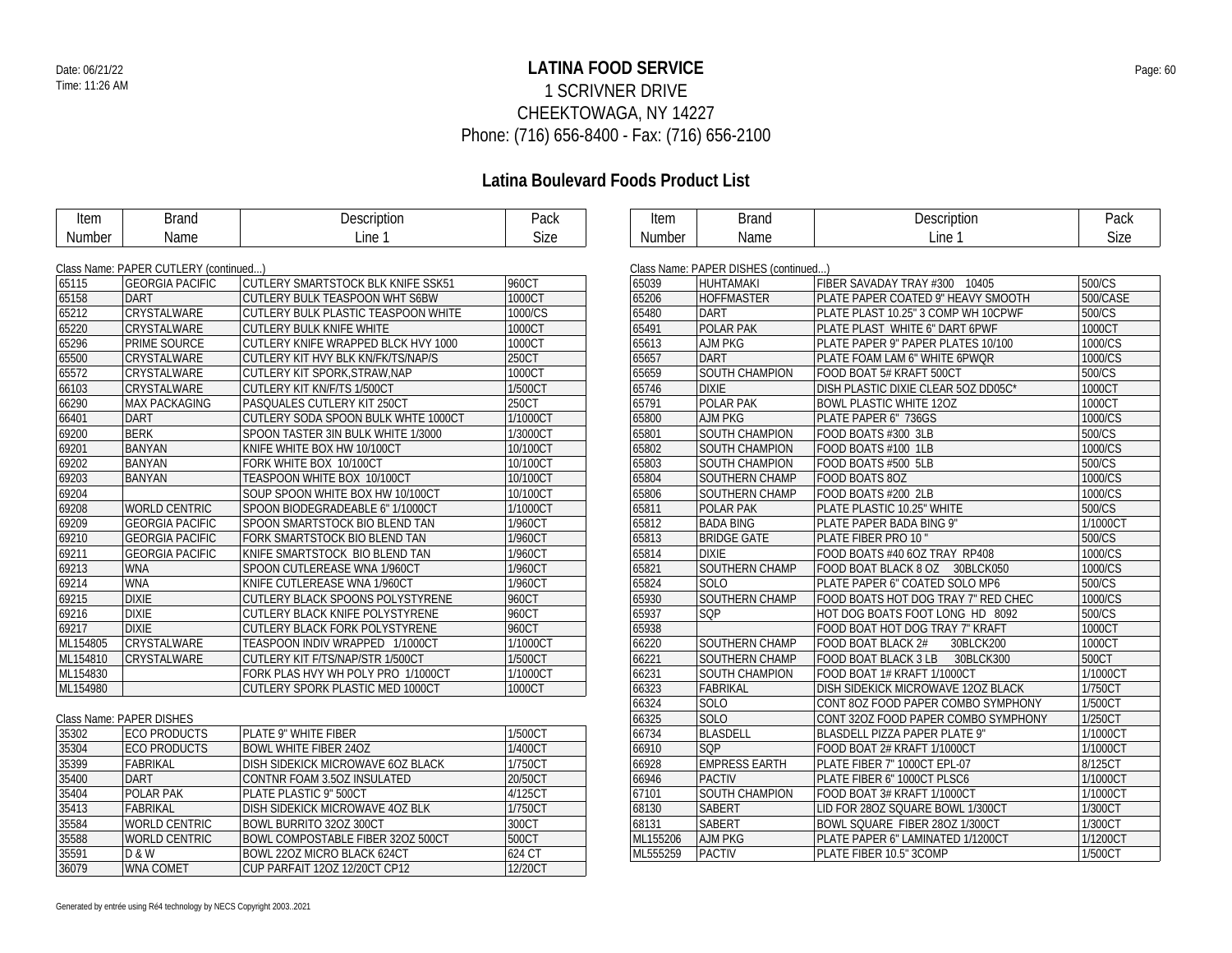### **LATINA FOOD SERVICE** Date: 06/21/22 Page: 61 1 SCRIVNER DRIVE CHEEKTOWAGA, NY 14227 Phone: (716) 656-8400 - Fax: (716) 656-2100

| Item     | <b>Brand</b>             | Description                               | Pack        | Item     | <b>Brand</b>                         | Description                                | Pack       |
|----------|--------------------------|-------------------------------------------|-------------|----------|--------------------------------------|--------------------------------------------|------------|
| Number   | Name                     | Line 1                                    | <b>Size</b> | Number   | Name                                 | Line 1                                     | Size       |
|          |                          |                                           |             |          |                                      |                                            |            |
|          | Class Name: PAPER GLOVES |                                           |             |          | Class Name: PAPER LINERS (continued) |                                            |            |
| 65022    | HANDGARDS                | <b>GLOVE LATEX POWDER FREE MED 10/100</b> | 10/100CT    | 65506    | <b>DURABLE</b>                       | <b>BASKET LINER 12X12 BLACK CHECK</b>      | 2000/CASE  |
| 65024    | HANDGARDS                | GLOVE LATEX POWDER FREE EXLG 10/100       | 10/100CT    | 65601    | <b>DURABLE</b>                       | BAKING PAN LINERS 16 X 24 QPL-25           | 1000/CS    |
| 65216    | HANDGARDS                | GLOVE LATEX POWDER FREE LARGE10/100       | 10/100CT    | 65756    | <b>HANDY WACKS</b>                   | BASKET LINER 12X12 BLUE CHECK 6MCT         | 6000CT     |
| 65709    | <b>HANDGARDS</b>         | GLOVE LATEX POWDERED EX-LRG 10/100        | 10BX/100/B  | 69013    | <b>MCNAIRN</b>                       | ALLEN BURGER 12X12 PAPER WRAP              | 1/5000CT   |
| 65710    | <b>HANDGARDS</b>         | GLOVE LATEX POWDERED LRG 10/100CT         | 10BX/100CT  | 69022    | <b>BAGCRAFT</b>                      | <b>BASKET LINER 12X12 KRAFT/BLCK CHECK</b> | 1/2000CT   |
| 65711    | <b>HANDGARDS</b>         | GLOVE LATEX POWDERED MED 10/100CT         | 10/100CT    | ML16367  | <b>BAGCRAFT</b>                      | PAN LINER 35# SILICONE 1000/1CT            | 1000/1CT   |
| 65712    | <b>HANDGARDS</b>         | GLOVE LATEX POWDERED SML 10/100           | 10/100CT    | ML552724 | <b>PANSAVER</b>                      | SOUP LINER 6&7QT ROUND 1/100CT             | 1/100CT    |
| 65713    | <b>HANDGARDS</b>         | GLOVE VINYL POWDERED LRG 10/100           | 10/100CT    |          |                                      |                                            |            |
| 65714    | <b>HANDGARDS</b>         | GLOVE VINYL POWDERED MED 10/100           | 10/100CT    |          | Class Name: PAPER MISS               |                                            |            |
| 65715    | <b>HANDGARDS</b>         | GLOVE VINYL POWDERED EXLG 10/100          | 10/100CT    | 64969    | HUHTAMAKI                            | TRAY FIBER SCHOOL 5 COMP 240CT             | 1/240CT    |
| 65716    | <b>HANDGARDS</b>         | GLOVE POLY ECONOMY LARGE 4/500            | 4/500CT     | 64974    | DFI                                  | <b>QUEEN CITY DFI T376</b>                 | 1/3024CS   |
| 65717    | <b>HANDGARDS</b>         | GLOVE VINYL POWDER FREE MED 10/100        | 10/100CT    | 64975    | DFI                                  | QUEEN CITY DFI T261 4200CT                 | 1/4200CT   |
| 65718    | <b>HANDGARDS</b>         | GLOVE VINYL POWDERED SMALL 10/100         | 10/100CT    | 64976    | DFI                                  | <b>QUEEN CITY DFI T396 4320CT</b>          | 1/4320CT   |
| 65719    | <b>HANDGARDS</b>         | GLOVE VINYL POWDER FREE LG 10/100         | 10/100CT    | 64989    | <b>STERNO</b>                        | FUEL CELL LAMP 10 HOUR 144CT 30502         | 144CT      |
| 65721    | <b>HANDGARDS</b>         | GLOVE VINYL POWDER FREE EXLG 10/100       | 10/100CT    | 64990    | <b>HANDGARDS</b>                     | SILVERWARE BAG 4X10.75 SW25                | 1/2000     |
| 65733    | <b>HANDGARDS</b>         | GLOVE POLY ECONOMY ONE SIZE FIT ALL       | 4/500CT     | 64994    | <b>SAN JAMAR</b>                     | CHEESE CLOTH G40 36"x210' 40 GRADE         | 1CT        |
| 65787    | <b>HANDGARDS</b>         | <b>GLOVE LATEX POWDER FREE SMALL</b>      | 10/100CT    | 65153    | CELLO CORE                           | STRAW 8" COLLOSA/TROPICA 8TSNA6/175        | 6/175 CT   |
| 66215    | <b>HANDGARDS</b>         | GLOVE POLY ECONOMY MED 4/500              | 4/500CT     | 65181    | <b>ROYAL</b>                         | SKEWER HEAVY BAMBOO 6" R806                | 1/1200CT   |
| 67013    | <b>HANDGARDS</b>         | GLOVE NITRILE POWD FREE LRG 10/100        | 10/100      | 65283    | <b>TORK</b>                          | TOWEL DISPENSER BLK 84TR GENERK            | 1 EACH     |
| 67014    | <b>HANDGARDS</b>         | GLOVE NITRILE SMALL PF 10/100CT           | 10/100CT    | 65416    | <b>SOUTHERN CHAMP</b>                | TRAY CARRY OUT CHIPBOARD 4CUP              | 250 ct     |
| 67015    | <b>HANDGARDS</b>         | GLOVE NITRILE MEDIUM PF 10/100CT          | 10/100CT    | 65466    | <b>CRYSTALWARE</b>                   | STRAW COLLINS BLACK 7.5" BS808BLK          | 5000/CS    |
| 67016    | <b>HANDGARDS</b>         | GLOVE VINYL POWDER FREE XXL 10/100        | 10/100CT    | 65467    | CELLO-O-CORE                         | STRAW GIANT 10.25" WRAPPED                 | 4/300CT    |
| 67017    | HANDGARDS                | GLOVE NITRILE XL PF 10/100CT              | 10/100CT    | 65471    | <b>ROYAL</b>                         | <b>SWORD PICKS 3" PLASTIC</b>              | 1000/BOX   |
| 67018    | <b>HANDGARDS</b>         | GLOVE BLCK NITRILE PWD FREE LRG           | 10/100CT    | 65476    | <b>CRYSTALWARE</b>                   | STRAW BLACK JUMBO UNWRAPPED 7.75"          | 5000/CS    |
| 67020    | FOODHANDLER              | GLOVE POLY QUICK FIT SM/MED 10/200        | 10/200CT    | 65478    | CELLO CORE                           | STRAW BLACK JUMBO WRAPPED 7.75"            | 10/500CT   |
| 67024    | <b>HANDGARDS</b>         | GLOVE NITRILE XL BLACK PF 10/100          | 10/100CT    | 65485    | <b>ROYAL</b>                         | STIR STIX WOODN 7" 10 BX/1M/CS R825        | 10BX/1M/CS |
| 67030    | <b>HANDGARDS</b>         | GLOVE NITRILE MED BIACK PF 10/100         | 10/100CT    | 65487    | CELLO-O-CORE                         | <b>STRAW GIANT 7.75" WRAPPED</b>           | 24/300CT   |
| ML155610 | <b>FOOD HANDLER</b>      | GLOVES POLY QUICK FIT L/XL 10/200CT       | 10/200CT    | 65546    | <b>CELLO CORE</b>                    | STRAW WRPD JUMBO 7.75" GRN BIO             | 1/2000CT   |
|          |                          |                                           |             | 65547    | <b>CELLO CORE</b>                    | STRAW WRPD GIANT 7 3/4" COM GRN            | 4/300CT    |
|          | Class Name: PAPER LINERS |                                           |             | 65552    | <b>D &amp; W</b>                     | FOIL PIZZA PANS 12" D&W 912-35             | 250/CS     |
| 64958    | <b>EMERALD</b>           | SUB WRAP 18X18 WAX SHEETS                 | 1000CT      | 65586    | <b>HOFFMASTER</b>                    | PLACEMAT BURGUNDY 9.75" X 14"310524        | 1000/CASE  |
| 65021    | <b>BAGCRAFT</b>          | PATTY PAPER WAX 5.5X5.5 24/1000CT         | 24/1000CT   | 65591    | <b>HOFFMASTER</b>                    | PLACEMAT BLACK 310551                      | 1000/CASE  |
| 65025    | <b>DURABLE</b>           | SUB WRAP 18X20 DRY WAX LINERS 50LB        | 1/50CT      | 65600    | <b>PACTIV</b>                        | TRAY CARRY 9x12 FIBER CARRY TRAYS          | 250/CS     |
| 65026    | <b>ENTERPRISE</b>        | SUB WRAP 18X9 DRY WAX LINERS 50LB**       | 1/50LB      | 65603    | HOFFMASTER                           | PLACEMAT WHITE 10 X14 STRAIG 310468        | 1000CT     |
| 65040    | <b>DURABLE</b>           | SUB WRAP 14X14 DRY WAX LINERS 50LB        | 1/50LB      | 65605    | <b>PRIME SOURCE</b>                  | STRAW FLEX JUMBO WRAPPED BOXED             | 25/400     |
| 65041    | <b>DURABLE</b>           | SUB WRAP 16X16 DRY WAX LINERS 50LB        | 1/50LB      | 65614    | CRYSTALWARE                          | STRAW CLEAR JUMBO WRAP 7.75" 24/500        | 24/500CT   |
| 65043    | <b>DURABLE</b>           | SUB WRAP 12X12 DRY WAX LINERS 50LB        | 1/50LB      | 65664    | CRYSTALWARE                          | STIR 5" PLASTIC RED SIP&STIR EC5RED        | 10/1000CT  |
| 65061    | <b>DURABLE</b>           | SUB WRAP 18X18 DRY WAX LINERS 50LB        | 1/50LB      | 65668    | CRYSTALWARE                          | STIR 5" PLAST BLK SIP/STIR BS5BL           | 10/1000CT  |
| 65067    | <b>DURABLE</b>           | BASKET LINER 12X12 RED CHECK              | 2000/CS     | 65702    | <b>ROYAL</b>                         | TOOTHPICK WOOD CLUB FRILL 4"               | 10/1M      |
| 65463    | <b>DELTA</b>             | KRAFT PAPER ROLL 30" WIDE x 900"          | ROLL        | 65707    | CRYSTALWARE                          | APRON WHITE 24X42 BULK 1 MIL               | 100CT      |
|          |                          |                                           |             |          |                                      |                                            |            |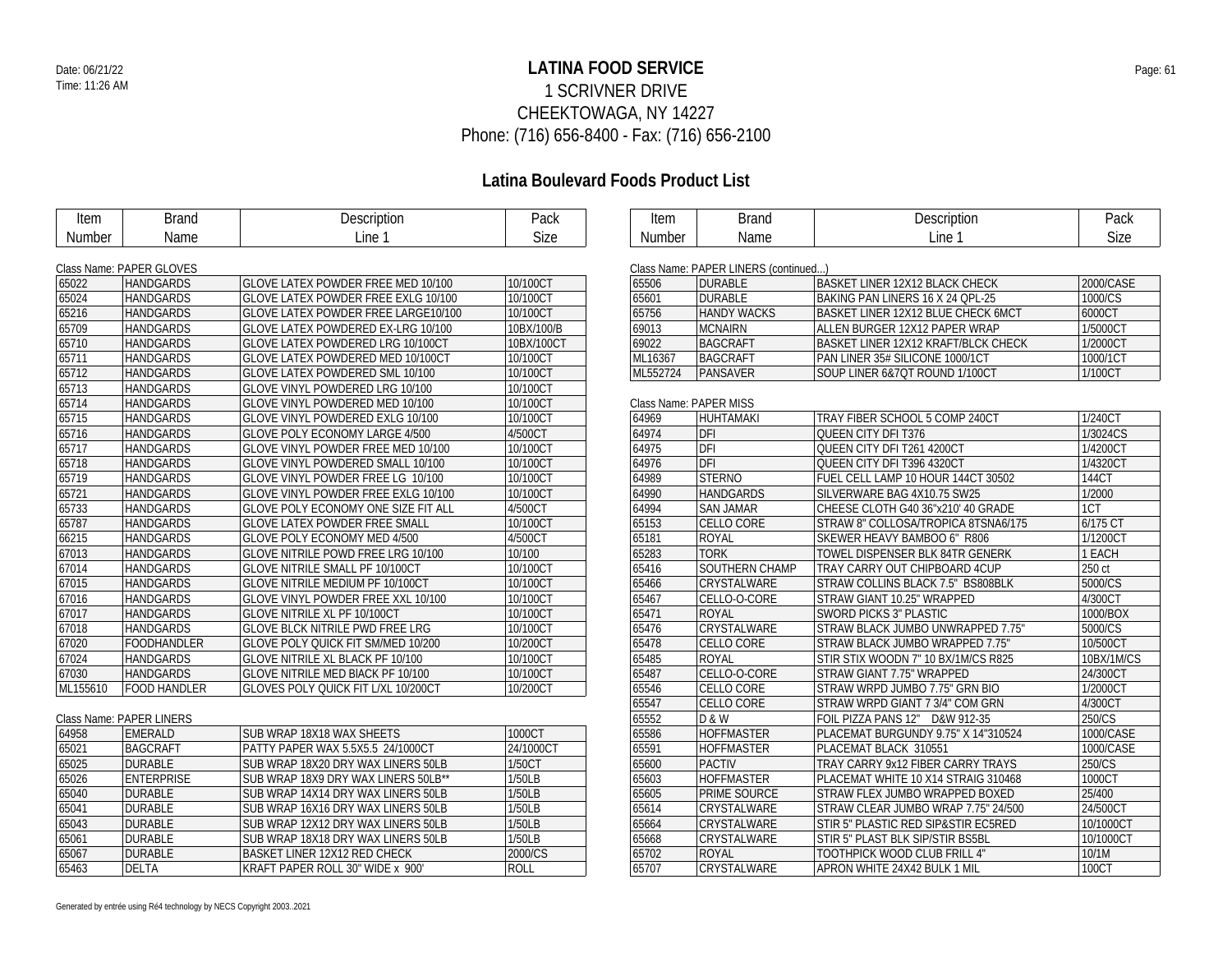### **LATINA FOOD SERVICE** Date: 06/21/22 Page: 62 1 SCRIVNER DRIVE CHEEKTOWAGA, NY 14227 Phone: (716) 656-8400 - Fax: (716) 656-2100

| Item   | <b>Brand</b>                       | Description                              | Pack        | Item         | <b>Brand</b>                       | Description                         | Pack      |
|--------|------------------------------------|------------------------------------------|-------------|--------------|------------------------------------|-------------------------------------|-----------|
| Number | Name                               | Line 1                                   | Size        | Number       | Name                               | Line 1                              | Size      |
|        |                                    |                                          |             |              |                                    |                                     |           |
|        | Class Name: PAPER MISS (continued) |                                          |             |              | Class Name: PAPER MISS (continued) |                                     |           |
| 65708  | <b>PRIME SOURCE</b>                | GREASE FILTER 10" CONE FC103-10          | 10/50 CT    | 68115        | <b>HANDGARDS</b>                   | 10/100CT BAMBOO PADDLE PICK 4.5"    | 10/100CT  |
| 65757  |                                    | HAIRNETS 100-202                         | 144CT       | 69512        | <b>LACERTA</b>                     | FACE SHIELD 29X9.5 CLEAR PLASTIC    | 1/200CT   |
| 65762  | <b>FRANK W WINNE</b>               | RUBBER BAND #33 3.5x1/8 1LB              | 1/1LB       | 69516        | CELLO CORE                         | STRAW GIANT 7.75" POLY WRAPPED      | 24/300CT  |
| 65763  | PRIME SOURCE                       | TWIST TIES RED PAPER 4" 4R50S            | 2000/BX     | 76662        | NATIONAL CHECK                     | CARTRIDGE RIBBON RED/BLACK          | 1/6CT     |
| 65764  | <b>PRIME SOURCE</b>                | TWINE 2 # CONE 750002091 #24             | $2$ LBS     | ML152688     | <b>HANDGARDS</b>                   | RACK FOR SADDLE PACK BAG 2CT 6X6X11 | 2CT       |
| 65766  | <b>CELLO CORE</b>                  | <b>STIRRER COMPOSTABLE 8" BLACK</b>      | 10/700CT    | ML155105     | HOFFMASTER                         | PLACEMAT RED 1/1000CT TRAYCOVER     | 1/1000CT  |
| 65767  | <b>HOFFMASTER</b>                  | PLACEMAT HUNTER GREEN                    | 1000/CS     | ML155109     |                                    | PLACEMAT ROSE 1000CT TRAYCOVER      | 1/1000CT  |
| 65771  | <b>PRIME SOURCE</b>                | COFFEE FILTER 12 CUP 48-101              | 1000/CS     | ML155120     | <b>HOFFMASTER</b>                  | PLACEMAT GOLD GREEK KEY 1/1000CT    | 1/1000CT  |
| 65774  | <b>TAVO</b>                        | SLICE TRIANGULAR STKPRINT PB1682CP       | 400CT       | ML155601     | GREENWAVE                          | TRAY FIBER SCHOOL 5 COMP 400CT      | 400CT     |
| 65777  | <b>ROYAL</b>                       | SANDWICH PICKS WOOD 3-1/2" R823          | 12/750PK    | ML156825     | <b>CRYSTAL WARE</b>                | STRAWS WRAPPED 5 3/4 MILK 24/500CT  | 24/500CT  |
| 65847  | <b>PRIME SOURCE</b>                | COFFEE FILTERS 1.5 GAL 56-50B            | 500CT       | ML157602     | CELLO CORE                         | STIRRER SIP 8" BS8 RED              | 1/5000CT  |
| 65894  | <b>BUNN</b>                        | COFFEE FILTER FOR LARGE URN 20109        | 1/252CT     | <b>NF010</b> | PRIME SOURCE                       | RUBBER BANDS RED 3.5X1/16 1/1# BLAS | 1/1#      |
| 65906  |                                    | DOILIES LACE 8" 102-408                  | 1/500 CT    | <b>NF062</b> | <b>TURBO CHEF</b>                  | GREASE PROOF 12X10.75 TOASTER SHEET | 6/400CT   |
| 65928  | <b>HOFFMASTER</b>                  | DOILIES 6" FRENCH LACE 500532            | 1000/CS     | <b>NF137</b> | <b>HANDGARDS</b>                   | RACK FOR SADDLE PACK BAG 2CT 6X9X11 | 1/2CT     |
| 65931  |                                    | TRAY 4 CUP MOLDED FIBER CARRIER 8X8      | 220/CS      | PAPER        | <b>GEORGIA PACIFIC</b>             | COPY PAPER 8.5X11 GEP99705 10/500CT | 10/500CT  |
| 65932  | <b>ENTERPRISE</b>                  | SNACK BOX 9X5X3 RED CHECK                | 1/200CT     |              |                                    |                                     |           |
| 65935  | 3M                                 | 48 CT TAPE MASKING (3/4") X55M #200      | 48 ROLLS    |              | Class Name: PAPER NAPKINS          |                                     |           |
| 65936  | <b>ENTERPRISE</b>                  | SNACK BOX 10X6.25X3.5 RED CHECKED        | 175ct       | 36090        | MORCON                             | NAPKIN DINNER 2PLY 14.5X16.5        | 3000CT    |
| 65940  | <b>ENTERPRISE</b>                  | SNACK BOX 7X4X2 RED CHECK                | 350/CS      | 36109        | <b>MORCON</b>                      | NAPKIN DINNER 1/4 FOLD 1PLY 1717MS  | 3000CT    |
| 65941  | 3M                                 | 36 CT TAPE MASKING 1" X55M 3M#200        | 36 ROLLS    | 65000        | <b>MORCON</b>                      | NAPKIN LUNCHEON 1 PLY WHITE         | 6000/CS   |
| 65941A | 3M                                 | 9 CT TAPE MASKING 1" X55M #200 EA        | 9 ROLLS     | 65006        | <b>HOFFMASTER</b>                  | NAPKIN BEVERAGE BLACK 17800580      | 1000/CS   |
| 65947  | PRIME SOURCE                       | COFFEE CUP PAPER SLEEVE BROWN 1206       | 1200        | 65420        | <b>HOFFMASTER</b>                  | NAPKIN DINNER BLACK 15x17 2PLY      | 1000CT    |
| 66271  |                                    | FISH BINS PLASTIC 25LB 15X10.5X5         | <b>EACH</b> | 65523        | <b>SCA</b>                         | NAPKIN MINI MOR WHITE D820/D1213    | 6000/CS   |
| 66274  |                                    | FISH LID PLASTIC 15X10 1CT               | 1CT         | 65663        | <b>CAPTIVA</b>                     | NAPKIN DINNER 2PLY FOLD CAPTIVA     | 2900CT    |
| 66317  |                                    | <b>GALLO PRINTED KRAFT COFFEE SLEEVE</b> | 1200CT      | 65673        | PRIME SOURCE                       | NAPKIN DINNER 1 PLY WHITE 75004388  | 3000CT    |
| 66371  | <b>RUFF PAPER</b>                  | CORRUGATE CIRCLE COATED 8" 100CT         | 1/100CT     | 65674        | CRYSTALWARE                        | NAPKIN BEVERAGE/COCKTAIL            | 8/500CT   |
| 66372  | <b>RUFF PAPER</b>                  | WAX CORRUGATE CIRCLE 9"                  | 1/100CT     | 65675        | <b>HYVALU</b>                      | NAPKIN DINNER 2PLY 1/8 FOLD HYVALU  | 25/150CT  |
| 66373  | <b>RUFF PAPER</b>                  | WAX CORRUGATE CIRCLE 10"                 | 1/100CT     | 65677        | <b>HOFFMASTER</b>                  | NAPKIN 15.5X15.5 ULTRA PLY          | 1/800CT   |
| 66374  | <b>RUFF PAPER</b>                  | WAX CORRUGATE CIRCLE 12"                 | 1/250CT     | 65682        |                                    | NAPKIN TALLFOLD DISP NAPKIN 20500   | 10000/CS  |
| 66376  | <b>RUFF PAPER</b>                  | WAX CORRUGATE PAD 19"X14"                | 1/50CT      | 65686        | <b>IMPERIAL</b>                    | NAPKIN IMPERIAL NAPKIN 13 X 13      | 1/6800 ct |
| 66381  | ZEROLL                             | ICE CREAM SCOOP 20Z                      | 100CT       | 65687        | <b>SCA</b>                         | NAPKIN XPRESS WHT NAP 12316/DX900   | 6000/CS   |
| 66602  | <b>ENTERPRISE</b>                  | TAKE OUT BOX 10X6.25X3.5 PLAIN WHTE      | 175/BNDL    | 65693        | <b>SCA</b>                         | NAPKIN SCA XPRESS NATURAL DX906E    | 6000/CS   |
| 66607  | <b>BERK</b>                        | PIZZA STAX SUPPORTS BERK                 | 1000/CS     | 65698        | <b>SCA</b>                         | NAPKIN SCA CAFE XPRESSNAP DX600     | 6000/CS   |
| 66611  | CRYSTALWARE                        | PIZZA LID SUPPORT                        | 1/1000CT    | 65700        | <b>SCA</b>                         | NAPKIN PRINTED BOCCE SCA XPRESSNAP  | 6000/CS   |
| 66625  | <b>INLINE</b>                      | 120Z FRUIT CUP 256CT TS12CCR             | 256CT       | 65939        | <b>HOFFMASTER</b>                  | NAPKIN BAND PAPER WHITE 1.5X4.5     | 4/2500CT  |
| 66669  | <b>BUNZL</b>                       | KIDS MEAL BOX ENDANGERED SPECIES         | 250CT       | 66276        | <b>GEORGIA PACIFIC</b>             | NAPKIN DISP BRWN ULTRA EZNAP 32019  | 6000CT    |
| 66672  |                                    | TRAY HOT DOG HEAVY 7" WHITE 4/250CT      | 4/250CT     | 66874        | <b>BADA BING</b>                   | NAPKIN BEVNAP PRINTED BADA BING     | 3000/CS   |
| 67120  | <b>NEW YORK PACK</b>               | PROTECTIVE FACE MASK P/P 3PLY EA         | 1/50CT      | 69112        | <b>MORCON</b>                      | NAPKIN 7X12 1PLY WHT LOW FOLD DISP  | 8000CT    |
| 68110  | <b>ROYAL</b>                       | BAMBOO PADDLE PICK 6" R800               | 10/100CT    | 69118        | <b>HOFFMASTER</b>                  | NAPKIN LINEN LIKE 14.5X14.5 1250    | 1/1000CT  |
| 68112  | <b>ROYAL</b>                       | NAPKIN BAND BLACK 8/2500CT               | 8/2500CT    | ML153278     | <b>MORCON</b>                      | NAPKIN DISP QUICK NAP 1/6000CT      | 1/6000CT  |
|        |                                    |                                          |             |              |                                    |                                     |           |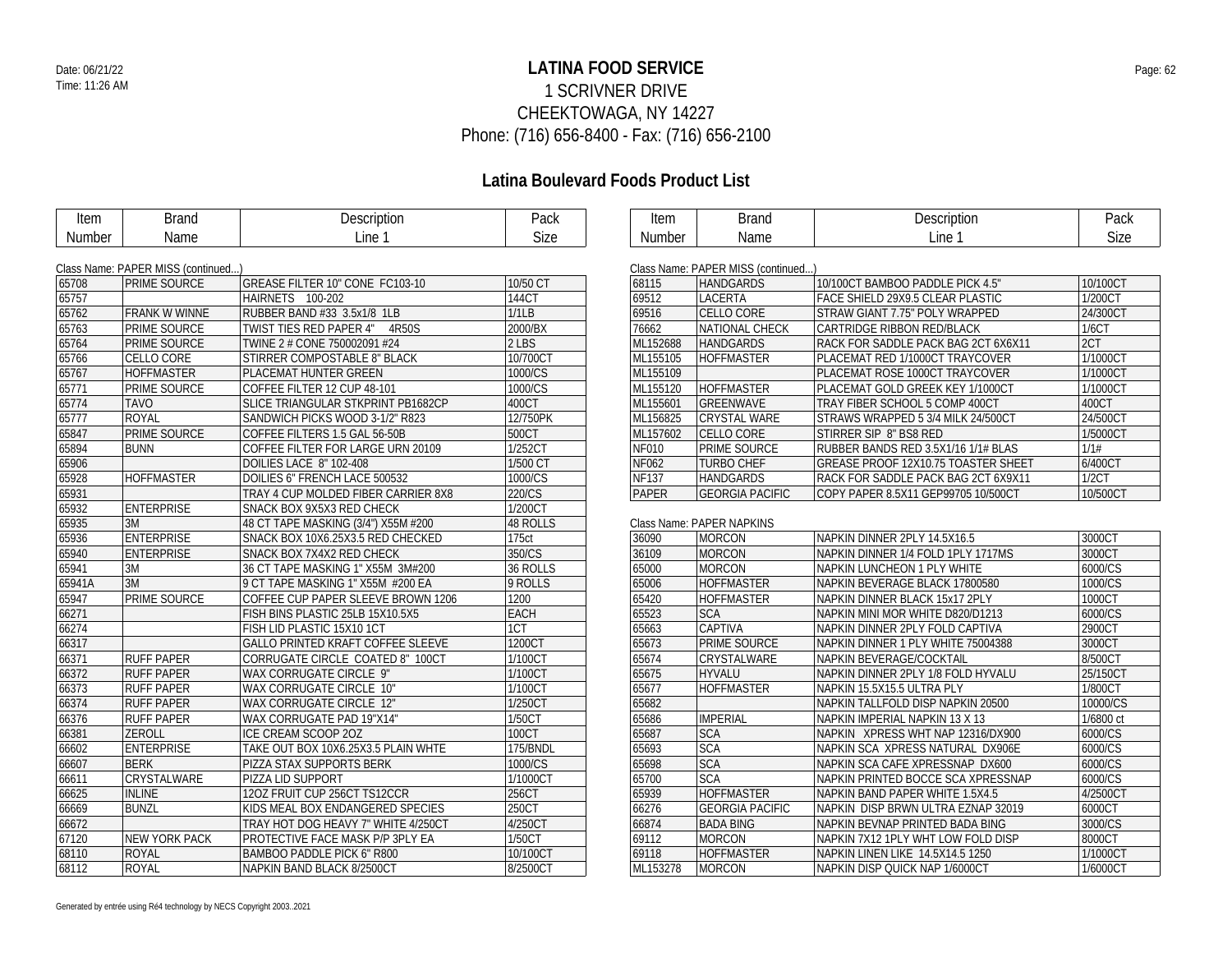### **LATINA FOOD SERVICE** Date: 06/21/22 Page: 63 1 SCRIVNER DRIVE CHEEKTOWAGA, NY 14227 Phone: (716) 656-8400 - Fax: (716) 656-2100

# **Latina Boulevard Foods Product List**

 $\overline{\phantom{0}}$ 

| Item     | <b>Brand</b>                          | Description                         | Pack      |       |
|----------|---------------------------------------|-------------------------------------|-----------|-------|
| Number   | Name                                  | Line 1                              | Size      | N     |
|          |                                       |                                     |           |       |
|          | Class Name: PAPER NAPKINS (continued) |                                     |           | Clas: |
| ML153325 | <b>SCA</b>                            | NAPKIN DINNER 2Ply 2800CT NP528PA   | 28/100    | 652   |
| ML153330 | <b>MORCON</b>                         | NAPKIN MORNAP 12X17 6MCT D1217 D802 | 1/6000CT  | 652   |
| ML153341 | <b>SCOTT</b>                          | NAPKIN MEGA CARTRIDGE 98 6/875CT    | 6/875CT   | 652   |
|          |                                       |                                     |           | 652   |
|          | Class Name: PAPER REGISTER            |                                     |           | 652   |
| 65409    | NATIONAL CHECK                        | REGIST ROLL THERMAL 44MM X 230'     | 50ct      | 652   |
| 65410    | <b>NCR</b>                            | REGISTER THERMAL RL 3.13X292 88892  | 50ROLLS   | 652   |
| 65411    | NATIONALCHECKIN                       | REGISTER ROLLS 3" x 165' 1PLY 3ORL  | 1/30ROLL  | 652   |
| 65412    | NATIONALCHECKIN                       | REGISTER ROLLS 3x90' 2P # 2300-90   | 50 ROLLS  | 652   |
| 65437    | NATIONAL CHECK                        | REGISTER ROLL THERMAL 2.25"X200'    | 4/10CT    | 652   |
| 69510    | <b>NATIONAL CHECK</b>                 | REGISTER ROLL THERM 1PLY 3.13"X230" | 1/50CT    | 652   |
| ML154706 | <b>PAPER SYSTEMS</b>                  | REGISTER ROLL THERM 2.25"X80' 94089 | 50 ct     | 652   |
|          |                                       |                                     |           | 652   |
|          | Class Name: PAPER SOUFFLE             |                                     |           | 654   |
| 65385    | <b>DART</b>                           | SOUFFLE CUP 10Z TRANS DART 100PC    | 20/125 CT | 654   |
| 65386    |                                       | SOUFFLE LID 1 OZ TRANSL DART        | 25/100CT  | 654   |
| 65391    | <b>DART</b>                           | SOUFFLE CUP 5.5OZ DART 550PC        | 25/100 CT | 654   |
| 65392    | SOLO                                  | SOUFFLE CUP PAPER 10Z 20/250CT F100 | 20/250CT  | 654   |
| 65397    | <b>DART</b>                           | SOUFFLE CUP 3.25OZ BLACK            | 25/100 CT | 655   |
| 65522    | <b>GEN PAK</b>                        | SOUFFLE CUP PAPER 20Z F200          | 5000/CS   | 656   |
| 66055    | <b>DART</b>                           | SOUFFLE CUP 20Z BLACK DART 20/125CT | 20/125CT  | 656   |
| 66152    | <b>DART</b>                           | SOUFFLE CUP 20Z DART 20/125 CT      | 20/125CT  | 656   |
| 66153    | <b>DART</b>                           | SOUFFLE CUP 4OZ DART 20/125CT 400PC | 20/125CT  | 656   |
| 66154    | CRYSTALWARE                           | CUP PORTION 5.5 OZ PLASTIC 1/2500CT | 1/2500CT  | 656   |
| 66157    | <b>DART</b>                           | SOUFFLE CUP 4OZ COLD USE ONLY       | 1/2500CT  | 656   |
| 66158    | <b>DART</b>                           | SOUFFLE CUP 3.250Z COLD USE ONLY    | 10/250CT  | 657   |
| 66159    | <b>DART</b>                           | SOUFFLE CUP 20Z COLD USE ONLY       | 10/250CT  | 657   |
| 66298    | <b>DART</b>                           | SOUFFLE CUP 3.25OZ 2500CT 325PC     | 20/125CT  | 657   |
| 66639    | <b>DART</b>                           | SOUFFLE LID 3.25/4/5.5 OZ DART PL4N | 20/125CT  | 657   |
| 66733    | DART                                  | SOUFFLE LID 2OZ DART 20/125 PL200N  | 20/125CT  | 657   |
| 67011    | <b>DART</b>                           | SOUFFLE CUP 4OZ BLACK DART 20/125CT | 20/125CT  | 657   |
| ML154081 | CRYSTALWARE                           | CUP PORTION 10Z PLASTIC 1/2500CT    | 1/2500CT  | 657   |
| ML154082 | <b>CRYSTAL WARE</b>                   | CUP PORTION 20Z PLASTIC 1/2500CT    | 1/2500CT  | 657   |
| ML154084 | <b>CRYSTAL WARE</b>                   | LID PORTION CUP 20Z 1/2500CT CRYST  | 1/2500CT  | 660   |
| ML154085 | CRYSTALWARE                           | CUP PORTION 4OZ PLASTIC 2500CT CRYS | 1/2500CT  | 661   |
| ML154088 | CRYSTALWARE                           | LID PORTION CUP 4,5.5 OZ 1/2500CT   | 1/2500CT  | 661   |

Class Name: PAPER TOWEL

|       | $O(1033)$ Numbert 1 M Lives $O(101)$ |                                          |            |  |  |  |
|-------|--------------------------------------|------------------------------------------|------------|--|--|--|
| 65255 | KIMBERLY-CLARK                       | <b>TOILET TISSUE SCOTT 2PLY JRT 12CT</b> | 12CT       |  |  |  |
| 65257 | <b>PRIME SOURCE</b>                  | TOWEL KITCHN ROLL 30/CS                  | 30ROLLS/CS |  |  |  |

| Generated by entrée using Ré4 technology by NECS Copyright 20032021 |
|---------------------------------------------------------------------|
|---------------------------------------------------------------------|

| Item   | Brand | Description | Pack |
|--------|-------|-------------|------|
| Number | Name  | Line        | Size |

 $\in$  Name: PADER TOWEL (continued...)

|       | GRASS INDITIE. PAPER TOWEL (COMMITTED) |                                     |                   |
|-------|----------------------------------------|-------------------------------------|-------------------|
| 65258 | <b>SCA</b>                             | TOWEL JUMBO KITCHN ROLL 210CT TORK  | 12 ROLLS          |
| 65266 | <b>MORCON</b>                          | TOILET TISSUE JUMBO 1 PLY M19       | 12 RLS/CS         |
| 65267 | <b>SCA</b>                             | TOILET TISSUE T-26 TORK2PLY 110292A | 36 ROLLS          |
| 65268 | <b>ATLAS PAPER</b>                     | TOILET TISSUE 1 PLY 1000 SHEETS     | 96 ROLLS          |
| 65269 | KIMBERLY-CLARK                         | TOILET TISS CORELESJRT KC07006 2PI  | <b>12/CS</b>      |
| 65270 | PRIME SOURCE                           | TOILET TISSUE 2PLY 96CT             | 96 ROLLS          |
| 65271 | <b>SCA</b>                             | TOILET TISSUE ADVNC MINI JUMBO 2PLY | 12 ROLLS          |
| 65272 | <b>MORCON</b>                          | TOILET TISSUE JUMBO JRT 2PLY 12RL   | 12 RLS/CS         |
| 65273 | <b>GEORGIA PACIFIC</b>                 | TOILET TISSUE 2PLY CORELES GP 19375 | 48/2PLY           |
| 65274 | <b>SCA</b>                             | TOWEL TORKMATIC NAT 8X700' 290088   | <b>6 ROLLS/CS</b> |
| 65275 | <b>SCA</b>                             | TOWEL TORKMATIC WHITE 8X700 290089  | <b>6 ROLLS/CS</b> |
| 65276 | <b>HYVALU</b>                          | <b>FACIAL TISSUE HYVALU</b>         | 30BX/100SH        |
| 65277 | PRIME SOURCE                           | TOWEL MULTIFOLD PRIME SOUR 75009515 | 4000              |
| 65425 | KIMBERLY-CLARK                         | TOWEL HARDWOUND 950' WHT SCOTT2000  | <b>6 ROLLS</b>    |
| 65426 | KIMBERLY-CLARK                         | TOWEL DISPENSER KC0999603 PULL DOWN | 1CT               |
| 65427 | KIMBERLY-CLARK                         | TOWEL DISPENSER KC0999202 BATTERY   | 1CT               |
| 65429 | <b>TORK</b>                            | ROLL TOWEL 2PLY PREMIUM 6/328' WHT  | 6/328'            |
| 65434 | KIMBERLY-CLARK                         | TOILET TISSUE DISPENSER KC9604      | 1CT               |
| 65570 | <b>SCA</b>                             | TOWEL PREM INTERFOLD WHITE 2PLY     | 1504              |
| 65660 | PRIME SOURCE                           | TOWEL HARDWOUND 8"X300FT NAT 12/CS  | 12/300FT          |
| 65661 | PRIME SOURCE                           | TOWEL C-FOLD 16/150CT WHITE 12.8X10 | 16/150CT          |
| 65665 | PRIME SOURCE                           | TOWEL HARDWOUND 8"X700 NAT 6RL/CS   | 6/700FT           |
| 65671 | <b>GEORGIA PACIFIC</b>                 | TOWEL TOUCHLESS ENMOTION 89460 WHT  | 6/800 FT          |
| 65678 | <b>MORCON</b>                          | TOWEL TOUCHLES WHITE10X800FT W106   | 6 Rolls           |
| 65690 | PRIME SOURCE                           | TOWEL HARDWOUND 8"X300' WHITE 12/CS | 12/300FT          |
| 65703 | PRIME SOURCE                           | TOWEL SINGLEFOLD NATURAL75000250    | 4000/CS           |
| 65705 | KIMBERLY-CLARK                         | WIPER KC X70 WHITE TOWEL 1/4FOLD R3 | 300/CS            |
| 65736 | CERTO                                  | TOWELETTE MOIST 4X6                 | 1/1000CT          |
| 65737 | KIMBERLY-CLARK                         | WIPER KC 1/4 FOLD WHITE L30 KC05812 | 12PKG/90          |
| 65740 |                                        | TOWEL CENTER PULL SELECT 410077     | <b>6 ROLL/CS</b>  |
| 65741 | ANGEL SOFT                             | 1/80CT ANGEL SOFT BATH TISSUE       | 1/80CT            |
| 65742 | <b>TORK</b>                            | TOILET TISSUE CORELESS TORK 472886  | 36 ROLLS          |
| 65753 | CHIX WIPE                              | WIPER PIZZA TOWEL 13"X21" #8245     | 100/CS            |
| 66096 | KIMBERLY-CLARK                         | TOILET TISSUE CORELES SCOTT KC04007 | 36CT              |
| 66111 |                                        | TOWEL ROLL WHITE TORK 8031400       | 6/800'            |
| 66117 | <b>TORK</b>                            | TOWEL ROLL KRAFT TORK 8031300       | 6/800'            |
| 66119 | <b>TORK</b>                            | TOILET TISSUE 2PLY 36/865'          | 36/865'           |
| 75013 | <b>MARATHON</b>                        | TOWELS MARATHON CENTERPULL 6/300SHT | 6/300CT           |
| 75017 | CASCADE                                | TOWEL MULTIFOLD WHITE 16/250        | 16/250CT          |
| 75018 | <b>MORCON</b>                          | TOWEL C FOLD WHITE 12/200CT         | 12/200CT          |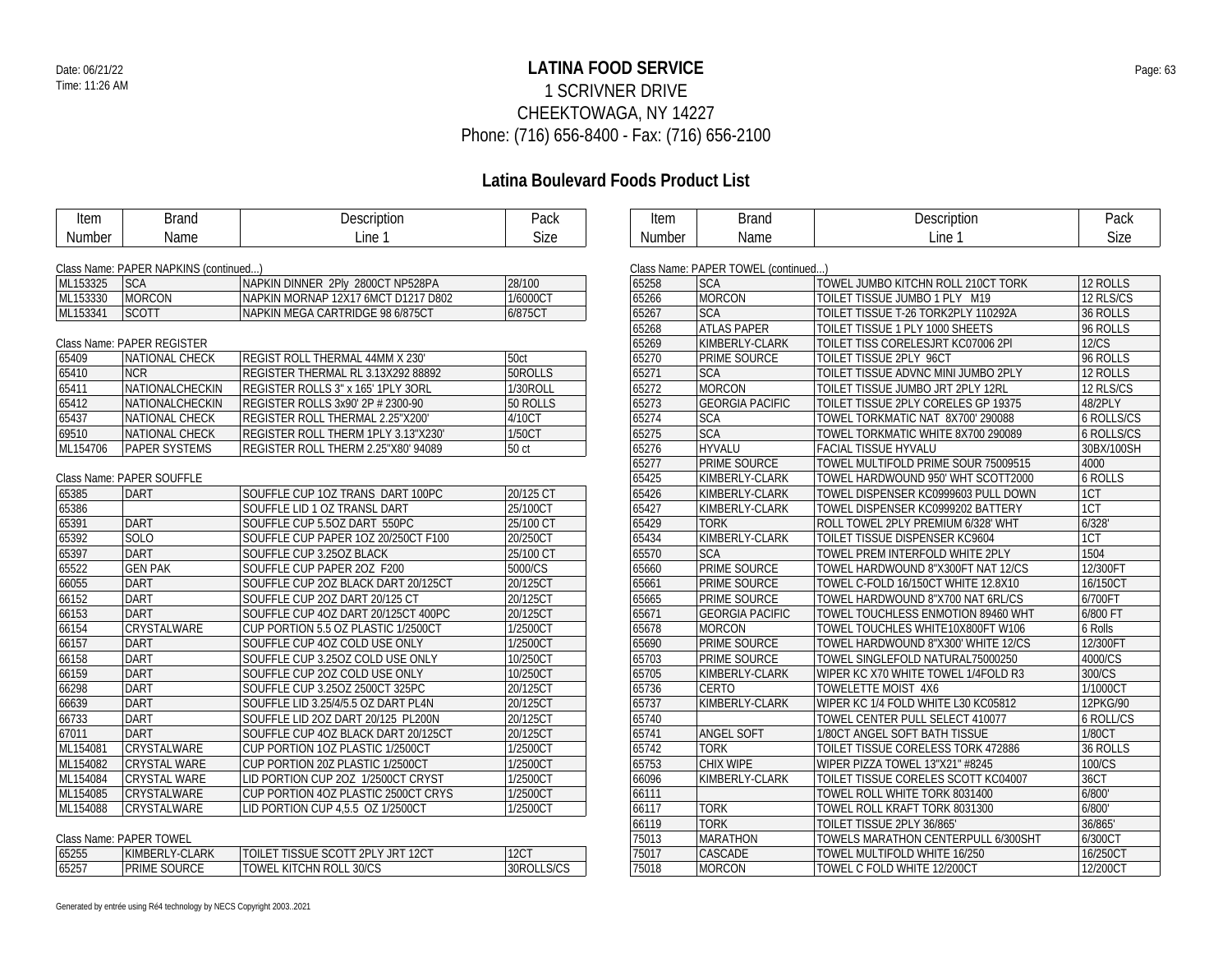### **LATINA FOOD SERVICE** Date: 06/21/22 Page: 64 1 SCRIVNER DRIVE CHEEKTOWAGA, NY 14227 Phone: (716) 656-8400 - Fax: (716) 656-2100

### **Latina Boulevard Foods Product List**

| Item     | <b>Brand</b>                | Description                         | Pack                           |
|----------|-----------------------------|-------------------------------------|--------------------------------|
| Number   | Name                        | Line 1                              | <b>Size</b>                    |
|          |                             |                                     |                                |
|          | Class Name: PAPER TRASH BAG |                                     |                                |
| 65160    | PITT PLASTIC                | TRASH BAG HD 43x48 NAT 16 MIC 56GAL | 200/CS                         |
| 65161    | PITT PLASTIC                | TRASH BAG LD 43X47XH BLACK 56GAL    | 100/CS                         |
| 65162    | PITT PLASTIC                | TRASH BAG HD 38X60 NAT 16 MIC 60GAL | 200/CS                         |
| 65164    | PITT PLASTIC                | TRASH BAG HD 30X37 NAT 12 MIC 25GAL | 500/CS                         |
| 65166    | PITT PLASTIC                | TRASH BAG LD 43X47XXH BLACK 56GAL   | 100/CS                         |
| 65167    | <b>HERITAGE BAG</b>         | TRASH BAG HD 24X33 6 MIC NATURAL    | 700/CS                         |
| 65169    | PITT PLASTIC                | TRASH BAG LD 38X58XXXHY BLACK 60GAL | 50/CS                          |
| 65170    | PITT PLASTIC                | TRASH BAG LD 38X58XXH BLACK 60GAL   | $\overline{100}$ /CS           |
| 65171    | PITT PLASTIC                | TRASH BAG LD 33X39XH BLACK 33GAL    | 150/CS                         |
| 65172    | PITT PLASTIC                | TRASH BAG HD 24X24 NAT 6MIC 10GAL   | 1000/CS                        |
| 65173    | PITT PLASTIC                | TRASH BAG LD 40X46XHVY BLK 40-45GAL | $\overline{100}/\overline{CS}$ |
| 65175    | PITT PLASTIC                | TRASH BAG LD 40X46XXH BLK 40-45GAL  | 100/CS                         |
| 65176    | PITT PLASTIC                | TRASH BAG HD 33X40 NAT 16 MIC 33GAL | 250/CS                         |
| 65177    | PITT PLASTIC                | TRASH BAG LD 33X39XXH BLACK 33GAL   | 100/CS                         |
| 65178    | PITT PLASTIC                | TRASH BAG HD 40X48 NAT 16MIC 40-45G | 250/CS                         |
| 65183    | PITT PLASTIC                | TRASH BAG HD 43X48 BLK 22MIC 56GAL  | 150/CS                         |
| 65184    | PITT PLASTIC                | TRASH BAG 24X28 DRAWTAPE 12GAL      | 250/CS                         |
| 65185    | PITT PLASTIC                | TRASH BAG HD 38X60 NAT 22 MIC 60GAL | 150/CS                         |
| 65189    | PITT PLASTIC                | TRASH BAG DRAWSTRING 55 GAL         | 100CS                          |
| 65237    | <b>HERITAGE BAG</b>         | TRASH BAG ACCUFIT 28X45 CLEAR 200CT | 200CT                          |
| 65897    | PITT PLASTIC                | TRASH BAG CLR 24X32 12-16 GAL       | 1/250 CT                       |
| ML156000 |                             | CANLINER WHITE 33GL 33X39 L 1/200CT | 1/200CT                        |
|          |                             |                                     |                                |
|          | Class Name: PAPER WRAPS     |                                     |                                |
| 35314    | <b>INLINE</b>               | WRAP CONTAINER PETE TAMPERPROOF     | 252CT                          |
| 65012    | <b>ANCHOR</b>               | FILM FOOD SLIDE CUT BOX 18X2000     | 1CT                            |
| 65049    | <b>GORDON</b>               | BUTCHER PAPER 20"X1000' WHITE       | 1/20"                          |
| 65050    | <b>COMPANIONS</b>           | FILM FOODSERV CUTTER BX 12" x 2000' | 12X2000                        |
| 65051    | <b>COMPANIONS</b>           | FILM FOODSERV CUTTER BX 18" x 2000' | 18X2000                        |
| 65052    | NATIONAL PACKAG             | FILM PALLETWRAP 18X1500 70GA 4/CS   | 4/ROLLS                        |
| 65053    | <b>COMPANIONS</b>           | FILM FOODSERV CUTTER BX 24" x 2000' | 24X2000                        |
| 65054    | <b>BAGCRAFT</b>             | DELI SHEETS 8x10-3/4 12/500         | 12/500CT                       |
| 65056    | <b>GORDON</b>               | BUTCHER PAPER 36"X700' WHITE        | 1/36"                          |
| 65058    | <b>GORDON</b>               | BUTCHER PAPER 15"X1000' WHTE 001519 | 1/15"                          |
| 65059    | <b>BAGCRAFT</b>             | DELI SHEETS 12x10-3/4 12/500        | 12/500CT                       |
| 65062    | <b>BAGCRAFT</b>             | DELI SHEETS 15x10-3/4 OF15 12/500   | 12/500CT                       |
| 65066    | <b>GORDON</b>               | BUTCHER PAPER 18"X1000' WHTE        | 1/18"                          |
| 65071    | <b>BAGCRAFT</b>             | U OF R 18X18 SUB WRAP PRINTED       | 1260CT                         |
| 65080    | PRIME SOURCE                | FOIL FOODSERV CUTTER BX 12X1000 STD | 12X1000                        |
| 65081    | PRIME SOURCE                | FOIL FOODSERV CUTTER BX 18X500 STD  | 18X500                         |

| <b>Number</b> | <b>Size</b>                         |                                    |            |
|---------------|-------------------------------------|------------------------------------|------------|
|               |                                     |                                    |            |
|               | Class Name: PAPER WRAPS (continued) |                                    |            |
| 65082         | <b>PRIME SOURCE</b>                 | FOIL FOODSERV CUTTER BX 18X500 HVY | 18X500     |
| 65085         | PRIME SOURCE                        | FOIL POPUP SHEET 12X10 3/4 12200CT | 12/200 CT  |
| 65086         | <b>PRIME SOURCE</b>                 | FOIL POPUP SHEET 9X10 3/4 6/500CT  | 6/500CT    |
| 65087         | <b>BAGCRAFT</b>                     | FOIL/PAPER SHEET 14X16 SILVR #841  | 2/500CT    |
| 65088         | <b>WESTERN PLASTIC</b>              | FILM MEAT 15" X 5000' 60GA         | 1/ROLL     |
| 65089         | <b>GORDON</b>                       | <b>FREEZER PAPER 18"</b>           | 1/ROLL     |
| 65090         |                                     | FILM MEAT 18" X 5000' ***          | 1/18"      |
| 65093         | <b>GORDON</b>                       | FREEZER PAPER 15"X1000'            | 1/ROLL     |
| 65127         | SONOCO                              | DELI SHEETS BRITE SMITH 8.5X12     | 1/2000CT   |
| 65137         | <b>GORDON</b>                       | STEAK PAPER GREEN 9 X 12           | 1000/CS    |
| 65421         | <b>GORDON</b>                       | <b>KRAFT PAPER ROLL 36" WIDE</b>   | 1CT        |
| 65694         | <b>DURABLE</b>                      | FOIL CUTTER BX 18X500 EX HVY#91805 | <b>BOX</b> |
| 66216         | <b>DURABLE</b>                      | DELI SHEETS 6 x 10.75 SW6          | 12/500 CT  |

DELI SHEETS 6 x 10.75 SW6 BAGCRAFT CARAGLIOS 12X12 SUB WRAP 1/2000 BLASDELL PRINTED DELI PAPER 12/500CT ML151675 CRYSTAL WARE FOIL ROLL 12" STD 1/1000FT 1/1000FT 1/1000FT<br>ML151825 CRYSTALWARE FOIL ROLL 18" HD 1/500FT 1/500FT 1/500FT

Item Brand Description Pack<br>
Number Name Line 1 Size

| ML151825 | ICRYSTAI WARF  | FOIL ROLL 18" HD 1/500FT     | 1/500FT  |
|----------|----------------|------------------------------|----------|
| ML151850 | ICRYSTAI WARF  | FOIL ROLL 18" STD 1/500FT    | 1/500FT  |
| ML151982 | ICRYSTAI WARF  | FOIL SHEETS 9X10 75 6/500CT  | 6/500CT  |
| ML152050 | I CRYSTAI WARF | FOIL SHEETS 12X10.75 6/500CT | 6/500CT  |
| ML15552  |                | DELI SHEET 10X10.75 12/500CT | 12/500CT |
|          |                |                              |          |

|       | Class Name: PEPPERONI |                                     |         |  |  |  |
|-------|-----------------------|-------------------------------------|---------|--|--|--|
| 37645 | DANIELE               | 8/5 LBS SLICING PEPPERONI           | 8/5 LBS |  |  |  |
| 67827 | MARGHERITA            | 8/2LB MARG SAND STYLE SL PEPPERONI  | 8/2LB   |  |  |  |
| 67828 | HORMEL                | 1/25LB HORMEL SLICED PEPPERONI      | 1/25LB  |  |  |  |
| 67829 | <b>HORMEL</b>         | 1/25LB HORMEL LONG STICK PEPPERONI  | 25LB    |  |  |  |
| 67832 | <b>HORMEL</b>         | 1/25LB HORMEL BOLD PEPPERONI 26777  | 1/25LB  |  |  |  |
| 67834 | HORMEL                | 2/12.5# ROSA GRANDE SL PEPPERONI    | 2/12.5# |  |  |  |
| 67840 | MARGHERITA            | 25# MARG CHAR PROOF SL PEPPERONI    | 25#     |  |  |  |
| 67850 | E770                  | 1/25LB SUPREME 38MM SL CUP AND CHAR | 1/25LB  |  |  |  |
| 67851 | <b>EZZO</b>           | 1/25LB GIANTONIO 38 MM SL PEPPERONI | 1/25LB  |  |  |  |
| 67852 | <b>EZZO</b>           | 1/25LB SUPREME 51MM SL PEPPERONI    | 1/25LB  |  |  |  |
| 67853 | <b>EZZO</b>           | 1/25LB SUPREME 41 MM SL PEPPERONI   | 1/25LB  |  |  |  |
| 67857 | PATRICK CUDAHY        | 1/25# PAVONE SL SAUSAGE FOR PIZZA   | 1/25#   |  |  |  |
| 67926 | MARGHERITA            | 1/10LB MARGHERITA STICK PEPPERONI   | 1/10LB  |  |  |  |
| 67928 | MARGHERITA            | 25LB MARG 50MM SLICED PEPPERONI     | 25LB    |  |  |  |
| 67929 | MARGHERITA            | MARG RETAIL PEPPERONI 32587         | 10/200Z |  |  |  |
| 67952 | <b>MARGHERITA</b>     | 25LB MARG CUP AND CHAR PEPPERONI    | 25LB    |  |  |  |
| 67965 | PATRICK CUDAHY        | 1/25LB PAVONE PEPATO SPICY PEPPERON | 1/25LB  |  |  |  |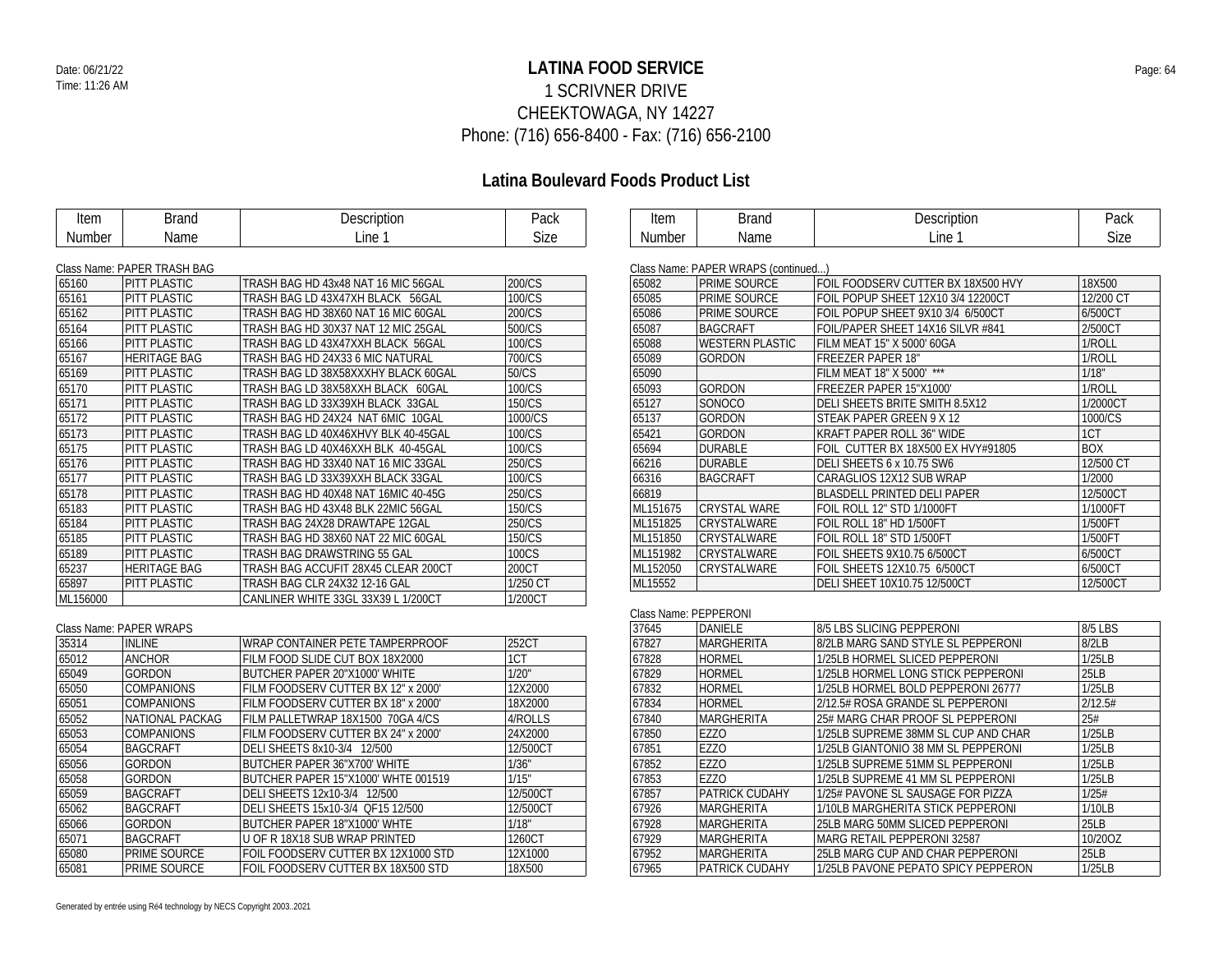### **LATINA FOOD SERVICE** Date: 06/21/22 Page: 65 1 SCRIVNER DRIVE CHEEKTOWAGA, NY 14227 Phone: (716) 656-8400 - Fax: (716) 656-2100

| Description<br>Pack<br><b>Brand</b><br>Description<br>Pack<br>Item<br><b>Brand</b><br>Item<br><b>Size</b><br>Line 1<br>Line 1<br><b>Size</b><br>Name<br>Name<br><b>Number</b><br><b>Number</b><br>Class Name: PEPPERONI (continued)<br>Class Name: PICKLES (continued)<br>4/3.75LB<br>4/1GAL<br>67972<br><b>MARGHERITA</b><br>4/3.75LB MARG SAND STICK PEPPERONI<br>ML122448<br>B&GFOODS<br>4/1GAL SWEET PICKLE CHIPS<br>67974<br><b>PATRICK CUDAHY</b><br>2/5#<br>2/5# PAVONE SLICED BEEF PEPPERONI<br>2/5LB<br>67975<br><b>BURKE</b><br>2/5LB BEEF PEPPERONI<br>Class Name: PICKLES REF<br>67977<br>LATINA<br>2/5LB LATINA CUP & CHAR PEPPERONI<br>2/5LB<br>50130<br>PATRIOT PICKLE<br>1/5GL PATRIOT PICKLE SPEAR<br>$1/5$ GL<br>1/5GP<br>67983<br>SUGARDALE<br>2/12.5#<br>95302<br><b>SCHWARTZ</b><br>25# SUGARDALE 38MM FRANCO PEPPERONI<br>1/5GP SCHWARTZ WHL DILL PICKLES<br><b>SCHWARTZ</b><br>1/5GP<br>95303<br>1/5GP SCHWARTZ PICKLE SPEARS 300CT<br>95320<br><b>GIELOW</b><br>Class Name: PEPPERS<br>4/GAL DILL CHIPS 1/8" SMOOTH<br>4/GAL<br>2/6.5#<br><b>GIELOW</b><br>4/GAL<br>24322<br><b>DELALLO</b><br>2/6.5# DELALLO PEPPERAZZI BAG<br>95323<br>4/GAL SWT BRD&BTR CHIPS 1/4"<br>24343<br><b>DELALLO</b><br>6/6.39# DELALLO TRI CLR PEPPERAZZI<br>6/6.39#<br>95340<br><b>BAY VALLEY</b><br>1/5GL PICKLE SLICE LENGTHWSE SMOOTH<br>$1/5$ GL<br>24345<br><b>DELALLO</b><br>2/5#<br><b>GIELOW</b><br>1/5GAL<br>2/5# DELALLO GAR/HERB PEPPERAZZI<br>95351<br>1/5GAL GIELOW WHOLE DILLS 55-65 CT<br>2/5#<br><b>GIELOW</b><br>24347<br><b>DELALLO</b><br>2/5# DELALLO GRN CHRY PEP W PROS<br>95352<br>1/5GAL KOSHER PICKLE SPEARS 300CT<br>1/5GAL<br>ML121309<br><b>GIELOW</b><br>4/1GAL<br>95353<br><b>GIELOW</b><br>1/5GAL<br>4/1GAL CC SLICED MILD BANANA PEPPER<br>1/5GAL DILL PICKLE CHIP 1/8" SMOOTH<br><b>GIELOW</b><br>$2/1$ GAL<br>95354<br>2/1GAL CC KOSHER PICKLE SPEARS<br>95355<br><b>GIELOW</b><br>1/5GAL<br>Class Name: PEPPERS INST<br>1/5GAL GIELOW SWEET HOTTIES<br>6/#10 RED DICED PEPPERS<br><b>GIELOW</b><br>69124<br><b>PACKER LABEL</b><br>6/#10 CAN<br>95356<br>2 GAL TUB GIELOW SHREDDIES<br>2 GAL TUB<br>6/2.5#<br>69125<br><b>SIMPLOT</b><br>6/2.5# SIMP ROASTED RED PEPPERS<br>95357<br><b>GIELOW</b><br>1/5GAL CC DILL PICKLE SPEAR 375-425<br><b>5GL PAIL</b><br><b>GIELOW</b><br>69220<br><b>FURMANOS</b><br>6/102OZ<br>95359<br>1/5GL WHOLE KOSHER BABY DILL PICKLE<br>$1/5$ GL<br>6/1020Z FURM MIXED PEPPER STRIP<br>69221<br><b>FURMANOS</b><br>6/#10 CAN<br>95361<br><b>GIELOW</b><br>1/5GL<br>6/#10 CAN FURMAN PEPPERS & ONIONS<br>1/5GL DELI PICKLE CHIP CC 1/4"<br>69223<br><b>DEL DESTINO</b><br>6/10<br>95366<br><b>GIELOW</b><br>$2/1$ GAL<br>6/10 DEL DESTINO STRIPS RED RST PEP<br>2/1GAL DILL HAMBURGER SLICES<br>69224<br>6/10<br><b>GIELOW</b><br>4/1GL<br><b>DEL DESTINO</b><br>6/10 DEL DESTINO R&G PEPPER STRIPS<br>95367<br>4/1GL DILL HAMBURGER SLICES<br>$1/7.5$ LB<br>69309<br>NORPACO<br>1/7.5LB STUFFED PEPPER W/PROS<br>95368<br><b>GIELOW</b><br>1/5GL DILL HAMBURGER CHIPS<br>$1/5$ GL<br>69602<br><b>GIELOW</b><br>4/GAL<br><b>GIELOW</b><br>4/GAL CC SLICED HOT CHERRY PEPPERS<br>95369<br>4/1GL SWEET PICKLE RELISH<br>$4/1$ GL<br>4/GAL<br>95370<br><b>PATRIOT PICKLE</b><br>$1/5$ GL<br>69607<br><b>GIELOW</b><br>4/GAL SL JALAPENO PEPPERS<br>1/5GL DILL PICKLE CHIP KK 3/16<br>69671<br><b>RONSON</b><br>4/GAL<br>4/GAL GREEK PEPPERONCINI<br>6/10<br>69691<br>6/10 DEL DESTINO ROASTED RED PEPPER<br>Class Name: PIZZA BOXES<br>4/GAL<br>69701<br>PACKER LABEL<br>65016<br><b>ENTERPRISE</b><br>WING BOX CORR 9X9X2.5 WH PLAIN<br>1/50CT<br>4/GAL WHOLE CHERRY PEPPERS<br>69703<br>NORPACO<br>6/10<br><b>ENTERPRISE</b><br>100/BNDL<br>6/10 WHOLE JUMBO SWEETY PEPPS<br>66089<br>PIZZA BOX CLAY 9X9X1.5 STK PRT100CT<br><b>GIELOW</b><br>4/GAL<br><b>ENTERPRISE</b><br>69800<br>4/GAL SLICED HOT BANANA PEPPERS<br>66090<br>PIZZA BOX CLAY 12X12X2 STK PR 100CT<br>100/BNDL<br>69801<br><b>GIELOW</b><br>4/GAL<br><b>ENTERPRISE</b><br>100/BNDL<br>4/GAL SLICED MILD BANANA PEPPERS<br>66100<br>PIZZA BOX CLAY 10X10X2 STK PRT100CT<br><b>GIELOW</b><br>4/GAL<br>69805<br><b>ENTERPRISE</b><br>100/BNDL<br>4/GAL COOL CRISP SL HOT BANANA PEP<br>66101<br>PIZZA BOX CLAY 9X9X2 PLAIN 1/100<br>ML151214<br><b>MITSUI FOODS</b><br>6/#10<br>66102<br><b>ENTERPRISE</b><br>100/BNDL<br>6/#10 PEPPERS JALAPENOS SLICED<br>PIZZA BOX CLAY 14X14X2 STK PRT100CT<br>12/28OZ<br><b>ENTERPRISE</b><br>ML194460<br><b>ROLAND</b><br>12/280Z PEPPERS ROASTED RED<br>66104<br>PIZZA BOX CLAY 9X9X2 STOCK PRINT<br>100/BNDL<br><b>ENTERPRISE</b><br>ROLAND<br>PIZZA BOX CORR 25X18X2 KRAFT SIMPLY<br>25/BN<br>ML194600<br>6/88OZ PIMIENTOS WHOLE RED ROLA<br>6/88OZ<br>66105<br>66125<br><b>ENTERPRISE</b><br>100/BNDL<br>PIZZA BOX CLAY 9X9X1.5 PLAIN 1/100<br><b>ENTERPRISE</b><br>66136<br>50CT<br>Class Name: PICKLES<br>PIZZA BOX CORR 14X14X2 KRAFT PLAIN<br>55527<br><b>HENSTENBERG</b><br>2/22# DELI GHERKINS BULK 55-60CT<br>2/22#<br><b>ENTERPRISE</b><br><b>50CT</b><br>66137<br>PIZZA BOX CORR 12X12X2 KRAFT PLAIN<br><b>ENTERPRISE</b><br>95306<br><b>BAY VALLEY</b><br>4/GAL BV 1/4" CRINK CUT DILL PIC***<br>4/GAL<br>66187<br>PIZZA BOX CORR 10X10X2 KRAFT PLAIN<br>50CT<br>$1/5$ GI<br>95350<br><b>BAY VALLEY</b><br>1/5GL BV HAMB DILL PCKLE SLCS SMTH<br><b>ENTERPRISE</b><br>PIZZA BOX CORR 16X16X2 KRAFT PLAIN<br>50CT<br>66188<br>95382<br><b>BAY VALLEY</b><br>4/1GL<br><b>ENTERPRISE</b><br>PIZZA BOX CORR 14X14X2 KRAFT FRSH B<br>50/BNDL<br>4/1GL DILL PICKLE SLICES SMOOTH 1/8<br>66189<br>ML122018<br><b>B &amp; G FOODS</b><br><b>ENTERPRISE</b><br>50/BNDL<br>4/1GAL DILL PICKLE CHIPS<br>4/1GAL<br>66190<br>FISH BOX CORR 13X10X2.5 STK PRT 50 |  |  |  |  |
|----------------------------------------------------------------------------------------------------------------------------------------------------------------------------------------------------------------------------------------------------------------------------------------------------------------------------------------------------------------------------------------------------------------------------------------------------------------------------------------------------------------------------------------------------------------------------------------------------------------------------------------------------------------------------------------------------------------------------------------------------------------------------------------------------------------------------------------------------------------------------------------------------------------------------------------------------------------------------------------------------------------------------------------------------------------------------------------------------------------------------------------------------------------------------------------------------------------------------------------------------------------------------------------------------------------------------------------------------------------------------------------------------------------------------------------------------------------------------------------------------------------------------------------------------------------------------------------------------------------------------------------------------------------------------------------------------------------------------------------------------------------------------------------------------------------------------------------------------------------------------------------------------------------------------------------------------------------------------------------------------------------------------------------------------------------------------------------------------------------------------------------------------------------------------------------------------------------------------------------------------------------------------------------------------------------------------------------------------------------------------------------------------------------------------------------------------------------------------------------------------------------------------------------------------------------------------------------------------------------------------------------------------------------------------------------------------------------------------------------------------------------------------------------------------------------------------------------------------------------------------------------------------------------------------------------------------------------------------------------------------------------------------------------------------------------------------------------------------------------------------------------------------------------------------------------------------------------------------------------------------------------------------------------------------------------------------------------------------------------------------------------------------------------------------------------------------------------------------------------------------------------------------------------------------------------------------------------------------------------------------------------------------------------------------------------------------------------------------------------------------------------------------------------------------------------------------------------------------------------------------------------------------------------------------------------------------------------------------------------------------------------------------------------------------------------------------------------------------------------------------------------------------------------------------------------------------------------------------------------------------------------------------------------------------------------------------------------------------------------------------------------------------------------------------------------------------------------------------------------------------------------------------------------------------------------------------------------------------------------------------------------------------------------------------------------------------------------------------------------------------------------------------------------------------------------------------------------------------------------------------------------------------------------------------------------------------------------------------------------------------------------------------------------------------------------------------------------------------------------------------------------------------------------------------------------------------------------------------------------------------------------------------------------------------------------------------------------------------------------------------------------------------------------------------------------------------------------------------------------------------------------------------------------------------------------------------------------------------------------------------------------------------------------------------------------------------------------------------------------------|--|--|--|--|
|                                                                                                                                                                                                                                                                                                                                                                                                                                                                                                                                                                                                                                                                                                                                                                                                                                                                                                                                                                                                                                                                                                                                                                                                                                                                                                                                                                                                                                                                                                                                                                                                                                                                                                                                                                                                                                                                                                                                                                                                                                                                                                                                                                                                                                                                                                                                                                                                                                                                                                                                                                                                                                                                                                                                                                                                                                                                                                                                                                                                                                                                                                                                                                                                                                                                                                                                                                                                                                                                                                                                                                                                                                                                                                                                                                                                                                                                                                                                                                                                                                                                                                                                                                                                                                                                                                                                                                                                                                                                                                                                                                                                                                                                                                                                                                                                                                                                                                                                                                                                                                                                                                                                                                                                                                                                                                                                                                                                                                                                                                                                                                                                                                                                                                                                              |  |  |  |  |
|                                                                                                                                                                                                                                                                                                                                                                                                                                                                                                                                                                                                                                                                                                                                                                                                                                                                                                                                                                                                                                                                                                                                                                                                                                                                                                                                                                                                                                                                                                                                                                                                                                                                                                                                                                                                                                                                                                                                                                                                                                                                                                                                                                                                                                                                                                                                                                                                                                                                                                                                                                                                                                                                                                                                                                                                                                                                                                                                                                                                                                                                                                                                                                                                                                                                                                                                                                                                                                                                                                                                                                                                                                                                                                                                                                                                                                                                                                                                                                                                                                                                                                                                                                                                                                                                                                                                                                                                                                                                                                                                                                                                                                                                                                                                                                                                                                                                                                                                                                                                                                                                                                                                                                                                                                                                                                                                                                                                                                                                                                                                                                                                                                                                                                                                              |  |  |  |  |
|                                                                                                                                                                                                                                                                                                                                                                                                                                                                                                                                                                                                                                                                                                                                                                                                                                                                                                                                                                                                                                                                                                                                                                                                                                                                                                                                                                                                                                                                                                                                                                                                                                                                                                                                                                                                                                                                                                                                                                                                                                                                                                                                                                                                                                                                                                                                                                                                                                                                                                                                                                                                                                                                                                                                                                                                                                                                                                                                                                                                                                                                                                                                                                                                                                                                                                                                                                                                                                                                                                                                                                                                                                                                                                                                                                                                                                                                                                                                                                                                                                                                                                                                                                                                                                                                                                                                                                                                                                                                                                                                                                                                                                                                                                                                                                                                                                                                                                                                                                                                                                                                                                                                                                                                                                                                                                                                                                                                                                                                                                                                                                                                                                                                                                                                              |  |  |  |  |
|                                                                                                                                                                                                                                                                                                                                                                                                                                                                                                                                                                                                                                                                                                                                                                                                                                                                                                                                                                                                                                                                                                                                                                                                                                                                                                                                                                                                                                                                                                                                                                                                                                                                                                                                                                                                                                                                                                                                                                                                                                                                                                                                                                                                                                                                                                                                                                                                                                                                                                                                                                                                                                                                                                                                                                                                                                                                                                                                                                                                                                                                                                                                                                                                                                                                                                                                                                                                                                                                                                                                                                                                                                                                                                                                                                                                                                                                                                                                                                                                                                                                                                                                                                                                                                                                                                                                                                                                                                                                                                                                                                                                                                                                                                                                                                                                                                                                                                                                                                                                                                                                                                                                                                                                                                                                                                                                                                                                                                                                                                                                                                                                                                                                                                                                              |  |  |  |  |
|                                                                                                                                                                                                                                                                                                                                                                                                                                                                                                                                                                                                                                                                                                                                                                                                                                                                                                                                                                                                                                                                                                                                                                                                                                                                                                                                                                                                                                                                                                                                                                                                                                                                                                                                                                                                                                                                                                                                                                                                                                                                                                                                                                                                                                                                                                                                                                                                                                                                                                                                                                                                                                                                                                                                                                                                                                                                                                                                                                                                                                                                                                                                                                                                                                                                                                                                                                                                                                                                                                                                                                                                                                                                                                                                                                                                                                                                                                                                                                                                                                                                                                                                                                                                                                                                                                                                                                                                                                                                                                                                                                                                                                                                                                                                                                                                                                                                                                                                                                                                                                                                                                                                                                                                                                                                                                                                                                                                                                                                                                                                                                                                                                                                                                                                              |  |  |  |  |
|                                                                                                                                                                                                                                                                                                                                                                                                                                                                                                                                                                                                                                                                                                                                                                                                                                                                                                                                                                                                                                                                                                                                                                                                                                                                                                                                                                                                                                                                                                                                                                                                                                                                                                                                                                                                                                                                                                                                                                                                                                                                                                                                                                                                                                                                                                                                                                                                                                                                                                                                                                                                                                                                                                                                                                                                                                                                                                                                                                                                                                                                                                                                                                                                                                                                                                                                                                                                                                                                                                                                                                                                                                                                                                                                                                                                                                                                                                                                                                                                                                                                                                                                                                                                                                                                                                                                                                                                                                                                                                                                                                                                                                                                                                                                                                                                                                                                                                                                                                                                                                                                                                                                                                                                                                                                                                                                                                                                                                                                                                                                                                                                                                                                                                                                              |  |  |  |  |
|                                                                                                                                                                                                                                                                                                                                                                                                                                                                                                                                                                                                                                                                                                                                                                                                                                                                                                                                                                                                                                                                                                                                                                                                                                                                                                                                                                                                                                                                                                                                                                                                                                                                                                                                                                                                                                                                                                                                                                                                                                                                                                                                                                                                                                                                                                                                                                                                                                                                                                                                                                                                                                                                                                                                                                                                                                                                                                                                                                                                                                                                                                                                                                                                                                                                                                                                                                                                                                                                                                                                                                                                                                                                                                                                                                                                                                                                                                                                                                                                                                                                                                                                                                                                                                                                                                                                                                                                                                                                                                                                                                                                                                                                                                                                                                                                                                                                                                                                                                                                                                                                                                                                                                                                                                                                                                                                                                                                                                                                                                                                                                                                                                                                                                                                              |  |  |  |  |
|                                                                                                                                                                                                                                                                                                                                                                                                                                                                                                                                                                                                                                                                                                                                                                                                                                                                                                                                                                                                                                                                                                                                                                                                                                                                                                                                                                                                                                                                                                                                                                                                                                                                                                                                                                                                                                                                                                                                                                                                                                                                                                                                                                                                                                                                                                                                                                                                                                                                                                                                                                                                                                                                                                                                                                                                                                                                                                                                                                                                                                                                                                                                                                                                                                                                                                                                                                                                                                                                                                                                                                                                                                                                                                                                                                                                                                                                                                                                                                                                                                                                                                                                                                                                                                                                                                                                                                                                                                                                                                                                                                                                                                                                                                                                                                                                                                                                                                                                                                                                                                                                                                                                                                                                                                                                                                                                                                                                                                                                                                                                                                                                                                                                                                                                              |  |  |  |  |
|                                                                                                                                                                                                                                                                                                                                                                                                                                                                                                                                                                                                                                                                                                                                                                                                                                                                                                                                                                                                                                                                                                                                                                                                                                                                                                                                                                                                                                                                                                                                                                                                                                                                                                                                                                                                                                                                                                                                                                                                                                                                                                                                                                                                                                                                                                                                                                                                                                                                                                                                                                                                                                                                                                                                                                                                                                                                                                                                                                                                                                                                                                                                                                                                                                                                                                                                                                                                                                                                                                                                                                                                                                                                                                                                                                                                                                                                                                                                                                                                                                                                                                                                                                                                                                                                                                                                                                                                                                                                                                                                                                                                                                                                                                                                                                                                                                                                                                                                                                                                                                                                                                                                                                                                                                                                                                                                                                                                                                                                                                                                                                                                                                                                                                                                              |  |  |  |  |
|                                                                                                                                                                                                                                                                                                                                                                                                                                                                                                                                                                                                                                                                                                                                                                                                                                                                                                                                                                                                                                                                                                                                                                                                                                                                                                                                                                                                                                                                                                                                                                                                                                                                                                                                                                                                                                                                                                                                                                                                                                                                                                                                                                                                                                                                                                                                                                                                                                                                                                                                                                                                                                                                                                                                                                                                                                                                                                                                                                                                                                                                                                                                                                                                                                                                                                                                                                                                                                                                                                                                                                                                                                                                                                                                                                                                                                                                                                                                                                                                                                                                                                                                                                                                                                                                                                                                                                                                                                                                                                                                                                                                                                                                                                                                                                                                                                                                                                                                                                                                                                                                                                                                                                                                                                                                                                                                                                                                                                                                                                                                                                                                                                                                                                                                              |  |  |  |  |
|                                                                                                                                                                                                                                                                                                                                                                                                                                                                                                                                                                                                                                                                                                                                                                                                                                                                                                                                                                                                                                                                                                                                                                                                                                                                                                                                                                                                                                                                                                                                                                                                                                                                                                                                                                                                                                                                                                                                                                                                                                                                                                                                                                                                                                                                                                                                                                                                                                                                                                                                                                                                                                                                                                                                                                                                                                                                                                                                                                                                                                                                                                                                                                                                                                                                                                                                                                                                                                                                                                                                                                                                                                                                                                                                                                                                                                                                                                                                                                                                                                                                                                                                                                                                                                                                                                                                                                                                                                                                                                                                                                                                                                                                                                                                                                                                                                                                                                                                                                                                                                                                                                                                                                                                                                                                                                                                                                                                                                                                                                                                                                                                                                                                                                                                              |  |  |  |  |
|                                                                                                                                                                                                                                                                                                                                                                                                                                                                                                                                                                                                                                                                                                                                                                                                                                                                                                                                                                                                                                                                                                                                                                                                                                                                                                                                                                                                                                                                                                                                                                                                                                                                                                                                                                                                                                                                                                                                                                                                                                                                                                                                                                                                                                                                                                                                                                                                                                                                                                                                                                                                                                                                                                                                                                                                                                                                                                                                                                                                                                                                                                                                                                                                                                                                                                                                                                                                                                                                                                                                                                                                                                                                                                                                                                                                                                                                                                                                                                                                                                                                                                                                                                                                                                                                                                                                                                                                                                                                                                                                                                                                                                                                                                                                                                                                                                                                                                                                                                                                                                                                                                                                                                                                                                                                                                                                                                                                                                                                                                                                                                                                                                                                                                                                              |  |  |  |  |
|                                                                                                                                                                                                                                                                                                                                                                                                                                                                                                                                                                                                                                                                                                                                                                                                                                                                                                                                                                                                                                                                                                                                                                                                                                                                                                                                                                                                                                                                                                                                                                                                                                                                                                                                                                                                                                                                                                                                                                                                                                                                                                                                                                                                                                                                                                                                                                                                                                                                                                                                                                                                                                                                                                                                                                                                                                                                                                                                                                                                                                                                                                                                                                                                                                                                                                                                                                                                                                                                                                                                                                                                                                                                                                                                                                                                                                                                                                                                                                                                                                                                                                                                                                                                                                                                                                                                                                                                                                                                                                                                                                                                                                                                                                                                                                                                                                                                                                                                                                                                                                                                                                                                                                                                                                                                                                                                                                                                                                                                                                                                                                                                                                                                                                                                              |  |  |  |  |
|                                                                                                                                                                                                                                                                                                                                                                                                                                                                                                                                                                                                                                                                                                                                                                                                                                                                                                                                                                                                                                                                                                                                                                                                                                                                                                                                                                                                                                                                                                                                                                                                                                                                                                                                                                                                                                                                                                                                                                                                                                                                                                                                                                                                                                                                                                                                                                                                                                                                                                                                                                                                                                                                                                                                                                                                                                                                                                                                                                                                                                                                                                                                                                                                                                                                                                                                                                                                                                                                                                                                                                                                                                                                                                                                                                                                                                                                                                                                                                                                                                                                                                                                                                                                                                                                                                                                                                                                                                                                                                                                                                                                                                                                                                                                                                                                                                                                                                                                                                                                                                                                                                                                                                                                                                                                                                                                                                                                                                                                                                                                                                                                                                                                                                                                              |  |  |  |  |
|                                                                                                                                                                                                                                                                                                                                                                                                                                                                                                                                                                                                                                                                                                                                                                                                                                                                                                                                                                                                                                                                                                                                                                                                                                                                                                                                                                                                                                                                                                                                                                                                                                                                                                                                                                                                                                                                                                                                                                                                                                                                                                                                                                                                                                                                                                                                                                                                                                                                                                                                                                                                                                                                                                                                                                                                                                                                                                                                                                                                                                                                                                                                                                                                                                                                                                                                                                                                                                                                                                                                                                                                                                                                                                                                                                                                                                                                                                                                                                                                                                                                                                                                                                                                                                                                                                                                                                                                                                                                                                                                                                                                                                                                                                                                                                                                                                                                                                                                                                                                                                                                                                                                                                                                                                                                                                                                                                                                                                                                                                                                                                                                                                                                                                                                              |  |  |  |  |
|                                                                                                                                                                                                                                                                                                                                                                                                                                                                                                                                                                                                                                                                                                                                                                                                                                                                                                                                                                                                                                                                                                                                                                                                                                                                                                                                                                                                                                                                                                                                                                                                                                                                                                                                                                                                                                                                                                                                                                                                                                                                                                                                                                                                                                                                                                                                                                                                                                                                                                                                                                                                                                                                                                                                                                                                                                                                                                                                                                                                                                                                                                                                                                                                                                                                                                                                                                                                                                                                                                                                                                                                                                                                                                                                                                                                                                                                                                                                                                                                                                                                                                                                                                                                                                                                                                                                                                                                                                                                                                                                                                                                                                                                                                                                                                                                                                                                                                                                                                                                                                                                                                                                                                                                                                                                                                                                                                                                                                                                                                                                                                                                                                                                                                                                              |  |  |  |  |
|                                                                                                                                                                                                                                                                                                                                                                                                                                                                                                                                                                                                                                                                                                                                                                                                                                                                                                                                                                                                                                                                                                                                                                                                                                                                                                                                                                                                                                                                                                                                                                                                                                                                                                                                                                                                                                                                                                                                                                                                                                                                                                                                                                                                                                                                                                                                                                                                                                                                                                                                                                                                                                                                                                                                                                                                                                                                                                                                                                                                                                                                                                                                                                                                                                                                                                                                                                                                                                                                                                                                                                                                                                                                                                                                                                                                                                                                                                                                                                                                                                                                                                                                                                                                                                                                                                                                                                                                                                                                                                                                                                                                                                                                                                                                                                                                                                                                                                                                                                                                                                                                                                                                                                                                                                                                                                                                                                                                                                                                                                                                                                                                                                                                                                                                              |  |  |  |  |
|                                                                                                                                                                                                                                                                                                                                                                                                                                                                                                                                                                                                                                                                                                                                                                                                                                                                                                                                                                                                                                                                                                                                                                                                                                                                                                                                                                                                                                                                                                                                                                                                                                                                                                                                                                                                                                                                                                                                                                                                                                                                                                                                                                                                                                                                                                                                                                                                                                                                                                                                                                                                                                                                                                                                                                                                                                                                                                                                                                                                                                                                                                                                                                                                                                                                                                                                                                                                                                                                                                                                                                                                                                                                                                                                                                                                                                                                                                                                                                                                                                                                                                                                                                                                                                                                                                                                                                                                                                                                                                                                                                                                                                                                                                                                                                                                                                                                                                                                                                                                                                                                                                                                                                                                                                                                                                                                                                                                                                                                                                                                                                                                                                                                                                                                              |  |  |  |  |
|                                                                                                                                                                                                                                                                                                                                                                                                                                                                                                                                                                                                                                                                                                                                                                                                                                                                                                                                                                                                                                                                                                                                                                                                                                                                                                                                                                                                                                                                                                                                                                                                                                                                                                                                                                                                                                                                                                                                                                                                                                                                                                                                                                                                                                                                                                                                                                                                                                                                                                                                                                                                                                                                                                                                                                                                                                                                                                                                                                                                                                                                                                                                                                                                                                                                                                                                                                                                                                                                                                                                                                                                                                                                                                                                                                                                                                                                                                                                                                                                                                                                                                                                                                                                                                                                                                                                                                                                                                                                                                                                                                                                                                                                                                                                                                                                                                                                                                                                                                                                                                                                                                                                                                                                                                                                                                                                                                                                                                                                                                                                                                                                                                                                                                                                              |  |  |  |  |
|                                                                                                                                                                                                                                                                                                                                                                                                                                                                                                                                                                                                                                                                                                                                                                                                                                                                                                                                                                                                                                                                                                                                                                                                                                                                                                                                                                                                                                                                                                                                                                                                                                                                                                                                                                                                                                                                                                                                                                                                                                                                                                                                                                                                                                                                                                                                                                                                                                                                                                                                                                                                                                                                                                                                                                                                                                                                                                                                                                                                                                                                                                                                                                                                                                                                                                                                                                                                                                                                                                                                                                                                                                                                                                                                                                                                                                                                                                                                                                                                                                                                                                                                                                                                                                                                                                                                                                                                                                                                                                                                                                                                                                                                                                                                                                                                                                                                                                                                                                                                                                                                                                                                                                                                                                                                                                                                                                                                                                                                                                                                                                                                                                                                                                                                              |  |  |  |  |
|                                                                                                                                                                                                                                                                                                                                                                                                                                                                                                                                                                                                                                                                                                                                                                                                                                                                                                                                                                                                                                                                                                                                                                                                                                                                                                                                                                                                                                                                                                                                                                                                                                                                                                                                                                                                                                                                                                                                                                                                                                                                                                                                                                                                                                                                                                                                                                                                                                                                                                                                                                                                                                                                                                                                                                                                                                                                                                                                                                                                                                                                                                                                                                                                                                                                                                                                                                                                                                                                                                                                                                                                                                                                                                                                                                                                                                                                                                                                                                                                                                                                                                                                                                                                                                                                                                                                                                                                                                                                                                                                                                                                                                                                                                                                                                                                                                                                                                                                                                                                                                                                                                                                                                                                                                                                                                                                                                                                                                                                                                                                                                                                                                                                                                                                              |  |  |  |  |
|                                                                                                                                                                                                                                                                                                                                                                                                                                                                                                                                                                                                                                                                                                                                                                                                                                                                                                                                                                                                                                                                                                                                                                                                                                                                                                                                                                                                                                                                                                                                                                                                                                                                                                                                                                                                                                                                                                                                                                                                                                                                                                                                                                                                                                                                                                                                                                                                                                                                                                                                                                                                                                                                                                                                                                                                                                                                                                                                                                                                                                                                                                                                                                                                                                                                                                                                                                                                                                                                                                                                                                                                                                                                                                                                                                                                                                                                                                                                                                                                                                                                                                                                                                                                                                                                                                                                                                                                                                                                                                                                                                                                                                                                                                                                                                                                                                                                                                                                                                                                                                                                                                                                                                                                                                                                                                                                                                                                                                                                                                                                                                                                                                                                                                                                              |  |  |  |  |
|                                                                                                                                                                                                                                                                                                                                                                                                                                                                                                                                                                                                                                                                                                                                                                                                                                                                                                                                                                                                                                                                                                                                                                                                                                                                                                                                                                                                                                                                                                                                                                                                                                                                                                                                                                                                                                                                                                                                                                                                                                                                                                                                                                                                                                                                                                                                                                                                                                                                                                                                                                                                                                                                                                                                                                                                                                                                                                                                                                                                                                                                                                                                                                                                                                                                                                                                                                                                                                                                                                                                                                                                                                                                                                                                                                                                                                                                                                                                                                                                                                                                                                                                                                                                                                                                                                                                                                                                                                                                                                                                                                                                                                                                                                                                                                                                                                                                                                                                                                                                                                                                                                                                                                                                                                                                                                                                                                                                                                                                                                                                                                                                                                                                                                                                              |  |  |  |  |
|                                                                                                                                                                                                                                                                                                                                                                                                                                                                                                                                                                                                                                                                                                                                                                                                                                                                                                                                                                                                                                                                                                                                                                                                                                                                                                                                                                                                                                                                                                                                                                                                                                                                                                                                                                                                                                                                                                                                                                                                                                                                                                                                                                                                                                                                                                                                                                                                                                                                                                                                                                                                                                                                                                                                                                                                                                                                                                                                                                                                                                                                                                                                                                                                                                                                                                                                                                                                                                                                                                                                                                                                                                                                                                                                                                                                                                                                                                                                                                                                                                                                                                                                                                                                                                                                                                                                                                                                                                                                                                                                                                                                                                                                                                                                                                                                                                                                                                                                                                                                                                                                                                                                                                                                                                                                                                                                                                                                                                                                                                                                                                                                                                                                                                                                              |  |  |  |  |
|                                                                                                                                                                                                                                                                                                                                                                                                                                                                                                                                                                                                                                                                                                                                                                                                                                                                                                                                                                                                                                                                                                                                                                                                                                                                                                                                                                                                                                                                                                                                                                                                                                                                                                                                                                                                                                                                                                                                                                                                                                                                                                                                                                                                                                                                                                                                                                                                                                                                                                                                                                                                                                                                                                                                                                                                                                                                                                                                                                                                                                                                                                                                                                                                                                                                                                                                                                                                                                                                                                                                                                                                                                                                                                                                                                                                                                                                                                                                                                                                                                                                                                                                                                                                                                                                                                                                                                                                                                                                                                                                                                                                                                                                                                                                                                                                                                                                                                                                                                                                                                                                                                                                                                                                                                                                                                                                                                                                                                                                                                                                                                                                                                                                                                                                              |  |  |  |  |
|                                                                                                                                                                                                                                                                                                                                                                                                                                                                                                                                                                                                                                                                                                                                                                                                                                                                                                                                                                                                                                                                                                                                                                                                                                                                                                                                                                                                                                                                                                                                                                                                                                                                                                                                                                                                                                                                                                                                                                                                                                                                                                                                                                                                                                                                                                                                                                                                                                                                                                                                                                                                                                                                                                                                                                                                                                                                                                                                                                                                                                                                                                                                                                                                                                                                                                                                                                                                                                                                                                                                                                                                                                                                                                                                                                                                                                                                                                                                                                                                                                                                                                                                                                                                                                                                                                                                                                                                                                                                                                                                                                                                                                                                                                                                                                                                                                                                                                                                                                                                                                                                                                                                                                                                                                                                                                                                                                                                                                                                                                                                                                                                                                                                                                                                              |  |  |  |  |
|                                                                                                                                                                                                                                                                                                                                                                                                                                                                                                                                                                                                                                                                                                                                                                                                                                                                                                                                                                                                                                                                                                                                                                                                                                                                                                                                                                                                                                                                                                                                                                                                                                                                                                                                                                                                                                                                                                                                                                                                                                                                                                                                                                                                                                                                                                                                                                                                                                                                                                                                                                                                                                                                                                                                                                                                                                                                                                                                                                                                                                                                                                                                                                                                                                                                                                                                                                                                                                                                                                                                                                                                                                                                                                                                                                                                                                                                                                                                                                                                                                                                                                                                                                                                                                                                                                                                                                                                                                                                                                                                                                                                                                                                                                                                                                                                                                                                                                                                                                                                                                                                                                                                                                                                                                                                                                                                                                                                                                                                                                                                                                                                                                                                                                                                              |  |  |  |  |
|                                                                                                                                                                                                                                                                                                                                                                                                                                                                                                                                                                                                                                                                                                                                                                                                                                                                                                                                                                                                                                                                                                                                                                                                                                                                                                                                                                                                                                                                                                                                                                                                                                                                                                                                                                                                                                                                                                                                                                                                                                                                                                                                                                                                                                                                                                                                                                                                                                                                                                                                                                                                                                                                                                                                                                                                                                                                                                                                                                                                                                                                                                                                                                                                                                                                                                                                                                                                                                                                                                                                                                                                                                                                                                                                                                                                                                                                                                                                                                                                                                                                                                                                                                                                                                                                                                                                                                                                                                                                                                                                                                                                                                                                                                                                                                                                                                                                                                                                                                                                                                                                                                                                                                                                                                                                                                                                                                                                                                                                                                                                                                                                                                                                                                                                              |  |  |  |  |
|                                                                                                                                                                                                                                                                                                                                                                                                                                                                                                                                                                                                                                                                                                                                                                                                                                                                                                                                                                                                                                                                                                                                                                                                                                                                                                                                                                                                                                                                                                                                                                                                                                                                                                                                                                                                                                                                                                                                                                                                                                                                                                                                                                                                                                                                                                                                                                                                                                                                                                                                                                                                                                                                                                                                                                                                                                                                                                                                                                                                                                                                                                                                                                                                                                                                                                                                                                                                                                                                                                                                                                                                                                                                                                                                                                                                                                                                                                                                                                                                                                                                                                                                                                                                                                                                                                                                                                                                                                                                                                                                                                                                                                                                                                                                                                                                                                                                                                                                                                                                                                                                                                                                                                                                                                                                                                                                                                                                                                                                                                                                                                                                                                                                                                                                              |  |  |  |  |
|                                                                                                                                                                                                                                                                                                                                                                                                                                                                                                                                                                                                                                                                                                                                                                                                                                                                                                                                                                                                                                                                                                                                                                                                                                                                                                                                                                                                                                                                                                                                                                                                                                                                                                                                                                                                                                                                                                                                                                                                                                                                                                                                                                                                                                                                                                                                                                                                                                                                                                                                                                                                                                                                                                                                                                                                                                                                                                                                                                                                                                                                                                                                                                                                                                                                                                                                                                                                                                                                                                                                                                                                                                                                                                                                                                                                                                                                                                                                                                                                                                                                                                                                                                                                                                                                                                                                                                                                                                                                                                                                                                                                                                                                                                                                                                                                                                                                                                                                                                                                                                                                                                                                                                                                                                                                                                                                                                                                                                                                                                                                                                                                                                                                                                                                              |  |  |  |  |
|                                                                                                                                                                                                                                                                                                                                                                                                                                                                                                                                                                                                                                                                                                                                                                                                                                                                                                                                                                                                                                                                                                                                                                                                                                                                                                                                                                                                                                                                                                                                                                                                                                                                                                                                                                                                                                                                                                                                                                                                                                                                                                                                                                                                                                                                                                                                                                                                                                                                                                                                                                                                                                                                                                                                                                                                                                                                                                                                                                                                                                                                                                                                                                                                                                                                                                                                                                                                                                                                                                                                                                                                                                                                                                                                                                                                                                                                                                                                                                                                                                                                                                                                                                                                                                                                                                                                                                                                                                                                                                                                                                                                                                                                                                                                                                                                                                                                                                                                                                                                                                                                                                                                                                                                                                                                                                                                                                                                                                                                                                                                                                                                                                                                                                                                              |  |  |  |  |
|                                                                                                                                                                                                                                                                                                                                                                                                                                                                                                                                                                                                                                                                                                                                                                                                                                                                                                                                                                                                                                                                                                                                                                                                                                                                                                                                                                                                                                                                                                                                                                                                                                                                                                                                                                                                                                                                                                                                                                                                                                                                                                                                                                                                                                                                                                                                                                                                                                                                                                                                                                                                                                                                                                                                                                                                                                                                                                                                                                                                                                                                                                                                                                                                                                                                                                                                                                                                                                                                                                                                                                                                                                                                                                                                                                                                                                                                                                                                                                                                                                                                                                                                                                                                                                                                                                                                                                                                                                                                                                                                                                                                                                                                                                                                                                                                                                                                                                                                                                                                                                                                                                                                                                                                                                                                                                                                                                                                                                                                                                                                                                                                                                                                                                                                              |  |  |  |  |
|                                                                                                                                                                                                                                                                                                                                                                                                                                                                                                                                                                                                                                                                                                                                                                                                                                                                                                                                                                                                                                                                                                                                                                                                                                                                                                                                                                                                                                                                                                                                                                                                                                                                                                                                                                                                                                                                                                                                                                                                                                                                                                                                                                                                                                                                                                                                                                                                                                                                                                                                                                                                                                                                                                                                                                                                                                                                                                                                                                                                                                                                                                                                                                                                                                                                                                                                                                                                                                                                                                                                                                                                                                                                                                                                                                                                                                                                                                                                                                                                                                                                                                                                                                                                                                                                                                                                                                                                                                                                                                                                                                                                                                                                                                                                                                                                                                                                                                                                                                                                                                                                                                                                                                                                                                                                                                                                                                                                                                                                                                                                                                                                                                                                                                                                              |  |  |  |  |
|                                                                                                                                                                                                                                                                                                                                                                                                                                                                                                                                                                                                                                                                                                                                                                                                                                                                                                                                                                                                                                                                                                                                                                                                                                                                                                                                                                                                                                                                                                                                                                                                                                                                                                                                                                                                                                                                                                                                                                                                                                                                                                                                                                                                                                                                                                                                                                                                                                                                                                                                                                                                                                                                                                                                                                                                                                                                                                                                                                                                                                                                                                                                                                                                                                                                                                                                                                                                                                                                                                                                                                                                                                                                                                                                                                                                                                                                                                                                                                                                                                                                                                                                                                                                                                                                                                                                                                                                                                                                                                                                                                                                                                                                                                                                                                                                                                                                                                                                                                                                                                                                                                                                                                                                                                                                                                                                                                                                                                                                                                                                                                                                                                                                                                                                              |  |  |  |  |
|                                                                                                                                                                                                                                                                                                                                                                                                                                                                                                                                                                                                                                                                                                                                                                                                                                                                                                                                                                                                                                                                                                                                                                                                                                                                                                                                                                                                                                                                                                                                                                                                                                                                                                                                                                                                                                                                                                                                                                                                                                                                                                                                                                                                                                                                                                                                                                                                                                                                                                                                                                                                                                                                                                                                                                                                                                                                                                                                                                                                                                                                                                                                                                                                                                                                                                                                                                                                                                                                                                                                                                                                                                                                                                                                                                                                                                                                                                                                                                                                                                                                                                                                                                                                                                                                                                                                                                                                                                                                                                                                                                                                                                                                                                                                                                                                                                                                                                                                                                                                                                                                                                                                                                                                                                                                                                                                                                                                                                                                                                                                                                                                                                                                                                                                              |  |  |  |  |
|                                                                                                                                                                                                                                                                                                                                                                                                                                                                                                                                                                                                                                                                                                                                                                                                                                                                                                                                                                                                                                                                                                                                                                                                                                                                                                                                                                                                                                                                                                                                                                                                                                                                                                                                                                                                                                                                                                                                                                                                                                                                                                                                                                                                                                                                                                                                                                                                                                                                                                                                                                                                                                                                                                                                                                                                                                                                                                                                                                                                                                                                                                                                                                                                                                                                                                                                                                                                                                                                                                                                                                                                                                                                                                                                                                                                                                                                                                                                                                                                                                                                                                                                                                                                                                                                                                                                                                                                                                                                                                                                                                                                                                                                                                                                                                                                                                                                                                                                                                                                                                                                                                                                                                                                                                                                                                                                                                                                                                                                                                                                                                                                                                                                                                                                              |  |  |  |  |
|                                                                                                                                                                                                                                                                                                                                                                                                                                                                                                                                                                                                                                                                                                                                                                                                                                                                                                                                                                                                                                                                                                                                                                                                                                                                                                                                                                                                                                                                                                                                                                                                                                                                                                                                                                                                                                                                                                                                                                                                                                                                                                                                                                                                                                                                                                                                                                                                                                                                                                                                                                                                                                                                                                                                                                                                                                                                                                                                                                                                                                                                                                                                                                                                                                                                                                                                                                                                                                                                                                                                                                                                                                                                                                                                                                                                                                                                                                                                                                                                                                                                                                                                                                                                                                                                                                                                                                                                                                                                                                                                                                                                                                                                                                                                                                                                                                                                                                                                                                                                                                                                                                                                                                                                                                                                                                                                                                                                                                                                                                                                                                                                                                                                                                                                              |  |  |  |  |
|                                                                                                                                                                                                                                                                                                                                                                                                                                                                                                                                                                                                                                                                                                                                                                                                                                                                                                                                                                                                                                                                                                                                                                                                                                                                                                                                                                                                                                                                                                                                                                                                                                                                                                                                                                                                                                                                                                                                                                                                                                                                                                                                                                                                                                                                                                                                                                                                                                                                                                                                                                                                                                                                                                                                                                                                                                                                                                                                                                                                                                                                                                                                                                                                                                                                                                                                                                                                                                                                                                                                                                                                                                                                                                                                                                                                                                                                                                                                                                                                                                                                                                                                                                                                                                                                                                                                                                                                                                                                                                                                                                                                                                                                                                                                                                                                                                                                                                                                                                                                                                                                                                                                                                                                                                                                                                                                                                                                                                                                                                                                                                                                                                                                                                                                              |  |  |  |  |
|                                                                                                                                                                                                                                                                                                                                                                                                                                                                                                                                                                                                                                                                                                                                                                                                                                                                                                                                                                                                                                                                                                                                                                                                                                                                                                                                                                                                                                                                                                                                                                                                                                                                                                                                                                                                                                                                                                                                                                                                                                                                                                                                                                                                                                                                                                                                                                                                                                                                                                                                                                                                                                                                                                                                                                                                                                                                                                                                                                                                                                                                                                                                                                                                                                                                                                                                                                                                                                                                                                                                                                                                                                                                                                                                                                                                                                                                                                                                                                                                                                                                                                                                                                                                                                                                                                                                                                                                                                                                                                                                                                                                                                                                                                                                                                                                                                                                                                                                                                                                                                                                                                                                                                                                                                                                                                                                                                                                                                                                                                                                                                                                                                                                                                                                              |  |  |  |  |
|                                                                                                                                                                                                                                                                                                                                                                                                                                                                                                                                                                                                                                                                                                                                                                                                                                                                                                                                                                                                                                                                                                                                                                                                                                                                                                                                                                                                                                                                                                                                                                                                                                                                                                                                                                                                                                                                                                                                                                                                                                                                                                                                                                                                                                                                                                                                                                                                                                                                                                                                                                                                                                                                                                                                                                                                                                                                                                                                                                                                                                                                                                                                                                                                                                                                                                                                                                                                                                                                                                                                                                                                                                                                                                                                                                                                                                                                                                                                                                                                                                                                                                                                                                                                                                                                                                                                                                                                                                                                                                                                                                                                                                                                                                                                                                                                                                                                                                                                                                                                                                                                                                                                                                                                                                                                                                                                                                                                                                                                                                                                                                                                                                                                                                                                              |  |  |  |  |
|                                                                                                                                                                                                                                                                                                                                                                                                                                                                                                                                                                                                                                                                                                                                                                                                                                                                                                                                                                                                                                                                                                                                                                                                                                                                                                                                                                                                                                                                                                                                                                                                                                                                                                                                                                                                                                                                                                                                                                                                                                                                                                                                                                                                                                                                                                                                                                                                                                                                                                                                                                                                                                                                                                                                                                                                                                                                                                                                                                                                                                                                                                                                                                                                                                                                                                                                                                                                                                                                                                                                                                                                                                                                                                                                                                                                                                                                                                                                                                                                                                                                                                                                                                                                                                                                                                                                                                                                                                                                                                                                                                                                                                                                                                                                                                                                                                                                                                                                                                                                                                                                                                                                                                                                                                                                                                                                                                                                                                                                                                                                                                                                                                                                                                                                              |  |  |  |  |
|                                                                                                                                                                                                                                                                                                                                                                                                                                                                                                                                                                                                                                                                                                                                                                                                                                                                                                                                                                                                                                                                                                                                                                                                                                                                                                                                                                                                                                                                                                                                                                                                                                                                                                                                                                                                                                                                                                                                                                                                                                                                                                                                                                                                                                                                                                                                                                                                                                                                                                                                                                                                                                                                                                                                                                                                                                                                                                                                                                                                                                                                                                                                                                                                                                                                                                                                                                                                                                                                                                                                                                                                                                                                                                                                                                                                                                                                                                                                                                                                                                                                                                                                                                                                                                                                                                                                                                                                                                                                                                                                                                                                                                                                                                                                                                                                                                                                                                                                                                                                                                                                                                                                                                                                                                                                                                                                                                                                                                                                                                                                                                                                                                                                                                                                              |  |  |  |  |
|                                                                                                                                                                                                                                                                                                                                                                                                                                                                                                                                                                                                                                                                                                                                                                                                                                                                                                                                                                                                                                                                                                                                                                                                                                                                                                                                                                                                                                                                                                                                                                                                                                                                                                                                                                                                                                                                                                                                                                                                                                                                                                                                                                                                                                                                                                                                                                                                                                                                                                                                                                                                                                                                                                                                                                                                                                                                                                                                                                                                                                                                                                                                                                                                                                                                                                                                                                                                                                                                                                                                                                                                                                                                                                                                                                                                                                                                                                                                                                                                                                                                                                                                                                                                                                                                                                                                                                                                                                                                                                                                                                                                                                                                                                                                                                                                                                                                                                                                                                                                                                                                                                                                                                                                                                                                                                                                                                                                                                                                                                                                                                                                                                                                                                                                              |  |  |  |  |
|                                                                                                                                                                                                                                                                                                                                                                                                                                                                                                                                                                                                                                                                                                                                                                                                                                                                                                                                                                                                                                                                                                                                                                                                                                                                                                                                                                                                                                                                                                                                                                                                                                                                                                                                                                                                                                                                                                                                                                                                                                                                                                                                                                                                                                                                                                                                                                                                                                                                                                                                                                                                                                                                                                                                                                                                                                                                                                                                                                                                                                                                                                                                                                                                                                                                                                                                                                                                                                                                                                                                                                                                                                                                                                                                                                                                                                                                                                                                                                                                                                                                                                                                                                                                                                                                                                                                                                                                                                                                                                                                                                                                                                                                                                                                                                                                                                                                                                                                                                                                                                                                                                                                                                                                                                                                                                                                                                                                                                                                                                                                                                                                                                                                                                                                              |  |  |  |  |
|                                                                                                                                                                                                                                                                                                                                                                                                                                                                                                                                                                                                                                                                                                                                                                                                                                                                                                                                                                                                                                                                                                                                                                                                                                                                                                                                                                                                                                                                                                                                                                                                                                                                                                                                                                                                                                                                                                                                                                                                                                                                                                                                                                                                                                                                                                                                                                                                                                                                                                                                                                                                                                                                                                                                                                                                                                                                                                                                                                                                                                                                                                                                                                                                                                                                                                                                                                                                                                                                                                                                                                                                                                                                                                                                                                                                                                                                                                                                                                                                                                                                                                                                                                                                                                                                                                                                                                                                                                                                                                                                                                                                                                                                                                                                                                                                                                                                                                                                                                                                                                                                                                                                                                                                                                                                                                                                                                                                                                                                                                                                                                                                                                                                                                                                              |  |  |  |  |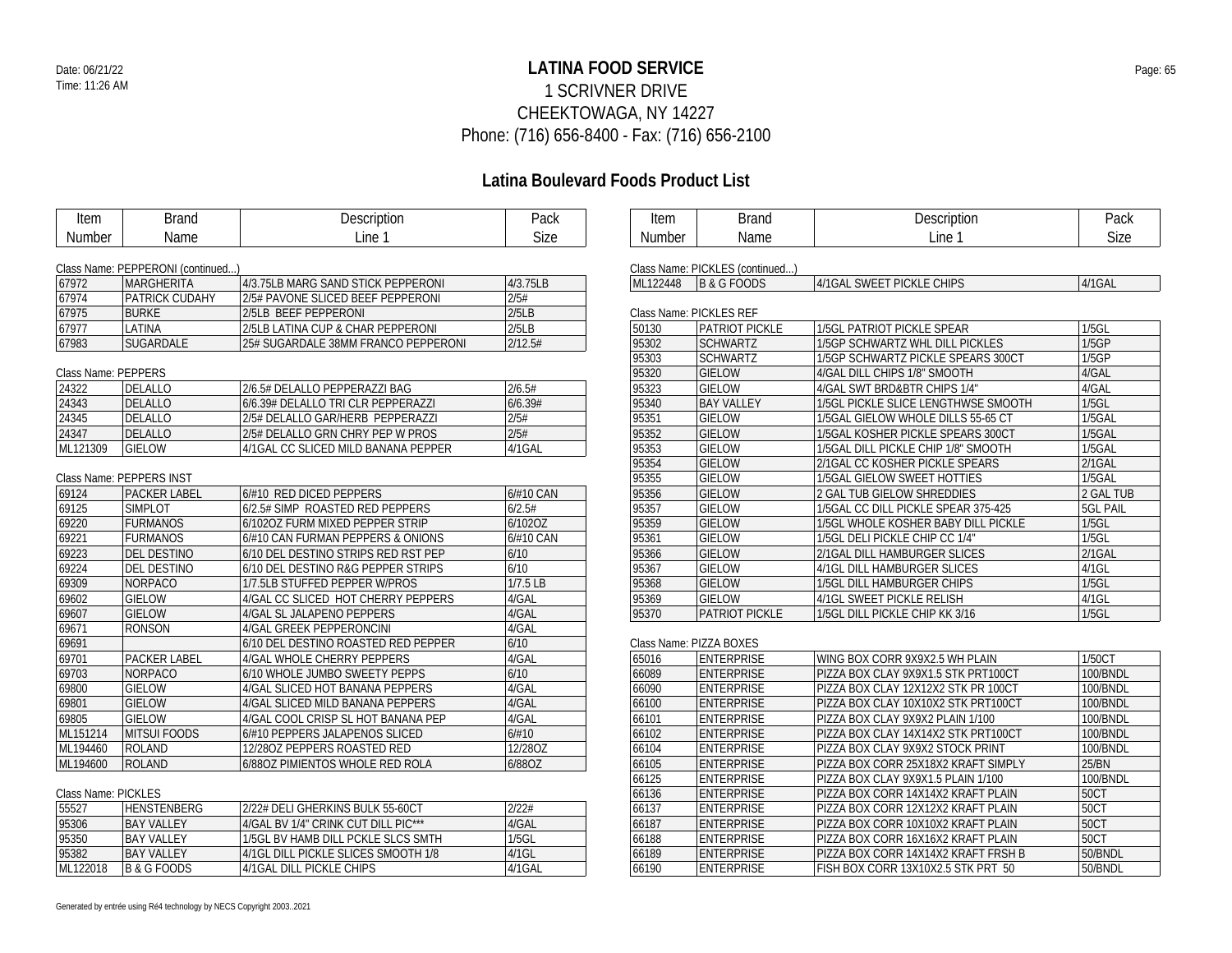### **LATINA FOOD SERVICE** Date: 06/21/22 Page: 66 1 SCRIVNER DRIVE CHEEKTOWAGA, NY 14227 Phone: (716) 656-8400 - Fax: (716) 656-2100

# **Latina Boulevard Foods Product List**

| Item    | <b>Brand</b>                       | Description                         | Pack     | Item     | <b>Brand</b>                         | Description                         | Pack       |
|---------|------------------------------------|-------------------------------------|----------|----------|--------------------------------------|-------------------------------------|------------|
| Number  | Name                               | Line 1                              | Size     | Number   | Name                                 | Line 1                              | Size       |
|         |                                    |                                     |          |          |                                      |                                     |            |
|         | Class Name: PIZZA BOXES (continued |                                     |          |          | Class Name: PIZZA FROZEN (continued) |                                     |            |
| 66191   | <b>ENTERPRISE</b>                  | FISH/PIZZA BOX CORR 13X10X2.5 PLAIN | 50/BNDL  | 30143    | <b>SCHWAN'S</b>                      | 1/60CT BIG DADDY PIZZA CHEESE       | 1/60CT     |
| 66192   | <b>ENTERPRISE</b>                  | SNACK BOX 10X8X2.5 SIMPLY/ BEST     | 50/BNDL  | 30144    | <b>GILARDI</b>                       | 192/1.93OZ PIZZA MAXSTIX 100% MOZZ  | 192/1.93OZ |
| 66196   | <b>ENTERPRISE</b>                  | PIZZA BOX COR 18X9X2 SIMPLY BEST    | 50/BNDL  | 30147    | <b>SCHWAN'S</b>                      | 1/9CT BIG DADDY BFLO CHICKEN PIZZA  | 1/9CT      |
| 66197   | <b>ENTERPRISE</b>                  | PIZZA BOX CORR 20X20X2 STK PRT 25CT | 25/BNDL  | 30148    | <b>SCHWAN'S</b>                      | 1/9CT B D PIZZA CHEESE SLICE PRIMO  | 1/9CT      |
| 66198   | <b>ENTERPRISE</b>                  | PIZZA BOX CORR 16X16X2 KRAFT FRSH B | 50/BNDL  | 30156    | TONY'S                               | 24/5.45OZ TONY DEEP DIS PEPP PIZ IW | 24/5.45OZ  |
| 66199   | <b>ENTERPRISE</b>                  | PIZZA BOX CORR 12X12X2 KRAFT FRSH B | 50/BNDL  | 30167    | THE MAX                              | 96/3.74OZ PIZZA DBLE STUF 100% MOZZ | 96/3.74OZ  |
| 66200   | <b>ENTERPRISE</b>                  | PIZZA BOX CORR 10X10X2 FRESH BAKED  | 50/BNDL  | 30169    | <b>WILD MIKES</b>                    | DISCONTINUED BY SUPPLIER            | 80/5.49OZ  |
| 66201   | <b>ENTERPRISE</b>                  | PIZZA BOX CORR 12X12X2 FRESH BAKED  | 50/BNDL  | 30170    | <b>WILD MIKES</b>                    | 72CT WILD MIKE PIZZA CHSE 8 CUT     | 72/5.49OZ  |
| 66202   | <b>ENTERPRISE</b>                  | PIZZA BOX CORR 14X14X2 FRESH BAKED  | 50/BNDL  | 30172    | <b>WILD MIKES</b>                    | 90CT WILD MIKE PIZZA CHSE 10 CUT    | 90/5.49OZ  |
| 66203   | <b>ENTERPRISE</b>                  | PIZZA BOX CORR 16X16X2 FRESH BAKED  | 50/BNDL  | 30173    | <b>WILD MIKES</b>                    | 80CT WILD MIKE PIZZA CHSE UNCUT 16" | 80/5.49OZ  |
| 66205   | <b>ENTERPRISE</b>                  | PIZZA BOX CORR 17X13X2 STOCK PRINT  | 50/BNDL  | 30179    | <b>WILD MIKES</b>                    | 90/5.49 CHSE PIZZA SLICE WG IW      | 90/5.49OZ  |
| 66206   | <b>ENTERPRISE</b>                  | PIZZA BOX CORR 25X18X2 PARTY PIZZA  | 25/BNDL  | 30184    | TONY'S PIZZA                         | 72CT TONYS GALAXY PIZZA PEPP        | 72/4.51OZ  |
| 66207   | <b>ENTERPRISE</b>                  | PIZZA BOX CORR 18X18X2 FRESH BAKED  | 50/BNDL  | 30185    | <b>TONY'S PIZZA</b>                  | 72CT TONYS GALAXY PIZZA CHEESE      | 72/4.46OZ  |
| 66209   | <b>ENTERPRISE</b>                  | PIZZA BOX CORR 24X12X2.5 OVEN FRESH | 25/BNDL  | 30193    | <b>TONY'S</b>                        | 60CT TONYS FRENCH BRD CHEESE PIZZA  | 1/60CT     |
| 66210   | <b>ENTERPRISE</b>                  | WING BOX CORR 9X9X2.5 STK PRT 50CT  | 50/BNDL  | ML132978 | <b>NARDONE</b>                       | 8/36.80Z PIZZA WW BUFFALO STYLE C   | 8/36.8OZ   |
| 66402   | <b>ENTERPRISE</b>                  | PIZZA BOX CORR 9X9X1.5 SIMPLY BEST  | 50/BNDL  | ML132987 | <b>NARDONE</b>                       | 96CT PIZZA 4X6 WH WHEAT CHSE IW     | 96/50Z     |
| 66403   | <b>ENTERPRISE</b>                  | PIZZA BOX CORR 16X16X2 SIMPLY BEST  | 50/BNDL  | ML132988 | <b>NARDONE</b>                       | 96/5OZ PIZZA 4X6 WH WHEAT CHEESE    | 96/5OZ     |
| 66406   | <b>ENTERPRISE</b>                  | PIZZA BOX CORR 26X18X2.5 FRESH BAKE | 25/BNDL  | ML132990 | <b>CON AGRA</b>                      | 72/4.84OZ PIZZA CHEESE STUFFED CRU  | 72/4.84OZ  |
| 66505   | <b>ENTERPRISE</b>                  | PIZZA BOX CORR 10X10X2 KRAFT FRSH B | 50/BN    | ML132993 | <b>CON AGRA</b>                      | 60/5.05OZ PIZZA 5" WG LUNCH AROUND  | 60/5.05OZ  |
| 66534   | <b>ENTERPRISE</b>                  | PIZZA BOX CORR 26X18X2.5 PARTY PIZZ | 25/BNDL  | ML132997 | CON AGRA                             | 72/4.84OZ PIZZA STUFFED CRUST 100%  | 72/4.84OZ  |
| 66535   | <b>ENTERPRISE</b>                  | PIZZA BOX CORR 10X10X3 50/BNDL      | 50/BNDL  | ML133000 | <b>CON AGRA</b>                      | 96/4.56OZ PIZZA CHEESE 4X6 WG CN    | 96/4.56OZ  |
| 66601   | <b>ENTERPRISE</b>                  | WING BOX CORR 9X9X4 STK PRT 50CT    | 50/BNDL  | ML133002 | <b>NARDONE</b>                       | 60/5.40Z PIZZA 6" ROUND WW CHEESE   | 60/5.4OZ   |
| 66603   | <b>ENTERPRISE</b>                  | WING BOX CLAY 9X9X4 STK PRT 100/BN  | 100/BNDL | ML133006 | <b>CON AGRA</b>                      | 72/4.840Z PIZZA CHEESE WG STUFF CR  | 72/4.84OZ  |
| 66604   | <b>ENTERPRISE</b>                  | WING BOX CLAY 9X9X2.5 STK PRT 125CT | 125/BNDL | ML133008 | <b>SCHWAN'S</b>                      | 9/16" PIZZA CHEESE HAND TOSSED      | 9/16"      |
| 66605   | <b>ENTERPRISE</b>                  | <b>NEAT TOPS PIZZA</b>              | 1000/CS  | ML133019 | <b>SCHWAN'S</b>                      | 1/128CT PIZZA BREAKFAST BACON SC    | 1/128CT    |
| 66606   | <b>ENTERPRISE</b>                  | WING BOX CLAY 8X5X3 STK PRT 250CT   | 250/BNDL | ML133020 | <b>NARDONE</b>                       | 60/5.50Z PIZZA WW FRENCH BREAD      | 60/5.5OZ   |
| 66735   | <b>ENTERPRISE</b>                  | 50CT PIZZA BOX CORR 18X18X2 KR      | 1/50CT   | ML133021 | <b>SCHWAN'S</b>                      | 1/72CT PIZZA FIESTADA WG TONY'S     | 1/72CT     |
| 66850   | <b>ENTERPRISE</b>                  | PIZZA CIRCLES CORR 10" 250CT        | 250/CS   | ML133026 | <b>SCHWAN'S</b>                      | 1/9CT PIZZA BIG DADDY BOLD CHE      | 1/9CT      |
| 66852   | <b>ENTERPRISE</b>                  | PIZZA CIRCLES CORR 12" 250CT        | 250/CS   | ML133029 | <b>TONY'S</b>                        | 60/4.980Z TONYS DEEP DISH 5" RD     | 60/4.98OZ  |
| 66927   | <b>ENTERPRISE</b>                  | 1/25CT PIZZA BOX CORR 27X27X2 PLAIN | 1/25CT   | ML133032 | <b>SCHWAN'S</b>                      | 128/3.31OZ PIZZA TURKEY SAUSAGE BRE | 128/3.31OZ |
| 67102   | <b>ENTERPRISE</b>                  | BOX CORR 13X13X2.5 PLAIN WHT        | 1/50CT   | ML133037 | <b>SCHWAN'S</b>                      | 9/16" PIZZA PRIMO CHEESE 16" W      | 9/16"      |
| 67114   | <b>ENTERPRISE</b>                  | 1/50CT BOX 14X7X2 PLAIN KRAFT       | 1/50CT   | ML532985 | <b>NARDONE</b>                       | 60/4.50OZ PIZZA GARLIC FRENCH BREAD | 60/4.5OZ   |
| 67115   | <b>ENTERPRISE</b>                  | 1/50CT BOX 10X8X2.5 PLAIN WHITE     | 1/50CT   | ML532993 | <b>NARDONE</b>                       | 8/460Z PIZZA SUPREME 16" RD WH      | 8/46OZ     |
| ML16470 | <b>ENTERPRISE</b>                  |                                     | 50/1CT   | ML534000 | <b>SCHWAN'S</b>                      | 1/9CT BIG DADDY PRIMO CH PIZZA      | 1/9CT      |
|         |                                    | BOX FULL SHEET BTM 25X17X4 50/CT    |          |          |                                      |                                     |            |

Class Name: PIZZA FROZEN 132661 RICHS 20/29.2OZ PIZZA DOUGH FNR 12X15 SHE 20/29.2OZ<br>
16/20.6OZ TONYS 16/20.6OZ TONYS PIZZA SUPREME 16/20.6OZ<br>
1760CT 1760CT TONYS FRENCH BREAD PIZZA 1760CT TONY'S 16/20.6OZ TONYS PIZZA SUPREME 16/20.6OZ<br>SCHWAN'S 1/60CT TONYS FRENCH BREAD PIZZA 1/60CT 30140 SCHWAN'S 1/60CT TONYS FRENCH BREAD PIZZA<br>30142 SCHWAN'S 1/96CT TONYS PIZZA CHEESE 4X6 THICK 1/96CT 1/96CT TONYS PIZZA CHEESE 4X6 THICK

| Class Name: PORK CASE |                 |                                      |          |  |
|-----------------------|-----------------|--------------------------------------|----------|--|
| 19917                 | <b>INDIANA</b>  | PORKLOIN BACK RIB PEELED 2/LIP 5/3PC | 5/3PC    |  |
| 63603                 | <b>SEAROARD</b> | 4/9-13LB C/C BONE-IN PORKLOIN        | 4/9-13LB |  |
| 63604                 | HATFIFI D       | I PRIME RACK OF PORK                 |          |  |
| 63803                 | <b>SEAROARD</b> | 10/5LB BNLS PORK BUTTS               | 10/5LB   |  |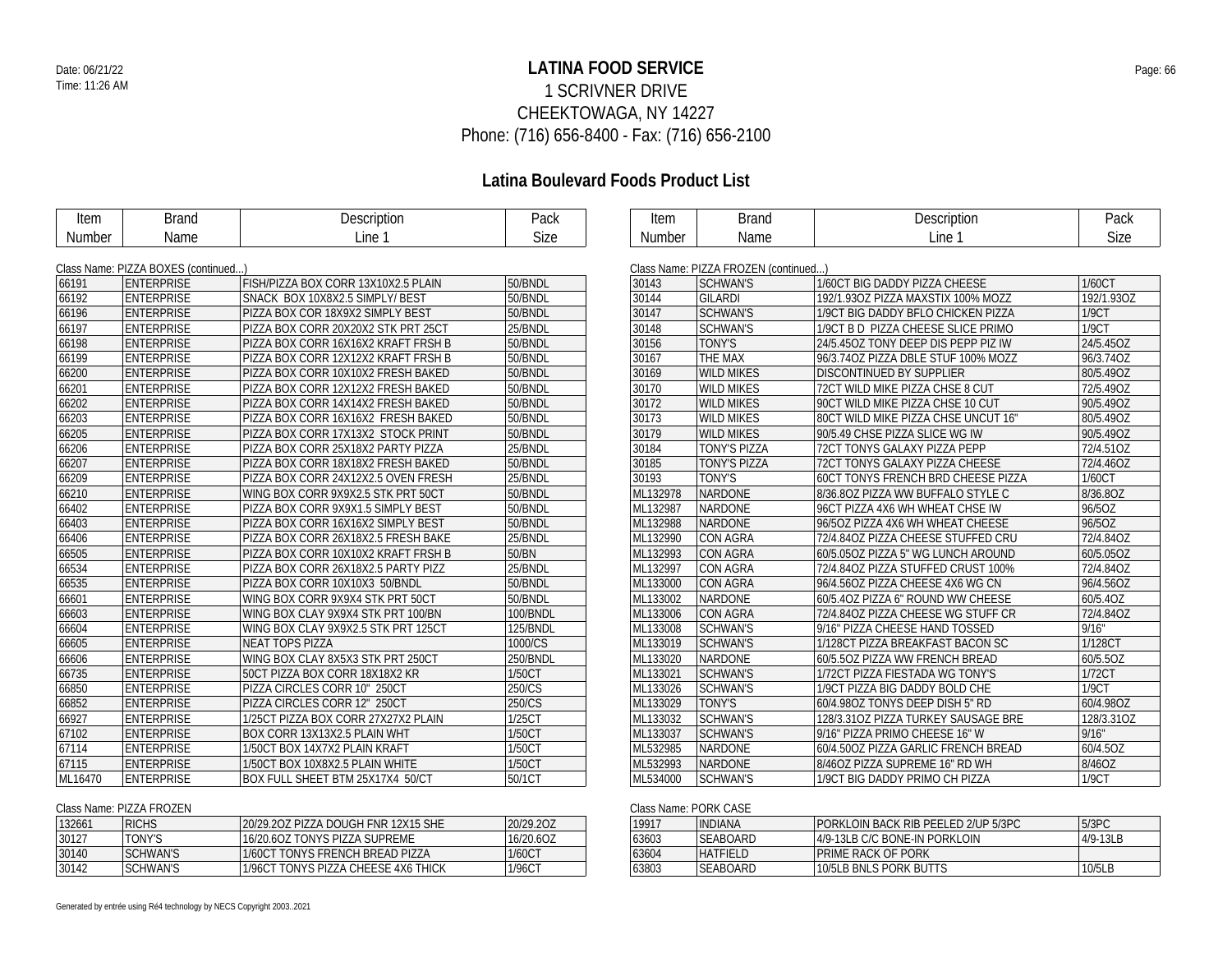### **LATINA FOOD SERVICE** Date: 06/21/22 Page: 67 1 SCRIVNER DRIVE CHEEKTOWAGA, NY 14227 Phone: (716) 656-8400 - Fax: (716) 656-2100

| Item    | <b>Brand</b>                      | Description                         | Pack       | Item                 | <b>Brand</b>                      | Description                         | Pack             |
|---------|-----------------------------------|-------------------------------------|------------|----------------------|-----------------------------------|-------------------------------------|------------------|
| Number  | Name                              | Line 1                              | Size       | Number               | Name                              | Line 1                              | Size             |
|         | Class Name: PORK CASE (continued) |                                     |            |                      | Class Name: PORK CASE (continued) |                                     |                  |
| 63803F  | <b>HATFIELD</b>                   | 10/5LB FROZEN BNLS PORK BUTTS       | 10/5LB     | 76404                | <b>WICHITA</b>                    | 1.75LB & DWN BABY BACK RIB SKND     | 17 <sub>pc</sub> |
| 64202   | <b>PACKER</b>                     | 10# AVE PORK TENDERLOINS FRZ        | 10#        | 76405                | <b>INDIANA</b>                    | 2&UP 1pc BABY BACK RIBS 13pcs       |                  |
| 64203   | SEABOARD                          | FRESH PORK TENDERLOINS 6/2pc        |            | 76407                | <b>INDIANA</b>                    | 2&UP 1pc BABY BACK RIBS FRESH       | 13/1PC           |
| 64209   | <b>HORMEL</b>                     | 5PC APPLEGATE ALL NAT PORK LOIN     | 5PC        | 76602                | <b>GLOBE</b>                      | HOG CASINGS 32/35mm                 | 2HANKS           |
| 64302   | SEABOARD                          | 1/30# FRESH 4DN SPARERIBS           | 4/2pc      | 76608                | <b>INDIANA</b>                    | 1/60# AVE FRESH PORK PICNICS 10008  |                  |
| 64302F  | SEABOARD                          | 1/30# FROZEN 4DN SPARERIBS          | 4/2pc      | 76608F               | <b>INDIANA</b>                    | 1/60# AVE FRESH PORK PICNICS 10008  |                  |
| 64304   | SEABOARD                          | PORK SPARERIBS MEDIUM 30#AVG 6PC    | 3/2pcBags  | 76810                | <b>HATFIELD</b>                   | PORK CAUL FAT 1/10# FRZN            |                  |
| 64404   | <b>INDIANA</b>                    | 1/15# PORK BRISKET RIB TIPS 22003   | 1/15#      | R012                 | <b>ROSENKRANS</b>                 | S/O 2/5# GROUND PORK ABF NY STATE   |                  |
| 64503   |                                   | <b>30LB PORK NECK BONES</b>         | 30LB       | R015                 | <b>ROSENKRANS</b>                 | S/O ABF NY STATE PORK BELLY         | 3PC              |
| 64603   | <b>INDIANA</b>                    | 1/30LB PIGS FEET                    | 1/22LB     |                      |                                   |                                     |                  |
| 64604   | <b>INDIANA</b>                    | 1/30# PORK STOMACH 49207            | 30#        |                      | Class Name: PORK CASE L           |                                     |                  |
| 64607   | <b>SEABOARD</b>                   | PORK BELLY SEABOARD SKNLS 3/12#     | 3/12# AVE  | 30123                | HORMEL                            | 12PC AUSTIN ST LOUIS RIBS FC 1.75LB | 12PC             |
| 64607F  | SEABOARD                          | PORK BELLY SEABOARD SKNLS 3/12#     | 3/12# AVE  | 63808                | FARMLAND                          | 30# FL PORK BACK RIB PIECES         | 30#              |
| 64800   | <b>INDIANA</b>                    | 2-20-23lb BONE IN FRESH HAM 00905   | 2 PIECE    | 64400                | <b>BROOKWOOD</b>                  | 8/2.25# AVE BBQ ST. LOUIS RIBS      | 8/2.25           |
| 64800F  |                                   | 2-17/20lb BONE IN FRESH HAM         | 2 PIECE    | 64401                | <b>HATFIELD</b>                   | CLEMEN'S CKD BABY BACK RIB IN SAUCE | 16/1.75#         |
| 64802   | <b>INDIANA</b>                    | 30# SKINLESS PORK SHANKS            |            | 64407                | <b>SEABOARD</b>                   | 1/10# SMOKED PULLED PORK FC         | 1/10#            |
| 64903   | <b>SEABOARD</b>                   | 3/10# BNLS PORK SIRLOIN             | 3/10#      | 76408                | ALEX'S                            | 10/1CT ALEX CKD BABY BACK RIBS 15LB | 10/1CT           |
| 64905   | <b>HATFIELD</b>                   | 14/10oz PR PORK RIB EYE STEAK       | 14/10oz    | 76807                | <b>FARMLAND</b>                   | 10# MINI HAWG WINGS APPROX 2OZ      | 2/5#             |
| 64907   | <b>HATFIELD</b>                   | PORK TENDERLOIN PREMIUM RESERVE     | 12PC       |                      |                                   |                                     |                  |
| 71209   |                                   | 1/100-110# WHOLE PIG                | 1/100-110  | Class Name: PORK CUT |                                   |                                     |                  |
| 72036   | SEABOARD                          | 4/13-19lb WHOLE PORKLOIN BONE IN    | 4/13-19LB  | 64703                |                                   | 1/10LB AVG BRT PORKLOIN FRESH       | 10LB AVG         |
| 72036F  | <b>INDIANA</b>                    | 4/13-19lb WHOLE PORKLOIN FROZEN     | 4/13-19LB  | 71903                |                                   | 2/5LB PORK JULIENNE FRESH           | 2/5LB            |
| 72101   |                                   | PIG EARS 1/30# AVE                  | 30# AV     | 72202                | LATINA                            | <b>BNLS PORK CHOPS E/E</b>          |                  |
| 72103   |                                   | 30LB PORK HOCKS                     | 30# AV     | 72302                | LATINA                            | <b>BNLS PORK CHOPS C/C</b>          |                  |
| 72404   | <b>SEABOARD</b>                   | PORK RIB ENDS-BONE IN               |            | 72302PRF             | LATINA                            | 20/80Z FRZ PRIME BNLS PRK CHPS C/C  | 20/8OZ           |
| 73003   | <b>SEABOARD</b>                   | 5/9LB C/C BNLS PORKLOIN STRP-ON     | 5/9LB      | 72403                | LATINA                            | PORK COUNTRY STYLE RIBS             |                  |
| 73003F  |                                   | 5/7-9LB C/C BNLS PORKLON FROZEN     | 5/7-9LB    | 72405                |                                   | PORK LOIN ENDS BONE IN              |                  |
| 73003PR | <b>HATFIELD</b>                   | 2/6# ave PRIME C/C BNLS PORKLOIN    | 2/6#       | 72602                | <b>LATINA</b>                     | <b>FRENCHED RACK OF PORK</b>        |                  |
| 73202F  | <b>INDIANA</b>                    | PORK BLADE MEAT 60#                 | 60#        | 72603                | LATINA                            | CROWN PORKLOIN ROAST 21 BONE        | 20#              |
| 73204   | SEABOARD                          | <b>BONELESS PORK PICNICS FRESH</b>  |            | 72700                | LATINA                            | <b>FRENCHED PORK CHOPS</b>          |                  |
| 73206   | SEABOARD                          | PORK CUSHION MEAT                   | 1/60#      | 72705                | <b>LATINA</b>                     | FRENCHED PRIME PORK CHOPS           |                  |
| 73206F  | <b>IBP</b>                        | FROZEN PORK CUSHION MEAT            | 1/60#      | 72706                | LATINA                            | <b>CUBED PRIME PORK ENDS</b>        |                  |
| 73210   | SEABOARD                          | 3/5# GROUND PORK FRZN               | 3/5#       | 72710                |                                   | <b>FRENCHED PORK CHOP W/ POCKET</b> |                  |
| 73215   | <b>INDIANA</b>                    | COMBO BONELESS PORK PICNIC 2000#AVG | 2000#AVG   | 72802                | LATINA                            | PORK PORTERHOUSE STYLE CHOPS        |                  |
| 76202   | <b>PACKER</b>                     | 8/8LB BONE-IN PORK BUTTS            | 8/8LB      | 72817                | LATINA                            | CENTER CUT RIB PORK CHOPS           |                  |
| 76202F  | <b>HORMEL</b>                     | 5/2pc FROZEN BONE IN PORK BUTTS     | 5/2pc      | 72818                | LATINA                            | PRIME C/C PORK RIB CHOPS            |                  |
| 76212   | <b>FARM PROMISE</b>               | ABF BNLS CENTER CUT PORKLOIN 4PC    | $4/6#$ ave | 72819                |                                   | PORK CHOP TOMAHAWK                  |                  |
| 76213   | <b>FARM PROMISE</b>               | ABF PORK BUTT B/IN 6/8#AVG          | 6/8#AVG    | 72903                |                                   | E/E PORK CHOPS B/I                  | <b>PORTION</b>   |
| 76213F  |                                   | ABF PORK BUTT B/IN 6/8#AVG          | 6/8#AVG    | 76500                | LATINA                            | 45/7oz PORK SCHNITZEL               | 45/7 oz          |
| 76401   | <b>WICHITA</b>                    | 13/2.5-3# PORK ST. LOUIS RIBS       | 33# AVE    | 76503                | LATINA                            | <b>VEAL SCHNITZEL</b>               |                  |
|         |                                   |                                     |            |                      |                                   |                                     |                  |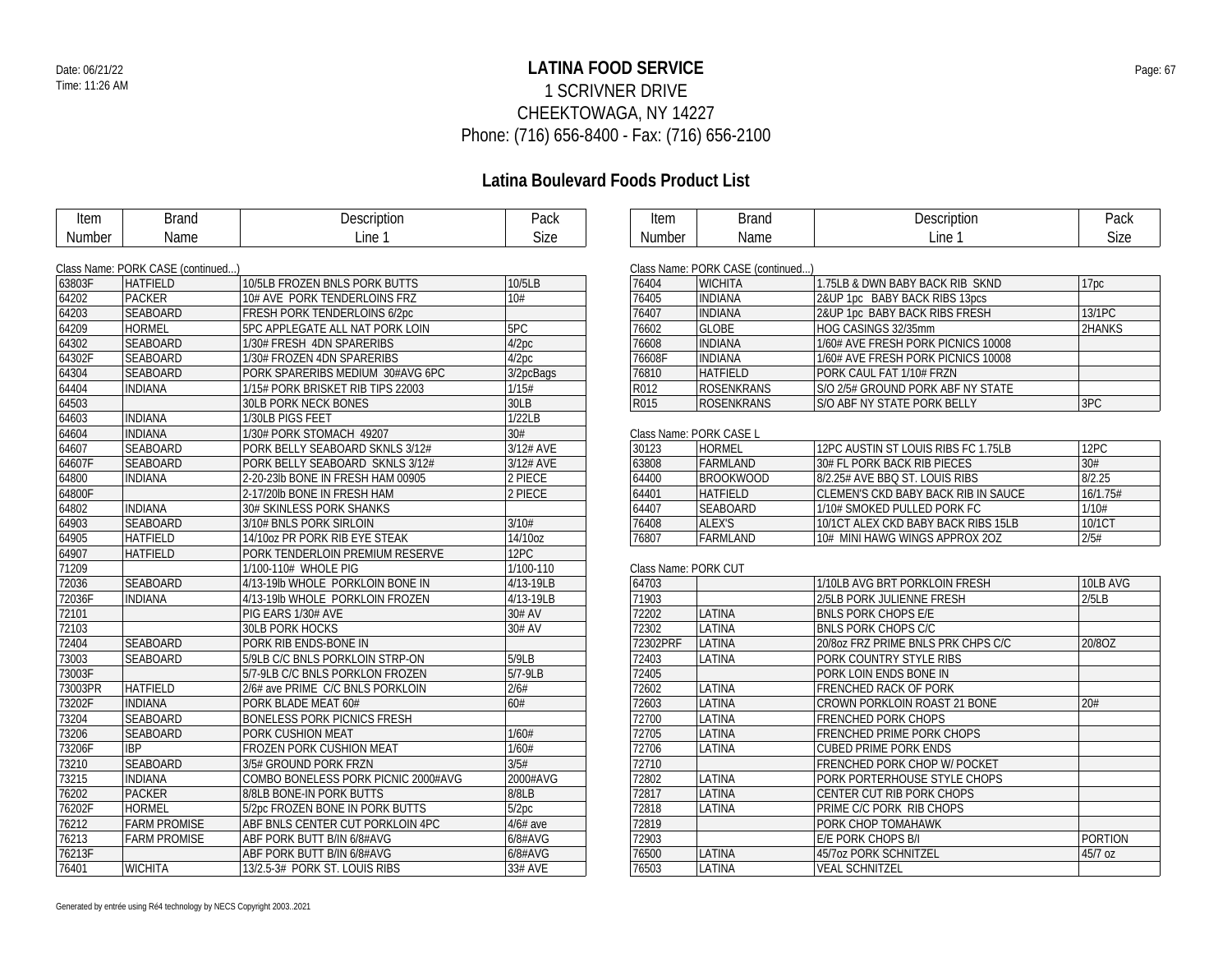### **LATINA FOOD SERVICE** Date: 06/21/22 Page: 68 1 SCRIVNER DRIVE CHEEKTOWAGA, NY 14227 Phone: (716) 656-8400 - Fax: (716) 656-2100

| Item                 | <b>Brand</b>                     | Description                         | Pack       | Item          | <b>Brand</b>                            | Description                         | Pack            |
|----------------------|----------------------------------|-------------------------------------|------------|---------------|-----------------------------------------|-------------------------------------|-----------------|
| <b>Number</b>        | Name                             | Line 1                              | Size       | <b>Number</b> | Name                                    | Line 1                              | Size            |
|                      |                                  |                                     |            |               |                                         |                                     |                 |
|                      | Class Name: PORK CUT (continued) |                                     |            |               | Class Name: POULTRY BONE IN (continued) |                                     |                 |
| 76506                |                                  | <b>PORK CUTLET CUBED</b>            |            | 48020         | <b>CLAXTON</b>                          | CHIX WHOLE WOG 16HD 2.5-2.75# #1315 | $16/2.5 - 2.7$  |
| 76507                |                                  | 26/6OZ PORK CUTLET CUBED FZN        |            | 48029         | <b>CLAXTON</b>                          | CHIX WOG 8 PIECE 16HD 2.75#         | 16 head         |
| 76509                | LATINA                           | 64/5oz PORK SCHNITZEL               | 64/5 oz    | 48113         | <b>CLAXTON</b>                          | CHIX WHOLE WOG 16 HD 3-3.25 #1381   | $14 - 3 - 3.25$ |
| R400                 | <b>ROSENKRANS</b>                | S/O PORK CHOP NY STATE              |            | 48117         | PACKER                                  | CHIX WOG SPLIT 2.5-2.75# 24 HEAD    | 24 HD           |
|                      |                                  |                                     |            | 48200         | <b>CLAXTON</b>                          | CHIX WHOLE WOG 20 HD 3.5-4# #5475   |                 |
|                      | Class Name: PORK TRIM CASE       |                                     |            | 49403         |                                         | 40# CHIX BACKS FRZN                 |                 |
| 78605                |                                  | 1/60LB PORK TRIM                    | 1/60LB     | 49404         |                                         | 40# CHIX NECKS                      |                 |
|                      |                                  |                                     |            | 49602         | PACKER LABEL                            | 40# CHIX BRST WHOLE BONE IN         | 1/40LB          |
|                      | Class Name: POTATO REFRIGER      |                                     |            | 49802         | <b>MOUNTAIRE</b>                        | 40# CHIX LEG QTRS JUMBO             | 1/40LB          |
| 95228                | <b>MICHAELS</b>                  | 2/10# MICHAELS FRESH SHRED POTATO   | 2/10#      | 49903         | <b>CLAXTON</b>                          | <b>40# CHIX DRUMSTICKS</b>          |                 |
| 95259                | <b>MICHAELS</b>                  | 4/6# SIMPLY GOLD MASHED POTATOES    | 4/6#       | 49906         |                                         | 40# CHIX THIGHS BONE IN             |                 |
| 95277                | <b>SIMPLY</b>                    | 4/6# SIMPLY RED SKIN MASHED POTATO  | 4/6#       | 49909         |                                         | 1/44# CHICKEN PAWS (FEET)           | 44#             |
| ML196009             | CAVENDISH                        | 6/5LB POTATO HASH BROWN PATTIE      | 6/5LB      | 49999         | <b>CLAXTON</b>                          | MEAT ROOM CHICKEN WOG MATERIAL      | $16/2.5 - 2.7$  |
|                      |                                  |                                     |            | 50602         |                                         | 6/6# SOUP CHICKEN (FOWL)            | 6/6LB           |
| Class Name: POTATOES |                                  |                                     |            | 50802         | <b>MAPLE LEAF</b>                       | DUCKS GOLD LABEL 6/5-5.5            | $6/5 - 5.5$     |
| 33730                | <b>SIMPLOT</b>                   | 6/4# MASHED POTATO GARLIC RED SKIN  | 6/4#       | 53000         | <b>BEST DRESSED</b>                     | TRAY PACK WHOLE WINGS               | 8 TRAYS         |
| 95224                | <b>BASIC AMERICAN</b>            | 12CT EXCEL ORIG BUTTER MASH RED SOD | 12/28OZ    | 53001         | <b>BEST DRESSED</b>                     | TRAY PACK DRUMSTICKS                | 8 TRAYS         |
| 95260                | <b>IDAHOAN</b>                   | 8/32.50Z IDAHOAN BABY RED MASH POT  | 8/32.5OZ   | 53003         | <b>BEST DRESSED</b>                     | TRAY PACK BONE IN CHICKEN THIGHS    | 8 TRAYS         |
| 95261                | <b>BASIC AMERICAN</b>            | 6/37.50Z GLD GRILL SEASON HASHBROWN | 6/37.50Z   | 59406         | <b>MAPLELEAF</b>                        | MAPLELEAF DUCK LEGS 36ct            |                 |
| 95268                | <b>QUALIFREEZE</b>               | 6/5# POTATO HOMEFRY CUBES           | 6/5#       | 59407         | <b>MAPLE LEAF</b>                       | 5/2# DUCK DRUMETTES                 | 5/2#            |
| 95276                | <b>BASIC AMERICAN</b>            | 8/15.50Z POTATO TOT MIX             | 8/15.50Z   | 71463         | <b>PERDUE</b>                           | 40# PERDUE ROASTER BREAST RMC 99456 | 40#             |
| 96212                | <b>SIMPLOT</b>                   | 6/2.5# SIMP RSTD SWEET POTATOES     | 6/2.5#     | 71463F        | <b>PERDUE</b>                           | 40# PERDUE ROASTER BREAST RMC 99456 | 40#             |
| ML189555             | <b>BASIC AMERICAN</b>            | 6/2.25LB POTATOES AU GRATIN         | 6/2.5LB    |               |                                         |                                     |                 |
| ML189560             | <b>IDAHOAN</b>                   | 12/20.350Z POTATO AU GRATIN IDAHO   | 12/20.35OZ |               | Class Name: POULTRY BONELES             |                                     |                 |
| ML189601             | <b>BASIC AMERICAN</b>            | 6/85OZ POTATOES COMPLETE VIT C      | 6/85OZ     | 48303         | <b>PACKER LABEL</b>                     | 40# CHIX BRST RANDOM B/S FRESH      | 4/10LB          |
| ML189605             | <b>IDAHOAN</b>                   | 12/25.20Z POTATO MASHED LOW SOD     | 12/25.20Z  | 48305         | <b>CHICKS CHOICE</b>                    | 4/10# AMICK CHIX BRST BL/SL MEDIUM  | 4/10#           |
| ML189615             | <b>IDAHOAN</b>                   | 12/260Z IDAH POTATOES REAL W/VIT C  | 12/26OZ    | 48309         |                                         | <b>GROUND CHICKEN FRZ 12/1</b>      | 12/1#           |
| ML189622             | <b>BASIC AMERICAN</b>            | 12/280Z POTATO PEARLS EXCEL         | 12/28OZ    | 48310         | <b>WAYNE FARMS</b>                      | 40# CHIX THIGH MEAT B/S FRESH       |                 |
| ML189712             | <b>BASIC AMERICAN</b>            | 6/2.25LB POTATOES SCALLOPED         | 6/2.25LB   | 48311         | WAYNE                                   | CHIX LEG MEAT WHOLE BONELESS        | 1/40#           |
| ML189716             | <b>IDAHOAN</b>                   | 6/2.54LB POTATOES SCALLOP IDAH      | 6/2.54OZ   | 48325         | KOCH                                    | KOCH CHIX BRST BL/SL MEDIUM 411740  | 40#             |
| ML189720             | <b>BASIC AMERICAN</b>            | 6/34OZ POTATO REDISHRED CHEESE      | 6/34OZ     | 48910         | <b>KOCH</b>                             | 2/10# CHIX BRST 6OZ CHEF TRIM SPLIT | 2/10#           |
| ML190050             | <b>SENECA</b>                    | 6/#10 POTATOES SLICED MED STOK      | 6/#10      | 48920         | <b>SPRINGER MOUNTA</b>                  | 1/20# 6OZ ABF CHICKEN BREAST        | 1/20#           |
| ML190135             | MOODY DUNBAR                     | 6/#10 POTATOES SWEET CUT FNCY       | 6/#10      | 49000         | <b>KOCH</b>                             | MEAT ROOM CHICKEN BREAST MATERIAL   | 2/10#           |
|                      |                                  |                                     |            | 49002         | <b>KOCH</b>                             | 2/10# CHIX BRST 5OZ CHEF TRIM SPLIT | 2/10#           |
|                      | Class Name: POULTRY ABF          |                                     |            | 49003         | <b>KOCH</b>                             | 2/10# CHIX BRST 4OZ CHEF TRIM SPLIT | 2/10LB          |
| 48320                | <b>AMICK</b>                     | 4/10# ABF CHIX THIGH MEAT BS/SL     | 4/10#      | 49005         | KOCH                                    | 2/10# CHIX BRST 6OZ CHEF TRIM DBL   | 2/10            |
| 48322                | <b>FREE BIRD</b>                 | FB LLOYD'S BULK BNLS TURKEY THIGHS  | 30#        | 49102         | <b>KOCH</b>                             | 2/10# CHIX BRST 8OZ CHEF TRIM SPLIT | 2/10#           |
|                      |                                  |                                     |            | 49103         | MARJAC/KOCH                             | 2/10# CHIX BRST 7OZ CHEF TRIM DBL   | 2/10#           |
|                      | Class Name: POULTRY BONE IN      |                                     |            | 49104         | MARJAC/KOCH                             | 2/10# CHIX BRST 7OZ CHEF TRIM SPLIT | 2/10#           |
| 44104                | <b>PERDUE</b>                    | 6/9# CHIX ROASTING MTAIRE           | 6/9lb AVE  | 49105         | KOCH                                    | 2/10# CHIX BRST 8OZ CHEF TRIM DBL   | 2/10#           |
|                      |                                  |                                     |            |               |                                         |                                     |                 |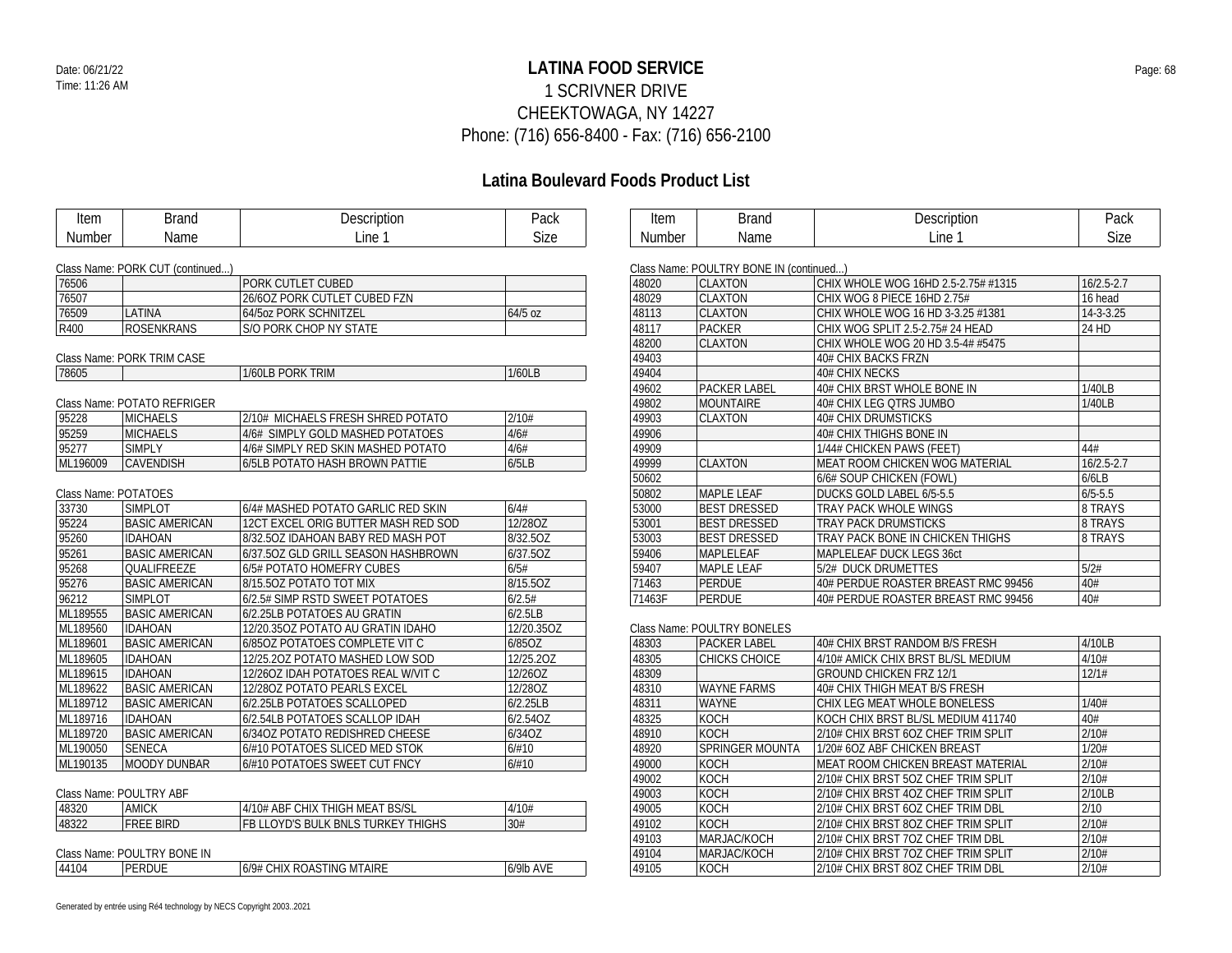### **LATINA FOOD SERVICE** Date: 06/21/22 Page: 69 1 SCRIVNER DRIVE CHEEKTOWAGA, NY 14227 Phone: (716) 656-8400 - Fax: (716) 656-2100

| Item                | <b>Brand</b>                            | Description                            | Pack     | Item           | <b>Brand</b>                    | Description                         | Pack               |
|---------------------|-----------------------------------------|----------------------------------------|----------|----------------|---------------------------------|-------------------------------------|--------------------|
| Number              | Name                                    | Line 1                                 | Size     | Number         | Name                            | Line 1                              | Size               |
|                     |                                         |                                        |          |                |                                 |                                     |                    |
|                     | Class Name: POULTRY BONELES (continued) |                                        |          |                | Class Name: PRODUCE (continued) |                                     |                    |
| 49503               |                                         | 4/10# CHIX GIZZARDS                    | 4/10lb   | B12086         | BOULEVARD                       | MAE PLOY SWEET CHILI SAUCE 12/32OZ  | 12/32              |
| 49505F              | <b>MOUNTAIRE</b>                        | 6/5# CHIX LIVERS FROZEN                | 6/5#     | B12530         | <b>BOULEVARD</b>                | EDAMAME BEANS FROZEN 1#             | 1#                 |
| 52801               | LATINA                                  | 1/20# CHIX TENDER UNCLIPPED .8-1.25    | 1/20#    | B12988         | BOULEVARD                       | SAUCE HOISIN 6/5#                   | 6/5#               |
| 52803               | <b>WAYNE FARMS</b>                      | 4/10# CHIX TENDERS CLIPPED             | 4/10LB   | B1315          | <b>BOULEVARD</b>                | LEMONS MEYER 10#                    | 10#                |
| 52804               | <b>MOUNTAIRE</b>                        | 4/10# CHICKEN TENDERS 1.80Z MTAIRE     | 4/10#    | B1330          | <b>BOULEVARD</b>                | LEMONS 115CT                        | 115CT              |
| 52805               | <b>HARVESTLAND</b>                      | 4/5# CHIX TENDERS CLIPPED SELECT       | 4/5#     | <b>B1330A</b>  | <b>BOULEVARD</b>                | <b>LEMONS 6CT</b>                   | 6CT                |
| 53002               | <b>BEST DRESSED</b>                     | TRAY PACK BNLS SKNLS THIGHS            | 8 TRAYS  | B1340          | BOULEVARD                       | <b>LEMONS 140CT FANCY</b>           | <b>140CT</b>       |
| 59401               | MAPLE LEAF                              | DUCK BREAST BNLS 24/5-6OZ              | 24/5-6OZ | <b>B1340A</b>  | <b>BOULEVARD</b>                | LEMONS 70CT                         | <b>70CT</b>        |
| 59402               | MAPLE LEAF                              | 24/8-10OZ BNLS SKN-ON DUCK BREAST      |          | <b>B1350</b>   | <b>BOULEVARD</b>                | LEMONS 165CT                        | <b>165CT</b>       |
| 59404               | <b>MAPLE LEAF</b>                       | 7-80Z BNLS SKN-ON DUCK BREAST          | 32/7-80Z | <b>B1360</b>   | <b>BOULEVARD</b>                | LEMONS 200CT                        | 200CT              |
| 59408               | <b>MAPLELEAF</b>                        | 16-10/12oz BNLS DUCK BREAST            |          | <b>B140</b>    | <b>BOULEVARD</b>                | APPLE RED DEL, 100CT NYS            | 100CT              |
|                     |                                         |                                        |          | B1400          | <b>BOULEVARD</b>                | <b>LIMES 10LBS</b>                  | $10L\overline{BS}$ |
|                     | Class Name: POULTRY CUT                 |                                        |          | <b>B1400A</b>  | BOULEVARD                       | LIMES 6CT                           | 6CT                |
| 48904C              | LATINA                                  | 20# CHIX BRST CUTLET CUBED 6 OZ        | 1/20#    | B1410          | <b>BOULEVARD</b>                | LIMES 40LB                          | 40LBS              |
| 48904CF             | LATINA                                  | 20# CHIX BRST CUTLET CUBED 5 OZ        | 1/20#    | <b>B1430</b>   | <b>BOULEVARD</b>                | CANTALOUPES 9CT                     | 9CT                |
| 49600               | LATINA                                  | 10# MINI FLAT WING BYPRODUCT           | 1/10#    | B1495          | <b>BOULEVARD</b>                | KIWI FRUIT FLAT                     | 30CT               |
| 49605               | <b>LATINA</b>                           | CHIX BRST FRENCHED AIRLINE 6-8OZ       |          | B1562          | <b>BOULEVARD</b>                | MANGOS 10#                          | CASE               |
| 49605F              | LATINA                                  | 20/6-80Z CHIX BRST FRENCHED AIRLINE    | 20/6-8OZ | B16054         | <b>BOULEVARD</b>                | PURE MAPLE SYRUP 1/2 GAL            | 1/2 GAL            |
| 49606               | LATINA                                  | CHIX BRST FRENCHED AIRLINE 8-10OZ      |          | B16056         | BOULEVARD                       | PURE MAPLE SYRUP 1 GAL              | 1 GAL              |
| 49606F              | LATINA                                  | 20/8-10Z CHIX BRST FRENCHED AIRLINE    | 20/8-10  | B1770          | <b>BOULEVARD</b>                | <b>HONEYDEWS 5CT</b>                | 5CT                |
| 49607               | LATINA                                  | CHIX BRST FRENCHED AIRLINE 10-12OZ     |          | B1840          | BOULEVARD                       | <b>WATERMELONS SEEDLESS</b>         | EACH               |
| 49607F              | LATINA                                  | 20/12OZ CHIX BRST FRENCHED AIRLINE     | 20/12OZ  | B21372         | <b>BOULEVARD</b>                | JUICE FRESH LIME 9-1/2 GALLON       | 9-1/2 GAL          |
| 76501               | LATINA                                  | 45/7ozHOFBRAUHAUS CHICKEN SCHNITZEL    | 45/70Z   | <b>B21544A</b> | <b>BOULEVARD</b>                | BAKING SODA 16OZ.                   | 160Z               |
| 76505               | LATINA                                  | 64/5OZ PRESSED CHICKEN CUTLETS         | 64/5oz   | B2220          | <b>BOULEVARD</b>                | ORANGES 88CT SUNKIST                | 88CT               |
| 76508               | LATINA                                  | 80/4OZ PRESSED CHICKEN CUTLETS         | 80/4oz   | <b>B2220A</b>  | BOULEVARD                       | ORANGES 6CT                         | 6CT                |
| 76510               | LATINA                                  | 56/6OZ PRESSED CHICKEN CUTLETS         | 53/6OZ   | B2230          | <b>BOULEVARD</b>                | ORANGES SUNKIST 113CT               | 113CT              |
|                     |                                         |                                        |          | B2412          | <b>BOULEVARD</b>                | <b>CLEMENTINES HALOS 4/5# BOXES</b> | 4/5#               |
|                     | Class Name: POULTRY HALAL               |                                        |          | B26023         | <b>BOULEVARD</b>                | RICE WILD ROLAND 12/16OZ            | 12CT               |
| 52812               | <b>MARJAC</b>                           | 4/10# CHIX BRST B/S HALAAL FRESH       |          | <b>B2740</b>   | <b>BOULEVARD</b>                | <b>PEARS 120/135CT</b>              | 135CT              |
|                     |                                         |                                        |          | <b>B2740A</b>  | <b>BOULEVARD</b>                | PEARS 6CT                           | 6CT                |
| Class Name: PRODUCE |                                         |                                        |          | B2861          | BOULEVARD                       | PINEAPPLES GOLDEN DEL MONTE 7CT     | 7ct                |
| B1010               | <b>BOULEVARD</b>                        | <b>GRAPES GREEN SEEDLESS XL BRAZIL</b> | 8/2#     | B2980          | <b>BOULEVARD</b>                | ANISE                               | 24 CT              |
| <b>B1010A</b>       | <b>BOULEVARD</b>                        | <b>GRAPES GREEN SEEDLESS 2LB</b>       | 2LB      | <b>B2980A</b>  | <b>BOULEVARD</b>                | ANISE 1CT                           | 1CT                |
| B10210              | <b>BOULEVARD</b>                        | FRUIT PAIL 1/18LB                      | 1/18LB   | B3025          | <b>BOULEVARD</b>                | CARDOONS                            | 15CT               |
| B10240              | <b>BOULEVARD</b>                        | <b>COTTAGE CHEESE 4/5LB</b>            | 4/5LB    | B3030          | BOULEVARD                       | <b>ASPARAGUS 11 LBS</b>             | <b>11 LBS</b>      |
| B1040               | <b>BOULEVARD</b>                        | <b>GRAPES RED SEEDLESS XLG</b>         | 8/2#     | B3110          | <b>BOULEVARD</b>                | <b>GREEN BEANS 22 LB</b>            | 22 LB              |
| <b>B1040A</b>       | <b>BOULEVARD</b>                        | <b>GRAPES RED SEEDLESS 2LB</b>         | 2LB      | <b>B</b> 3115  | <b>BOULEVARD</b>                | <b>GREEN BEANS CLIPPED 2/5LB</b>    | 2/5LB              |
| B1090               | <b>BOULEVARD</b>                        | <b>GRAPE LEAVES 6/4# STUFFED</b>       | 6/4#     | B3150          | <b>BOULEVARD</b>                | <b>GOLDEN BEETS 25LB</b>            | 25 LB              |
| B1170               | <b>BOULEVARD</b>                        | <b>GRAPEFRUIT 48CT</b>                 | 48CT     | <b>B3150A</b>  | <b>BOULEVARD</b>                | <b>GOLDEN BEETS 1#</b>              | 1LB                |
| <b>B1170A</b>       | <b>BOULEVARD</b>                        | <b>GRAPEFRUIT 6COUNT</b>               | 6 CT     | <b>B3160</b>   | <b>BOULEVARD</b>                | <b>BEETS 25LB</b>                   | 25LB               |
|                     |                                         |                                        |          |                |                                 |                                     |                    |

| <b>NUMBER</b> | name                            | riue i                              | ыzе            |
|---------------|---------------------------------|-------------------------------------|----------------|
|               |                                 |                                     |                |
|               | Class Name: PRODUCE (continued) |                                     |                |
| B12086        | <b>BOULEVARD</b>                | MAE PLOY SWEET CHILI SAUCE 12/320Z  | 12/32          |
| B12530        | <b>BOULEVARD</b>                | EDAMAME BEANS FROZEN 1#             | 1#             |
| B12988        | <b>BOULEVARD</b>                | SAUCE HOISIN 6/5#                   | 6/5#           |
| B1315         | <b>BOULEVARD</b>                | LEMONS MEYER 10#                    | 10#            |
| B1330         | <b>BOULEVARD</b>                | LEMONS 115CT                        | 115CT          |
| B1330A        | <b>BOULEVARD</b>                | <b>LEMONS 6CT</b>                   | 6CT            |
| B1340         | <b>BOULEVARD</b>                | <b>LEMONS 140CT FANCY</b>           | 140CT          |
| B1340A        | <b>BOULEVARD</b>                | <b>LEMONS 70CT</b>                  | <b>70CT</b>    |
| B1350         | <b>BOULEVARD</b>                | LEMONS 165CT                        | 165CT          |
| B1360         | <b>BOULEVARD</b>                | LEMONS 200CT                        | 200CT          |
| B140          | <b>BOULEVARD</b>                | APPLE RED DEL, 100CT NYS            | 100CT          |
| B1400         | <b>BOULEVARD</b>                | <b>LIMES 10LBS</b>                  | 10LBS          |
| B1400A        | <b>BOULEVARD</b>                | LIMES 6CT                           | 6CT            |
| B1410         | <b>BOULEVARD</b>                | LIMES 40LB                          | 40LBS          |
| B1430         | <b>BOULEVARD</b>                | <b>CANTALOUPES 9CT</b>              | 9CT            |
| B1495         | <b>BOULEVARD</b>                | KIWI FRUIT FLAT                     | 30CT           |
| B1562         | <b>BOULEVARD</b>                | MANGOS 10#                          | CASE           |
| B16054        | <b>BOULEVARD</b>                | PURE MAPLE SYRUP 1/2 GAL            | <b>1/2 GAL</b> |
| B16056        | <b>BOULEVARD</b>                | PURE MAPLE SYRUP 1 GAL              | 1 GAL          |
| B1770         | <b>BOULEVARD</b>                | <b>HONEYDEWS 5CT</b>                | 5CT            |
| B1840         | <b>BOULEVARD</b>                | <b>WATERMELONS SEEDLESS</b>         | <b>EACH</b>    |
| B21372        | <b>BOULEVARD</b>                | JUICE FRESH LIME 9-1/2 GALLON       | 9-1/2 GAL      |
| B21544A       | <b>BOULEVARD</b>                | BAKING SODA 160Z.                   | 16OZ           |
| B2220         | <b>BOULEVARD</b>                | ORANGES 88CT SUNKIST                | 88CT           |
| <b>B2220A</b> | <b>BOULEVARD</b>                | ORANGES 6CT                         | 6CT            |
| B2230         | <b>BOULEVARD</b>                | ORANGES SUNKIST 113CT               | 113CT          |
| B2412         | <b>BOULEVARD</b>                | <b>CLEMENTINES HALOS 4/5# BOXES</b> | 4/5#           |
| B26023        | <b>BOULEVARD</b>                | RICE WILD ROLAND 12/16OZ            | 12CT           |
| B2740         | <b>BOULEVARD</b>                | <b>PEARS 120/135CT</b>              | 135CT          |
| B2740A        | <b>BOULEVARD</b>                | PEARS 6CT                           | 6CT            |
| B2861         | <b>BOULEVARD</b>                | PINEAPPLES GOLDEN DEL MONTE 7CT     | 7ct            |
| B2980         | <b>BOULEVARD</b>                | <b>ANISE</b>                        | 24 CT          |
| <b>B2980A</b> | <b>BOULEVARD</b>                | <b>ANISE 1CT</b>                    | 1CT            |
| B3025         | <b>BOULEVARD</b>                | <b>CARDOONS</b>                     | 15CT           |
| B3030         | <b>BOULEVARD</b>                | <b>ASPARAGUS 11 LBS</b>             | 11 LBS         |
| B3110         | <b>BOULEVARD</b>                | <b>GREEN BEANS 22 LB</b>            | 22 LB          |
| B3115         | <b>BOULEVARD</b>                | <b>GREEN BEANS CLIPPED 2/5LB</b>    | 2/5LB          |
| B3150         | <b>BOULEVARD</b>                | <b>GOLDEN BEETS 25LB</b>            | 25 LB          |
| <b>B3150A</b> | <b>BOULEVARD</b>                | <b>GOLDEN BEETS 1#</b>              | 1LB            |
|               |                                 |                                     |                |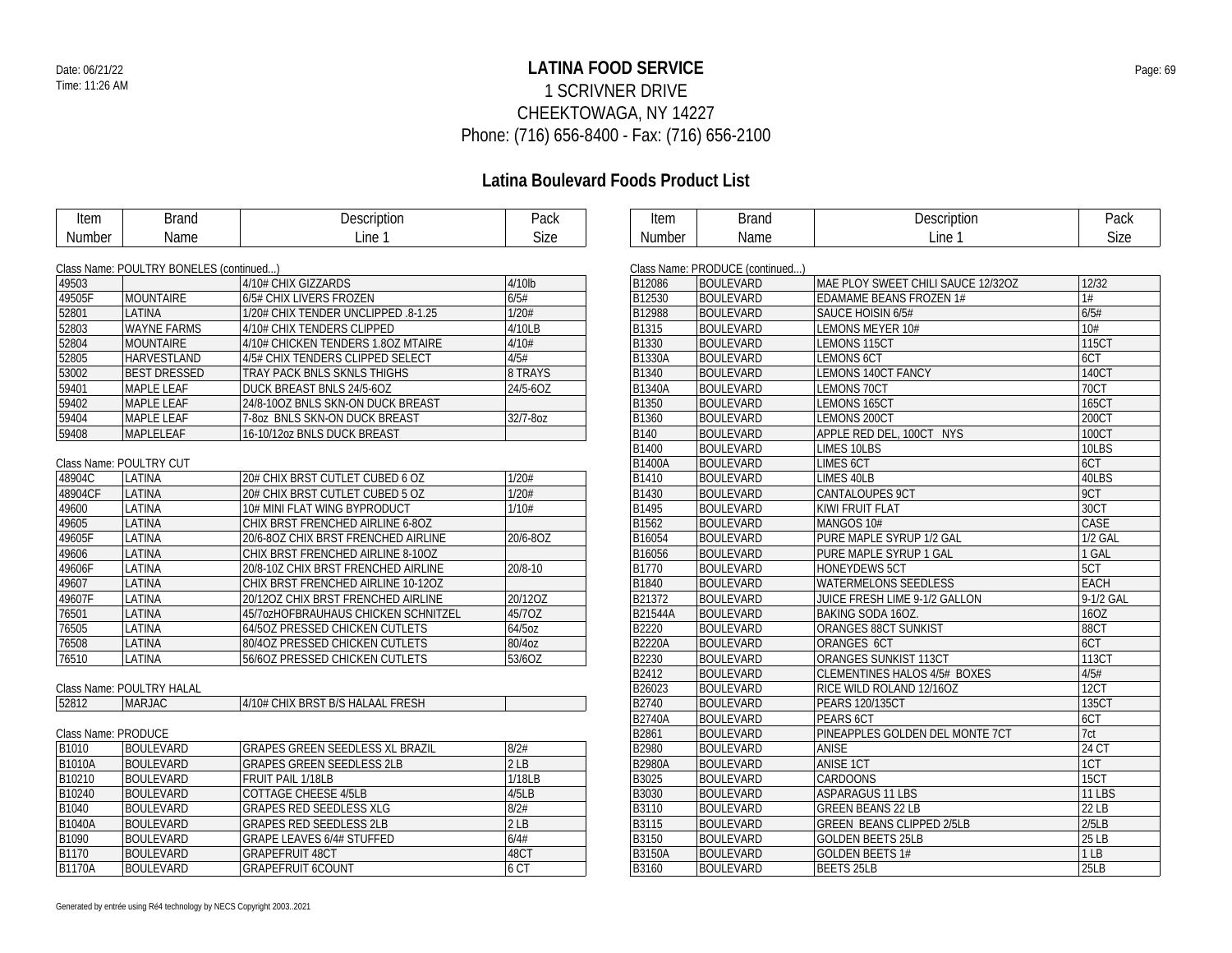### **LATINA FOOD SERVICE** Date: 06/21/22 Page: 70 1 SCRIVNER DRIVE CHEEKTOWAGA, NY 14227 Phone: (716) 656-8400 - Fax: (716) 656-2100

| Item          | <b>Brand</b>                    | Description                       | Pack             | <b>Item</b>   | <b>Brand</b>                    | Description                        | Pack          |  |  |  |
|---------------|---------------------------------|-----------------------------------|------------------|---------------|---------------------------------|------------------------------------|---------------|--|--|--|
| <b>Number</b> | Name                            | Line 1                            | <b>Size</b>      | <b>Number</b> | Name                            | Line 1                             | <b>Size</b>   |  |  |  |
|               |                                 |                                   |                  |               |                                 |                                    |               |  |  |  |
|               | Class Name: PRODUCE (continued) |                                   |                  |               | Class Name: PRODUCE (continued) |                                    |               |  |  |  |
| <b>B3160A</b> | <b>BOULEVARD</b>                | BEETS 1#                          | 1#               | <b>B</b> 3920 | <b>BOULEVARD</b>                | ROMAINE HEARTS 12/3CT              | 12/3CT        |  |  |  |
| <b>B3162A</b> | <b>BOULEVARD</b>                | <b>BEETS CANDY STRIPED 1#</b>     | $\overline{1\#}$ | <b>B3930</b>  | <b>BOULEVARD</b>                | LETTUCE ROMAINE CALIFORNIA 24CT    | 24CT          |  |  |  |
| B3190         | <b>BOULEVARD</b>                | <b>BROCCOLI 14CT</b>              | 14CT             | <b>B</b> 3945 | <b>BOULEVARD</b>                | LETTUCE FRISEE 18CT                | 24 CT         |  |  |  |
| <b>B3190A</b> | <b>BOULEVARD</b>                | BROCCOLI 1 BUNCH                  | <b>BUNCH</b>     | B3970         | <b>BOULEVARD</b>                | <b>LEAF LETTUCE 24CT</b>           | 24CT          |  |  |  |
| <b>B3220</b>  | <b>BOULEVARD</b>                | <b>BROCCOLI CROWNS</b>            | 20#              | <b>B4000</b>  | <b>BOULEVARD</b>                | LETTUCE HYDRO BIBB 12CT            | 12CT          |  |  |  |
| <b>B3220A</b> | <b>BOULEVARD</b>                | BROCCOLI***** ASIAN CUT*** CROWNS | 20#              | <b>B4020</b>  | <b>BOULEVARD</b>                | MUSHROOMS 8/1#                     | 8/1#          |  |  |  |
| B3225         | <b>BOULEVARD</b>                | RAPINI BROCCOLI RABE              | 12CT             | B4030         | <b>BOULEVARD</b>                | MUSHROOMS SILVERDOLLAR LARGE 10LB  | <b>10LB</b>   |  |  |  |
| <b>B3225A</b> | <b>BOULEVARD</b>                | RAPINI, BROCCOLI 1CT              | 1CT              | B4035         | <b>BOULEVARD</b>                | MUSHROOMS, MEDIUM 10 LB            | <b>10LB</b>   |  |  |  |
| <b>B3230</b>  | <b>BOULEVARD</b>                | <b>BRUSSELS SPROUTS 25LB</b>      | 25LB             | <b>B4035C</b> | <b>BOULEVARD</b>                | CARAGLIO'S MUSHROOMS, MEDIUM 10 LB | <b>10LB</b>   |  |  |  |
| B3250         | <b>BOULEVARD</b>                | CABBAGE GREEN 14/16CT             | 14/16CT          | <b>B4037</b>  | <b>BOULEVARD</b>                | MUSHROOMS THIN SLICED 10LB         | <b>10LB</b>   |  |  |  |
| <b>B3280</b>  | <b>BOULEVARD</b>                | <b>CABBAGE RED</b>                | 12CT             | B4039         | <b>BOULEVARD</b>                | MUSHROOMS THICK SLICED 10LB        | 10LB          |  |  |  |
| B3320         | <b>BOULEVARD</b>                | CARROTS 24/2#                     | 24/2#            | <b>B4080</b>  | <b>BOULEVARD</b>                | MUSHROONS, BUTTON (SMALL) 10LB     | 10LB          |  |  |  |
| <b>B3340</b>  | <b>BOULEVARD</b>                | CARROTS JUMBO 25LB                | 25LB             | <b>B4090</b>  | <b>BOULEVARD</b>                | MUSHROOMS HONSHEMEJI (BEECH) 3#    | 3#            |  |  |  |
| B3345         | <b>BOULEVARD</b>                | CARROTS 50#                       | 50#              | B4110         | <b>BOULEVARD</b>                | MUSHROOMS, OYSTER 2LBS             | 2LBS          |  |  |  |
| <b>B</b> 3350 | <b>BOULEVARD</b>                | CARROTS PEELED MINI 30/1LB        | 30/1LB           | <b>B4120</b>  | <b>BOULEVARD</b>                | MUSHROOMS, SHITAKI 3LB             | 3LB           |  |  |  |
| <b>B3355</b>  | <b>BOULEVARD</b>                | 5# BABY CARROT SPIKES             | 5#               | <b>B4130</b>  | <b>BOULEVARD</b>                | CRIMINI MUSHROOMS 5LB              | 5LB           |  |  |  |
| <b>B3361</b>  | <b>BOULEVARD</b>                | CARROT SPIKES RAINBOW 5#          | 5#               | <b>B4135</b>  | <b>BOULEVARD</b>                | MUSHROOM, PORCINI DRIED 1LB        | 1LB           |  |  |  |
| <b>B3364</b>  | <b>BOULEVARD</b>                | CARROTS MINI 200/1.6OZ GWAY       | 200/1.6OZ        | <b>B4140</b>  | <b>BOULEVARD</b>                | MUSHROOMS, PORTABELLAS 5LB         | 5LB           |  |  |  |
| <b>B</b> 3390 | <b>BOULEVARD</b>                | CAULIFLOWER 12CT                  | 12CT             | <b>B4141</b>  | <b>BOULEVARD</b>                | MUSHROOMS, PORTABELLA CAP 3LB      | 3LB           |  |  |  |
| <b>B3390A</b> | <b>BOULEVARD</b>                | CAULIFLOWER 1 HEAD                | 1 HEAD           | B4180         | <b>BOULEVARD</b>                | ONIONS COOKING 24/2#               | 24/2#         |  |  |  |
| <b>B3420</b>  | <b>BOULEVARD</b>                | CELERY CALIFORNIA 24CT            | <b>24CT</b>      | B4215         | <b>BOULEVARD</b>                | ONION, SUPER COLOSSAL 50LB         | <b>50LB</b>   |  |  |  |
| B3480         | <b>BOULEVARD</b>                | CELERY CALIFORNIA SLEEVE 30CT     | 30CT             | <b>B4260</b>  | <b>BOULEVARD</b>                | ONIONS SILVER/WHITE 50LB           | 1/50LB        |  |  |  |
| <b>B3520</b>  | <b>BOULEVARD</b>                | CORN ON THE COB FRESH NY 45CT     | 45CT             | <b>B4260A</b> | <b>BOULEVARD</b>                | ONIONS, SILVER/WHITE 10#           | 10#           |  |  |  |
| B3540         | <b>BOULEVARD</b>                | <b>CUCUMBERS 1-1/9 BUSHEL</b>     |                  | <b>B4270</b>  | <b>BOULEVARD</b>                | ONIONS VIDALIA 40LB                | 1/40LB        |  |  |  |
| <b>B3540A</b> | <b>BOULEVARD</b>                | <b>CUCUMBER 3CT</b>               | 3CT              | B4300         | <b>BOULEVARD</b>                | PARSLEY CURLY 60CT                 | 60CT          |  |  |  |
| B3570         | <b>BOULEVARD</b>                | CUCUMBER - ENGLISH 12CT           | 12CT             | B4310         | <b>BOULEVARD</b>                | PARSLEY 4/1#                       | 4/1#          |  |  |  |
| <b>B3610</b>  | <b>BOULEVARD</b>                | <b>ESCAROLE 1/9 VOLUME</b>        | $\overline{1/9}$ | <b>B4320</b>  | <b>BOULEVARD</b>                | PARSLEY ITALIAN/PLAIN              | CASE          |  |  |  |
| B3611         | <b>BOULEVARD</b>                | <b>ESCAROLE CHOPPED 4/2.5LBS</b>  | 4/2.5LBS         | <b>B4330A</b> | <b>BOULEVARD</b>                | PARSNIPS 1LB                       | 1LB           |  |  |  |
| B3620         | <b>BOULEVARD</b>                | <b>EGGPLANT XFANCY</b>            | <b>16CT</b>      | <b>B4340</b>  | <b>BOULEVARD</b>                | SNAP PEAS 10#                      | 10#           |  |  |  |
| B3690         | <b>BOULEVARD</b>                | GARLIC WHOLE SKIN ON 1LB          | 1LB              | <b>B4350</b>  | <b>BOULEVARD</b>                | SNOW PEAS 10LB                     | 10LB          |  |  |  |
| <b>B</b> 370  | <b>BOULEVARD</b>                | APPLES, GRANNY SMITH 100CT        | 100CT            | <b>B4380</b>  | <b>BOULEVARD</b>                | PEPPERS, GREEN X LARGE             | 45CT          |  |  |  |
| <b>B370A</b>  | <b>BOULEVARD</b>                | APPLE, GRANNY SMITH 12 CT         | <b>12 CT</b>     | <b>B4380A</b> | <b>BOULEVARD</b>                | PEPPERS, GREEN 6CT                 | 6CT           |  |  |  |
| <b>B3740</b>  | <b>BOULEVARD</b>                | DANDELIONS 12CT                   | 12CT             | <b>B4400</b>  |                                 | PEPPERS ANAHEIM 10#                | 10#           |  |  |  |
| <b>B3745</b>  | <b>BOULEVARD</b>                | MICRO GREENS 1#                   | 1#               | B4410         | <b>BOULEVARD</b>                | PEPPERS SUNTAN BUSHEL              | <b>BUSHEL</b> |  |  |  |
| <b>B3830</b>  | <b>BOULEVARD</b>                | KALE, GREEN 24CT                  | 24CT             | <b>B4420</b>  | <b>BOULEVARD</b>                | PEPPERS SERRANO 10LB               | 10 LB         |  |  |  |
| B3842         | <b>BOULEVARD</b>                | <b>BABY KALE 4LB</b>              | 4LB              | <b>B4420A</b> | <b>BOULEVARD</b>                | PEPPERS SERRANO1 LB.               | 1LB           |  |  |  |
| <b>B</b> 3850 | <b>BOULEVARD</b>                | LEEKS 12CT                        | 12CT             | <b>B4440</b>  | <b>BOULEVARD</b>                | PEPPERS, JALAPENO 10LBS            | 10LBS         |  |  |  |
| <b>B3860</b>  | <b>BOULEVARD</b>                | LETTUCE NAKED CALIFORNIA 24CT     | <b>24CT</b>      | <b>B4440A</b> | <b>BOULEVARD</b>                | PEPPERS, JALAPENO 1LB              | 1LB           |  |  |  |
| <b>B3870</b>  | <b>BOULEVARD</b>                | LETTUCE CELLO CALIFORNIA 24CT     | <b>24CT</b>      | <b>B4450</b>  | <b>BOULEVARD</b>                | PEPPERS, HABANERO 8LB              | 8LB           |  |  |  |
| B3892         | <b>BOULEVARD</b>                | <b>LEAF CROWNS 10LBS</b>          | 10LB             | <b>B4450A</b> | <b>BOULEVARD</b>                | PEPPERS, HABANERO 1LB              | 1LB           |  |  |  |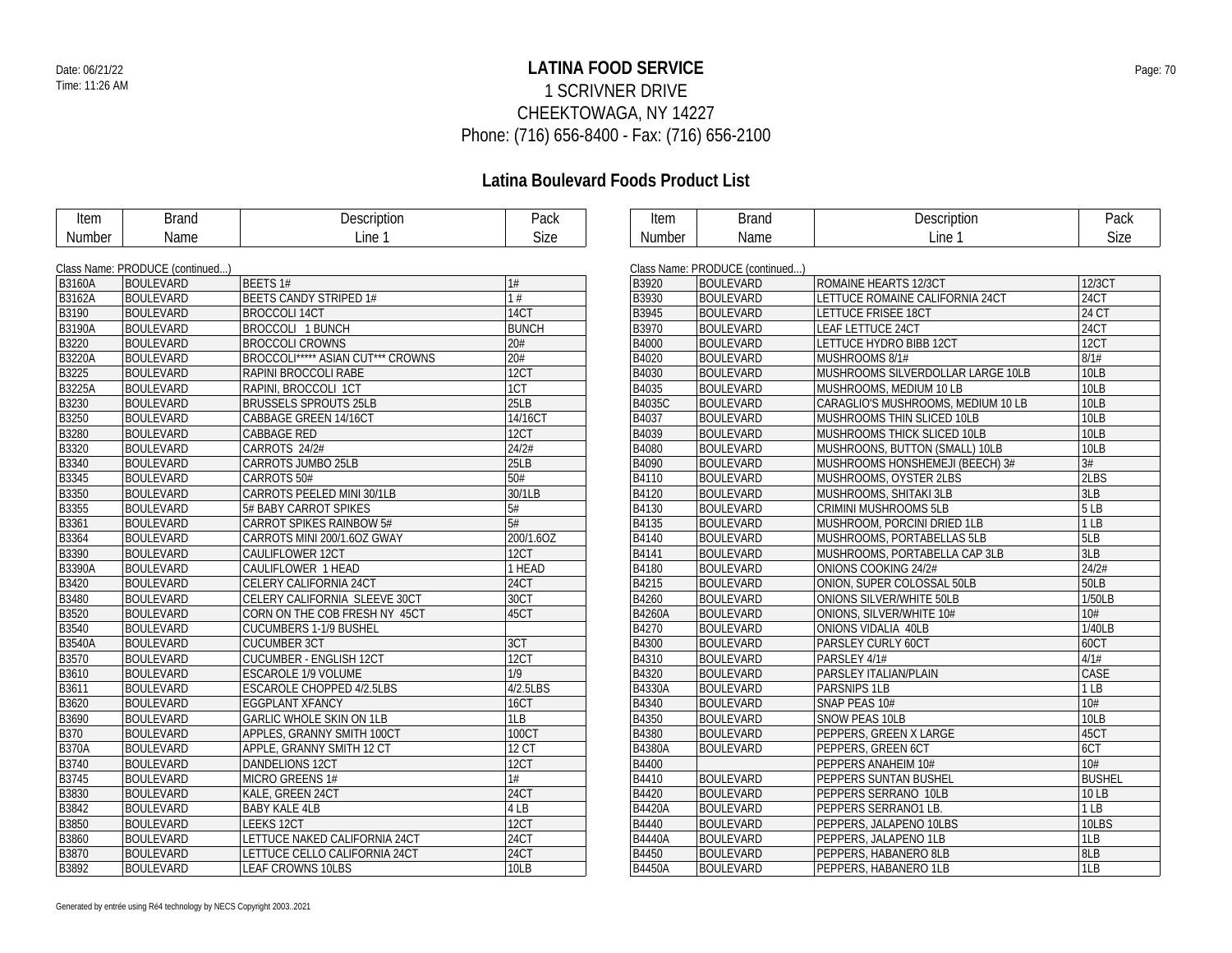### **LATINA FOOD SERVICE** Date: 06/21/22 Page: 71 1 SCRIVNER DRIVE CHEEKTOWAGA, NY 14227 Phone: (716) 656-8400 - Fax: (716) 656-2100

| Item          | <b>Brand</b>                    | Description                         | Pack          | Item          | <b>Brand</b>                   | Description                      | Pack              |  |  |  |
|---------------|---------------------------------|-------------------------------------|---------------|---------------|--------------------------------|----------------------------------|-------------------|--|--|--|
| Number        | Name                            | Line 1                              | <b>Size</b>   | Number        | Name                           | Line 1                           | Size              |  |  |  |
|               |                                 |                                     |               |               |                                |                                  |                   |  |  |  |
|               | Class Name: PRODUCE (continued) |                                     |               |               | Class Name: PRODUCE (continued |                                  |                   |  |  |  |
| <b>B4458</b>  | <b>BOULEVARD</b>                | PEPPERS RED HYDRO 11#               | 11#           | <b>B5021</b>  | <b>BOULEVARD</b>               | SHALLOTS PEELED 1 GAL            | GAL               |  |  |  |
| <b>B4458A</b> | <b>BOULEVARD</b>                | <b>PEPPERS RED 6 CT</b>             | 6CT           | B5029         | <b>BOULEVARD</b>               | <b>SPINACH BABY 4LB</b>          | 4LB               |  |  |  |
| <b>B4460</b>  | <b>BOULEVARD</b>                | <b>PEPPERS RED BUSHEL 20#</b>       | 20#           | <b>B5030</b>  | <b>BOULEVARD</b>               | SPINACH CELLO 12/10OZ            | 12/10OZ           |  |  |  |
| <b>B4470</b>  | <b>BOULEVARD</b>                | PEPPERS, POBLANO 10 LB              | 10 LB         | B5050         | <b>BOULEVARD</b>               | 4/2.5LB SPINACH CELLO            | 4/2.5LB           |  |  |  |
| B4493         | <b>BOULEVARD</b>                | PEPPERS DRIED ANCHO CHILI 1#        | 1#            | B5080         | <b>BOULEVARD</b>               | <b>SCALLIONS CALF 48CT</b>       | 48ct              |  |  |  |
| <b>B4494</b>  | <b>BOULEVARD</b>                | PEPPERS, CHIPOTLE ADOBO SAUCE 24/7  | 24/7OZ        | B5090         | <b>BOULEVARD</b>               | <b>SCALLIONS 4/2LBS</b>          | 4/2LB             |  |  |  |
| <b>B4495</b>  | <b>BOULEVARD</b>                | PEPPERS HUNGARIAN YELLOW 1/2 BUSHEL | 1/2 BUSHEL    | B5090A        | <b>BOULEVARD</b>               | <b>SCALLIONS 2LBS</b>            | 2LBS              |  |  |  |
| B4499         | <b>BOULEVARD</b>                | PEELED CIPPOLINI ONIONS 5LB         | 5LB           | B5130         | <b>BOULEVARD</b>               | SPROUTS CLOVER (ALFALFA) BULK 5# | 5#                |  |  |  |
| <b>B4500</b>  | <b>BOULEVARD</b>                | PEPPERS, YELLOW HYDRO 11LB          | $\sqrt{11LB}$ | <b>B5145</b>  | <b>BOULEVARD</b>               | <b>BEAN SPROUTS 5#</b>           | $\overline{5#}$   |  |  |  |
| <b>B4500A</b> | <b>BOULEVARD</b>                | PEPPER YELLOW 6CT                   | 6CT           | B5170         | <b>BOULEVARD</b>               | SQUASH, BUTTERNUT 40LB           | 40LB              |  |  |  |
| <b>B4520</b>  | <b>BOULEVARD</b>                | PEPPERS, ORANGE 11LBS               | 11LBS         | B5220         | <b>BOULEVARD</b>               | <b>TOMATO BEEFSTEAK 15#</b>      | 15#               |  |  |  |
| <b>B4525</b>  | <b>BOULEVARD</b>                | PEPPERS VEGGIE SWEETS 12/80Z        | 12CT          | B5234         | <b>BOULEVARD</b>               | TOMATOES # 2's                   | 20LB              |  |  |  |
| <b>B4560</b>  | <b>BOULEVARD</b>                | POTATOES CHEFS 50LB                 | 50LB          | B5235         | <b>BOULEVARD</b>               | TOMATO 4X5 LAYER PACK 20#        | $\overline{20}$   |  |  |  |
| <b>B4590</b>  | <b>BOULEVARD</b>                | POTATOES "B" REDS 50LB              | 50LB          | B5236         | <b>BOULEVARD</b>               | TOMATOES TOV #11                 | $\overline{11\#}$ |  |  |  |
| <b>B4595</b>  | <b>BOULEVARD</b>                | POTATOES, RED CREAMER 50LB          | 50LB          | B5245         | <b>BOULEVARD</b>               | <b>TOMATOES GRAPE 12CT</b>       | 12/CT             |  |  |  |
| <b>B4620</b>  | <b>BOULEVARD</b>                | POTATOES WHITE "B" 50LB SALT        | 50LB          | B5250         | <b>BOULEVARD</b>               | TOMATOES 25LB 6X7                | <b>25LB</b>       |  |  |  |
| <b>B4630</b>  | <b>BOULEVARD</b>                | POTATO IDAHO 10/5#                  | 10/5#         | B5260         | <b>BOULEVARD</b>               | TOMATOES LARGE 25# 6x6           | $25$ lb           |  |  |  |
| B4670         | <b>BOULEVARD</b>                | POTATO WHITE 10/5#                  | 10/5#         | B5260A        | <b>BOULEVARD</b>               | <b>TOMATOES 6X6 1LB</b>          | 1LB               |  |  |  |
| <b>B4670A</b> | <b>BOULEVARD</b>                | POTATO WHITE 5#                     | $5#$          | <b>B5270</b>  | <b>BOULEVARD</b>               | TOMATOES EXTRA LARGE 25# 5x6     | 25 <sub>lb</sub>  |  |  |  |
| <b>B4695</b>  | <b>BOULEVARD</b>                | POTATOES BAKING 40CT                | 50#           | B5300         | <b>BOULEVARD</b>               | TOMATO HEIRLOOM 10#              | 10#               |  |  |  |
| <b>B4697</b>  | <b>BOULEVARD</b>                | POTATOES BAKING 60CT RUSSET         | 60CT          | B5311         | <b>BOULEVARD</b>               | <b>TOMATOES CHERRY 12/PT</b>     | 12/PT             |  |  |  |
| <b>B4699</b>  | <b>BOULEVARD</b>                | POTATO BAKING 50CT                  | 50#           | B5370         | <b>BOULEVARD</b>               | ROMA (PLUM) TOMATOES 25LB        | 25LB              |  |  |  |
| <b>B4700</b>  | <b>BOULEVARD</b>                | POTATOES BAKING 70CT                | 70CT          | B5370A        | <b>BOULEVARD</b>               | ROMA (PLUM) TOMATOES 5 lb        | 5 <sub>lb</sub>   |  |  |  |
| B4710         | <b>BOULEVARD</b>                | POTATOES BAKING 80CT                | 80CT          | B5395         | <b>BOULEVARD</b>               | TOMATO PICO DE GALLO 2/2.5#      | 2/2.5#            |  |  |  |
| <b>B4720</b>  | <b>BOULEVARD</b>                | "IDAHO"<br>POTATOES BAKING 90CT     | 90CT          | <b>B5400</b>  | <b>BOULEVARD</b>               | <b>TURNIPS 25LBS</b>             | 25LB              |  |  |  |
| <b>B4720A</b> | <b>BOULEVARD</b>                | POTATOES BAKING 90CT 1 LB.          | $1$ LB.       | <b>B5420</b>  | <b>BOULEVARD</b>               | YAMS U.S. #1 CAJUN GOLD          |                   |  |  |  |
| <b>B4730</b>  | <b>BOULEVARD</b>                | POTATOES BAKING 100CT               | 100CT         | <b>B5420A</b> | <b>BOULEVARD</b>               | YAMS U.S. #1 CAJUN GOLD LB       | 1LB               |  |  |  |
| <b>B4731</b>  | <b>BOULEVARD</b>                | POTATOES, RUSSET 100CT              | 100CT         | B5424         | <b>BOULEVARD</b>               | YAMS NASH'S PRIDE 90CT           |                   |  |  |  |
| <b>B475</b>   | <b>BOULEVARD</b>                | <b>APPLES NY STATE 125CT</b>        | 125CT         | B5425         | <b>BOULEVARD</b>               | YAMS JUMBO                       |                   |  |  |  |
| <b>B4752</b>  | <b>BOULEVARD</b>                | # 2 POTATOES IDAHO                  | 50lb          | B5680         | <b>BOULEVARD</b>               | GINGER ROOT 28LB                 | 28lb              |  |  |  |
| <b>B475A</b>  | <b>BOULEVARD</b>                | <b>APPLES NY STATE 6CT</b>          | 6CT           | <b>B5680A</b> | <b>BOULEVARD</b>               | GINGER ROOT 1LB                  | PC                |  |  |  |
| <b>B4774</b>  | <b>BOULEVARD</b>                | FINGERLING POTATO 50lb              | 50#           | B5692         | <b>BOULEVARD</b>               | BABY BOK CHOY 10#                | 10#               |  |  |  |
| <b>B4776</b>  | <b>BOULEVARD</b>                | POTATOES YUKON GOLD 50LB            | <b>50LB</b>   | B5699         | <b>BOULEVARD</b>               | MILK CHOCOLATE GALLON            | <b>GALLON</b>     |  |  |  |
| B4778         | <b>BOULEVARD</b>                | POTATOES, MIXED FINGERLINGS 50#     | 50#           | <b>B5700</b>  | <b>BOULEVARD</b>               | NAPPA CABBAGE                    |                   |  |  |  |
| <b>B4860</b>  | <b>BOULEVARD</b>                | 1/22LB FRESH WHOLE PEELED POTATOES  | 1/22LB        | B5746         | <b>BOULEVARD</b>               | YOGURT GREEK PLAIN 6/32OZ        | 6/32OZ            |  |  |  |
| B4862         | <b>BOULEVARD</b>                | POTATOES, DICED FRESH 20LBS         | 20LBS         | B5753         | <b>BOULEVARD</b>               | TOFU X-FIRM SOY BOY 12/15OZ.     | 12/15OZ           |  |  |  |
| <b>B4900A</b> | <b>BOULEVARD</b>                | RADICCHIO                           | <b>EACH</b>   | B5760         | <b>BOULEVARD</b>               | APPLE CIDER 4/1GAL               | 4/1GAL            |  |  |  |
| <b>B4920A</b> | <b>BOULEVARD</b>                | <b>RADISHES 1LB</b>                 | 1LB           | B5760A        | <b>BOULEVARD</b>               | <b>APPLE CIDER 1GAL</b>          | 1GAL              |  |  |  |
| B4970         | <b>BOULEVARD</b>                | SQUASH GREEN(ZUCHINI) 1/2 BUSHEL    | 1/2 BUSHEL    | B5764         | <b>BOULEVARD</b>               | YOGURT, FLAVORED 4/5LB           | 4/5LB             |  |  |  |
| B4990         | <b>BOULEVARD</b>                | SQUASH YELLOW SUMMER 1/2 BUSHEL     | 1/2 BUSHEL    | <b>B5764A</b> | <b>BOULEVARD</b>               | YOGURT, STRAWBERRY 5LB           | 5LB               |  |  |  |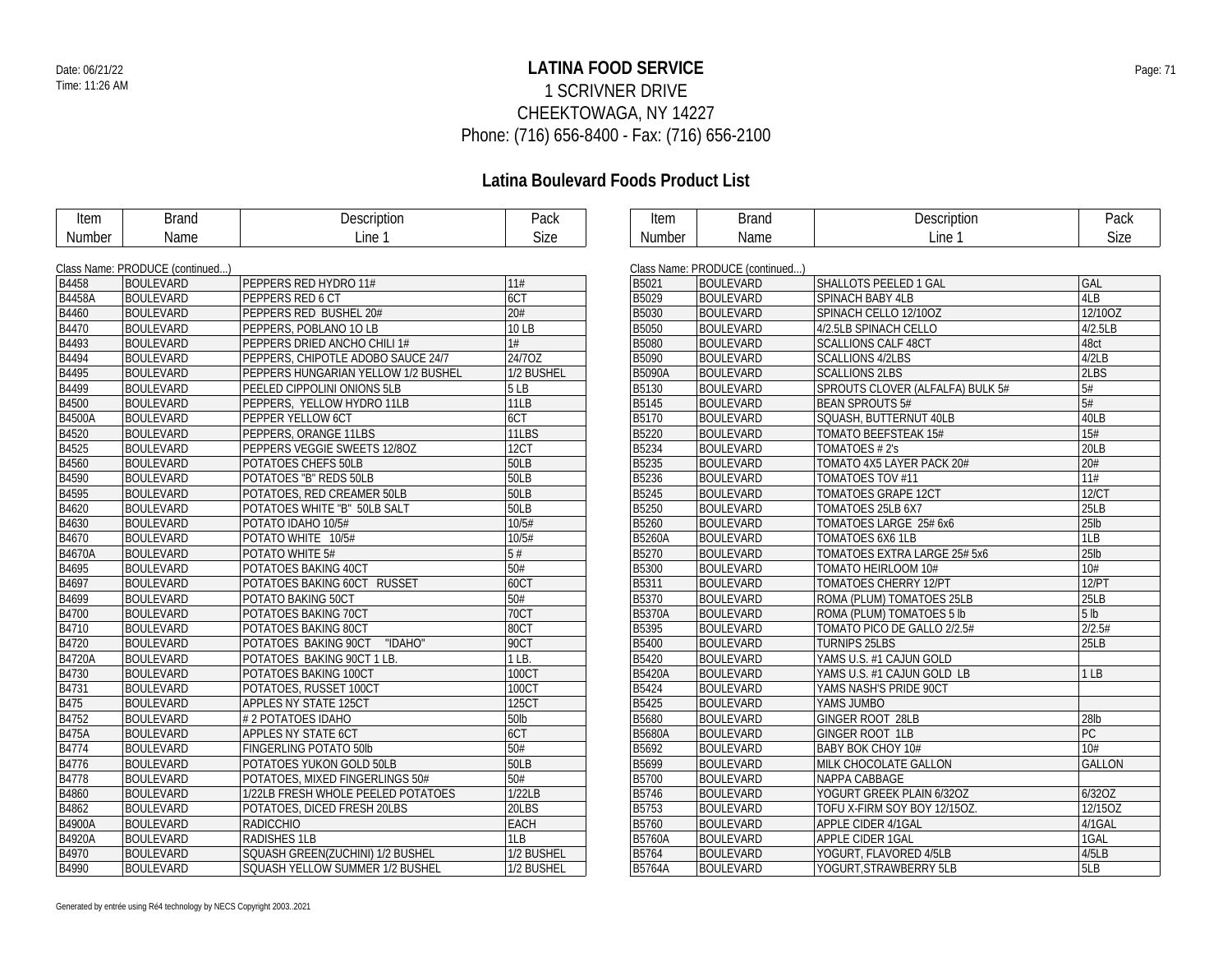### **LATINA FOOD SERVICE** Date: 06/21/22 Page: 72 1 SCRIVNER DRIVE CHEEKTOWAGA, NY 14227 Phone: (716) 656-8400 - Fax: (716) 656-2100

| Item          | <b>Brand</b>                    | Description                      | Pack          | Item              | <b>Brand</b>                    | Description                           | Pack            |
|---------------|---------------------------------|----------------------------------|---------------|-------------------|---------------------------------|---------------------------------------|-----------------|
| Number        | Name                            | Line 1                           | Size          | Number            | Name                            | Line 1                                | Size            |
|               |                                 |                                  |               |                   |                                 |                                       |                 |
|               | Class Name: PRODUCE (continued) |                                  |               |                   | Class Name: PRODUCE (continued) |                                       |                 |
| <b>B5769</b>  | <b>BOULEVARD</b>                | MILK CHOCOLATE 50/8OZ            | 50/8OZ        | <b>B6400</b>      | <b>BOULEVARD</b>                | <b>CHIVES 1LB</b>                     | 1LB             |
| B5773A        | <b>BOULEVARD</b>                | 1 OT HALF+HALF CREAMER           | <b>EACH</b>   | B6443             | <b>BOULEVARD</b>                | ARCADIAN SALAD MIX 3LB                | 3LB             |
| B5786         | <b>BOULEVARD</b>                | <b>16/1QT BUTTERMILK</b>         | 16/1QT        | <b>B6445</b>      | BOULEVARD                       | MESCLUN MIX 3LB HERITAGE BLEND        | 3LB             |
| B5789         | <b>BOULEVARD</b>                | NON DAIRY SS CREAMER PCS 402CT   | 402CT         | B6447             | <b>BOULEVARD</b>                | <b>LEMON GRASS 1#</b>                 | 1#              |
| B5790         | <b>BOULEVARD</b>                | CELERY ROOT 10#                  | 10#           | B6450             | <b>BOULEVARD</b>                | <b>TOMATILLOS 10LB</b>                | 10LB            |
| <b>B5798A</b> | <b>BOULEVARD</b>                | JICAMA 1#                        | 1#            | B6452             | <b>BOULEVARD</b>                | ARCADIAN MESCLUN SALAD MIX 4/3LB      | 4/3LB           |
| <b>B5875</b>  | <b>BOULEVARD</b>                | EDIBLE FLOWERS 50CT              | 50 CT         | B6611             | <b>BOULEVARD</b>                | DATES MEDJOOL 11#                     | 11#             |
| B5881         | <b>BOULEVARD</b>                | MILK WHOLE GALLON                | <b>GALLON</b> | B6630             | <b>BOULEVARD</b>                | DATES PITTED 5#                       | 5#              |
| B5881A        | <b>BOULEVARD</b>                | <b>MILK CRATE DEPOSIT</b>        |               | <b>B6670</b>      | <b>BOULEVARD</b>                | FIGS BLACK MISSION DRIED 5#           | $\overline{5#}$ |
| B5882         | <b>BOULEVARD</b>                | MILK 2% GALLON                   | GALLON        | B690              | <b>BOULEVARD</b>                | AVOCADO 48CT                          | 48CT            |
| B5887         | <b>BOULEVARD</b>                | MILK 2% 50/8OZ                   |               | <b>B690A</b>      | <b>BOULEVARD</b>                | AVOCADO 12 CT                         | <b>12 CT</b>    |
| B5891         | <b>BOULEVARD</b>                | 9/1/2GAL ORANGE JUICE            | 9/1/2GAL      | B710              | <b>BOULEVARD</b>                | <b>BANANAS REGULARS 40LB</b>          | 40LB            |
| B5895         | <b>BOULEVARD</b>                | JUICE LEMON ** FRESH *** 12/320Z | 12/320Z       | <b>B710A</b>      | <b>BOULEVARD</b>                | <b>BANANAS 10 LB</b>                  | 10 LB           |
| B5950         | <b>BOULEVARD</b>                | COLE SLAW W/CARROTS DRY 4/5LB    | 20LB          | B7300             | <b>BOULEVARD</b>                | AVOCADO 70CT                          | <b>70CT</b>     |
| B5983         | <b>BOULEVARD</b>                | PEPPERS GREEN JULIENNE 4/4LB     | 4/4LB         | <b>B7375</b>      | <b>BOULEVARD</b>                | TOMATOES 4X5 20# CUSTOM PAK           | 20LB            |
| B6021         | <b>BOULEVARD</b>                | 4/5LB FRESH DICED ONIONS         | 4/5LB         | B740              | <b>BOULEVARD</b>                | PLANTAINS 40LB                        | 40LB            |
| B6022         | <b>BOULEVARD</b>                | ONIONS JULIENNE SLICED 4/5LB     | 4/5LB         | <b>B7426A</b>     | <b>BOULEVARD</b>                | GINGER PICKLED FOR SUSHI 2#           | 2LB             |
| B6040         | <b>BOULEVARD</b>                | CELERY DICED 2/5LB               | 2/5LB         | B7430             | <b>BOULEVARD</b>                | <b>MESCLUN MIX 5/3LB</b>              | 5/3LB           |
| B605          | <b>BOULEVARD</b>                | APRICOTS DRIED 1LB               | 1LB           | <b>B7443</b>      | <b>BOULEVARD</b>                | PEPPERS GUAJILLO DRIED 3#             | 3#              |
| B6055         | <b>BOULEVARD</b>                | CELERY STICKS 4/5#               | 4/5LB         | B7444             | <b>BOULEVARD</b>                | POTATOES "A" REDS #2 50LB             | 50LB            |
| B6140         | <b>BOULEVARD</b>                | <b>BROCCOLI FLORETS 4/3LB</b>    | 4/3LB         | <b>B770</b>       | <b>BOULEVARD</b>                | <b>BANANAS PETITE HOND/GUAT 150CT</b> | <b>150CT</b>    |
| B6150         | <b>BOULEVARD</b>                | CAULIFLOWER FLORETS 2/3LB        | 2/3LB         | <b>B790</b>       | <b>BOULEVARD</b>                | BLUEBERRIES 12CT 1/2 PINT             | 12CT            |
| B6160         | <b>BOULEVARD</b>                | CARROT STICKS 2/5#               | 2/5LB         | <b>B810</b>       | <b>BOULEVARD</b>                | <b>DRIED CRANBERRIES 1LB</b>          | 1LB             |
| B6180         | <b>BOULEVARD</b>                | CARROTS SHREDDED 4/5LB           | 4/5LB         | B811              | <b>BOULEVARD</b>                | CRANBERRIES 24/12OZ                   | 12/24OZ         |
| B6182         | <b>BOULEVARD</b>                | CARROTS PEELED MINI SLIMS 4/5LB  | 4/5LB         | <b>B820</b>       | <b>BOULEVARD</b>                | POTATOES 50LB, IDAHO 120CT            | <b>50LB</b>     |
| B6182A        | <b>BOULEVARD</b>                | CARROTS PEELED MINI SLIMS 1/5LB  | 1/5LB         | <b>B860</b>       | <b>BOULEVARD</b>                | STRAWBERRIES 8/1#                     | 8#              |
| B6205         | <b>BOULEVARD</b>                | SALAD MIX 4/5LB                  | 4/5LB         | <b>B880</b>       | <b>BOULEVARD</b>                | RASPBERRIES 12CT                      | 12CT            |
| B6215         | <b>BOULEVARD</b>                | SALAD MIX ROMAINE MIX 4/5LB      | 4/5LB         | B900              | <b>BOULEVARD</b>                | <b>BLACKBERRIES 12CT DRISCOLL</b>     | 12CT            |
| B6220         | <b>BOULEVARD</b>                | ROMAINE CHOPPED 6/2LB            | 6/2LB         | <b>B930</b>       | <b>BOULEVARD</b>                | <b>DRIED CHERRIES 1#</b>              | 1#              |
| B6250         | <b>BOULEVARD</b>                | LETTUCE SHREDDED 4/5LB           | 4/5LB         |                   |                                 |                                       |                 |
| B6300         | <b>BOULEVARD</b>                | TOMATOES, FRESH DICED 2/2.25LB   | 2/2.25LB      |                   | Class Name: PRODUCE STOCKED     |                                       |                 |
| B6305         | <b>BOULEVARD</b>                | TOMATOES SLICED 5LBS             | 5LB           | <b>B10537</b>     | <b>BOULEVARD</b>                | BLUE CHEESE POINT REYES 6#AV          | 6#AVG           |
| B6311         | <b>BOULEVARD</b>                | ARUGALA 4LB                      | 4LB           | <b>B4210</b>      | <b>BOULEVARD</b>                | ONION, RED JUMBO 25LB                 | 25LB            |
| B6315         | <b>BOULEVARD</b>                | BABY ARUGULA 3# B&W              | 3LB           | B4210A            | <b>BOULEVARD</b>                | ONION, RED 5LB                        | 1/5LB           |
| B6320         | <b>BOULEVARD</b>                | DILL FRESH 1#                    | 1#            | B4230             | <b>BOULEVARD</b>                | ONION, SPANISH 50LB                   | <b>50LB</b>     |
| B6340         | <b>BOULEVARD</b>                | MINT 1LB                         | 1LB           | B4230A            | <b>BOULEVARD</b>                | ONION, SPANISH 5LB                    | 1/5LB           |
| B6369         | <b>BOULEVARD</b>                | <b>BASIL 1/4LB</b>               | 1/4LB         | B7420             | <b>BOULEVARD</b>                | 6/5# GARLIC DOMESTIC PEELED           | 6/5#            |
| B6370         | <b>BOULEVARD</b>                | <b>BASIL CLEANED 1LB</b>         | 1LB           |                   |                                 |                                       |                 |
| B6380         | <b>BOULEVARD</b>                | <b>TARRAGON 1LB</b>              | 1LB           | Class Name: PUREE |                                 |                                       |                 |
| B6390         | <b>BOULEVARD</b>                | CILANTRO 60CT                    | 60CT          | 13095             | <b>BOIRON</b>                   | 6/2.2 # BLUEBERRY PUREE               | 6/2.2#          |
|               |                                 |                                  |               |                   |                                 |                                       |                 |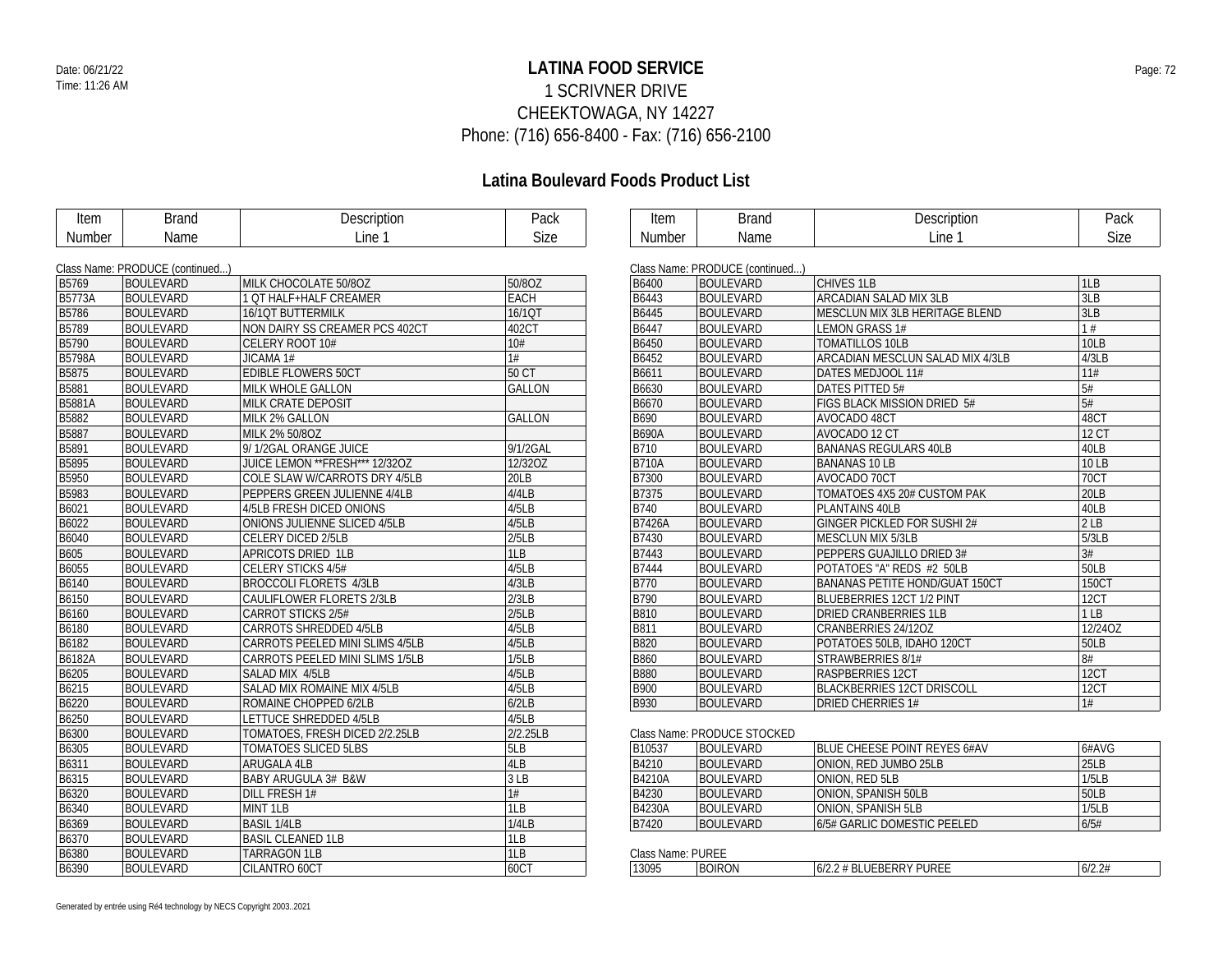### **LATINA FOOD SERVICE** Date: 06/21/22 Page: 73 1 SCRIVNER DRIVE CHEEKTOWAGA, NY 14227 Phone: (716) 656-8400 - Fax: (716) 656-2100

| Item                  | <b>Brand</b>                  | Description                       | Pack      | Item                 | <b>Brand</b>                      | Description                         | Pack        |
|-----------------------|-------------------------------|-----------------------------------|-----------|----------------------|-----------------------------------|-------------------------------------|-------------|
| Number                | Name                          | Line 1                            | Size      | Number               | Name                              | Line 1                              | <b>Size</b> |
|                       |                               |                                   |           |                      |                                   |                                     |             |
|                       | Class Name: PUREE (continued) |                                   |           |                      | Class Name: RIBS CASE (continued) |                                     |             |
| 13102                 | LAFRUITIERE                   | 6/2.2# PRICKLY PEAR PUREE         | 6/2.2#    | 51204                | <b>FOUR STAR</b>                  | COMMERCIAL RIB EYE ROLL FRZN        |             |
| 14000                 | <b>BOIRON</b>                 | 6/2.2# FRZ CHESTNUT PUREE         | 6/2.2#    | R007                 | <b>ROSENKRANS</b>                 | S/O RIBEYE NY STATE ABF             | 2/15#AVG    |
| 25043                 | ORINGER                       | 4/1GL FRUIT PUREE BLACK RASPBERRY | 4/1GL     | R010                 | <b>ROSENKRANS</b>                 | S/O PEELED TENDERLOIN NY STATE      |             |
| 57252                 | <b>BOIRON</b>                 | 6/2.2LB BLOOD ORANGE PUREE        | 6/2.2LB   |                      |                                   |                                     |             |
| 57254                 | <b>BOIRON</b>                 | 3/2.2LB POMEGRANATE PUREE         | 3/2.2LB   | Class Name: RIBS CUT |                                   |                                     |             |
| 57255                 | LAFRUITIERE                   | 6/2.2LB STRAWBERRY PUREE          | 6/2.2LB   | 41704                |                                   | CHOICE COWBOY STEAKS                |             |
| 57256                 | LAFRUITIERE                   | 6/2.2LB RASPBERRY PUREE           | 6/2.2LB   | 41705                |                                   | RIB EYE STEAK BONE IN CHOICE        |             |
| 57266                 | <b>BOIRON</b>                 | 6/2.2# MANGO PUREE                | 6/2.2#    | 41903                |                                   | RIBEYE STEAK CHOICE                 |             |
| 57289                 | LAFRUITIERE                   | 6/2.2# WHITE PEACH PUREE          | 6/2.2#    | 41907                |                                   | RIBEYE BLOCK READY CHOICE           |             |
| 57290                 | <b>BOIRON</b>                 | 6/2.2# PASSION FRUIT PUREE        | 6/2.2#    | 41909                |                                   | 10/200Z RIBEYE STEAK CHOICE         |             |
| 57317                 | <b>BOIRON</b>                 | 6/2.2# BLACK CHERRY PUREE         | 6/2.2#    | 42003                | LATINA                            | CHOICE LIP-OFF RIB-EYE STEAK        |             |
| 57340                 | <b>BOIRON</b>                 | S/O 6/2.2# APRICOT PUREE FROZEN   | 6/2.2#    | 42503                | LATINA                            | RIBEYE STEAK BNLS SELECT            |             |
|                       |                               |                                   |           | 42504                |                                   | CHOICE RIBEYE STEAK 16/100Z FRZ     | 16/10OZ     |
| Class Name: PUSH LIST |                               |                                   |           | 42505                |                                   | CHOICE RIBEYE STEAK 14/120Z FRZ     | 14/12OZ     |
| 65222                 | <b>SOLO</b>                   | LID SOLO STRAW SLOT TRANSLU L32BN | 1/960CT   | 42506                |                                   | CHOICE RIBEYE STEAK 20/8OZ FRZ      | 20/8OZ      |
| 65340                 | <b>ANCHOR</b>                 | CLAMSHEL BLK W/ CLER LID 6" DEP   | 200CT     | 42701                | LATINA                            | <b>BEEF RIBEYE CUBED</b>            |             |
| 73371                 | <b>FURMANOS</b>               | 6/96OZ FARRO COOKED POUCH         | 6/96OZ    | 43605                |                                   | 1/60# 9" RIB SHORT RIBS CUT         | 1/60#       |
| 99981                 | <b>CRISPY FLIERS</b>          | 3/5# MILD DUSTED CHICKEN WING     | 3/5#      | 43606                |                                   | CHUCK SHORT RIBS CUT                |             |
| ML124775              | MONDELEZ                      | 1/336CT COOKIE OREO (SLEEVE PK)   | 1/336CT   | 43608                | LATINA                            | 1/20# KOREAN CUT SHORT RIBS         | 1/20# ave   |
| ML517651              | <b>GENERAL MILLS</b>          | 4/35OZ CEREAL REESE'S PUFFS BUL   | 4/35OZ    | 43609                | LATINA                            | 1/60# KOREAN CUT SHORT RIBS FRESH   | CASE        |
| ML532884              | <b>RICHS</b>                  | 120/3.30Z FLAT BREAD BAKE PLAIN   | 120/3.3OZ | 43706                | LATINA                            | <b>BEEF TOMAHAWK CHOP ANGUS</b>     |             |
|                       |                               |                                   |           | <b>PR4100</b>        |                                   | RIBEYE STEAK PRIME LIP ON           |             |
|                       | Class Name: RIBEYE CKD        |                                   |           | PR4101               |                                   | RIBEYE STEAK PRIME LIP OFF          | 1#          |
| 47370                 | <b>HILLSHIRE FARMS</b>        | 1/13LB SARA L CKD RARE RIBEYE     | 1/13LB    |                      |                                   |                                     |             |
|                       |                               |                                   |           | Class Name: RICE     |                                   |                                     |             |
| Class Name: RIBS      |                               |                                   |           | 73350                | <b>BELLINO</b>                    | 12/1LB BELLINO ARBORIO RICE         | 12/1LB      |
| A46124                | <b>SWIFT</b>                  | 5/17#CAB RIBEYE BNLS ANGUS        | 5/17#AVG  | 73354                |                                   | 2/5LB SAVOR RED QUINOA              | 2/5LB       |
|                       |                               |                                   |           | 73356                | <b>ROLAND</b>                     | 10/35OZ ROLAND RICE CARNAROLI       | 10/35OZ     |
| Class Name: RIBS CASE |                               |                                   |           | 73357                | <b>PRODUCERS</b>                  | 1/25# RICE X FANCY WHTE LONG GRAIN  | 1/25#       |
| 41703                 |                               | 4/15&DN RIB EXPORT CHOICE         | 4/15&DN   | 73359                | <b>SUNFIELD</b>                   | 4/5# RED QUINOA                     | 4/5#        |
| 41703F                |                               | 4/15&UP RIB EXPORT CHOICE         | 4/15&UP   | 73360                | <b>PRODUCERS</b>                  | 1/50# X FANCY LONG GRAIN WHITE RICE | 1/50#       |
| 41803                 | <b>SWIFT</b>                  | 5/17#DN CHOICE BNLS RIBEYE DN     | 5/17#DN   | 73361                | <b>SUNFIELD</b>                   | 2/5# WHITE QUINOA                   | 2/5#        |
| 41804F                | <b>SWIFT</b>                  | 5/15#UP CHOICE RIBEYE UP          | 5/15UP    | 73363                | <b>CHS</b>                        | 1/25# MILLET HULLED                 | 1/25#       |
| 42103                 | <b>SWIFT</b>                  | <b>RIB LIFTER MEAT CHOICE</b>     |           | 73364                | <b>PRODUCERS</b>                  | 1/25# BASMATI RICE                  | 1/25#       |
| 42303                 | <b>DEMKOTA</b>                | 4/15# NO ROLL EXPORT RIB          | 4/15&UP   | 73370                | <b>FURMANOS</b>                   | 6/960Z TRI-COLOR QUINOA COOK POUCH  | 6/96OZ      |
| 42403                 | <b>SWIFT</b>                  | 5/17#AVG RIB BNLS SELECT          | 5/17#AVG  | 73372                | <b>FURMANOS</b>                   | 6/96OZ SORGHUM COOKED POUCH         | 6/96OZ      |
| 42403F                | <b>SWIFT</b>                  | 5/17# FROZEN RIB BNLS SELECT      | 5/17#AVG  | 73373                | <b>FURMANOS</b>                   | 6/1080Z LENTILS COOKED POUCH        | 6/108OZ     |
| 42700                 | <b>DEMKOTA</b>                | 5/15# AVE NO-ROLL BNLS RIBEYE     | 5/15# AVE | 73500                | <b>UNCLE BEN'S</b>                | 1/25LB UNCLE BEN'S CONV. WHITE RICE | 1/25LB      |
| 42700F                | <b>DEMKOTA</b>                | 5/15# AVE NO-ROLL RIBEYE          | 5/15# AVE | 73501                | <b>UNCLE BEN'S</b>                | 2/10LB UNCLE BEN'S CONVERTED RICE   | 2/10LB      |
| 51201                 | <b>FOUR STAR</b>              | 8up COW RIBEYE ROLL FRESH         |           | 73502                | <b>UNCLE BEN'S</b>                | 1/25LB UNCLE BEN BROWN RICE         | 1/25LB      |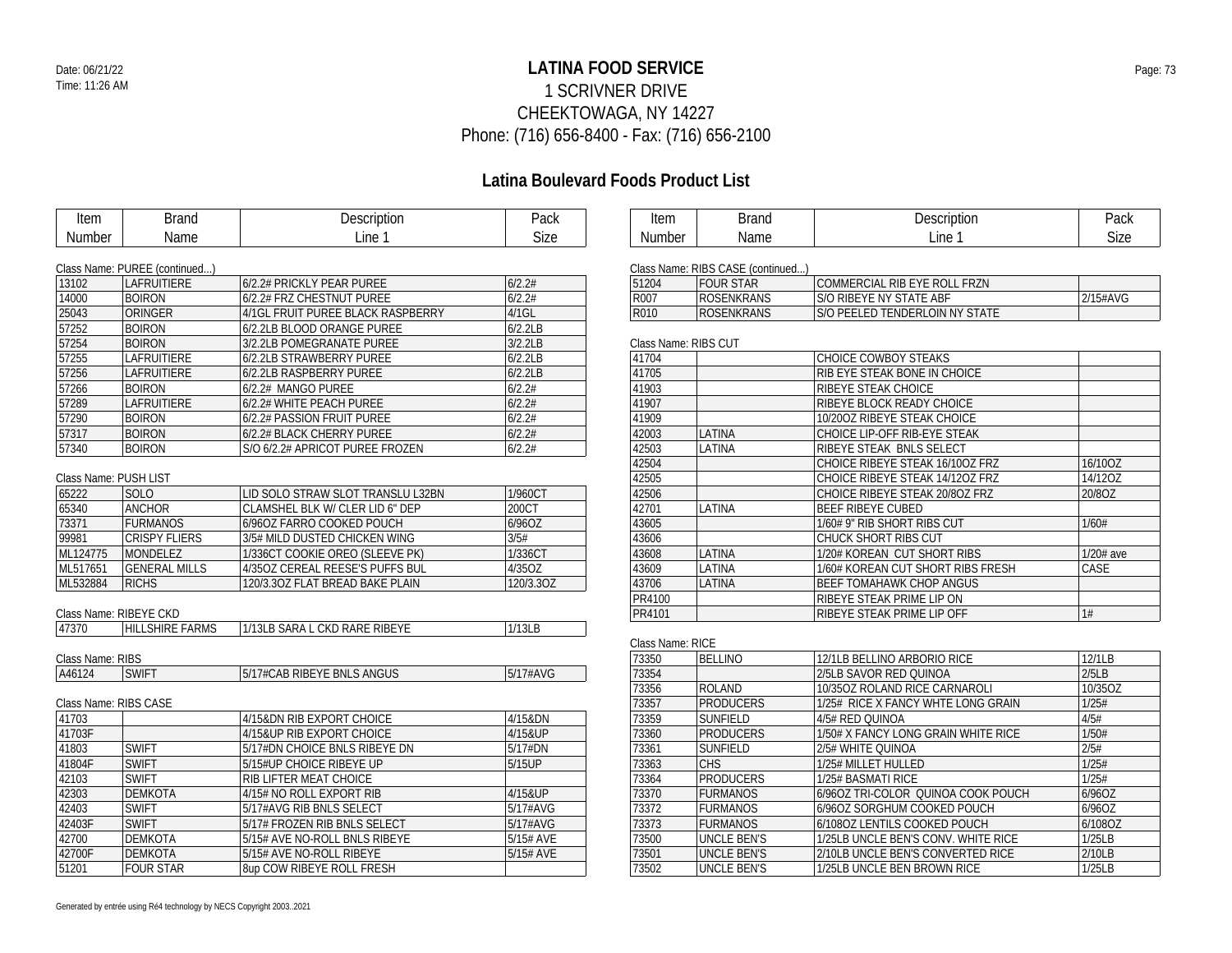### **LATINA FOOD SERVICE** Date: 06/21/22 Page: 74 1 SCRIVNER DRIVE CHEEKTOWAGA, NY 14227 Phone: (716) 656-8400 - Fax: (716) 656-2100

## **Latina Boulevard Foods Product List**

| Item   | Brand | Description | Pack |
|--------|-------|-------------|------|
| Number | Name  | ∟ine⊹       | Size |

| Item   | $\cdots$<br>١u         | Description | Pack |
|--------|------------------------|-------------|------|
| Number | $\sim$ $\sim$<br>ivame | ∟ine        | Size |

|                                              | Class Name: RICE (continued) |          |
|----------------------------------------------|------------------------------|----------|
| 2/5LB UNCLE BEN INT GR ARBORIO RICE<br>2/5LB | <b>UNCLE BEN'S</b>           | 73504    |
| 1/50LB DELTA STAR PARBOILED RICE<br>50LB     | RICELAND                     | 73506    |
| 1/25LB JASMINE THAI RICE<br>1/25LB           | <b>PRODUCERS RICE</b>        | 73508    |
| 1/15# BROWN RICE<br>1/15#                    |                              | 73510    |
| 6/2# PURPLE THAI RICE<br>6/2#                | <b>IN HARVEST</b>            | 73515    |
| 6/2# GOLDEN JEWEL PASTA BLEND<br>6/2#        | <b>IN HARVEST</b>            | 73524    |
| 6/4# TRI COLOR SOUS VIDE QUINOA<br>6/4#      | <b>IN HARVEST</b>            | 73525    |
| 10/1KG<br>10/1KG ARBORIO RICE                | <b>CURTIRISO</b>             | 73591    |
| 10/1KG<br>10/1KG ARANCINI RICE               | <b>CURTIRISO</b>             | 73592    |
| 4/5KG ARBORIO RICE<br>4/5KG                  | <b>CURTIRISO</b>             | 73593    |
| 1/10# BASMATI RICE<br>1/10#                  | ROYAL                        | 85316    |
| 1/25# RICE BROWN WG PARBOILED<br>1/25#       | <b>PRODUCERS RICE</b>        | ML161020 |
| 1/25# RICE WHITE PAR BOILED<br>1/25#         | <b>PRODUCERS</b>             | ML161070 |
| 6/360Z RICE PILAF<br>6/36OZ                  | <b>UNCLE BEN'S</b>           | ML161165 |
| 6/36OZ RICE GARDEN BLEND<br>6/36OZ           | <b>UNCLE BEN'S</b>           | ML161200 |
| 6/360Z RICE LONG GRAIN WILD BLN<br>6/36OZ    | <b>UNCLE BEN'S</b>           | ML161225 |
|                                              |                              |          |

#### Class Name: RMC FRESH

| 78000   | <b>RMC</b> | 2/5# MEATBALL MIX BEEF, PORK, VEAL | 2/5#     |
|---------|------------|------------------------------------|----------|
| 78001   | <b>RMC</b> | 2/5# CHUCK BRISKET TRIO GROUND     | 2/5#     |
| 78004   | <b>RMC</b> | 2/5# 90/10 GROUND BEEF FNZ         | 2/5#     |
| 78317   | <b>RMC</b> | 8/5# FRESH GROUND CHUCK 80/20      | 8/5      |
| 78318   | <b>RMC</b> | 20# GROUND BEEF NO VAC RMC         | 20#      |
| 78319   | <b>RMC</b> | 40# POLY LINED BULK GROUND BEEF    | 40#      |
| 80001   | <b>RMC</b> | 60Z CHUCK BURGER FRESH RMC 10.5#   | 28/6OZ   |
| 80002   | <b>RMC</b> | 2/1 CHUCK BURGER THICK FRESH       | 16/80Z   |
| 80002F  | <b>RMC</b> | 2/1 CHUCK BURGER FZN LAYER PACK    | 20/8OZ   |
| 80002W  | <b>RMC</b> | 2/1 CHUCK BURGER FRESH WIDE        | 20/8OZ   |
| 80003   | <b>RMC</b> | 3/1 CHUCK BURGER THICK FRESH       | 30/5.3OZ |
| 80003F  | <b>RMC</b> | 3/1 CHUCK BURGER FROZEN LAYER PACK | 30/5.3OZ |
| 80003W  | <b>RMC</b> | 3/1 CHUCK BURGER WIDE FRESH        | 30/5.3OZ |
| 80004   | <b>RMC</b> | 4/1 CHUCK BURGER FRESH RMC 10#     | 40/40Z   |
| 80004F  | <b>RMC</b> | 4/1 CHUCK BURGER FZN LAYER PACK    | 40/40Z   |
| 80004FW | <b>RMC</b> | 4/1 CHUCK BURGER FZN WHOPPER       | 40/40Z   |
| 80005   | <b>RMC</b> | 5/1 CHUCK BURGER FRESH RMC 10#     | 50/3.2OZ |
| 80005F  | <b>RMC</b> | 5/1 CHUCK BURGER FRZ LAYER RMC 10# | 50/3.2OZ |
| 80006   | <b>RMC</b> | 6/1 CHUCK BURGER FRESH VAC         | 60/2.6OZ |
| 80006F  | <b>RMC</b> | 6/1 CHUCK BURGER FROZEN LAYER PACK | 60/2.6OZ |
| 80007   | <b>RMC</b> | ITALIAN SAUSAGE ROPE FZN RMC 10#   | 10#      |
| 80008   | <b>RMC</b> | 4/1 ITALIAN SAUSAGE PATTY FZN RMC  | 10#      |

| Class Name: RMC FRESH (continued) |  |
|-----------------------------------|--|
|-----------------------------------|--|

|        | GRASS INAMIC: RIVIG FREST (COMMITMED) |                                     |                |
|--------|---------------------------------------|-------------------------------------|----------------|
| 80009  | <b>RMC</b>                            | <b>ITALIAN SAUSAGE BULK FZN RMC</b> | 2/5#           |
| 80010  | <b>RMC</b>                            | 10oz CHUCK BURGER FRESH RMC 10#     | 16/10OZ        |
| 80203  | <b>RMC</b>                            | 3/1 HALAL BURGER FROZEN             | 30/5.30Z       |
| 80204  | <b>RMC</b>                            | 4/1 HALAL BURGER FROZEN             | 40/40Z         |
| 80494  | <b>RMC</b>                            | RMC 4.50Z PUCK                      | 36PACK         |
| 80495  | <b>RMC</b>                            | 60Z CHUCK BURGER FRESH RMC BULK     | 28/6OZ         |
| 80496  | <b>RMC</b>                            | 607 CHUCK BURGER FRESH 90/10 BULK   | 28/6OZ         |
| 80497  | <b>RMC</b>                            | 2/1 CHUCK BURGER FRESH RMC BULK     | 28/6OZ         |
| 80498  | <b>RMC</b>                            | 2/1 CHUCK BURGER FRESH 90/10 BULK   | 20/8OZ         |
| 80499F | <b>RMC</b>                            | 2/5LB CHICKEN FAJITA MEAT FZN       | 2/5LB          |
| 89999  | <b>RMC</b>                            | RMC BURGER SAMPLE                   | 5/2CT          |
| 94303  | <b>RMC</b>                            | 2/5LB BEEF FAJITA MEAT FRESH        | 2/5#           |
| 94303F | <b>RMC</b>                            | 2/5LB BEEF FAJITA MEAT FROZEN       | 2/5#           |
| 94304  | <b>RMC</b>                            | 1/5LB BEEF FAJITA MEAT FRESH        | 1/5LB          |
| 94305  | <b>RMC</b>                            | 1# BEEF FAJITA MEAT FRESH           | <b>VARIOUS</b> |
| R300   | <b>ROSENKRANS</b>                     | 3/1 NATURAL ABF BURGER FROZEN       | 30/5.3OZ       |

#### Class Name: RMC GENERAL

| 63046 | OLIVE OIL KING   | 1/5GL KASANDRIO JMBO KALAMATA OLIVE | $1/5$ GL |  |  |
|-------|------------------|-------------------------------------|----------|--|--|
| 63047 | OLIVE OIL KING   | 4/3LT KOTINOS EXT VIRGIN OILIVE OIL | 4/3LT    |  |  |
| 63048 | OLIVE OIL KING   | 1/5GL GRECIA OLIVE KALAMATA PITTED  | $1/5$ GL |  |  |
| 64908 | <b>HATFIFID</b>  | 3/3# HATFIELD CANADIAN BACON        | 3/3#     |  |  |
| 80574 | <b>TSOPANAKI</b> | 2/4KG FETA CHEESE GREEK IMPORTED    | 2/4KG    |  |  |
| 80576 | <b>GIGANTES</b>  | 12/280GR GIGANTES GREEK BEANS       | 12/280GR |  |  |
| 80577 | <b>KRINOS</b>    | 4/2.5# KRINOS CANDY HARD OUZO       | 4/2.5#   |  |  |
| 80578 | <b>KONTOS</b>    | 300CT LOUKOUMADES PASTRY PUFF       | 300CT    |  |  |

# Class Name: RMC GREEK

| 52888 | YIA YIA BAKERY         | 4/12CT BAKLAVA CHEESECAKE          | 4/12CT  |
|-------|------------------------|------------------------------------|---------|
| 53101 | <b>GRECIAN DELIGHT</b> | 12/1# GRECIAN FILLO DOUGH          | 12/1#   |
| 53251 | <b>GRECIAN DELIGHT</b> | 4/3.75# TRADITIONAL HUMMUS         | 4/3.75# |
| 53252 | <b>GRECIAN DELIGHT</b> | 3/10CT 8OZ SPANAKOPITA             | 3/10CT  |
| 53253 | <b>GRECIAN DELIGHT</b> | 4/6# MOUSAKA                       | 4/6#    |
| 53254 | <b>GRECIAN DELIGHT</b> | 3/48CT 1OZ SPANAKOPITA FILLO       | 3/48CT  |
| 53256 | <b>GRECIAN DELIGHT</b> | 3/24CT 3OZ SPANAKOPITA             | 3/24CT  |
| 53258 | <b>GRECIAN DELIGHT</b> | 4/6# PASTICHIO ENTREE              | 4/6#    |
| 53262 | <b>GRECIAN DELIGHT</b> | 4/4# FALAFEL FRITTERS 1OZ          | 4/4#    |
| 53263 | <b>GRECIAN DELIGHT</b> | 4/3.75# FALAFEL DOUGH              | 4/3.75# |
| 53264 | <b>GRECIAN DELIGHT</b> | 4/10# CHICAGO GYRO CONE MINI       | 4/10#   |
| 53265 | <b>GRECIAN DELIGHT</b> | 1/10# GYRO SLIC GRECIAN IOF 1.25OZ | 1/10#   |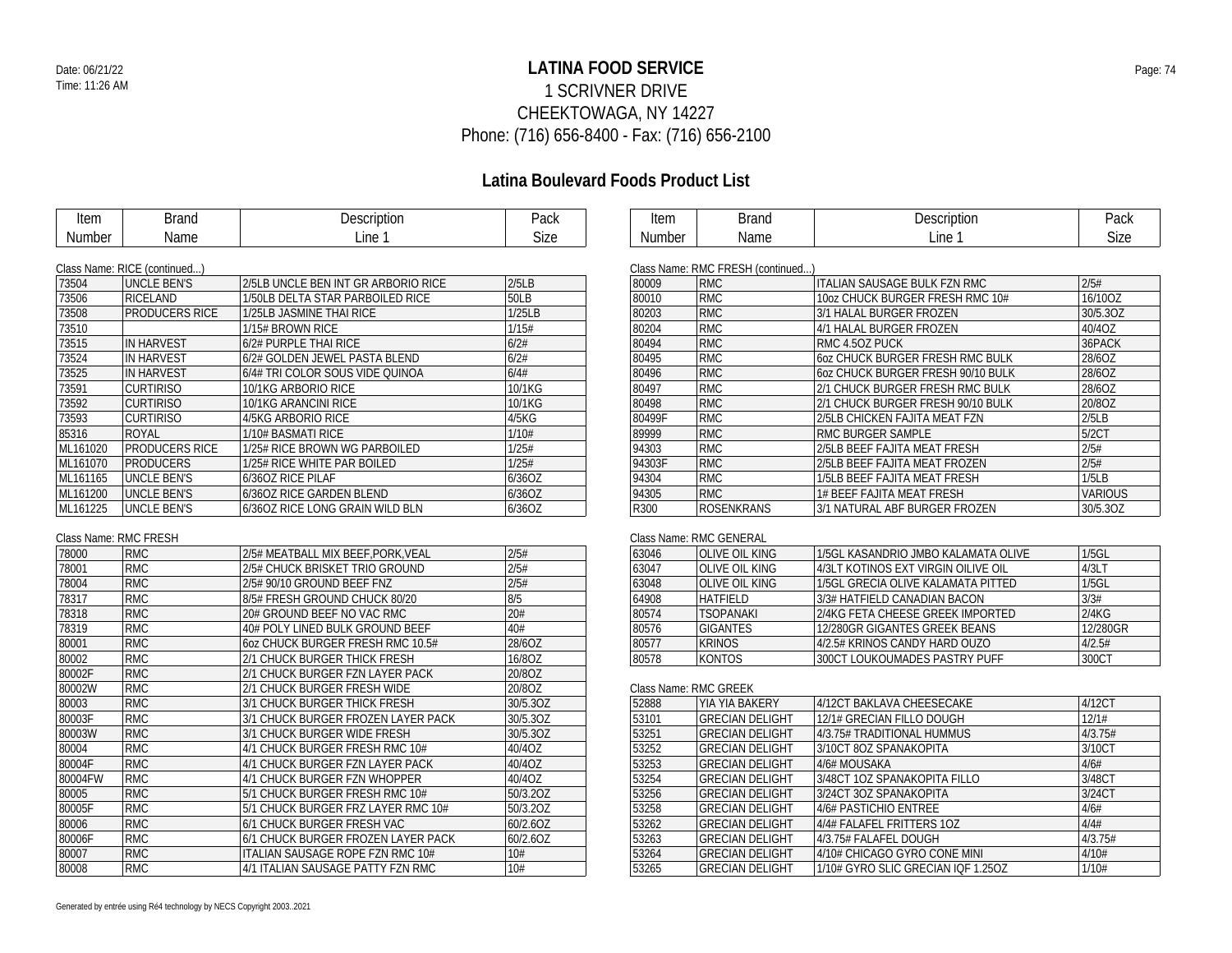### **LATINA FOOD SERVICE** Date: 06/21/22 Page: 75 1 SCRIVNER DRIVE CHEEKTOWAGA, NY 14227 Phone: (716) 656-8400 - Fax: (716) 656-2100

## **Latina Boulevard Foods Product List**

| Item   | <b>Brand</b>                      | Description                         | Pack          |  |  |  |
|--------|-----------------------------------|-------------------------------------|---------------|--|--|--|
| Number | Name                              | Line 1                              | Size          |  |  |  |
|        |                                   |                                     |               |  |  |  |
|        | Class Name: RMC GREEK (continued) |                                     |               |  |  |  |
| 53269  | <b>GRECIAN DELIGHT</b>            | 6/5.3# ATHENIAN CKD GYRO LOAF       | 6/5.3#        |  |  |  |
| 53270  | <b>GRECIAN DELIGHT</b>            | 4/10CT 11X8.5# LAVISH FLATBREAD     | 4/10CT        |  |  |  |
| 53271  | <b>GRECIAN DELIGHT</b>            | 12/10CT 7" NY STYLE PITA BREAD      | 12/10CT       |  |  |  |
| 53274  | <b>GRECIAN DELIGHT</b>            | 12/6CT 6" GRECIAN PITA POCKET BREAD | 12/6CT        |  |  |  |
| 67992  | SUGARDALE                         | 2/10# CNTRY INN BNLS WHOLE FLAT HAM | 2/10#         |  |  |  |
| 75792  | <b>GRECIAN DELIGHT</b>            | 4 1/2GL TUBS GYRO TZATZIKI SAUCE    | 4 1/2GL       |  |  |  |
| 75815  | <b>GRECIAN DELIGHT</b>            | 2/.5GAL FEISTY FETA SPREAD          | 2/.5GAL       |  |  |  |
| 80501  | <b>KONTOS</b>                     | 6/7# FETA SUPER GREEK VAC/PK CUSTOM | 6/7#          |  |  |  |
| 80502  | <b>KONTOS</b>                     | 22# KEFALOGRAVIERA CHEESE WHEEL     | 22#           |  |  |  |
| 80503  | <b>KONTOS</b>                     | 12/10CT KONTOS 7"GYRO(PITA) BREAD   | 12/10 CT      |  |  |  |
| 80506  | <b>SKOTIDAKIS</b>                 | 22# YOGURT PRESSED                  | 22#           |  |  |  |
| 80508  | <b>KONTOS</b>                     | 10/10CT KONTOS 8" PANINI PREGRILLED | 10/10CT       |  |  |  |
| 80510  | <b>KONTOS</b>                     | 24/2CT 4.3OZ BAKLAVA                | 24/2          |  |  |  |
| 80511  | <b>KONTOS</b>                     | 6/5CT FILLOSWIRL 80Z SPINACH/CHEESE | 6/5CT         |  |  |  |
| 80512  | <b>KONTOS</b>                     | 6/5CT KONTOS 80Z FILLOSWIRL CHEESE  | 6/5CT         |  |  |  |
| 80520  | <b>KONTOS</b>                     | 24 PC TYROPITA 3 OZ CHEESE PIES     | 24 PC         |  |  |  |
| 80534  | <b>KONTOS</b>                     | 30/2CT 3.5OZ BAKLAVA                | 30/2CT        |  |  |  |
| 80546  | YIA YIA BAKERY                    | 4/14CT CARROT CAKE                  | 4/14CT        |  |  |  |
| 80547  | YIA YIA BAKERY                    | 4/14CT FUDGE CAKE                   | 4/14CT        |  |  |  |
| 80548  | YIA YIA BAKERY                    | 4/14CT OREO CAKE                    | 4/14CT        |  |  |  |
| 80551  | <b>EUPHRATES</b>                  | 28# FETA PAIL SUPERGREEK            | 28#           |  |  |  |
| 80552  | <b>EUPHRATES</b>                  | 4/5# FETA CHEESE GROUND SUPERGREEK  | 4/5#          |  |  |  |
| 80553  | MEDITERRANEAN                     | 10# GYRO STRIPS CORFU IQF           | 10#           |  |  |  |
| 80554  | <b>MOLINI PIZZUTI</b>             | 55# COSTA D'AMALFI PIZZA FLOUR      | 55#           |  |  |  |
| 80555  | <b>SIROB IMPORTS</b>              | 6/1 GAL BLENDED OIL 90/10           | 6/1 GAL       |  |  |  |
| 80556  | <b>SIROB IMPORTS</b>              | 4/1 GAL ABRUZZO POMACE OIL          | 4/1 GAL       |  |  |  |
| 80558  | <b>SIROB IMPORTS</b>              | 5 GAL PEPPERONCINI                  | 5 GAL         |  |  |  |
| 80559  |                                   | 11# GREEK YOGURT                    | 11#           |  |  |  |
| 80560  | <b>SIROB IMPORTS</b>              | 5# FETA CHEESE IMPORTED             | 5#            |  |  |  |
| 80562  | <b>SIROB IMPORTS</b>              | 25# GRANULATED GARLIC               | 25#           |  |  |  |
| 80565  | <b>SIROB IMPORTS</b>              | 20# PAPRIKA                         | 20#           |  |  |  |
| 80567  | <b>SIROB IMPORTS</b>              | 20# PEPPER BLACK GROUND             | 20#           |  |  |  |
| 80568  | <b>SIROB IMPORTS</b>              | 25# CHICKEN BASE                    | 25#           |  |  |  |
| 80569  | <b>SIROB IMPORTS</b>              | 25# BEEF BASE                       | 25#           |  |  |  |
| 80570  | <b>SIROB IMPORTS</b>              | 6/2 KG DOLMADES SANTORINI           | $6/2$ KG      |  |  |  |
| 80571  | <b>SIROB IMPORTS</b>              | 4/6# GR MISKO PASTITSIO #2          | 4/6#          |  |  |  |
| 80572  | <b>SIROB IMPORTS</b>              | 12/170Z GR RISONI LARGE ORZO        | 12/17OZ       |  |  |  |
| 80573  | <b>GRECIAN DELIGHT</b>            | 15 LBS MEDITERRANEAN PITA CHIP      | <b>15 LBS</b> |  |  |  |
| 80581  | <b>KONTOS</b>                     | 2 TRAY FILLO DOUGH KATAIFI SHREDDED | 2 TRAY        |  |  |  |
| 81147  | <b>OLYMPIA</b>                    | 12/10CT GRYO BREAD PITA FLAT 7" 907 | 12/10CT       |  |  |  |

| Item   | $1 - 1 - 1$ | 120<br>הוטורי . | Pack            |
|--------|-------------|-----------------|-----------------|
| Number | பட          | ine             | <b></b><br>Size |

| Class Name: ROAST BEEF |                        |                                     |             |  |  |
|------------------------|------------------------|-------------------------------------|-------------|--|--|
| 47093                  | OLD NEIGHBORHOO        | 2/7# ROAST BEEF COOKED RED LABEL    | $2/7$ #CW   |  |  |
| 47357                  | <b>MRS RESSLERS</b>    | 2/6-7LB MRS RESSLER RST BEEF #797   | $2/6 - 7LB$ |  |  |
| 47357F                 | <b>IMRS RESSI FRS</b>  | 2/6-7LB MRS RESSLER RST BFFF #797   | $2/6 - 7LB$ |  |  |
| 47359                  | I ATINA                | 2/9LB LATINA ROAST BEEF CKD         | 2/9LB       |  |  |
| 47362                  | <b>MRS RESSLERS</b>    | 2/7# MRS RESSLER RST BEEF CAP OFF   | $2/7$ #AVG  |  |  |
| 47560                  | <b>CHARLIE BUTCHER</b> | 1/10LB CHARLIF THE BUTCH ROAST BEEF | 1/10LB      |  |  |

#### Class Name: ROUNDS CASE

| 44003 |              | 2/30LB GOOSENECK ROUND CHOICE  | 2/30LB       |
|-------|--------------|--------------------------------|--------------|
| 44603 | <b>SWIFT</b> | 4/13LB CHOICE BOTTOM RND FLAT  | 4/13LB       |
| 45103 | <b>SWIFT</b> | 3/25LB AVG TOP ROUND XT CHOICE | 3/251B       |
| 45106 | 5 STAR       | CAP OFF TOP ROUND CHOICE       | $4/15$ # AVF |
| 46703 | 5 STAR       | <b>BELL KNUCKLE 5 STAR</b>     | 5/15#        |
| 46802 |              | 1/60LB STEAMSHIP ROUNDS        | 1/60LB       |

#### Class Name: ROUNDS CUT

| 46503 |       | 3/10-12LB TOP ROUND ROYAL CHOICE   | 3/10-12LB |
|-------|-------|------------------------------------|-----------|
| 46904 |       | 3/25LB TOP ROUND SPLIT/TIED CHOICE | 3/25LB    |
| 47604 | ATINA | SCHWABL'S BNLS. ROUND CH.          |           |

#### Class Name: SALADS

| 74100    | <b>FESTIVAL</b>  | 3/10LB MUSTARD & EGG POTATO SALAD | 3/10LB |
|----------|------------------|-----------------------------------|--------|
| 74101    | <b>FESTIVAL</b>  | 3/10LB MACARONI SALAD             | 3/10LB |
| 74102    | <b>FESTIVAL</b>  | 3/10LB REGULAR POTATO SALAD       | 3/10LB |
| 74115    | <b>READS</b>     | 6/510Z READS GERMAN POTATO SALAD  | 6/510Z |
| 74121    | SANDRIDGE        | 2/5# ZESTY BOWTIE PASTA SALAD     | 2/5#   |
| 74210    | <b>FESTIVAL</b>  | S/O CREAMY STYLE COLESLAW         | 3/9#   |
| 74224    | <b>SANDRIDGE</b> | 2/5# GERMAN POTATO SALAD          | 2/5#   |
| 74231    | DELALLO          | 2/5# DELALLO GREEK FETA SALAD     | 2/5#   |
| 74232    | DELALLO          | 2/5# DELALLO PROVOLINI ANTIPASTI  | 2/5#   |
| 74233    | DELALLO          | 2/5# DELALLO LEMON FETA ANTIPASTI | 2/5#   |
| 74234    | DELALLO          | 2/5# DELALLO ANTIPASO DELIGHT     | 2/5#   |
| ML559201 | SANDRIDGE        | 3/9LB COLE SLAW SANDRIDGE         | 3/9LB  |
| ML559202 | SANDRIDGE        | 3/10LB MACARONI SALAD SANDRIDGE   | 3/10LB |
| ML559236 | <b>FESTIVAL</b>  | 3/10LB POTATO SALAD SANDRIDGE     | 3/10LB |

#### Class Name: SAUCES BBQ

| 24802 | <b>HEINZ</b>    | 1/3GL HEINZ BBO DISPENSER PACK             | 1/3GL    |
|-------|-----------------|--------------------------------------------|----------|
| 29341 | <b>MARZETT</b>  | 4/1GL MARZ SWEET & BOLD BBQ SAUCE          | 14/1GL   |
| 29342 | <b>IMARZETT</b> | MARZ MILD BBO SAUCE<br><sup>1</sup> 4/1GAL | $4/1$ GL |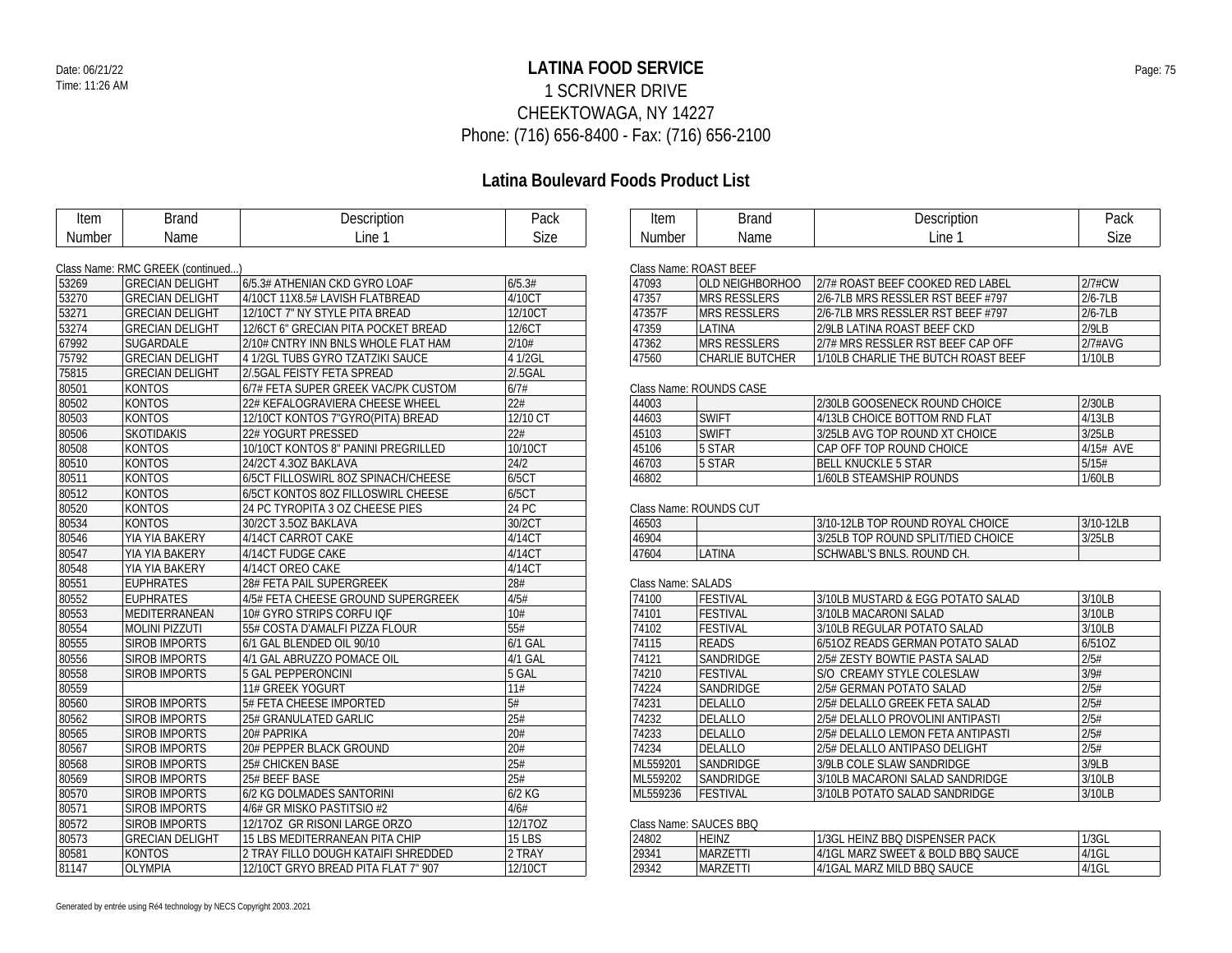### **LATINA FOOD SERVICE** Date: 06/21/22 Page: 76 1 SCRIVNER DRIVE CHEEKTOWAGA, NY 14227 Phone: (716) 656-8400 - Fax: (716) 656-2100

| Item   | <b>Brand</b>                       | Description                         | Pack        | Item     | <b>Brand</b>                       | Description                         | Pack        |
|--------|------------------------------------|-------------------------------------|-------------|----------|------------------------------------|-------------------------------------|-------------|
| Number | Name                               | Line 1                              | <b>Size</b> | Number   | Name                               | Line 1                              | <b>Size</b> |
|        |                                    |                                     |             |          |                                    |                                     |             |
|        | Class Name: SAUCES BBQ (continued) |                                     |             |          | Class Name: SAUCES BBQ (continued) |                                     |             |
| 29345  | <b>CATTLEMANS</b>                  | 12/180Z CATTLEMANS CLASSIC BBQ      | 12/180Z     | 76745    | LATINA                             | 4/1GL LATINA PIT STYLE BBQ SAUCE    | 4/1GL       |
| 29351  | <b>TEXAS PETE</b>                  | 4/1GL TEXAS PETE HONEY MSTD BBQ     | $4/1$ GL    | 76748    | <b>LATINA</b>                      | 12/120Z PIT STYLE BBQ SAUCE SAMPLE  | 12/12OZ     |
| 48323  | <b>LLOYDS</b>                      | 12/160Z TRUCK STOP BBQ SAUCE        | 12/16OZ     | 76750    | PELLICANOS                         | 4/1GL LEOS PIT STYLE BBQ SAUCE      | 4/1GL       |
| 48324  | <b>LLOYDS</b>                      | 12/16OZ BIG DADDY BBQ SAUCE         | 12/16OZ     | 76751    | PELLICANOS                         | 12/120Z LEOS PIT STYLE BBQ SAUCE    | 12/12OZ     |
| 48326  | <b>LLOYDS</b>                      | 12/50Z ROCKET SAUCE LLOYDS          | 12/5OZ      | 76782    | LATINA                             | 2/1G LATINA HEARTY BBQ SAUCE        | 2/1G        |
| 75600  | CATTLEMANS                         | 4/GAL CATTLEMANS ST LOUIS ORIG BBQ  | 4/GAL       | 76785    | <b>LA NOVA</b>                     | 12/190Z LA NOVA BBQ SAUCE           | 12/190Z     |
| 75601  | <b>CATTLEMANS</b>                  | 4/GAL CATTLEMEN K CITY CLASSIC BBQ  | 4/GAL       | 79661    | <b>SWEET BABY RAY</b>              | 4/64OZ KENS SBR KOREAN BBQ SAUCE    | 4/64OZ      |
| 75605  | <b>OPEN PIT</b>                    | 4/GAL OPEN PIT BBQ SAUCE            | 4/GAL       | 79662    | PELLICANOS                         | 4/1GAL RICOTTAS BBQ SAUCE           | 4/1GL       |
| 75606  | <b>OPEN PIT</b>                    | 1/5GAL OPEN PIT BBQ SAUCE PAIL      | 1/5GAL      | ML166887 | <b>OASIS</b>                       | 4/1GAL SAUCE BBQ GRILL              | 4/1GAL      |
| 75607  | CATTLEMANS                         | 4/GAL CATTLEMEN CAROLINA GOLD TANGY | 4/GAL       |          |                                    |                                     |             |
| 75609  | <b>CATTLEMANS</b>                  | 4/GAL CATTLEMAN MISS HONEY BBQ      | 4/GAL       |          | Class Name: SAUCES HOT             |                                     |             |
| 75613  | CATTLEMANS                         | 4/1G CATTLEMANS SWEET & BOLD BBQ    | 4/1G        | 24803    | <b>HEINZ</b>                       | 2/.75GL TEXAS PETE DISPENSER PACK   | 2/.75GL     |
| 75614  | <b>CATTLEMANS</b>                  | 4/1GALCATTLEMAN MEMPHIS SWEET BBQ   | 4/GAL       | 72814    | LATINA                             | 2/1GL HOT BUFFALO WING SAUCE        | 2/1GL       |
| 75615  | SMOKE HOUSE                        | 2/1GL SMOKE BLACK PEPPER BBQ SAUCE  | $2/1$ GL    | 72816    | LATINA                             | 2/1GL MILD BUFFALO WING SAUCE       | $2/1$ GL    |
| 75616  | <b>KENS</b>                        | 2/1GL KEN CREOLE CHILI PEPPER SAUCE | $2/1$ GL    | 75432    | <b>SWEET BABY RAY</b>              | 4/64OZ SBR NASHVILLE HOT SAUCE      | 4/64OZ      |
| 75622  | CATTLEMANS                         | 12/180Z CATTLEMANS MISS HONEY BBQ   | 12/18OZ     | 75435    | <b>SWEET BABY RAY</b>              | 4/1GL SWEET BAY RAYS HOT SAUCE      | $4/1$ GL    |
| 75627  | <b>CATTLEMANS</b>                  | 12/180Z MEMPHIS SWEET BBQ SAUCE     | 12/18OZ     | 75488    | CHOLULA                            | 4/64OZ CHOLULA HOT SAUCE            | 4/64OZ      |
| 75630  | <b>KENS</b>                        | 4/GAL KEN'S WEST STYLE BBQ SAUCE    | 4/GAL       | 75500    | <b>FRANKS</b>                      | 4/GAL FRANK'S HOT SAUCE             | 4/GAL       |
| 75631  | <b>KENS</b>                        | 4/GAL KEN'S CANNONBALL BBQ SAUCE    | 4/GAL       | 75501    | <b>FRANKS</b>                      | 12/12oz FRANK'S HOT SAUCE           | 12/12OZ     |
| 75636  | <b>KENS</b>                        | 1/5GAL KEN'S WESTERN BBQ SAUCE      | 1/5GAL      | 75502    | <b>FRANKS</b>                      | 4/GAL FRANKS HOTTER THAN HOT SAUCE  | 4/GAL       |
| 75638  | <b>SWEET BABY RAY</b>              | 72/20Z SWEET BABY RAY ORIG BBQ CUPS | 72/20Z      | 75503    | <b>FRENCHS</b>                     | 4/1GAL FRANKS BUFFALO WING SAUCE    | 4/1GAL      |
| 75640  | <b>SWEET BABY RAY</b>              | 4/1GAL SWT BABY RAY CHIPOLTE BBQ SC | 4/1GAL      | 75504    | <b>FRANKS</b>                      | 24/50Z FRANKS HOT SAUCE             | 24/5OZ      |
| 75641  | <b>SWEET BABY RAY</b>              | 4/GAL SWEET BABY RAY ORIGINAL BBQ   | 4/GAL       | 75505    | <b>FRANKS</b>                      | 12/230Z FRANKS HOT SAUCE            | 12/23OZ     |
| 75642  | <b>KENS</b>                        | 4/GAL KEN'S BOOM BOOM SAUCE         | 4/GAL       | 75603    | <b>TABASCO</b>                     | 12/12oz TABASCO SAUCE               | 12/12OZ     |
| 75644  | <b>SWEET BABY RAY</b>              | 4/64OZ SBR JAMAICAN JERK WING SAUCE | 4/64OZ      | 75604    | <b>TABASCO</b>                     | 24/2oz TABASCO SAUCE                | 24/20Z      |
| 75645  | SWEET BABY RAY                     | 4/GAL SBR'S GOLDEN BBQ SAUCE        | 4/GAL       | 75608    | <b>TABASCO</b>                     | 12/50Z TABASCO SAUCE                | 12/5OZ      |
| 75646  | <b>SWEET BABY RAY</b>              | 4/GAL SBR'S SWEET RED CHILI SAUCE   | 4/GAL       | 75612    | <b>FERANTES</b>                    | 4/GAL FERRANTES RED HOT SAUCE(250)  | 4/GAL       |
| 75648  | <b>SWEET BABY RAY</b>              | 4/64OZ SBR'S SW TERIYAKI SAUCE      | 4/64OZ      | 75618    | <b>FRANKS</b>                      | 4/.5GAL FRANK'S SWEET CHILI SAUCE   | 4/.5GAL     |
| 75649  | <b>SWEET BABY RAY</b>              | 1/5GAL SWT BABY RAY ORIG BBQ SAUCE  | 1/5GAL      | 75653    | <b>KENS</b>                        | 4/1GL SBR BUFFALO WING SAUCE        | 4/1GL       |
| 75650  | SWEET BABY RAY                     | 4/64OZ SBR KICKIN' BOURBON WING SAU | 4/64OZ      | 75659    | <b>KENS</b>                        | 4/64OZ KENS GARLIC BFLO WING SAUCE  | 4/64OZ      |
| 75655  | <b>SWEET BABY RAY</b>              | 4/64OZ SBR HONEY HOT BBQ SAUCE      | 4/64OZ      | 75670    | <b>FERANTES</b>                    | 4/GAL FERANTES MILD WING SAUCE      | 4/GAL       |
| 75656  | <b>KENS</b>                        | 4/1GL KENS HICKORY STYLE BBQ SAUCE  | $4/1$ GL    | 75671    | <b>FERANTES</b>                    | 4/GAL FERANTES SUPREME HOT SAUCE    | 4/GAL       |
| 75663  | <b>KENS</b>                        | 4/1GL KENS BLUE RIBBON TEXAS BBQ    | $4/1$ GL    | 75701    | LATINA                             | 4/GAL LATINA HOTTER HOT SAUCE       | 4/GAL       |
| 75887  | PELLICANOS                         | 4/1GL LEOS HONEY BBQ SAUCE          | $4/1$ GL    | 75711    | <b>GIRAFFE</b>                     | 4/GAL HOT SAUCE 'ZEST-FERNO'        | 4/GAL       |
| 76661  | <b>KRAFT</b>                       | 4/GAL BULLSEYE BARBEQUE SAUCE       | 4/GAL       | 75712    | <b>GIRAFFE</b>                     | 4/GAL ZEST-FERNO SUICIDE SAUCE      | 4/GAL       |
| 76687  | <b>COUNTRY SWEET</b>               | 4/1GL COUNTRY SWEET BBQ SAUCE       | $4/1$ GL    | 75764    | <b>DUFFS</b>                       | 12/12OZ DUFFS HOT SAUCE             | 12/12OZ     |
| 76689  | <b>LEFROIS</b>                     | 4/1GAL LEFROIS BBQ SAUCE            | 4/1GAL      | 75782    | <b>CHOLULA</b>                     | 12/50Z CHOLULA HOT SAUCE ORIGINAL   | 12/5OZ      |
| 76690  | <b>COUNTRY SWEET</b>               | 6/21OZ COUNTRY SWEET BBQ SAUCE      | 6/210Z      | 76713    | <b>MAPLE LEAF</b>                  | 4/1GL MAPLE LF CAYENNE PEPPER SAUCE | $4/1$ GL    |
| 76702  | <b>SMOKE HOUSE</b>                 | 4/1GAL SMKHSE SWT & SPICY BBQ SAUCE | 4/1GAL      | 76715    | <b>BULLIARDS</b>                   | 4/1GL BULLIARD CAYENNE PEPPER SAUCE | 4/1GL       |
| 76732  | PELLICANOS                         | 4/1GL BOCCE BBQ SAUCE               | $4/1$ GL    | 76716    | <b>BULLIARDS</b>                   | 4/1GL BULLIARD X HOT SAUCE CAYENNE  | 4/1GL       |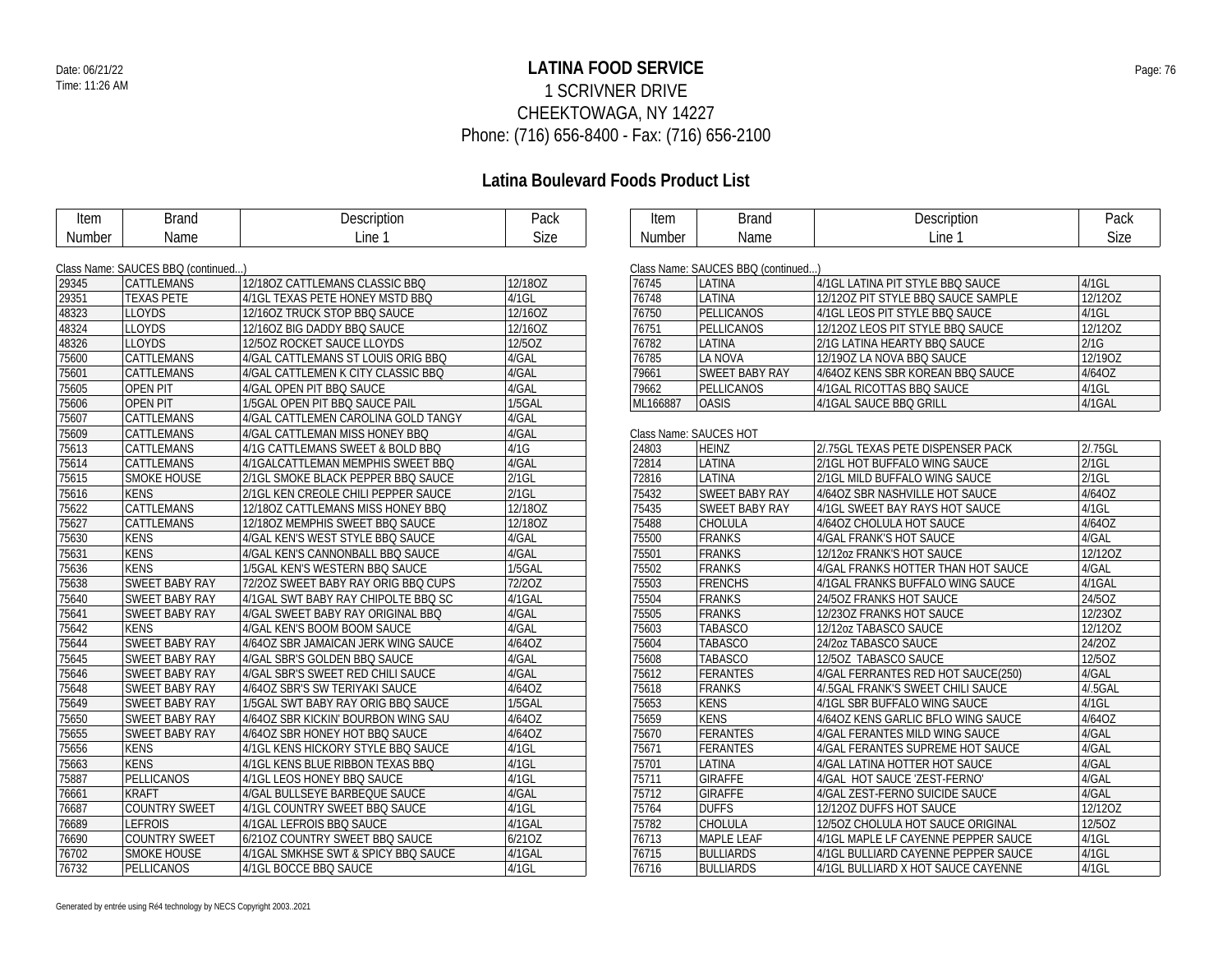### **LATINA FOOD SERVICE** Date: 06/21/22 Page: 77 1 SCRIVNER DRIVE CHEEKTOWAGA, NY 14227 Phone: (716) 656-8400 - Fax: (716) 656-2100

| Item     | <b>Brand</b>                       | Description                         | Pack     | Item     | <b>Brand</b>                        | Description                         | Pack      |
|----------|------------------------------------|-------------------------------------|----------|----------|-------------------------------------|-------------------------------------|-----------|
| Number   | Name                               | Line 1                              | Size     | Number   | Name                                | Line 1                              | Size      |
|          |                                    |                                     |          |          |                                     |                                     |           |
|          | Class Name: SAUCES HOT (continued) |                                     |          |          | Class Name: SAUCES MISC (continued) |                                     |           |
| 76717    | LATINA                             | 4/1GL LATINA HOT SAUCE              | 4/1GL    | 75800    | <b>HUY FONG</b>                     | 3/1GL HUY FONG CHILI GARLIC SAUCE   | $3/1$ GL  |
| 76718    | LATINA                             | 4/1G LATINA BUFFALO STYLE HOT SAUCE | $4/1$ GL | 75802    | <b>MINORS</b>                       | 4/.5GAL MINORS BOURBON SAUCE        | $4$ .5GAL |
| 76740    | PELLICANOS                         | 4/1GAL RICOTTAS HOT WING SAUCE      | 4/1GL    | 75805    | <b>MINORS</b>                       | 4/.5GL MINORS GENERAL TSO SAUCE     | 4/.5GL    |
| 76741    | PELLICANOS                         | 4/1GAL RICOTTAS MEDIUM WING SAUCE   | $4/1$ GL | 75806    | <b>BAY VALLEY</b>                   | 2/GAL SAUCEMAKER SWEET CHILI        | 2/GAL     |
| 76742    | PELLICANOS                         | 4/1GAL RICOTTAS MILD WING SAUCE     | $4/1$ GL | 75808    | MAE PLOY                            | 12/320Z MAE PLOY SWEET CHILI SAUCE  |           |
| 76749    | PELLICANOS                         | 4/1G JOHNS HOT SAUCE                | 4/1G     | 75810    | <b>CUSTOM CULINARY</b>              | 4/380Z HOLLANDAISE SAUCE            | 4/38OZ    |
| 76754    | PELLICANOS                         | 12/12OZ LEOS MILD WING SAUCE        | 12/12OZ  | 75812    | <b>MINORS</b>                       | 4/.5GL MINORS SESAME SAUCE RTU      | 4/.5GL    |
| 76783    | LATINA                             | 2/1G LATINA MILD SAUCE              | 2/1G     | 75813    | <b>MINORS</b>                       | 4/.5GL MINORS STIR FRY SAUCE        | 4.5GL     |
| 76786    | LA NOVA                            | 12/120Z LA NOVA HOT SAUCE           | 12/120Z  | 75822    | <b>MINORS</b>                       | 4/64OZ MINORS TERIYAKI SAUCE        | 4/64OZ    |
| 76787    | LATINA                             | 2/1G LATINA HOT SAUCE               | 2/1G     | 75830    | <b>ARMANINO</b>                     | 3/300Z ARM SW CHIPOTLE PESTO        | 3/30OZ    |
| ML167227 | B & G FOODS                        | 4/1GL SAUCE HOT LOUISIANA TR        | $4/1$ GL | 75831    | ARMANINO                            | 3/300Z ARM ROS RED PEPPER PESTO     | 3/30OZ    |
|          |                                    |                                     |          | 75832    | ARMANINO                            | 3/300Z ARM BASIL PESTO SAUCE        | 3/30OZ    |
|          | Class Name: SAUCES MISC            |                                     |          | 75886    | PELLICANOS                          | 4/1GL LEOS SWEET & SOUR SAUCE       | $4/1$ GL  |
| 01680    | <b>TEXAS</b>                       | 24/20Z TEXAS HOT DOG SAUCE          | 24/2OZ   | 75888    | PELLICANOS                          | 4/1GL LEOS GARLIC SAUCE             | $4/1$ GL  |
| 11492    | <b>BUTTER BUDS</b>                 | 6/170Z GARLIC BUTTERMIST PAN SPRAY  | 6/170Z   | 76682    | <b>COUNTRY SWEET</b>                | 6/210Z COUNTRY SWEET HOT SAUCE      | 6/21OZ    |
| 11494    | <b>BUTTER BUDS</b>                 | 24/4OZ BUTTER BUDS                  | 24/4OZ   | 76684    | <b>COUNTRY SWEET</b>                | 6/21OZ COUNTRY SWEET MILD SAUCE     | 6/210Z    |
| 24211    | <b>FRENCHS</b>                     | 2/1G FRENCH STINGIN' HONEY GAR      | $2/1$ GL | 76685    | <b>COUNTRY SWEET</b>                | 4/GAL COUNTRY SWEET MILD SAUCE      | 4/GAL     |
| 24214    | LACHOY                             | 4/GAL LA CHOY TERIYAKI SAUCE        | 4/GAL    | 76686    | <b>OCEAN SPRAY</b>                  | 24/14OZ CRANBERRY SAUCE WHOLE       | 24/14OZ   |
| 24228    | <b>KNORR</b>                       | 4/30.20Z KNORR GF HOLLANDAISE SAUC  | 4/30.20Z | 76770    | MIKES HOT HONEY                     | 4/24OZ MIKES HOT HONEY CHEF BOTTLE  | 4/24OZ    |
| 75620    | CAMPBELLS                          | 4/1380Z PACE PICANTE MEDIUM SAUCE   | 4/1380Z  | 76771    | MIKES HOT HONEY                     | 6/120Z MIKES EXTRA HOT HONEY        | 6/12OZ    |
| 75633    | <b>KENS</b>                        | 2/1GL KENS GREEN CHILI AIOLI        | $2/1$ GL | 76772    | MIKES HOT HONEY                     | 6/120Z MIKES HOT HONEY BOTTLES      | 6/12OZ    |
| 75634    | <b>KENS</b>                        | 4/1GL KENS WHITE GARLIC PIZZA SAUCE | $4/1$ GL | 76781    | LA NOVA                             | 12/120Z LA NOVA HOT RANCH DRESSING  | $12/120Z$ |
| 75643    | <b>KENS</b>                        | 2/1GL KENS CHICK N DIP N SAUCE      | $2/1$ GL | 76784    | LATINA                              | 2/1G LATINA TERIYAKI SAUCE          | 2/1G      |
| 75654    | <b>SWEET BABY RAY</b>              | 4/64OZ SBR GARLIC PARMESAN WING SA  | 4/64OZ   | 81333    | <b>MINORS</b>                       | 4/5# MINORS BEEF DEMI GLAZE GF      | 4/5#      |
| 75657    | <b>SWEET BABY RAY</b>              | 4/64OZ SBR'S MANGO HABANERO SAUCE   | 4/64OZ   | 81334    | <b>MINORS</b>                       | 6/13.6OZ MINOR FIRE ROASTED POBLANO | 6/13.6OZ  |
| 75665    | <b>KENS</b>                        | 4/65OZ KEN SWT GARLIC TERIYAKI SCE  | 4/65OZ   | 84552    | NATHANS SOUP                        | 2/1G NATHANS MARINARA SAUCE         |           |
| 75666    | <b>KENS</b>                        | 4/65OZ KENS KOREAN BBQ              | 4/65OZ   | 89575    | <b>HEINZ</b>                        | 6/10 HEINZ CHILI SAUCE              | 6/10      |
| 75705    | <b>TEXAS PETE</b>                  | 4/GAL TEX PETE X MILD WING SAUCE    | 4/GAL    | 89582    | LABRANZA                            | 24/70Z LABRA CHIPOTLE PEPPERS ADOB  | 24/7OZ    |
| 75714    | <b>NATHANS SOUP</b>                | 2/1GL NATHANS MEAT HOT SAUCE        | $2/1$ GL | 89594    | <b>DERLEA</b>                       | 6/280Z DERLEA BASIL PESTO SAUCE     | 6/28OZ    |
| 75750    | <b>LACHOY</b>                      | 4/GAL LACHOY SOY SAUCE              | 4/GAL    | 89621    | <b>FRANCES RINALDI</b>              | 6/45OZ FRANCES RINALDI PASTA SAUCE  | 6/45OZ    |
| 75781    | <b>LATINA</b>                      | 4/GAL LAT/ZESTY SWT & TANGY SAUCE   | 4/GAL    | ML162584 | PORTION PAC                         | 100/10Z DIPPING CUP BBQ SAUCE       | 100/10Z   |
| 75783    | LATINA                             | 2/GAL LATINA HONEY GARLIC SAUCE     | 2/GAL    | ML162585 | PORTION PAC                         | 100/10Z DIPPING CP RANCH BTRMLK     | 100/10Z   |
| 75784    | <b>TEXAS</b>                       | 6/16OZ TEXAS BRAND HOT DOG SAUCE    | 6/16OZ   | ML162588 | PORTION PAC                         | 100/10Z DIPPING CUP SWEET-N-SOUR    | 100/10Z   |
| 75787    | <b>GIRAFFE</b>                     | 4/GAL GENE GARLIC PARM WING SAUCE   | 4/GAL    | ML166200 | <b>PRECISION FOOD</b>               | 8/16.5OZ SAUCE MIX MANDARIN ORANG   | 8/16.5OZ  |
| 75788    | <b>CON AGRA</b>                    | 6/10 LIBBY CHILI HOT DOG SAUCE      | 6/10     | ML166204 | PRECISION FOOD                      | 8/14.10Z SAUCE MIX THAI CHILI SAU   | 8/14.10Z  |
| 75789    | <b>GIRAFFE</b>                     | 4/GAL GENES THAI CHILI WING SAUCE   | 4/GAL    | ML166822 | <b>PRECISION FOOD</b>               | 8/14OZ SAUCE MIX ALFREDO DELUXE     | 8/14OZ    |
| 75793    | <b>GIRAFFE</b>                     | 4/GAL LATINA HONEY BBQ SAUCE        | 4/GAL    | ML166906 | <b>PRECISION FOOD</b>               | 8/27OZ SAUCE MIX CHEESE INSTANT     | 8/270Z    |
| 75794    | <b>LACHOY</b>                      | 1/1GAL LACHOY LITE SOY SAUCE        | 1/1GAL   | ML167600 | <b>FIRST FOODS</b>                  | 4/1GL SAUCE SOY                     | $4/1$ GL  |
| 75797    | <b>KRONOS</b>                      | 4/.5GAL KRONOS TZATZIKI SAUCE       | 4/.5GAL  | ML167750 | <b>CON AGRA</b>                     | 1/1GAL SAUCE SWEET & SOUR           | $1/1$ GAL |
| 75799    | <b>MINORS</b>                      | 4/5GAL MINOR ZESTY ORANGE SAUCE     | 4/.5GAL  | ML167900 | <b>BAY VALLEY</b>                   | 2/1GL SAUCEMAKER HONEY GARLIC SAUCE | $2/1$ GL  |
|          |                                    |                                     |          |          |                                     |                                     |           |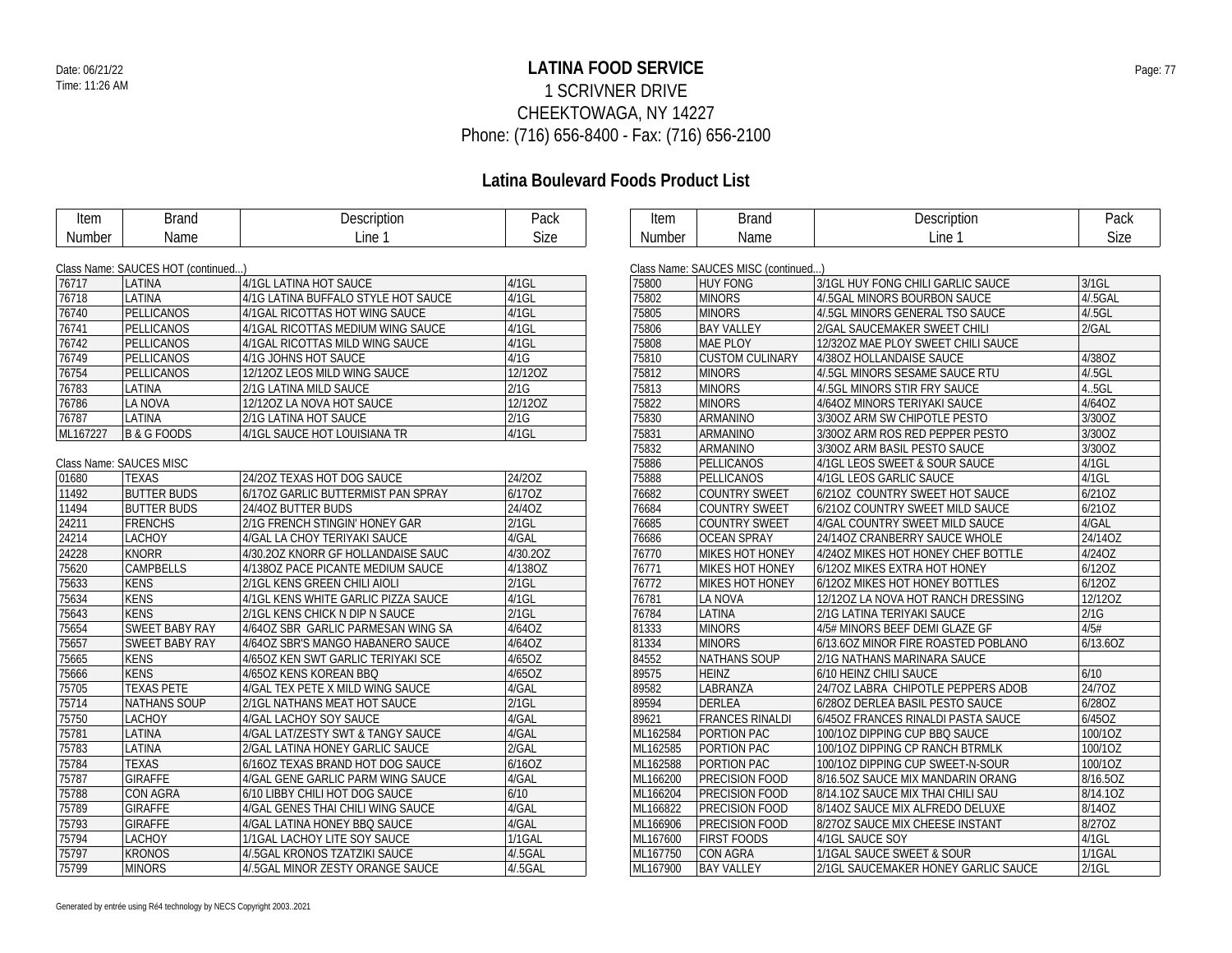### **LATINA FOOD SERVICE** Date: 06/21/22 Page: 78 1 SCRIVNER DRIVE CHEEKTOWAGA, NY 14227 Phone: (716) 656-8400 - Fax: (716) 656-2100

| Item                  | <b>Brand</b>                        | Description                         | Pack      | Item         | <b>Brand</b>                      | Description                         | Pack   |
|-----------------------|-------------------------------------|-------------------------------------|-----------|--------------|-----------------------------------|-------------------------------------|--------|
| Number                | Name                                | Line 1                              | Size      | Number       | Name                              | Line 1                              | Size   |
|                       |                                     |                                     |           |              |                                   |                                     |        |
|                       | Class Name: SAUCES MISC (continued) |                                     |           |              | Class Name: SAUSAGE L (continued) |                                     |        |
| ML177868              | <b>NESTLE</b>                       | 8/16OZ SAUCE WHITE MIX              | 8/16OZ    | 51504        | FONTANINI                         | 4/5LB FONTANINI RAW BULK SAUSAGE    | 4/5LB  |
| ML177870              | <b>PRECISION FOOD</b>               | 6/28OZ SAUCE WHITE CREAM SOUP B     | 6/28OZ    | 51506        | <b>FONTANINI</b>                  | 3/5LB FONT SAUSAGE TOPPING A2212    | 3/5LB  |
| ML184225              | <b>ROLAND</b>                       | 12/32OZ SAUCE MELBA                 | 12/32OZ   | 51508        | FONTANINI                         | 12# FONTANINI CKD SWT SAUSAGE CL614 | 12#    |
| ML190535              | RED GOLD                            | 6/#10 MARINARA SAUCE                | 6/#10     | 51509        | <b>FONTANINI</b>                  | 3/5LB FONT GARLIC SAUSAGE GC15LC    | 3/5LB  |
| ML505878              | <b>SWATT</b>                        | 1/45OZ LA CINNAMON BREAD SAUCE      | 1/45OZ    | 51511        | <b>EMBER FARMS</b>                | 1/10LB 1OZ EMBER FARS SAUS PATTIE   | 1/10#  |
| ML566914              | <b>MINORS</b>                       | 4/.5GAL MINORS SZECHUAN SAUCE RTU   | 4/.5GAL   | 51513        | FARMLAND                          | 1/10# RAW FARM. 1oz PORK SAUS LINK  |        |
|                       |                                     |                                     |           | 51514        | <b>FONTANINI</b>                  | 3/5LB FONT ITAL SAUS CHUNK #W218    | 3/5LB  |
|                       | Class Name: SAUSAGE JONES           |                                     |           | 51516        | <b>FONTANINI</b>                  | 1/15LB FONT GC57 PINCHED SAUSAGE    | 1/15LB |
| 51552                 | <b>JONES</b>                        | 1/10# JONES 1.75 OZ SAUS LINK CKD   | 1/10#     | 51517        | FONTANINI                         | 4/3# FONT SMOKED CAJUN LINKS        | 4/3#   |
| 51553                 | <b>JONES</b>                        | 1/10# JONES 2OZ SAUS PATTY CKD      | 1/10#     | 51518        | <b>FONTANINI</b>                  | 3/5LB FONT 3/4 ANGLE CUT CKD SAUSAG | 3/5LB  |
| 71840                 | <b>JONES</b>                        | 160/10Z JONES SAUS LINK CKD LS      | 160/10Z   | 51521F       | <b>WARDYNSKI</b>                  | 10LB WARDY BLK SMOKE POLISH ROP     | 1/10LB |
| 71841                 | <b>JONES</b>                        | 80/2OZ JONES SAUS PATTY PRECKD LS   | 80/20Z    | 51522        | <b>EMBER FARMS</b>                | 1/10LB EMBER FM CKD 2OZ SAUS PATTIE | 1/10LB |
| 71842                 | <b>JONES</b>                        | 160/10Z JONES SAUS PATTY PRECKD LS  | 160/10Z   | 51525        | <b>TYSON</b>                      | 2/5LB BONICI OLD WOR SAUSAGE TOPPIN | 2/5LB  |
| 71843                 | <b>JONES</b>                        | 200/802 JONE SAUS LINK PRECKD SKLS  | 200/.8OZ  | 51526        | <b>TYSON</b>                      | 2/5LB PIZZANO ITL STYL PORK TOPPING | 2/5LB  |
| 71844                 | <b>JONES</b>                        | 200/.80Z JONES SAUS LINK PRECKD     | 200/.8OZ  | 51529        | <b>HATFIELD</b>                   | 2/10# HAT 2.5oz RAW BRKFST LINK     | 2/10LB |
| 71845                 | <b>JONES</b>                        | 80/2OZ JONES SAUS PATTY PRECKD      | 80/20Z    | 51531        | FARMLAND                          | 1/10# FL 2OZ SAUSAGE LINK 58% LEAN  | 1/10#  |
| 71846                 | <b>JONES</b>                        | 107/1.5OZ JONES SAUS PATTY PRECKD   | 107/1.5OZ | 51532        | <b>EMBER FARMS</b>                | 1/10LB 1OZ EMBER FARMS CKD LINKS    | 1/10LB |
| 71847                 | <b>JONES</b>                        | 160/10Z JONES SAUS PATTY PRECKD     | 160/10Z   | 51533        | <b>EMBER FARMS</b>                | 1/10LB EMBER CKD 1.5OZ SAUS PATT    | 1/10LB |
| 71848                 | <b>JONES</b>                        | 239/.67OZ JONE/BB TKY SAUS LINK CKD | 239/.67OZ | 51534        | <b>HATFIELD</b>                   | 2/5LB HATFIELD FC 20Z SAUSAGE PATTY | 2/5LB  |
| 71850                 | <b>JONES</b>                        | 107/1.5OZ JONES SAUS PATTY PRE CKD  | 107/1.5OZ | 51535        | <b>HATFIELD</b>                   | 2/10# SAUSAGE LINKS 20Z CHEF SIG    | 2/10#  |
| ML550930              | <b>JONES</b>                        | 214/.750Z CHICKEN SAUSAGE LINK      | 214/.75OZ | 51537        | FARMLAND                          | 2/5# FL KIELBASA GOLD MEDAL POLSKA  | 2/5#   |
| ML550934              | <b>JONES</b>                        | 107/1.5OZ CHICKEN SAUSAGE PATTY     | 107/1.5OZ | 51539        | FONTANINI                         | 2/5# FONT SL SMKD POLISH SAUSAGE    | 2/5#   |
| ML550960              | <b>JONES</b>                        | 160/10Z JONES PRE CKD SAUS LINK     | 160/10Z   | 51541        | <b>HORMEL</b>                     | 107/1.50Z FAST & EASY SAUSAGE PATTY | 1/10LB |
| ML550962              | <b>JONES</b>                        | 53/3OZ JONES SAUSAGE PATTIES CKD    | 1/10#     | 51542        | <b>HORMEL</b>                     | 2/5LB MASTPIECE SAUSAGE CRUMBLE     | 2/5LB  |
| ML550968              | <b>JONES</b>                        | 100/1.6OZ SAUSAGE LINK PRCKD SKN ON | 100/1.6OZ | 51547        | <b>BURKE</b>                      | 2/5LB PREM 8CT SAUSAGE TOPP 07200   | 2/5LB  |
|                       |                                     |                                     |           | 51548        | <b>HORMEL</b>                     | 2/5 MPIECE ALL NAT SPICY SAUS TOPP  | 2/5#   |
| Class Name: SAUSAGE L |                                     |                                     |           | 51549        | <b>BURKE</b>                      | 2/5LB PREMORO TANGY SAUS TOP 60014  | 2/5LB  |
| 46018                 | <b>ZWEIGLE'S</b>                    | 4/3# ZWEG ITAL SAUS LINK 6/1 NC CKD | 4/3#      | 51555        | <b>BURKE</b>                      | 2/5LB BURKE ITA SAU TOP 12CT 20014  | 2/5LB  |
| 47501                 | NORTH COUNTRY                       | 10/1# CHORIZO SAUSAGE               | 10/1#     | 51556        | <b>BURKE</b>                      | 2/5LB PREM CKD ITAL PINC SAUS 60018 | 2/5LB  |
| 47503                 | NORTH COUNTRY                       | ANDOUILLE SAUSAGE 10/1 PACKS        | 10/1#     | 51559        | <b>HORMEL</b>                     | 80/20Z HORM ALL NAT SAUSAGE PATTY   | 80/20Z |
| 47505                 | FARMLAND                            | 1/10LB FARMLAND SMK POLISH LINKS    | 1/10LB    | 51560        | <b>SARA LEE</b>                   | 1/10LB JIMMY D CKD 10Z SAUS LINKS   | 1/10LB |
| 51286                 | <b>ROSINA</b>                       | 3/4LB ROSINA SLICED SAUSAGE HOT     | 3/4LB     | 51567        | <b>BONICI</b>                     | 2/5# BONICI FC ITAL SAUSAGE TOPPING | 2/5#   |
| 51304                 | <b>ROSINA</b>                       | 1/10LB ROS CKD PORK TOPPING NUGGET  | 2/5LB     | 51578        | <b>STIGLMEIER SAUS</b>            | S/O 1# WEISSWURST                   | 1#     |
| 51312                 | <b>ROSINA</b>                       | 12LB 6/1 ROSINA HOAGY PATTIES       | 12LB      | 51604        | <b>ROSINA</b>                     | 3/4# SMALL CHUNK SWEET SAUS TOPPING | 3/4#   |
| 51313                 | <b>ROSINA</b>                       | 12LB 8/1 ROSINA HOAGY PATTIES       | 12LB      | 51605        | <b>ROSINA</b>                     | 3/4# MED CHUNK MILD SAUSAGE TOPPING | 3/4#   |
| 51315                 | <b>ROSINA</b>                       | 2/5LB ROSINA CHUNKY PORK TOPPING    | 2/5LB     | 51609        | <b>HORMEL</b>                     | 10# APPLEGATE 1OZ RAW SAUS LINK     | 10#    |
| 51321                 | <b>ROSINA</b>                       | 1/10LB ROSINA ITALIAN SAUSAGE TOPPI | 1/10LB    | 51611        | <b>FONTANINI</b>                  | 3/5# FONT SPICY ITAL SAUS TOPPING   | 3/5#   |
| 51420                 | <b>FONTANINI</b>                    | 4/3# CKD SPICY 3/1 ITAL SAUS LINK   | 4/3#      | <b>LS007</b> | <b>DAVES</b>                      | 2/5LB BULK PORK BREAKFAST SAUSAGE   | 2/5LB  |
| 51501                 | <b>FONTANINI</b>                    | 1/12LB FONT CKD SAUSAGE 4/1 82424   | 1/12LB    | LS011        | <b>DAVES</b>                      | 2/5LB DAVES BULK ITALIAN SAUSAGE    | 2/5LB  |
| 51502                 | <b>FONTANINI</b>                    | 1/10LB FONT 5.5 OZ SAUS PATTY #217P | 1/10LB    | LS016        | PRIMA PORTA                       | 2/10 # HOT ITAL SAUSAGE ROPE        | 2/10#  |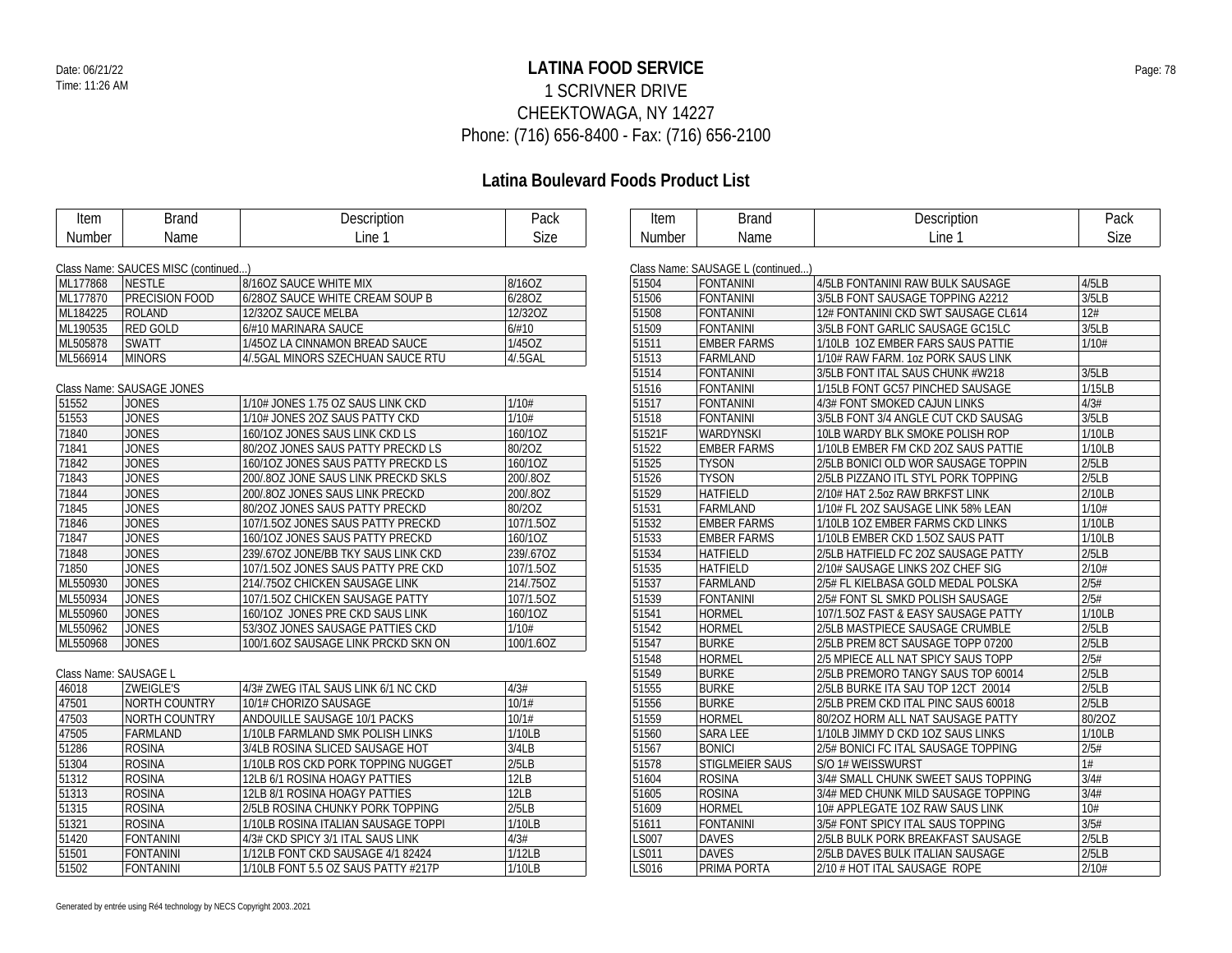### **LATINA FOOD SERVICE** Date: 06/21/22 Page: 79 1 SCRIVNER DRIVE CHEEKTOWAGA, NY 14227 Phone: (716) 656-8400 - Fax: (716) 656-2100

| Item   | <b>Brand</b>                      | Description                         | Pack        | Item     | <b>Brand</b>                         | Description                         | Pack     |
|--------|-----------------------------------|-------------------------------------|-------------|----------|--------------------------------------|-------------------------------------|----------|
| Number | Name                              | Line 1                              | <b>Size</b> | Number   | Name                                 | Line 1                              | Size     |
|        |                                   |                                     |             |          |                                      |                                     |          |
|        | Class Name: SAUSAGE L (continued) |                                     |             |          | Class Name: SEAF BREADED (continued) |                                     |          |
| LS017  | PRIMA PORTA                       | 2/10 # MILD ITAL ROPE SAUSAGE       | 2/10#       | 79646    | <b>HIGH LINER</b>                    | 2/5# HIGH LINER HADDIE BITES BATTRD | 2/5#     |
|        |                                   |                                     |             | 79647    | <b>HIGH LINER</b>                    | 2/5# HL WILD ALASKAN POLLOCK WINGS  | 2/5#     |
|        | Class Name: SAUSAGE MINEO         |                                     |             | 79651    | <b>BREWERS CHOICE</b>                | 1/20# 8.5OZ SKIN ON BATT HADDOCK    | 1/20#    |
| 24338  | MINEO & SAPIO                     | 1/10# M&S BAN PEPPER 5 CHEESE       | 1/10#       | 79804    |                                      | 4/3LB 20/30CT BRD SCALLOPS          | 4/3LB    |
| 51107  | <b>MINEO &amp; SAPIO</b>          | 1/6LB M&S SAUSAGE PATTIES 9/1       | 1/6LB       | 79815    | <b>FPI</b>                           | 4/3# MAND BRD BTFLY SHRIMP 21/25CT  | 4/3#     |
| 51114  | <b>MINEO &amp; SAPIO</b>          | 1/6LB M&S SAUSAGE PATTIES 4/1 RND   | 1/6LB       | 79830    | <b>TAMPA MAID</b>                    | 4/3# BRD COCO SHRIMP CLN TAIL 16/20 | 4/3#     |
| 51120  | <b>MINEO &amp; SAPIO</b>          | 1/6LB M&S SAUSAGE PATTIES 6/1       | 1/6LB       | 79834    | <b>TAMPA MAID</b>                    | 4/3# 21/25 BUTTERFLY BUFFET SHRIMP  | 4/3LB    |
| 51123  | MINEO & SAPIO                     | 1/10LB M&S MILD CKD 5-1 SAUSAGE LNK | 1/10LB      | 79880    | SINGLETON                            | 1/10# CALAMARI RING LRG BRD 50/60   | 1/10#    |
| 71018  | <b>MINEO &amp; SAPIO</b>          | 1/5LB M&S MILD SAUSAGE LINKS 4/1    | 1/5LB       | 79881    | <b>HIGH LINER</b>                    | 1/20# POLLOCK 1OZ WG SWT POT NUGGET | 1/20#    |
| 71019  | MINEO & SAPIO                     | 1/5LB M&S FRZN HOT SAUSAGE LINKS    | 1/5LB       | 79885    | <b>MRS FRIDAY</b>                    | 1/10# CRAFT BEER BATTERED COD 10OZ  | 1/10#    |
| 71020  | <b>MINEO &amp; SAPIO</b>          | 2/5LB M&S CKD PORK NUGGET TOPPING   | 2/5LB       | 79887    | <b>MRS FRIDAY</b>                    | 4/2.5# BEER BATT T/OFF 28/36 SHRIMP | 4/2.5#   |
| 71023  | <b>MINEO &amp; SAPIO</b>          | 1/10LB M&S RAW ITALIAN BULK SAUSAGE | 1/10LB      | 79889    | <b>MRS FRIDAY</b>                    | 4/2.5# 4OZ CRAFT BEER BATT COD      | 4/2.5#   |
|        |                                   |                                     |             | 79920    | <b>HIGH LINER</b>                    | 4/5# POLLOCK BRD WG FISH SHAPE      | 4/5#     |
|        | Class Name: SEAF BREADED          |                                     |             | 79922    | <b>HIGH LINER</b>                    | 1/10# POLLOCK 3OZ BRD RECTANGLE CN  | 1/10#    |
| 77559  | <b>TAMPA MAID</b>                 | 12/80Z BREADED SHRIMP POUCH 21+     | 12/80Z      | ML164838 | <b>HIGH LINER</b>                    | 1/10# SEAFIT NUGGET CKD BRD 1OZ     | 1/10#    |
| 77563  | <b>MRS FRIDAY</b>                 | 6/2.5# BREADED SEA SCALLOPS 26/30CT | 6/2.5#      | ML164840 | <b>HIGH LINER</b>                    | 2/5# FISH STICK PRECKD BRD 10Z      | 2/5#     |
| 77564  | <b>MRS FRIDAY</b>                 | 12/60Z BREADED BFLY SHRIMP POUCH    | 12/60Z      | ML164890 | <b>RICHS</b>                         | 5/2LB SHRIMP BREADED POPCORN        | 5/2LB    |
| 79047  | <b>ICELANDIC</b>                  | 1/10LB SHRIMP 31/35 BTRD RD HOOKT/O | 1/10LB      | ML164903 | <b>HIGH LINER</b>                    | 2/5# SHRIMP POPPERS WG OVEN R       | 2/5#     |
| 79051  | <b>ICELANDIC</b>                  | 16/90Z ICE FISHERMAN PLATTER        | 16/90Z      | ML164905 | <b>TAMPA MAID</b>                    | 6/2# BRD CALAMARI RINGS DPT N DUST  | 6/2#     |
| 79053  | <b>ICELANDIC</b>                  | 1/10# ICE 1660 BATTERED HADDOCK 2OZ | 1/10LB      | ML165051 | <b>HIGH LINER</b>                    | 4/4.5# POLLOCK 3.6 GOLDN CRUNCHY WG | 4/4.5#   |
| 79054  | <b>HIGH LINER</b>                 | 1/10# BATTERED HADDOCK FILLETS 4OZ  | 1/10#       | ML165060 | <b>TAMPA</b>                         | 12/7.50Z SHRIMP N BASKET IMITATION  | 12/7.50Z |
| 79056  | <b>ICELANDIC</b>                  | 1/20LB BREW CH HADD S/ON 11OZ 1661  | 20LB        |          |                                      |                                     |          |
| 79057  | <b>ICELANDIC</b>                  | 1/20LB 1715 CTRY FRY HADD 11OZ      | 20LB        |          | Class Name: SEAF FISHERY             |                                     |          |
| 79069  | <b>ICELANDIC</b>                  | 1/10LB 1654 BREWERS CH 4OZ BAT COD  | 1/10LB      | 79052    | <b>ICELANDIC</b>                     | 1/10LB YUENG BEER BATT 31/35 SHRIMP | 1/10LB   |
| 79070  | COLDWATER                         | 1/10LB ICE 1310 HADDOCK 4 OZ SQUARE | 1/10LB      | 79601    | <b>FISHERY</b>                       | 12/80Z SHRIMP BASKET TAIL ON        | 12/8OZ   |
| 79073  | <b>ICELANDIC</b>                  | 1/9LB MARYLAND STYLE 30Z CRAB CAKES | 1/9LB       |          |                                      |                                     |          |
| 79074  | <b>ICELANDIC</b>                  | 1/20LB BREW CH HADD SKNLS 11OZ 1662 | 1/20LB      |          | Class Name: SEAFOOD FRESH            |                                     |          |
| 79076  | <b>ICELANDIC</b>                  | 1/10LB YNGLNG 11OZ BATT HADDOCK**** | 1/10LB      | 79817    | <b>MONTONDO</b>                      | S/O 1/5# SHELL ON GULF SHRIMP U-10  | 1/5#     |
| 79078  | <b>VIKING</b>                     | 1/10LB NORDICA SCHROD COD TAILS 4OZ | 1/10LB      |          |                                      |                                     |          |
| 79082  | <b>ICELANDIC</b>                  | 1/10LB BREWERS CH 2OZ COD ICELANDIC | 1/10#       |          | Class Name: SEAFOOD FROZEN           |                                     |          |
| 79083  | <b>ICELANDIC</b>                  | 1/10LB ICE 3OZ COD DIAMOND FNB      | 1/10#       | 24340    |                                      | 1/10# TILAPIA 5-6OZ TORTILLA CRUST  | 1/10#    |
| 79084  | <b>HIGH LINER</b>                 | 1/10# 2OZ BATTERED COD WEDGES       | 1/10#       | 24341    |                                      | 1/10# TILAPIA PARM CRSTD W TUS HERB | 1/10#    |
| 79088  | <b>HIGH LINER</b>                 | 1/10# 4OZ BREADED POLLOCK PORTIONS  | 1/10#       | 24352    | <b>ICYBAY</b>                        | 1/15# SWAI ASIAN S/L B/L 5-70Z      | 1/15#    |
| 79093  | <b>KITCHENS</b>                   | 12/120Z KITCHENS 30Z BRD CRAB CAKE  | 12/12OZ     | 77109    | <b>STAVIS</b>                        | 10/1# CLAM HARD WHOLE CKD 17/22CT   | 10/1#    |
| 79256  | <b>SEAWATCH</b>                   | 24/40Z SEAWATCH BRD CLAM STRIPS     | 24/4OZ      | 79041    | <b>OCEAN PACIFIC</b>                 | 1/10# COD LOINS 8OZ ATLANTIC        | 1/10#    |
| 79259  | <b>ICELANDIC</b>                  | 1/10LB 6OZ YUENGLING HADDOCK        | 1/10LB      | 79043    | <b>PACKER</b>                        | 1/10# COD B/S 10/12 IQF             | 1/10#    |
| 79603  |                                   | 4/3LB 21/25 BREADED SHRIMP          | 4/3LB       | 79049    |                                      | 1/10# COD LOINS 4OZ PACIFIC IQF     | 1/10#    |
| 79604  | <b>PACKER</b>                     | 4/3#16/20CT BRD BTRFLY SHRIMP       | 4/3#        | 79085    | <b>ALYESKA</b>                       | 1/10# POLLOCK FILETS 2/4OZ          | 1/10#    |
| 79633  | <b>KING &amp; PRINCE</b>          | 4/3# SHRIMP PANKO BUTTERFLY 16/20   | 4/3#        | 79087    |                                      | 4/6# OCTOPUS FROZEN                 | 4/6#     |
| 79645  | <b>CAPTAIN Z</b>                  | 1/10# 8/11OZ BREADED O/R HADDOCK    | 1/10#       | 79107    | <b>TRISOME</b>                       | 10/2# SCALLOP PCS MEDIUM BROKEN     | 10/2#    |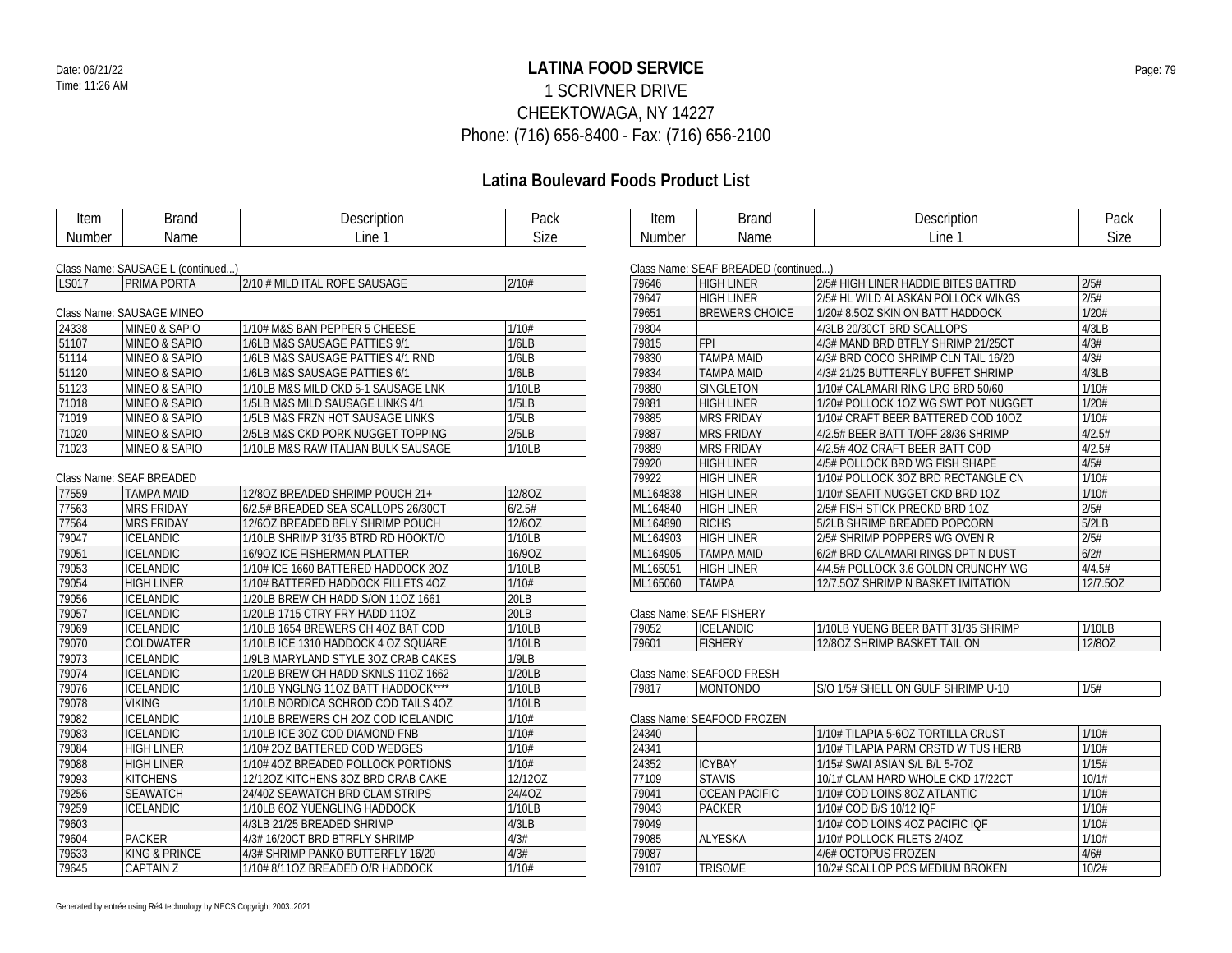$\Gamma$ 

### **LATINA FOOD SERVICE** Date: 06/21/22 Page: 80 1 SCRIVNER DRIVE CHEEKTOWAGA, NY 14227 Phone: (716) 656-8400 - Fax: (716) 656-2100

## **Latina Boulevard Foods Product List**

Г

| Item          | <b>Brand</b>                           | Description                         | Pack        | Item          | <b>Brand</b>                | Description                         | Pack      |
|---------------|----------------------------------------|-------------------------------------|-------------|---------------|-----------------------------|-------------------------------------|-----------|
| <b>Number</b> | Name                                   | Line 1                              | <b>Size</b> | <b>Number</b> | Name                        | Line 1                              | Size      |
|               |                                        |                                     |             |               |                             |                                     |           |
|               | Class Name: SEAFOOD FROZEN (continued) |                                     |             |               | Class Name: SHRIMP CKD WHIT |                                     |           |
| 79108         |                                        | 2/5#I Q F WET SCALLOPS 20/30CT      | 2/5LB       | <b>SC005</b>  | <b>AQUA STAR</b>            | 5/2# 41/50 CKD T/0N SHRIMP P&D      | 5/2#      |
| 79109         | PHILLIPS FOOD                          | 1/10# 8/10OZ SAKU BLOCK TUNA        | 1/10#       | <b>SC008</b>  |                             | 5/2LB 31/40 CKD T/ON SHRIMP P&D     | 5/2LB     |
| 79110         |                                        | 2/5# 20/30 IQF DRY SCALLOPS         | 2/5#        | <b>SC010</b>  |                             | 5/2LB 26/30 CKD T/ON SHRIMP P&D     | 5/2#      |
| 79111         | <b>TRISOME</b>                         | 2/5# U-10 SCALLOPS DRY              | 2/5#        | SC012         |                             | 5/2LB 21/25 CKD T/ON SHRIMP P&D     | 5/2LB     |
| 79112         |                                        | 1/15# 7-9oz SWAI FILLETS SKINLESS   |             | <b>SC014</b>  |                             | 5/2LB 16/20 CKD WHITE SHRIMP T/ON   | 5/2LB     |
| 79113         | <b>BRISTOL</b>                         | 2/5#10/20 IQF DRY SCALLOPS          | 2/5#        | SC071         | <b>CENSEA</b>               | S/O 5/2# CKD T/OFF 71/90 SHRIMP     | 5/2#      |
| 79250         |                                        | 4/2.5# MED SQUID TUBES ONLY 3-5"    | 4/2.5#      |               |                             |                                     |           |
| 79251         | SQUID                                  | 4/2.5LB MED SQUID TUBES&TENT 3-5"   | 4/2.5LB     |               | Class Name: SHRIMP RAW TIGE |                                     |           |
| 79253         | <b>BOS'N</b>                           | 4/2.5# SQUID TUBES & TENTS 5-8"     | 4/2.5#      | 40749         | <b>HIGH LINER</b>           | 5/2# 8/12CT TIGER SHRMP T/ON RAW    | 5/2#      |
| 79254         | SOUNDINGS                              | 4/2.5# LARGE SQUID TUBES 5-8"       | 4/2.5#      |               |                             |                                     |           |
| 79260         | <b>ICELANDIC</b>                       | 1/10LB BAT COD 5.3 RAW WDG 10001888 | 1/10LB      |               | Class Name: SHRIMP RAW WHIT |                                     |           |
| 79269         | PANAPESCA                              | 10/1LB CLAMS IN SHELL 11/16CT VAC   | 10/1LB      | 40748         | <b>OCEAN HORIZONS</b>       | 5/2# 61/70 PF RAW T/OFF SHRIMP P&D  | 5/2#      |
| 79270         | PANAPESCA                              | 10/1LB 23/29CT MUSSELS IN SHELL     | 10/1LB      | <b>SR001</b>  | <b>OCEAN HORIZONS</b>       | 5/2LB 31/40 PF RAW T/OFF SHRIMP P&D | 5/2LB     |
| 79310         | PACKER                                 | 6/2# LOBSTER SENSATIONS             | 6/2#        | SR007         | <b>CENSEA</b>               | 5/2LB 26/30 RAW T/ON SHRIMP P&D     | 5/2LB     |
| 79368         | <b>ICELANDIC</b>                       | 6/2.5 ICE PRESLICED SMKD SALMON     | 6/2.5LB     | SR010         | <b>OCEAN HORIZONS</b>       | 5/2LB 26/30 PF RAW T/OFF SHRIMP P&D | 5/2LB     |
| 79407         | <b>FISHERMAN PRIDE</b>                 | 1/160Z SQUID INK                    | 1/16OZ      | SRO13         | <b>CENSEA</b>               | 5/2LB 21/25 RAW T/ON SHRIMP P&D     | 5/2LB     |
| 79602         | <b>TRIDENT SEAFOOD</b>                 | 10/1# 4OZ FC GRILLED SALMON PORTION | 10/1#       | SR016         | <b>OCEAN HORIZONS</b>       | 5/2LB 21/25 PF RAW T/OFF SHRIMP P&D | 5/2LB     |
| 79607         | <b>ICYBAY</b>                          | 1/10# 8OZ FARM RAISED SALMON PORT   | 1/10#       | SR019         | <b>OCEAN HORIZONS</b>       | 5/2LB 16/20 PF RAW T/ON SHRIMP P&D  | 5/2LB     |
| 79613         |                                        | 1/10LB 8OZ SWORDFISH                | 1/10LB      | SR022         |                             | 5/2LB 16/20 RAW T/OFF SHRIMP P&D    | 5/2LB     |
| 79617         | <b>STAVIS</b>                          | 5/2# MUSSELS WHOLE CKD CHILE        | 5/2#        | SR026         |                             | 5/2LB 13/15 RAW T/ON SHRIMP P&D     | 5/2LB     |
| 79618         |                                        | 1/10# 8oz IQF AHI TUNA              | 1/10#       | SR031         | <b>MIRABEL</b>              | 5/2LB 8/12 RAW T/ON SHRIMP P&D      | 5/2LB     |
| 79619         | <b>JAVA</b>                            | 10# 6OZ IQF AHI TUNA FRZN           | 10#         | SR037         | <b>OCEAN HORIZONS</b>       | 5/2LB 41/50 PF RAW T/OFF SHRIMP P&D | 5/2LB     |
| 79620         |                                        | 1/10# TILAPIA FILET 5-70Z SKNLS IVP | 1/10#       | SR038         | <b>CENSEA</b>               | 5/2# 71/90 RAW P&D TAIL-OFF SHRIMP  | 5/2#      |
| 79623         | <b>SAN ISIDRO</b>                      | 1/10LB CHILEAN SEABASS FILLET 80Z   | 1/10LB      |               |                             |                                     |           |
| 79628         | <b>ICYBAY</b>                          | 1/10# TILAPIA 7-9 FILLETS IQF       | 1/10#       |               | Class Name: SMALLWARES      |                                     |           |
| 79631         |                                        | 1/15# 7-9OZ CATFISH FILLET IQF      | 1/15#       | 24070         | <b>HEINZ</b>                | 4CT HEINZ #10 JUG PUMP              | 4CT       |
| 79641         |                                        | 1/11# WALLEYE FILLET 8/10OZ SK/ON   | 1/11#       | 64977         | <b>TABLECRAFT</b>           | PICK BAMBOO KNOTTED 4.5"            | 12/100CT  |
| 79642         | <b>ICICLE</b>                          | 1/25# 2-4OZ ALASKAN POLLOCK FILLETS | 1/25#       | 65984         | <b>PRIME SOURCE</b>         | TRIGGER SPRAYER FOR 320Z BOTTLE     | EACH      |
| 79649         | <b>ICICLE</b>                          | 3/15# 2/4OZ ALASKAN POLLOCK         | 3/15#       | ML144157      | KEURIG                      | <b>BREWER KEURIG MODEL B300 1CT</b> | 1CT       |
| 79702         | SEAMAZZ                                | 6/2LB CKL LOBSTER MEAT              | 6/2LB       | ML144839      | <b>DIVERSEY</b>             | WATER HOOK UP KIT FOR RT 1CT        | 1CT       |
| 79894         | <b>KING &amp; PRINCE</b>               | 4CT MRS FRIDAY COCO SHRIMP DEEP CUT | 4/2.5#      | ML154586      | TABLECRAFT                  | SQUEEZE BOTTLE 24Z TRANS 12CT       | 12CT      |
| 79929         | <b>ICELANDIC</b>                       | 1/10# ATLANTIC COD DINNER CUT 4OZ   | 1/10#       | ML155467      | <b>CHEF REVIVIAL</b>        | TOWEL BARMOP TERRY 16X19 1/12CT     | 1/12CT    |
| ML164872      | <b>HIGH LINER</b>                      | 1/10# SALMON FIL FAROE ISL IQF 8OZ  | 1/10#       | NF032         | <b>COOPER</b>               | OVEN THERMOMETER 200 600F 24HP      | 1CT       |
| ML164873      | <b>HIGH LINER</b>                      | 1/10# SALMON BURGER 4 OZ            | 1/10#       | <b>NF041</b>  | <b>DISCO</b>                | FILTER SHEETS 12.5X17.75            | 100CT     |
|               |                                        |                                     |             | <b>NF056</b>  | <b>WESTERN</b>              | SLIDE CUTTER FOR 12" FILM 1CT       | 1CT       |
|               | Class Name: SHRIMP BLOCK               |                                     |             | NF60          | <b>GOLDMAX</b>              | SKEWERS 10" BAMBOO 12/1600CT        | 12/1600CT |

SW10997 | WINCO | SHEET PAN HALF SIZE 12-3/4 X 17-3/4 SW1143 CAMBRO PAN COVER CLEAR 1/3 W/ HANDLE 1CT<br>
SW1153 EMULSO PUMP FOR 5 GAL PAILS 1CT 1CT

SPOON FLURRY AGITATOR 1/800CT 51440 1/800CT

SW1153 EMULSO PUMP FOR 5 GAL PAILS 1CT<br>
SW1590 TAYLOR SPOON FLURRY AGITATOR

| Class Name: SHRIMP BLOCK |  |                                  |       |  |  |  |  |
|--------------------------|--|----------------------------------|-------|--|--|--|--|
| <b>SB000</b>             |  | 6/4# 8/12 SHELL ON SHRIMP WHITE  |       |  |  |  |  |
| <b>SB001</b>             |  | 6/4# 21/25 SHELL ON SHRIMP WHITE | .6/4# |  |  |  |  |
| <b>SB002</b>             |  | 6/4# 16/20 SHELL ON SHRIMP WHITE | 6/4#  |  |  |  |  |
| <b>SB003</b>             |  | 6/4# 26/30 SHELL ON WHITE SHRIMP | 6/4#  |  |  |  |  |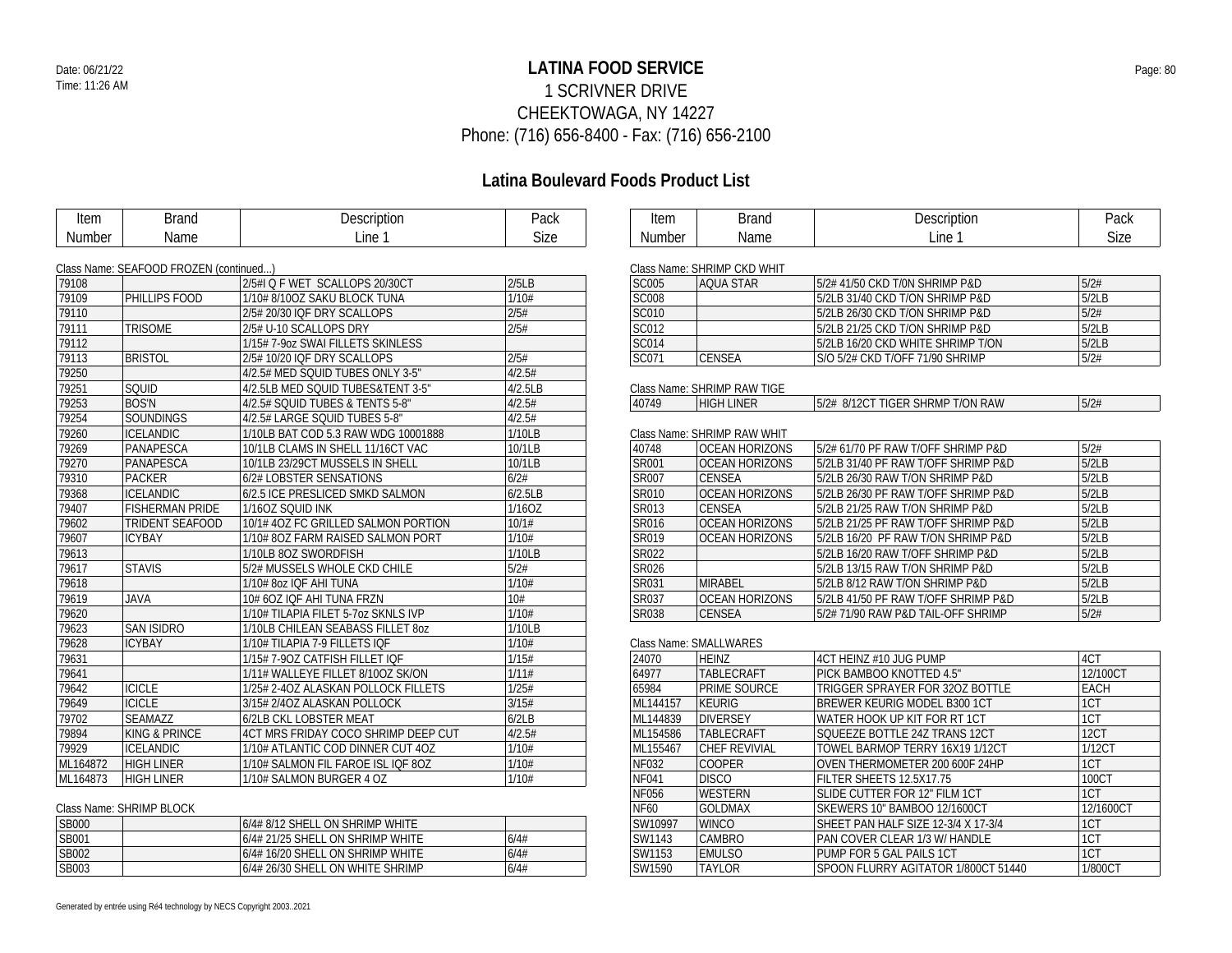### **LATINA FOOD SERVICE** Date: 06/21/22 Page: 81 1 SCRIVNER DRIVE CHEEKTOWAGA, NY 14227 Phone: (716) 656-8400 - Fax: (716) 656-2100

| Item     | <b>Brand</b>                       | Description                                | Pack              | Item               | <b>Brand</b>                       | Description                         | Pack         |
|----------|------------------------------------|--------------------------------------------|-------------------|--------------------|------------------------------------|-------------------------------------|--------------|
| Number   | Name                               | Line 1                                     | <b>Size</b>       | <b>Number</b>      | Name                               | Line 1                              | Size         |
|          | Class Name: SMALLWARES (continued) |                                            |                   |                    | Class Name: SMALLWARES (continued) |                                     |              |
| SW1591   | <b>ZEROLL</b>                      | ICE CREAM SCOOPSIZE ORIGINAL 16-FS         | 1/1CT             | SW6134             | <b>AMERICAN METAL</b>              | PEEL ALUMINUM BLADE 14X16 WOOD 37"  | 1 CT         |
| SW1592   | ZEROLL                             | ICE CREAM SCOOPSIZE ZEROLON 16-FS          | 1/1CT             | SW62012            | JOHNSON-ROSE                       | PIZZA TRAY 12" ALUMINUM STANDARD WT | 1 CT         |
| SW1594   | ZEROLL                             | <b>TUBMATE SPADE ORIGINAL FS 1/1CT</b>     | <b>1/1CT</b>      | SW62018            | <b>WINCO</b>                       | PIZZA PAN 18" ALUMINUM STANDARD WT  | 1 CT         |
| SW1595   | HARDWOOD PROD                      | POPSICLE STICK NARROW 10/1000CT            | 10/1000CT         | SW6601             | <b>AMERICAN METAL</b>              | ALUM SHEET PANS 2/3 16X22           | 1/1 CT       |
| SW1596   | <b>HARDWOOD PROD</b>               | POPSICLE STICK WIDE 10/500CT               | 10/500CT          | SW66115            | JOHNSON-ROSE                       | PIZZA TRAY 15" ALUMINUM COUPE       | 1CT          |
| SW1747   | <b>STERNO</b>                      | FUEL CELLS 36HR 36/36 HR                   | 36/36OZ           | SW6888             | <b>WINCO</b>                       | SQUEEZE BOTTLE PLASTIC 80Z 72CT     | 72CT         |
| SW1748   | <b>STERNO</b>                      | FUEL CELLS 15HR 96CT                       | 96ct              | <b>SW6888A</b>     | JOHNSON-ROSE                       | SQUEEZE BOTTLE PLASTIC 8 OZ 6CT     | 1/6T         |
| SW18910P | <b>AMERICAN METAL</b>              | PIZZA DISK 10" PERFORATED 18910P           | $\overline{1}$ CT | SW6962             | TABLECRAFT                         | SQUEEZE BOTTLE PLAST 120Z CL 12/PK  | <b>12/PK</b> |
| SW18912P | <b>AMERICAN METAL</b>              | PIZZA DISK 12" PERFORATED 18912P EA        | 1CT               | SW7475             | JOHNSON-ROSE                       | SHAKER/DREDGE PLASTIC HANDLE 80Z    | 1 CT         |
| SW2157   | <b>WALCO</b>                       | TEASPOON STAINLESS STEEL 1/36CT            | 36CT              | SW7624             | JOHNSON-ROSE                       | PORTON CONTROL DISHER 1-3/4OZ RED   | 1CT          |
| SW2307   | JOHNSON-ROSE                       | ROLLER DOCKER 5" BARREL 3/8" SS PIN        | 1 CT              | SW86126            |                                    | FAST FOOD TRAY RED 10X14 PLASTIC    | <b>24CT</b>  |
| SW28629  | JOHNSON-ROSE                       | KNIFE SANDWICH SLICER 9" OFFSET BLD        | 1 CT              | SW88060            | <b>SERVER</b>                      | PUMP GALLON 1/1CT PLASTIC           | 1/1CT        |
| SW28681  | JOHNSON-ROSE                       | TURNER PERFORATED 8x3 PLAST HANDLE         | 1CT               |                    | SWSQ1210   AMERICAN METAL          | PIZZA PAN SQUARE 1" DEPTH 12"SQ1210 | 1 CT         |
| SW28691  | <b>WINCO</b>                       | MUNDIAL PIZZA CUTTER 4" DIAL               | 1CT               |                    |                                    |                                     |              |
| SW28697  | <b>DOT</b>                         | <b>SCRAPER PLAST HANDLE DEXTER S196PCP</b> | 1CT               |                    | Class Name: SMALWARES              |                                     |              |
| SW30100  | JOHNSON-ROSE                       | THERMOMETER POCKET 0 TO 220 F 30100        | EACH              | 66288              |                                    | <b>GUEST CHECK BOOKLET</b>          | 12/BOX       |
| SW30203  | <b>WINCO</b>                       | THERMOMETER DIGITAL WHITE PLASTIC          | 1CT               |                    |                                    |                                     |              |
| SW3056   | JOHNSON-ROSE                       | DOUGH CUTTER/SCRAPPER PLASTIC HANDL        | <b>EACH</b>       | Class Name: SMOKED |                                    |                                     |              |
| SW30813  | <b>WINCO</b>                       | OVEN MITT 13" FIRE RESISTANT               | 1/PACK            | 73709              | <b>HATFIELD</b>                    | 1/50# ave RHIND OFF SLAB BACON      |              |
| SW30837  | <b>WINCO</b>                       | OVEN MITT SILICONE 13" LONG                | 1CT               | ST001              |                                    | 1/30# AVE SMOKED TURKEY NECKS       | 1/30# AVE    |
| SW30945  | <b>WINCO</b>                       | POT HOLDER SILICONE 8x8                    | 12CT              | <b>ST004</b>       |                                    | 1/30# AVE SMOKED TURKEY DRUMSTICK   |              |
| SW3317   | <b>TAYLOR</b>                      | THERMOMETER REFRIG/FREEZER                 | 1/1CT             |                    |                                    |                                     |              |
| SW3432   | JOHNSON-ROSE                       | SPOON WOOD 12" LONG 1/12CT                 | 1/12CT            | Class Name: SNACKS |                                    |                                     |              |
| SW3683   | JOHNSON-ROSE                       | SCALE WHITE BODY-STAINLESS PLAT 2#         | 1 CT              | 01580              | <b>MUFFIN TOWN</b>                 | 72/20Z SMRT CH CHOC CHIP SNACK LOAF | 72/20Z       |
| SW3691   | <b>WINCO</b>                       | <b>TIMERS DIGITAL</b>                      | 1CT               | 08082              | <b>J&amp;J SNACKS</b>              | 96/1.25OZ MINI BENEFIT BAR MAPLE WG | 96/1.25OZ    |
| SW37030  | <b>WINCO</b>                       | PASTRY BRUSH 3" WIDE BOAR BRISTLE          | 1CT               | 08083              | <b>J&amp;J SNACKS</b>              | 96/1.25OZ MINI BENEFIT BAR OATMEAL  | 96/1.25OZ    |
| SW3718   | <b>WINCO</b>                       | WHIP PIANO 18" 1CT PN-18                   | 1CT               | 08084              | <b>J&amp;J SNACKS</b>              | 96/1.25OZ MINI BENEFIT BAR BROWNIE  | 96/1.25OZ    |
| SW379801 | <b>VOLLRATH</b>                    | SPOODLE PERFORATED STNLS STEEL 20Z         | 1CT               | 08085              | <b>J&amp;J SNACKS</b>              | 96/1.25OZ MINI BENEFIT BAR BANANA   | 96/1.25OZ    |
| SW380028 |                                    | CONTAINER PLASTIC ROUND CLEAR 18QT         | 1CT               | 127192             | <b>FRITO LAY</b>                   | 72/1 OZ DORITOS RED FAT FLAMAS      | 72/.5OZ      |
| SW380032 | CAMBRO                             | CONTAINER PLASTIC ROUND CLEAR 6QT          | 1CT               | 33104              | <b>J&amp;J SNACKS</b>              | 24/8.5" FUNNEL CAKE KING SIZE       | 24/8.5"      |
| SW380339 | <b>CAMBRO</b>                      | COVER PAN PLASTIC 1/3 CLEAR                | $\overline{1CT}$  | 81000              | <b>JACK LINK'S</b>                 | S/O 72CT JACK LINK BEEF/ PORK STICK | 2/36/.8OZ    |
|          |                                    |                                            | 1CT               |                    |                                    |                                     |              |
| SW380593 | <b>CAMBRO</b>                      | PAN 1/6 6" DEEP 2.5 QUART                  | 1CT               | 81059<br>81060     | <b>PRINGLES</b>                    | 60/1.37OZ PRINGLES GRAB & GO        | 60/1.37OZ    |
| SW380603 | <b>CAMBRO</b>                      | PAN PLAST SIZE 1/9 2.5" DEEP CLEAR         |                   |                    | <b>FRITO LAY</b>                   | 8/160Z RUFFLES POTATO CHIPS         | 8/16OZ       |
| SW381693 | CAMBRO                             | PAN COVER CLEAR 1/6 WITH HANDLE 6CT        | 1/6 CT            | 81061              | <b>FRITO LAY</b>                   | 64/1.50Z LAYS REGULAR POTATO CHIP-- | 64/1.5OZ     |
| SW393360 | <b>DEXTER RUSSELL</b>              | PIE/ PIZZA SERVER 4.5X2.5 31642            | EACH              | 81062              | <b>FRITO LAY</b>                   | 64/1.750Z DORITOS NACHO CHEESE      | 64/1.75OZ    |
| SW3972   | JOHNSON-ROSE                       | TONGS 12" HVY DUTY STAINLESS STEEL         | 1 CT              | 81065              | <b>FRITO LAY</b>                   | 8/16OZ TOSTITOS WHT CORN CHIP 02165 | 8/16OZ       |
| SW3976   | <b>WINCO</b>                       | TONGS 16" HVY DUTY STAINLESS STEEL         | 1 CT              | 81066              | <b>FRITO LAY</b>                   | 3/320Z TOSTITOS YELL CORN CHIPS     | 3/320Z       |
| SW5518   | <b>WINCO</b>                       | TICKET / CHECK HOLDER                      | <b>EACH</b>       | 81067              | <b>FRITO LAY</b>                   | 64/1.50Z LAYS BBQ CHIPS             | 64/1.50Z     |
| SW5815   | <b>STERNO</b>                      | TEA LIGHT CANDLES 5 HOUR 500CT             | 500CT             | 81069              | <b>FRITO LAY</b>                   | 64/1.125OZ LAYS BAKED POT CRISP BBQ | 64/1.12507   |
| SW596697 | <b>AMERICAN METAL</b>              | PIZZA PAN WIDE RIM 14" TP14                | 1CT               | 81072              | <b>J&amp;J SNACKS</b>              | 12/100Z J&J BAVARIAN SOFT PRETZEL   | 12/10OZ      |

| Class Natile. SIVIALLWANLS (COHILIDED) |                       |                                     |          |  |  |  |  |  |
|----------------------------------------|-----------------------|-------------------------------------|----------|--|--|--|--|--|
| SW6134                                 | <b>AMERICAN METAL</b> | PEEL ALUMINUM BLADE 14X16 WOOD 37"  | 1 CT     |  |  |  |  |  |
| SW62012                                | JOHNSON-ROSE          | PIZZA TRAY 12" ALUMINUM STANDARD WT | 1 CT     |  |  |  |  |  |
| SW62018                                | <b>WINCO</b>          | PIZZA PAN 18" ALUMINUM STANDARD WT  | 1 CT     |  |  |  |  |  |
| SW6601                                 | AMERICAN METAL        | ALUM SHEET PANS 2/3 16X22           | $1/1$ CT |  |  |  |  |  |
| SW66115                                | JOHNSON-ROSE          | PIZZA TRAY 15" ALUMINUM COUPE       | 1CT      |  |  |  |  |  |
| SW6888                                 | <b>WINCO</b>          | SOUFFZE BOTTLE PLASTIC 807 72CT     | 72CT     |  |  |  |  |  |
| SW6888A                                | JOHNSON-ROSE          | SQUEEZE BOTTLE PLASTIC 8 OZ<br>6CT  | $1/6$ T  |  |  |  |  |  |
| SW6962                                 | TABLECRAFT            | SQUEEZE BOTTLE PLAST 120Z CL 12/PK  | $12$ /PK |  |  |  |  |  |
| SW7475                                 | JOHNSON-ROSE          | SHAKER/DREDGE PLASTIC HANDLE 80Z    | 1 CT     |  |  |  |  |  |
| SW7624                                 | JOHNSON-ROSE          | PORTON CONTROL DISHER 1-3/40Z RED   | 1CT      |  |  |  |  |  |
| SW86126                                |                       | FAST FOOD TRAY RED 10X14 PLASTIC    | 24CT     |  |  |  |  |  |
| SW88060                                | <b>SERVER</b>         | PUMP GALLON 1/1CT PLASTIC           | 1/1CT    |  |  |  |  |  |
| SWSO1210                               | <b>AMERICAN METAL</b> | PIZZA PAN SQUARE 1" DEPTH 12"SQ1210 | 1 CT     |  |  |  |  |  |

| <u>UIUJJI INUITIU. JIVII ILIVI II ILJ</u> |  |                            |        |  |  |
|-------------------------------------------|--|----------------------------|--------|--|--|
| 66288                                     |  | <b>GUEST CHECK BOOKLET</b> | 12/BOX |  |  |

| 73709 | <b>HATFIELD</b> | 1/50# ave RHIND OFF SLAB BACON    |           |
|-------|-----------------|-----------------------------------|-----------|
| ST001 |                 | 1/30# AVE SMOKED TURKEY NECKS     | 1/30# AVE |
| ST004 |                 | 1/30# AVE SMOKED TURKEY DRUMSTICK |           |

| 01580  | <b>MUFFIN TOWN</b>    | 72/20Z SMRT CH CHOC CHIP SNACK LOAF | 72/20Z     |  |  |  |
|--------|-----------------------|-------------------------------------|------------|--|--|--|
| 08082  | <b>J&amp;J SNACKS</b> | 96/1.250Z MINI BENEFIT BAR MAPLE WG | 96/1.25OZ  |  |  |  |
| 08083  | <b>J&amp;J SNACKS</b> | 96/1.250Z MINI BENEFIT BAR OATMEAL  | 96/1.25OZ  |  |  |  |
| 08084  | <b>J&amp;J SNACKS</b> | 96/1.250Z MINI BENEFIT BAR BROWNIE  | 96/1.250Z  |  |  |  |
| 08085  | <b>J&amp;J SNACKS</b> | 96/1.25OZ MINI BENEFIT BAR BANANA   | 96/1.250Z  |  |  |  |
| 127192 | <b>FRITO LAY</b>      | 72/1 OZ DORITOS RED FAT FLAMAS      | 72/.5OZ    |  |  |  |
| 33104  | <b>J&amp;J SNACKS</b> | 24/8.5" FUNNEL CAKE KING SIZE       | 24/8.5"    |  |  |  |
| 81000  | JACK LINK'S           | S/O 72CT JACK LINK BEEF/ PORK STICK | 2/36/.8OZ  |  |  |  |
| 81059  | <b>PRINGLES</b>       | 60/1.370Z PRINGLES GRAB & GO        | 60/1.370Z  |  |  |  |
| 81060  | <b>FRITO LAY</b>      | 8/160Z RUFFLES POTATO CHIPS         | 8/16OZ     |  |  |  |
| 81061  | <b>FRITO LAY</b>      | 64/1.50Z LAYS REGULAR POTATO CHIP-- | 64/1.50Z   |  |  |  |
| 81062  | <b>FRITO LAY</b>      | 64/1.750Z DORITOS NACHO CHEESE      | 64/1.750Z  |  |  |  |
| 81065  | <b>FRITO LAY</b>      | 8/16OZ TOSTITOS WHT CORN CHIP 02165 | 8/16OZ     |  |  |  |
| 81066  | <b>FRITO LAY</b>      | 3/320Z TOSTITOS YELL CORN CHIPS     | 3/32OZ     |  |  |  |
| 81067  | <b>FRITO LAY</b>      | 64/1.50Z LAYS BBQ CHIPS             | 64/1.5OZ   |  |  |  |
| 81069  | <b>FRITO LAY</b>      | 64/1.1250Z LAYS BAKED POT CRISP BBO | 64/1.1250Z |  |  |  |
| 81072  | <b>J&amp;J SNACKS</b> | 12/100Z J&J BAVARIAN SOFT PRETZEL   | 12/10OZ    |  |  |  |
|        |                       |                                     |            |  |  |  |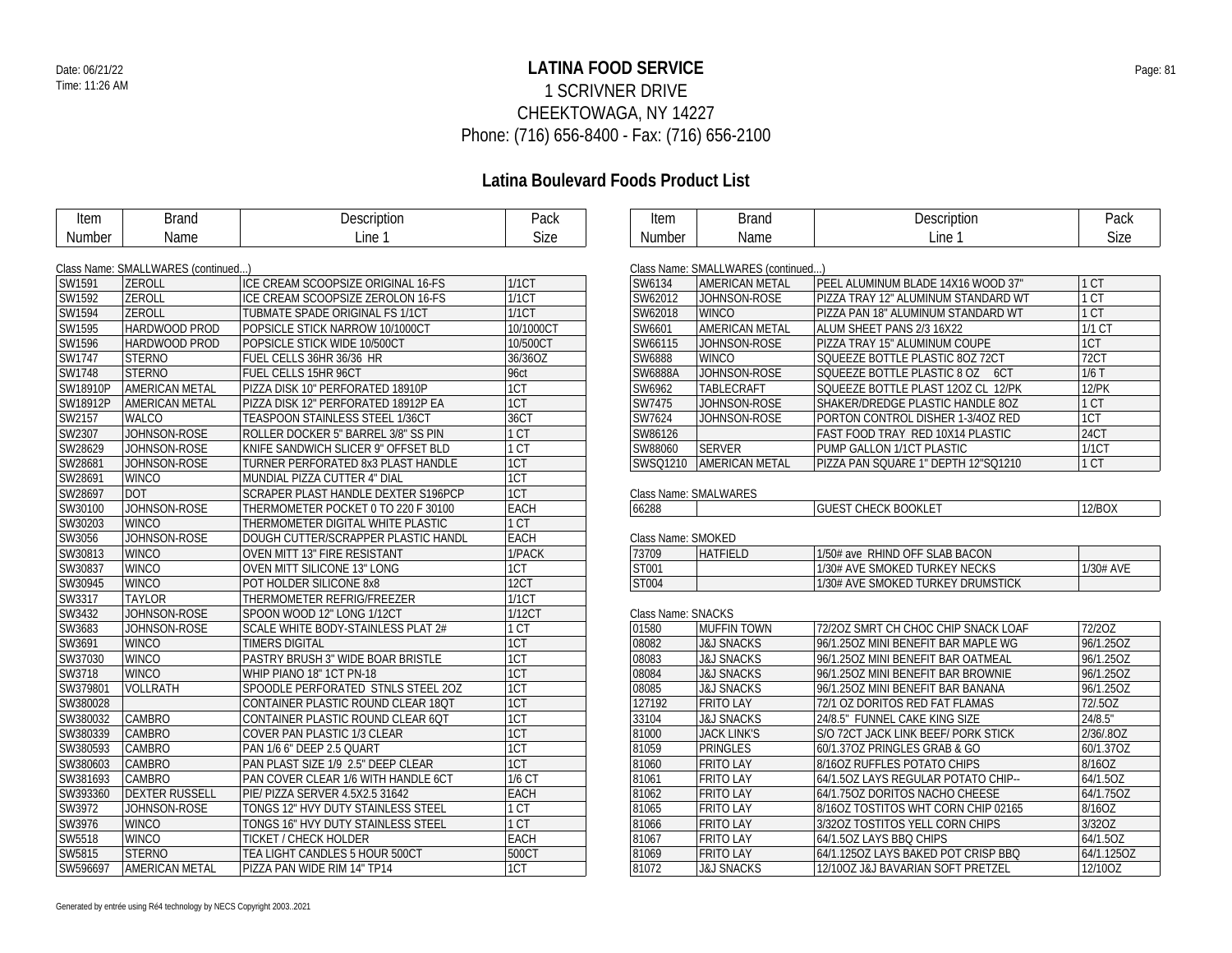### **LATINA FOOD SERVICE** Date: 06/21/22 Page: 82 1 SCRIVNER DRIVE CHEEKTOWAGA, NY 14227 Phone: (716) 656-8400 - Fax: (716) 656-2100

| Item   | <b>Brand</b>                   | Description                           | Pack       | Item     | <b>Brand</b>                   | Description                         | Pack       |
|--------|--------------------------------|---------------------------------------|------------|----------|--------------------------------|-------------------------------------|------------|
| Number | Name                           | Line 1                                | Size       | Number   | Name                           | Line 1                              | Size       |
|        |                                |                                       |            |          |                                |                                     |            |
|        | Class Name: SNACKS (continued) |                                       |            |          | Class Name: SNACKS (continued) |                                     |            |
| 81076  | <b>GENERAL MILLS</b>           | 6/14.50Z BUGLES ORIGINAL              | 4/25OZ     | 81206    | <b>AZAR</b>                    | 1/5LB MFG SHORTAGE                  | 1/5LB      |
| 81078  | <b>FRITO LAY</b>               | 64/1.375OZ KETTLE CKD SALT&VIN CHIP   | 64/1.5OZ   | 81212    | <b>PROP &amp; PELLER</b>       | 12/100Z P&P JUMBO BAVARIAN PRETZEL  | 12/10OZ    |
| 81081  | <b>FRITO LAY</b>               | 1.3750Z MISS VICK SEA SALT KETT       | 64/1.375OZ | 81221    | <b>J&amp;J SNACKS</b>          | 100/2.2OZ J&J SFT PRETZEL WG IW     | 100/2.2OZ  |
| 81083  | <b>FRITO LAY</b>               | 64/1.750Z DORITOS COOL RANCH******    | 64/1.75OZ  | 81222    | <b>KRAFT</b>                   | 12/1# MARSHMALLOW WHITE REGULAR     | 12/1#      |
| 81084  | <b>FRITO LAY</b>               | 64/20Z FRITO'S ORIGINAL               | 64/2OZ     | 81228    | <b>PROP &amp; PELLER</b>       | 500CT BAVARIAN SFT PRETZEL BITE     | 500/.48OZ  |
| 81086  | <b>J&amp;J SNACKS</b>          | 50/5.50Z JJ KING SIZE PRETZEL         | 50/5.5OZ   | 81231    | <b>NEW YORK CHIPS</b>          | 6/16 NY WAVY SALT POTATO CHIP 6231  | 6/16 OZ    |
| 81091  | <b>SUPER SNAX</b>              | 12/1# ORIGINAL SNACK MIX              | 12/1#      | 81232    | <b>PROP &amp; PELLER</b>       | 90/2.7OZ CLASSIC BAV SOFT PRETZEL   | 90/2.70Z   |
| 81092  | <b>J&amp;J SNACKS</b>          | 1/72CT J&J PRET BAVARIAN STIX         | 1/72CT     | 81233    | <b>ISSAS</b>                   | 30/2OZ ISSAS PITA CHIPS THYME       | 30/2OZ     |
| 81095  | <b>J&amp;J SNACKS</b>          | 27/4CT JJ MED SLICED PRETZEL ROLL     | 27/4CT     | 81234    | <b>ISSAS</b>                   | 30/20Z ISSAS PITA CHIPS SEA SALT    | 30/20Z     |
| 81104  | <b>FRITO LAY</b>               | 64/1.50Z LAYS SOUR CREAM & ONION***   | 64/1.5OZ   | 81245    | <b>PROP &amp; PELLER</b>       | 8/16OZ MEGA BAVARIAN SOFT PRETZEL   | 8/16OZ     |
| 81105  | <b>FRITO LAY</b>               | 64/1.50Z LAYS SALT & VINEGAR          | 64/1.5OZ   | 81247    | <b>PROP &amp; PELLER</b>       | 32/50Z KING SOFT PRETZEL            | 32/5OZ     |
| 81107  | <b>QUAKER</b>                  | 12/8CT QUAKER CHEWY CHOC CHIP BAR     | 12/8CT     | 81262    | <b>DAVID</b>                   | S/O SUNFLOWER SEEDS ORIGINAL TUBES  | 12/12/1.62 |
| 81109  | <b>FRITO LAY</b>               | 104/10Z LAYS REGULAR CHIPS*********   | 104/10Z    | 81267    | <b>SKITTLES</b>                | S/O SKITTLES ORIGINAL SINGLES       | 10/36/2.17 |
| 81110  | <b>FRITO LAY</b>               | 104/10Z DORITOS NACHO CHEESE          | 104/10Z    | 81273    | <b>KIND SNACK</b>              | 6/11OZ CINN OAT CLUSTERS W FLAX     | 6/110Z     |
| 81111  | <b>FRITO LAY</b>               | 88/10Z ROLD GOLD TINY TWIST ********* | 88/10Z     | 81274    | <b>KIND SNACK</b>              | 6/110Z DARK CHOCOLATE CLUSTERS*     | 6/110Z     |
| 81112  | <b>FRITO LAY</b>               | 6/1# ROLD GOLD TINY PRETZEL TWIST     | 6/1#       | 81275    | <b>KIND SNACK</b>              | 6/11OZ WG PEANUT BUTTER CLUSTER     | 6/110Z     |
| 81113  | <b>FRITO LAY</b>               | 2/30 1.7OZ VARIETY CHIP CLASSIC       | 2/30 1.7OZ | 81276    | <b>KIND SNACK</b>              | 6/110Z OATS & HONEY CLUSTERS***     | 6/110Z     |
| 81120  | <b>DEEP RIVER</b>              | 80/10Z DR ORIG SALTED KETTLE CHIPS    | 80/1OZ     | 82002    | <b>TEMPESTA</b>                | 24/20Z SPICY SNACK STICKS           | 24/20Z     |
| 81121  | <b>DEEP RIVER</b>              | 80/10Z DR SW MAUI ONION KETTLE CHIP   | 80/1OZ     | 82003    | <b>TEMPESTA</b>                | 24/20Z MILD SNACK STICKS            | 24/20Z     |
| 81122  | <b>DEEP RIVER</b>              | 80/10Z DR MESQUITE BBQ KETTLE CHIP    | 80/1OZ     | 95337    | <b>SPRIANA</b>                 | 3/5# ITALO WILD WASABI SNACK MIX    | 3/5#       |
| 81123  | <b>DEEP RIVER</b>              | 24/20Z DR ORIG SALTED KETTLE CHIP     | 24/2OZ     | ML106002 | <b>SUPER BAKERY</b>            | 72/30Z DONUT POWDERED MINI WG 6     | 72/30Z     |
| 81124  | <b>DEEP RIVER</b>              | 24/20Z DR SALT& VINEGAR KETTLE CHIP   | 24/20Z     | ML114151 | <b>KELLOGGS</b>                | 48/2.50Z SNACK FRUIT MIXED BERRY    | 48/2.5OZ   |
| 81125  | <b>DEEP RIVER</b>              | 24/20Z DR SW MAUI ONION KETTLE CHIP   | 24/20Z     | ML114152 | <b>KELLOGGS</b>                | 48/2.50Z SNACK FRUIT STRAWBERRY     | 48/2.5OZ   |
| 81126  | <b>DEEP RIVER</b>              | 24/20Z DR CHED HORSERADISH KETTLE     | 24/2OZ     | ML116168 | <b>OCEAN SPRAY</b>             | 200/1.16OZ CRAISINS SWEETEND DRIED  | 200/1.6OZ  |
| 81128  | <b>DEEP RIVER</b>              | 24/20Z DR MESQUITE BBQ KETTLE CHIP    | 24/2OZ     | ML116708 | <b>ZEEZEES</b>                 | <b>USE CODE #08087</b>              | 120/2.20Z  |
| 81133  | <b>J&amp;J SNACKS</b>          | J&J PRETZEL NUGGETS .50Z 51% WG       | 330/.5OZ   | ML116710 | PEPSICO                        | 60/910Z SNACKS RICE CARAMEL QUAKER  | 60/.91OZ   |
| 81139  | <b>AZTECA</b>                  | 3/2LB AZTECA TRIANGLE TORT CHIP       | 3/2LB      | ML116727 | <b>GENERAL MILLS</b>           | 120/1.20Z CHIP CRISPS CHOCOATE CHIP | 120/1.20Z  |
| 81143  | <b>FRITO LAY</b>               | 64/1.375OZ KETTLE CHIPS RF ORIGINAL   | 64/1.375OZ | ML125125 | <b>NABISCO</b>                 | 12/110Z NABISCO VAN WAFER COOKIE    | 12/110Z    |
| 81144  | <b>FRITO LAY</b>               | 64/1.375OZ KETTLE CHIPS RF BBQ        | 64/1.375OZ | ML125720 | <b>GENERAL MILLS</b>           | 100/1.25 BUNNY GRAHAMS SNACKS HONEY | 100/1.25OZ |
| 81157  | <b>FRITO LAY</b>               | 72/10Z DORITOS RF WG WILD WHT NACHO   | 72/10Z     | ML125721 | <b>GENERAL MILLS</b>           | 100/1.25OZ BUNNY GRAHAM SNACKS      | 100/1.25OZ |
| 81171  | <b>ISSAS</b>                   | 12/6OZ ISSAS PITA CHIPS BAKED WG      | 12/6OZ     | ML125740 | <b>J&amp;J SNACKS</b>          | 200/10Z BELLY BEAR CHOC GRAHAM      | 200/1OZ    |
| 81172  | <b>ISSAS</b>                   | 12/60Z ISSAS PITA CHIPS BKD CLASSIC   | 12/6OZ     | ML125744 | <b>J&amp;J SNACKS</b>          | 200/10Z BELLY BEAR CINN GRAHAM      | 200/1OZ    |
| 81173  | <b>ISSAS</b>                   | 4/2# ISSAS PITA CHIPS BKD WG BULK     | 4/2#       | ML125748 | <b>J&amp;J SNACKS</b>          | 180/1OZ PRETZEL RODS SOFT WHEAT     | 180/1OZ    |
| 81174  | <b>ISSAS</b>                   | 4/2# ISSAS PITA CHIP BKD CLASS BULK   | 4/2#       | ML126399 | <b>J&amp;J SNACKS</b>          | 100/2.5OZ SOFT WW PRETZEL SUPER     | 100/2.5OZ  |
| 81175  | <b>ISSAS</b>                   | 4/2# ISSAS PITA CHIPS BKD CINN BULK   | 4/2#       | ML126401 | <b>J&amp;J SNACKS</b>          | 75/30Z PRETZEL PHILLY STYLE SOFT    | 75/30Z     |
| 81178  | <b>ISSAS</b>                   | 4/2# ISSA PITA CHIP WG SEA SALT       | 4/2#       | ML126407 | <b>J&amp;J SNACKS</b>          | 50/5OZ PRETZEL KING SIZE 51% WG     | 50/5OZ     |
| 81179  | <b>ISSAS</b>                   | 4/2# ISSA PITA CHIP WG CINN SUGAR     | 4/2#       | ML126980 | <b>CAMPBELLS</b>               | 300/902 GRAHAM GIANT GOLDFISH       | 300/.90Z   |
| 81190  | <b>HILLSHIRE FARMS</b>         | 12CT WINE INFUSED SALAME PLATE        | 12/.172#   | ML126986 | CAMPBELLS                      | 300/.75OZ GOLDFISH PRETZEL CRACKER  | 300/.75OZ  |
| 81203  | <b>AZAR</b>                    | 1/30LB DUM DUM LOLLIPOPS 1800CT       | 1/30LB     | ML126989 | <b>GENERAL MILLS</b>           | 60/1.750Z CHEX MIX CHEDDAR FLAVOR   | 60/1.75OZ  |
| 81205  | <b>AZAR</b>                    | 1/5LB RAW PUMPKIN SEED NO SALT        | 1/5LB      | ML126990 | <b>GENERAL MILLS</b>           | 60/1.750Z SNACK MIX TRADITIONAL     | 60/1.75OZ  |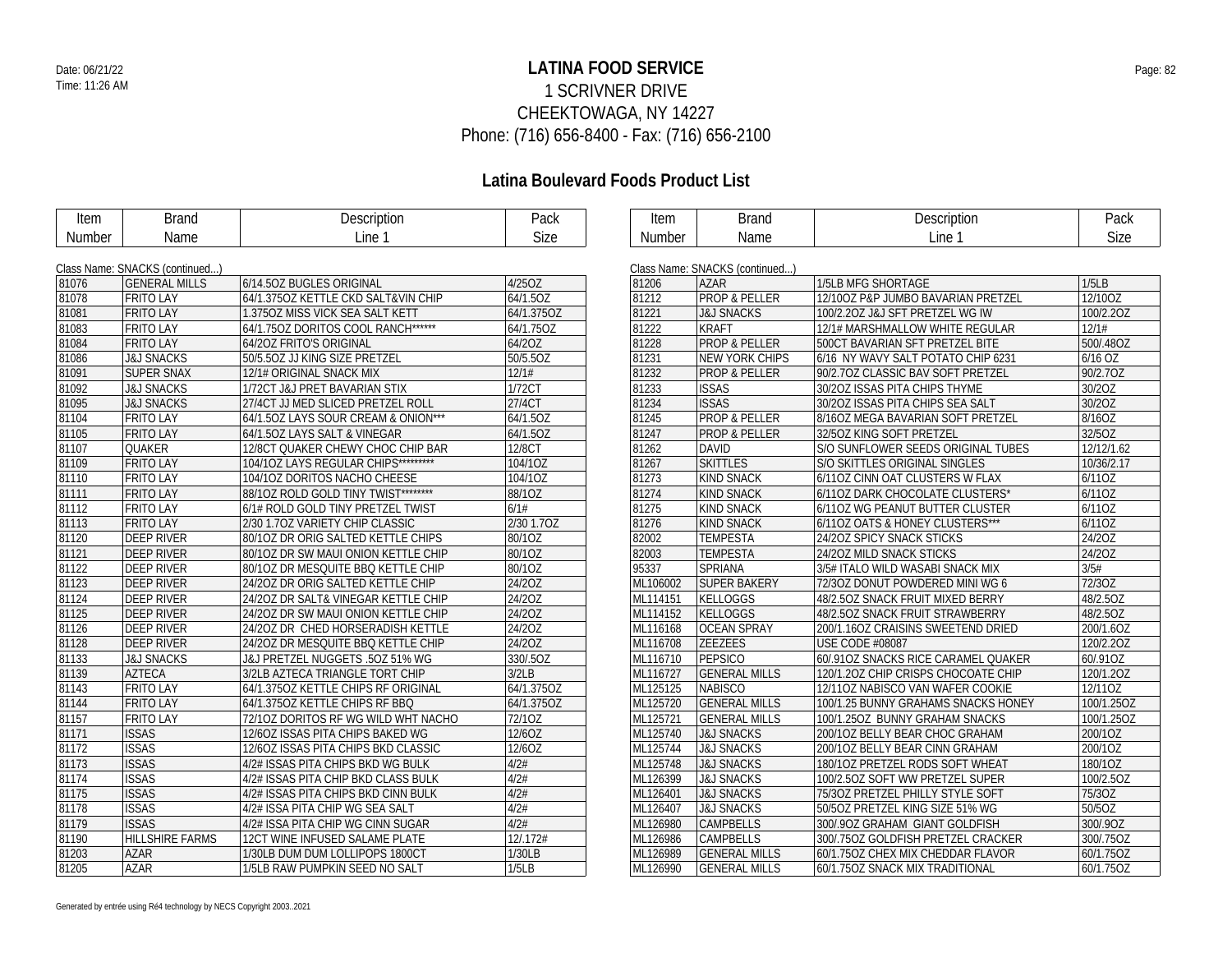### **LATINA FOOD SERVICE** Date: 06/21/22 Page: 83 1 SCRIVNER DRIVE CHEEKTOWAGA, NY 14227 Phone: (716) 656-8400 - Fax: (716) 656-2100

| Item     | <b>Brand</b>                   | Description                         | Pack       | Item                  | <b>Brand</b>                   | Description                         | Pack       |
|----------|--------------------------------|-------------------------------------|------------|-----------------------|--------------------------------|-------------------------------------|------------|
| Number   | Name                           | Line 1                              | Size       | Number                | Name                           | Line 1                              | Size       |
|          |                                |                                     |            |                       |                                |                                     |            |
|          | Class Name: SNACKS (continued) |                                     |            |                       | Class Name: SNACKS (continued) |                                     |            |
| ML126991 | <b>GENERAL MILLS</b>           | 60/1.75OZ CHEX MIS HONEY NUT FLAVOR | 60/1.75OZ  | ML128052              | <b>FRITO LAY</b>               | 8/160Z TORTILLA CHIPS SANTITAS      | 8/16OZ     |
| ML126994 | <b>GENERAL MILLS</b>           | 60/.920Z SNACK SIMPLY CHEX CHEDDAR  | 60/.92OZ   | ML135000              | <b>GENERAL MILLS</b>           | 144/1.6OZ SNACK FRUIT MIXED BERRY   | 144/1.6OZ  |
| ML126996 | <b>GENERAL MILLS</b>           | 60/1.03OZ SIMPLY CHEX CHOC CARAMEL  | 60/1.03OZ  | ML135001              | <b>GENERAL MILLS</b>           | 144/1.6OZ SNACK FRUIT ASSTD FRUIT   | 144/1.6OZ  |
| ML126998 | <b>GENERAL MILLS</b>           | 60/1.03OZ SIMPLY CHEX STRAWBERRY    | 60/1.03OZ  | ML135002              | <b>GENERAL MILLS</b>           | 96/.50Z SNACK FRUIT ROLL UP HOT     | 96/.5OZ    |
| ML127025 | <b>FRITO LAY</b>               | 64/20Z PRETZEL TWISTS TINY RLD GLD  | 64/2OZ     | ML135003              | <b>GENERAL MILLS</b>           | 96/.50Z SNACK FRUIT ROLL UP CRAZ    | 96/.5OZ    |
| ML127107 | <b>FRITO LAY</b>               | 120/.50Z PRETZEL TWIST TINY RLD GLD | 120/.5OZ   | ML135005              | <b>GENERAL MILLS</b>           | 96/.50Z FRUIT ROLL UP STRAWBERRY    | 96/.5OZ    |
| ML127108 | <b>FRITO LAY</b>               | 104/.70Z PRETZELS HEARTZELS WG      | 104/.70Z   | ML135020              | <b>GENERAL MILLS</b>           | 96/.750Z SNACK FRUIT BY THE FOOT    | 96/.75OZ   |
| ML127110 | <b>FRITO LAY</b>               | 120/.50Z LAYS POTATO CHIPS REG      | 120/.5OZ   | ML135023              | <b>GENERAL MILLS</b>           | 96/.750Z FRUIT BY THE FOOT BERRY    | 96/.75OZ   |
| ML127111 | <b>FRITO LAY</b>               | 60/802 BAKED RUFFLES CHEDDAR SO     | 60/.80Z    | ML135024              | <b>GENERAL MILLS</b>           | 96/.90Z FRUIT SHAPES SCOOBY DOO     | 96/.90Z    |
| ML127112 | <b>FRITO LAY</b>               | 60/8750Z BK LAYS POTATO CHIPS SC/O  | 60/.875OZ  | ML136225              | NATIONAL FRUIT                 | 96/4.50Z CINNAMON APPLESAUCE        | 96/4.5OZ   |
| ML127114 | <b>FRITO LAY</b>               | 60/8750Z BK LAYS POTATO CRISP BBQ   | 60/.875OZ  | ML516719              | <b>GENERAL MILLS</b>           | 144/1.24OZ OATMEAL BAR DBL CHOC     | 144/1.20Z  |
| ML127115 | <b>FRITO LAY</b>               | 60/8750Z BK LAYS POTATO CRISPS REG  | 60/.875OZ  | ML516721              | <b>GENERAL MILLS</b>           | 144/1.24OZ OATMEAL CHOC CHIP BAR    | 144/1.24OZ |
| ML127116 | <b>FRITO LAY</b>               | 64/1.1250Z BK LAYS POTATO CRSP REG  | 64/1.125OZ | ML550670              | <b>JACK LINK'S</b>             | 48/.85OZ BEEF JERKY TERIYAKI        | 48/.85OZ   |
| ML127117 | <b>FRITO LAY</b>               | 64/1.1250Z BK LAYS CRISP SCR/ONION  | 64/1.125OZ | ML550672              | <b>JACK LINK'S</b>             | 48/.85OZ BEEF JERKY PEPPERED        | 48/.85OZ   |
| ML127134 | <b>FRITO LAY</b>               | 104/10Z LAYS POTATO CHIPS BBQ       | 104/10Z    | ML550674              | <b>JACK LINK'S</b>             | 48/.85OZ BEEF JERKY ORIG            | 48/.85OZ   |
| ML127142 | <b>FRITO LAY</b>               | 64/1.1250Z RUFFLES BAKED CHEDDAR SO | 64/1.125OZ |                       |                                |                                     |            |
| ML127148 | <b>FRITO LAY</b>               | 104/.75OZ FUNYUNS WG ONION          | 104/.75OZ  | Class Name: SOUP BASE |                                |                                     |            |
| ML127154 | <b>FRITO LAY</b>               | 104/10Z SUNCHIPS GARDEN SALSA WG    | 104/1OZ    | 76679                 | <b>MAJOR</b>                   | 6/1# BASE HAM REAL MAJOR            | 6/1#       |
| ML127156 | <b>FRITO LAY</b>               | 104/10Z SUNCHIPS HARVEST CHEDDAR    | 104/10Z    | 81152                 | <b>LEGOUT</b>                  | 1/30# LEGOUT CHICKEN BASE           | 1/30#      |
| ML127175 | <b>FRITO LAY</b>               | 120/.50Z DORITOS NACHO CHEESE .56   | 120/.5OZ   | 81155                 | <b>LEGOUT</b>                  | 6/25.22 OZ LEGOUT CREAM SOUP BASE   | 6/25.22OZ  |
| ML127179 | <b>FRITO LAY</b>               | 72/10Z DORITOS RF WG COOL RANCH     | 72/10Z     | 81301                 | <b>COLLEGE INN</b>             | 12/48OZ COLLEGE INN CHICKEN BROTH   | 12/48OZ    |
| ML127180 | <b>FRITO LAY</b>               | 72/10Z DORITOS RF WG NACHO CHEESE   | 72/10Z     | 81303                 | <b>COLLEGE INN</b>             | 12/48 COLLEGE INN BEEF BROTH        | 12/48OZ    |
| ML127184 | <b>FRITO LAY</b>               | 104/10Z DORITOS COOLER RANCH        | 104/10Z    | 81304                 | <b>MAJOR</b>                   | 12/1LB MAJOR SELECT CHICKEN BASE    | 12/1LB     |
| ML127191 | <b>FRITO LAY</b>               | 72/10Z DORITOS RF WG SPICY SWEET    | 72/10Z     | 81305                 | <b>MAJOR</b>                   | 12/1LB MAJOR SELECT BEEF BASE       | 12/1LB     |
| ML127194 | <b>FRITO LAY</b>               | 104/8750Z CHEETOS BAKED CRUNCHY     | 104/.875OZ | 81306                 | <b>MAJOR</b>                   | 12/80Z MAJOR FRENCH ONION BASE      | 12/8OZ     |
| ML127196 | <b>FRITO LAY</b>               | 104/8750Z CHEETOS BKD CRUNCHY HOT   | 104/.875OZ | 81308                 | <b>MAJOR</b>                   | 6/1LB MAJOR CLAM BASE               | 6/1LB      |
| ML127197 | <b>FRITO LAY</b>               | 88/8750Z CHEETOS BAKED PUFFS        | 88/.875    | 81310                 | <b>CUSTOM CULINARY</b>         | 6/1# GOLD LABEL CHICKEN BASE PASTE  | 6/1#       |
| ML127198 | <b>FRITO LAY</b>               | 72/.70Z CHEETOS PUFFS RF WG FLAM    | 72/.70Z    | 81311                 | <b>MAJOR</b>                   | 1/25LB MAJOR CHICKEN BASE           | 1/25LB     |
| ML127199 | <b>FRITO LAY</b>               | 72/.70Z CHEETOS PUFFS RF WG MELL    | 72/.70Z    | 81312                 | <b>MAJOR</b>                   | 1/25LB MAJOR BEEF BASE              | 1/25LB     |
| ML128002 | <b>FRITO LAY</b>               | 104/10Z CHEETOS CHILI/CHEESE WG     | 104/10Z    | 81316                 | <b>MAJOR</b>                   | 6/1# CHICKEN BASE LOW SODIUM        | 6/1#       |
| ML128003 | <b>FRITO LAY</b>               | 64/2OZ CHEETOS CRUNCHY BIG GRAB     | 64/2OZ     | 81317                 | <b>MAJOR</b>                   | 6/1# BEEF BASE LOW SODIUM           | 6/1#       |
| ML128004 | <b>FRITO LAY</b>               | 104/10Z CHEETOS FLAMIN HOT WG FANTA | 104/1OZ    | 81320                 | <b>CUSTOM CULINARY</b>         | 6/1# GOLD LABEL SEAFOOD BASE PASTE  | 6/1#       |
| ML128010 | <b>FRITO LAY</b>               | 72/.50Z SMARTFOOD RF WHITE CHEDAR   | 72/.50Z    | 81321                 | <b>MAJOR</b>                   | 8/1# MAJOR BEEF GRAVY MIX           | 8/1#       |
| ML128013 | <b>FRITO LAY</b>               | 104/.625OZ SMRTFOOD WHT CHED PCORN  | 104/.625OZ | 81322                 | <b>MAJOR</b>                   | 8/1# MAJOR CHICKEN GRAVY MIX        | 8/1#       |
| ML128016 | <b>FRITO LAY</b>               | 64/10Z SMARTFOOD WHT CHED POPCORN   | 64/10Z     | 81324                 | <b>CUSTOM CULINARY</b>         | 6/1# GOLD LABEL LOBSTER BASE PASTE  | 6/1#       |
| ML128029 | <b>FRITO LAY</b>               | 104/10Z FRITOS REGULAR              | 104/10Z    | 81325                 | <b>CUSTOM CULINARY</b>         | 6/1# GOLD LABEL CLAM BASE PASTE     | 6/1#       |
| ML128040 | <b>FRITO LAY</b>               | 104/8750Z MUNCHIES SNACK MIX        | 104/.875OZ | 81326                 | <b>CUSTOM CULINARY</b>         | 6/1# GOLD LABEL VEG BASE PASTE      | 6/1#       |
| ML128044 | <b>FRITO LAY</b>               | 104/.875 TOSTITOS RF WG CRISPY RO   | 104.875    | 81327                 | <b>NESTLE</b>                  | 6/1LB MAGGI CHICKEN BASE GF         | 6/1LB      |
| ML128048 | <b>FRITO LAY</b>               | 72/8750Z TOSTITO SCOOPS BAKED WG    | 72/.875OZ  | 81328                 | <b>NESTLE</b>                  | 6/1LB MAGGI BEEF BASE               | 6/1LB      |
| ML128049 | <b>FRITO LAY</b>               | 8/160Z TOSTITOS WG CRISPY ROUND     | 8/16OZ     | 81397                 | <b>KNORR</b>                   | 4/320Z LIQ CONCENTRA VEGETABLE BASE | 4/32OZ     |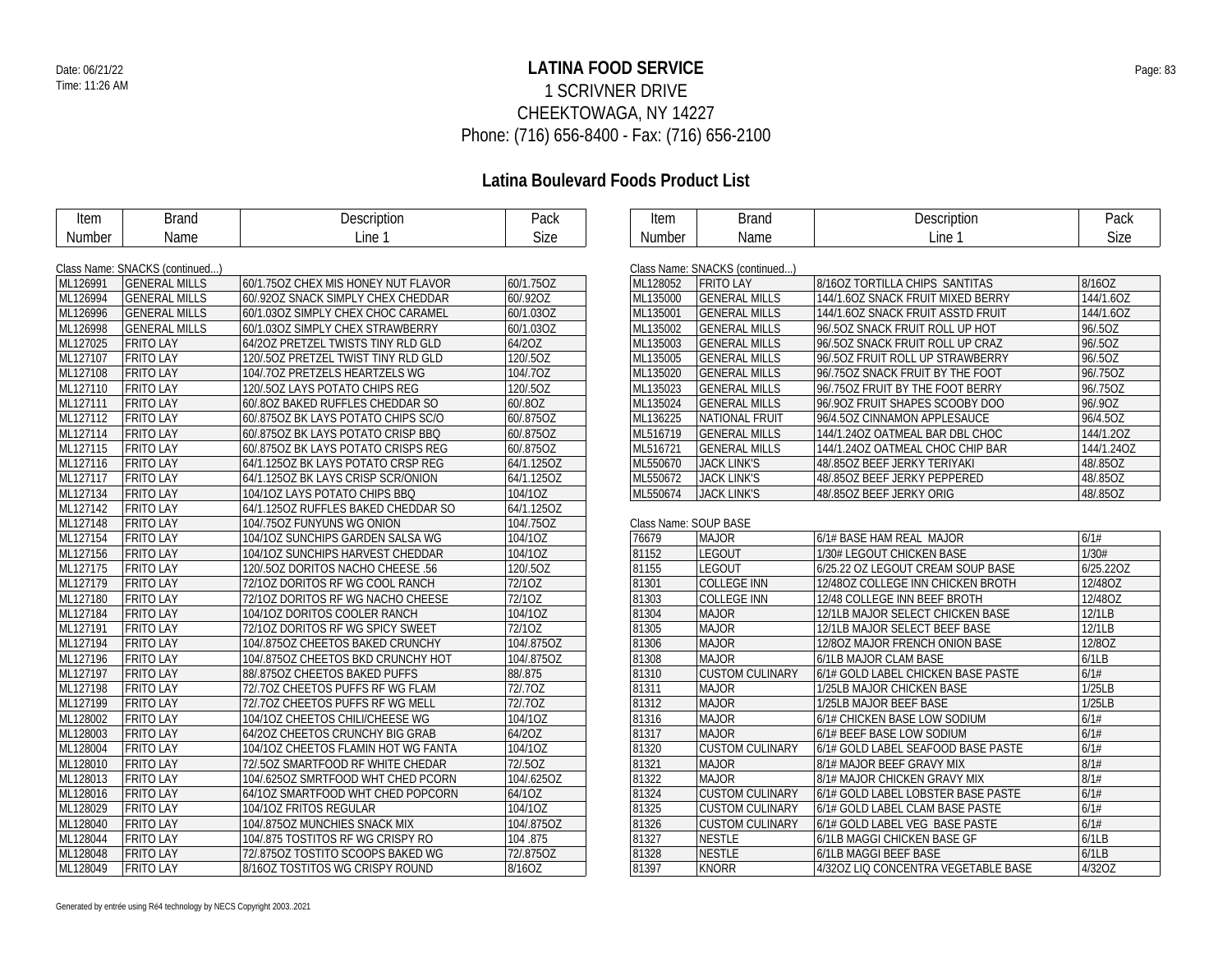### **LATINA FOOD SERVICE** Date: 06/21/22 Page: 84 1 SCRIVNER DRIVE CHEEKTOWAGA, NY 14227 Phone: (716) 656-8400 - Fax: (716) 656-2100

## **Latina Boulevard Foods Product List**

| Item   | Brand | Description | Pack |
|--------|-------|-------------|------|
| Number | Name  | .ine        | Size |

| Item   | }rand | aaarintian<br>VUUH<br>⊷ | יומח<br>raun |
|--------|-------|-------------------------|--------------|
| Number | Name  | Line                    | Size         |

#### Class Name: SOUP BASE (continued...)

|          | $5.48$ . Terms, $5.50$ , $5.10$ , $5.00$ , $5.00$ |                                     |        |
|----------|---------------------------------------------------|-------------------------------------|--------|
| 81398    | <b>KNORR</b>                                      | 4/320Z LIQ CONCENTRATE CHICKEN BASE | 4/32OZ |
| 81399    | <b>KNORR</b>                                      | 4/32OZ LIQ CONCENTRATE BEEF BASE    | 4/32OZ |
| 81408    | <b>NESTLE</b>                                     | 6/1# MINOR SEAFOOD BASE GF          | 6/1#   |
| 81409    | <b>NESTLE</b>                                     | 6/1# MINOR SAUT VEGETABLE BASE GF   | 6/1#   |
| 81410    | <b>MINORS</b>                                     | 4/5# MINOR BEEF BASE                | 4/5#   |
| 81411    | <b>MINORS</b>                                     | 4/5# MINOR CHICKEN BASE             | 4/5#   |
| 81419    | <b>KNORR</b>                                      | 12/1LB KNORR CHICKEN BASE 095       | 12/1LB |
| 81420    | <b>KNORR</b>                                      | 12/1LB KNORR BEEF BASE              | 12/1LB |
| 81421    | LEGOUT                                            | 12/1# LEGOUT CHICKEN BASE           | 12/1#  |
| 81467    | <b>MAJOR</b>                                      | 8/160Z MAJOR BROWN GRAVY MIX        | 8/16OZ |
| 81475    | <b>MAJOR</b>                                      | 8/16OZ MAJOR TURKEY GRAVY MIX       | 8/16OZ |
| 81476    | <b>MAJOR</b>                                      | 8/160Z MAJOR PORK GRAVY MIX         | 8/16OZ |
| 81480    | <b>MAJOR</b>                                      | 12/1# MAJOR AU JUS BASE PASTE       | 12/1#  |
| ML177112 | <b>VENTURA</b>                                    | 6/1LB BEEF SOUP BASE REAL           | 6/1LB  |
| ML177127 | <b>VENTURA</b>                                    | 6/1LB BASE BEEF LOW SODIUM NO       | 6/1LB  |
| ML177802 | <b>VENTURA</b>                                    | 6/1LB BASE CHICKEN LOW SODIUM NO    | 6/1LB  |
| ML177808 | <b>VENTURA</b>                                    | 6/1# BASE SOUP CHIC CLASSIC GOURMET | 6/1#   |
| ML178200 | <b>MINORS</b>                                     | 6/1LB BASE TURKEY REAL CLASSIC      | 6/1LB  |
| ML178216 | <b>VENTURA</b>                                    | 6/1# BASE VEGETARIAN REAL CLASSIC   | 6/1#   |

#### Class Name: SOUP CAMPBELL

| 84301 | <b>CAMPRELLS</b> | 3/4LB CAMP TOMATO & BASIL BISOUE    | 3/4LB |
|-------|------------------|-------------------------------------|-------|
| 84303 | <b>CAMPBELLS</b> | 4/4# CAMP BUTTERNUT SOUASH SOUP     | 4/4#  |
| 84341 | CAMPBELLS        | 4/4LB CAMP RST RED BELL PEPPER GOUD | 4/4LB |
| 84355 | <b>CAMPRELLS</b> | 4/4LB CAMP BUFF CHICKEN WING SOUP   | 4/4LB |
| 84356 | CAMPBELLS        | DISCD. BY SUPPLIER SUB #ML181387    | 4/4LB |
| 84357 | <b>CAMPBELLS</b> | 4/4LB CAMP BEEF POT ROAST SOUP      | 4/4LB |
| 84359 | CAMPBELLS        | 4/4LB CAMP MINESTRONE GAR VEGETABLE | 4/4LB |
| 84360 | <b>CAMPBELLS</b> | 4/4# CAMP MEXICAN STREET CORN SOUP  | 4/4#  |
| 84364 | CAMPBELLS        | 4/4# CAMP VEG BEEF BARLEY SOUP      | 4/4#  |
| 84367 | <b>CAMPBELLS</b> | 4/4LB CAMP WICKED THAI STYLE CHICKE | 4/4LB |
| 84368 | CAMPBELLS        | 4/4LB CAMP CHIX NOODLE W/HERBS      | 4/4LB |
| 84369 | <b>CAMPBELLS</b> | 4/4LB CAMP BROCCOLL & CHEESE        | 4/4LB |
| 84370 | CAMPBELLS        | 4/4LB CAMP LOAD BKD POT W/CHEDDAR   | 4/4LB |
| 84371 | <b>CAMPBELLS</b> | 4/4LB CAMP LOBSTER BISOUE W/SHERRY  | 4/4LB |
| 84374 | CAMPBELLS        | 3/4LB CAMP ITAL WEDDING CONDENSED   | 3/4LB |
| 84376 | <b>CAMPBELLS</b> | 3/4LB CAMPBELLS CHICK NOODLE SOUP   | 3/4LB |
| 84377 | CAMPBELLS        | 3/4LB CCF SWEET PEPPER & BEEF SOUP  | 3/4LB |
| 84378 | <b>CAMPBELLS</b> | 3/4LB CCF COND FRENCH ONION SOUP    | 3/4LB |
| 84379 | <b>CAMPBELLS</b> | 3/4LB CCF CHICKEN & SAUSAGE GUMBO   | 3/4LB |
|       |                  |                                     |       |

| Class Natile. SOUP CANIFULLE (CONTINUED) |                                     |          |  |  |  |
|------------------------------------------|-------------------------------------|----------|--|--|--|
| <b>CAMPBELLS</b>                         | 4/4# CAMP BEEF CHILI W/BEANS        | 4/4#     |  |  |  |
| <b>CAMPBELLS</b>                         | 4/4# CAMP RESERVE BEEF CHILI        | 4/4#     |  |  |  |
| <b>CAMPBELLS</b>                         | 3/4# CAMP CREAM OF BROCCOLI SOUP    | 3/4#     |  |  |  |
| <b>CAMPBELLS</b>                         | 3/4# CAMP CRM OF POT W BACON SOUP   | 3/4#     |  |  |  |
| <b>CAMPBELLS</b>                         | 3/4# HOMESTYLE CHICKEN NOODLE       | 3/4#     |  |  |  |
| CAMPBELLS                                | 3/4# VEGETARIAN TOMATO RAVIOLI COND | 3/4#     |  |  |  |
| <b>CAMPBELLS</b>                         | 3/4# SOUP CHICK CORN CHWDR          | 3/4#     |  |  |  |
| CAMPBELLS                                | 4/4# CAMP TOMATO BISQUE SOUP        | 4/4#     |  |  |  |
| <b>CAMPBELLS</b>                         | 12/50OZ CREAM OF CHICKEN SOUP       | 12/50OZ  |  |  |  |
| CAMPBELLS                                | 12/500Z SOUP CREAM OF POTATO        | 12/50OZ  |  |  |  |
| <b>CAMPBELLS</b>                         | 12/520Z SOUP SPLIT PEA W/HAM        | 12/520Z  |  |  |  |
| CAMPBELLS                                | 3/4# CAMP CHICK N DUMPLING SOUP     | 3/4#     |  |  |  |
| <b>CAMPBELLS</b>                         | 3/4LB SOUP SPLIT PEA W/HAM          | 3/4LB    |  |  |  |
| CAMPBELLS                                | 3/4lb SOUP GOLDEN BROCCOLI/CHS      | $3/4$ lb |  |  |  |
| <b>CAMPBELLS</b>                         | 3/4LB CHOWDER NEW ENGLAND CLAM      | 3/4LB    |  |  |  |
| <b>CAMPBELLS</b>                         | 3/4LB SOUP MINESTRONE               | 3/4LB    |  |  |  |
| <b>CAMPBELLS</b>                         | 3/4LB SOUP VEGETABLE BEEF BARLEY    | 3/4LB    |  |  |  |
| CAMPBELLS                                | 3/4LB SOUP TOMATO FLORENTINE        | 2/4LB    |  |  |  |
| <b>CAMPBELLS</b>                         | 3/4# CAMP BROWN WILD RICE W/CHIC    | 3/4#     |  |  |  |
|                                          |                                     |          |  |  |  |

#### Class Name: SOUP FROZEN

| 84326 | CAMPBELLS | 3/4LB CCF PASTA FAGIOLI SOUP      | 3/4LB |  |
|-------|-----------|-----------------------------------|-------|--|
| 84345 | CHEF FRAN | 4/4# CF TIMBERLINE CHILI W/ BEANS | 4/4LB |  |
| 84402 | CHEF FRAN | 4/4LB CF WISCONSIN CHEESE SOUP    | 4/4LB |  |

#### Class Name: SOUP INSTUT

| 83300    | <b>CAMPBELLS</b> | 12/5007 CAMP MINESTRONE SOUP     | 12/50OZ |
|----------|------------------|----------------------------------|---------|
| 83305    | CAMPBELLS        | 12/500Z CAMP TOMATO SOUP         | 12/50OZ |
| 83308    | <b>CAMPRELLS</b> | 12/5007 CAMP CHICKEN NOODLE      | 12/5007 |
| 83309    | <b>CAMPRELLS</b> | 12/5007 CAMP CR OF MUSHROOM SOUP | 12/5007 |
| ML178550 | <b>CAMPBELLS</b> | 12/520Z SOUP BEAN & BACON COND   | 12/5207 |
| ML178875 | CAMPBELLS        | 12/490Z SOUP CHICKEN BROTH CAMP  | 12/490Z |

#### Class Name: SOUP KETTLE

| 84452F | <b>CUISINE</b><br>$V\Gamma$<br>'KE.<br><b>TELES</b> | 2/8# MINESTRONE<br>SOUP       | 2/8# |
|--------|-----------------------------------------------------|-------------------------------|------|
| 84471F | <b>CUISINE</b><br><b>VE</b><br>NE.<br><b>LL</b>     | 2/8# CHICKEN<br>I NOODLE SOUP | 2/8# |

#### Class Name: SOUP NATHANS

|  | 84412 | <b>NATHANS SOUP</b> | 2/1GL NATHANS CHILI CON CARNE              | $2/1$ GL |
|--|-------|---------------------|--------------------------------------------|----------|
|  | 84413 | THANS SOUP<br>NAT   | $2/1$ GL<br>. NATHANS CHEESY TOMATO BISQUE | $2/1$ GL |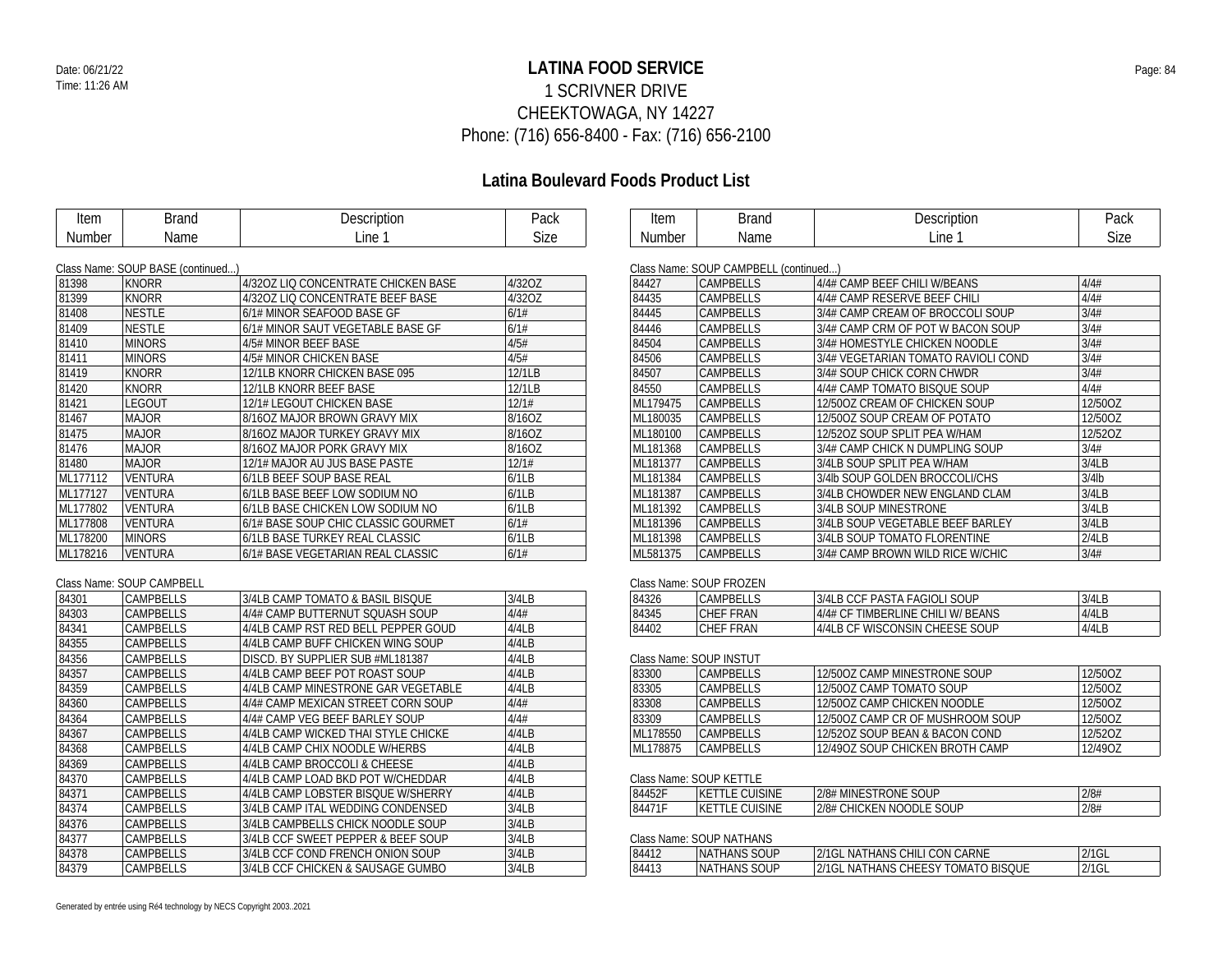### **LATINA FOOD SERVICE** Date: 06/21/22 Page: 85 1 SCRIVNER DRIVE CHEEKTOWAGA, NY 14227 Phone: (716) 656-8400 - Fax: (716) 656-2100

| Item               | <b>Brand</b>                         | Description                         | Pack               | Item          | <b>Brand</b>                   | Description                         | Pack      |
|--------------------|--------------------------------------|-------------------------------------|--------------------|---------------|--------------------------------|-------------------------------------|-----------|
| Number             | Name                                 | Line 1                              | Size               | <b>Number</b> | Name                           | Line 1                              | Size      |
|                    |                                      |                                     |                    |               |                                |                                     |           |
|                    | Class Name: SOUP NATHANS (continued) |                                     |                    |               | Class Name: SPICES (continued) |                                     |           |
| 84416              | <b>NATHANS SOUP</b>                  | 2/1GL NATHANS TOMATO BASIL SOUP     | $2/1$ GL           | 85102         | LATINA                         | 12/16 OZ LATINA PEPPERCORN WHLE BLK | 12/16 OZ  |
| 84417              | <b>NATHANS SOUP</b>                  | 2/1GL NATHANS STFD PEPP W ITAL SAUS | $2/1$ GL           | 85103         | LATINA                         | 12/1LB LATINA CAYENNE PEPPER        | 12/1LB    |
| 84418              | <b>NATHANS SOUP</b>                  | 2/1GL NATHANS PASTA FAGIOLI         | $2/1$ GL           | 85104         | LATINA                         | 12/200Z LATINA GRANULATED GARLIC    | 12/20OZ   |
| 84419              | <b>NATHANS SOUP</b>                  | 2/1GL NATHANS NEW ORLEAN CRAB CHOW  | $2/1$ GL           | 85105         | LATINA                         | 12/1LB LATINA GARLIC POWDER         | 12/1LB    |
| 84429              | <b>NATHANS SOUP</b>                  | 2/1GL NATHANS GRANDMA ITAL WEDDING  | $2/1$ GL           | 85106         | LATINA                         | 12/36OZ LATINA GARLIC SALT          | 12/36OZ   |
| 84430              | NATHANS SOUP                         | 2/1GL NATHANS GARDEN VEGATABLE SOUP | $2/1$ GL           | 85106A        | LATINA                         | 1/36OZ LATINA GARLIC SALT--         | EACH      |
| 84437              | <b>NATHANS SOUP</b>                  | 2/1GL NATHANS BROCCOLI CHEDDAR SOUP | $2/1$ GL           | 85107         | SPRIANA                        | 6# PAPRIKA SMOKED                   | 6#        |
| 84438              | <b>NATHANS SOUP</b>                  | 2/1GL NATHANS BUTTERNUT SQUASH SOUP | $2/1$ GL           | 85108         | LATINA                         | 12/36OZ LATINA ONION SALT           | 12/36OZ   |
| 84439              | <b>NATHANS SOUP</b>                  | 2/1GL NATHANS CHICKEN NOODLE        | 2/1GL              | 85109         | LATINA                         | 12/1LB LATINA SPANISH PAPRIKA       | 12/1LB    |
|                    |                                      |                                     |                    | 85110         | LATINA                         | 12/1LB LATINA GND CINNAMON          | 12/1LB    |
| Class Name: SPICES |                                      |                                     |                    | 85111         | LATINA                         | 12/1LB LATINA GROUND WHITE PEPPER   | 12/1LB    |
| 08097              | SOSALT                               | 12.5 KG SICILIAN FINE SALT          | 12.5 KG            | 85112         | LATINA                         | 12/180Z LATINA CHILI POWDER         | 12/18OZ   |
| 63008              | <b>PACKER</b>                        | 5 LBS CRACKED BLACK PEPPER          | 5 LBS              | 85113         | LATINA                         | 12/350Z LATINA CELERY SALT          | 12/35OZ   |
| 63425              | SPRIANA                              | 16 OZ BLACK TRUFFLE SALT            | 1/16 OZ            | 85114         |                                | 1/10Z SPANISH SAFFRON               | 1/10Z     |
| 80563              | <b>ALL SEASONING</b>                 | 4/5# OREGANO LEAVES                 | 4/5#               | 85115         | LATINA                         | 12/14OZ LATINA WHOLE FENNEL SEED    | 12/14OZ   |
| 81341              | <b>DURKEE</b>                        | 6/24OZ DURKEE BLACKENED SEASONING   | 6/24OZ             | 85116         | LATINA                         | 12/14OZ LATINA GRN FENNEL           | 12/14OZ   |
| 81342              | <b>DURKEE</b>                        | 6/32OZ DURKEE CELERY SALT           | 6/32OZ             | 85116C        | LATINA                         | 1/25LB LATINA GRD FENNEL SEED       | 1/25LB    |
| 81343              | <b>DURKEE</b>                        | 6/180Z DURKEE CHIPTLE CHILI GRND    | 6/18OZ             | 85117         | LATINA                         | 12/1LB LATINA ONION POWDER          | 12/1LB    |
| 81344              | <b>DURKEE</b>                        | 6/10Z DURKEE CHIVES FREEZE DRIED    | 6/10OZ             | 85118         | LATINA                         | 12/120Z LATINA CRUSHED RED PEPPER   | 12/12OZ   |
| 81345              | DURKEE                               | 6/14OZ DURKEE FENNEL SEED           | 6/14OZ             | 85119         | CARAWAY                        | 12/1LB CARAWAY SEEDS WHOLE          | 12/1LB    |
| 81352              | <b>ALL SEASONING</b>                 | 6/66OZ CINNAMON SUGAR BLEND         | 6/66OZ             | 85120         | ALL SEASONING                  | 12/15oz GROUND ALLSPICE             | 12/15OZ   |
| 82254              | <b>MORTON</b>                        | 1/50# SALT                          | 1/50#              | 85121         | LATINA                         | 12/30OZ LATINA LEMON PEPPER SEASON  | 12/30OZ   |
| 85054              | ALL SEASONING                        | 6/5.34OZ PETE-ZA-RIA BLEND          | 6/5.34OZ           | 85122         | LATINA                         | 12/230Z LATINA CAJUN SEASONING      | 12/23OZ   |
| 85055              | <b>ALL SEASONING</b>                 | 6/1# PETE-ZA-RIA BLEND              | 6/1#               | 85123         | <b>CABER</b>                   | 12/25 GR ITALIAN BUNCHED OREGANO    | 12/25 GR  |
| 85057              | <b>ALL SEASONING</b>                 | 1/5# BLCK PEPPER 18 MESH ITAL GRIND | 1/5#               | 85124         | LATINA                         | 12/16 OZ LATINA GRANULATED ONION    | 12/16 OZ  |
| 85059              | ALL SEASONING                        | 1/6# MINCED GARLIC DRIED            | 1/6#               | 85125         | ALL SEASONING                  | FRANCO PIZZA SAUCE 48/6.750Z        | 48/6.75OZ |
| 85086              | ALL SEASONING                        | 1/5# PEPPER BLACK COARSE BUTCHER    | 1/5#               | 85126         | ALL SEASONING                  | FRANCO CLASSIC WHITE SAUCE 48/6.50Z | 48/6.5OZ  |
| 85087              | NIBLACK FOODS                        | 8 OZ BLACK LAVA SALT                | 1/80Z              | 85127         | ALL SEASONING                  | LA NOVA SPICE BLEND 6/5.5#          | 6/5.5#    |
| 85088              | <b>ALL SEASONING</b>                 | 12/25.400Z PASQUAL SPAG SPICE BLEND | 12/25.40OZ         | 85130         | SPRIANA                        | 16OZ PAPRIKA SMOKED                 | 16OZ      |
| 85089              | ALL SEASONING                        | 12/25.40Z PASQUALE PIZZA SPICE BLND | 12/25.40Z          | 85134         | <b>SPRIANA</b>                 | <b>16OZ XANTHAN GUM</b>             | 160Z      |
| 85092              | <b>ALL SEASONING</b>                 | 6/160Z MARJORAM WHOLE LEAF          | 6/160Z             | 85137         | ALL SEASONING                  | 1/160Z PUMPKIN PIE SPICE            | 1/16OZ    |
| 85092A             | ALL SEASONING                        | 1/160Z MARJORAM WHOLE LEAF          | 1/16OZ             | 85141         | <b>FOOTHILL FARMS</b>          | 1/2.3# TEX MEX STYLE FRY SEASONING  | 1/2.3#    |
| 85093              | ALL SEASONING                        | 12/11.50Z MARJORAM GROUND           | 12/11.50Z          | 85145         | ALL SEASONING                  | 1/1.5# CRUSHED SPEARMINT LEAVES     | 1/1.5#    |
| 85093A             | ALL SEASONING                        | 1/11.50Z MARJORAM GROUND            | 1/11.50Z           | 85147         | <b>CJ IRWIN</b>                | 1/50# CHINESE GARLIC POWDER         | 1/50#     |
| 85094              | ALL SEASONING                        | 12/100Z CLOVES WHOLE                | 12/10OZ            | 85148         | <b>CJ IRWIN</b>                | 1/40# ONION CHOPPED                 | 1/40#     |
| 85094A             | ALL SEASONING                        | 1/100Z CLOVES WHOLE                 | 1/10OZ             | 85151         | <b>CJ IRWIN</b>                | 1/50# CARAWAY SEED                  | 1/50#     |
| 85095              | ALL SEASONING                        | 12/16OZ BLCK PEPP CRACK BUTCH GRND  | 12/16OZ            | 85153         | <b>ALL SEASONING</b>           | 6/4.1# LA NOVA MAIN SPICE BLEND     | 6/4.1#    |
| 85095A             | ALL SEASONING                        | 1/160Z BLCK PEPP CRACKED BUTCH GRND | $\overline{1/160}$ | 85154         | <b>ALAMO</b>                   | 1/10# AFRICAN BIRDSEYE PEPPER DRIED | 1/10#     |
| 85096              | ALL SEASONING                        | 1/5# BLACK PEPPER WHOLE             | 1/5#               | 85157         | <b>PACKER</b>                  | S/O 1/16 OZ GARAM MASALA            | 1/16 OZ   |
| 85100              | LATINA                               | 12/1LB LATINA BLACK PEPPER 28 MESH  | 12/1LB             | 85158         | SO SALT                        | 1/10KG FINE SICILIAN SEA SALT       | 1/10KG    |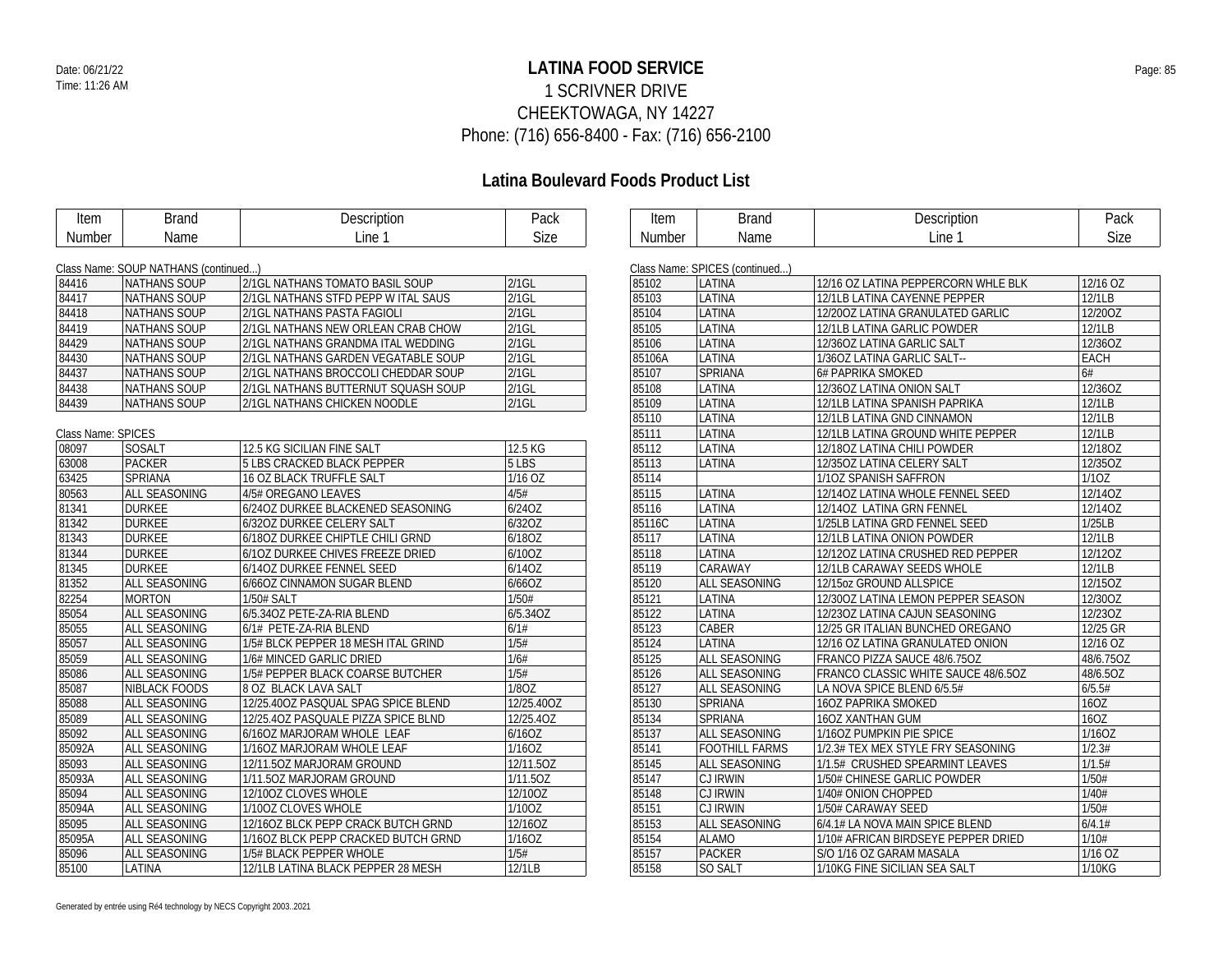### **LATINA FOOD SERVICE** Date: 06/21/22 Page: 86 1 SCRIVNER DRIVE CHEEKTOWAGA, NY 14227 Phone: (716) 656-8400 - Fax: (716) 656-2100

| Item   | <b>Brand</b>                   | Description                         | Pack            | Item     | <b>Brand</b>                   | Description                         | Pack        |
|--------|--------------------------------|-------------------------------------|-----------------|----------|--------------------------------|-------------------------------------|-------------|
| Number | Name                           | Line 1                              | Size            | Number   | Name                           | Line 1                              | <b>Size</b> |
|        |                                |                                     |                 |          |                                |                                     |             |
|        | Class Name: SPICES (continued) |                                     |                 |          | Class Name: SPICES (continued) |                                     |             |
| 85203  | <b>ALL SEASONING</b>           | 12/240Z SALT & VINEGAR SEASONING    | 12/24OZ         | 87175    | <b>MONIN</b>                   | 4/1LT AGAVE NECTAR ORGANIC          | 4/1LT       |
| 85204  | <b>MCCORMICK</b>               | 6/220Z MCCORMICK OLD BAY DRY RUB    | 6/22OZ          | 87176    | LATINA                         | 12/180Z SESAME SEED HULLED          | 12/18 OZ    |
| 85205  | LATINA                         | 6/1.75# BASIL LEAVES                | 6/1.75LB        | 87176A   | LATINA                         | 1/180Z SESAME SEED HULLED           | 1/21 OZ     |
| 85206B |                                | 1/22LB PARSLEY FLAKES               | 1/22LB          | 87177    | <b>MCCORMICK</b>               | 6/1PT 1 FOLD PURE VANIL EXTRACT     | 6/1PINT     |
| 85209  | LATINA                         | 6/80Z BAY LEAVES                    | 6/8OZ           | 87182    | ALL SEASONING                  | 1/50# GARLIC POWDER                 | 1/50#       |
| 85212  | ALL SEASONING                  | 12/1LB GROUND CUMIN                 | 121LB           | 87183    | ALL SEASONING                  | 1/50# ONION POWDER                  | 1/50#       |
| 85213  | ALL SEASONING                  | 12/70Z WHOLE CORIANDER SEEDS        | 12/70Z          | 87184    | ALL SEASONING                  | 1/5# GROUND CINNAMON                | 1/5#        |
| 85213A | ALL SEASONING                  | 1/70Z WHOLE CORIANDER SEEDS         | 1/70Z           | 87185    | SPRIANA                        | 1/16OZ GROUND ANNATO SEED           | 1/16OZ      |
| 85414A |                                | 1/5LB OREGANO                       | 1/5LB           | 87186    | <b>SPRIANA</b>                 | 1/100Z WHOLE NUTMEG                 | 1/10OZ      |
| 85499  |                                | 4/24OZ BLACKEND RED FISH MAGIC      | 4/24OZ          | 87757    | <b>SPRIANA</b>                 | 2 OZ GHOST PEPPER POWDER            | 2 OZ        |
| 87100  |                                | 1/5LB TABLE BLACK PEPPER 30 MESH    | 1/5LB           | 87807    |                                | 12/16OZ CELERY SEEDS WHOLE          | 12/16OZ     |
| 87101  | ALL SEASONING                  | 1/5LB FINE BLACK PEPPER             | 1/5LB           | 87808    | <b>MCCORMICK</b>               | 6/210Z MCCORMICK BAYOU CAJUN SEASON | 6/210Z      |
| 87102  | LATINA                         | 1/5LB LATINA PAPRIKA                | 1/5LB           | 87810    | ALL SEASONING                  | 1/6# SESAME SEEDS BLACK             | 1/6#        |
| 87103  | LATINA                         | 1/4LB LATINA CRUSHED RED PEPPER     | 1/4LB           | M169970A | ALL SEASONING                  | 120Z GROUND BASIL                   | 120Z        |
| 87104  | ALL SEASONING                  | 1/6.5# BUFFALO WING MARINADE SEASON | 1/6.5#          | M170425A | <b>ALL SEASONING</b>           | 1/160Z GROUND CLOVES                | 1/16OZ      |
| 87105  | LATINA                         | 1/5LB LATINA GARLIC POWDER          | 1/5LB           | M170625A | ALL SEASONING                  | 180Z GROUND CURRY POWDER            | 180Z        |
| 87106  | LATINA                         | 1/5LB LATINA GARLIC SALT EA         | 1/5LB           | M171275A | <b>ALL SEASONING</b>           | 1/1.75LB ITALIAN SEASONING EACH     | 1/1.75LB    |
| 87109  | LATINA                         | 1/1LB LATINA PARSLEY FLAKES EA      | 1/1LB           | M171425A | <b>ALL SEASONING</b>           | 1/130Z PICKLING SPICE MIX           | 1/130Z      |
| 87114  | LATINA                         | 1/5LB LATINA CAYENNE PEPPER         | 1/5LB           | M171515A | <b>ALL SEASONING</b>           | 1/13OZ DRY MUSTARD                  | 1/13OZ      |
| 87115  | LATINA                         | 1/5LB LATINA CHILI POWDER           | 1/5LB           | M171550A | ALL SEASONING                  | 1/160Z NUTMEG GROUND                | 1/16OZ      |
| 87118  | LATINA                         | 1/5LB LATINA ONION POWDER EA        | 1/5LB           | M171700A | <b>ALL SEASONING</b>           | 1/120Z GROUND OREGANO               | 1/12OZ      |
| 87119  | LATINA                         | 1/5LB LATINA ONION SALT             | 1/5LB           | M172635A | <b>ALL SEASONING</b>           | 1/14.50Z SPICE POULTRY SEASONING    | 1/14.5OZ    |
| 87122  | <b>AKFP</b>                    | 6/2LB OREGANO                       | 6/2LB           | M172650A | <b>ALL SEASONING</b>           | 1/120Z GROUND ROSEMARY              | 1/12OZ      |
| 87123  | LAWRY'S                        | 4/5LB LAWRY'S SEASONED SALT         | 4/5LB           | M173050A | ALL SEASONING                  | 1/12OZ GROUND THYME                 | 1/120Z      |
| 87124  | LATINA                         | 6/1.75# LATINA ROSEMARY             | 6/1.75#         | M173125A | ALL SEASONING                  | 1/36OZ THYME LEAVES                 | 1/36OZ      |
| 87124A | LATINA                         | 1/1.75# LATINA ROSEMARY             | 1/1.75#         | M188400A | ALL SEASONING                  | 1/1.50Z CHIVES PRZ DRIED            | 1/1.50Z     |
| 87135  | <b>MCCORMICK</b>               | 6/290Z MCK MONTREAL SEASONING       | 6/29OZ          | ML151249 | <b>FOOTHILL FARMS</b>          | 12/5.80Z SEASONING MIX SALSA NO M   | 12/5.80Z    |
| 87138  | ALL SEASONING                  | 1/25LB ALL ROTISSERIE SEASONING HB  | 1/25LB          | ML151270 | PRECISION FOOD                 | 10/6.82OZ SEASONING RICE ASIAN STI  | 10/6.82OZ   |
| 87145  | ALL SEASONING                  | 1/3LB CHOPPED ONION                 | 3 <sub>LB</sub> | ML151272 | <b>FOOTHILL FARMS</b>          | 6/8.90Z SEASONING MIX FAJITA NO     | 6/8.90Z     |
| 87147  | ALL SEASONING                  | 1/4.5LB GROUND MUSTARD              | 4.5LB           | ML151273 | <b>FOOTHILL FARMS</b>          | 1/5# SEASONING MIX TACO RS NO       | 1/5#        |
| 87154  | ALL SEASONING                  | 12/260Z MONTREAL STEAK SEASON RED   | 12/26OZ         | ML151274 | PRECISION FOOD                 | 6/110Z SEASONING MEXICAN RICE N     | 6/110Z      |
| 87155  | <b>VENTURA</b>                 | 48/1.50Z PEPPER SHAKERS GRAY        | 48/1.5OZ        | ML151279 | <b>FOOTHILL FARMS</b>          | 6/8.05OZ SEASONING CHILI NO M       | 6/8.05OZ    |
| 87156  | <b>DIAMOND CRYSTAL</b>         | 48/40Z SALT SHAKERS WHITE           | 48/4OZ          | ML151280 | PRECISION FOOD                 | 6/11.44OZ SEASONING MIX SLOPPY JOE  | 6/11.44OZ   |
| 87159  | SPRIANA                        | 1/6# GIANCARLO SPICE MIX #1         | 1/6#            | ML151282 | PRECISION FOOD                 | 12/3.50Z SEASONING MIX CHARRO STY   | 12/3.5OZ    |
| 87160  | <b>SPRIANA</b>                 | 1/5# GIANCARLO SPICE MIX #2         | 1/5#            | ML162139 | <b>FOOTHILL FARMS</b>          | 18/3.40Z DRESSING MIX BLUE CHEESE   | 18/3.40Z    |
| 87161  | ALL SEASONING                  | FRANCO DOUGH MIX 24/15.5OZ          | 24/15.5OZ       | ML162142 | <b>FOOTHILL FARMS</b>          | 12/7.60Z DRESSING MIX ITALIAN O&V   | 12/7.60Z    |
| 87169  | <b>SPRIANA</b>                 | 1/5# GIANCARLOSARATOGA SPICE MIX    | 1/5#            | ML162376 | <b>FOOTHILL FARMS</b>          | 18/3.20Z DRESS. MIX RANCH LOW SOD   | 18/3.20Z    |
| 87170  | <b>MCCORMICK</b>               | 6/180Z MCCORM CARIB JERK SEASON     | 6/18OZ          | ML162888 | RYTWAYPROD                     | 1/10# BACON BITS IMITATION RYT      | 1/10#       |
| 87171  | ALL SEASONING                  | 12/6.50Z BASIL LEAVES               | 12/6.50Z        | ML162889 | <b>RYTWAYPROD</b>              | 6/1# BACON BITS REAL RYTWAY         | 6/1#        |
| 87173  | <b>SPRIANA</b>                 | 1/2# GIANCARLO SPICE MIX RUB #3     | 1/2#            | ML168905 | <b>ALL SEASONING</b>           | 10# BOX DEHYDRATED ONION FLAKE      | 10#         |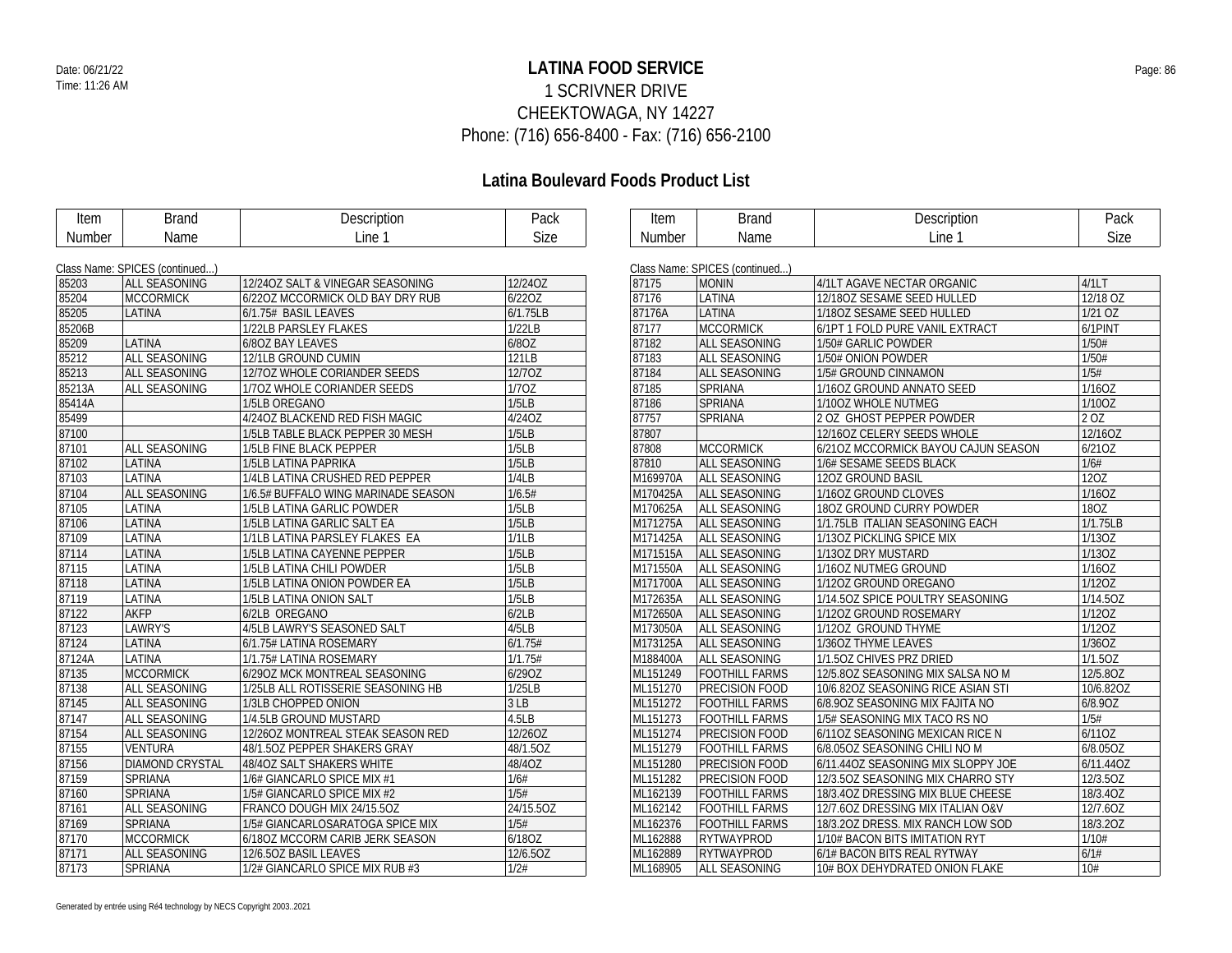### **LATINA FOOD SERVICE** Date: 06/21/22 Page: 87 1 SCRIVNER DRIVE CHEEKTOWAGA, NY 14227 Phone: (716) 656-8400 - Fax: (716) 656-2100

## **Latina Boulevard Foods Product List**

| Item          | <b>Brand</b>                   | Description                        | Pack      |
|---------------|--------------------------------|------------------------------------|-----------|
| <b>Number</b> | Name                           | Line 1                             | Size      |
|               |                                |                                    |           |
|               | Class Name: SPICES (continued) |                                    |           |
| ML169970      | <b>ALL SEASONING</b>           | 12/120Z GROUND BASIL               | 12/120Z   |
| ML169980      | ALL SEASONING                  | 1/5# BASIL LEAVES WHOLE            | 1/5#      |
| ML170000      | ALL SEASONING                  | 1/1607 WHOLE BAY LEAVES            | 1/160Z    |
| ML170370      | ALL SEASONING                  | 1/25# CINNAMON GROUND 3%           | 1/25#     |
| ML170425      | ALL SEASONING                  | 12/160Z GROUND CLOVES              | 12/16OZ   |
| ML170625      | ALL SEASONING                  | 12/140Z GROUND CURRY POWDER        | 12/14OZ   |
| ML171160      | <b>ALL SEASONING</b>           | 1/50# MINCED GARLIC                | 1/50#     |
| ML171275      | ALL SEASONING                  | 6/1.75LB ITALIAN SEASONING CASE    | 6/1.75LB  |
| ML171425      | ALL SEASONING                  | 12/130Z PICKLING SPICE MIX         | 12/13OZ   |
| ML171515      | <b>ALL SEASONING</b>           | 12/13OZ DRY MUSTARD                | 12/13OZ   |
| ML171550      | ALL SEASONING                  | 12/160Z NUTMEG GROUND              | 12/16OZ   |
| ML171700      | ALL SEASONING                  | 12/120Z GROUND OREGANO             | 12/120Z   |
| ML171825      | ALL SEASONING                  | 12/16OZ PAPRIKA HUNGARIAN ASTA     | 12/16OZ   |
| ML172055      | ALL SEASONING                  | 1/25# PEPPER BLACK GR 28 USE 80567 | 1/25#     |
| ML172501      | ALL SEASONING                  | 1/5# WHITE PEPPER EA               | 1/5#      |
| ML172635      | ALL SEASONING                  | 12/14.50Z SPICE POULTRY SEASONING  | 12/14.5OZ |
| ML172650      | ALL SEASONING                  | 12/120Z GROUND ROSEMARY            | 12/120Z   |
| ML173050      | ALL SEASONING                  | 12/10OZ GROUND THYME               | 12/10OZ   |
| ML173125      | ALL SEASONING                  | 6/36OZ THYME LEAVES                | 6/36OZ    |
| ML188400      | ALL SEASONING                  | 12/1.50Z CHIVES PRZ DRIED          | 12/1.50Z  |
| ML188420      | <b>ALL SEASONING</b>           | 1/5# PARSLEY FLAKES                | 1/5#      |
| ML568930      | LENTZ                          | 1/50# POPPY SEEDS                  | 1/50#     |
| ML569827      | ALL SEASONING                  | 12/1# ARROWROOT                    | 12/1#     |

#### Class Name: SUB STEAKS ADVA

| 51207 | ADVANCE        | 40/40Z PHILLY MAR FLAT 330400       | 40/40Z |
|-------|----------------|-------------------------------------|--------|
| 51351 | <b>ADVANCE</b> | 1/12LB 4OZ ADV STK EZE 1240-001     | 48/40Z |
| 51354 | ADVANCE        | 32/507 PHILLY BREAKAWAY STEAK       | 32/5OZ |
| 51356 | <b>ADVANCE</b> | 40/40Z PHILLY BREAKAWAY BEEF STEAK  | 40/40Z |
| 51357 | <b>ADVANCE</b> | 54/30Z PHILLY BREAKAWAY BEEF        | 54/3OZ |
| 51358 | <b>ADVANCE</b> | 27/607 ADVANCE BREAKWAY TASTY STEAK | 27/60Z |
| 51397 | ADVANCE        | 40/40Z PHILLY BREAKAWAY CHICKEN     | 40/40Z |

#### Class Name: SUB STEAKS L

| 51375    | <b>DEVANCOS</b> | 1/10LB DEVANCO GYRO IQF STRIPS 8000   | 1/10#  |
|----------|-----------------|---------------------------------------|--------|
| 51380    | <b>FORD</b>     | l 1/10LB LATINA 4OZ SIRLOIN TIP STEAK | 1/10LB |
| 51417    | OLD NEIGHBORHOO | 4/10# BEEF SHAVED STEAK               | 4/10#  |
| ML100166 | FORD            | 1/10# 5OZ RIBEYE STEAK SLICED         | 1/10#  |

Class Name: SUB STEAKS MAID

| Item        | $\sim$         | '≏ا<br><b>HPHOL</b> | יה ה<br>'dur |
|-------------|----------------|---------------------|--------------|
| Num<br>nber | $\sim$<br>Name | Line                | ~∙           |

|  | Class Name: SUB STEAKS MAID (continued) |  |  |
|--|-----------------------------------------|--|--|
|  |                                         |  |  |

| 51649    | <b>MAID RITE</b> | 1/10LB 5OZ BREAK A PART BEEF SANDWI | 10LB             |
|----------|------------------|-------------------------------------|------------------|
| 51650    | <b>MAID RITE</b> | 1/10LB 4OZ BREAK A PART BEEF SANDWI | 10 <sub>LB</sub> |
| 51651    | <b>MAID RITE</b> | 1/10.5LB 3OZ BREAK A PART BEEF SAND | 10.5LB           |
| 51652    | <b>MAID RITE</b> | 1/10LB 4OZ SIRLOIN TIP BEEF SLICE   | 10LB             |
| 51653    | <b>MAID RITE</b> | 1/10.5LB 3OZ FLAT BEEF SANDWICH SL  | 10.5LB           |
| 51654    | <b>MAID RITE</b> | 1/10LB 4OZ FLAT BEEF SANDWICH SLICE | 10 <sub>LB</sub> |
| 51655    | <b>MAID RITE</b> | 1/10LB MR BULK BEEF SANDWICH SLICE  | 1/10LB           |
| 51657    | <b>MAID RITE</b> | 1/10# MAIDRITE 4OZ SIR STEAK        | 1/10#            |
| ML150761 | <b>MAID RITE</b> | 80/20Z STEAK WAFER 20Z              | 80/20Z           |

#### Class Name: SUB STEAKS SILV

| 51205 | <b>SILVERSPRINGS</b> | 1/10LB SILVER 30Z BREAKAWAY STEAK   | 1/10LB |
|-------|----------------------|-------------------------------------|--------|
| 51206 | <b>SILVERSPRINGS</b> | 1/10LB SILVER 4OZ BREAKAWAY STEAK   | 1/10LB |
| 51219 | <b>SILVERSPRINGS</b> | 1/10# 4OZ SAVORY BEEF SANDWCH SLICE | 1/10#  |
| 51223 | <b>SILVERSPRINGS</b> | 10# 50Z SAVORY BEEF SANDWICH SLICES | 1/10#  |
| 51302 | <b>SILVERSPRINGS</b> | 1/10LB LATINA/SS 2OZ ROUND RIB EYE  | 1/10LB |
| 51305 | <b>SILVERSPRINGS</b> | 1/10LB LATINA/SS 3OZ ROUND RIB EYE  | 1/10LB |
| 51317 | <b>SILVERSPRINGS</b> | 1/10LB LATINA/SS 4OZ ROUND RIB EYE  | 1/10LB |
| 51350 | <b>SILVERSPRINGS</b> | 1/10LB LATINA 4OZ HARBOR BEEF       | 1/10LB |
| 51369 | <b>SILVERSPRINGS</b> | 1/10# SAVORY BEEF SAND SLICES BULK  | 1/10#  |
| 51386 | <b>SILVERSPRINGS</b> | 1/10LB SUPREME 3OZ SIR CHIP STEAK   | 1/10LB |
| 51387 | <b>SILVERSPRINGS</b> | 1/10LB SUPREME 4OZ SIR CHIP STEAK   | 1/10LB |
| 51389 | <b>SILVERSPRINGS</b> | 1/10LB SUP 3OZ SQUARE RIBEYE STEAK  | 1/10LB |
| 51393 | <b>SILVERSPRINGS</b> | 1/10LB SUPREME 5OZ SIR CHIP STEAK   | 1/10LB |

#### Class Name: SWEETENER DD

| 10588 | ATI AN SWEETENER  | 1/50# TVP SOY                 | 1/50# |  |
|-------|-------------------|-------------------------------|-------|--|
| 10622 | ATI AN SWEFTENER  | 1/44# ARCON F SOYA            | 1/44# |  |
| 12091 | ATI AN SWFFTFNFR  | 1/50# DEXTROSE CERELOSE 20010 | 1/50# |  |
| 12522 | LATI AN SWEFTENER | 1/50# STAR-DRI CORN SYRUP     | 1/50# |  |
| 16664 | ATI AN SWFFTFNFR  | 1/50# SOY GRITTS              | 1/50# |  |

#### Class Name: SYRUP

| 08060 | <b>BELTON</b>         | 4/GAL DELUXE PANCAKE SYRUP         | 4/GAL    |
|-------|-----------------------|------------------------------------|----------|
| 08061 | HOME BRAND            | 12/240Z HOME BRAND CHOCOLATE SYRUP | 12/240Z  |
| 08064 | KARO                  | 4/1GAL KARO DARK CORN SYRUP        | 4/1GAL   |
| 08072 | PINNACLE              | 4/1280Z LOG CABIN ORIGINAL SYRUP   | 4/1280Z  |
| 08075 | <b>FFF BROTHERS</b>   | 4/1GL AMARETTO SYRUP               | 4/1GL    |
| 08096 | <b>VERMONT MAID</b>   | 4/1GL VERMONT PANCAKE SYRUP        | $4/1$ GL |
| 08262 | <b>CARRIAGE HOUSE</b> | 12/120Z SUGAR FREE SYRUP           | 12/120Z  |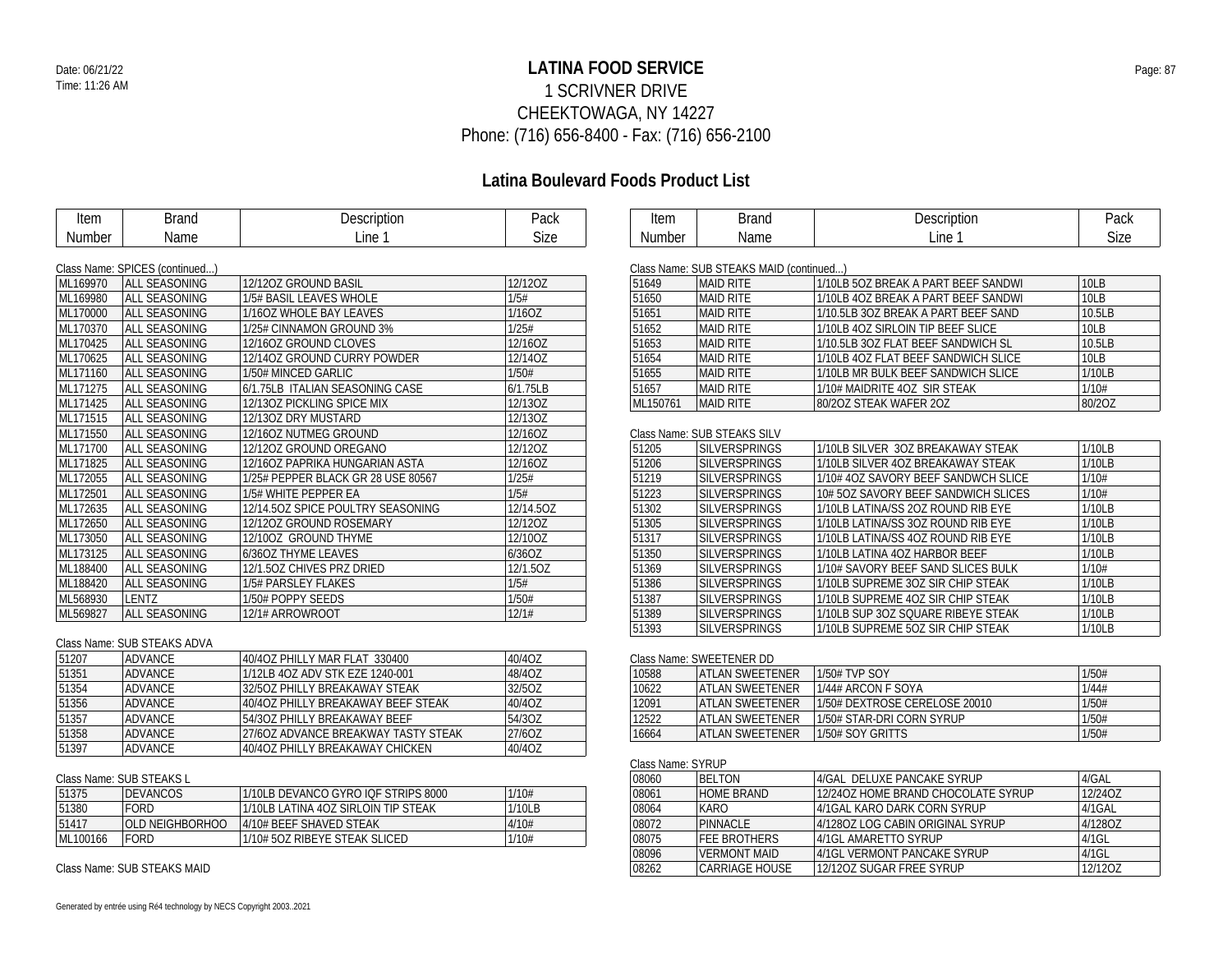### **LATINA FOOD SERVICE** Date: 06/21/22 Page: 88 1 SCRIVNER DRIVE CHEEKTOWAGA, NY 14227 Phone: (716) 656-8400 - Fax: (716) 656-2100

## **Latina Boulevard Foods Product List**

| Item   | 3rand | Description | Pack |  |
|--------|-------|-------------|------|--|
| Number | Name  | Line        | Size |  |

| Item   | 3rand | 1) escription<br><b>RESCRIPTION</b> | יומה<br>-dlh |
|--------|-------|-------------------------------------|--------------|
| Number | Name  | Line                                | $\sim$ izo   |

| 24496    | <b>HERSHEY</b>      | 8/130Z HERSHEY CHOCOLATE SPREAD    | 8/13OZ   |
|----------|---------------------|------------------------------------|----------|
| 25024    | <b>SWEETENER</b>    | 1/60# CORN SYRUP 42/43 DE CSU      | 1/60#    |
| 25026    | ORINGER             | 4/1GL CHOCOLATE SYRUP ORINGER      | $4/1$ GL |
| 25028    | <b>I RICE</b>       | 4/1GL BANANA SYRUP                 | $4/1$ GL |
| 25029    | <b>I RICE</b>       | 4/1GL CHERRY SYRUP IRICE           | $4/1$ GL |
| 25030    | ORINGER             | 4/1GL COFFEE SYRUP ORINGER         | $4/1$ GL |
| 25031    | ORINGER             | 4/1GL RASPBERRY SYRUP RTU ORINGER  | $4/1$ GL |
| 25032    | <b>I RICE</b>       | 4/1GL ROOT BEER SYRUP RTU IRICE    | $4/1$ GL |
| 25033    | ORINGER             | 4/1GL STRAWBERRY SYRUP RTU ORINGER | $4/1$ GL |
| 25034    | ORINGER             | 4/1GL VANILLA SYRUP RTU ORINGER    | $4/1$ GL |
| 25035    | ORINGER             | 4/1GL SIMPLE SYRUP ORINGER         | $4/1$ GL |
| 25036    | <b>I RICE</b>       | 4/1GL ORANGE SYRUP                 | $4/1$ GL |
| 25047    | FEE BROTHERS        | 4/1GL BUTTERSCOTCH SYRUP           | $4/1$ GL |
| 25048    | FEE BROTHERS        | 4/1GL COCONUT SYRUP                | $4/1$ GL |
| 25049    | FEE BROTHERS        | 8/320Z CARAMEL SYRUP               | 8/32OZ   |
| 25050    | FEE BROTHERS        | 4/1GL IRISH CREAM SYRUP            | $4/1$ GL |
| 25051    | <b>I RICE</b>       | 4/1GL CHOCOLATE SYRUP              | $4/1$ GL |
| 25053    | <b>I RICE</b>       | 4/1GL STRAWBERRY SYRUP RTU         | $4/1$ GL |
| 25054    | <b>I RICE</b>       | 4/1GL STRAWBERRY SHAKE BASE SYRUP  | $4/1$ GL |
| 81090    | KARO                | 4/1GAL LIGHT CORN SYRUP            | 4/1GAL   |
| 82825    | <b>FEE BROTHERS</b> | 12/10T BUTTERSCOTCH SYRUP          | 12/1QT   |
| ML183451 | <b>HERSHEY</b>      | 24/240Z CHOCOLATE SYRUP BOTTLES    | 24/24OZ  |

Class Name: TENDERLOIN CASE

| 58269  | <b>SWIFT</b>     | CHOCIE TENDERLOIN SIDE MUSCLE       | 12/5UP  |
|--------|------------------|-------------------------------------|---------|
| 62242  |                  | 12/5 & UP CHOICE PEELED TENDERLOIN  |         |
| 62247  | <b>FOUR STAR</b> | 12/5# COW TENDERLOIN 4 STAR         | 12/5UP  |
| 62249F | <b>SUKARNE</b>   | SUKARNE PLD TENDER FROZEN           | 6/5#AVE |
| 62250  | <b>SWIFT</b>     | 12/5&UP #2 TENDERLOIN               |         |
| 62252  |                  | 14/2.5UP CHOICE PEELED BUTT TENDERS |         |
| 62252F | <b>SWIFT</b>     | 14/2.5UP CHOICE PEELED BUTT TENDERS |         |
| 63503  | <b>SWIFT</b>     | 12/5 UP PEELED TENDERLOIN SELECT    | 12/5UP  |

Class Name: TENDERLOIN CUT

| 60100  | 1855          | TENDERLOIN STEAK/BONE IN           |  |
|--------|---------------|------------------------------------|--|
| 62243  |               | CHOICE TENDERLOIN LOGS CENTER CUT  |  |
| 62245  | I ATINA       | ISELECT BLOCK READY TENDERLOIN.    |  |
| 62247B | <b>LATINA</b> | WHOLE COMM. TENDERLOIN CUT F/F 07  |  |
| 62248  | <b>WPBE</b>   | CENTER CUT COMMERCIAL TENDERS logs |  |
| 62251  |               | I CHOICE BI OCK READY TENDERI OIN. |  |

| .                                        |        | ___.______________________   |  |  |  |  |
|------------------------------------------|--------|------------------------------|--|--|--|--|
| 62402                                    | LATINA | <b>CUT TENDERLOIN E/E CH</b> |  |  |  |  |
| Class Natile. TENDERLUIN CUT (CONTINUED) |        |                              |  |  |  |  |

Class Name: TENDERLOIN CUT (continued...)

| 62402  | LATINA | CUT TENDERLUIN E/E CH              |        |
|--------|--------|------------------------------------|--------|
| 62602  | LATINA | TENDERS STK CHN-OFF C/C CH         |        |
| 62603  | LATINA | 20/60Z TENDERS STK CHN-OFF C/C     |        |
| 62604  | LATINA | 25/80Z TENDERS STK CHN-OFF C/C     |        |
| 62605  | LATINA | 20/80Z TENDERS STK CHN-OFF C/C     |        |
| 62606  | LATINA | #2 TENDERS STEAK C/C               |        |
| 62802  | LATINA | TENDERS MEDALLION STK CH           |        |
| 62803  |        | 28/50Z TENDERLOIN STEAKS           | 28/5OZ |
| 62902  | LATINA | TENDERS SANDWICH STK CH            |        |
| 68002  |        | 2/5# CH. TENDERLOIN TAILS          | 2/5#   |
| 68006B | LATINA | 1/60Z BEEF TENDERLOIN JULIENNE     |        |
| 68402  | LATINA | TENDERS STK CHN-OFF C/C SELECT     |        |
| 68701  |        | <b>FRESH TENDERLOIN TIPS 2/5lb</b> | 2/5LB  |
| 68805  | LATINA | 27/607 PORTION TENDERLOIN TIP      | 27/60Z |
| PT002  | 1855   | C/C PRIME TENDERLOIN STEAK         |        |
| PT004  | LATINA | PRIME BLOCK READY TENDER 5#AVG     | 5#AVG  |
|        |        |                                    |        |

#### Class Name: TOMATO INST

| 57116 | <b>ROLAND</b>     | 6/32OZ ROLAND OVEN RSTD TOMATOES   | 6/32OZ   |
|-------|-------------------|------------------------------------|----------|
| 75756 | PELLICANOS        | 12/12OZ LEOS PIZZA SAUCE           | 12/12OZ  |
| 76734 | <b>FURMANOS</b>   | 6/#10 FURM TOMATO PUREE HEAVY 1.06 | 6/#10    |
| 76743 | <b>PELLICANOS</b> | 6/1070Z RICOTTAS PIZZA SAUCE       | 6/107OZ  |
| 76746 | PELLICANOS        | 6/1070Z LEOS PIZZA SAUCE           | 6/107OZ  |
| 89100 | <b>REDPACK</b>    | 6/10 REDPACK PIZZA SAUCE W/BASIL   | 6/10 CAN |
| 89101 | <b>REDPACK</b>    | 6/10 REDPACK ALL PURP CRUSHED TOMS | 6/10 CAN |
| 89102 | <b>REDPACK</b>    | 6/10 REDPACK TOMATO PUREE          | 6/10 CAN |
| 89103 | <b>REDPACK</b>    | 6/10 REDPACK TOMATO SAUCE          | 6/10 CAN |
| 89104 | <b>REDPACK</b>    | 6/10 REDPACK SPAGHETTI SAUCE       | 6/10 CAN |
| 89106 | <b>REDPACK</b>    | 6/10 UNIPRO WHLE PEEL TOM IN JUICE | 6/10 CAN |
| 89107 | <b>REDPACK</b>    | 6/10 REDPACK TOMATO PASTE          | 6/10 CAN |
| 89200 | <b>STANISLAUS</b> | 6/10 FULL RED PIZZA SAUCE W/BASIL  | 6/10 CAN |
| 89201 | <b>STANISLAUS</b> | 6/10 FULL RED CRUSHED TOMATOES     | 6/10 CAN |
| 89202 | <b>STANISLAUS</b> | 6/10 FULL RED PUREE 1.06           | 6/10 CAN |
| 89203 | <b>STANISLAUS</b> | 6/10 SAPORITO PUREE 1.08           | 6/10 CAN |
| 89204 | <b>STANISLAUS</b> | 6/10 SAPOR FILETTO DI POMODORO     | 6/10 CAN |
| 89206 | <b>STANISLAUS</b> | 6/10 FULL RED 7/11 GND WHL TOMATO  | 6/10 CAN |
| 89207 | <b>STANISLAUS</b> | 6/10 ALTA CUCINA WHOLE TOMATOES    | 6/10 CAN |
| 89208 | <b>STANISLAUS</b> | 6/10 FULL RED TOMATO PASTE         | 6/10 CAN |
| 89209 | <b>STANISLAUS</b> | 6/10 FULL RED PREP PIZZA SAUCE     | 6/10 CAN |
| 89211 | <b>STANISLAUS</b> | 6/10 SAPORITO PIZZA SAUCE          | 6/10 CAN |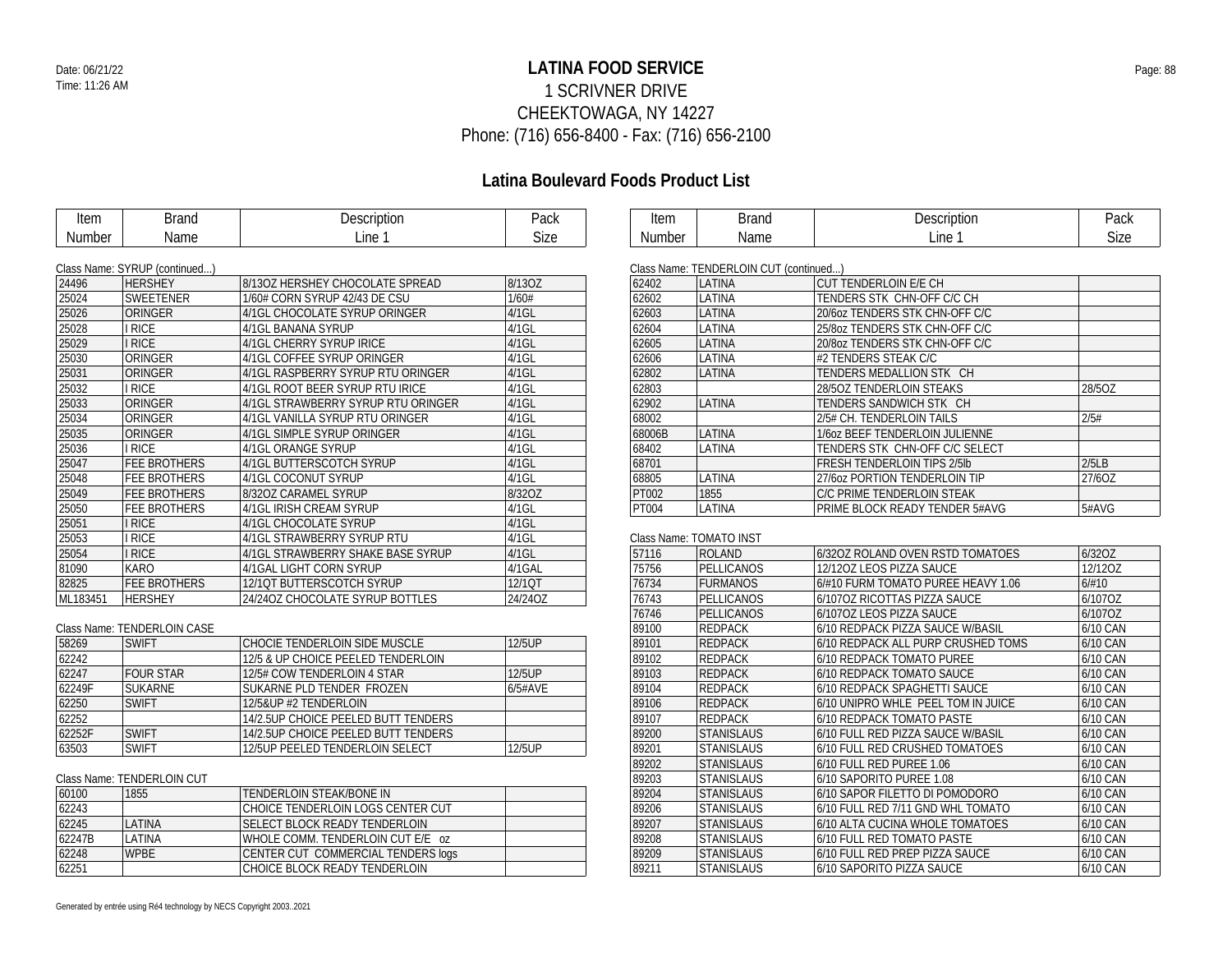### **LATINA FOOD SERVICE** Date: 06/21/22 Page: 89 1 SCRIVNER DRIVE CHEEKTOWAGA, NY 14227 Phone: (716) 656-8400 - Fax: (716) 656-2100

| <b>Item</b>   | <b>Brand</b>                        | Description                         | Pack       | Item                 | <b>Brand</b>                        | Description                         | Pack      |
|---------------|-------------------------------------|-------------------------------------|------------|----------------------|-------------------------------------|-------------------------------------|-----------|
| <b>Number</b> | Name                                | Line 1                              | Size       | Number               | Name                                | Line 1                              | Size      |
|               |                                     |                                     |            |                      |                                     |                                     |           |
|               | Class Name: TOMATO INST (continued) |                                     |            |                      | Class Name: TOMATO INST (continued) |                                     |           |
| 89212         | <b>STANISLAUS</b>                   | 6/10 FULL RED SUPERDOLCE PIZZA SCE  | 6/10 CAN   | 89623                | <b>ANGELA MIA</b>                   | 6/#10 ANGELA MIA CRUSHED TOMATO     | 6/#10     |
| 89214         | <b>STANISLAUS</b>                   | 6/10 FULL RED AL DENTE PASTA SAUCE  | 6/10 CAN   | 89625                | <b>CIAO</b>                         | 12/280Z CIAO ITAL PEELED TOMATOES   | 12/28OZ   |
| 89215         | <b>STANISLAUS</b>                   | 6/10 FULL RED VALOROSO PEAR TOM     | $6/10$     | 91217                | <b>DELALLO</b>                      | S/O DELALLO ITAL RSTD TOMATOES      | 6/27.50OZ |
| 89216         | <b>STANISLAUS</b>                   | 6/10 FULL RED MARINARA SAUCE        | 6/10 CAN   | 91218                | DELALLO                             | 2/5# DELALLO SUN DRIED TOMATOES     | 2/5#      |
| 89222         | <b>STANISLAUS</b>                   | 6/10 FULL RED PIZZAIOLO             | 6/10       | 97083                | <b>MUTTI</b>                        | 3/3 KG MUTTI TOMATO PASTE           | 3/3 KG    |
| 89224         | <b>STANISLAUS</b>                   | 6/10 FULL RED TOMATO SAUCE          | 6/10       | ML118624             | <b>RED GOLD</b>                     | 6/#10 KETCHUP X-STANDARD 29% R      | 6/10      |
| 89226         | <b>STANISLAUS</b>                   | 6/10 FULL RED TOMATO MAGIC          | 6/10       | ML118632             | <b>RED GOLD</b>                     | 6/#10 KETCHUP NATURAL W/ SUGAR      | 6/10      |
| 89227         | <b>STANISLAUS</b>                   | 6/10 FULL RED POMAROLA SAUCE        | 6/10       | ML118675             | <b>CON AGRA</b>                     | 6/#10 HUNT'S KETCHUP                | 6/#10     |
| 89228         | <b>STANISLAUS</b>                   | 6/10 SAPORITO FRESH BASIL PIZZA SAU | 6/10       | ML190515             | <b>RED GOLD</b>                     | 6/#10 PIZZA SAUCE PREPARED RED      | 6/10      |
| 89231         | <b>STANISLAUS</b>                   | 6/10 FULL RED DICED TOM IN JUICE    | 6/10       | ML190660             | <b>FURMANOS</b>                     | 6/#10 SPAGHETTI SAUCE               | 6/#10     |
| 89232         | <b>STANISLAUS</b>                   | 6/10 TRATTORIA SPAGHETTI SAUCE      | 6/10       | ML190664             | <b>DELMONTE</b>                     | 6/#10 SPAGHETTI SAUCE DELUXE CONTAD | 6/#10     |
| 89234         | PRIMA DORO                          | 6/#10 MARKS PRIMA DORO PIZZA SAUCE  | 6/#10      | ML190680             | <b>RED GOLD</b>                     | 6/#10 SPAGHETTI SAUCE ENHANCED      | 6/#10     |
| 89237         | <b>ESCALON</b>                      | 6/#10 BELLA ROSA CRUSHED TOMATOES   | 6/#10      | ML190685             | <b>RED GOLD</b>                     | 6/#10 SAUCE PIZZA NUTRITION ENH     | 6/10      |
| 89300         | DON PEPINO                          | 6/10 DON PEPINO PIZZA SAUCE         | 6/10 CAN   | ML190690             | <b>RED GOLD</b>                     | 6/#10 SAUCE MARINARA NUTRN ENH      | 6/10      |
| 89301         | <b>VIOLET</b>                       | 6/#10 VIOLET SPEC PIZZA SAUCE       | 6/#10 CAN  | ML190760             | <b>CON AGRA</b>                     | 6/#10 TOMATOES DICED IN PUREE       | 6/#10     |
| 89307         | DON PEPINO                          | 6/10 SCALFANI CRUSHED TOMATOES      | 6/10       | ML190812             | <b>CON AGRA</b>                     | 6/#10 TOMATOES DICED/JUICE ANG      | 6/#10     |
| 89500         | <b>SAN BENITO</b>                   | 6/#10 SAN BENITO PIZZA SAUCE X-HVY  | 6/#10 CAN  | ML190835             | <b>CON AGRA</b>                     | 6/#10 TOMATOES DICED PETITE         | 6/#10     |
| 89501         | <b>SAN BENITO</b>                   | 6/#10 SAN BENITO CRUSHED TOMATOES   | 6/#10 CAN  | ML190975             | <b>CON AGRA</b>                     | 6/#10 TOMATO SAUCE                  | 6/#10     |
| 89502         | <b>SAN BENITO</b>                   | 6/#10 SAN BENITO 1.06 TOM PUREE     | 6/#10 CAN  | ML190987             | CON AGRA                            | 6/#10 TOMATOES STEWED               | 6/#10     |
| 89505         | <b>SAN BENITO</b>                   | 6/#10 SAN BENITO 1.07 XHVY PUREE    | 6/#10 CAN  |                      |                                     |                                     |           |
| 89506         | <b>SAN BENITO</b>                   | 6/#10 SB OLD CALIF TOM PASTE POUCH  | 6/#10      |                      | Class Name: TOMATOE RETAIL          |                                     |           |
| 89508         | <b>SAN BENITO</b>                   | 6/#10 SAN BENITO PREMIUM MARINARA   | 6/#10      | 24223                | <b>MUTTI</b>                        | 12/4.9 OZ MUTTI TOMATO PASTE TUBE   | 12/4.9 OZ |
| 89509         | <b>SAN BENITO</b>                   | 6/10 OLD CAL FP PIZZA SAUCE POUCH   | 6/#10      | 91197                | <b>LUIGI VITELLI</b>                | 12/280Z L V TOMATO PUREE            | 12/28OZ   |
| 89512         | <b>BIANCO</b>                       | 6/#10 BIANCO PEELED TOMATO W/ BASI  | 6/#10      | 91198                | <b>LUIGI VITELLI</b>                | 12/280Z L V CRUSHED TOMATO          | 12/28OZ   |
| 89528         | <b>LITTLE ITALY</b>                 | 6/10 LITTLE ITALY PASTA SAUCE       | 6/10 POUCH | 91199                | <b>LUIGI VITELLI</b>                | 12/280Z L V TOMATO SAUCE            | 12/28OZ   |
| 89529         | <b>GIA RUSSA</b>                    | 6/10# GIA RUSSA PIZZA SAUCE         | 6/10#      | 91201                | <b>LUIGI VITELLI</b>                | 48/6OZ LUIGI VITELLI TOMATO PASTE   | 48/6OZ    |
| 89550         | <b>ESCALON</b>                      | 6/#10 BONTA PIZZA SAUCE W/BASIL     | 6/#10 CAN  | 91207                | <b>CENTO</b>                        | 24/12OZ CENTO TOMATO PASTE          | 24/12OZ   |
| 89552         | <b>ESCALON</b>                      | 6/#10 BONTA PUREE 1.09              | 6/#10 CAN  | 91208                | <b>CENTO</b>                        | 12/280Z CENTO SAN MARZANO TOMATO    | 12/28OZ   |
| 89554         | <b>ESCALON</b>                      | 6/#10 BELLA ROSA PUREE 1.07         | 6/#10 CAN  | 91214                | ORTOCONSERVIERA                     | 12/100Z SUNDRIED TOMATOES IN OIL    | 12/10OZ   |
| 89560         | ESCALON                             | 6/#10 ALLEGRO CLASSIC PIZZA SAUCE   | 6/#10 CAN  | 91252                | DON PEPINO                          | 12/150Z DON PEPINO PIZZA SAUCE      | 12/15OZ   |
| 89561         | <b>ESCALON</b>                      | 6/#10 ESC 6 & 1 ALL PURPOSE GRN TOM | $6/10$     | 91253                | <b>SCLAFANI</b>                     | 12/280Z SCLAFANI CRUSHED TOMATOES   | 12/28OZ   |
| 89565         | <b>REDPACK</b>                      | 6/10 REDPACK DICED TOMATOES         | 6/10       |                      |                                     |                                     |           |
| 89568         | <b>FURMANOS</b>                     | 6/10 FURMANOS CRUSHED TOMATOES      | $6/10$     | Class Name: TOMATOES |                                     |                                     |           |
| 89569         | ESCALON                             | 6/#10 ALLEG TUS TOM/HERB PASTA SAUC | 6/#10      | 63424                | <b>BIANCO</b>                       | 6/#10 DI NAPOLI CRUSHED IN PUREE    | 6/#10     |
| 89600         | <b>ANGELA MIA</b>                   | 6/10 ANGELA DICED TOMATO NO SALT    | 6/10       |                      |                                     |                                     |           |
| 89613         | <b>CIAO</b>                         | 6/10 CIAO ITALIAN PEELED TOMATOES   | 6/10       | Class Name: TOPPINGS |                                     |                                     |           |
| 89614         | <b>CIAO</b>                         | 6/#10 CIAO ORGANIC TOMATOES         | 6/#10      | 01822                | <b>DUTCH TREAT</b>                  | 1/10# GROUND PEANUT BUTTER CUPS     | 1/10#     |
| 89615         | <b>CIAO</b>                         | 12/140Z CIAO ITAL PEELED TOMATOES   | 12/14OZ    | 01830                | <b>HENRY &amp; HENRY</b>            | 1/28# H&H STREUSEL TOPPING          | 1/28#     |
| 89616         | <b>CIAO</b>                         | 6/10# CIAO CRUSHED TOMATO           | 6/10#      | 25038                | ORINGER                             | 6/#10 BUTTERSCOTCH TOPPING          | 6/#10     |
| 89617         | <b>CIAO</b>                         | 6/3KILO CIAO DOP SAN MARZANO TOMATO | 6/3KILO    | 25039                | <b>I RICE</b>                       | 3/64OZ SALTY CARAMEL TOPPING RTU    | 3/64OZ    |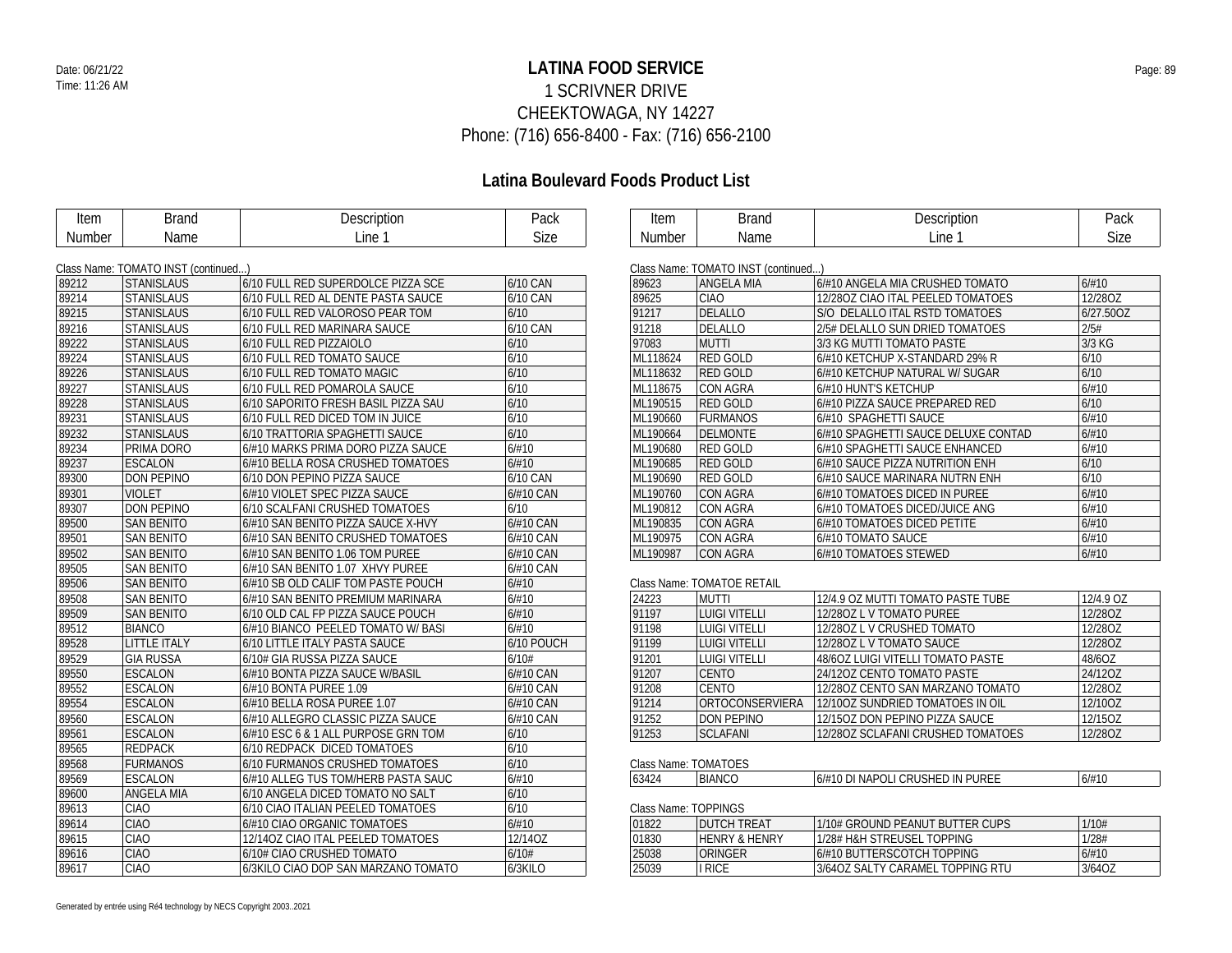### **LATINA FOOD SERVICE** Date: 06/21/22 Page: 90 1 SCRIVNER DRIVE CHEEKTOWAGA, NY 14227 Phone: (716) 656-8400 - Fax: (716) 656-2100

| Item   | <b>Brand</b>                     | Description                         | Pack        | Item   | <b>Brand</b>                     | Description                        | Pack     |
|--------|----------------------------------|-------------------------------------|-------------|--------|----------------------------------|------------------------------------|----------|
| Number | Name                             | Line 1                              | <b>Size</b> | Number | Name                             | Line 1                             | Size     |
|        |                                  |                                     |             |        |                                  |                                    |          |
|        | Class Name: TOPPINGS (continued) |                                     |             |        | Class Name: TOPPINGS (continued) |                                    |          |
| 25040  | ORINGER                          | 6/#10 CARAMEL TOPPING               | 6/#10       | 28606  | I RICE                           | 6/5GL PINEAPPLE TOPPING            | 6/0.5GL  |
| 25041  | ORINGER                          | 3/#10 FUDGE FF SUGAR FREE TOPPING   | 3/H10       | 28607  | I RICE                           | 6/.5GL STRAWBERRY TOPPING          | 6/0.5GL  |
| 25042  | ORINGER                          | 3/#10 PEANUT BUTTER TOPPING         | 3/#10       | 28608  | <b>SENECA</b>                    | 6/5GL MARASCHINO CHERRY LG NO STEM | 6/0.5GL  |
| 25044  | ORINGER                          | 6/#10 FUDGE DELUXE HOT MILK         | 6/#10       | 28609  | <b>SENECA</b>                    | 6/5GL MARASCHINO CHERRY LRG W STEM | 6/0.5GL  |
| 25045  | ORINGER                          | 6/#10 FUDGE MILK TOPPING            | 6/#10       | 28610  | <b>SENECA</b>                    | 6/5GL MARASCHINO CHERRY CRUSHED    | 6/0.5GL  |
| 25062  | ORINGER                          | 3/64OZ BLACK RASP W SEED TOPPING    | 3/64OZ      | 28612  | <b>SENECA</b>                    | 1/50# MARASCHINO CHERRY RED PLAIN  | 1/50#    |
| 28501  | TOP IT                           | 4/6# SPRINKLES CARNIVAL             | 4/6#        | 28613  | <b>SENECA</b>                    | 4/1GL MARASCHINO CHERRY COL STEMS  | $4/1$ GL |
| 28502  | TOP IT                           | 4/6# SPRINKLES CHOCOLATE            | 4/6#        | 28614  | <b>SENECA</b>                    | 1/50# BORDEAUX CHERRIES            | 1/50#    |
| 28503  | <b>OREO</b>                      | 1/25# OREO COOKIE CRUMB MEDIUM      | 1/25#       | 28615  | ORINGER                          | 6/#10 SHERBERT BASE NEUTRAL        | 6/#10    |
| 28504  | <b>DAWN</b>                      | 4/6# PEANUT BRITTLE KRU W/ DECO     | 4/6#        | 28617  | I RICE                           | S/O 4/1GL FF CHOCOLATE TOPPING     | $4/1$ GL |
| 28505  | <b>TR TOPPERS</b>                | 1/10# CINNAMON STREUSEL TOPPING     | 1/10#       | 28619  | <b>DUTCH TREAT</b>               | 1/10# CHOPPED HEATH PIECES         | 1/10#    |
| 28506  | <b>CHIPS AHOY</b>                | 12CT CHIPS AHOY CHNKY COOKIE MED PC | 12/1#       | 28621  | <b>TWIX</b>                      | 1/10# TWIX BOX                     | 1/10#    |
| 28510  | <b>TR TOPPERS</b>                | 5/5# RED RASPBERRIES IQF            | 5/5#        | 28625  | <b>TWIN BAKERY</b>               | 1/10# RED SPRINKLES                | 1/10#    |
| 28511  | TR TOPPERS                       | 1/10# YOGURT CHIPS MINI 4M          | 1/10#       | 28627  | TR TOPPERS                       | 4/2.5# KIT KAT BOX                 | 4/2.5#   |
| 28512  | <b>MARZETTI</b>                  | 72/20Z MARZ CARAMEL DIPPING CUPS    | 72/20Z      | 28628  | <b>JOY</b>                       | 1/30# CHOC WAFER BURRY COOKIE      | 1/30#    |
| 28514  | <b>TR TOPPERS</b>                | 1/8# CHOCOLATE FLAKES LOWER MELT    | 1/8#        | 28629  | TR TOPPERS                       | 2/5# REESE PEANUT BTR CUP CHOPPED  | 2/5#     |
| 28516  | <b>JHS</b>                       | 3/1180Z JHS STRAWBERRY TOPPING RTU  | 3/118       | 28630  | TR TOPPERS                       | 2/5# SNICKERS CHOPPED              | 2/5#     |
| 28519  | <b>JHS</b>                       | 3/910Z PEANUT BUTTER TOPPING        | 3/910Z      | 28631  | TR TOPPERS                       | 4/5# REESES PB CUPS CHOPPED        | 4/5#     |
| 28521  | <b>JHS</b>                       | 96/1.5OZ JHS HOT FUDGE TOPPING      | 96/1.50Z    | 28632  | TR TOPPERS                       | 1/10# BROWNIE BITES                | 1/10#    |
| 28526  | <b>COOL WHIP</b>                 | 12/1# COOL WHIP WHIPPED TOPPING     | 12/1#       | 28633  | TR TOPPERS                       | 2/5# HEATH BARS BOX                | 2/5#     |
| 28533  | LYONS                            | 6/#5 PINEAPPLE TOPPING              | 6/#5        | 28635  | <b>BUTTERFINGER</b>              | 2/5# BUTTERFINGER BOX              | 2/5#     |
| 28541  | <b>DUTCH TREAT</b>               | 1/10# COTTON CANDY CRUNCH           | 1/10#       | 28636  | TR TOPPERS                       | 2/5# REESES PIECES BOX             | 2/5#     |
| 28545  | <b>I RICE</b>                    | 6/.5GL BLUEBERRY TOPPING            | 6/0.5GL     | 28644  | <b>JHS</b>                       | 6/10# MELLOCREME HOT FUDGE         | 6/10#    |
| 28546  | LAWRENCE                         | 4/7.625# BLUEBRY ORCH FRH FRUIT FIL | $4/7.625$ # | 28649  | TR TOPPERS                       | 2/5# M&M STICKER BOX               | 2/5#     |
| 28551  | <b>TR TOPPERS</b>                | 1/25# HERSHEY MILK CHOC CHIPS 1M    | 1/25#       | 28664  | <b>JOY</b>                       | 1/30# CHOCOLATE COOKIE CRUNCH      | 1/30#    |
| 28555  | <b>FRUIT FILLINGS</b>            | 1/27.5# RASPBERRY FILLING W/O SEEDS | 1/27.5#     | 28672  | <b>TWIN BAKERY</b>               | 1/10# ORANGE SPRINKLES             | 1/10#    |
| 28559  | <b>TR TOPPERS</b>                | 1/10# PIE CHIPS FLAT                | 1/10#       | 28673  | <b>DUTCH TREAT</b>               | 1/10# CINNI MINIS                  | 1/10#    |
| 28560  | <b>TR TOPPERS</b>                | 1/10# COCONUT FLAKES SWEETENED      | 1/10#       | 28674  | <b>DUTCH TREAT</b>               | 1/10# MINI METEORS                 | 1/10#    |
| 28561  | <b>TR TOPPERS</b>                | 10# PEANUT BUTTER CUPS MINI WHOLE   | 1/10#       | 28682  | ORINGER                          | 3/#10 KETTLE CORN TOPPING          | 3/H10    |
| 28568  | TR TOPPERS                       | 10# DARK RASPBERRY TRUFFLE CUP MINI | 1/10#       | 28683  | ORINGER                          | 2/11# BURNT CARAMEL TOPPING        | 2/11#    |
| 28570  | <b>REESES</b>                    | 1/25# REESES PIECES MINI            | 1/25#       | 28685  | ORINGER                          | 3/64OZ PINEAPPLE TOPPING           | 3/64OZ   |
| 28576  | <b>TR TOPPERS</b>                | 1/10# COCOA PRETZELS MICRO MINI     | 1/10#       | 28686  | ORINGER                          | 3/64OZ RASPBERRY TOPPING           | 3/64OZ   |
| 28578  | TR TOPPERS                       | 1/10# MILK SEASALT CARAMEL TRUFFLE  | 1/10#       | 28689  | TR TOPPERS                       | 1/10# SMORES TOPPING               | 1/10#    |
| 28579  | <b>TR TOPPERS</b>                | 1/25# M&M MINIS BAKING BITS         | 1/25#       | 29001  | <b>LYONS MAGNUS</b>              | 6/5# BLUEBERRY TOPPING CRUSHED     | 6/5#     |
| 28581  | <b>TR TOPPERS</b>                | 4/5# GUMMI WORMS ASST FRUIT 2"      | 4/5#        | 29002  | <b>LYONS MAGNUS</b>              | 6/5# STRAWBERRY TOPPING            | 6/5#     |
| 28583  | TR TOPPERS                       | 4/5# REESES PEANUT BUTTER CUP WHOLE | 4/5#        | 29003  | <b>LYONS MAGNUS</b>              | 6/5# RED RASPBERRY TOPPING         | 6/5#     |
| 28588  | <b>TR TOPPERS</b>                | 4/4.5lb GUMMI WORMS SOUR NEON       | $4/4.5$ lb  | 29004  | <b>LYONS MAGNUS</b>              | 6/5# PEACH TOPPING CRUSHED         | 6/5#     |
| 28597  | <b>TR TOPPERS</b>                | 4/5# BEAR CUB MINI 12 FLAVOR        | 4/5#        | 29005  | <b>LYONS MAGNUS</b>              | 6/5# SPICED APPLE TOPPING          | 6/5#     |
| 28598  | <b>TR TOPPERS</b>                | 2/5# NERDS RAINBOW                  | 2/5#        | 29006  | <b>LYONS MAGNUS</b>              | 6/5# WILD CHERRY TOPPING CRUSHED   | 6/5#     |
| 28603  | <b>TR TOPPERS</b>                | S/O 1/10# MILK CHOCOLATE TURTLES    | 1/10#       | 29007  | <b>LYONS MAGNUS</b>              | 6/5# CREME DE MENTHE TOPPING       | 6/5#     |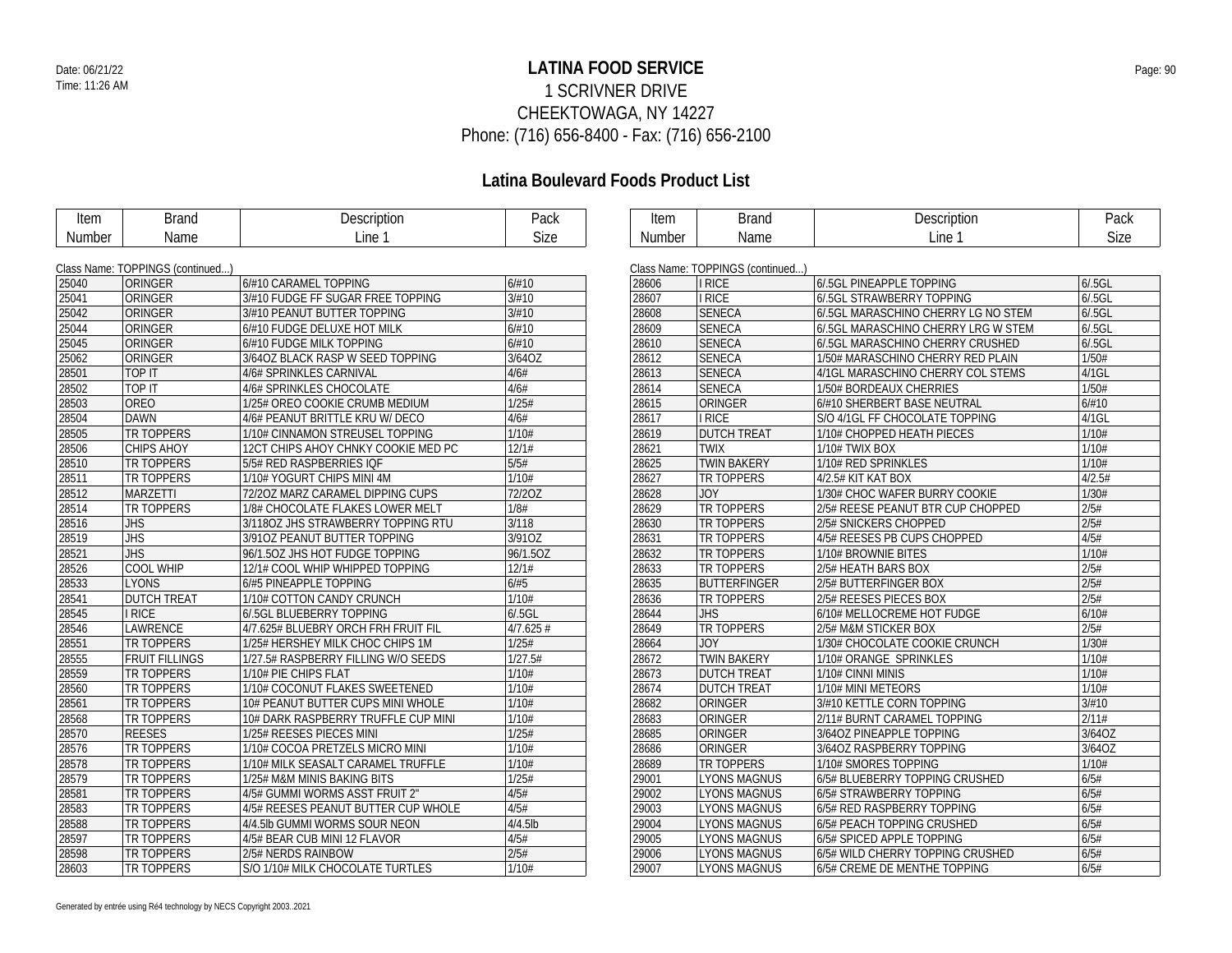### **LATINA FOOD SERVICE** Date: 06/21/22 Page: 91 1 SCRIVNER DRIVE CHEEKTOWAGA, NY 14227 Phone: (716) 656-8400 - Fax: (716) 656-2100

| Item          | <b>Brand</b>                     | Description                         | Pack             | <b>Item</b>   | <b>Brand</b>                     | Description                         | Pack        |
|---------------|----------------------------------|-------------------------------------|------------------|---------------|----------------------------------|-------------------------------------|-------------|
| <b>Number</b> | Name                             | Line 1                              | Size             | <b>Number</b> | Name                             | Line 1                              | <b>Size</b> |
|               |                                  |                                     |                  |               |                                  |                                     |             |
|               | Class Name: TOPPINGS (continued) |                                     |                  |               | Class Name: TOPPINGS (continued) |                                     |             |
| 29008         | MONDELEZ                         | 4/2.5# OREO MEDIUM COOKIE PIECES    | 4/2.5#           | 82071         | <b>I RICE</b>                    | 2/#10 ICE CREAM WAFFLE CONE DIP     | 2/#10       |
| 29009         | <b>LYONS MAGNUS</b>              | 12/16OZ DESIGNER DESSERT CINNAMON   | 12/16OZ          | 82104         | <b>TWIN BAKERY</b>               | 1/25# WHITE SPRINKLES               | 1/25#       |
| 32851         | <b>SMUCKER'S</b>                 | 12/6OZ SMUCKERS HOT FUDGE           | 12/6OZ           | 82109         | <b>JOY</b>                       | 1/10# WAFFLE PIECES 1/4X1/4         | 1/10#       |
| 82012         | <b>TR TOPPERS</b>                | 1/10# CHOC CHIP COOKIE DOUGH NO EGG | 1/10#            | 82209         | <b>I RICE</b>                    | 6/5GL BUTTERSCOTCH TOPPING          | 6/.5GL      |
| 82013         | <b>JHS</b>                       | 3/#10 CHERRY DIP                    | 3/#10            | 82211         | <b>I RICE</b>                    | 3/#10 PEANUT BUTTER RS LIQUID TOPP  | 3/H10       |
| 82014         | <b>JHS</b>                       | 3/#10 BUTTERSCOTCH DIP              | 3/H10            | 82212         | I RICE                           | 6/5GL RASPBERRY TOPPING RTU         | 6/0.5GL     |
| 82015         | <b>JHS</b>                       | 3/1230Z BLACK RASPBERRY TOPPING     | 3/123OZ          | 82213         | I RICE                           | 1/10# WI STABILIZER                 | 1/10#       |
| 82016         | JHS                              | 6/#10 FUDGE COLD                    | 6/#10            | 82214         | <b>CSM</b>                       | 6/#10 FUDGE CHOC MAJESTIC TOPPING   | 6/#10       |
| 82017         | JHS                              | 6/5# BUTTERSCOTCH TOPPING           | 6/5#             | 82216         | <b>CSM</b>                       | 4GL FLUFFY MARHSMALLOW TOPPING      | 4GL         |
| 82018         | <b>CONAGRA</b>                   | 2/#10 BIRTHDAY CAKE DIP             | 2/#10            | 82217         | <b>CSM</b>                       | 1/22.5# CONE DIP CHOC WAFFLE HNA    | 1/22.5#     |
| 82019         | <b>JHS</b>                       | 6/5# MARSHMELLO                     | 6/5#             | 82218         | <b>CSM</b>                       | 12/2# MARSHMALLOW TOPP RTU          | 12/2#       |
| 82020         | $\overline{JHS}$                 | 6/#10 CHOCOLATE CONE DIP            | 6/#10            | 82219         | <b>TR TOPPERS</b>                | 1/10# CHEESECAKE PIECES             | 1/10#       |
| 82021         | <b>JHS</b>                       | 6/#10 CHOCOLATE FFL TOPPING         | 6/#10            | 82221         | <b>DUTCH TREAT</b>               | 1/10# VANIL COOKIES & CREAM CHOPPED | 1/10#       |
| 82022         | <b>JHS</b>                       | 6/5# PINEAPPLE TOPPING              | 6/5#             | 82222         | <b>BLOOMER</b>                   | 1/30# BLOOMER PEANUT BUTTER CHIP    | 1/30#       |
| 82025         | <b>JHS</b>                       | 6/5# CARAMEL TOPPING                |                  | 82225         | <b>TR TOPPERS</b>                | 10# PB & J STRAWBERRY MINI CUPS     | 1/10#       |
| 82026         | <b>DUTCH TREAT</b>               | 10 LB. CHOCOLATE SUNDAE DIRT        | 10 <sub>lb</sub> | 82226         |                                  | 1/10# YELLOW SPRINKLES              | 1/10#       |
| 82027         | <b>DUTCH TREAT</b>               | 1/10# SPRINKLES CHOCOLATE/MINT      | 1/10#            | 82227         |                                  | 1/10# PURPLE SPRINKLES              | 1/10#       |
| 82028         | <b>DUTCH TREAT</b>               | 1/25# SPRINKLES CHOCOLATE           | 1/25#            | 82228         |                                  | 1/10# BLUE SPRINKLES                | 1/10#       |
| 82029         | <b>DUTCH TREAT</b>               | 1/25# SPRINKLES RAINBOW             | 1/25#            | 82229         |                                  | 1/10# PINK SPRINKLES                | 1/10#       |
| 82030         | <b>DUTCH TREAT</b>               | 1/10# SPRINKLES RED WHITE BLUE      | 1/10#            | 82230         | <b>SENSORY EFFECTS</b>           | 2/#10 CHOC FLVORED COOL CONE COAT   | 2/H10       |
| 82031         | <b>TWIN BAKERY</b>               | 1/10# SPRINKLES DARK GREEN          | 1/10#            | 82231         | <b>SENSORY EFFECTS</b>           | 2/#10 COTTON CNDY FLVRD COAT DIP    | 2/H10       |
| 82033         | <b>DUTCH TREAT</b>               | 1/10# SPRINKLES EASTER              | 1/10#            | 82232         | <b>SENSORY EFFECTS</b>           | 2/#10 BLU RASP FLVRD CNDY COAT DIP  | 2/#10       |
| 82035         | <b>DUTCH TREAT</b>               | 1/30# CHOCOLATE COOKIE BASE         | 1/30#            | 82233         | <b>SENSORY EFFECTS</b>           | 2/#10 PNUT BUT FLVRD CNDY COAT DIP  | 2/#10       |
| 82036         | <b>DUTCH TREAT</b>               | 1/30# VANILLA COOKIE BASE           | 1/30#            | 82234         | <b>SENSORY EFFECTS</b>           | 2/#10 WHITE BLISS CNDY COAT DIP     | 2/#10       |
| 82037         | <b>DUTCH TREAT</b>               | 1/10# CHOC COOKIE & CREAM CHOPPED   | 1/10#            | 82235         | <b>SENSORY EFFECTS</b>           | 6/#10 CHERRY FLVRD CNDY CRWN COAT   | 6/#10       |
| 82038         | <b>DUTCH TREAT</b>               | 1/10# M&MS CHOPPED                  | 1/10#            | 82236         | <b>SENSORY EFFECTS</b>           | 6/#10 CHOC FLVRD CNDY CRWN COAT     | 6/#10       |
| 82039         | <b>DUTCH TREAT</b>               | 1/10# REESES PIECES CHOPPED         | 1/10#            | 82237         | <b>SENSORY EFFECTS</b>           | 2/#10 TOASTED COCONUT CNDY COAT DIP | 2/#10       |
| 82041         | <b>DUTCH TREAT</b>               | 4/5# REESE PEANUT BUTTER CUP GRND   | 4/5#             | 82245         | TR TOPPERS                       | 1/10# FIZZY COTTON CANDY            | 1/10#       |
| 82042         | <b>DUTCH TREAT</b>               | 1/10# COCO DROP MINI                | 1/10#            | 82247         | <b>DUTCH TREAT</b>               | 1/25# MINI REESES PIECES            | 1/25#       |
| 82043         | <b>DUTCH TREAT</b>               | 1/10# MINI BUBBLE GUM BITS          | 1/10#            | 82250         | ORINGER                          | 3/64OZ SALTY CARAMEL TOPPING        | 3/64OZ      |
| 82044         | <b>DUTCH TREAT</b>               | 1/10# WHACKED WHOPPERS MALTBALL     | 1/10#            | 84000         | <b>DUTCH TREAT</b>               | 1/10# STRAWBERRY CRUNCH             | 10#         |
| 82045         | <b>DUTCH TREAT</b>               | 1/10# HEATH PIECES CHOPPED          | 1/10#            | 84001         | I RICE                           | 6 1/2GL SPICED APPLE TOPPING        | 6 1/2GL     |
| 82046         | <b>DUTCH TREAT</b>               | 1/50# HEATH PIECES CHOPPED          | 1/50#            | 84002         | TR TOPPERS                       | 2/5# CRUSHED PEPPERMINT             | 2/5#        |
| 82047         | <b>DUTCH TREAT</b>               | 1/10# ANDES CANDY PIECES            | 1/10#            | 84004         | <b>SENSORY EFFECTS</b>           | 2/#10 CANS ORANGE COOL CONE COAT    | 2/#10 CAN   |
| 82048         | <b>DUTCH TREAT</b>               | 1/10# GUMMY WORMS                   | 1/10#            | ML10780       | <b>HENRY &amp; HENRY</b>         | 1/45LB ICING EASY CHOCO FUDGE       | 1/45LB      |
| 82049         | <b>DUTCH TREAT</b>               | 1/10# NESTLES CRUNCH                | 1/10#            | ML14250       | <b>REESES</b>                    | 1/6LB CHIPS 1M PEANUT BUTTER REESE  | $1/6$ LB    |
| 82050         | <b>DUTCH TREAT</b>               | 1/10# SNICKERS CHOPPED              | 1/10#            | ML184526      | <b>CON AGRA</b>                  | 4/1GAL SYRUP STRAWBERRY RTU         | 4/1 GAL     |
| 82064         | <b>I RICE</b>                    | ICE CREAM PREM MILK FUDGE 1236      |                  | ML184626      | <b>JHS</b>                       | 4/1GAL VANILLA FOUNTAIN SHAKE SYRUP | 4/1GAL      |
| 82069         | <b>I RICE</b>                    | 6/#10 ICE CREAM SUNDAE SUPR CARAMEL | 6/#10            | ML185826      | <b>FIRST FOODS</b>               | 12/1# MIX WHIP TOPPING FIRS         | 12/1#       |
| 82070         | <b>I RICE</b>                    | 6/#10 ICE CRM SUNDAE SUPR FDGE 1212 | 6/#10            | ML186150      | <b>RICHS</b>                     | 12/320Z TOPPING READY TO WHIP       | 12/32OZ     |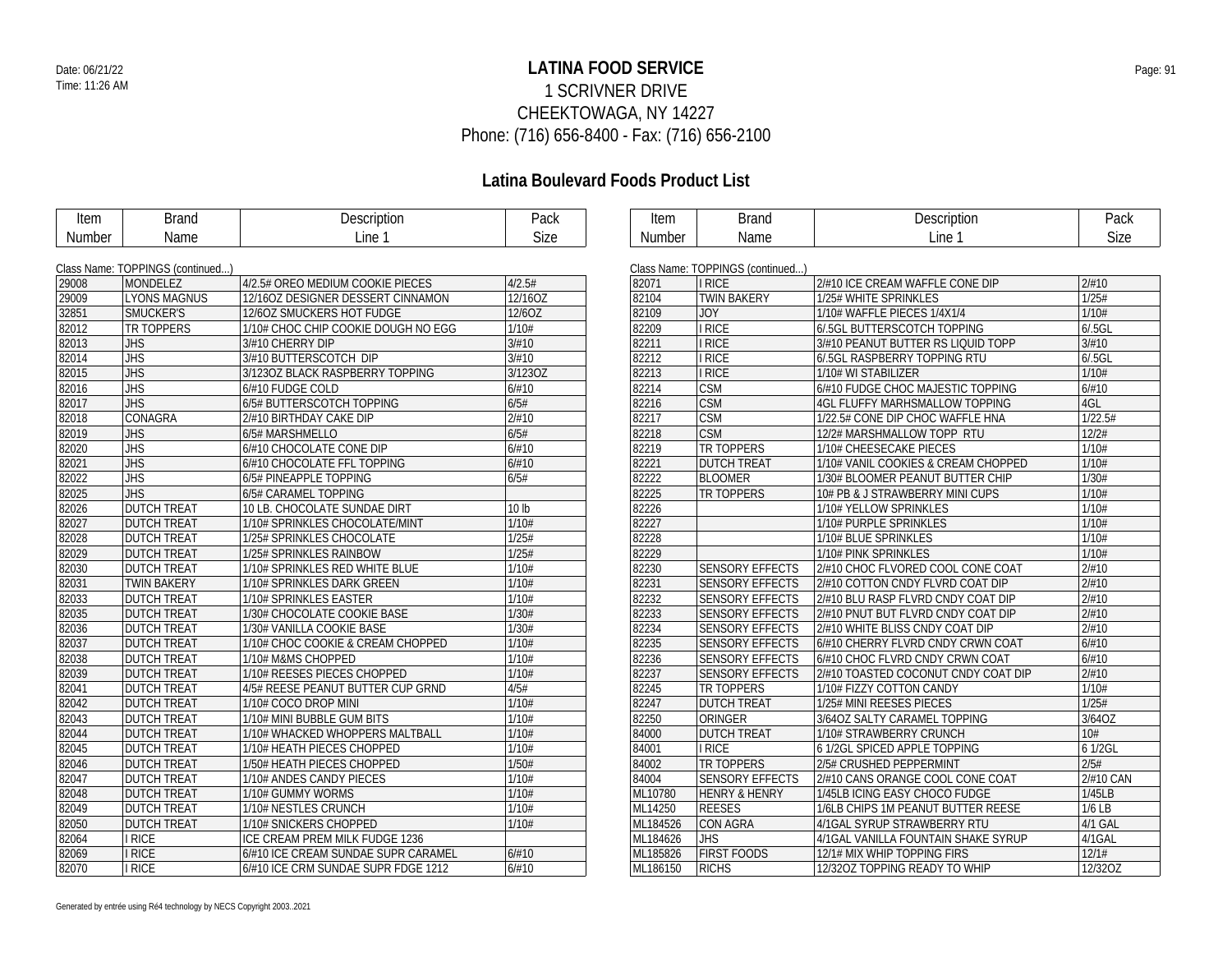### **LATINA FOOD SERVICE** Date: 06/21/22 Page: 92 1 SCRIVNER DRIVE CHEEKTOWAGA, NY 14227 Phone: (716) 656-8400 - Fax: (716) 656-2100

# **Latina Boulevard Foods Product List**

| Item               | <b>Brand</b>          | Description                         | Pack           | Item     | <b>Brand</b>                   | Description                            | Pack         |
|--------------------|-----------------------|-------------------------------------|----------------|----------|--------------------------------|----------------------------------------|--------------|
| Number             | Name                  | Line 1                              | Size           | Number   | Name                           | Line 1                                 | Size         |
|                    |                       |                                     |                |          |                                |                                        |              |
| Class Name: TUNA   |                       |                                     |                |          | Class Name: TURKEY (continued) |                                        |              |
| 63005              | <b>FLOTT</b>          | 2/60 OZ FLOTT ITALIAN TUNA IN OIL   | 2/60 OZ        | 47618    | <b>BUTTERBALL</b>              | 2/8# BB JUST PER OIL BRN TKY 37251     | 2/8#         |
| 79101              | <b>RICEWRAP FOODS</b> | S/O 18/30Z IND PACK PRE SLICE SUSHI | 18/30Z         | 47620    | <b>CAROLINA</b>                | 2/9# CAROLINA CLASSIC TURKEY 81201     | 2/9#         |
| 93104              |                       | 48/5OZ TUNA IN WATER                | 48/5OZ         | 47624    | JENNIE-O                       | 4/5# JENNIEO RED SOD SMKD TKY FRNK     | 4/5#         |
| 93201              |                       | 24/12OZ TUNA IN WATER               | 24/12OZ        | 47628    | JENNIE-O                       | 6/2# JENNIEO SLCD TKY ALL NATURAL      | 6/2#         |
| 93202              | <b>WORLD HORIZONS</b> | 6/66OZ CHUNK WHITE TUNA IN WATER    | 6/66OZ         | 47629    | <b>BUTTERBALL</b>              | 2/9-10# OVEN RSTD TKY BRST/WHITE       | 2/9-10#CW    |
| 93203              | <b>OCEANIA</b>        | 6/66.50Z TUNA CK LT SKIPJACK DEEP   | 6/66.50Z       | 47631    | PERDUE                         | 2/9# OVEN RST SKIN ON TKY BREAST       | 2/9#         |
| 93205              | <b>COS</b>            | 6/43OZ COS LIGHT PREM TUNA POUCH    | 6/43OZ         | 47634    | JENNIE-O                       | 6/2# JENNIEO SLCD OIL BRN TKY .7OZ     | 6/2#         |
| 93210              | <b>EMPRESS</b>        | 6/66OZ EMPRESS CHUNK LIGHT TUNA     | 6/66OZ         | 47634F   | JENNIE-O                       | 6/2# JENNIEO SLCD OIL BRN TKY .7OZ     | 6/2#         |
| 93221              | <b>CENTO</b>          | 24/6OZ CENTO TONNO (TUNA IN OIL)    | 24/60Z         | 47710    | CAROLINA                       | 2/10LB GROUND TURKEY                   | 2/10LB       |
| 93306              | <b>COS</b>            | 6/43OZ COS WH ALBACORE TUNA POUCH   | 6/43OZ         | 47814    | PERDUE                         | <b>2CT TURKEY BREAST S/ON FOIL RTC</b> | 2/10#        |
| 93308              | <b>CELEBRITY</b>      | 6/43OZ CHUNK LIGHT TUNA POUCH PACK  | 6/43OZ         | 50303    |                                | 2/18-20LB TURKEY BREAST BONE IN        | 2/18-20 LB   |
| ML164438           | <b>MITSUI FOODS</b>   | 6/43OZ TUNA CHUNK LIGHT POUCH EMPRE | 6/43OZ         | 50304    | <b>PACKER</b>                  | 4/8# AVE FRENCH CUT TURKEY BREAST      | 4/8# AVE     |
|                    |                       |                                     |                | 50403    |                                | 12/1LB GROUND TURKEY                   | 12/1LB       |
| Class Name: TURKEY |                       |                                     |                | 50404    |                                | 1/30 AVE. TURKEY DRUMSTICK             | 30# AVE      |
| 47306              | JENNIE-O              | 12/1# JENN TURKEY HAM SLICED        | 12/1#          | 50405    |                                | 1/30# TURKEY WINGS                     | 1/30#        |
| 47464              | JENNIE-O              | 400CT SMOKEHOUSE TKY BRST STICK     | 400/1.2OZ      | 50406    | <b>MICHIGAN</b>                | 1/30# FROZEN TURKEY NECKS              | 1/30#        |
| 47466              | JENNIE-O              | 400CT SWEET BBQ TKY BRST STICK      | 400/1.2OZ      | 50502    | <b>AMISH COUNTRY</b>           | 4/10-12LB WHOLE TURKEY FROZEN          |              |
| 47474              | JENNIE-O              | 3/10# JENNIE-O TURKEY HAM           | 3/10#          | 50503    |                                | 4/12-14LB WHOLE TURKEY FROZEN          | $4/12 - 14#$ |
| 47500              | JENNIE-O              | 2/10# GRAND CHAMPION SK ON TKY BRST | 2/10#AVG       | 50504    | HONEYSUCKLE                    | 4/14-16LB WHOLE TURKEY FROZEN          | $4/14 - 16#$ |
| 47540              | <b>BUTTERBALL</b>     | 2/9LB JP ROAST & SERVE TURKEY BREAS | 2/9LB          | 50505    | <b>HONEYSUCKLE</b>             | 2/16-18LB WHOLE TURKEY FROZEN          | $2/16 - 18$  |
| 47561              | CAROLINA              | 2/8LB CAROLINA DELUXE TURKEY 81307  | 2/8LB          | 50506    | HONEYSUCKLE                    | 2/18-20LB WHOLE TURKEY FROZEN          | $2/18 - 20#$ |
| 47561F             | CAROLINA              | 2/8LB CAROLINA DELUXE TURKEY 81307  | 2/8LB          | 50507    | HONEYSUCKLE                    | 2/20-22LB WHOLE TURKEY FROZEN          | $2/20 - 22#$ |
| 47563              | CAROLINA              | 2/8LB CAROLINA CLASSIC TURKEY BRND  | 2/8LB          | 50508    | <b>PACKER</b>                  | 2/22-24LB WHOLE TURKEY FROZEN          | $2/22 - 24$  |
| 47579              | JENNIE-O              | 2/7# TURKEY BRST BROWNED 8469-02    | $2/6.5 - 9.5#$ | 50509    |                                | 2/24-26LB WHOLE TURKEY FROZEN          | $2/24 - 26#$ |
| 47579F             | JENNIE-O              | 2/7# TURKEY BRST BROWNED 8469-02    | $2/6.5 - 9.5#$ | 50510    |                                | 2/26-28LB WHOLE TURKEY FROZEN          | $2/26 - 28#$ |
| 47580              | JENNIE-O              | 2/8# TURKEY BRST PAN ROASTD 8505-02 | 2/8-10#AVG     | 50511    | HONEYSUCKLE                    | 2/28-30# WHOLE TURKEYS                 | $2/28 - 30$  |
| 47586F             | JENNIE-O              | 4/5.5# JENNIEO SIGNATURE TKY BR OR  | 4/5.5#         | 50512    | HONEYSUCKLE                    | 2/30-32# WHOLE TURKEY FRO              | $2 - 30/32$  |
| 47587              | <b>BUTTERBALL</b>     | 2/8LB JUST P HEART SHAP BRN TURKEY  | 2/8LB          | 50527    | BUTTERBALL                     | 30/5.50Z WHITE TURKEY BURGER 72382     | 30/5.50Z     |
| 47590              | <b>SAHLEN</b>         | 2/9LB SAHLENS TURKEY BREAST         | 2/9LB          | 50528    | <b>BUTTERBALL</b>              | 3/5.5#AVG JP PETITE TURKEY BREAST      | 3/5.5#       |
| 47592              | <b>BUTTERBALL</b>     | 2/9LB BB JUST PER PREMIUM BRND TURK | 2/9LB          | 51631    | JENNIE-O                       | 40/4OZ JENNIEO TKY BREAST FILLET       | 40/40Z       |
| 47594F             | BUTTERBALL            | 2/8LB JUST PERF ALL NATURAL TURKEY  | 2/8LB          | 51770    | JENNIE-O                       | 5/5# JENNIEO GROUND TURKEY MEAT        | 5/5#         |
| 47596              | <b>BUTTERBALL</b>     | 2/8# BUTTERBALL SMOKED TURKEY HAM   | 2/8#           | M151109F | <b>BUTTERBALL</b>              | 2/9.5#AVG TURKEY BRST DELI DELIGHT     | 2/9.5#AVG    |
| 47596F             | <b>BUTTERBALL</b>     | 2/8# BUTTERBALL SMOKED TURKEY HAM   | 2/8#           | ML150948 | PERDUE                         | 1/10LB HOT DOGS TURKEY 8-1 CN          | 1/10LB       |
| 47597              | LATINA                | 2/9LB LATINA TURKEY BRN #1314       | 2/9LB          | ML150949 | <b>BUTTERBALL</b>              | 2/10# BOLOGNA TURKEY                   | 2/10#        |
| 47599              | JENNIE-O              | 4/5# GRND TKY ALL NAT A/B FREE      | 4/5#           | ML150988 | <b>BUTTERBALL</b>              | 30/5.33OZ TURKEY BURGER ALL AMERIC     | 30/5.33OZ    |
| 47602              | JENNIE-O              | 4/2.5# TURKEY CANADIAN BACON SLICED | 4/2.5#         | ML151072 | PERDUE                         | 4/5LB TURKEY MEAT GROUND               | 4/5LB        |
| 47612              | JENNIE-O              | 3/10# TKY BRST LOG OVEN RSTD CN     | 3/10#          | ML151099 | <b>BUTTERBALL</b>              | 2/9.5#AVG TURKEY BREAST DELI           | 2/9.5#AVG    |
| 47613              | CAROLINA              | 2/9# GOLD DELIGHT WHITE TURKEY BRST | 2/9#           | ML151111 | <b>PACKER</b>                  | 2/9#AVG TURKEY BRST ROAST RTC          | 2/9#AVG      |
| 47614              | <b>BUTTERBALL</b>     | 2/10# BB ALL NAT 93/7 GRND TURKEY   | 2/10#          | ML15112  | <b>BUTTERBALL</b>              | 2/10# AVG TURKEY BREAST RTC BAG BN     | 2/10# AVG    |
| 47617              | <b>BUTTERBALL</b>     | 2/9# BB JP OVEN PREP TURKEY 81101   | 2/9#           | ML151120 | JENNIE-O                       | 4/10LB TURKEY BRST & THIGH ROAST       | 4/10LB       |
|                    |                       |                                     |                |          |                                |                                        |              |

 $\overline{\phantom{0}}$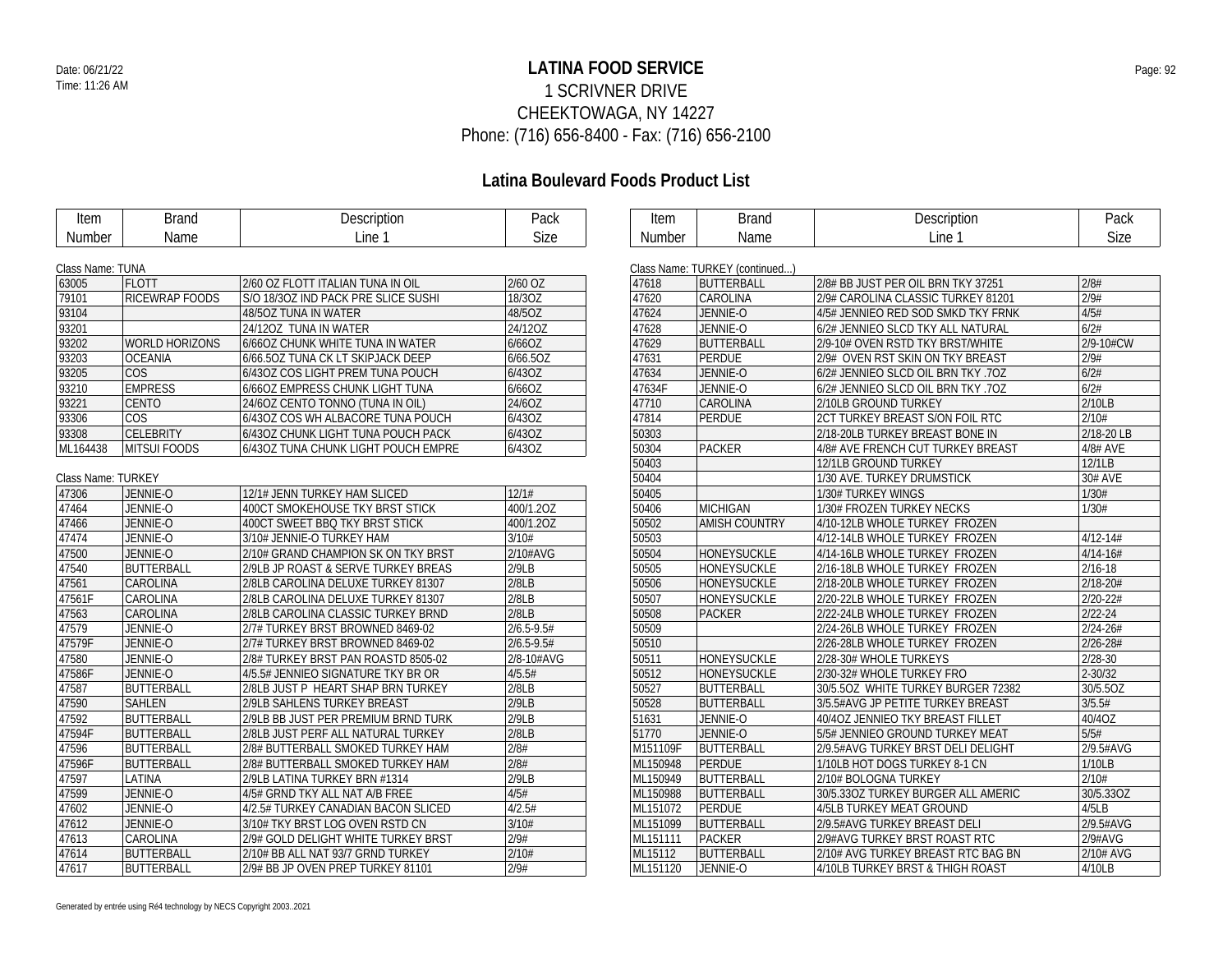#### **LATINA FOOD SERVICE** Date: 06/21/22 Page: 93 1 SCRIVNER DRIVE CHEEKTOWAGA, NY 14227 Phone: (716) 656-8400 - Fax: (716) 656-2100

| Item                 | <b>Brand</b>                   | Description                         | Pack       | Item               | <b>Brand</b>                     | Description                         | Pack     |
|----------------------|--------------------------------|-------------------------------------|------------|--------------------|----------------------------------|-------------------------------------|----------|
| <b>Number</b>        | Name                           | Line 1                              | Size       | Number             | Name                             | Line 1                              | Size     |
|                      |                                |                                     |            |                    |                                  |                                     |          |
|                      | Class Name: TURKEY (continued) |                                     |            |                    | Class Name: VEAL CUT (continued) |                                     |          |
| ML151121             | JENNIE-O                       | 12/1LB TURKEY BREAST SLICED         | 12/1LB     | V <sub>1500</sub>  |                                  | <b>VEAL FRENCHED RIB CHOPS</b>      |          |
| ML151124             | JENNIE-O                       | 4/7LB TURKEY TACO MEAT PRCKD        | 4/7LB      |                    |                                  |                                     |          |
| ML151126             | JENNIE-O                       | 160/1.025OZ TURKEY SAUSPATTY PRCKD  | 160/1.0250 | Class Name: VEAL L |                                  |                                     |          |
| ML151132             | JENNIE-O                       | 8/2.25LB TURKEY PEPPERONI SLICED    | 8/2.25LB   | 66903              | <b>PROVIMI</b>                   | 40/4oz PROVIMI VEAL LIVER           | 40/4 OZ  |
| ML151185             | JENNIE-O                       | 2/9.6LB BLUE RIBBON DELI TURKEY     | 2/9.6LB    | 66904              | <b>MARCHO</b>                    | 40/40Z SLICED VEAL LIVER            | 40/4OZ   |
|                      |                                |                                     |            | 83903              |                                  | 40/4OZ BREADED VEAL PATTIES 710401  | 1/10LB   |
| Class Name: VEAL     |                                |                                     |            | 91705              | <b>WOLVERINE</b>                 | 1/10# 4x1 VEAL OVAL PATTIE 712401   |          |
| 66905                | <b>MARCHO</b>                  | CALF BRAINS 1/10#                   | 1/10#      | 91904              | LANDY                            | 1/10LB 4oz VEAL TOP RND CUTLET      | 1/10LB   |
| 67003                | <b>MARCHO</b>                  | 2/5LB VEAL STEW LATINA              | 2/5LB      | 91905              | LANDY                            | 1/10LB 5oz VEAL TOP RND CUTLET      | 1/10LB   |
| 67203                | <b>MARCHO</b>                  | 1/50LB AVG VEAL LEG                 | 1/50LB     | 92203              |                                  | 1/10LB VEAL LEG CUTL 4OZ FRZ UNBRD  | 1/10LB   |
| 67203F               | <b>MARCHO</b>                  | 1/50LB AVG VEAL LEG                 | 1/50LB     | 92205              |                                  | 1/10LB VEAL LEG CUT 6OZ FRZ UNBRD   | 1/10LB   |
| 74203                | <b>ECKRO</b>                   | 4/5LB VEAL TOP ROUND SKINNED        | 4/5LB AVG  | 92305              | LANDY                            | 1/10.5# 6OZ TOP ROUND VEAL CUTLETS  | 28/6OZ   |
| 82103F               | <b>MARCHO</b>                  | 8/1.5LB AVG VEAL EYE OF ROUND       | 8/1.5LB    |                    |                                  |                                     |          |
| 82303                | <b>MARCHO</b>                  | 2/8LB AVG FRZ WHOLE VEAL LIVER      | 2/8LB AVG  |                    | Class Name: VEG FROZEN           |                                     |          |
| 82503                | <b>MARCHO</b>                  | 8/1.5# AVG VEAL BUTT TENDER WHOLE   |            | 02215              | WHITE TOUQUE                     | 10/2.2# FAVA BEANS PEELED FROZEN    | 10/2.2#  |
| 82603                | CATELLI                        | 1/20LB VEAL HIND SHANK 3 INCH FRZEN |            | 32917              | <b>SIMPLOT</b>                   | 6/2.5# ROASTD CORN & JALAPENO BLEND | 6/2.5#   |
| 84103                | <b>MARCHO</b>                  | 5/2LB GROUND VEAL                   | 5/2LB      | 32982              | <b>DOLE</b>                      | 6/2# DOLE DICED AVOCADO IQF         | 6/2#     |
| 91802                |                                | 1/40LB AVG VEAL MARROW LEG BONES    | 1/40LB     | 96100              | CHILL RIPE                       | 12/2LB CUT GREEN BEANS              | 12/2LB   |
| V0001                | <b>MARCHO</b>                  | <b>TBS VEAL SET</b>                 |            | 96102              | <b>SIMPLOT</b>                   | 12/2.5# SIMP BROCCOLI CUTS**        | 12/2.5LB |
| V1100                | <b>MARCHO</b>                  | 2/10LB VEAL LOIN 0x1 357            | 2/10LB AVG | 96103              | CHILL RIPE                       | 12/2LB CALIFORNIA BLEND             | 12/2LB   |
| V1100F               | <b>MARCHO</b>                  | 2/10LB VEAL LOIN 0x1                | 2/10LB AVG | 96104              | <b>CORNERSTONE</b>               | 12/2.5LB CUT CORN                   | 12/2.5LB |
| V1200                | <b>ECKRO</b>                   | 3/5 & UP# AVE CHOP READY VEAL RACKS |            | 96105              | CORNERSTONE                      | 12/2LB PEAS FROZEN                  | 12/2LB   |
| V1200F               | <b>MARCHO</b>                  | 2/5 & UP# AVE CHOP READY VEAL RACKS |            | 96106              | <b>HARVEST</b>                   | 12/3LB CHOPPED SPINACH              | 12/3LB   |
| V1202                | CATELLI                        | 12/11-13oz VEAL RIB CHOPS FZN       |            | 96107              | <b>CORNERSTONE</b>               | 1/20LB CUT CORN                     | 1/20LB   |
| V1700                | <b>ECKRO</b>                   | 1/12LB AVG VEAL BOTTOM FLAT         |            | 96110              | <b>CHILL RIPE</b>                | 12/3LB COLLARD GREENS               | 12/3LB   |
| V1700F               | <b>MARCHO</b>                  | 1/12LB AVG VEAL BHS FROZEN #53      |            | 96112              | CORNERSTONE                      | 12/2.5LB MIXED VEGETABLES 5 WAY     | 12/2.5LB |
| V1701                | <b>MARCHO</b>                  | <b>VEAL FLANK STEAK</b>             |            | 96114              | <b>SIMPLOT</b>                   | 6/2.5# SIMP PEPPERS & ONIONS        | 6/2.5#   |
| V1900                | <b>ECKRO</b>                   | VEAL LOIN BONELESS 0X0 ECKRO        |            | 96115              | <b>SIMPLOT</b>                   | 6/2.5# SIMP APPLE ROAST WK FUJI     | 6/2.5#   |
| V1900F               | <b>MARCHO</b>                  | VEAL LOIN BONELESS 1X1 FROZEN (65)  |            | 96117              | NATIONAL FROST                   | 12/2LB BROCCOLI FLORETS IQF         | 12/2LB   |
| V1901                | <b>PROVIMI</b>                 | 5/1# VEAL GLACE DE VEAU             | 5/1#       | 96118              | CHILL RIPE                       | 12/2LB CAULIFLOWER FLORETS          | 12/1LB   |
|                      |                                |                                     |            | 96119              | <b>CHILL RIPE</b>                | 12/2LB WHOLE GREEN BEANS FROZEN     | 12/2LB   |
| Class Name: VEAL CUT |                                |                                     |            | 96121              | <b>CHILL RIPE</b>                | 12/2LB SLICED CARROTS FROZEN        | 12/2LB   |
| 74205                | <b>MARCHO</b>                  | FRESH VEAL TOP ROUND CUTLET         |            | 96122              | CHILL RIPE                       | 12/2LB DICED CARROTS FROZEN         | 12/2LB   |
| 83603                |                                | <b>VEAL LEG CUTLET FRESH</b>        |            | 96123              |                                  | 6/2.5LB FROZEN MED ASPARAGUS SPEARS | 6/2.5LB  |
| 83607                |                                | <b>VEAL LEG CUTLETS CUBED</b>       |            | 96124              | <b>CHILL RIPE</b>                | 12/2LB BRUSSEL SPROUTS FROZEN       | 12/2LB   |
| 91803                |                                | 1/25LB AVG MIXED BONES              | 1/25LB     | 96126              | CHILL RIPE                       | 12/1LB CUT OKRA FROZEN              | 12/1LB   |
| V1300                |                                | <b>VEAL LOIN CHOPS</b>              |            | 96131              |                                  | 12/2LB FRENCH GREEN BEANS           | 12/2LB   |
| V1302                | LATINA                         | <b>VEAL PORTERHOUSE CHOPS</b>       |            | 96132              |                                  | 6/2LB IQF GREEN DICED PEPPERS       | 6/2LB    |
| V1304                | LATINA                         | <b>VEAL KANSAS CITY CHOP</b>        |            | 96134              |                                  | 12/2LB 3/8 DICED ONIONS FROZEN      | 12/2LB   |
| V1400                | LATINA                         | <b>VEAL RIB CHOPS</b>               | EACH       | 96136              | <b>HARVEST</b>                   | 12/2LB GREEN AND RED PEPPER STRIPS  | 12/2LB   |
|                      |                                |                                     |            |                    |                                  |                                     |          |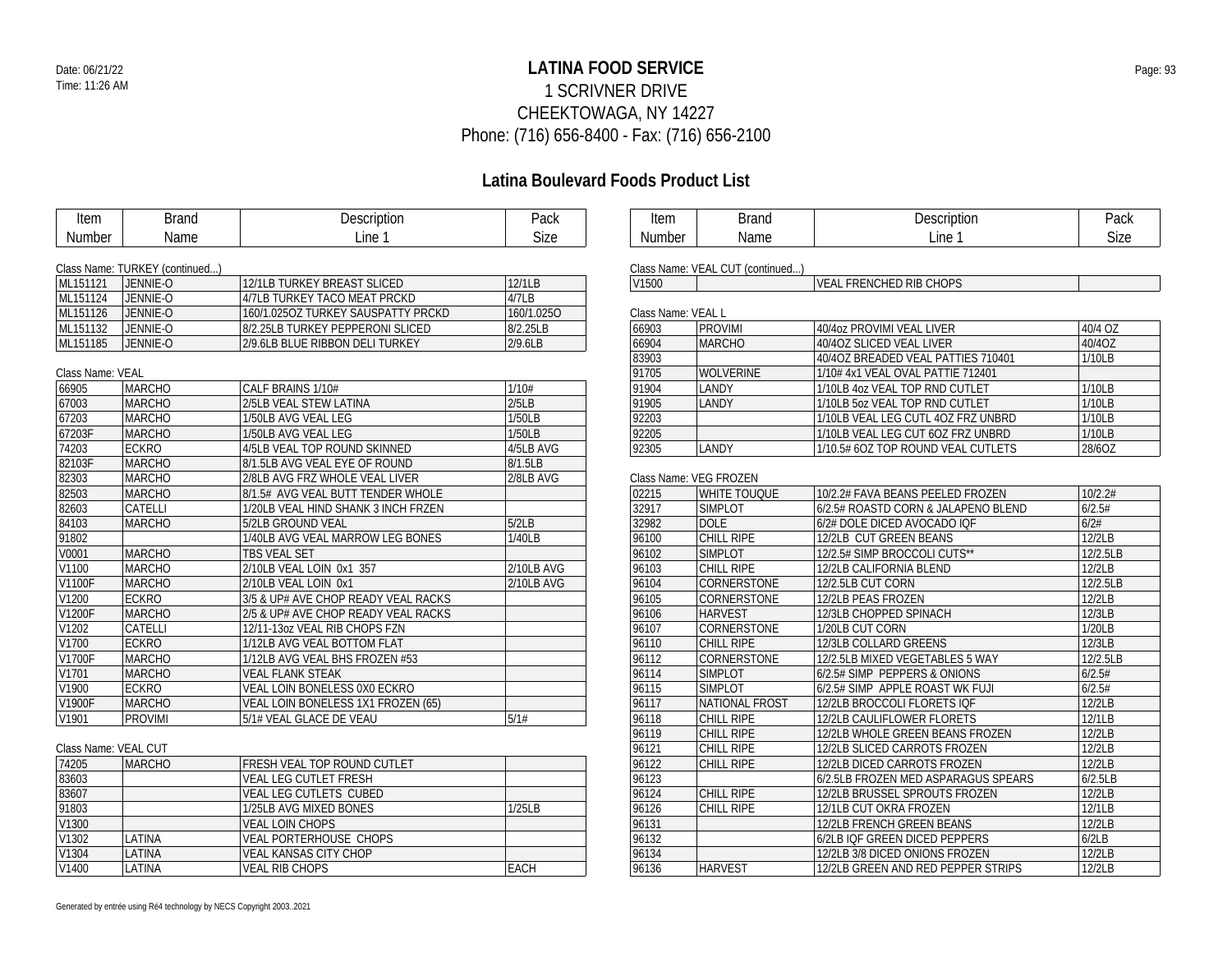### **LATINA FOOD SERVICE** Date: 06/21/22 Page: 94 1 SCRIVNER DRIVE CHEEKTOWAGA, NY 14227 Phone: (716) 656-8400 - Fax: (716) 656-2100

| Item   | <b>Brand</b>                       | Description                         | Pack    | Item              | <b>Brand</b>                       | Description                         | Pack             |
|--------|------------------------------------|-------------------------------------|---------|-------------------|------------------------------------|-------------------------------------|------------------|
| Number | Name                               | Line 1                              | Size    | Number            | Name                               | Line 1                              | Size             |
|        |                                    |                                     |         |                   |                                    |                                     |                  |
|        | Class Name: VEG FROZEN (continued) |                                     |         |                   | Class Name: VEG FROZEN (continued) |                                     |                  |
| 96138  | <b>SIMPLOT</b>                     | 12/4# VEG SQUASH PUREED CKD*****    | 12/4#   | 96217             | <b>SIMPLOT</b>                     | 6/2.5# SIMP PARISIAN CARROTS**      | 6/2.5#           |
| 96141  | CHILL RIPE                         | 12/2LB BROCCOLI FLORETS             | 12/2LB  | 96222             | <b>SIMPLOT</b>                     | 6/2.5# SIMP RSTD ROOT VEGETABLES    | 6/2.5#           |
| 96148  | <b>COMMODITY</b>                   | 1/25# BULK RED & GREEN PEPPER STRIP | 1/25#   | 96773             | <b>CORNERSTONE</b>                 | 20# PEAS & CARROTS FROZEN           | 20#              |
| 96150  | <b>SIMPLOT</b>                     | 8/3# SIMP MONACO VEG BLEND US       | 8/3#    | ML195732          | <b>BONDUELLE</b>                   | 20# SLICED CARROTS                  | 20#              |
| 96151  |                                    | 12/2# PRINCE EDWARD ISLAND BLEND    | 12/2#   | ML195744          | <b>BONDUELLE</b>                   | 20# DICED CARROTS                   | 20#              |
| 96152  | <b>SIMPLOT</b>                     | 12/2# SIMP CALIFORNIA BLND VEG**    | 12/2#   | ML195780          | BONDUELLE                          | 20# WHOLE KERNEL CORN               | 20#              |
| 96153  | <b>SIMPLOT</b>                     | 1/20# SIMP CALIFORNIA BLND VEG**    | 1/20#   | ML195874          | <b>BONDUELLE</b>                   | 20# GREEN CUT BEANS                 | 20#              |
| 96154  | <b>SIMPLOT</b>                     | 1/20# SIMP ITALIAN BLEND VEGETABLE  | 1/20#   | ML195880          | <b>BONDUELLE</b>                   | 20# MIXED VEGETABLE                 | 20#              |
| 96155  | <b>SIMPLOT</b>                     | 1/20# ORIENTAL BLEND VEGETABLES     | 1/20#   | ML195954          | BONDUELLE                          | 20# GREEN PEAS                      | $\overline{20#}$ |
| 96156  | <b>SIMPLOT</b>                     | 1/20# SIMP WINTER BLEND VEGETABLE** | 1/20#   | ML196114          | BONDUELLE                          | 20# ITALIAN BLEND VEGETABLE         | 20#              |
| 96157  | <b>SIMPLOT</b>                     | 8/3# TUSCAN BLEND VEGETABLES        | 8/3#    | ML596110          | <b>SIMPLOT</b>                     | 12/2# SIMP PEPPER ONION FAJITA BL   | 12/2#            |
| 96158  | <b>SIMPLOT</b>                     | 8/3# SIMP ANTIQUA BL VEGETABLES**   | 8/3#    |                   |                                    |                                     |                  |
| 96159  | <b>SIMPLOT</b>                     | 8/3# SIMP SONOMA BLEND VEGATABLE**  | 8/3#    | Class Name: VEGAN |                                    |                                     |                  |
| 96160  | <b>SIMPLOT</b>                     | 12/2# SIMP MEADOW BLEND VEGETABL US | 12/2#   | 01440             | <b>JACQUELINE</b>                  | 210/1.5OZ VEGAN CC COOKIE DOUGH     | 210/1.5OZ        |
| 96178  | <b>SIMPLOT</b>                     | 12/2# SIMP STIR FRY SUPREME BLEND   | 12/2#   | 01441             | <b>JACQUELINE</b>                  | 210/1.5OZ VEGAN RANGER COOIKE DOUGH | 210/1.5OZ        |
| 96179  | <b>SIMPLOT</b>                     | 8/3# SIMP NORMANDY BLEND            | 8/3#    | $ 01442\rangle$   | <b>JACQUELINE</b>                  | 210/1.5OZ VEGAN OAT RSN COOKIE DGH  | 210/1.5OZ        |
| 96189  | <b>SIMPLOT</b>                     | 12/2# SIMP BROCCOLI CUTS**          | 12/2#   | 01443             | <b>JACQUELINE</b>                  | 210/1.50Z VEGAN PNT BTR COOKIE DGH  | 210/1.5OZ        |
| 96190  | <b>SIMPLOT</b>                     | 1/20# SIMP BROCCOLI CUTS IQF**      | 1/20#   | 10103             | <b>EARTH BALANCE</b>               | 6/16OZ BUTTERY STICKS VEGAN         | 6/16OZ           |
| 96191  | <b>SIMPLOT</b>                     | 12/2# SIMP BROCCOLI FLORETS**       | 12/2#   | 11006             | <b>FOLLOW UR HEART</b>             | 3/5# SOY FREE MOZZARELLA SHRED      | 3/5#             |
| 96192  | <b>SIMPLOT</b>                     | 12/2# SIMP BRUSSEL SPROUTS**        | 12/2#   | 13039             | <b>RICHS</b>                       | 12/2# RICH CULINARY CREAM PLNT BASE | 12/2#            |
| 96193  | <b>SIMPLOT</b>                     | 1/20# SIMP CARROT CRINKLE CUT SL    | 1/20#   | 13065             | <b>SILK</b>                        | 6/64OZ MILK COCONUT UNSWT EXT       | 6/64 OZ          |
| 96194  | <b>SIMPLOT</b>                     | 12/2# SIMP CARROT CRNKLE CUT SLICED | 12/2#   | 13068             | <b>SILK</b>                        | 6/640Z MILK COCONUT ORIG SILK       | 6/64OZ           |
| 96195  | <b>SIMPLOT</b>                     | 12/2# SIMP CARROT BABY WHOLE        | 12/2#   | 13085             | <b>SILK</b>                        | 6/64OZ SILK ALMOND MILK UNSWEETENED | 6/64OZ           |
| 96196  | <b>SIMPLOT</b>                     | 1/20# SIMP CARROT DICED IQF         | 1/20#   | 13096             | <b>SILK</b>                        | 6/.5GL SILK UNSWT VANIL ALMOND MILK | 6/.5GL           |
| 96197  | <b>SIMPLOT</b>                     | 12/2# SIMP CAULIFLOWER IQF**        | 12/2#   | 14003             | SO DELICIOUS                       | 6/5GL SO DELICIOUS ORGAN COCO MILK  | 6/0.5GL          |
| 96198  | <b>SIMPLOT</b>                     | 96/3" SIMP CORN ON THE COB          | 96/3"   | 14006             | <b>ELMHURST</b>                    | 6/32OZ HAZELNUT MILK                | 6/32OZ           |
| 96199  | <b>SIMPLOT</b>                     | 1/20# SIMP CORN CUT                 | 1/20#   | 14008             | <b>ELMHURST</b>                    | 6/32OZ WALNUT MILK                  | 6/32OZ           |
| 96200  | <b>SIMPLOT</b>                     | 12/2.5# SIMP CORN CUT SWEET         | 12/2.5# | 14009             | <b>ELMHURST</b>                    | 6/32OZ CASHEW MILK                  | 6/32OZ           |
| 96201  | <b>SIMPLOT</b>                     | 12/2# SIMP BEANS WHOLE GREEN        | 12/2#   | 14013             | <b>ELMHURST</b>                    | 6/32OZ BARISTA OAT MILK             | 6/32OZ           |
| 96202  | <b>SIMPLOT</b>                     | 12/2# SIMP BEANS GREEN REG CUT 1.5" | 12/2#   | 14014             | <b>ELMHURST</b>                    | 6/32OZ BARISTA HEMP MILK            | 6/32OZ           |
| 96203  | <b>SIMPLOT</b>                     | 12/2.5# SIMP BEANS BABY LIMA        | 12/2.5# | 14015             | <b>ELMHURST</b>                    | 6/32OZ BARISTA ALMOND MILK          | 6/32OZ           |
| 96204  | <b>SIMPLOT</b>                     | 1/20# SIMP BEANS GREEN CUT 1"       | 1/20#   | 14027             | <b>SILK</b>                        | 6/5G DAIRY FREE OATMILK             | 6/0.5G           |
| 96206  | <b>SIMPLOT</b>                     | 12/2.5# SIMP MIXED VEGETABLES 5WAY  | 12/2.5# | 14029             | <b>NUMU</b>                        | 4/5# VEGAN MOZZARELLA SHRED         | 4/5#             |
| 96207  | <b>SIMPLOT</b>                     | 1/20# SIMP MIXED VEGETABLES 5WAY    | 1/20#   | 17236             | FOLLOW UR HEART                    | 12/70Z AMERICAN CHSE SLCE VEGAN     | 12/70Z           |
| 96208  | <b>SIMPLOT</b>                     | 1/20# SIMP PEAS FROZEN              | 1/20#   | 17242             | <b>FOLLOW UR HEART</b>             | 4/32OZ VEGAN CREAM CHEESE           | 4/32OZ           |
| 96209  | <b>SIMPLOT</b>                     | 12/2.5# SIMP PEAS FROZEN            | 12/2.5# | 17243             | <b>FOLLOW UR HEART</b>             | 4/320Z DAIRY FREE SOUR CREAM        | 4/32OZ           |
| 96210  | <b>SIMPLOT</b>                     | 1/20# SIMP PEAS & DICED CARROTS     | 1/20#   | 17249             | <b>BEYOND MEAT</b>                 | 40/4OZ BEYOND BURGER                | 40/4OZ           |
| 96213  | <b>SIMPLOT</b>                     | 1/20# SIMP SPINACH CHOPPED IQF 1/2" | 1/20#   | 17252             | <b>FOLLOW UR HEART</b>             | 4/1GL SOY FREE VEGAN MAYONNAISE     | $4/1$ GL         |
| 96214  | <b>SIMPLOT</b>                     | 12/3# SIMP SPINACH CHOPPED WET PACK | 12/3#   | 17253             | <b>BEYOND MEAT</b>                 | 32/6OZ BEYOND VEGAN BURGER          | 32/6OZ           |
| 96216  | <b>SIMPLOT</b>                     | 8/3# SIMP CATALINA BL VEGETABLES**  | 8/3#    | 17260             | <b>BEYOND MEAT</b>                 | 8/14OZ VEGAN HOT ITAL SAUSAGE       | 8/14OZ           |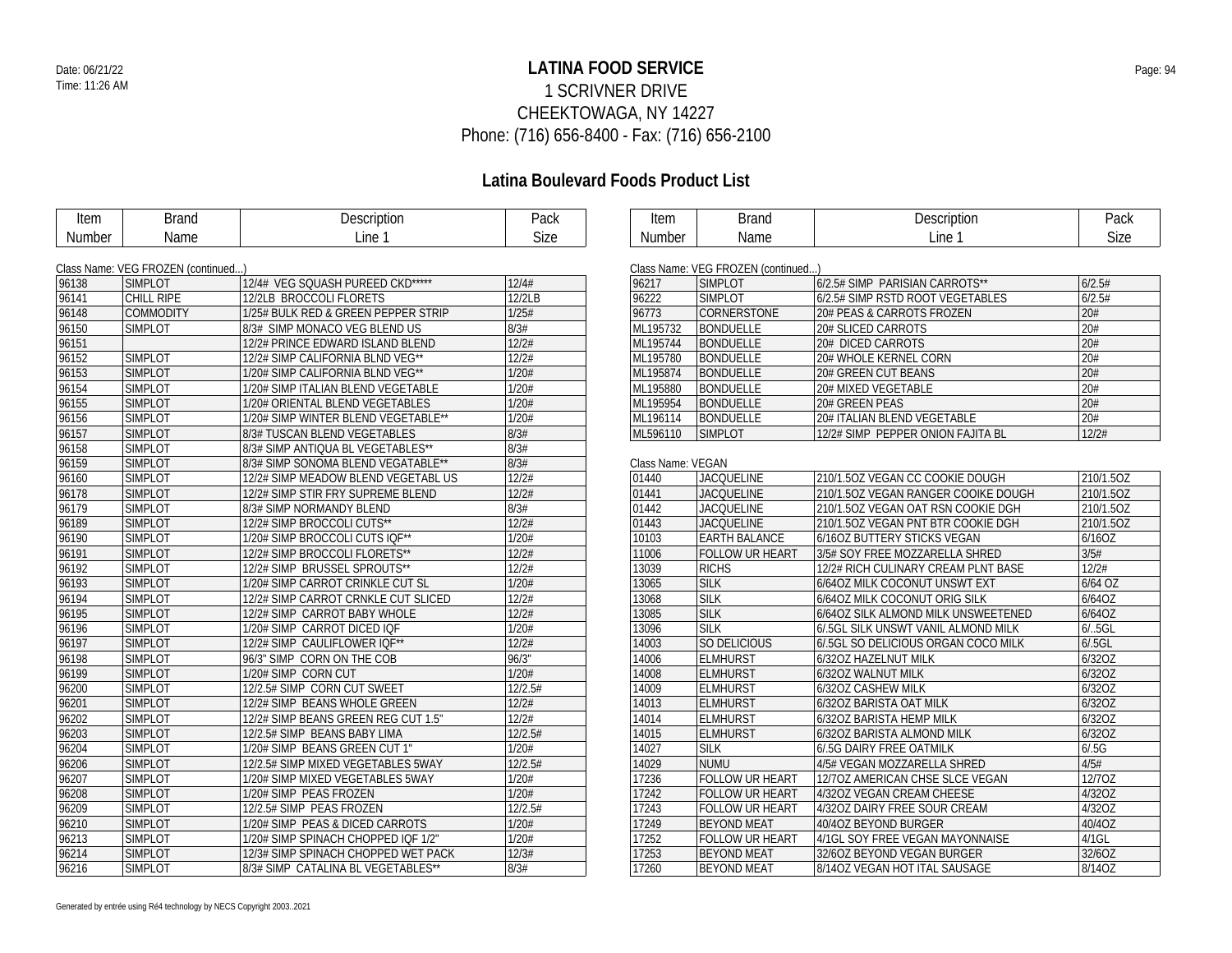### **LATINA FOOD SERVICE** Date: 06/21/22 Page: 95 1 SCRIVNER DRIVE CHEEKTOWAGA, NY 14227 Phone: (716) 656-8400 - Fax: (716) 656-2100

| Item     | <b>Brand</b>                  | Description                         | Pack        | Item                | <b>Brand</b>                       | Description                         | Pack      |
|----------|-------------------------------|-------------------------------------|-------------|---------------------|------------------------------------|-------------------------------------|-----------|
| Number   | Name                          | Line 1                              | <b>Size</b> | <b>Number</b>       | Name                               | Line 1                              | Size      |
|          |                               |                                     |             |                     |                                    |                                     |           |
|          | Class Name: VEGAN (continued) |                                     |             |                     | Class Name: VEGETABLES (continued) |                                     |           |
| 17268    | <b>BEYOND MEAT</b>            | 6/2# BEYOND MEAT BEYOND BEEF        | 6/2#        | ML191828            | SENECA                             | 6/#10 BEANS CUT WAX 4SV FANCY       | 6/#10     |
| 17284    | <b>IMPOSSIBLE BURG</b>        | 100/1.6OZ IMPOSSIBLE SAUS PATTY     | 100/1.6OZ   | ML192125            | <b>SENECA</b>                      | 6/#10 BEETS SLICED PICKLED ST       | 6/#10     |
| 17286    | <b>ALPHA</b>                  | 1/60CT PLANT BASED VEGAN HOT DOG    | 1/60CT      | ML192400            | <b>SENECA</b>                      | 6/#10 CARROTS DICED FANCY           | 6/#10     |
| 17295    | <b>MORNINGSTAR</b>            | 1/10# INCOGMEATO CHIK N TEND 80CT   | 1/10#       | ML193051            | <b>HART</b>                        | 6/#10 CORN WHOLE KERNEL X STND      | 6/#10     |
| 24550    | GOYA                          | 24/13.50Z MILK COCONUT              | 24/13.5OZ   | ML193052            | <b>SENECA</b>                      | 6/#10 WHOLE KERNEL CORN             | 6/#10     |
| 28791    | FORNO D'ASOLO                 | 1/40CT VEGAN MINI APPLE STRUDEL     | 1/40CT      | ML193466            | <b>SENECA</b>                      | 6/#10 VEGETABLES MIXED FANCY        | 6/#10     |
| 51680    | <b>IMPOSSIBLE BURG</b>        | 4/5# IMPOSSIBLE BULK BURGER         | 4/5#        | ML194250            | <b>SENECA</b>                      | 6/#10 PEAS & CARROTS FANCY          | 6/#10     |
| 71858    | <b>BEYOND MEAT</b>            | 2/5# BEYOND SAUSAGE CRUMBLE         | 2/5#        | ML194350            | <b>SENECA</b>                      | 6/#10 PEAS SWEET 4SV FANCY ST       | 6/#10     |
| 71868    | <b>HORMEL</b>                 | 2/5 HORM PLANT BASE CRUMBLED TOPING | 2/5#        | ML194702            | <b>SENECA</b>                      | 24/15OZ SAUERKRAUT FANCY TENDERSWT  | 24/15OZ   |
| 75716    | <b>NATHANS</b>                | 2/1GL NATHANS VEGAN MEAT SAUCE      | $2/1$ GL    | ML559215            | <b>FURMANOS</b>                    | 6/112OZ BEANS VEGETARIAN POUCH      | 6/1120Z   |
| 82803    | <b>ALMOND BREEZE</b>          | 12/320Z ALMOND UNSWEET MILK SUB     | 12/32OZ     |                     |                                    |                                     |           |
| 99989    | <b>MORNINGSTAR</b>            | 6/10.50Z MORN BUFFALO WINGS VEGGIE  | 6/10.5OZ    | Class Name: VINEGAR |                                    |                                     |           |
|          |                               |                                     |             | 61305               | ROLAND                             | 12/5.10Z ROLAND FIG BALSAMIC GLAZE  | 12/5.10Z  |
|          | Class Name: VEGETABLES        |                                     |             | 61309               | COLAVITA                           | 2/5 LTR COLAVITA VINEGAR BALSAMIC   | 2/5 LITER |
| 33591    | <b>LAMB WESTON</b>            | 6/4# LAMB ORIGINAL MASHED POTATO    | 6/4#        | 95343               | <b>CLOVIS</b>                      | 2/5LT RASPBERRY VINEGAR             | 2/5LT     |
| 95053    | LIBBEY                        | 6/104OZ LIBBYS FANCY DICED BEETS    | 6/104OZ     | 97107               | <b>HEINZ</b>                       | 12/12OZ HEINZ MALT VINEGAR          | 12/120Z   |
| 95054    | <b>FURMANOS</b>               | 6/10# CAN FURMAN WHOLE KRNL CORN    | 6/10# CAN   | 97108               | <b>HEINZ</b>                       | 6/GAL HEINZ WHITE VINEGAR PLST      | 6/GAL     |
| 95055    | <b>LIBBEY</b>                 | 6/104OZ SALAD SLICED BEETS          | 6/104OZ     | 97109               | <b>HEINZ</b>                       | 200/9GM HEINZ MALT VINEGAR          | 200/9GR   |
| 95056    | <b>ROVEY SEED</b>             | 50# CORN WHITE DRY ORGANIC          | 1/50#       | 97192               | <b>INDIGO</b>                      | 2/5LT WHITE BALSAMIC VINEGAR        | 2/5LT     |
| 95057    | <b>SENECA</b>                 | 6/#10 CAN SAUERKRAUT                | 6/#10 CAN   | 97198               | <b>SPRIANA</b>                     | 1/160Z MALT VINEGAR POWDER          | 1/16OZ    |
| 95058    | <b>ROVEY SEED</b>             | 50# CORN YELLOW DRY ORGANIC         | 50#         | 97205               |                                    | 2/5LT GEM/OLIVARI BALSAMIC VINEGAR  | 2/5LT     |
| 95059    | <b>LIBBEY</b>                 | 6/10# MEDIUM SLICED BEETS           | 6/10#       | 97210               | <b>GEM</b>                         | 4/GAL GEM/OLIVARI RED WINE VINE FLV | 4/GAL     |
| 95060    | <b>SENECA</b>                 | 6/10# SENECA SLICED CARROTS         | 6/10#       | 97211               | GEM                                | 4/GAL GEM/OLIVARI WHITE VINEGAR     | 4/GAL     |
| 95080    | <b>SILVER FLOSS</b>           | 6/10 SILVERFLOSS SHRED SAUERKRAUT   | 6/10        | 97212               | <b>GEM</b>                         | 4/GAL GEM/OLIVARI CIDER VINEGAR 4%  | 4/GAL     |
| 95081    | <b>HENSTENBERG</b>            | 2/22# MILDESSA SAUERKRAUT W WINE    | 2/22#       | 97215               | <b>ADMIRATION</b>                  | 4/1GAL ADMIRATION CIDER VINEGAR 4%  | 4/1GAL    |
| 95107    |                               | 4/GAL GIARDINIERA                   | 4/GAL       | 97216               | <b>ADMIRATION</b>                  | 4/1GL ADMIRATION WHITE VINEGAR 4%   | $4/1$ GL  |
| 95108    | <b>BAY VALLEY</b>             | 4/GAL SCHWARTZ SAUERKRAUT UNCOOKED  | 4/GAL       | 97217               | <b>ADMIRATION</b>                  | 4/1GL ADMIRATION RED VINEGAR        | 4/1GL     |
| 95233    | <b>IDAHOAN</b>                | 12/26OZ IDAHOAN REAL MSHD POTATOES  | 12/26OZ     | 97270               | <b>HEINZ</b>                       | 4/GAL HEINZ MALT VINEGAR            | 4/GAL     |
| 95234    | <b>IDAHOAN</b>                | 12/20.35OZ IDAHO SCALLOPED POTATOES | 12/20.35oz  | 97271               | <b>HEINZ</b>                       | 6/1GAL HEINZ APPLE CIDER VINEGAR    | 6/1GAL    |
| 95235    | <b>IDAHOAN</b>                | 6/2.54LB IDAHO AU GRATIN CASSEROLE  | 6/2.54LB    | 97281               | <b>ROLAND</b>                      | 6/12.84OZ ROLAND BALSAMIC GLAZE     | 6/12.84OZ |
| 95238    |                               | 6/10# WHOLE POTATOES                | 6/10#       | 97282               | <b>REGINA</b>                      | 4/1GAL REGINA RED WINE VINEGAR      | $4/1$ GAL |
| 95239    | <b>STOKELY</b>                | 6/10# STOKELY DICED POTATOES        | 6/10#       | 97285               | <b>VENTURA</b>                     | 8/24OZ VENTURA BALSAMIC GLAZE POUCH | 8/24OZ    |
| 95242    | <b>MICHAELS</b>               | 2/10# MICH NOR STAR LG DICED POT    | 2/10LB      | 97287               | COLAVITA                           | 6/29.50Z COLAVITA BALSAMIC GLAZE    | 6/29.50Z  |
| 95244    | <b>MICHAELS</b>               | 4/5LB SIMPLY POTATOES MASHED        | 4/5LB       | ML196626            | <b>WOEBER'S</b>                    | 6/1GAL VINEGAR CIDER FLAVORED       | 6/1GAL    |
| 95248    | <b>BUSHS</b>                  | 6/10# BUSH'S PINTO BEANS CANNED     | 6/10#       | ML196701            | <b>WOEBER'S</b>                    | 6/1GAL WHITE VINEGAR                | 6/1GAL    |
| 95269    | <b>BELLA SUN LUCI</b>         | 1/1GL SUN DRIED TOM IN OLV OIL      | $1/1$ GL    | ML196720            | <b>WOEBER'S</b>                    | 6/1GAL VINEGAR WINE RED 5%          | 6/1GAL    |
| B12950   | <b>KISSLING</b>               | SAUERKRAUT 12/2#                    | 12/2#       |                     |                                    |                                     |           |
| ML136151 | KNOUSE                        | 6/#10 APPLESAUCE                    | 6/#10       | Class Name: WATER   |                                    |                                     |           |
| ML140076 | <b>ROLAND</b>                 | 12/13.75OZ ARTICHOKE HEARTS         | 12/13.75OZ  | 82853               | <b>MAYER</b>                       | DISTILLED WATER 3 GALLONS/CASE      | 3/1GAL    |
| ML191801 | <b>SENECA</b>                 | 6/#10 BEANS VERI-GREEN FANCY F      | 6/#10       | 82854               | CRYSTAL GEYSER                     | 35/16.9OZ CRYS GEYSER SPRING WATER  | 35/16.90Z |
|          |                               |                                     |             |                     |                                    |                                     |           |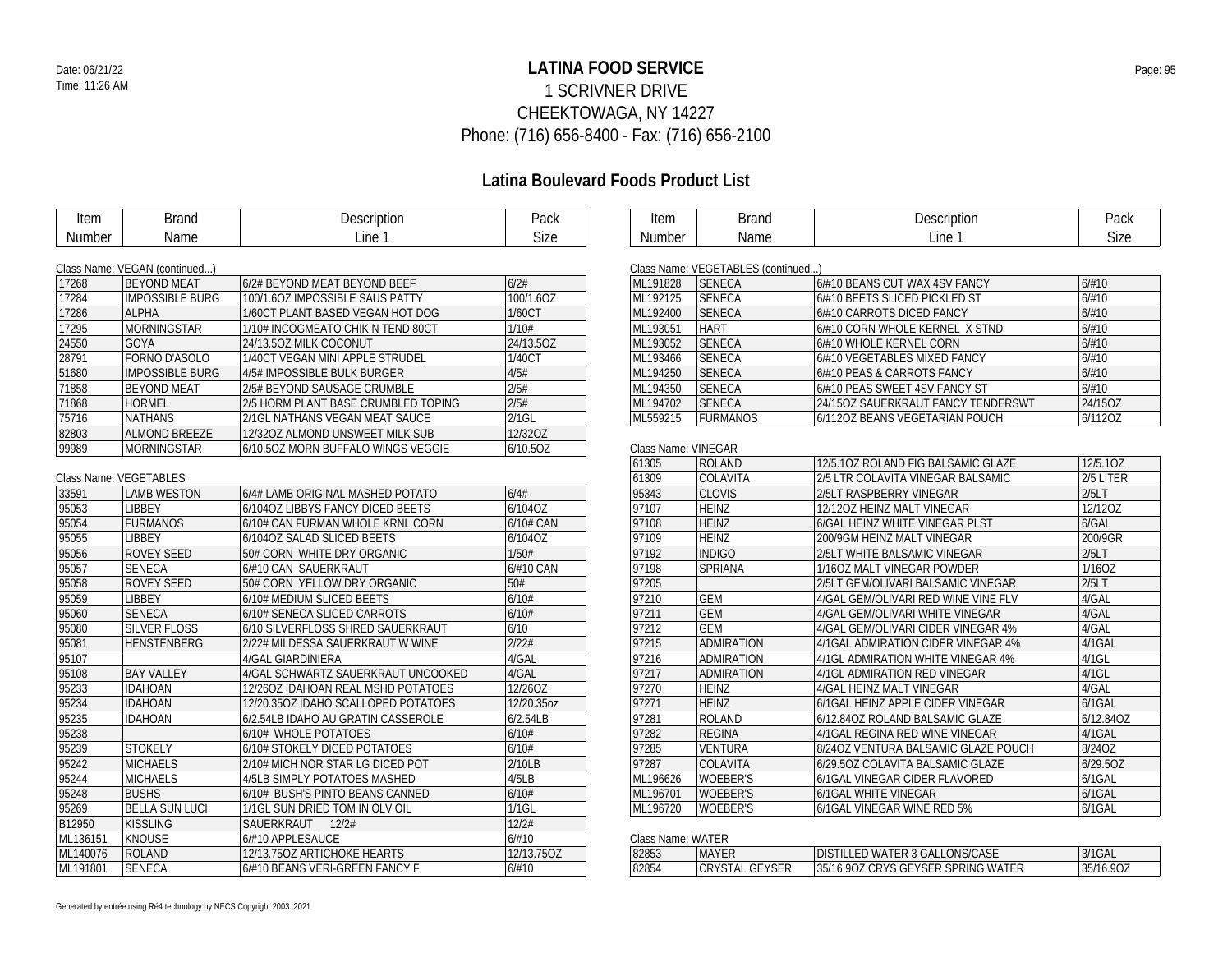### **LATINA FOOD SERVICE** Date: 06/21/22 Page: 96 1 SCRIVNER DRIVE CHEEKTOWAGA, NY 14227 Phone: (716) 656-8400 - Fax: (716) 656-2100

## **Latina Boulevard Foods Product List**

| Item              | <b>Brand</b>                                           | Description                                                    | Pack             | Item              | <b>Brand</b>                     | Description                                                   | Pack             |
|-------------------|--------------------------------------------------------|----------------------------------------------------------------|------------------|-------------------|----------------------------------|---------------------------------------------------------------|------------------|
| Number            | Name                                                   | Line 1                                                         | Size             | Number            | Name                             | Line 1                                                        | Size             |
|                   |                                                        |                                                                |                  |                   | Class Name: WILD GAME (continued |                                                               |                  |
| 82855             | Class Name: WATER (continued)<br><b>CRYSTAL GEYSER</b> | 28/8OZ CRYS GEYSER SPRING WATER                                | 28/8OZ           | W53399            | <b>DARLING DOWNS</b>             | WAGU BEEF BRISKET 3/12.5#AVG                                  | 3/12.5#AV        |
| 82857             | <b>LURISIA</b>                                         | 12/1LT LURISIA SPRING WATER                                    | 12/1LT           | W54634            | <b>DARLING DOWNS</b>             | SHORT RIBS B/O 2PC/6PK 24#AVG                                 | 6/2PC            |
| 82858             | <b>LURISIA</b>                                         | 20/500ML LURISIA SPRING WATER                                  | 20/500ML         | W551169           | <b>DARLING DOWNS</b>             | WAGU C/ OFF TOP SIRLOIN 6/8#                                  | 6/8#             |
| 82859             | <b>LURISIA</b>                                         | 12/1LT LURISIA SPARK SPRING WATER                              | 12/1LT           | W58306            | <b>ANGUS PURE</b>                | S/O ABF ANGUS COULOTTE GF                                     | 35#              |
| 82860             | <b>LURISIA</b>                                         | 20/500ML LURISIA SPARK SPRING WATER                            | 20/500ML         | W58901            | <b>BROADLEAF</b>                 | WAGYU TOMAHAWK CHOP 26-28OZ                                   | 2/2PC            |
| 82867             | GOYA                                                   | 16.90Z GOYA COCONUT WATER                                      | 16.90Z           | W58964            | <b>BROADLEAF</b>                 | WAGYU BEEF 3/1 8" HOT DOG 2/5#                                | 2/5#             |
| 82900             | <b>HIDEAWAY</b>                                        | 24/16.90Z HIDEAWAY SPRING WATER                                | 24/16.90Z        | W58990            | <b>BROADLEAF</b>                 | 2/5# WAGYU 5/1 HOT DOGS                                       | 2/5#             |
| 82902             | PENFIELD                                               | 24/16.90Z PENFIELD SPRING WATER                                | 24/16.90Z        | W58999            | <b>BROADLEAF</b>                 | GROUND WAGYU 4/2.5#                                           | 4/2.5#           |
| 82904             | <b>BRIERWOOD</b>                                       | 24/16.90Z BRIERWOOD SPRING WATER                               | 24/16.90Z        | W65002            | <b>BROADLEAF</b>                 | S/O 4/2.5 # FRZN GROUND OSTRICH                               | 4/2.5#           |
| 82906             | <b>FOX VALLEY</b>                                      | 24/16.90Z FOX VALLEY SPRING WATER                              | 24/16.90Z        | W71016            | <b>BROADLEAF</b>                 | BISON SOUTHWESTERN SAUSAGE 10/1#                              | 10/1#            |
|                   |                                                        |                                                                |                  | W71017            | <b>BROADLEAF</b>                 | 10/1# SAUS CHICK APPLE BRKFST 12/1                            | 12/1#            |
|                   | Class Name: WILD GAME                                  |                                                                |                  | W71029            | <b>BROADLEAF</b>                 | <b>DUCK W/ FOIE GRAS 5-1 SAUSAGE</b>                          | 12/12OZ          |
| 54106F            | <b>BROADLEAF</b>                                       | S/O 2/8# BISON 0x1 STRIPLOIN FRZ                               | 2/8#AVE          | W71032            | <b>BROADLEAF</b>                 | 12/12OZ LAMB SAUSAGE MERGUEZ                                  | 12/12OZ          |
| 76215             | <b>BERKSHIRE</b>                                       | S/O PORKLOIN BERKSHIRE RACK CAP ON                             |                  | W71037            | <b>BROADLEAF</b>                 | VENISON W BLUEBERRY 5-1 12/12OZ C/R                           | 12/12OZ          |
| 78311             | <b>WESTERN BUFFALO</b>                                 | 12# 2/1 FRZN BUFFALO PATTY                                     | 12 <sub>lb</sub> | W71038            | <b>BROADLEAF</b>                 | DUCK W/BACON 4-1 10/1# B/L                                    | 10/1#            |
| 78312             | <b>BROADLEAF</b>                                       | 10# 2/1WAGYU BEEF BURGER                                       | 20/8OZ           | W71054            | <b>BROADLEAF</b>                 | 12/12OZ VENISON SAUSAGE 5/1                                   | 12/120Z          |
| 78313             |                                                        | 10# 4/1 FRZN BUFFALO PATTY                                     | 10#              | W71115            | <b>BROADLEAF</b>                 | CHED JALEP WILD BOAR SAUSAGE 10/1#                            | 10/1#            |
| 78315             | <b>RMC</b>                                             | 8# 2/1 THICK WAGYU BEEF BURGER                                 | 16/8oz           | W77034            | <b>BROADLEAF</b>                 | WATER BUFFALO PATTIES 2/1 RND 10/1#                           | 10/1#            |
| 78335             | <b>DURHAM RANCH</b>                                    | 4/2.5 # FRZN GROUND ELK                                        | 2/5#             | W80091            | <b>BROADLEAF</b>                 | 10/1# GROUND CAMEL MEAT                                       | 10/1#            |
| A43017            | CERVENA                                                | ELK NY STRIPLOIN DND 8/1.5-2#                                  | $8/1.5 - 2#$     | W8210             | <b>BROADLEAF</b>                 | WAGYU CLODS MS3                                               | 10PC             |
| <b>PS500</b>      | 5 STAR                                                 | WAGYU TOP BUTT 8/4#AVG                                         | 8/4#AVG          | W8218             | <b>BROADLEAF</b>                 | S/O WAGYU SHORT RIB MS3                                       | 18#              |
| W10013            | <b>BROADLEAF</b>                                       | ALLIGATOR SIRLOIN 12/1#                                        | 12/1#            | W8264             | <b>BROADLEAF</b>                 | TERES MAJOR WAGYU 3 PLUS FRESH                                | 10/4PK           |
| W11012            | PEL-FREEZ                                              | RABBIT LOINS BONELESS 1/12#                                    | 1/12#            | W84600            |                                  | S/O VENISON SHORT RIB SOUS VIDE                               | 1/10#            |
| W13002            |                                                        | TURTLE MEAT 10/5#                                              | 10/5#            | W9000             | 2GR                              |                                                               | 2 PC             |
| <b>W2000F</b>     | <b>BROADLEAF</b><br><b>BROADLEAF</b>                   | WAGYU 0X1 STRIPLOIN FROZEN MS7+                                | 3/CS             | W90029            | <b>BROADLEAF</b>                 | S/O WAGYU STRIPLOIN JAPAN MS9<br>SQUAB WHOLE 13-15OZ          | 12PC             |
| W2001F            | <b>DARLING DOWNS</b>                                   | S/O WAGYU EXPORT RIB FROZEN                                    | 35# AVG          | W92102            |                                  | DUCK FOIE GRAS B HUDSON 1/2.75#CW                             | 1/2.75#CW        |
|                   |                                                        |                                                                | 3/CS             |                   |                                  |                                                               |                  |
| W2002F<br>W230005 | <b>BROADLEAF</b><br>CERVENA                            | WAGYU 0X1 STRIPLOIN FROZEN MS3-4<br>S/O KANGAROO TENDERLOIN    |                  | Class Name: WINGS |                                  |                                                               |                  |
| W23006            | NILGALI                                                | 2/5# GROUND NILGALI ANTELOPE                                   | 2/5#             | 49905             | <b>WAYNE</b>                     | 40# WHOLE CHICKEN WINGS                                       |                  |
| W24016            | <b>BROADLEAF</b>                                       | BISON GROUND 4/2.5#                                            | 4/2.5#           | 99940             | <b>DUTCH QUALITY</b>             | 10/4LB IQF DUTCH QUALITY WINGS                                | 10/4LB           |
| W30051            | <b>BROADLEAF</b>                                       | S/O DUCK BACON SLICED 12/14                                    | 10/1#            | 99980             | HOUSE OF RAEFOR                  | 8/5LB HOUSE OF RAEFORD IQF WINGS                              | 8/5LB            |
| W31008            | <b>BROADLEAF</b>                                       | 4/2.5# WILD BOAR GROUND BULK                                   | 4/2.5#           | 99986             | <b>PACKER LABEL</b>              | 10/4LB IQF JUMBO WINGS                                        | 10/4LB           |
| W31046            |                                                        | BOAR LOIN MEDALLIONS 80Z 10#                                   | 10#              | 99990             | <b>CHICKS CHOICE</b>             | 40# MEDIUM CUT CHICKEN WING                                   | 40#              |
| W42003            |                                                        | <b>VENISON SHORTLOIN</b>                                       | 3/14#UP          | 99995RMC          |                                  | 1/40LB TYSON FROZEN WINGS 6-8 ct                              | 8/5              |
|                   | <b>BROADLEAF</b>                                       |                                                                | 60#AVG           | 99996             | <b>WAYNE</b>                     |                                                               | 40#              |
| W42004<br>W42005  | <b>BROADLEAF</b>                                       | VENISON C TRIM 60#AVG<br>VENISON STRIPLOINS TTS 8-10/1.5#-2#   | 8-10CT           | 99998             | AMICK                            | 40# JUMBO CUT WINGS WAYNE<br>1/40# JUMBO CUT CHICKEN WING     | 40#              |
|                   |                                                        |                                                                | $8/2.5# - 2#$    | 99998F            | <b>PACKER</b>                    |                                                               |                  |
| W42052<br>W45034  | <b>BROADLEAF</b><br><b>BROADLEAF</b>                   | ELK FRENCHED 8 RIB RACK<br>2/5# CERVINA VENISION DENVER LEG BO | 2/5#             | 99999             | <b>MOUNTAIRE</b>                 | 1/40LB FROZEN CUT WINGS<br>1/40LB MOUNTAIRE JUMBO WINGS FRESH | 1/40LB<br>1/40LB |
|                   |                                                        |                                                                | 4/2.5#           |                   |                                  |                                                               |                  |
| W48990            | <b>DURHAM RANCH</b>                                    | <b>GROUND VENISON 2/5#</b>                                     |                  |                   |                                  |                                                               |                  |
| W49999            | <b>BROADLEAF</b>                                       | ELK TRIM 60#AVG                                                | 60#AVG           |                   | Class Name: WINGS COOKED         |                                                               |                  |

3/12.5#AVG<br>6/2PC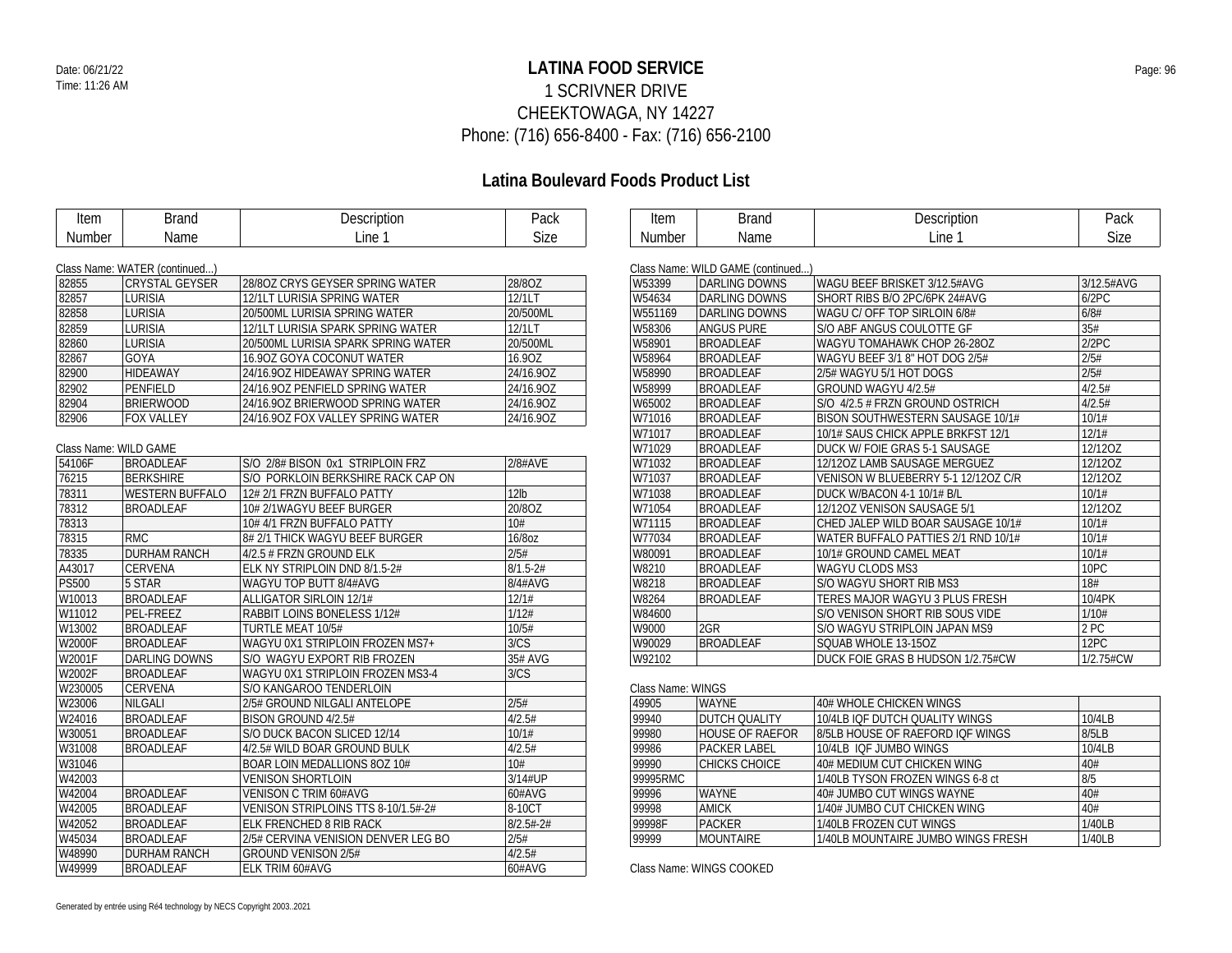## **LATINA FOOD SERVICE** Date: 06/21/22 Page: 97 1 SCRIVNER DRIVE CHEEKTOWAGA, NY 14227 Phone: (716) 656-8400 - Fax: (716) 656-2100

### **Latina Boulevard Foods Product List**

| Item   | Brand | Description | Pack |
|--------|-------|-------------|------|
| Number | Name  | Line        | Size |

#### Class Name: WINGS COOKED (continued...)

| 71347 | <b>BRAKFBUSH</b> | 1/12LB BB FC WING DITTIES 6262     | 1/12LB  |
|-------|------------------|------------------------------------|---------|
| 99954 | <b>PIFRCF</b>    | 2/7.5LB PIERCE XL WING DINGS 61015 | 2/7.5LB |
| 99979 | <b>PIFRCF</b>    | 2/7.5LB PIER SMALL WING DING 65715 | 2/7.5LB |
| 99984 | PERDUE           | 2/5# PERDUE FC. JUMBO STEAMED WING | 2/5#    |
| 99988 | <b>TYSON</b>     | 3/5LB TYSON OVEN ROAS WINGS 3303   | 3/5LB   |
| 99994 | <b>TYSON</b>     | 2/5LB TYSON CKD CHICKEN WINGS 2638 | 2/5LB   |

#### Class Name: YOGURT

| 24521    | <b>UPSTATE</b>       | 48/40Z UPSTATE YOGURT CHRRY VANILLA | 48/40Z |
|----------|----------------------|-------------------------------------|--------|
| 24522    | <b>UPSTATE</b>       | 48/40Z UPSTATE YOGURT BLUEBERRY     | 48/40Z |
| 24523    | <b>UPSTATE</b>       | 48/40Z UPSTATE YOGURT PEACH         | 48/40Z |
| 24525    | <b>UPSTATE</b>       | 48/40Z UPSTATE YOGURT RASPBERRY     | 48/40Z |
| 24532    | <b>UPSTATE</b>       | 6/32OZ YOGURT GREEK VANILA NOFAT    | 6/320Z |
| 24549    | FAGE                 | 6/2.2# FAGE CLASSIC YOGURT          | 6/2.2# |
| ML131361 | <b>GENERAL MILLS</b> | 6/640Z YOGURT VANILLA LOW FAT       | 6/640Z |
| ML131399 | <b>GENERAL MILLS</b> | 48/40Z YOGURT CUP TRIPLE CHERRY     | 48/40Z |
| ML131401 | <b>GENERAL MILLS</b> | 48/40Z YOGURT CUP RASPBERRY RAI     | 48/40Z |
| ML131402 | <b>GENERAL MILLS</b> | 48/40Z YOGURT CUP STRAWBERRY BAN    | 48/40Z |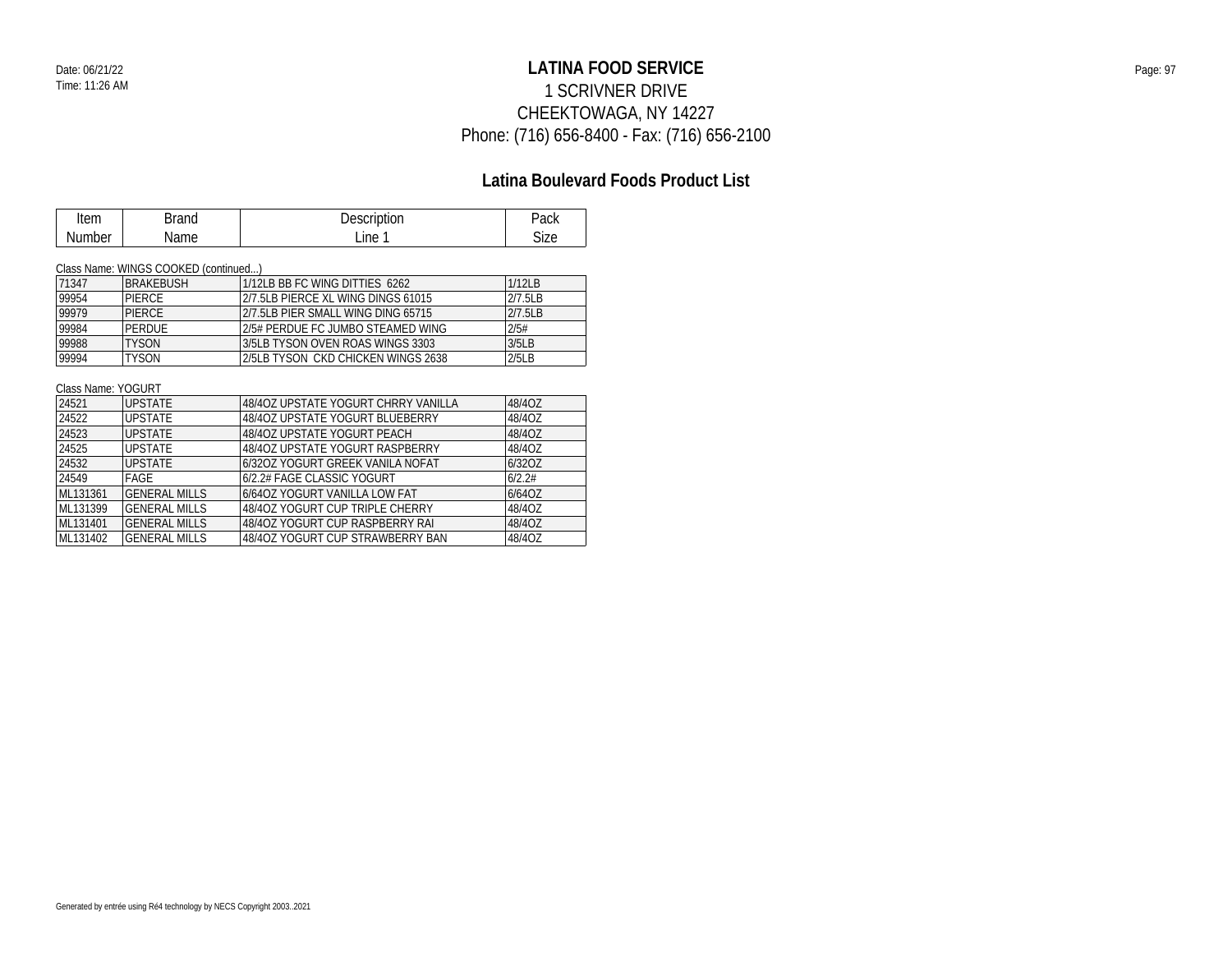#### **LATINA FOOD SERVICE**

1 SCRIVNER DRIVE CHEEKTOWAGA, NY 14227 1 SCRIVNER DRIVE Phone: (716) 656-8400 - Fax: (716) 656-2100

#### **Inventory Price List - Table of Contents**

| Class              | Page | Class                                    | Page | Class                                    | Page |
|--------------------|------|------------------------------------------|------|------------------------------------------|------|
| 1855 ANGUS $CUT$ 1 |      | BLUE CHEESE12                            |      | CHSE BRIE21                              |      |
| $1855$ CHUCK1      |      | $BOLOGNA$ 12                             |      | CHSE FRSH MOZZ21                         |      |
| 1855 GRND BEEF1    |      | $BREAD$ 12                               |      | CHSE GOAT21                              |      |
| 1855 LOIN1         |      | BREAD CRUMBS13                           |      | CHSE MASCARPONE22                        |      |
| $1855$ PRIME1      |      | BREAKFST ITEMS13                         |      | CHSE RICOTTA22                           |      |
| 1855 PRIME $CUT$ 1 |      | BURG FARMLAND16                          |      | CHSE STELLA22                            |      |
| 1855 RIB1          |      | BURG FRZN WOLV16                         |      | CHSE YANCY22                             |      |
| 1855 ROUND1        |      | BURG MAID RITE16                         |      | CHSE YANCY SLIC22                        |      |
| $ANCHOVIES$ 2      |      | BURG MISC16                              |      | $CHUCK$ 22                               |      |
| ANGUS CASE2        |      | BURGER COOKED16                          |      | CHUCK CUT22                              |      |
| ANGUS CUT2         |      | BURGERS FRESH16                          |      | CLAMS INST23                             |      |
| ARTICHOKES2        |      | $BUTTER. \ldots \ldots \ldots \ldots 16$ |      | $COFFEE$ 23                              |      |
| ASIAN2             |      | $C$ CODE17                               |      | CONDIMENT PC23                           |      |
|                    |      | $CHEESE$ 17                              |      | CONDIMENTS23                             |      |
| BACON FARMLAND2    |      | CHEESE DELI17                            |      | $CONFS$ 24                               |      |
| $BAGELS$           |      | CHEESE G LAKES17                         |      | CONFECTIONS25                            |      |
| BAKEMARK3          |      | CHEESE GALBANI18                         |      | $COOKIES$ 25                             |      |
| BAKERY5            |      | CHEESE GRANDE18                          |      | COOKIES RICHS26                          |      |
| BAKERY ACE9        |      | CHEESE LACTALIS18                        |      | CRAB MEAT26                              |      |
| BAKERY COSTANZO9   |      | CHEESE LOL18                             |      | CRACKERS26                               |      |
| BAKERY DE FRANC10  |      | CHEESE MERCHANT18                        |      | $CUTLERY$ , , , , , , , , , , , , , , 26 |      |
| BAKERY DIPAOLO10   |      | CHEESE MISC18                            |      | DAIRY26                                  |      |
| BAKERY FLOWERS10   |      | CHEESE MOZZ19                            |      | DESS CAKES27                             |      |
| BAKERY LABREA10    |      | CHEESE MOZZ B19                          |      | DESS PIES27                              |      |
| BAKERY ROTELLA10   |      | CHEESE MOZZ S19                          |      | DESSERTS27                               |      |
| BAKERY SIGNATUR10  |      | CHEESE PARM19                            |      | DESSERTS DIANNE28                        |      |
| BAKERY TOMCAT10    |      | CHEESE PRECUT19                          |      | DISPENSERS28                             |      |
| BAKERY UDI10       |      | CHEESE PROVLONE19                        |      | DOUGH BALLS FRZ28                        |      |
| BEANS CANNED10     |      | CHEESE RETAIL19                          |      | DOUGH FRZ29                              |      |
| BEANS DRY11        |      | CHEESE ROMANO19                          |      | DRESSINGS29                              |      |
| BEANS INSTUT11     |      | CHICK BRS UNBRD19                        |      | DRESSINGS CUPS30                         |      |
| BEEF $CUT$ 11      |      | CHICK BRST BRD20                         |      | DRESSINGS PC30                           |      |
| BEEF MAID RITE11   |      | CHICKEN FINGERS20                        |      | EGGS30                                   |      |
| BEEF MISC11        |      | CHICKEN MISC20                           |      | EGGS SHELL FRSH31                        |      |
| BEVERAGE11         |      | $CHOCOLATE$ 21                           |      | $EMULSO$ 31                              |      |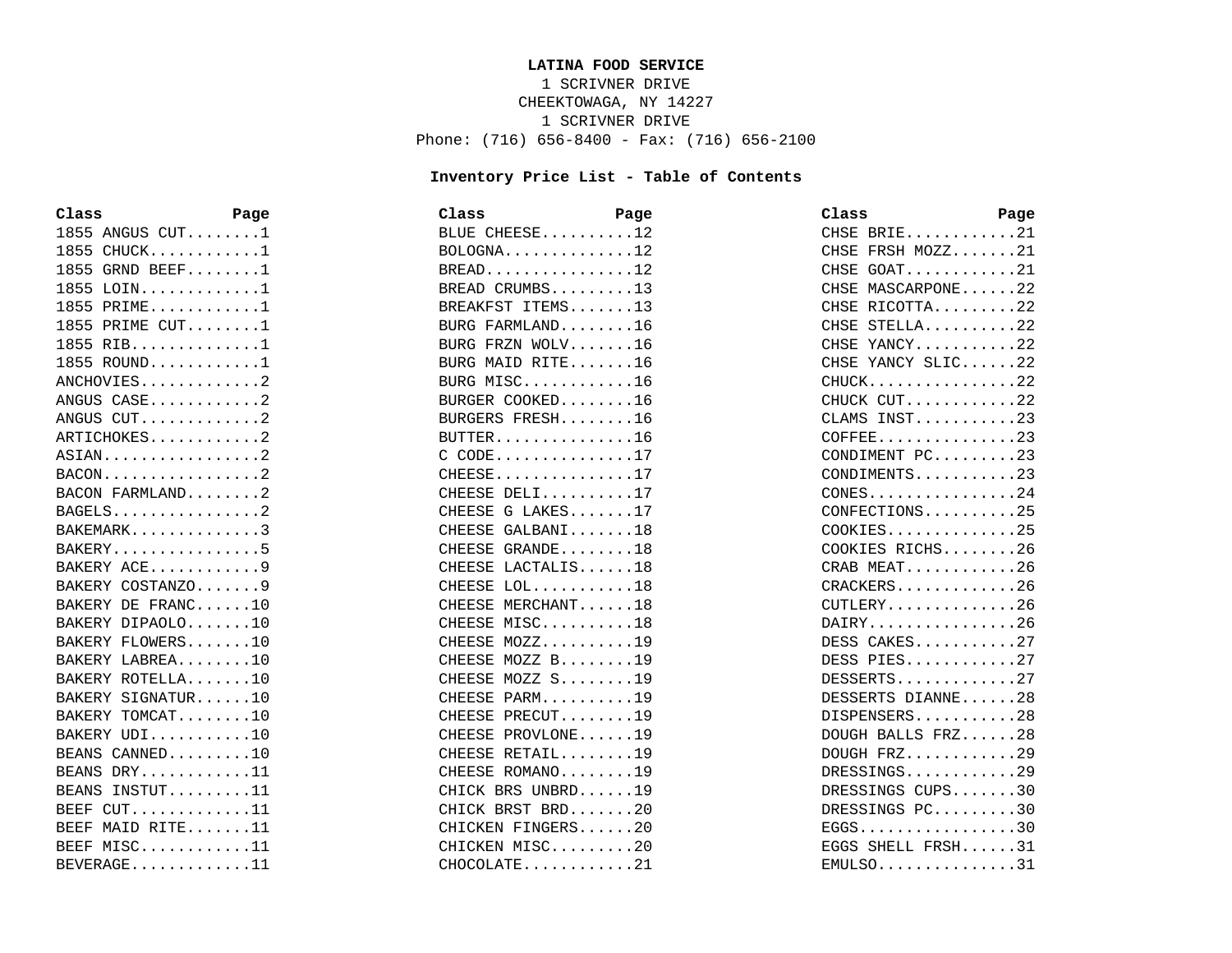#### **LATINA FOOD SERVICE**

1 SCRIVNER DRIVE CHEEKTOWAGA, NY 14227 1 SCRIVNER DRIVE Phone: (716) 656-8400 - Fax: (716) 656-2100

#### **Inventory Price List - Table of Contents**

| Class                                    | Page | Class             | Page | Class | Page                                            |
|------------------------------------------|------|-------------------|------|-------|-------------------------------------------------|
| $ENTER$ 31                               |      | MACARONI46        |      |       | PAPER GLOVES61                                  |
| ENTREE RETAIL31                          |      | MACARONI BARILL47 |      |       | PAPER LINERS61                                  |
| ENTREES31                                |      | MACARONI BERNAR47 |      |       | PAPER MISS61                                    |
| $EOUIPMENT$ 31                           |      | MACARONI CARLA47  |      |       | PAPER NAPKINS62                                 |
| $EXTRACTS$ 31                            |      | MACARONI DEC47    |      |       | PAPER REGISTER63                                |
| FEDERAL BAKERS31                         |      | MACARONI FROZEN48 |      |       | PAPER SOUFFLE63                                 |
| FINGER FOODS34                           |      | MACARONI JOSEPH48 |      |       | PAPER TOWEL63                                   |
| $FLAVORS$ 35                             |      | MACARONI LUIGI48  |      |       | PAPER TRASH BAG64                               |
| $FLOUR$ 35                               |      | MACARONI SEVIR48  |      |       | PAPER WRAPS64                                   |
| FRENCH FRIES35                           |      | MARGARINE48       |      |       | PEPPERONI64                                     |
| FRESH PASTA37                            |      | MAYONNAISE48      |      |       | PEPPERS65                                       |
| FROZEN ENTREE37                          |      | MEATBALLS49       |      |       | PEPPERS INST65                                  |
| FROZEN MEAT37                            |      | MEATS DELI49      |      |       | $PICKLES$ 65                                    |
| $FRUIT.$ 37                              |      | MEATS DELI W50    |      |       | PICKLES REF65                                   |
| FRUIT DRY38                              |      | MEATS IMPORTED50  |      |       | PIZZA BOXES65                                   |
| FRUIT FROZEN38                           |      | $MEXICAN$ 50      |      |       | PIZZA FROZEN66                                  |
| $GARLIC$ 38                              |      | MISCELLANEOUS51   |      |       | PORK CASE66                                     |
| $GRAVIES$ 39                             |      | MUSH RETAIL51     |      |       | PORK CASE L67                                   |
| GROUND BEEF39                            |      | MUSHROOM REFRIG51 |      |       | PORK CUT67                                      |
| HADDOCK SKINON39                         |      | MUSHROOMS51       |      |       | PORK TRIM CASE68                                |
| HADDOCK SLESS39                          |      | $NUTS$ 52         |      |       | POTATO REFRIGER68                               |
| HAMS39                                   |      | $OILS$ 52         |      |       | POTATOES68                                      |
| $HOT$ DOGS39                             |      | OILS BLENDED52    |      |       | POULTRY ABF68                                   |
| ICE CREAM40                              |      | OILS EXTRA VIRG53 |      |       | POULTRY BONE IN68                               |
| INGREDIENTS40                            |      | OILS FRYING53     |      |       | POULTRY BONELES68                               |
| ITAL SPECIALTY40                         |      | OILS POMACE53     |      |       | POULTRY CUT69                                   |
| JANITORIAL41                             |      | OILS PURE53       |      |       | POULTRY HALAL69                                 |
| $JULCES.$ 42                             |      | $OLIVES.$ 53      |      |       | $PRODUCE \ldots \ldots \ldots \ldots \ldots 69$ |
| $KOSHER. \ldots \ldots \ldots \ldots 43$ |      | PAPER BAGS54      |      |       | PRODUCE STOCKED72                               |
| $LAMB$ 43                                |      | PAPER CATERING55  |      |       | PUREE72                                         |
| LAMB CUT44                               |      | PAPER CHECKS55    |      |       | PUSH LIST73                                     |
| LATINA SOLUTION44                        |      | PAPER CONTAINER55 |      |       | RIBEYE CKD73                                    |
| LOBSTER TAILS44                          |      | PAPER CUPS/LIDS58 |      |       | RIBS73                                          |
| $LOINS$ 45                               |      | PAPER CUTLERY59   |      |       | RIBS CASE73                                     |
| LOINS CUT45                              |      | PAPER DISHES60    |      |       | RIBS $CUT$ 73                                   |